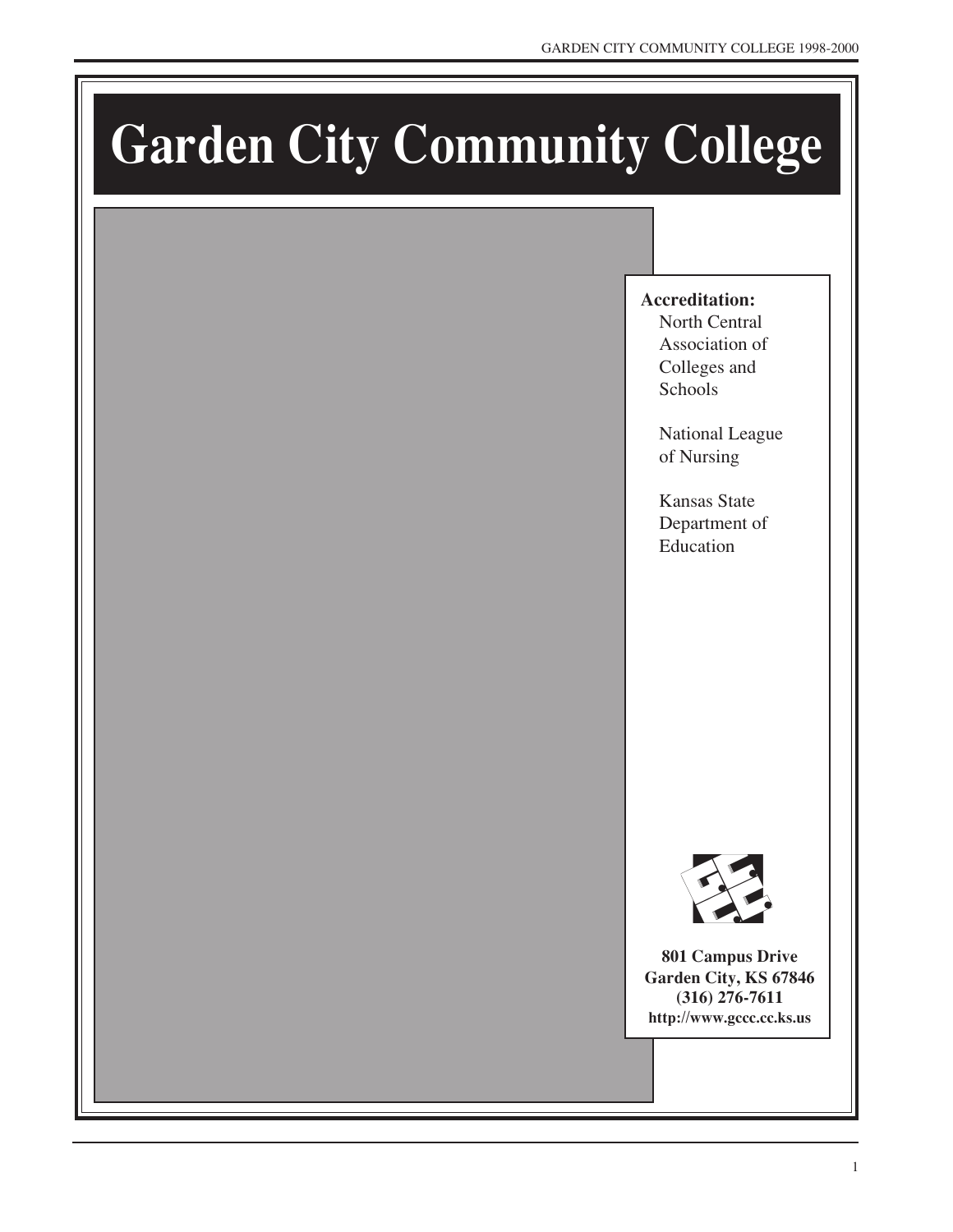# **1998-2000 ACADEMIC CATALOG**

| Division: Program and Course Descriptions |  |
|-------------------------------------------|--|
|                                           |  |
|                                           |  |
|                                           |  |
|                                           |  |
|                                           |  |
|                                           |  |
|                                           |  |
|                                           |  |
|                                           |  |

#### **CATALOG DISCLAIMER INFORMATION**

All contents of this publication are accurate as of May 1, 1998. GCCC reserves the right to make changes at any time, due to any circumstances, and/or in order to carry out its mission, without prior notice and/or obligation. Changes are effective when made, unless otherwise specified. This catalog does not constitute a contract.

#### **STATEMENT OF NON-DISCRIMINATION/EQUAL OPPORTUNITY**

Garden City Community College, pursuant to the requirements of Titles VI and VII of the Civil Rights Act of 1964, Title IX of the Education Amendments of 1972, Section 504 of the Rehabilitation Act of 1973, The Age Discrimination Act of 1974, the Elliot-Larsen Civil Rights Act, Executive Order 11246, and the Americans With Disabilities Act, does not discriminate against applicants, employees or students on the basis of race, religion, color, national origin, sex, age, height, weight, marital status, sexual orientation, or other non-merit reasons, or handicap, nor will sexual harassment be tolerated, in its employment practices and/or educational programs or activities. Those concerned about the above should contact: Equal Opportunity Compliance Officer, Garden City Community College, 801 Campus Drive, Garden City, Kansas 67846 (316) 276-7611.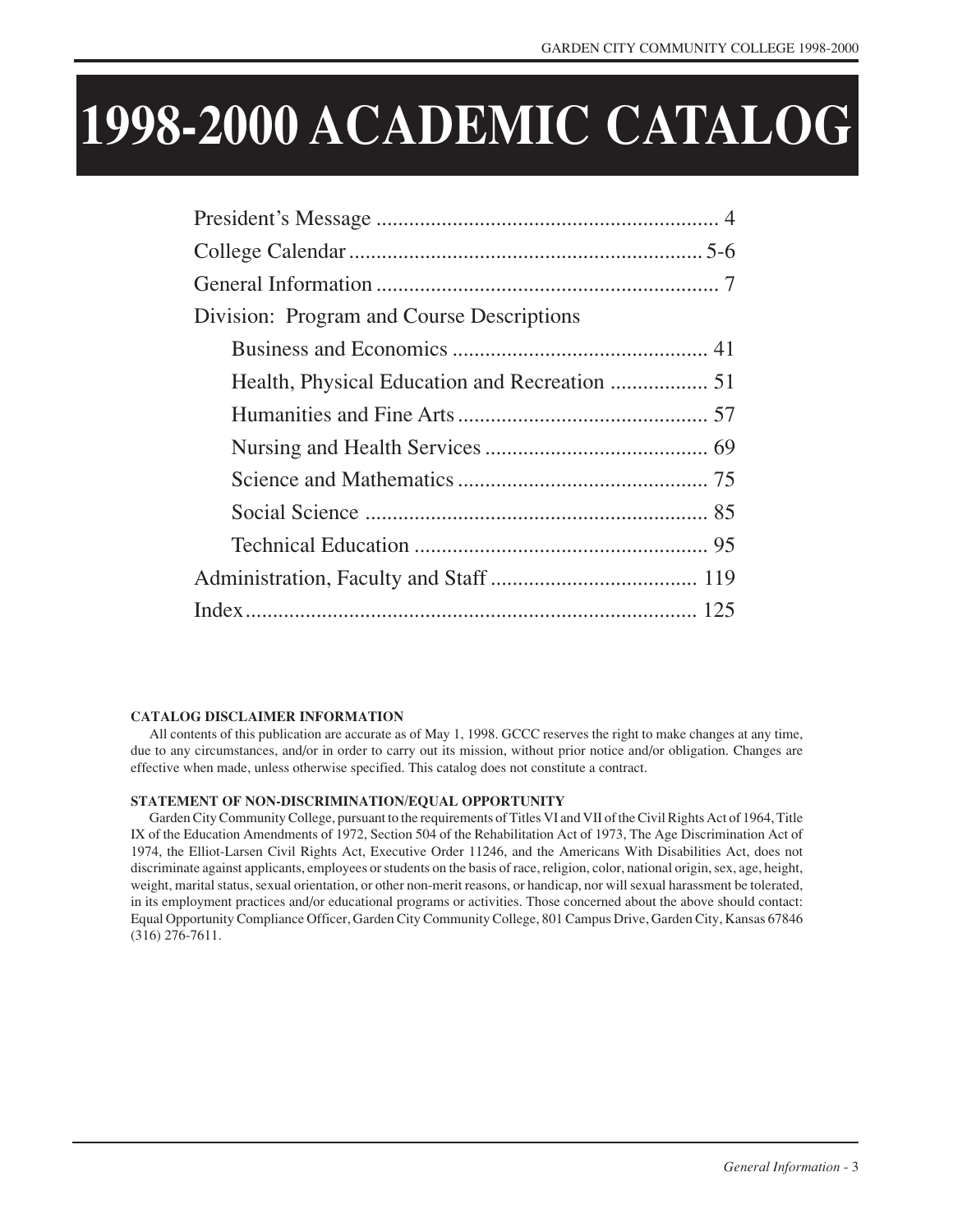#### **August 1999 SM TW T F S** 1234567 8 9 10 11 12 13 14 15 16 17 18 19 20 21 22 23 24 25 26 27 28 29 30 31

| – September 1999 — |     |          |                |   |                |    |     |
|--------------------|-----|----------|----------------|---|----------------|----|-----|
|                    | S   |          | т              |   | т              | F  | S   |
|                    |     |          |                | 1 | $\overline{2}$ | 3  |     |
|                    | .5  | 6        | $\overline{7}$ | 8 | $\mathbf Q$    | 10 | 11  |
|                    | 12. |          |                |   | 13 14 15 16 17 |    | -18 |
|                    | 19. | 20       |                |   | 21 22 23 24    |    | 25  |
|                    | 26. | 27 28 29 |                |   | 30             |    |     |
|                    |     |          |                |   |                |    |     |

| October 1999  |    |    |       |    |    |                |
|---------------|----|----|-------|----|----|----------------|
| S             | М  | т  |       | т  | F  | S              |
|               |    |    |       |    |    | $\overline{2}$ |
| $\mathcal{E}$ |    | -5 | 6     |    | 8  | $\mathbf Q$    |
| 10            | 11 | 12 | 13    | 14 | 15 | 16             |
| 17            | 18 | 19 | 20    | 21 | 22 | 23             |
| 24            | 25 | 26 | 27 28 |    | 29 | 30             |
| 31            |    |    |       |    |    |                |

| – November 1999 – |                |    |              |                |                          |    |
|-------------------|----------------|----|--------------|----------------|--------------------------|----|
| S                 | М              | т  |              | - Т            | F                        | S  |
|                   |                |    | $2 \sqrt{3}$ | $\overline{4}$ | $\overline{\mathcal{L}}$ |    |
|                   | 8              |    | 9 10 11 12   |                |                          | 13 |
| 14                | 15 16 17 18 19 |    |              |                |                          | 20 |
| 21                |                |    |              |                | 22 23 24 25 26 27        |    |
| 28                | - 29           | 30 |              |                |                          |    |

| - December 1999 |                |               |    |     |                        |    |  |
|-----------------|----------------|---------------|----|-----|------------------------|----|--|
| S               |                |               |    | т   | F                      | S  |  |
|                 |                |               | -1 | 2   | $\mathbf{\mathcal{R}}$ |    |  |
| 5.              | 6              | $\mathcal{I}$ | 8  | 9   | 10                     | 11 |  |
| 12              | 13 14 15 16 17 |               |    |     |                        | 18 |  |
| 19              | 20             | 21 22 23 24   |    |     |                        | 25 |  |
|                 | 26 27 28 29    |               |    | -30 | 31                     |    |  |
|                 |                |               |    |     |                        |    |  |

| <b>January 2000</b>           |              |                |            |                |     |     |
|-------------------------------|--------------|----------------|------------|----------------|-----|-----|
| s                             |              | T              |            | T              | F   | S   |
|                               |              |                |            |                |     |     |
| $\mathfrak{D}_{\mathfrak{p}}$ | $\mathbf{3}$ | $\overline{4}$ | $\sqrt{5}$ | - 6            | - 7 | 8   |
| $\mathbf Q$                   | 10           |                |            | 11 12 13 14    |     | 15  |
| 16                            | 17           | 18             |            | $19 \t 20$     | 21  | 22. |
| 23                            |              |                |            | 24 25 26 27 28 |     | 29  |
| 30                            | 31           |                |            |                |     |     |

# **1999-2000 Academic Calendar**

| <b>FALL SEMESTER</b>        |              |                                  |                |              | <b>February 2000</b> |                       |                   |                     |                   |
|-----------------------------|--------------|----------------------------------|----------------|--------------|----------------------|-----------------------|-------------------|---------------------|-------------------|
| August                      | 12           | Faculty reports-Inservice        | S              | М            | Т                    | W                     | Т                 | F                   | S                 |
|                             | 13           | Inservice                        |                |              | 1                    | 2                     | 3                 | $\overline{4}$      | 5                 |
|                             | 16           | Registration                     | 6              | 7            | 8                    | $\overline{9}$        | 10                | 11                  | 12                |
|                             | 17           | <b>Classes Begin</b>             | 13             | 14           | 15                   | 16                    | 17                | 18                  | 19                |
| September                   | 6            | Labor Day - no classes           | 20<br>27       | 21<br>28     | 22<br>29             | 23                    | 24                | 25                  | 26                |
| October                     | 11           | Columbus Day - no classes        |                |              |                      |                       |                   |                     |                   |
|                             | 15           | Mid-term grades due              |                |              |                      |                       |                   |                     |                   |
| November                    | 15           | Spring enrollment begins for     |                |              | March 2000           |                       |                   |                     |                   |
|                             |              | currently enrolled students only | S              | M            | T                    | W                     | т                 | F                   | S                 |
|                             | 22           | Last day to withdraw from fall   |                |              |                      | 1                     | $\overline{2}$    | $\overline{3}$      | $\overline{4}$    |
|                             |              | semester classes                 | 5              | 6            | 7                    | 8                     | 9                 | 10                  | 11                |
|                             | 24           | Thanksgiving Break begins        | 12             | 13           | 14                   | 15                    | 16                | 17                  | 18                |
|                             | 29           | Classes resume                   | 19             | 20           | 21                   | 22                    | 23                | 24                  | 25                |
|                             |              | Enrollment begins for spring     | 26             | 27           | 28                   | 29                    | 30                | 31                  |                   |
|                             |              | semester (all students)          |                |              |                      |                       |                   |                     |                   |
| December                    | $13 - 15$    | <b>Final Exams</b>               |                |              |                      | April 2000            |                   |                     |                   |
|                             | 16           | Final grades due                 | S              | M            | т                    | W                     | т                 | F                   | S                 |
|                             |              | Semester ends                    |                |              |                      |                       |                   |                     | 1                 |
|                             |              |                                  | 2              | 3            | 4                    | 5                     | 6                 | 7                   | 8                 |
| <b>SPRING SEMESTER</b>      |              |                                  | 9              | 10           | 11                   | 12                    | 13                | 14                  | 15                |
| January                     | 10           | Faculty reports-Inservice        | 16             | 17           | 18                   | 19                    | 20                | 21                  | 22                |
|                             | 11           | Registration                     | 23             | 24           | 25                   | 26                    | 27                | 28                  | 29                |
|                             | 12           | <b>Classes Begin</b>             | 30             |              |                      |                       |                   |                     |                   |
| February                    | 21           | President's Day - no classes     |                |              |                      | <b>May 2000</b>       |                   |                     |                   |
| March                       | 6            | Enrollment begins for            | S              | M            | T                    | W                     | Т                 | F                   | S                 |
|                             |              | summer classes                   |                | $\mathbf{1}$ | $\overline{2}$       | 3                     | $\overline{4}$    | 5                   | 6                 |
|                             | 10           | Mid-term grades due              | 7              | 8            | 9                    | 10                    | 11                | 12                  | 13                |
|                             | 13           | Spring Break begins              | 14             | 15           | 16                   | 17                    | 18                | 19                  | 20                |
|                             | 20           | Classes resume                   | 21             | 22           | 23                   | 24                    | 25                | 26                  | 27                |
| April                       | 10           | Fall enrollment begins for       | 28             | 29           | 30                   | 31                    |                   |                     |                   |
|                             |              | currently enrolled students only |                |              |                      |                       |                   |                     |                   |
|                             | 17           | Enrollment begins for fall       |                |              |                      |                       |                   |                     |                   |
|                             |              | semester (all students)          |                |              |                      | <b>June 2000</b><br>W |                   |                     |                   |
|                             | 21           | Easter Break begins              | S              | ${\bf M}$    | T                    |                       | Т<br>$\mathbf{1}$ | F<br>$\overline{2}$ | $\mathbf{S}$<br>3 |
| May                         | $\mathbf{1}$ | Last day to withdraw from        | $\overline{4}$ | 5            | 6                    | 7                     | $\,$ 8 $\,$       | 9                   | 10                |
|                             |              | spring semester classes          | 11             | 12           | 13                   | 14                    | 15                | 16                  | 17                |
|                             |              | 13 Commencement (Saturday)       | 18             | 19           | $20\,$               | 21                    | 22                | 23                  | 24                |
|                             | 15-17        | <b>Final Exams</b>               | 25             | 26           | 27                   | 28                    | 29                | 30                  |                   |
|                             | 18           | Final grades due                 |                |              |                      |                       |                   |                     |                   |
|                             |              | Semester Ends                    |                |              |                      |                       |                   |                     |                   |
|                             | 22           | Early summer session begins      |                |              |                      | <b>July 2000</b>      |                   |                     |                   |
|                             |              | $(3$ weeks)                      | $\bf{s}$       | M            | Т                    | W                     | т                 | F                   | S                 |
|                             | 29           | Memorial Day - no classes        |                |              |                      |                       |                   |                     | 1                 |
|                             |              |                                  | 2              | 3            | 4                    | 5                     | 6                 | 7                   | 8                 |
|                             |              |                                  | 9<br>16        | 10<br>17     | 11<br>18             | 12<br>19              | 13<br>20          | 14<br>21            | 15<br>22          |
| <b>2000 SUMMER SEMESTER</b> |              |                                  | 23             | 24           | 25                   | 26                    | 27                | 28                  | 29                |
|                             |              |                                  |                |              |                      |                       |                   |                     |                   |
| May 22                      |              | Early session begins             | 30             | 31           |                      |                       |                   |                     |                   |

1

1

- June 9 Early session ends (3 weeks) June 12 Regular summer session begins (6 weeks)
- July 4 Independence Day no classes
- July 21 Regular summer session ends (6 weeks)

#### **THIS CALENDAR IS SUBJECT TO CHANGE.**

**(Check with your Advisor or the Office of the Dean of Instruction for changes)**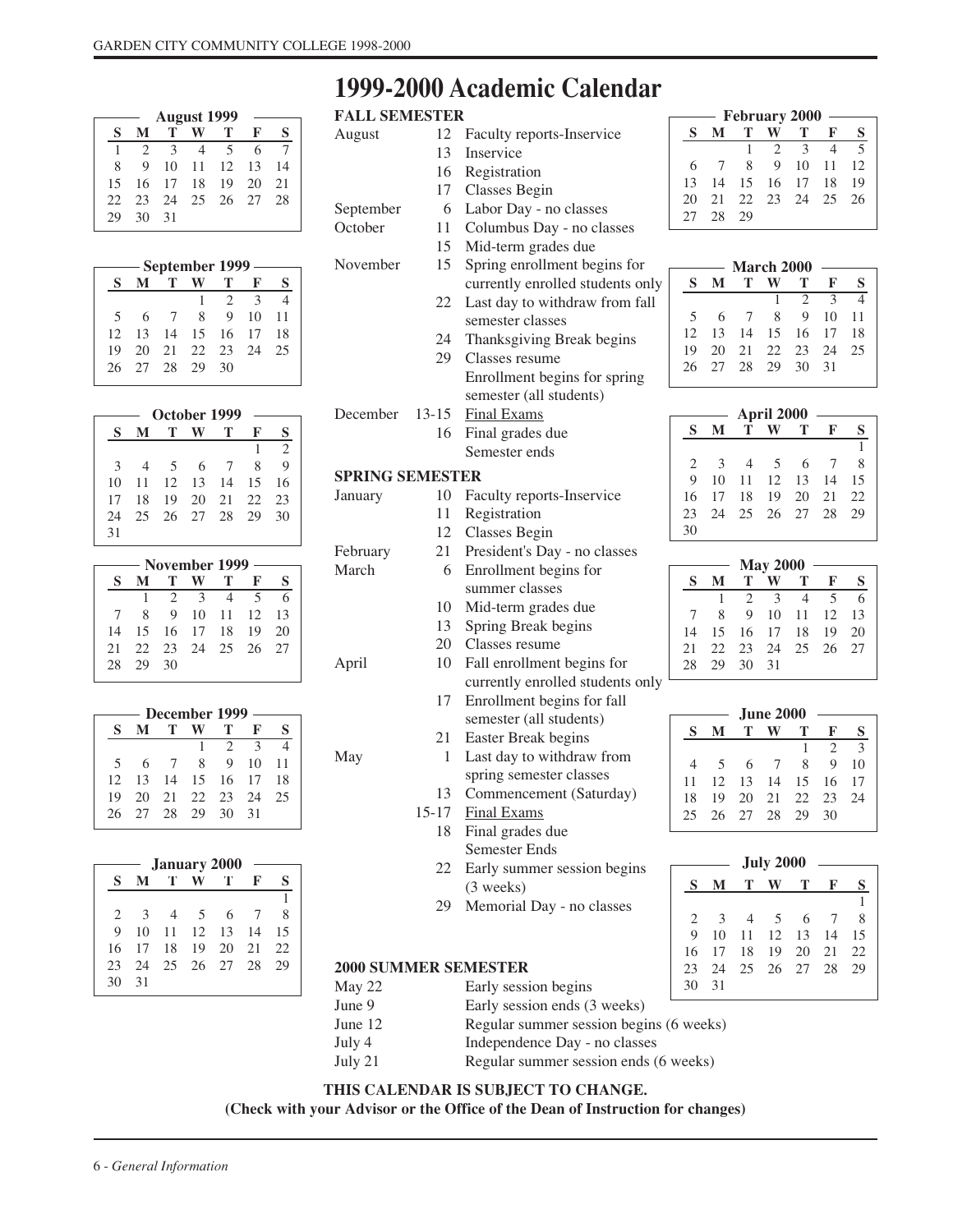# **GENERAL INFORMATION**

**Accreditation**

**Mission**

**Educational Philosophies**

**History**

**Admissions Policies & Procedures**

**Enrollment and Registration**

**Costs**

**Financial Aid**

**Academic & Student Policies & Procedures**

**Student Assistance & Services**

**Extended Educational Opportunities**

**Degrees, Certificates & Graduation Requirements**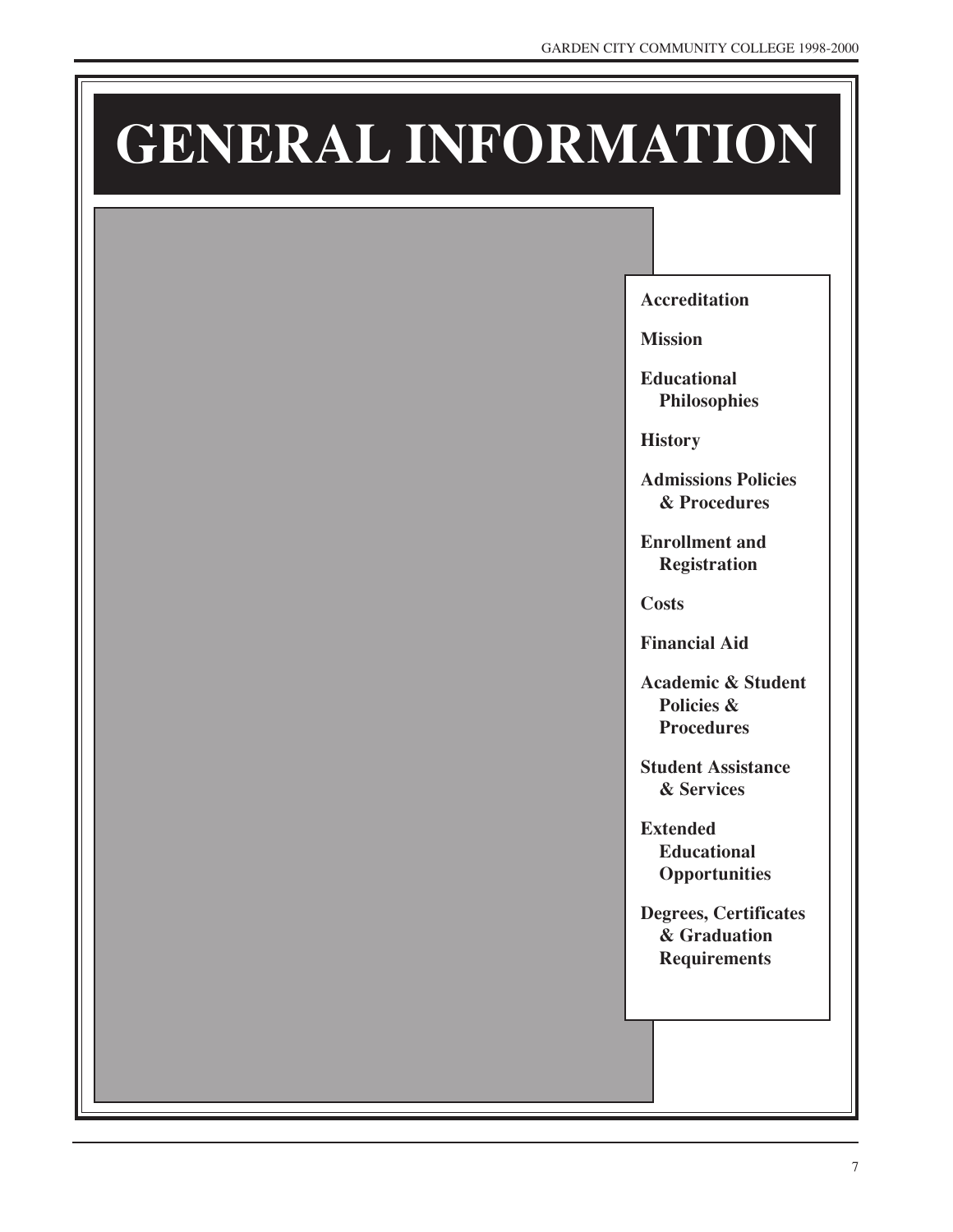# **GENERAL INFORMATION**

#### **ACCREDITATION**

Garden City Community College is officially accredited by the Kansas State Department of Education and by the North Central Association of Colleges and Schools. In addition, the GCCC Nursing Program is accredited by the Kansas State Board of Nursing and the National League for Nursing Accrediting Commission (NLNAC). Certain GCCC programs have also obtained other specific individual accreditation.

#### **MISSION**

Garden City Community College exists to produce positive contributors to the economic and social well-being of society.

# **EXPECTED STUDENT OUTCOMES**

#### **Essential Skills**

Students will possess essential skills.

- 1. Students will have the essential skills of interpersonal communications including speaking, listening, and writing.
- 2. Students will have reading skills appropriate for their chosen field of endeavor.
- 3. Students will have essential math skills.

#### **Work Preparedness**

Students will be prepared for success in the workplace.

- 1. Students will have the skills and knowledge required for successful entry into the workplace.
- 2. Students will have the work ethics, discipline, and collaborative skills necessary to be successful in the workplace.
- 3. Students will have the skills and knowledge necessary to maintain, advance, or change their employment or occupation.

#### **Academic Advancement**

Students desiring academic advancement will be prepared for successful transfer to other colleges and universities.

- 1. Students will have the academic prerequisites sufficient for successful transfer.
- 2. Students will have appropriate knowledge of transfer requirements.

#### **Personal Enrichment**

Recipients will have experiences of personal enrichment in their chosen areas of interest.

#### **EDUCATIONAL PHILOSOPHY**

The educational philosophy of the college calls for the institution to accept students as they are, to test them, to counsel them into appropriate programs and to assist them in attaining the highest possible level of achievement through educational, personal and social experiences.

#### **COLLEGE HISTORY**

The first four community colleges in Kansas were established in 1919, and GCCC is one of the two from that group which still exist. It was created by county-wide election on April 1, 1919, and opened in September of the same year. The college celebrated its 75th anniversary in 1994.

GCCC initially shared facilities in Sabine Hall and Calkins Hall in the 100 block of Buffalo Jones Avenue with Garden City High School, and opened with a first class of less than three dozen students. The first graduate, Mildred Hope of Garden City, received her degree in the spring of 1920.

The college moved to the then-new Garden City High School building in 1954, and first occupied a campus of its own in 1958 on property where Buffalo Jones Elementary School is located.

The first effort to establish GCCC as an entity separate from the Garden City public school system was launched in 1958. It was killed in a Kansas legislative committee in Topeka, and a second attempt was also rejected in 1962.

In 1963 the college moved back to Sabine and Calkins Halls, and also made use of nearby Ben Grimsley Gym, as well as a group of adjacent World War II-era barracks buildings.

The Kansas Legislature passed the Community College Act in 1965, authorizing the establishment of 22 independent colleges including GCCC. This authorized the institution to levy taxes, conduct its own programs, and function independently of the K-12 school system. County voters elected the first GCCC Board of Trustees in July 1965, and the first college president was hired. Today GCCC is one of 19 Kansas community colleges.

The present 13-building, 63-acre campus at 801 Campus Drive was designed between July, 1965 and January, 1966.

Voters approved a \$2.5 million bond issue, supplemented by a \$538,000 federal grant for construction. Erected between 1968 and 1970 were the Residence Hall, Academic Building, Saffell Library, Administration Building, Fouse Science-Math Building, Joyce Fine Arts Building and Physical Education Building. The Collins Building was added in 1974, and a residential life addition was built in 1978. The Penka Building was added in 1986, when additions were completed to the Joyce, Collins and PE Buildings. Williams Stadium, a baseball facility, was also added.

In January of 1996 a 15,000 sq. ft. 1.4 million dollar technical teaching laboratory was completed so that GCCC could provide more training for workers in area and national industries.

In addition, GCCC owns more than 70 acres east of Campus Drive. That property includes a baseball practice building, a football practice area, and a running track. The city of Garden City added a baseball field and a softball complex to the East campus in the spring of 1996.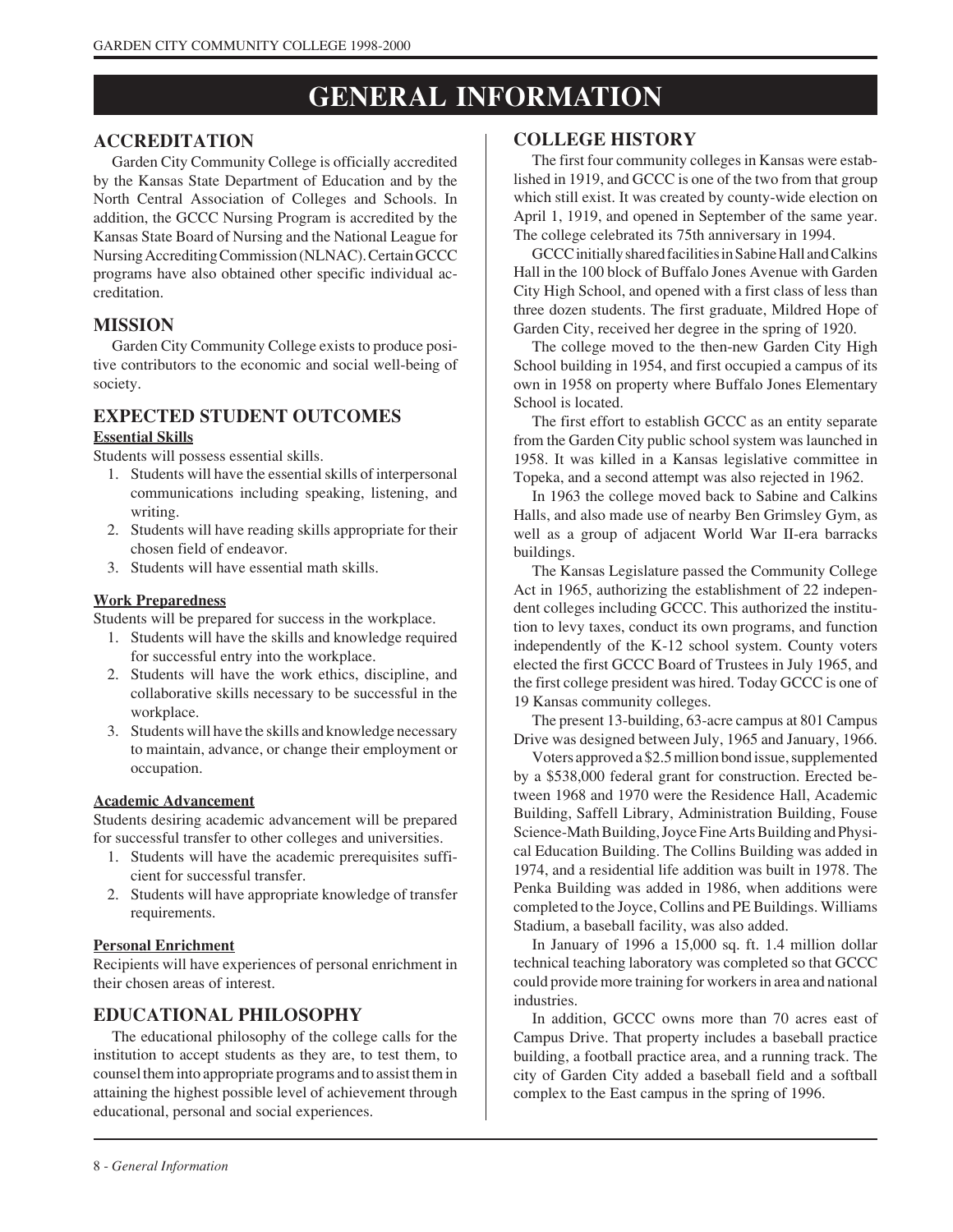# **ADMISSIONS**

# **ADMISSIONS POLICIES**

Admission to Garden City Community College is granted by meeting one of the following requirements:

- 1. A graduate of an accredited high school.
- 2. A transfer student, in good standing, from a regionally accredited university/college.
- 3. A successful completer of the General Education Development (GED) examination.
- 4. A high school junior or senior student with written permission from the high school principal.
- 5. A student enrolled in a recognized gifted program with written permission from the school principal.
- 6. A student 18 years of age or older, having demonstrated through the GCCC student assessment process, the ability to benefit from attending the college.

Applicants who do not meet one of the above requirements will be admitted with "special student" status and are considered as non-degree seeking students.

The college reserves the right to deny admission or readmission to any individual considered detrimental to the best interests of the college community or if the college is unable to provide the services, courses or program needed to assist any person in meeting his/her educational objectives.

#### **SELECTIVE ADMISSIONS PROGRAMS**

Admission to GCCC does not guarantee enrollment in the following programs: Nursing, Emergency Medical Services Technology or John Deere Agricultural Technology. Students seeking admission to one of these programs should meet with the director of that program as early as possible. Additional requirements and/or an additional application is required for these programs.

## **ADMISSIONS PROCEDURE**

#### **NEW STUDENTS**

Students must obtain, complete, and submit the following:

- 1. An Application for Admission
- 2. An official high school transcript, including final grades, grade point average, class ranking (if available), and graduation date, or an official copy of GED scores.
- 3. An official transcript from **each** university/college attended.
- All first-time students are required to take COMPASS through the campus counseling and career resource center. This assessment is used to determine each student's placement in appropriate courses.
- \* Applicants are strongly advised to take the ACT Assessment for scholarship, advising, and counseling purposes (GCCC's ACT code is 1414).
- \* Students are placed on "Conditional Acceptance" until all required transcripts or official GED scores have been received and evaluated.
- \* Official transcripts must be mailed, by the issuing institution, directly to the GCCC Admissions Office. Hand-carried copies are **not** acceptable. All transcripts must be received during the first semester of attendance for the student to be allowed to enroll in any subsequent semester.
- \* A complete medical form is required for all students in nursing, child care and cosmetology programs, residential hall residents and athletic program participants. Students in these areas will be advised according to departmental policy and the appropriate forms will be provided.

#### **NON-DEGREE SEEKING STUDENTS**

Students who are admitted as "non-degree seeking" are not required to submit transcripts. Should the classification be changed to "degree-seeking" status, all transcripts must be received before financial aid, including scholarships and grant-in-aid awards, will be disbursed.

#### **FORMER STUDENTS**

Students who have not attended GCCC since 1992 will be required to submit a new Application for Admission. Official transcripts of all college credits earned since last attendance, for "degree-seeking" students, must be mailed to the Admissions Office.

Former students should refer to "Residency Defined" section of this catalog to determine current residency status.

#### **HIGH SCHOOL STUDENTS**

High school junior and senior students, including homestudy program students, may enroll concurrently in college courses with written permission of their high school principal. A yearly cooperative agreement with the unified school district or the home study school and the college must be on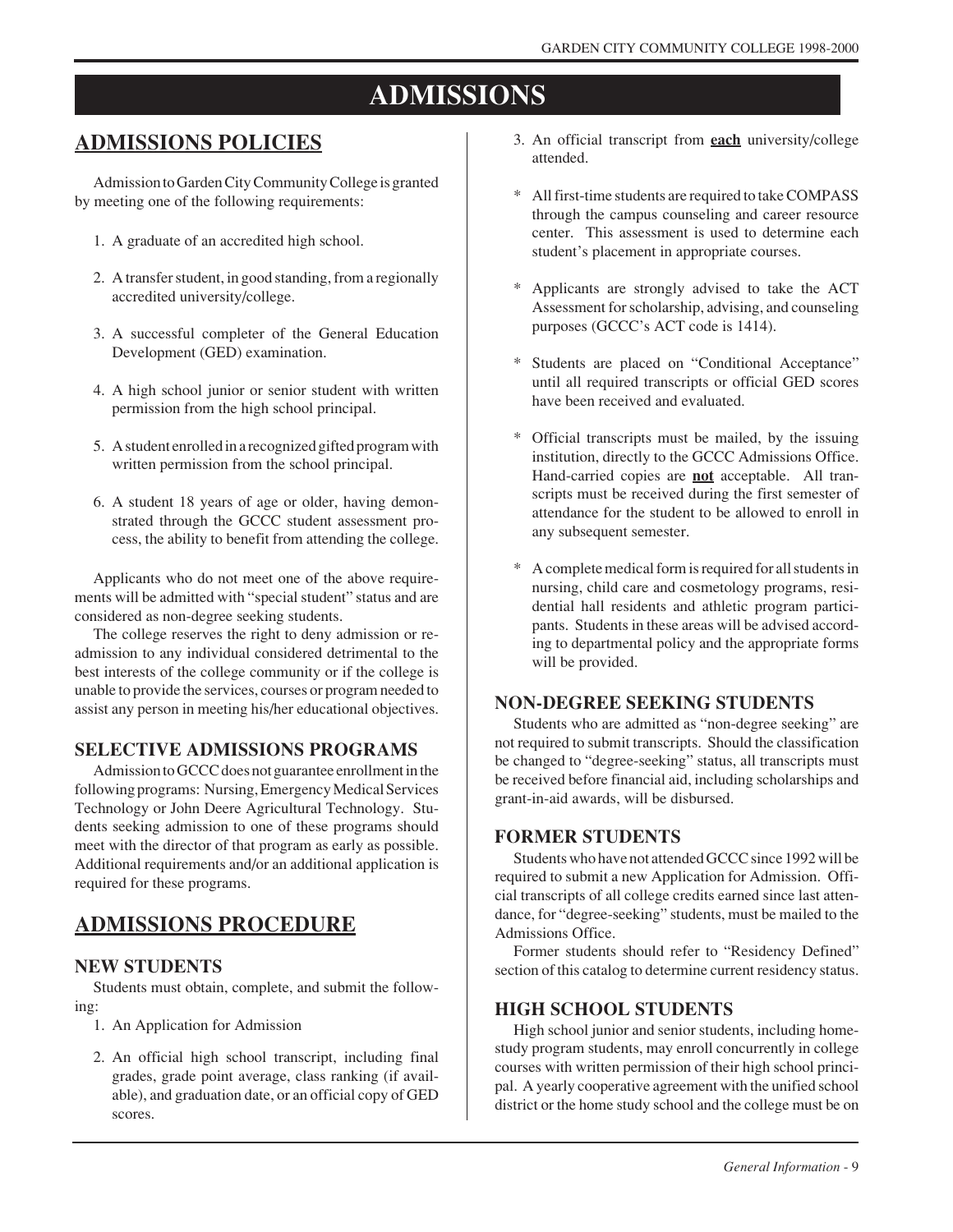file in the Registrar's Office for college credit to be granted. Individual student permission forms must be submitted each semester.

#### **GIFTED PROGRAM STUDENTS**

Students younger than high school juniors enrolled in a recognized gifted program may enroll in college courses. **Written permission of their school principal and a copy of the student's Individual Education Plan (IEP)** must be on file in the college Registrar's Office for college credit to be granted. The IEP must be renewed each academic year.

#### **TRANSFER STUDENTS**

A transfer student, who has attended any post-secondary institution, must have an official transcript sent from all previous institutions to the Admissions Office. **Transfer students are not officially enrolled until all college transcripts have been received and evaluated**. Transfer credits will be accepted from colleges and universities starting from the year they are accredited or hold candidacy status with the North Central Association of Colleges and Schools, Middle States Association of Colleges and Schools, New England Association of Colleges and Schools, Northwest Association of Colleges and Schools, Southern Association of Colleges and Schools, Western Association of Colleges and Schools, or other institutions approved by the Admissions Department. All transfer credit will be equated on the semester-hour system. All courses listed with an F grade or higher will be transferred and calculated into the student's cumulative grade point average.

Students on academic probation at their former colleges or with transfer cumulative grade point averages below 1.5 will be admitted on probation to GCCC. Students on academic dismissal at the last college of attendance must petition for a hearing before the Academic Review Committee before they may be admitted to GCCC. If admitted by the committee, they will be placed on probationary status until their grade point average meets regular college standards as outlined in the Academic Probation/Dismissal section of this catalog.

**Note:** It is the responsibility of the transferring student to inform the Admissions Office if he/she has previously been academically dismissed at any former college. Failure to do so or falsification of information requested by the college may result in immediate dismissal from Garden City Community College at the time the college becomes aware of the deception.

# **OUT-OF-STATE STUDENTS**

#### **Residency Defined**

Out-of-state and foreign residence: Persons enrolling in a community college who, if adults, have not been or if minors, whose parents have not been domiciliary residents of the State of Kansas for six months prior to enrollment for any enrollment term or session are not residents of Kansas and will be charged out-ofstate tuition. Residence of minors shall be determined as provided in K.S.A. 72-1046 and acts amendatory thereof and of adults as provided in subpart Twentythree of K.S.A. 66-201 and acts amendatory thereof.

The Kansas State Board of Education may adopt rules and regulations governing the determination of residence of students for student tuition and out-ofstate and foreign student tuition purposes. (L. 1972. ch. 271. Sec.1; April 11.)

Students who have not resided in Kansas for six months prior to the first day of the semester (or the summer session) are determined to be non-resident students and must pay outof-state tuition rates. The six-month requirement may be waived, upon appeal to the Registrar, if the student (or parent of a dependent student) was transferred or recruited by a Kansas company as a **full-time** employee to work in the state and he/she has established a residence in Kansas. A letter of verification from the company is required.

After a student has continuously resided in Kansas for six months, he/she may petition for in-state residency status by securing and completing an **Affidavit of Residency** form from the Registrar **prior** to the first day of the semester or the summer session. A student can be a resident of only one state. If a student leaves the state and claims residency in another state, he/she forfeits Kansas residency regardless of the time spent out of the state.

The responsibility of enrolling under proper residence classification for tuition purposes is that of the student. If there is any question of residency classification, as regulated by the Kansas Board of Education, the student must raise the question to the Registrar prior to the first day of classes of any given semester. If a student enrolls **incorrectly** as a resident of Kansas, and it is determined at a later date that the student was a non-resident for tuition purposes, payment of non-resident tuition will be **required** for all terms during which the student was incorrectly registered.

A student who is classified as a non-resident for tuition purposes when enrolling and who disagrees with that classification shall be entitled to an appeal, provided that a written appeal is filed with the Registrar within 30 days from the date of the enrollment. A student who is classified as a resident for tuition purposes at the time of enrollment and who subsequently is reclassified as a non-resident for such purposes and who disagrees with that reclassification may make an appeal provided that a written appeal is filed with the Registrar within 30 days of notification of reclassification. The payment **in full** of tuition as originally assessed shall be a **condition to the right to appeal** from residency classification or reclassification. **If a student fails to file an appeal in the allocated time and manner stated above, the classification or reclassification determined by the Registrar shall, upon expiration of the appeal period, become final.**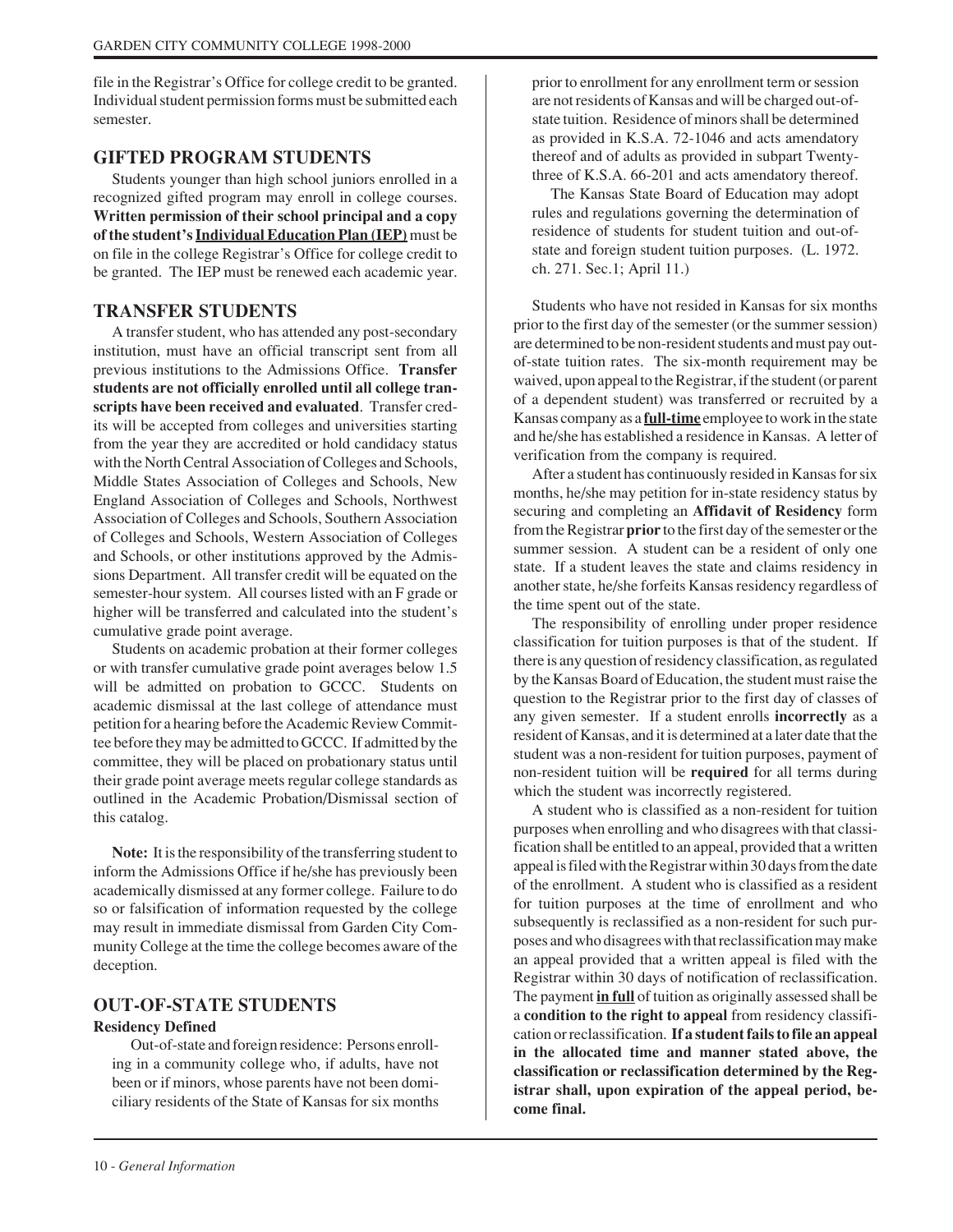#### **INTERNATIONAL STUDENTS**

GCCC encourages enrollment of qualified international students as a means of enriching the campus environment. International students who wish to attend must follow procedures outlined in this section in order to meet admission requirements. GCCC has been approved by the U.S. Department of Justice as a school for nonimmigrant students.

International students are advised that the college does not provide special language training, and employment opportunities are limited. International students must also obtain a TOEFL (Test of English as a Foreign Language) score of at least 500 for admission to GCCC. The regular student application for admission is required.

International students must be prepared to supply the following information and meet the following requirements:

- 1. Completed GCCC Application for Admission
- 2. Proof of graduation from an accredited secondary school or the equivalent. Transcripts of credit from the secondary school and any colleges/universities attended are to be sent, by the student's school(s), directly to the Admissions Office. (Non-English Language transcripts must include certified English translations.)
- 3. Certificate that the "Test of English as a Foreign Language" (TOEFL) has been completed within the 18 months immediately preceding the application to GCCC with a minimum score of 500.

**Note**: Students may be **required** to enroll in appropriate English as a Second Language (ESL) class(es) upon their arrival.

- 4. Payment of \$150 U.S. by international money order with initial Application for Admission, payable to "Garden City Community College" for processing papers and forms for the prospective student. This payment is **not** refundable whether or not the student actually enters the college.
- 5. Specific evidence (bank statement or validated deposit slip) that the student has **direct** access to **at least \$8000 U.S.** to cover expenses for the academic year.
- 6. A personal health history and immunization record must be sent to the college health nurse.

\*A properly executed I-20 form will be issued by the college and mailed to the international student in his/her home country upon completion of items 1 through 5 above. The I-20, signed by a college official, is required by the U.S. Immigration and Naturalization Service (INS) for the student to enter the United States. Students who leave the U.S. for holidays must have their I-20 forms properly endorsed by a college official **before** they leave the U.S. in order to assure their re-entry into the country to attend GCCC.

- Students must obtain Tuberculin Skin Test (PPD) **after** entering the U.S., not earlier than one month prior to enrollment at GCCC. TB skin tests are available from the college health nurse at a minimal cost (approximately \$6.00 U.S.).
- \* International students **must** provide for their own health insurance coverage. That coverage can be purchased upon arrival at GCCC, or the student may purchase coverage in his/her home country and carry evidence of coverage applicable in the U.S.
- \* International students will be classified as non-residents and will be required to pay out-of-state tuition.
- \* Application deadlines are:
	- •For Fall Semester (August) July 1
	- •For Spring Semester (January) November 1
	- •For Summer Semester (June) April 1

#### **RESIDENT ALIENS**

Resident Aliens are international students who have been granted permanent resident status by the U.S. Department of Immigration and Naturalization Services (INS). To qualify for in-state tuition rates, a student must present his/her resident alien card, or another official document issued by the INS, showing the student's Resident Alien Registration Number to the Registrar prior to the first day of the semester (or the summer session). If a student cannot provide this documentation, he/she will be classified as a non-resident and will be required to pay out-of-state tuition. The student has the **right to appeal residency classification**. (Refer to out-of-state student section in this catalog for appeal procedure.

#### **AUDIT STUDENTS**

Audit students, those who attend a class regularly but who elect not to earn credit, are permitted to enroll. Regular tuition and fees will be charged to a student who audits a class. Students must declare their intention to audit at the time of enrollment and the option **cannot** be changed once the class begins. A course originally completed under the audit option cannot later be converted to a graded or Pass/ Fail basis.

#### **RETENTION OF RECORDS**

Credentials of applicants who do not register for the term to which they have been admitted are normally retained by the Admissions Office for one year. Students registering after one year will be required to update application information.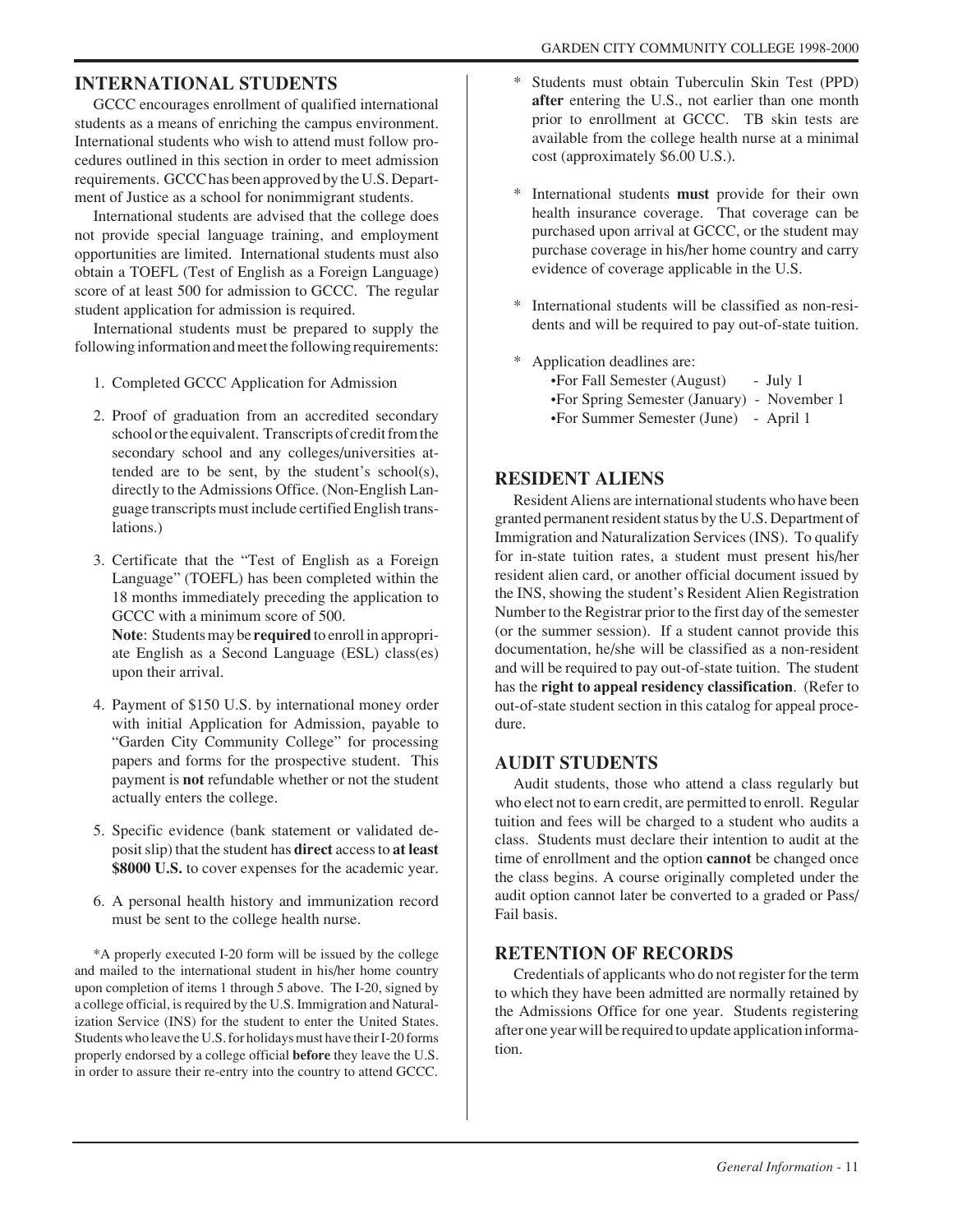# **ENROLLMENT AND REGISTRATION**

#### **STUDENT CREDIT HOUR LOAD**

The academic year consists of a fall and a spring semester, each 16 weeks in length. Two 3-week and one 6-week summer sessions are also available. One hour of credit is earned for each hour per week a student attends class every semester. Laboratory classes require additional time under an instructor's supervision. Approximately two hours of independent study is recommended for each hour of classroom activity. Sixteen hours of college credit is considered a standard semester load. Students may discuss with their advisors and the appropriate dean their desire to carry more than 18 hours a semester. Permission to enroll in more than 18 hours per semester may be granted by the dean. An average course load for the combined summer sessions is suggested to be no more than 12 hours.

#### **ENROLLMENT**

Enrollment begins well in advance of the beginning of each semester and summer session. Currently enrolled students are given the opportunity to select classes before enrollment is opened to new students. Early enrollment is highly recommended for students to secure a satisfactory class schedule. Late enrollment may cause scheduling difficulties because of closed classes. Early enrollment for the summer and fall semesters begins in April. Enrollment for the spring semester begins in November. Exact dates for the start of these enrollment periods are listed in the calendar located in the front of this catalog.

#### **PLACEMENT ASSESSMENT**

GCCC students complete a skills assessment to determine their "best fit" course placement. This assessment underscores the college's commitment to the student's right to succeed. Earning a degree from GCCC requires the successful completion of a series of communication and math courses. There are mandatory prerequisite skills for access to these courses. Admitting students to a course for which they are not prepared does them an injustice. Developmental course work is intended to prepare the student with the academic skills necessary to succeed at college level course work. The placement assessment determines if the student is prepared to succeed in the required English and math courses or if he/she would benefit from developmental course preparation before advancing to the required college level courses. Students have opportunities to confirm or appeal course placements. To arrange for assessment, students should contact the counselors in the Saffell Library.

#### **ADVISEMENT**

An academic advisor is assigned to each student according to the major declared on the student's application for admission. This advisor will assist students in developing a degree completion plan, selecting courses each semester and

monitoring academic progress toward completing the selected degree program. **An advisor's signature is required for the completion of a student's enrollment**. Students may change advisors by completing a Reassignment of Advisor form available in the Registrar's Office. Each student is responsible for working out a plan of education with his/her advisor. The student is ultimately responsible for the success, degree requirements and transferability of his/her own education plan.

#### **STUDENT CLASSIFICATION**

- Part-time–Students carrying fewer than 12 semester credit hours.
- Special–Students pursuing high school graduation requirements and concurrently enrolled in college classes.
- Freshman–Students carrying 12 or more semester credit hours with fewer than 32 semester credit hours completed.
- Sophomore–Students carrying 12 or more semester credit hours with at least 32 semester credit hours completed.
- Non-degree Seeking–Students enrolled after graduating from a community college or after earning 64 semester credit hours, unless a candidate for the associate degree.
- Probationary-Students entering from non-accredited high schools or transferring from non-regionally accredited universities/colleges. (Upon successful completion of 12 credit hours at GCCC, classification will be re-evaluated.)

#### **COURSE NUMBERS**

- 000-099 **Developmental courses.** Designed to raise the level of basic skills so that students can perform satisfactorily in college level courses. **These courses do not count toward fulfilling the sixty-four hour graduation requirement; however,** they can be used for athletic eligibility requirements and some financial aid requirements.
- 100-299 **Credit courses.** Designed for freshmen and sophomore students. Other students may also enroll. Course prerequisites should be noted and adhered to for maximal student success.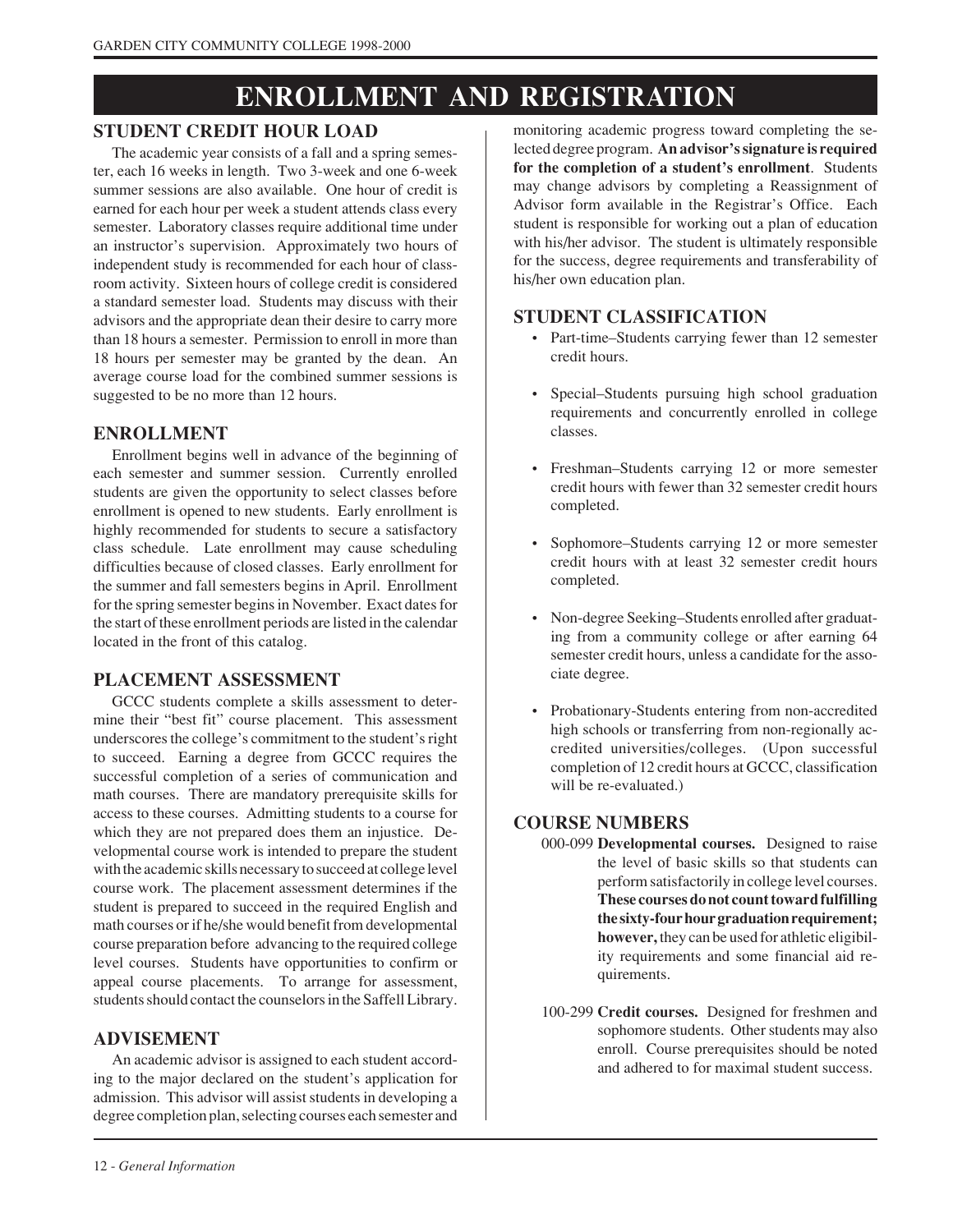#### **IDENTIFICATION CARDS**

During enrollment periods, the college will issue (or update) a photo identification card for all students. Upon payment of fees, the I.D. card will be validated for the semester. The cards are available in the Saffell Library. Students are requested to carry the card at all times to take advantage of a number of activities and events free of charge. The I.D. card entitles the student to the following:

- 1. Admittance to Lecture Series, Student Government Association activities, home athletic events, and drama and musical presentations sponsored by the college.
- 2. Copies of each issue of the college magazine and newspaper.
- 3. A vote in all college elections such as student government offices and college royalty contests.
- 4. Check out materials and the use of other services at the college library.
- 5. Entry to the college cafeteria for those who have contracted for meals.
- 6. Cash discounts at area businesses.

Additional privileges and services are currently being developed. Lost I.D. cards should be reported to the Campus Security (Science and Mathematics building). Duplicate cards may be obtained for a nominal charge.

#### **REGISTRATION**

Final registration is scheduled the day prior to the start of each semester. Late registrations without a dean's permission, are allowed for the first five class days of each semester. Students who did not early enroll, or who enrolled but did not pay fees prior to the fee payment deadlines, must come to campus for final registration.

#### **DEADLINES**

- High school students and students in gifted programs must have principal permission forms completed and on file at the time of their enrollment. Failure to do so will classify students as "course auditors" and no credit will be awarded.
- Fee payment must be made by August 1 and January 1 of each semester for early enrolled students to maintain their enrollments. Failure to do so will cancel enrollments and the student will need to reenroll.
- Documentation for change of "Residency Status" must be in place by registration day of the semester for which the change is requested.

#### **ADDING CLASSES**

Students wishing to add (a) class(es) during the **first 5 days of each semester** may do so with advisor's signature only. The student must secure a Change of Schedule form from the Registrar's Office or their advisor, obtain advisor's signature, and return the completed form to the Registrar's Office for processing.

**After the 5th day** of the semester, in addition to the advisor's signature, students must also obtain a signature from the instructor(s) involved before returning the completed form to the Registrar's Office. In addition, after the published  $20<sup>th</sup>$  day of classes for a given term (or  $25\%$  of class meetings for non-standard classes), the signature of a Dean of Instruction is required before the Registrar's Office will process the add.

#### **DROPPING CLASSES**

 Students wishing to drop (a) class(es) during the **first five days of each semester** may do so with advisor's signature only. The student must secure a Change of Schedule form from the Registrar's Office or their advisor, obtain advisor's signature and return the completed and signed form to the Registrar's Office for processing.

**After the fifth day** of the semester, in addition to the advisor's signature, students must also obtain a signature from the instructor(s) involved before returning the completed form to the Registrar's Office. Students receiving any type of financial assistance must also notify the Financial Aid Office before returning the Change of Schedule form to the Registrar's Office. Courses dropped prior to the published  $20<sup>th</sup>$  day of classes (certification day) for a given term (or 25% of class meetings for non-standard classes) will not be recorded on the student's transcript. After the certification date, officially dropped courses will appear on the transcript with a grade of "W". Dropping courses is allowed only until the published "last date to withdraw." After the last date to withdraw, written permission from a Dean of Instruction is required.

#### **COMPLETE WITHDRAW FROM COLLEGE**

 Students who find it necessary to withdraw from all college classes for the remainder of the semester must meet with a counselor in the library. Completing this process helps the student avoid future holds on records by returning materials and clearing up discrepancies before leaving GCCC. Instructors cannot withdraw a student who has stopped attending. Students who do not process a Complete Withdraw will receive whatever grade (A,B,C,D,F) is earned throughout the semester, and that grade will be entered on the student's transcript. Students receiving any type of financial aid must also complete an exit interview with a financial aid staff member.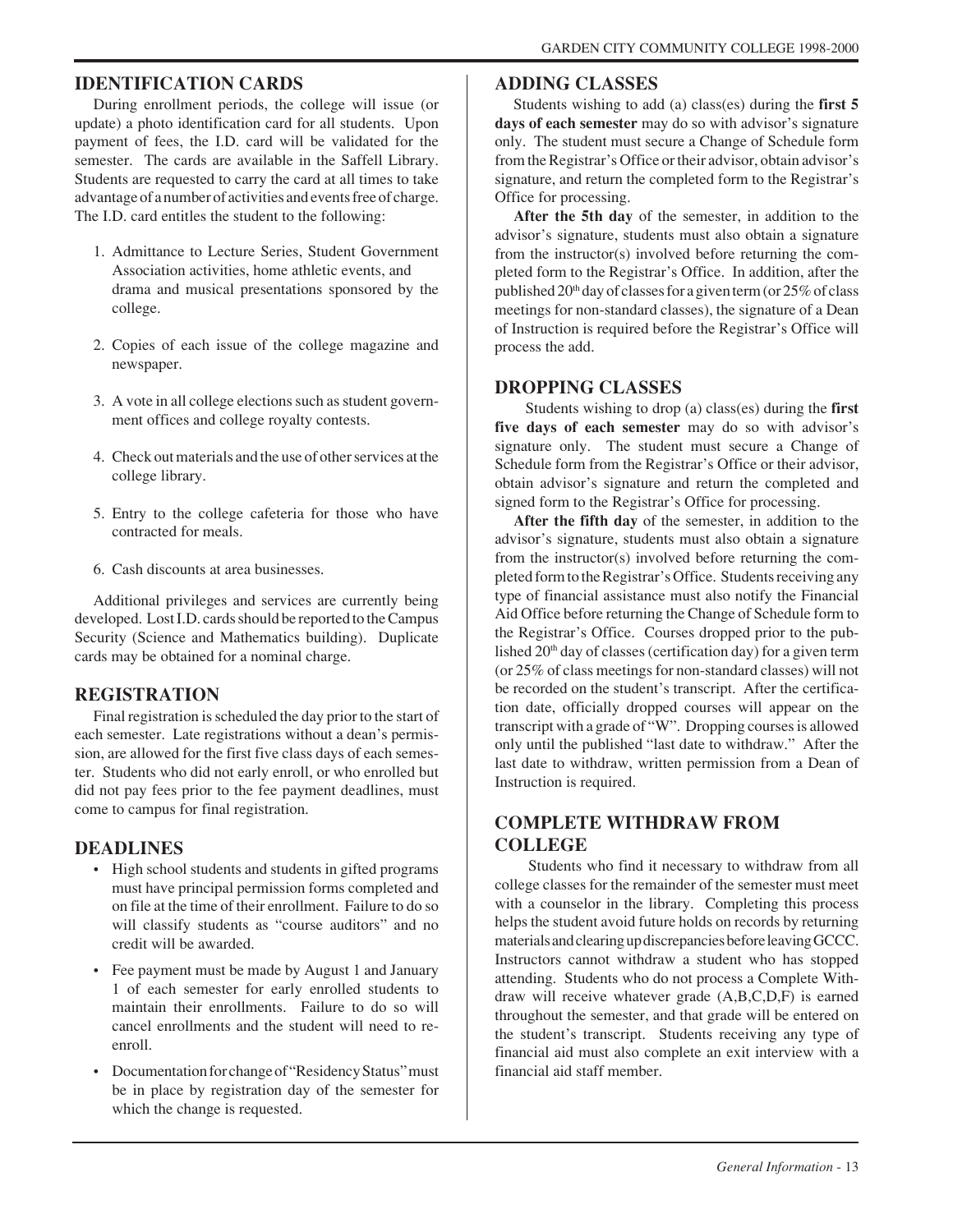# **COSTS**

#### **\*TUITION AND GENERAL FEES**

The total amount of tuition and general fees is determined each semester by the student's residency status, and the number of hours in which the student enrolls. Regular tuition and fees will be charged for audited courses.

#### **KANSAS IN-STATE RESIDENCY STATUS**

| (includes \$2.00 Technology Fee) |
|----------------------------------|

#### **OUT-OF-STATE RESIDENCY STATUS**

Tuition ................................... \$65.00 per credit hour Student Fees .......................... \$11.00 per credit hour (includes \$2.00 Technology Fee)

#### **\*SPECIAL FEES**

Certain courses, classes or programs have various additional laboratory, class materials or other fees. These additional costs are approved annually by the Board of Trustees. A complete listing is available in the Business Office.

Various Credit by Examination programs require a processing fee for the credits to be placed on the student's transcript. Students will be notified of this charge at the time of award.

\*Tuition and fees are subject to change.

#### **FEE PAYMENT**

If students are enrolled prior to the start of the semester, they will be billed by the Business Office. If the fee portion is not paid or otherwise accounted for on or **before August 1** for the fall semester and **before January 1** for the spring semester, the registration will be canceled and the student will need to repeat the enrollment process. Students enrolling **after August 1 for fall and after January 1 for spring, will need to submit the fee portion at the time of enrollment,** or make payment arrangements with the Business Office. Students whose financial aid applications are complete and accurate in the Financial Aid Office by June 1 or November 1 will have their aid eligibility determined by August 1 or January 1.

#### **TUITION REFUNDS**

Regular Fall and Spring Semester, on-campus and Outreach: During the first week (5 days) of classes................... 100% During the second and third week (6-15 days)

For Outreach classes, evening classes and others which meet once per week, one class period is considered to be one

week: 100% refund prior to the 2nd class meeting, 50% prior to the 4th class meeting, 25% prior to the 5th class meeting and no refund once the 5th class meeting begins. For alternate course scheduling, i.e., 8 weeks, weekends, and summer sessions, see the Business Office for refund information.

- If the college cancels a class, enrolled students will receive a full refund of tuition and fees for that class regardless of date.
- If an enrolled student is called to active military duty, full tuition will be refunded. Fees are not refundable.
- Students receiving Federal Financial Aid who completely withdraw from Garden City Community College are also subject to a pro-rata and Federal refund calculation as applicable. All applicable refund/repayment calculations will be figured and students will receive the largest refund possible. Examples of each refund are available upon request from the Financial Aid Office.

#### **PAYMENT OF OBLIGATIONS**

Students are expected to make prompt payment of all college financial obligations, such as tuition and fees, housing, food, special fees, library fines and loans. Mastercard and VISA cards are accepted for payments. Parking and traffic fines are payable to the local court system.

- All existing financial obligations must be paid before enrollment will be allowed for the subsequent semester or summer session.
- If a student leaves the college with unpaid accounts, his/her academic records will be placed on hold and no academic transcripts will be issued until the account is cleared.
- Graduating students must clear all outstanding accounts before their diplomas will be issued.
- Holds will be placed on records of students who have defaulted on Federal Student Loans received while attending GCCC. No academic transcripts will be issued until the default status is resolved.
- To avoid registration delays a student, relying on financial aid to pay college costs, is responsible for contacting the Financial Aid Office and having all necessary forms and documentation completed **before** registration.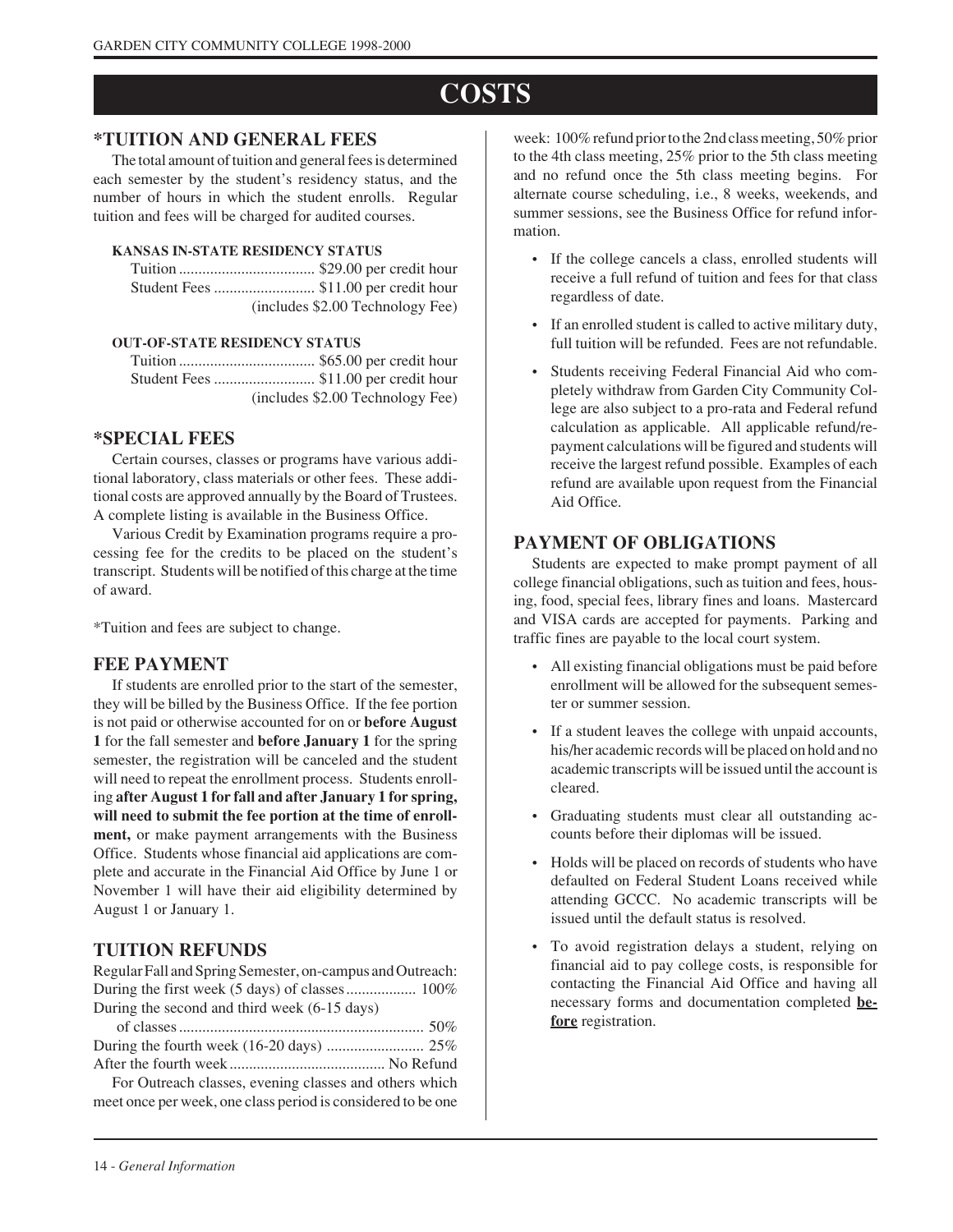#### **RESIDENCE HALL COSTS**

 The Residence Hall Contract is a room and board contract.

 The cost includes actual room rent and food service for 19 meals per week. This amount is subject to change. Students interested in living in the Halls should telephone the Residential Life Office at (316) 276-9516 for current costs, contracts, payment plans available, and additional information.

#### **TEXTBOOK COSTS**

Full-time students can expect to pay at least \$250 per semester for textbooks. Textbooks may be purchased at the Broncbuster Bookstore. Students with financial aid in place at the beginning of each semester may purchase books with a book voucher issued by the Business Office.

#### **TRANSCRIPT FEES**

Students will be charged \$2 for each official transcript requested or \$5 for each faxed transcript. Transcripts will not be issued until payment is received. Transcripts will be sent by Federal Express only if an authorized account is provided, or if payment is made in advance to cover each transcript fee and actual express costs.

#### **RETURNED CHECK POLICY**

If a check made payable to the college is returned by a bank, for any reason, the student's records will be placed on hold until the financial obligations are paid. The student will be charged a returned check fee for each returned check.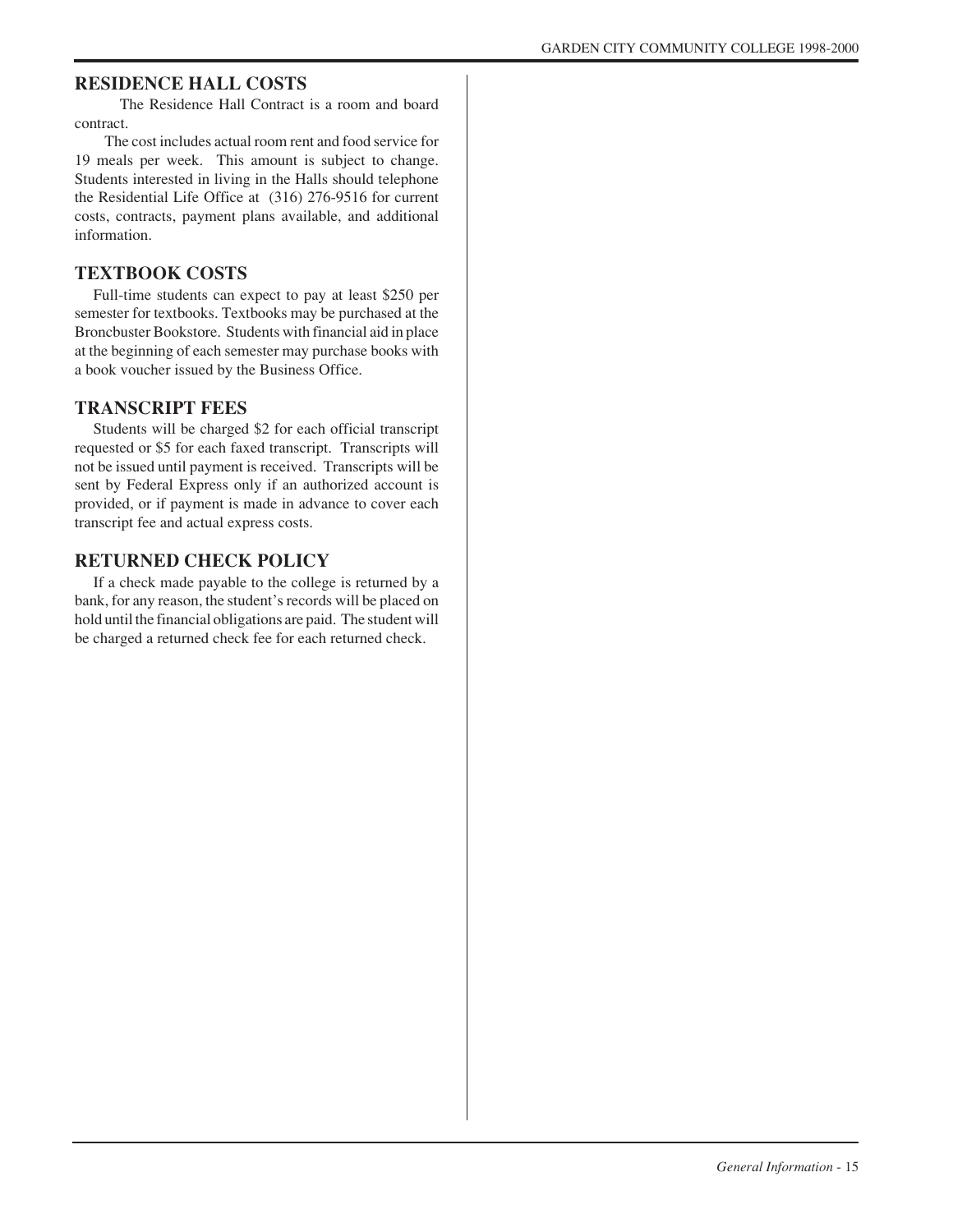# **FINANCIAL AID**

#### **GOAL & PHILOSOPHY**

The goal of Student Financial Aid is to provide access to post-secondary education for all students and to offer students a choice of institutions.

The philosophy of Student Financial Aid is that parents and students are primarily responsible for financing the student's education.

#### **SERVICES**

The Financial Aid Office is committed to helping Garden City Community College students reach their educational goals. Students may contact the office for answers to questions about applying for aid, receiving aid, and transferring aid to another college.

For specific information, contact the Financial Aid Office at (316) 276-9519.

#### **APPLICATION PROCESS**

To apply for Federal Student Financial Aid, students must submit the Free Application for Federal Student Aid (FAFSA). To complete the Student Financial Aid File, applicants must submit a Garden City Community College Student Information Form. The student's official high school transcript or GED and all college/university transcripts must be on file in the Admissions Office. If the applicant's Student Aid Report is selected for "verification," the student will be asked to provide additional documentation.

#### **STUDENT ELIGIBILITY REQUIREMENTS**

Students must meet the following requirements to be eligible to receive Student Financial Aid:

- Be a U.S. Citizen or eligible non-citizen.
- Have a high school diploma, GED, or demonstrate the ability to benefit from post-secondary education through a test approved by the U.S. Department of Education. Students cannot be concurrently enrolled in high school, including the alternative high school.
- Be enrolled as a regular student in an eligible program. A regular student is one who is enrolled in an institution to obtain a degree or certificate.
- Make satisfactory academic progress toward earning a degree or certificate.

# **TYPES OF AID**

#### **U.S. DEPARTMENT OF EDUCATION FEDERAL FINANCIAL AID**

#### **FEDERAL PELL GRANT**

A Federal Pell Grant helps undergraduates pay for their education after high school. Pell Grants are need-based and, for those who qualify, provide a foundation of financial aid to which aid from other sources may be added. Unlike loans, grants generally do not have to be repaid.

#### **FEDERAL SUPPLEMENTAL EDUCATIONAL OPPORTUNITY GRANT (FSEOG)**

The FSEOG is available to students who demonstrate exceptional need. Students must be eligible for Pell Grant to receive FSEOG. FSEOG is very limited at Garden City Community College, so students must apply early to receive full consideration for this award. FSEOG awards normally do not have to be repaid.

#### **FEDERAL WORK-STUDY**

The Federal Work-Study Program provides part-time employment for students with financial need. Students work in college facilities earning minimum wage. **Garden City Community College also provides work-study opportunities to students who do not demonstrate financial need.**

#### **FEDERAL STAFFORD LOAN**

A Stafford Loan is a low-interest loan made through lenders such as banks, credit unions, or savings and loans associations. These loans must be repaid.

#### **FEDERAL PLUS LOAN**

The PLUS Loan program allows parents to borrow to help pay for their student's education. Like Stafford Loans, PLUS Loans are borrowed from banks, credit unions or savings and loan associations, and must be repaid.

#### **SCHOLARSHIPS**

Scholarships are awarded to students who demonstrate promise of outstanding achievement in their educational pursuits. Most scholarships require full-time enrollment. Refer to the Financial Aid and Scholarship Handbook for complete information.

#### **GRANTS-IN-AID**

Grant-In-Aid awards are available through various departments on campus. Grant-In-Aid award amounts vary but are limited to a maximum of tuition and book charges.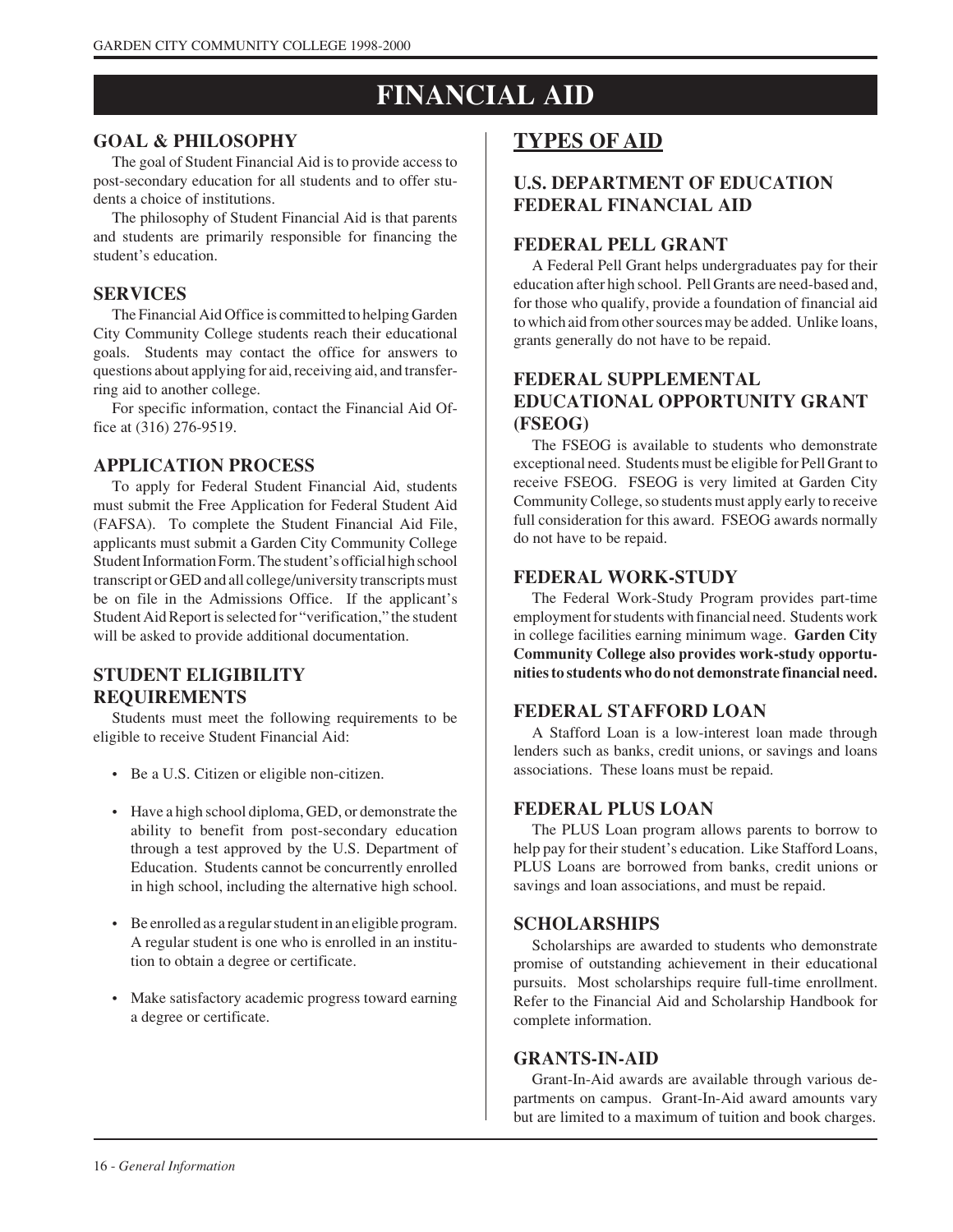# **ADDITIONAL FINANCIALAID ASSISTANCE**

#### **VETERANS ADMINISTRATION BENEFITS**

Veterans, spouses, and children of disabled or deceased veterans may qualify for special education benefits. Students should contact their local Veteran's Administration Office for further information.

#### **VOCATIONAL REHABILITATION**

Students with physical or emotional disabilities may qualify for special assistance. Students should contact the Division of Vocational Rehabilitation, Department of Social and Rehabilitation Services in their area.

#### **JOB TRAINING PARTNERSHIP ACT (JTPA)**

Students meeting guidelines based on income, hours in class per week, and employability may qualify for assistance through JTPA. A JTPA representative is available at the Job Service Center.

#### **KANWORK**

Students meeting Social and Rehabilitation Services guidelines for state aid may qualify for assistance through KanWork. Students should contact the SRS office for further information.

# **SATISFACTORY ACADEMIC PROGRESS POLICY**

Federal regulations require that a student must be making "satisfactory academic progress" toward a degree or transfer program leading to a bachelor's degree to be eligible to receive federal financial aid.

Satisfactory academic progress is evaluated for each student requesting financial assistance at Garden City Community College based on a review of all academic transcripts. Enrollment periods and transfer hours that were completed during a term in which financial aid was not received are included in the calculation.

Academic progress standards are evaluated prior to packaging a student's initial award and following each semester during which a student received federal financial aid. Official academic transcripts from all previously attended postsecondary institutions must be on file at GCCC before an initial financial aid award will be made.

Enrollment in 12 or more credit hours constitutes fulltime: 9-11 credit hours constitutes three-quarter time: 6-8 credit hours constitutes half-time; and 3-5 credit hours constitutes less-than half-time enrollment for financial aid purposes. Student classification for the summer term is the same as during a semester.

#### **Satisfactory Academic Progress Standards To maintain satisfactory academic progress, students must meet the following:**

|                                                         |                       | <b>Associate Degree must</b> |  |  |
|---------------------------------------------------------|-----------------------|------------------------------|--|--|
| If enrolled in:                                         | <b>Must complete:</b> | be completed within:         |  |  |
| 12 or more cr. hrs.                                     | 11 hours minimum      | 6 semesters                  |  |  |
| 9-11 credit hours                                       | 8 hours minimum       | 8 semesters                  |  |  |
| 6-8 credit hours                                        | 5 hours minimum       | 12 semesters                 |  |  |
| 3-5 credit hours                                        | 3 hours minimum       | 22 semesters                 |  |  |
| All students must maintain a minimum 2.0 cumulative GPA |                       |                              |  |  |

Hours attempted and/or completed at all previous institutions will be included in the evaluation and toward the maximum time-frame to complete a degree.

#### **Financial Aid Probation**

- Students who do not meet the satisfactory academic progress standards as stated above will be placed on FINANCIAL AID PROBATION for the following semester.
- Students may be on FINANCIAL AID PROBATION during their first semester at GCCC if their transfer hours do not meet the minimum guidelines.
- Students who are on FINANCIAL AID PROBA-TION must meet the requirements for good academic standing during their probationary semester, or they will be placed on FINANCIAL AID DISOUALIFI-CATION.
- Students who meet the requirements for hours completed during their probationary semester, but are unable to raise their cumulative GPA to 2.0 in one semester, must have a semester GPA of above a 2.0 to remain on FINANCIAL AID PROBATION.

#### **Financial Aid Disqualification**

- Students on FINANCIAL AID DISQUALIFICATION are not eligible to receive federal financial aid.
- Students who fail to meet the requirements outlined above while on FINANCIAL AID PROBATION will be placed on FINANCIAL AID DISQUALIFICA-TION.
- Full-time students who complete less than 7 credit hours; three-quarter time students who complete less than 5 credit hours; and half-time students who complete less than 3 credit hours will automatically be placed on FINANCIAL AID DISQUALIFICATION with no probationary period.
- Students who have attended more than the maximum number of semesters, including semesters at other institutions will be placed on FINANCIAL AID DISQUALIFICATION. Students in this category may only continue receiving financial aid for specific courses needed to complete their degree. Verification of required courses must come from the student's advisor.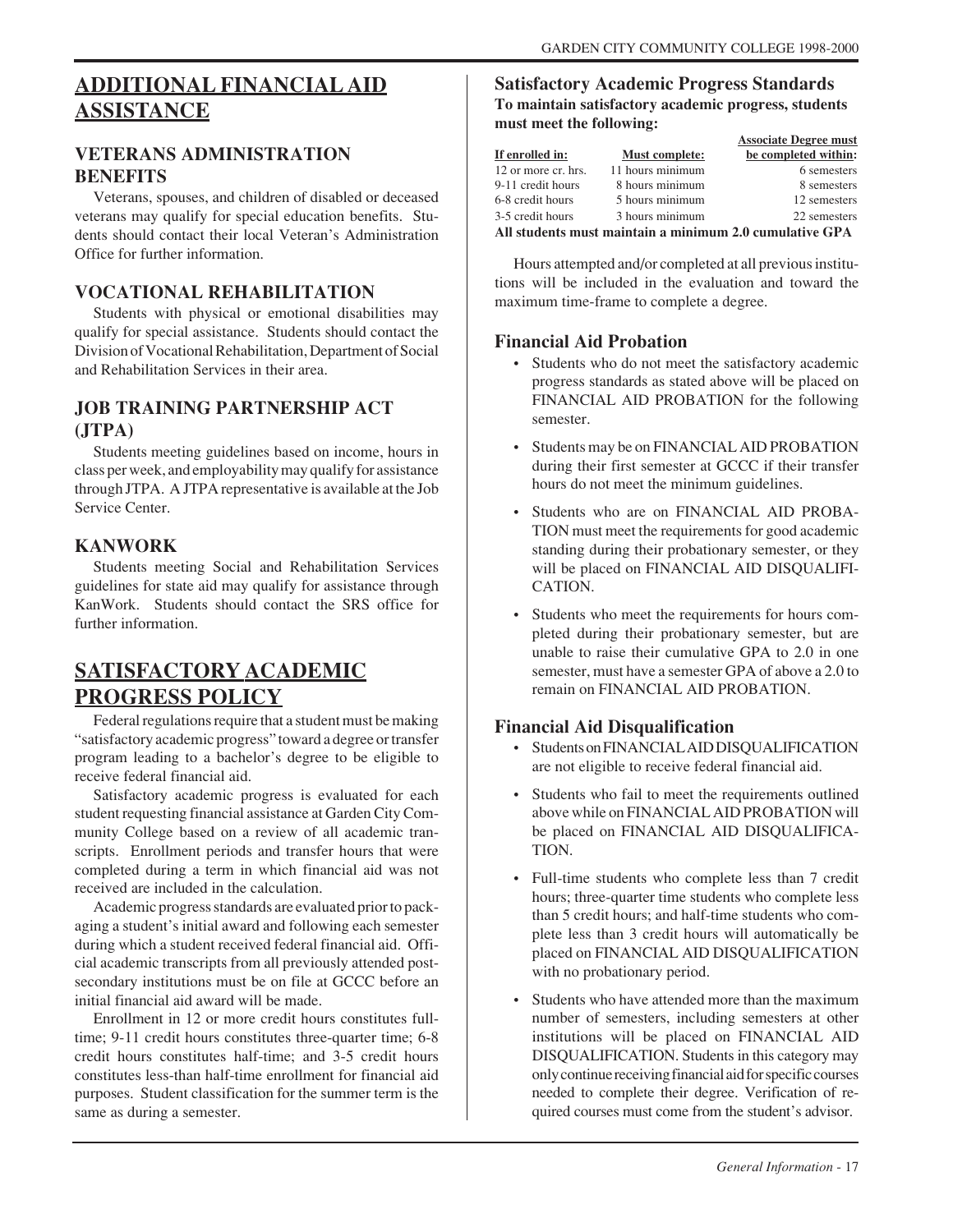- Students who have completed 72 credit hours will be placed on FINANCIAL AID DISQUALIFICATION. Students in this category may only continue receiving financial aid for specific courses needed to complete their degree. Verification of required courses must come from the student's advisor.
- Students who have attempted 96 credit hours will be placed on FINANCIAL AID DISQUALIFICATION. Students in this category may only continue receiving financial aid for specific courses needed to complete their degree. Verification of required courses must come from the student's advisor.

**Note:** Students who have completed an Associate Degree or beyond are no longer eligible for financial aid. Exceptions may be made on a case-by-case basis when additional hours are required to establish, maintain, or renew professional certification, or for other unusual circumstances as per the discretion of the Director of Financial Aid. Second Associate Degrees will not normally constitute a special circumstance.

#### **Reinstatement of Financial Aid**

Students who have been placed on FINANCIAL AID DISQUALIFICATION have the right to appeal if they have extenuating circumstances that warrant an exception to the policy. Students must follow the appeal process as outlined.

Students who do not appeal or whose appeal is denied must complete a minimum of (12) twelve credit hours (halftime students or less-than half-time students must complete a minimum of (6) six credit hours) at their own expense and attain a minimum 2.0 GPA. Students who meet this requirement will have their financial aid reinstated upon written request. If their cumulative GPA is below the required 2.0, students will be reinstated on FINANCIAL AID PROBA-TION upon their written request for reinstatement.

#### **Appeal Process**

An appeal process is available to any student placed on FINANCIAL AID DISQUALIFICATION. During the appeal process, a student is allowed to enroll in GCCC, if he or she meets all requirements for admission or re-admission. However, the student is responsible for paying all direct educational costs (tuition, fees, books, residence hall fees) at the time of enrollment. All appeals must be made in writing and submitted in compliance with the requirements shown below.

To make an appeal the student must take the following steps:

1. File an "Appeal of FINANCIAL AID DISQUALIFI-CATION" form (available at the Financial Aid Office) by the first day of class for the semester of enrollment following the disqualification. The form should explain specific mitigating circumstances which

prevented the student from maintaining Satisfactory Academic Progress and should include supporting statements and documentation from appropriate sources (i.e. physician, academic advisor, employer). The appeal should also include steps taken to insure that the circumstances will not be repeated. The Director of Financial Aid will make a decision regarding the Appeal and notify the student of the decision within one week following the deadline to appeal.

- 2. If the appeal is denied by the Director of Financial Aid, the student may continue the appeal process by filing a written appeal with the Dean of Student Services within two school days of notification of denial of appeal by the Director of Financial Aid. The Dean of Student Services will forward the appeal to the Scholarship and Academic Review Committee.
- 3. The Scholarship and Academic Review Committee will hold a hearing on the appeal within one week of receipt of the referral. The Committee will notify the student of the hearing date, time, and place. This notification will be given at least two school days in advance, and the student must be present at such hearing. Student's failure to appear at the hearing waives the student's right to appeal. The committee shall either (1) uphold the decision or (2) recommend that the decision be modified.
- 4. The student, the dean, or the Director of Financial Aid may appeal the decision of the Scholarship and Academic Review Committee. This request for appeal must be made in writing to the College President within three school days after the Committee has made its decision.

If the appeal is denied, the student remains on FINAN-CIAL AID DISQUALIFICATION. If the appeal is granted, the student will be placed on FINANCIAL AID PROBA-TION. The President of Garden City Community College, or his appointee, shall have final jurisdiction on academic progress appeals for financial aid recipients.

If the appeal is denied or the student does not submit an appeal within the above deadline, the student must complete a minimum of twelve credit hours with a minimum 2.0 GPA before the student will be allowed to request a reinstatement. If the student received a denial notification for a semester in which they were enrolled half-time or less, a minimum of six credit hours with a minimum 2.0 GPA must be completed before the student may request a reinstatement.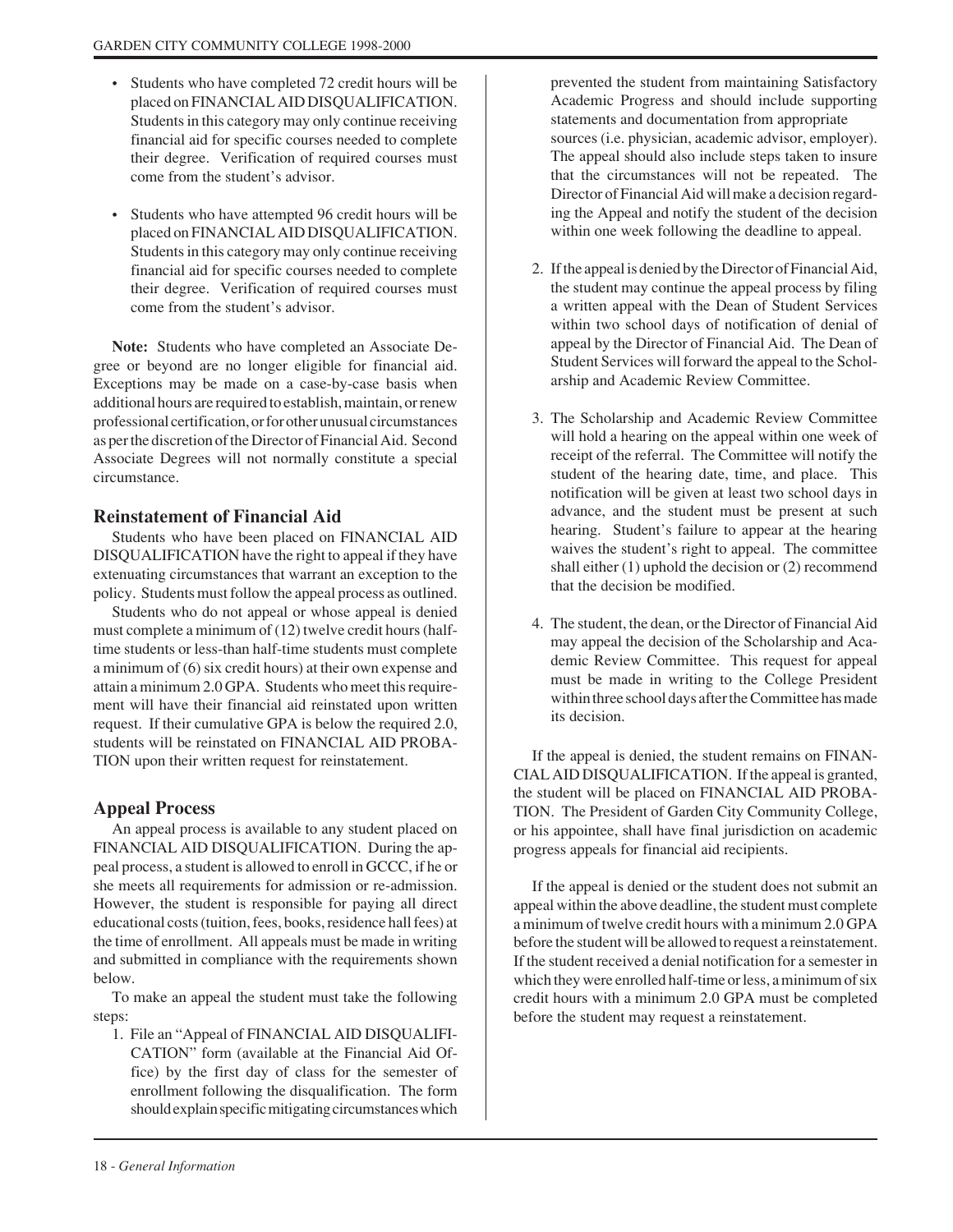# **ACADEMIC & STUDENT POLICIES AND PROCEDURES**

#### **THE STUDENT AND ACADEMIC DECISIONS**

Academic decisions are made by faculty members, division directors and deans. If a student believes that an academic decision is unfair, he/she may meet with the above personnel who will review the student's complaint and render a final decision.

#### **ACADEMIC ETHICS**

GCCC assumes that all students are enrolled to learn, and expects each individual to function as an ethical student. Integrity in the classroom is a definite expectation. Therefore, any cheating is at variance with the purposes of both the student and the institution. Any student dishonesty detected in a course (including during examinations or in submitting plagiarized materials) will result in the student receiving no credit for the examination, written work or quiz, and may result in an F grade, suspension and/or dismissal from the course. A violation of academic integrity includes:

- 1. Cheating on examinations, written quizzes, and other written work.
- 2. Plagiarism, which is defined as the use of another's written work without recognition/citation, the use of another student's work, the purchase and/or use of a paper that has already been prepared, the borrowing of an idea or phrase or the paraphrasing and/or summarizing of an idea without proper documentation.
- 3. Giving assistance to another person during an examination.
- 4. Falsification of an academic record.
- 5. Obtaining or attempting to obtain copies of a noncirculated examination or examination questions.

#### **STUDENT RESPONSIBILITIES**

Those enrolling for college work at GCCC are considered adults and expected to assume responsibility for the following: 1. Planning a semester schedule or course of study and completion of all course requirements. Instructors, counselors, and administrators will give advice. The college catalog and supplementary bulletins are authoritative sources of information on academic matters. 2. Voluntary consultation with counselors on adjustment difficulties, vocational and professional aptitude and planning, as well as personal problems pertaining to a college career. 3. Attending classes regularly. 4. Observance of all college regulations as specified in the college catalog, the Student Handbook, the Residential Life Handbook, the Student Athlete Handbook and other information bulletins.

#### **UPDATING STUDENT INFORMATION**

Students needing to change their recorded information including name, address, or social security number must obtain a "Student Data Change Form" at the Registrar's Office. Changing a name requires a copy of a marriage certificate or court order. Changing an erroneously reported social security number requires a copy of the official social security card.

#### **ADVANCED STANDING CREDIT**

Advanced standing implies that credit will be granted for specific courses in which certain requirements or standards have been satisfactorily completed from external sources. These external sources may include: proficiency examinations, military credits, national standardized examinations, Kansas Vocational Technical Schools, competency based programs, correspondence courses, and departmental course challenges. A maximum of 30 credit hours may be accepted by this method. (Credits transferred from regionally accredited universities/colleges are excluded from this classification; however, the total hours applicable to fulfilling degree requirements from advanced standing and/or transfer cannot exceed 48 semester hours.) Advanced standing credit will not count for the 16 credit hour residency requirement. All external credit requests must be evaluated and approved by the College Registrar. The source will also be listed on the transcript.

In most cases, a processing fee is required and the student will be notified at the time of evaluation the amount of the charge. Credit will not be awarded if:

- 1. A student has previously received a grade in the course.
- 2. A student has previously received a grade in a higher content level course.
- 3. A student has been awarded credit through other nontraditional programs in areas containing the same content.

#### **AP AND CLEP EXAMINATIONS**

Credit will be granted for students presenting scores of 3, 4 or 5 on the College Entrance Examination Board Advanced Placement Tests (CEEB-AP) and scores at or above 50% on the College Level Examination Program (CLEP) Subject Examinations. Credit for Non-Traditional Education Support (DANTES) examinations may also be accepted. General Examinations in the Humanities and Social Science areas may be accepted for the A.A.S. degree only. Service exams will not satisfy laboratory science requirements. For specific information, contact the counselors (located in the Saffell Library).

#### **COMPETENCY BASED CREDITS**

Competency Based Credit, for previous experience, may be arranged through the appropriate corresponding program director at GCCC.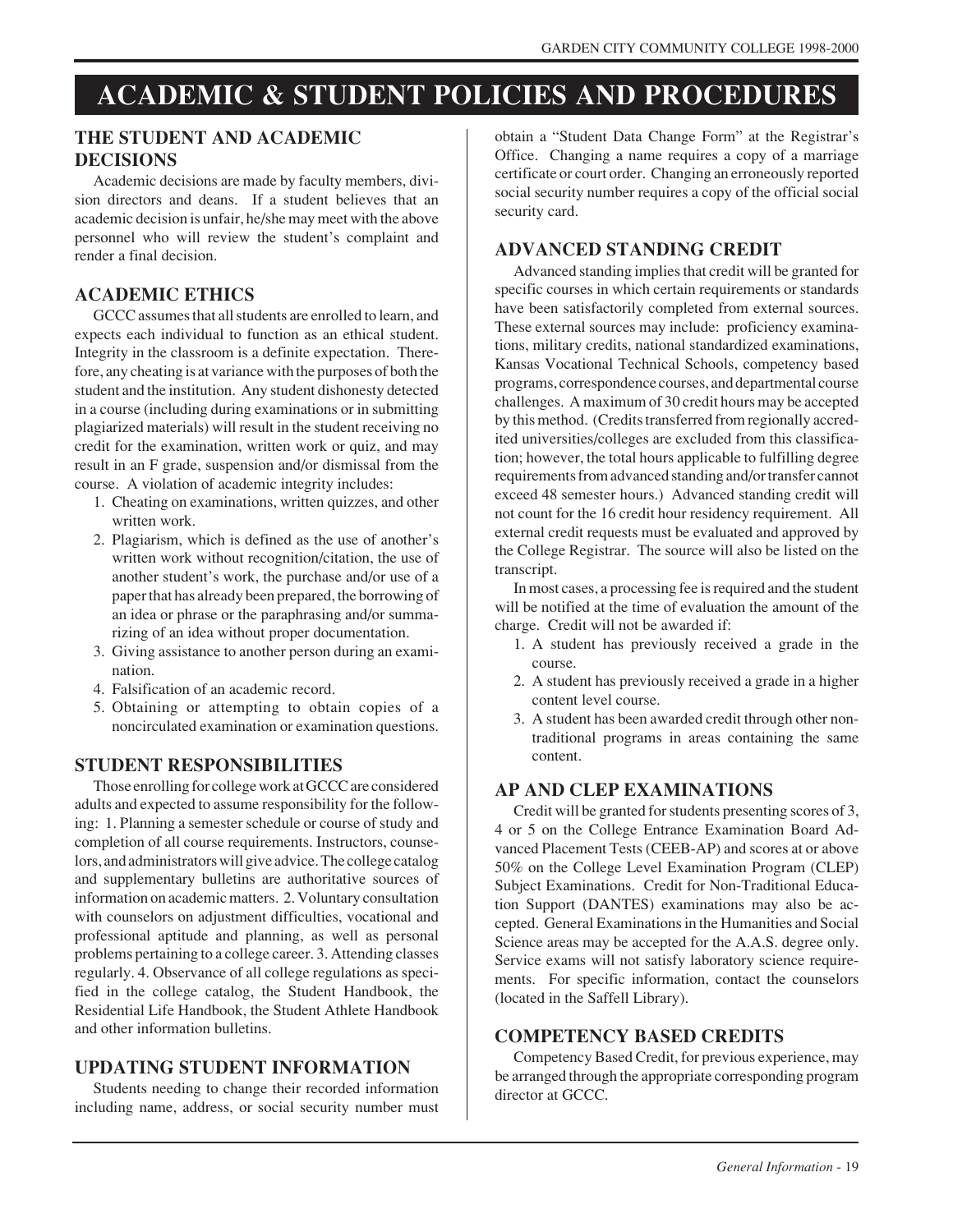#### **DEPARTMENTAL EXAMINATIONS**

A student wishing to apply for credit by examination in courses not available through the CLEP route should petition the director of the college division where the course is offered. If permission is granted, the director or his/her designee will administer a comprehensive final examination for that class. If the student passes the examination with a grade of "C" or better, the division director will forward that information and credit recommendation to the Registrar. A grade of "CR" after completion of 12 GCCC credits will be entered on the transcript and a fee will be assessed.

#### **MILITARY CREDITS**

Students who have previously served in any branch of the U.S. Military Services may receive credit for their military training, education and experience. All military evaluations are based on the recommendations of the American Council on Education (ACE). Physical education credit is generally awarded in addition to those courses applicable to the student's chosen major of study. In no case will credit be granted for non-existing GCCC equivalent courses. Students desiring credit should submit a DD214 or its equivalent to the Registrar.

Those students who are currently or were previously in the Army/Army National Guard should request a copy of their Army/American Council on Education Registry Transcript (AARTS) be sent to the college Registrar. Request forms are available from that office. U.S. Air Force enlisted or formerly enlisted personnel must request an official copy of their Community College of the Air Force transcript be sent to the Admissions Office. The Navy also provides college credit recommendation transcripts.

#### **2+2 TECH-PREP DUAL CREDIT**

The Tech-prep (2+2) program combines a common core or foundation of applied academics, including math, science and communications, with specific high school vocationaltechnical or other academic courses and advanced technical courses at GCCC. Beginning no later than the junior year in high school, students may select a tech-prep focus and continue for four years in a structured and closely coordinated program that continues through the completion of an Associate in Applied Science degree at GCCC.

Some selected high school courses have been articulated with courses offered by GCCC to enable students to advance to higher level courses at the college. Participating high schools may award credit toward high school graduation to students who demonstrate sufficient competency in these college level courses. Individuals who are interested in details should make specific inquiries to the college.

GCCC equivalency credit for high school articulated course work must be applied for within one year of the date of graduation from high school and the student must enroll at GCCC.

The procedure is as follows:

- 1. The student must complete the equivalency credit application form.
- 2. The student must submit the course competency profile documenting the level of skill proficiency as evaluated by the high school instructor.
- 3. The student must submit documentation that he/she has completed all evaluation procedures defined in the articulation agreement.
- 4. The student application will be reviewed by the appropriate Tech Prep GCCC instructor to determine if an appropriate level of competency has been attained and will accept or reject the application for equivalency credit.
- 5. GCCC transcript credit, but no grade, will be awarded for the approved high school course work.
- 6. A processing fee of \$10.00 will be assessed.

### **VOCATIONAL COURSES FROM KANSAS AREA VO-TECH SCHOOLS**

- 1. Kansas community colleges will accept all State Department of Education approved postsecondary area vocational-technical school program credits for evaluation and transfer as credit toward the Associate in Applied Science degree.
- 2. Former students of Kansas area vocational-technical schools must be enrolled in the community college and successfully complete 12 hours with the community college before the evaluated hours will be recorded on the college transcript.
- 3. All Kansas area vocational-technical school programs must be divided into courses or units and documented on a transcript for transfer evaluation purposes.
- 4. Credit hour conversion of courses completed in the Kansas area vocational-technical schools are based on the same requirements Kansas community colleges currently use in determining credit hours for a course. a. 900 minutes lecture - 1 credit hour

b. 1,350 minutes lab - 1 credit hour

These are minimum requirements and may be exceeded.

5. Not more than 75 percent of the Associate in Applied Science degree credit hours shall be in the technical area. At least 25 percent of the total program hours shall be in the general education area. Students must, in addition, meet the graduation requirements for the Associate in Applied Science degree for the individual community college. (KSBE-1987)

#### **COMPLETED VOCATIONAL PROGRAMS**

Credit may be granted for approved area vocationaltechnical school students upon program completion. After successfully completing 12 hours with GCCC, the evaluated hours will be recorded on the college transcript. Students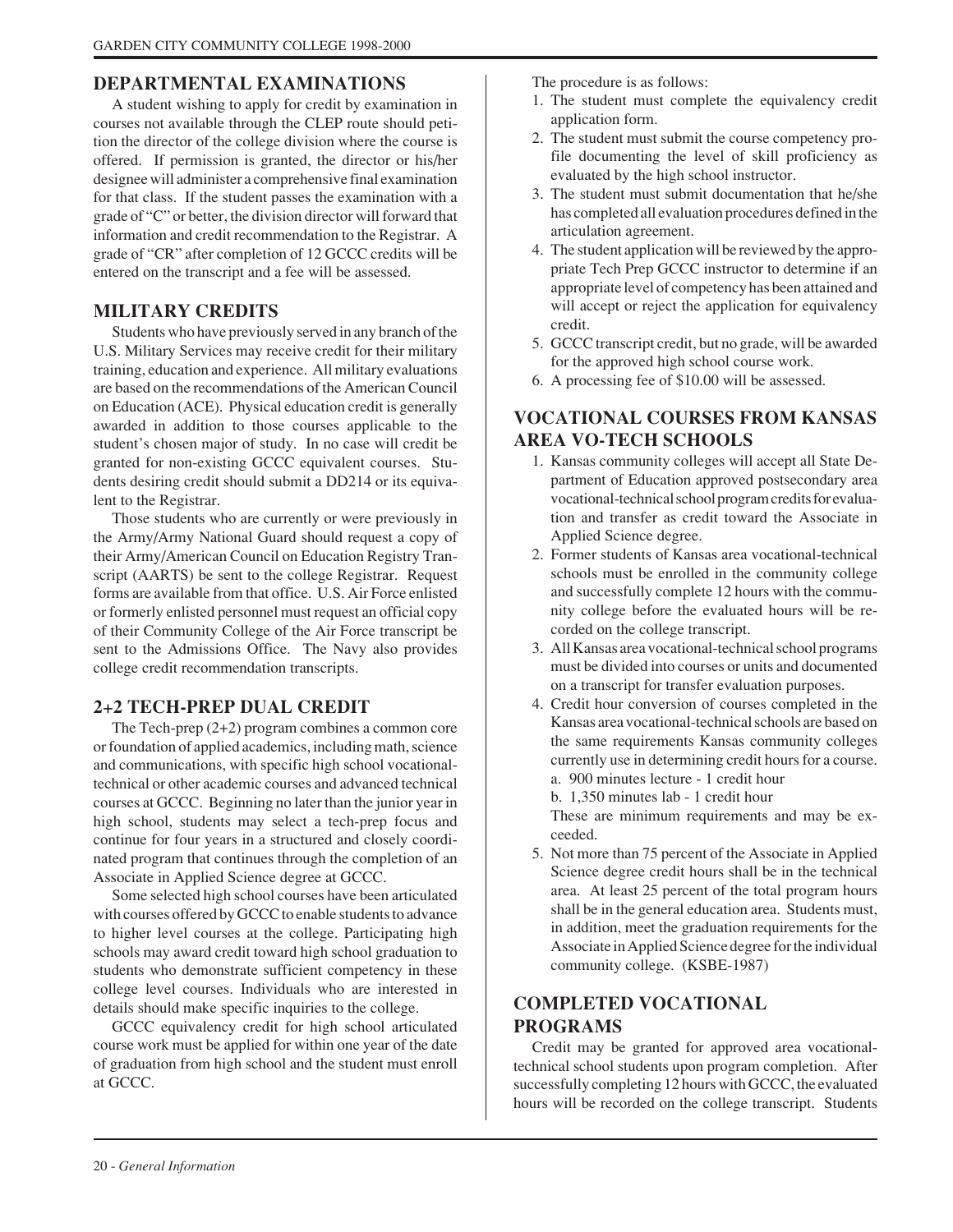with 1080 hour programs (9 months) are eligible for 32 hours credit. Students with 2160 hour programs (2 years) are eligible for 48 hours credit. In each case, students are required to complete the 18 hour General Education requirements for the A.A.S. degree from GCCC. Courses of study with less than 1080 hours are not eligible for block credit award. All credits will be listed with "CR" grade designation.

#### **CORRESPONDENCE STUDY CREDITS**

Correspondence Study courses will be accepted for equivalent GCCC courses provided they were received from regionally accredited study programs. Such course work in Kansas is provided through the University of Kansas Division of Continuing Education. Enrollment in and completion of all correspondence classes is handled through this K.U. Division. Transcripts of all completed course work should be requested and sent to GCCC's Admissions Office. Enrollment forms and additional information are available from the counselors (located in the Library).

#### **OTHER EXTERNAL CREDITS**

Other external programs of study may be available for conversion to college credits if such programs are recommended for credit by a recognized agency such as the American Council on Education or The National Program on Noncollegiate Sponsored Instruction. Students interested in potential credit should contact the Registrar.

#### **ATTENDANCE**

Students are expected to be regular and punctual in attendance of all classes. Regular class attendance is necessary for student success. Excuses for absences are not issued. The college will inform instructors of special circumstances which make an absence necessary. There is no officially recognized system of cuts allowing a certain number of absences before a student's grade is affected. Those representing the college in any capacity necessitating absence from class should obtain assignments from instructors and submit them upon return to the campus. Instructors will be provided lists of participants in college activities.

#### **EXAMINATIONS**

Students absent on the day of an announced examination may be permitted to make up the examination at the discretion of the instructor. Final examinations at the close of each semester are college requirements for all students. In case of an emergency such as bereavement or hospitalization, a student may be permitted to deviate from the announced schedule of examinations with permission from the appropriate dean. The academic calendar for the entire year is printed in the calendar section of this catalog as well as in each semester's Schedule of Courses. Students should refer to the schedule prior to making travel arrangements so that there will be no conflict with the final examinations schedule.

#### **GRADING SYSTEM**

Grades are reported to the office of the Registrar at midsemester and at the end of each semester. Grades are reported by letter only. No plus or minus values are recorded. The scale of grades and grade points is as follows:

| <b>GRADE</b> | <b>GRADE POINTS PER HOUR</b>                    |
|--------------|-------------------------------------------------|
|              |                                                 |
|              |                                                 |
|              |                                                 |
|              |                                                 |
|              |                                                 |
|              | P (Passing - Credit only, not computed in GPA)0 |
|              |                                                 |
|              |                                                 |
|              |                                                 |
|              |                                                 |

## **CREDIT/PASS GRADES**

A "CR" or "P" grade indicates that the student has received credit for the course, but the grade is not calculated in the grade point average. The hours do count for graduation. A "CR" grade is assigned for credit in courses for which no letter grade is given such as seminars, workshops or other similar learning experiences. Credit by examination program credits are usually designated by this notation.

#### **PASS/FAIL POLICY**

Students may enroll in certain courses under the Pass/Fail option. Under this option, an earned grade of A, B, C or D will be recorded on the transcript as a "P"; a grade of F will be recorded as an F. "P" grades will not be counted in calculating grade point averages, but F grades will be counted in the calculation.

The following conditions apply to students choosing this option:

- Courses which **cannot** be taken Pass/Fail:
	- 1. General education requirements, with the exception of Physical Education (activity courses).
	- 2. Courses required in the major field of study.
- Advisor approval is required before a student chooses the Pass/Fail option.
- A student must indicate the Pass/Fail option at the time of registration and the option **cannot** be changed once the class begins.
- A course originally completed under the Pass/Fail option cannot later be converted to a grade.
- A student may enroll in only one Pass/Fail course per semester.

**Note:** Some university/colleges, scholarship committees and honor societies do not accept the Pass/Fail grading system when computing grade point averages and may convert grades of "P" and "CR" to a letter grade of "C" or in some other way penalize the student.

#### **INCOMPLETE**

Due to extenuating circumstances, if a student has not completed all the requirements of a course the instructor may issue an incomplete (I) grade at the end of the semester,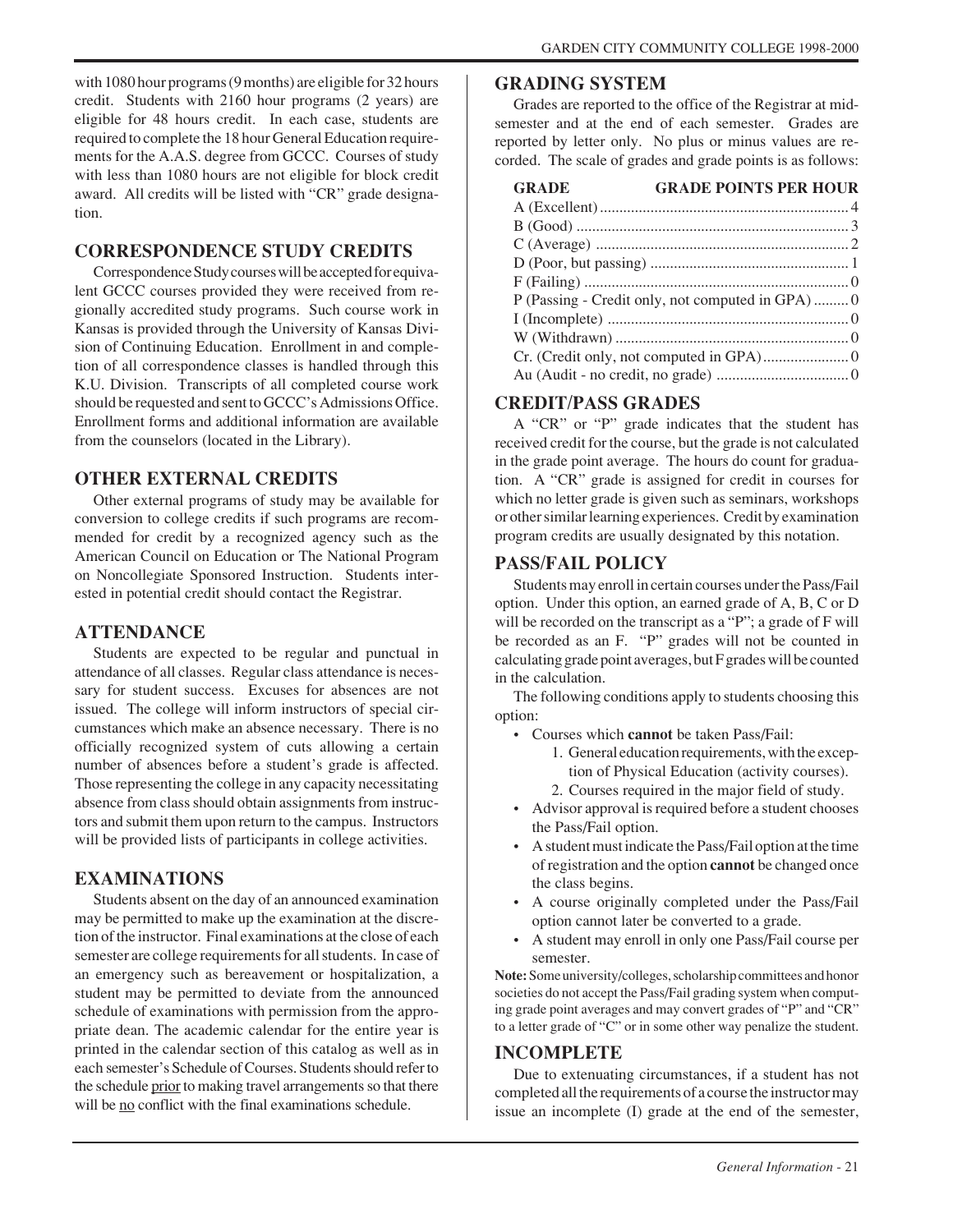giving the student additional time to complete the requirements. The instructor will not automatically record an incomplete; **the student must petition the instructor before the end of final examinations. A contract for an Incomplete Grade, available from the Registrar's Office, is required.**

The student and the instructor must agree on conditions by which the requirements will be met and the contract for an incomplete (I) grade must be completed and attached to the instructor's final grade sheet. The instructor must issue a Change of Grade Request form before the "I" grade can be removed and a letter grade entered on the transcript. The "I" grades will be converted to "F" grades if requirements have not been met by the Friday prior to finals week of the following semester.

#### **REPETITION OF COURSES**

Repeating a course for which credit has already been earned will cancel the grade and credit previously received. Record of all course work will remain on the transcript, but only the grade and credit from the most recent repeat of the course will be used when computing the grade point averages.

When a student has withdrawn from a repeated course, the transcript entry indicates W and the most recent letter grade (A,B,C,D,F) is used for the GPA calculation.

#### **GRADE APPEALS POLICY**

Students wishing to appeal a grade received should first meet with the instructor who issued the grade. If the student does not feel that the matter was resolved satisfactorily, the student may consult with the appropriate division chair in an attempt to resolve the matter. If the student still feels that the grade is in error, he/she may request a meeting with the appropriate Dean of Instruction. The dean's decision is final in the appeals process.

#### **GRADE CHANGES**

Grade change forms are submitted directly to the Registrar's Office by the instructor who taught the course. A failing grade will not be changed to a passing grade without the signature of the appropriate Dean of Instruction. The student will receive a copy of the grade change form as notification that the process has been completed.

#### **ACADEMIC PROBATION/DISMISSAL**

Students enrolled in six or more credit hours, whose semester grade point average falls below 1.5 will be placed on academic probation. This is a warning that the individual's performance is below that necessary for satisfactory academic progress. To avoid dismissal, the student's semester grade point average must be a minimum of 1.5 at the conclusion of the next enrolled semester.

Students dismissed from the GCCC for academic reasons may not re-enroll without permission of the Academic Review Committee. This policy also applies to those dismissed from other colleges who wish to transfer to GCCC. (Refer to Academic Readmission for process.)

#### **ACADEMIC READMISSION**

The Academic Review Committee shall schedule a hearing for a dismissed student only after the student has presented the following information to the Dean of Student Services:

- 1. A letter of application stating reasons for dismissal and conditions which indicate a plan for improvement.
- 2. College transcript(s).
- 3. Three letters of recommendation mailed directly to the Dean of Student Services. Two (2) of the three (3) letters **must** come from the following sources:
	- •Work supervisor
	- •College Faculty or Staff
	- •Counselor

The items listed above must be in the office of the Dean of Student Services by the deadline date specified in the Academic Dismissal Letter. Students permitted to re-enroll after academic dismissal must follow the conditions set by the Academic Review Committee.

If a student does not appeal or is denied readmission for one semester, he/she has the right to appeal at a future date. The appeal process must be completed by the deadline date specified for the semester in which the student wishes to enroll. The student seeking readmission to the College at a future date is solely responsible for knowing and meeting deadlines for the subsequent appeal.

Students transferring from another college are reminded that enrollment is not official until all records are complete and in the Admissions Office.

The complete Academic Review Process is published in the Student Handbook.

#### **ACADEMIC RENEWAL**

The college permits students to petition for academic renewal on one semester's course work completed at least five years prior to current enrollment. This permits a new start without the handicap of that semester's academic record. A student eligible for consideration may apply for Academic Renewal by petitioning the Registrar's Office according to the following guidelines:

- 1. Course work at Garden City Community College must have been taken five or more years prior to petitioning for renewal. **None** of the credits completed in the semester for which renewal is petitioned will count toward a degree.
- 2. At the time of petitioning for Academic Renewal, the student must have completed a minimum of 12 credit hours within the previous two years with an earned GPA of at least 2.0 at GCCC.
- 3. A petition for Academic Renewal will not be considered if a degree has been earned subsequent to the semester in question.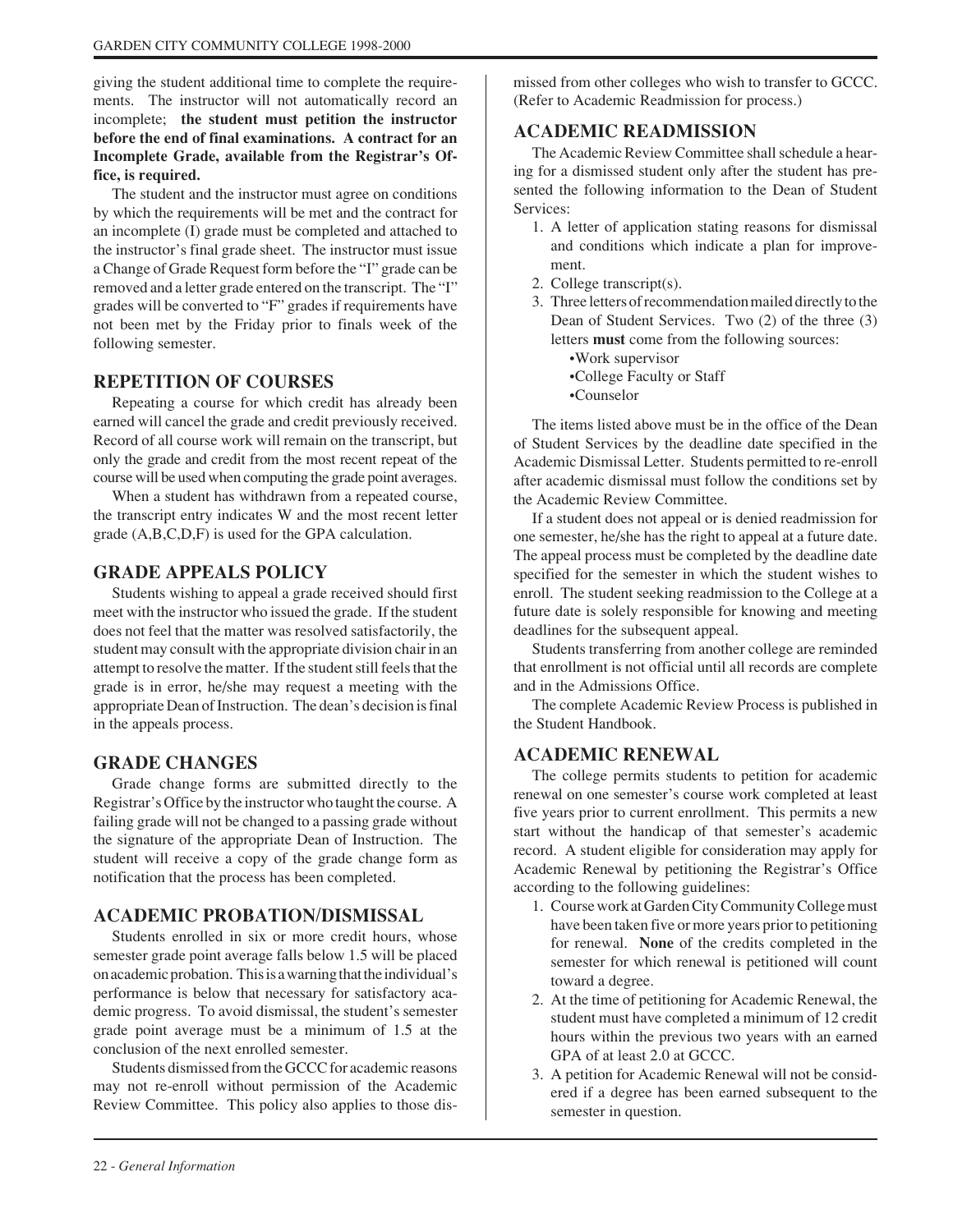- 4. All course work will continue to appear on the transcript but the grades earned in the renewal semester will not be included in the student's GCCC cumulative GPA.
- 5. This policy refers to GCCC only. A student transferring from or to another institution will have to follow the other institution's policy.
- 6. Academic Renewal will be granted for only one semester.
- 7. Granting of Academic Renewal does not affect or alter a student's record for financial aid awards or for athletic eligibility.

#### **HONORS RECOGNITION**

Outstanding scholastic work is recognized at the end of each semester through issuance of a President's Honor Roll, which lists names of those who have earned a 4.0 grade point average for that semester. The Dean's Honor roll lists those who have earned a 3.2 to 3.999 grade point average. Honorable Mention is given to those with 3.0 to 3.199 grade point averages. To be eligible for honors recognition, a student must be enrolled in and receive grades in eight credit hours or more.

At commencement, excellence in scholarship is recognized. High Honors are awarded those with cumulative grade point averages of 3.6 or better, and Honors are awarded to those with 3.2 to 3.599 cumulative grade point averages.

#### **TRANSCRIPTS**

A fee of \$2 will be charged for each official transcript requested, (\$5 for faxed transcripts). No transcript will be released for anyone who is financially indebted to the college. Transcripts are issued only on the student's written request and after the appropriate transcript fee is paid. Those who desire to transfer to another institution of higher education should request the Registrar's Office to forward the transcript directly to the admissions office of the institution they plan to enter. **Official transcripts from other institutions cannot be released to any individual or institution**. Transcripts will be sent by Federal Express only if an authorized account number is provided, or if payment is made in advance to cover each transcript fee and actual express/shipping costs. Transcripts issued to the student will be marked "Issued to Student," and are not considered to be official transcripts.

#### **RECORDS ON HOLD**

If a student is delinquent on an account to the college, including but not limited to: unpaid tuition and/or fees, unpaid housing contracts, non-return of scholarship books, non-returned athletic equipment or clothing, unpaid library fines or non-returned books or unpaid class supplies, a "hold" will be placed upon the student's records by the college official in charge of that area. The records will only be sent by the Registrar's Office with written authorization

from the official who originally requested the hold that the obligation has been cleared or paid. Records of former students who are in default on Federal Loans taken while attending GCCC will also be placed on hold until the default status is satisfactorily resolved.

#### **STUDENT RECORDS**

Students have the right to inspect and review any and all official records, files, and data directly related to the student, including all material that is incorporated into each student's cumulative record folder, and intended for college use or to be available to parties outside the college or school system, and specifically including, but not necessarily limited to, identifying data, academic work completed, level of achievement (grades, standardized achievement test score), attendance data, scores on standardized intelligence test, aptitude, psychological tests, interest inventory results, health data, family background information, teacher or counselor ratings and observations, and verified reports of serious or recurrent behavior patterns.

Students will be granted access to their personal college records within a period of 45 days after the request has been made. All records pertaining to the student shall not be removed from the office where the records are maintained.

Students shall have an opportunity for a hearing to challenge the content of the student's college records, to insure that the records are not inaccurate, misleading, or otherwise in violation of the privacy or other rights of students and to provide an opportunity for the correction or deletion of any such inaccurate, misleading, or otherwise inappropriate data contained therein.

No personal college records of a student will be released to any person or agency outside the institution without the written consent of the student. A form shall be provided by the college for this purpose.

Collection of personally identifiable data specifically authorized by federal law shall not include information (including social security numbers) which would permit personal identification of students.

#### **STUDENT'S PRIVACY RIGHTS**

Official records are released only with the student's knowledge and written consent in keeping with policies of the American Council on Education and the Family Educational Rights and Privacy Act of 1974 as amended, **with the following exceptions:**

- a. School officials within the educational institution who have legitimate educational interests;
- b. At the student's request, officials of schools at which the student intends to enroll;
- c. The Comptroller General of the United States, the U.S. Dept. of Education Secretary, the administrative head of the education agency, or the educational authorities;
- d. In connection with a student's request for or receipt of financial aid as necessary to determine the eligibility,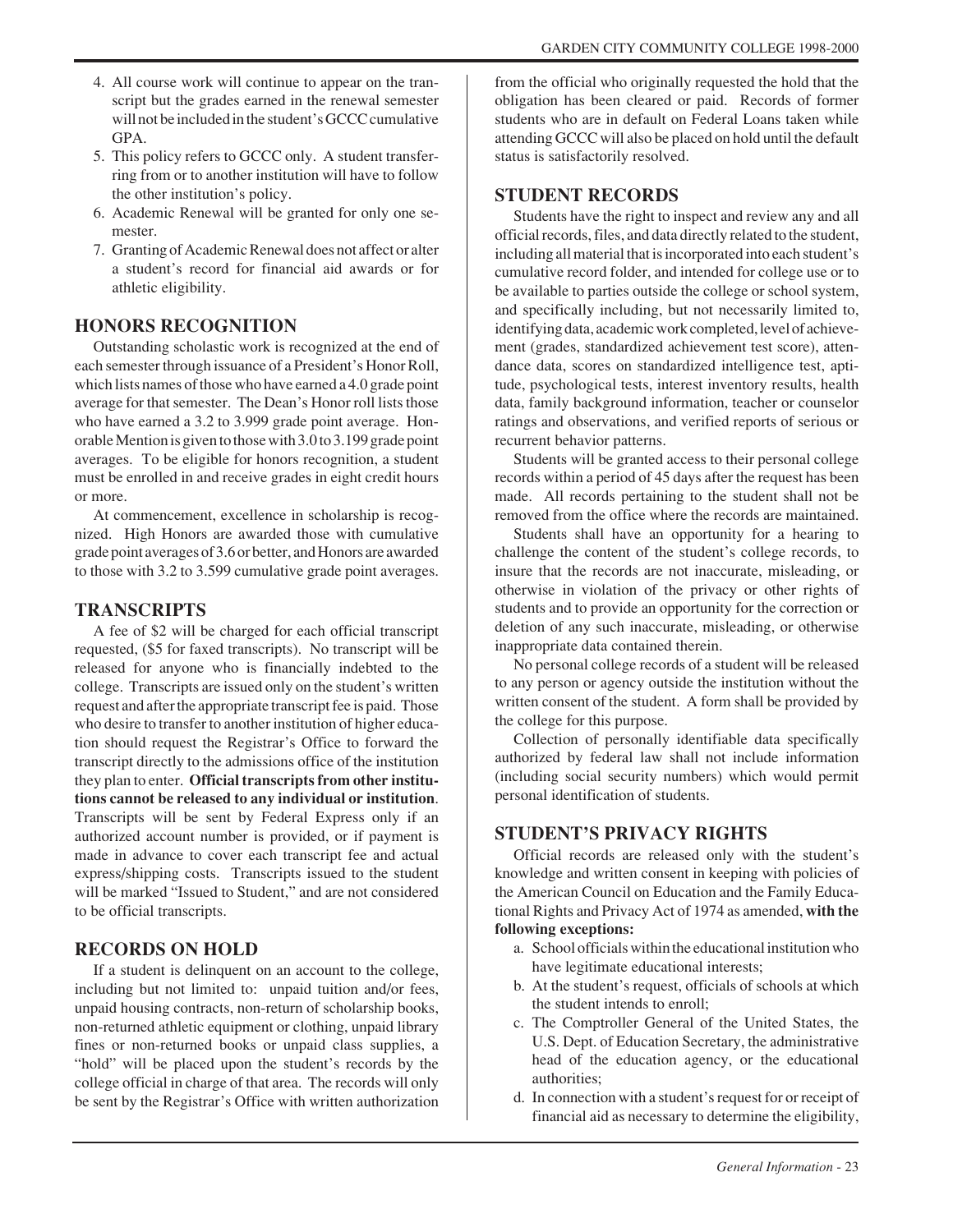amount, or conditions of the financial aid, or to enforce the terms and conditions of the aid;

- e. If required by a state law requiring disclosure that was adopted before November 19, 1974;
- f. Organizations or educational agencies conducting legitimate research, providing no personally identifiable information about the student is made public;
- g. To parents of an eligible student who claim the student as a dependent; and proof of which has been provided by means of income tax returns.
- h. To comply with a judicial order or a lawfully issued subpoena;
- i. To appropriate parties in a health or safety emergency;
- j. Directory information so designated by the educational institution as follows:
	- 1. Name
	- 2. Address
	- 3. Telephone listing
	- 4. Date and place of birth
	- 5. Major field of study
	- 6. Participation in officially recognized college activities
	- 7. Sports weight and height of athletic team members
	- 8. Dates of attendance
	- 9. Degrees or certificates earned
	- 10. Awards received
	- 11. Most recent previous educational institution attended
	- 12. Photograph

Students may file a complaint with the U.S. Dept. of Education if they believe their rights under this law have been violated and efforts to resolve the situation have not proved satisfactory. Complaints should be addressed to: Director, Family Compliance Office, U.S. Dept. of Education, 400 Maryland Ave., S.W., Washington, D.C. 20202- 4605.

Copies of the complete student records policy may be obtained upon request from the Registrar.

#### **SENIOR CITIZENS**

Senior citizens, 65 years or older and residents of Finney County, may receive a lifetime college activity pass allowing free admissions to regularly scheduled college related activities. Passes are issued by the President of the college.

Tuition waivers for all GCCC credit courses, on a spaceavailable basis, are granted to Finney County senior citizens. Fees must be paid by the senior student. Computer access and assistance, plus internet access are available to seniors in the Senior Citizen Computer Lab, (Academic Building, Room 119). The Tuition Waiver form is available in the Business Office.

#### **STAFF TUITION WAIVER**

Tuition waivers are available for the spouses and depen-

dent children of all full-time contract employees. There is an obligation to pay all required fees, except tuition. Tuition waiver forms must be obtained from the Business Office in advance of enrollment. The forms must be properly filled out and approved by the President and then submitted during enrollment. "Dependent Children" shall be defined as children of full-time professional staff who are 21 years of age or younger and who are supported by the respective staff member. Any course work undertaken by the employee during his/her work shift will require the prior permission of the college president.

#### **VERIFICATION OF ENROLLMENT**

Students needing verification of enrollment for the current semester should present forms to the Registrar's Office after classes have been in session at least one week.

# **STUDENT CODE OF CONDUCT**

The college assumes that all students are able and willing to maintain standards of self-discipline appropriate to membership in a college community. A rigid code of conduct is purposely omitted, in order to establish confidence in this assumption. The college reserves the right to take disciplinary measures in the best interests of GCCC.

Discipline is the responsibility of the Dean of Student Services. Cases involving minor infractions of normal discipline are handled by a Disciplinary Review Board. When men and women are jointly involved in misconduct or violation of college regulations, they will be held equally responsible.

The fundamental test for disciplinary action by the college administration is whether or not the behavior casts discredit on GCCC or manifests undesirable conduct on the student body. The college reserves the right to dismiss a student whose conduct is at any time unsatisfactory in the judgment of the college officials.

#### **ALCOHOL AND DRUG POLICY**

The possession, distribution or use of alcoholic beverages, 3.2 beer, or the unlawful manufacture, distribution, dispensing, possession or use of a controlled substance on the Garden City Community College Campus, within the college buildings or at any college-sponsored event is strictly prohibited. Violation will result in immediate disciplinary action up to and including dismissal from college.

#### **FIREWORKS, FIREARMS, AMMUNITION, KNIVES OR OTHER WEAPONS**

A Garden City ordinance forbids the detonation of fireworks within the city limits. Firearms, ammunition, knives, weapons of any type or any stolen property are also strictly prohibited on the campus. Students will be dismissed from the college should any type of weapon be used in a threatening manner.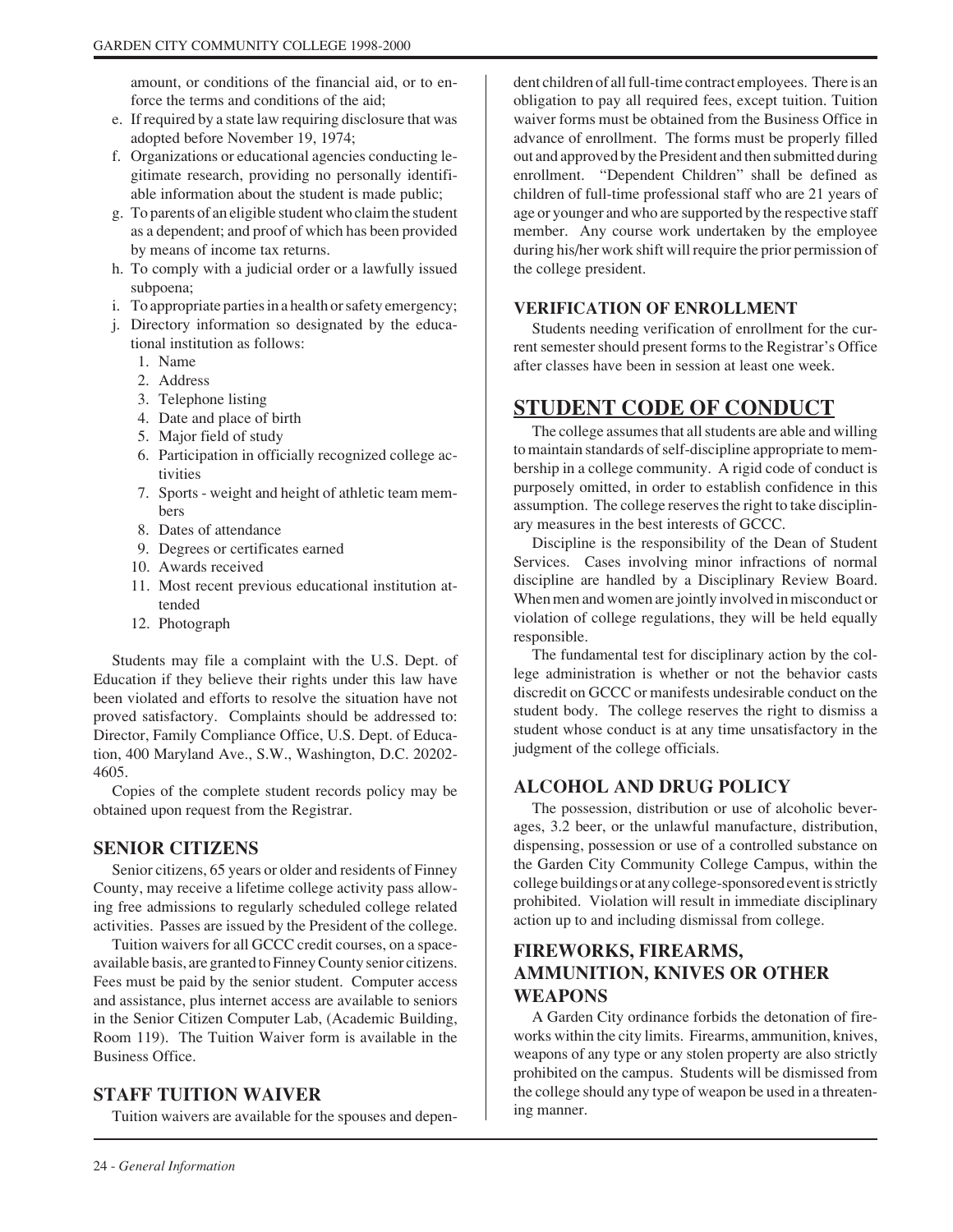#### **LONG DISTANCE PHONE CALLS**

Students are not to make personal long distance calls on the college's phone line. Should students need to make a personal long distance call they should use a personal credit card, call collect, or have the call charged to their home phone number.

#### **COLLEGE DISCIPLINARY PROCESS**

The rights of each individual at Garden City Community College deserve te respect and protection of administrators, faculty and staff. To assure fair treatment of each individual, rules of disciplinary process have been developed and are in effect.

The main objectives of the disciplinary process are to protect members of the campus community from harm due to the indiscretion of those on campus who are unable or unwilling to respect the rights of others, and to assure students due process if they have been charged with violating college rules and regulations as listed in the Student Handbook.

Misconduct is considered a matter of concern to administrators, faculty, staff and students alike. Reports of misconduct are usually made to the Dean of Student Services for investigation and determination of appropriate action.

#### **IMPLEMENTATION OF DISCIPLINARY PROCESS**

The Dean of Student Services will review with the student the nature of the complaint and the relevant evidence and testimony. When the investigations have been completed, the dean will take appropriate disciplinary action or refer the case to the College Disciplinary Review Board.

#### **DISCIPLINARY APPEALS PROCEDURES**

If the appropriate action taken by the Dean of Student Services calls for the student to be expelled or penalized, the student will be informed in writing with a statement of the action taken by the dean to the College Disciplinary Review Board. **This appeal must be made in writing to the Dean of Student Services within 48 hours after the original decision has been made.**

All appeal hearings are private to best insure justice and to discourage delay. The appeal is not a new hearing, but a review of the record of the original hearing. If evidence which was unavailable at the original hearing is discovered, it will also be considered. **The student requesting the appeal must be present on the hearing date as set in the letter to the student. Failure to be present as scheduled waives the student's right to appeal.**

#### **COLLEGE DISCIPLINARY REVIEW BOARD**

The College Disciplinary Review Board shall hear the appeal after being informed in writing, by the Dean of Student Services, that the disciplinary action has been appealed by said student. This Board is composed of three professional staff members (appointed by the Faculty Senate) and three full-time students (appointed by the Student Government Association).

At this appeal hearing, the Chairperson of the Board shall give both the student and the Dean of Students, or his/her designee, an opportunity to testify. Both may bring witnesses to the hearing. Witnesses will be limited to 5 unless prior approval is granted by the Dean of Student Services. Each witness will be afforded a maximum of 5 minutes of testimony. After the witnesses have been heard, members of the Board may ask questions of the student who has had disciplinary action taken against him/her, the dean or his/her designee, and the witnesses who have testified.

The College Disciplinary Review Board shall decide to uphold the decision of the Dean of Student Services, or his/ her designee, or to recommend that the action be modified.

The student or the dean, or his/her designee, may appeal the decision of the College Disciplinary Review Board. **This request for an appeal must be made in writing to the College President within three (3) days after the College Disciplinary Review Board has made its decision about a specific case.**

#### **THE PRESIDENTIAL REVIEW**

The College President shall hear the appeal within seven (7) days and render a written decision to all parties. Decisions of the President should be considered final by students, administrators, faculty and staff.

#### **STUDENT GRIEVANCES**

Any GCCC student has the right to grieve what is perceived to be an unfair practice without fear or reprisal, abuse or other form of discouragement by the staff, faculty or administration. Such unfair practice may be registered by the student informally as an oral complaint (a recommended first step), or officially filed in writing as a grievance.

The college encourages the resolution of all complaints regarding grievances through the most informal means and at the lowest possible administrative level. Whenever a complaint is made directly to the Board of Trustees as a whole or to a Board member as an individual, it will be referred to the administration for study and possible solution.

#### **STUDENT GRIEVANCE PROCEDURE**

This grievance procedure is designed for issues other than academic or disciplinary actions (previously addressed in this catalog). This process procedure provides students with protection against unwarranted infringement of their rights. Such grievances may concern alleged violations of college policies, infringement of students' rights and other such problems dealing with other students, college staff and faculty and college activities. The following procedures should be adhered to in order to ensure an appropriate resolution of a student grievance or complaint: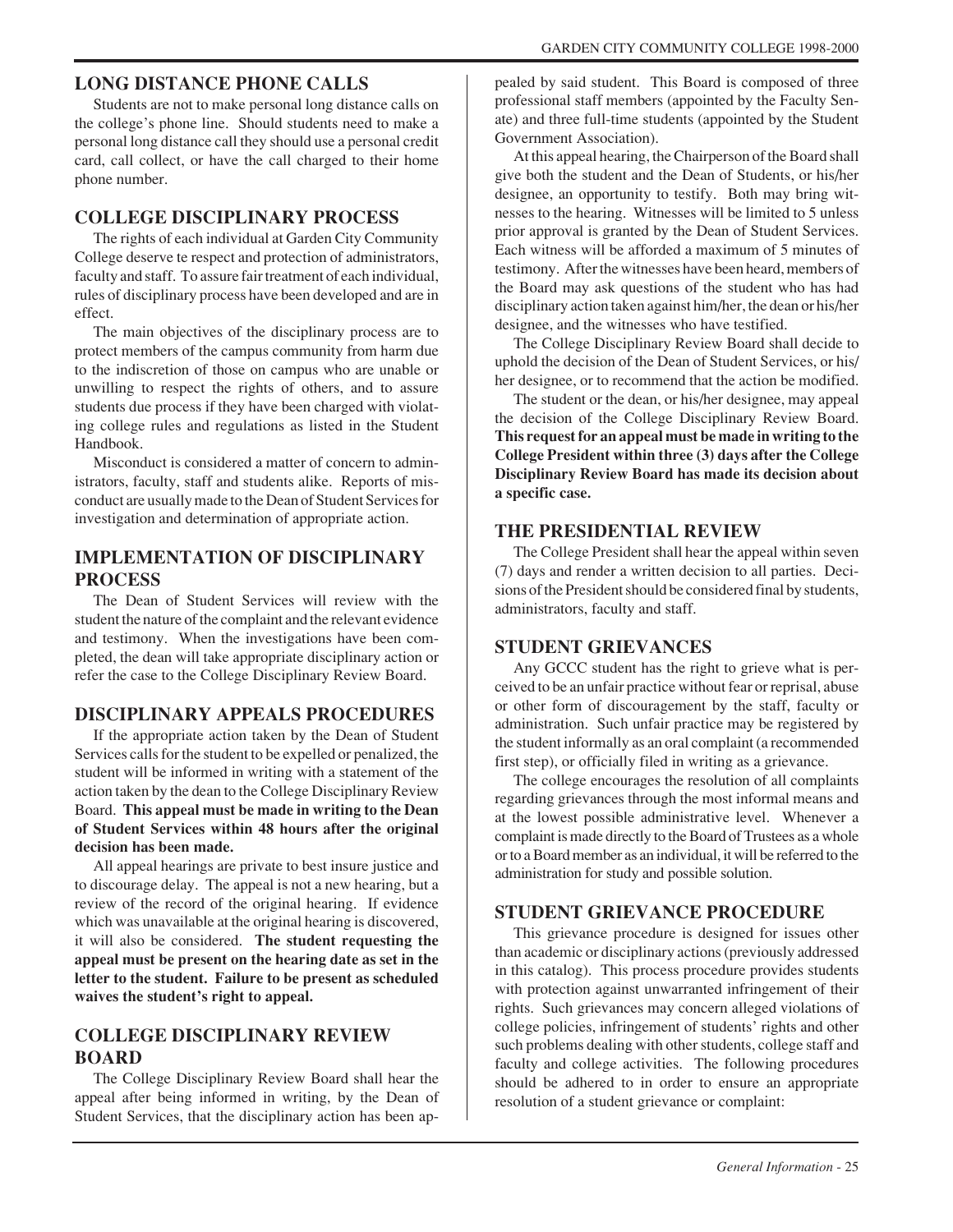- 1. The student should attempt to rectify the grievance with the supervisor of the area in which the alleged violation occurred. After consulting with the appropriate supervisor and attempting to resolve the grievance through informal discussions, the supervisor will inform the student, in writing, of any decision made and the reason for that decision.
- 2. If the student feels that the grievance has not been satisfactorily resolved, he/she may submit a written grievance to the Dean of Student Services and request a conference. The dean will inform the student, in writing, of any decision made and the reason for making that decision.
- 3. If the student still feels that the grievance has not been satisfactorily resolved, he/she may submit a written grievance to the President for his review. The decision of the President is final.

Students concerned with the grievance procedure, after exhausting the college's appeal procedure, may contact the Kansas Board of Education, 120 E. 10th Ave., Topeka, KS 66612-1182, telephone (785) 296-4936 for further clarification.

# **CAMPUS ENVIRONMENT/ OFFICIAL COMPLIANCE**

#### **ANTI-HARASSMENT STATEMENT**

Garden City Community College establishes the following conduct guidelines consistent with federal and state laws or regulations in order to ensure that employees and students of the college shall be allowed to function in an atmosphere which is free from harassment on the basis of race, religion, sex, national origin, color, ancestry, age, marital status, sexual orientation, veteran status, citizenship status, medical condition, disability, physical handicap or other protected group status.

In this context, harassment shall mean the use of aspersions, insults or slurs or other verbal or physical conduct which:

- 1. Has the purpose or effect of creating an intimidating, hostile, or offensive academic or employment environment;
- 2. Has the purpose or effect of unreasonable interference with an individual's academic or employment performance;
- 3. Otherwise adversely affects an individual's academic or employment progress.

The term "harassment" will encompass "sexual harassment," which includes unwelcome sexual advances, unwelcome physical contact of a sexual nature, unwelcome requests for sexual favors, and other verbal or physical conduct of a sexual nature (including, but not limited to, the deliberate, repeated making of unsolicited gestures or comments, or the deliberate or repeated display of offensive,

sexually graphic materials, which is not necessary for educational purposes) when:

- 1. Submission to such conduct is made whether explicitly or implicitly as a term or condition of an individual's employment or enrollment; or
- 2. Submission to or rejection of such conduct by an individual is used as a basis for employment or academic decisions affecting the individual; or
- 3. Such conduct has the purpose or effect of reasonably interfering with an individual's work performance or creating an intimidating, hostile or offensive environment.

Examples of actions or behaviors that may be considered sexual harassment are:

- unwelcome suggestive comments about a person's physical appearance.
- unwelcome "humor" or "jokes" that are sexual or sexbased.
- unwelcome touching.
- unwelcome sexual advances.
- requests for sexual favors.
- threats that a person could be fired or in some way made to suffer if they don't sexually submit.

No college employee or student shall sexually harass, be sexually harassed, or fail to report or refer a complaint of sexual harassment for investigation. Complaints of sexual harassment by employees or students will be promptly investigated and resolved by the college president or his/her designated compliance officer. Initiation of a complaint of sexual harassment will not adversely affect the job security or status of an employee or the grade status of a student, nor will it affect the employee's compensation or work assignment or the student's grade or other determination of success. Violation of this policy prohibiting sexual harassment shall result in disciplinary action, up to and including termination of any employee or dismissal of any student determined to have engaged in the sexual harassment of others.

Garden City Community College prohibits and will not tolerate the harassment of any employee or student by supervisory personnel, co-workers, students or non-students, faculty or staff. Individuals who engage in any type of harassment are subject to disciplinary action up to and including termination of employment or enrollment.

Any employee or student who believes that he or she has been harassed in violation of this policy is urged to report the incident to the Dean of Student Services or the Dean of Instruction. All such reports will be investigated in accordance with procedures developed pursuant to Section 106.8 of Title IX, Education Amendments of 1972.

## **STATEMENT OF NON-DISCRIMINATION/EQUAL OPPORTUNITY**

Garden City Community College, pursuant to the requirements of Titles VI and VII of the Civil Rights Act of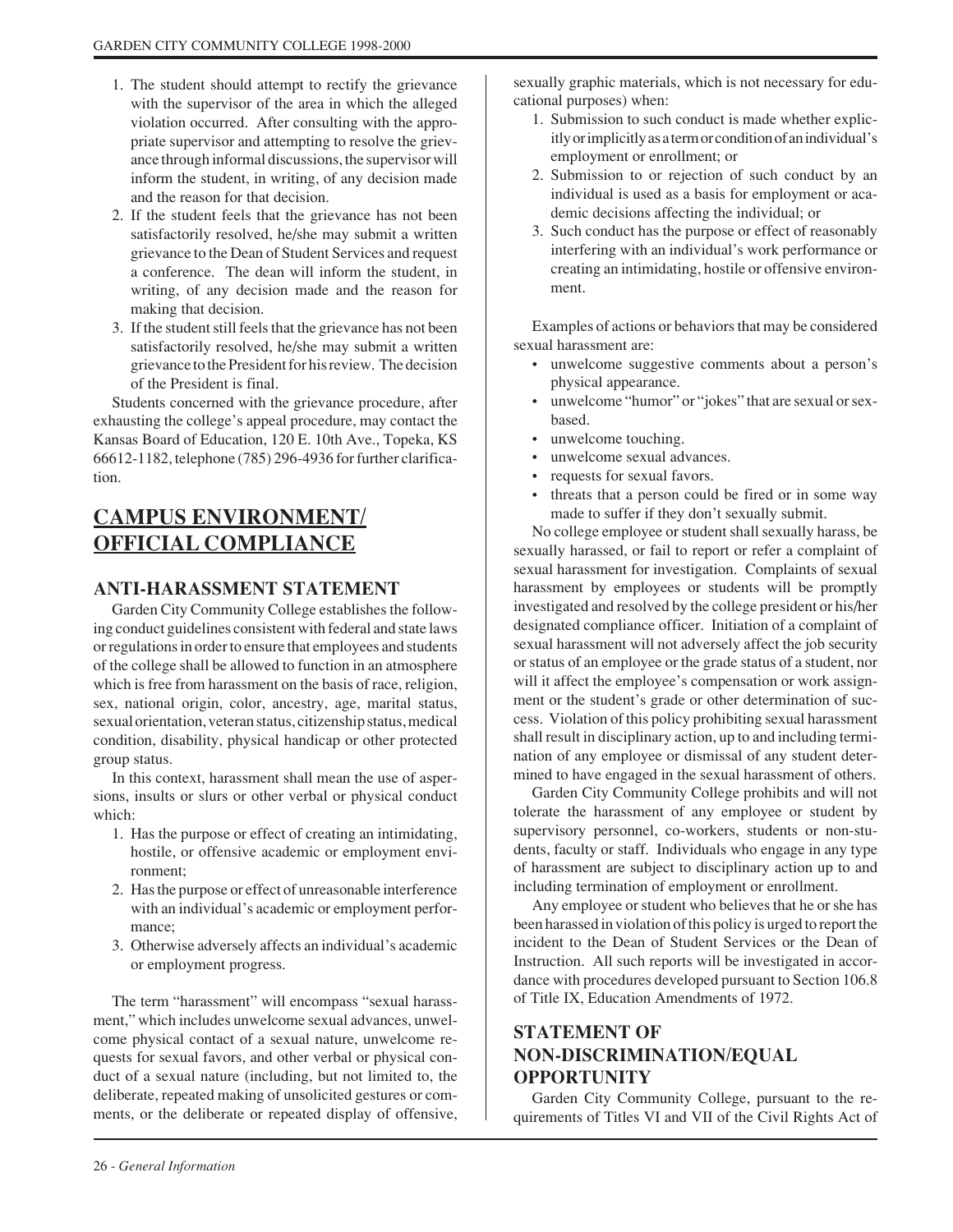1964, Title IX of the Education Amendments of 1972, Section 504 of the Rehabilitation Act of 1973, The Age Discrimination Act of 1974, the Elliot-Larsen Civil Rights Act, Executive Order 11246, and the Americans With Disabilities Act, does not discriminate against applicants, employees or students on the basis of race, religion, color, national origin, sex, age, height, weight, marital status, sexual orientation, or other non-merit reasons, or handicap, nor will sexual harassment be tolerated, in its employment practices and/or educational programs or activities. Those concerned about the above should contact: Equal Opportunity Compliance Officer, Garden City Community College, 801 Campus Drive, Garden City, KS 67846. (316) 276- 7611.

#### **DRUG/ALCOHOL-FREE CAMPUS**

GCCC has long recognized that an academic community is harmed in many ways by the abuse of alcohol and the use of other drugs. This high-risk behavior is exemplified by decreased productivity of members of the community, serious health problems, strained social interactions as well as forms of vandalism. Problems associated with the illicit use and abuse of substances have a pervasive impact upon the academic community and are not associated with a single socioeconomic group or age level. The processes of education and learning are especially impaired by alcohol abuse and the use of illicit drugs. GCCC subscribes to the basic philosophy of the Network of Colleges and Universities Committed to the Elimination of Drug and Alcohol Abuse:

- 1. The institutional establishment enforces clear policies that promote an educational environment free from the abuse of alcohol and other drugs.
- 2. The institution will provide education for its members for the purpose of preventing alcohol and other drug abuse as well as educating them about the use of legal drugs in ways that are not harmful to self or others.
- 3. GCCC will create an environment that promotes and reinforces healthy responsible living; respect for community laws; campus standards and regulations; the individual's responsibility within the community; and the intellectual, social, emotional, spiritual or ethical, and physical well-being of its community members.
- 4. The institution will provide for a reasonable level of care for alcohol and drug abusers through counseling, referral and treatment. The foundation of the philosophy concerning alcohol and drug abuse for GCCC is the firm commitment to an educational program which provides the adequate information and counseling to help all members of the academic community to make informed and responsible decisions concerning the use of any controlled substance. The institution is committed to a healthy environment for learning and living.

# **STUDENT'S RIGHT-TO-KNOW/CAMPUS SECURITY ACT**

GCCC adheres to the Student's Right-To-Know and Campus Security Act (Public Law 101-542). Current statistics are available upon request through the Admissions Department.

## **TOBACCO-FREE CAMPUS**

All buildings owned and leased by GCCC are tobaccofree. Neither smoking nor chewing of tobacco is allowed within the buildings.

## **TRAFFIC LAWS AND REGULATIONS**

All local and state regulations are in effect on campus 24 hours a day. In addition to Campus Police, city, county and state law enforcement agencies have jurisdiction on campus. All laws and regulations are strictly enforced to assure safety.

## **CAMPUS POLICE**

Campus Police Officers have a motto: "Service With Concern." All campus police officers are state certified law enforcement officers with full police powers and jurisdiction on campus, on adjacent property, and at any college sponsored event off-campus. In addition to enforcing the laws on campus, they also provide valuable services to students, such as: vehicle unlocks, engraving, bicycle identification, and escorts. This is a short list of services campus police offer.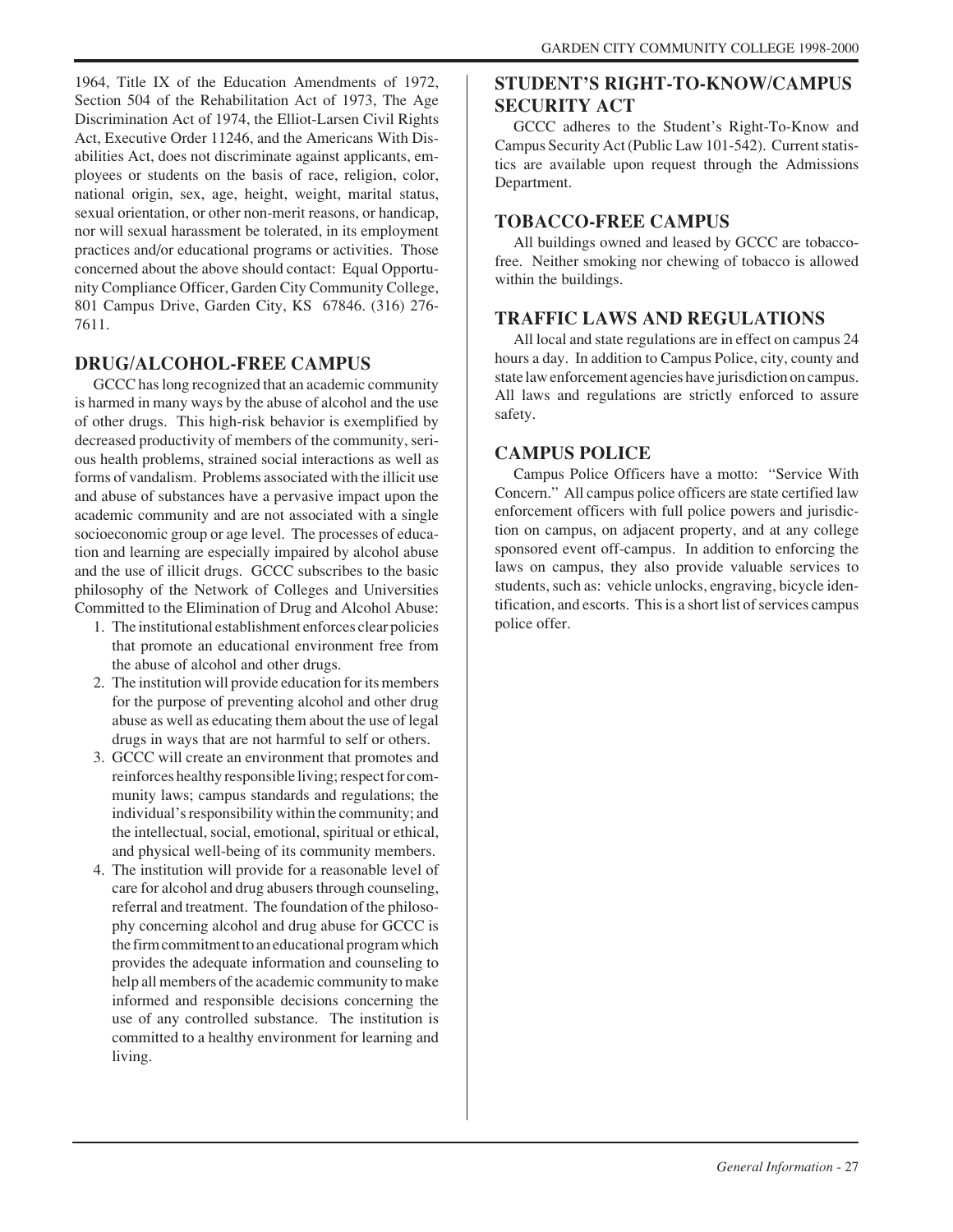# **STUDENT ASSISTANCE AND SERVICES**

#### **STUDENT SERVICES**

The professional staff of the Department of Student Services counsels with students and student organizations to provide meaningful activity programs and to implement the vision of the college in providing positive, contributors to the economic and social well-being of society.

The staff provides assistance to students by assessing their abilities, aptitudes, interests and educational needs. The staff also advises students regarding courses of study best suited to their abilities and interests and helps develop an understanding of educational and career opportunities and requirements.

Students are encouraged to visit the Student Services Offices for counseling or consultation concerning any question or problem. The Dean of Student Services, Financial Aid Offices, Information Services, and the College Health Nurse are located in the Academic Building. Counseling Offices and Student Support Services Offices are located in the Library. Admissions and Records Offices are located in the Administration Building. The Residential Life Offices are located in the Student Center.

#### **SALMANS ADVISING CENTER**

The Salmans Advising Center is located on the northeast corner of the Saffell Library. This center is open to assist part-time, evening, undecided and walk-in students with information regarding enrollment. Endowed by funds from M.K. and Agnes Salmans, this Center is dedicated to providing each student the professional assistance necessary to insure the opportunity for student success.

#### **BOOKS/SUPPLIES**

College textbooks may be purchased in the Broncbuster Bookstore, located in the Penka Building.

#### **CHILD CARE CENTER**

A child care center is available for students with children ages 2 1/2 to 6 years. For more information, contact the Child Care Center Director in the Penka Building.

#### **COMPREHENSIVE LEARNING CENTER**

The Mary Jo Williams Comprehensive Learning Center exists to support and enhance the academic achievement of those it serves. The center is located in the Saffell Library and observes the same service hours as the library.

The Comprehensive Learning Center is staffed by a team of professional educators, paraprofessionals, peer tutors and volunteers. The learning environment is friendly and supportive. Free assistance is available by appointment or on a walk-in basis to those wishing help in study skills, reading, math, writing, English as a Second Language, and most other curriculum areas.

All levels of learning assistance are available in the Learning Center.

- Enrichment activities provide learning opportunities beyond those available in the traditional classroom.
- Supplemental activities support college courses by providing alternative learning methods.
- Developmental activities help students gain competencies so they can successfully complete their course of study.

The Comprehensive Learning Center has many personal computers available for use in word processing, course tutorials, Internet research or e-mail. Students and instructors also find this a convenient place to use audio and video course supplements, programmed texts, and other special instructional materials.

The Center's goal is to enhance learning for all students through a helpful staff, modern materials and equipment, and an atmosphere which supports learning.

#### **COUNSELING/CAREER RESOURCE CENTER**

Licensed professional counselors are available for educational, occupational and personal counseling. Students may see a counselor by appointment, or on a walk-in basis. The Counseling/Career Resource Center, located in northeast corner of the Saffell Library, has many resources available. Anyone who is undecided about the career they would like to pursue may benefit from using the Career Resource Center located in the library. The Career Center administers computerized interest and personality assessments such as DISCOVER, Strong Interest Inventory and Myers Briggs Type Indicator. These inventories can help expand a person's knowledge of themself, generate appropriate ideas about career choices and offer possibilities that match his/her interests. These services take approximately two hours and require an appointment. To supplement these career guidance tools, the Career Resource Center provides detailed career information, catalogs from other colleges, and Internet access to career and college transfer information. Computer programs and assistance are available for students to write resumes, cover letters and thank-you letters. The Center also has career related videos, magazines, and a resource library.

#### **HEALTH SERVICES**

The college employs a part-time Registered Nurse. The Health Services Office is in the southwest hall of the Academic building (next to Financial Aid/Student Services). Office hours are Monday through Thursday, 8:00 a.m. to 4:00 p.m.

Services offered include: pregnancy testing, glucose testing, blood pressure and weight checks, vaccinations (including annual influenza vaccinations), allergy injections, health insurance information, nutrition counseling,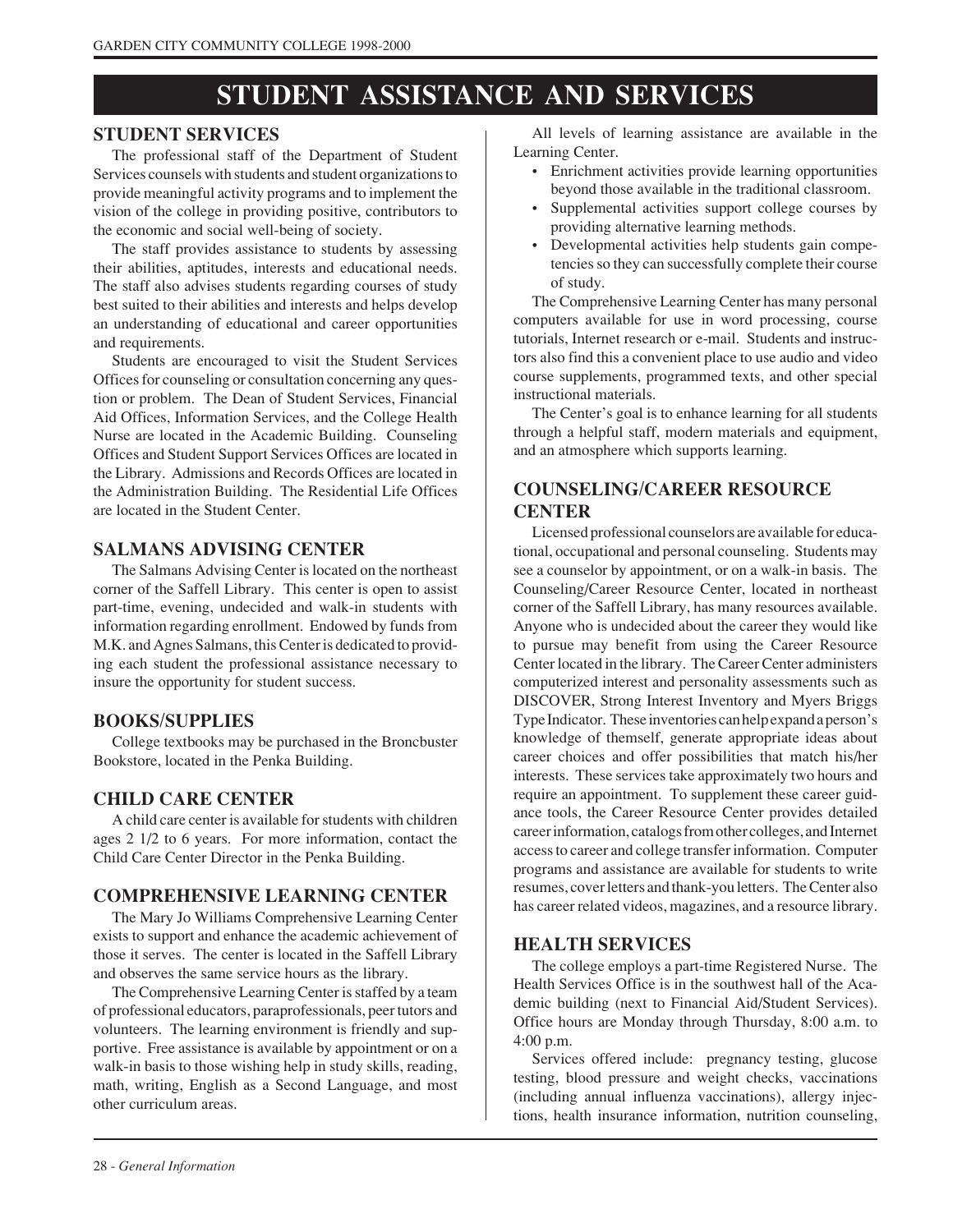physician referrals, education and literature distribution, and general first-aid. Over-the-counter medications are dispensed for various illnesses. Many other services too numerous to mention are also offered by contacting health services. All conversations and records are strictly confidential.

#### **HEALTH AND HOSPITAL PROTECTION**

The college does not offer a student health insurance program. Students who do not have health and hospitalization protection covered by their parents, spouses or employers are responsible for their own health insurance coverage, and the college assumes no responsibility for health insurance plans. Information on individual student health insurance plans is available from the Health Services Office.

#### **HOUSING**

On-campus living facilities for 234 students provide a living/learning environment which is part of the college. All students who need to locate housing in order to attend the college should contact the Residential Life Office for full information concerning on-campus or off-campus availability.

#### **RESIDENCE HALL APPLICATION**

Applications for the Residence Halls for full time students are available upon request from the Residential Life Office.

#### **RESIDENCE POLICIES**

All policies pertaining to campus residency are based on the assumption that the student body is made up of responsible men and women. Policies are not intended to be restrictive, but rather realistic procedures which protect the rights of individuals and those of the college. Each resident will have a health and immunization form completed and on file with the Residential Life Office Manager and in the Student Health Services Office. Students who live in the Residence halls should acquaint themselves with residency policies and provisions of the Residence Hall Contract and Residential Life Handbook. In the event of violations of the residency policies, the college reserves the right to terminate the housing contract.

#### **OFF-CAMPUS HOUSING**

A list of off-campus housing is available in the Residential Life Office. Students are responsible for taking proper care of furniture and facilities in off-campus housing. GCCC assumes no responsibility in any matter and/or issue between students and landlords.

Several meal ticket plans are available to off-campus students desiring to eat their meals in the cafeteria. Interested students should contact the Food Service Director (located in the cafeteria) for prices and plans available.

The cafeteria meal schedule is as follows: **Monday - Friday**

| <b>Breakfast</b> | $7:15$ a.m. $-8:30$ a.m.        |  |
|------------------|---------------------------------|--|
| Continental      | $8:30$ a.m. $-9:00$ a.m.        |  |
| Lunch            | $11:30$ a.m. $-1:15$ p.m.       |  |
| Dinner           | $5:00 \text{ p.m.}$ - 6:15 p.m. |  |

#### **Saturday & Sunday**

| <b>Brunch</b> | $12:00$ p.m. - | $1:00$ p.m. |
|---------------|----------------|-------------|
| Dinner        | $5:00$ p.m.    | $6:00$ p.m. |

#### **THOMAS F. SAFFELL LIBRARY**

The college library is located at the center of the campus and maintains a collection and facilities to support the varied curricula offered on campus. Varied study facilities are available to students and faculty, including study tables, individual study carrels, a conference room for groups, and comfortable lounge chairs for general reading. Also located in the building are the Mary Jo Williams Comprehensive Learning Center, the LULAC Office, the Salmans Advising Center, the Counseling/Career Resources Center and the Student Support Services Program.

The book collection of 32,000 titles is arranged in open stacks for convenient use and browsing. The Dynix online public access catalog provides convenient searching for books by subjects and key words. A periodical collection of 230 titles is available, along with a collection of pamphlets, microfilm, records, videocassettes, and slides. Networked resources provide access to many indexes to periodicals and other materials and to hundreds of full text periodicals.

#### **Library hours are:**

| Monday through Thursday  8 a.m. to 10 p.m. |
|--------------------------------------------|
|                                            |
|                                            |

The library lounge area provides informal seating. Library hours are subject to change during vacation periods. Notices of changes will be posted on the front door of the library. Students should refer to the Library Handbook, available in the Library, for services available and policies.

#### **ORIENTATION**

All degree-seeking students having completed fewer than 20 credit hours at the time of their initial enrollment will enroll in "PCDE 101 - College Skills Development." This course is designed to increase the student's success in college by assisting the student in obtaining skills necessary to reach his/her educational objectives. Topics in this course include such areas as: time management, test-taking, communication skills, study techniques, question-asking skills, critical thinking skills, personal issues faced by college students, and college related terms, procedures, and available resources.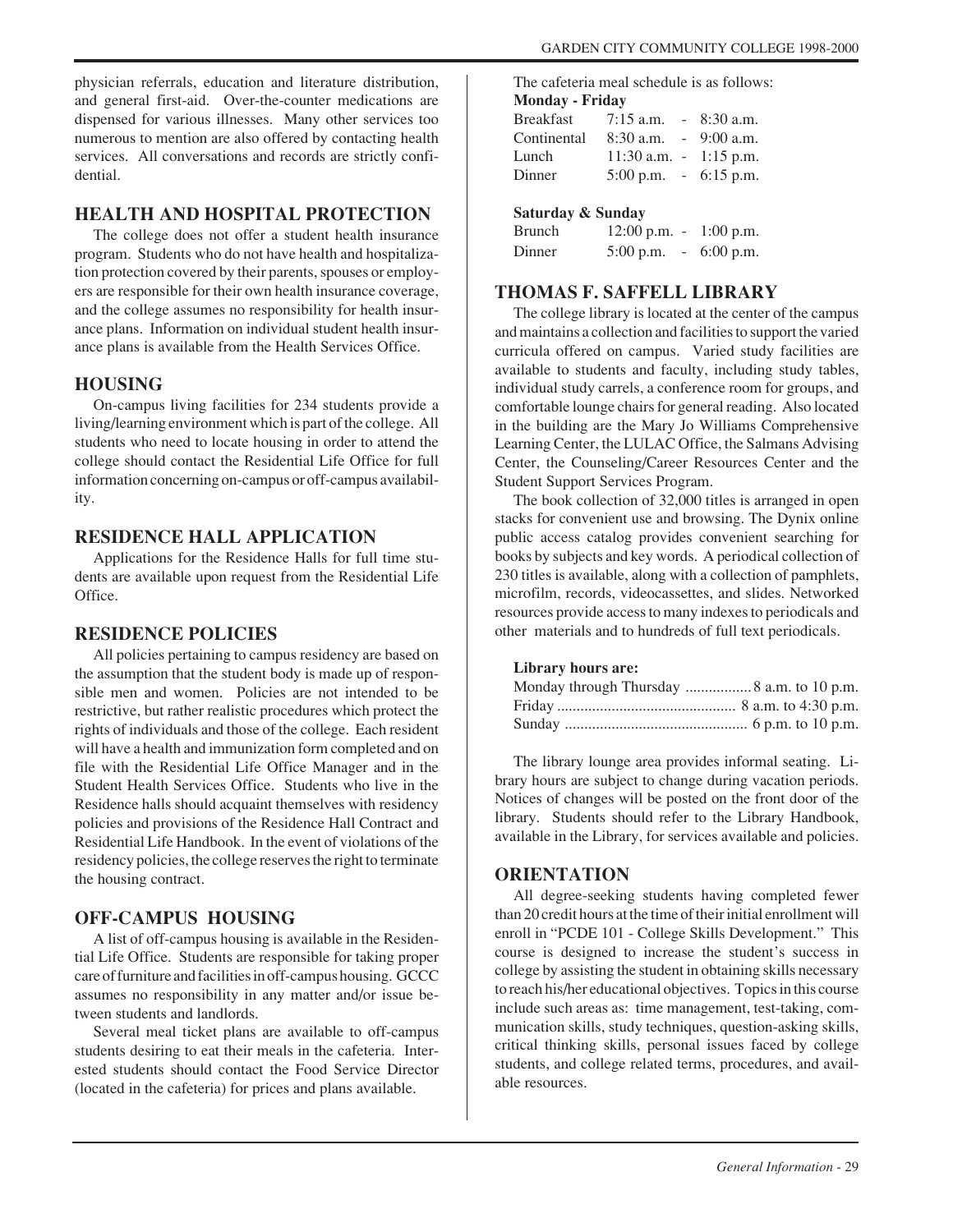#### **STUDENT EMPLOYMENT OPPORTUNITIES**

On-campus jobs are available for qualified students through the Financial Aid Office. The jobs are financed either through federally funded Work-Study programs or the college.

Off-campus employment is available to students who register through the Counseling/Career Resources Center located in the library. The Center lists jobs that are available within the community. Students seeking employment can receive assistance in learning about available positions, interviewing skills, resume writing, and other job readiness skills.

### **STUDENT SCHOLARSHIPS AND OTHER FINANCIAL ASSISTANCE**

Financial aid to students is funded by the college, donors to the college Endowment Association, state and federal government funded programs. The aid consists of scholarships, grants, loans and work opportunities. The College Endowment Association makes scholarships available, along with other groups and organizations. Scholarships may be obtained by students who maintain above average grades, who show leadership qualities and/or excellence in extracurricular activities. Information on scholarships and grantin-aid is available in the Financial Aid Office.

### **SERVICE MEMBERS OPPORTUNITY COLLEGE**

Garden City Community College is a designated member of Servicemembers Opportunity Colleges (SOC), a group of approximately 400 colleges and universities providing voluntary postsecondary education to members of the military throughout the world. SOC is jointly sponsored by the American Association of State Colleges and Universities (AASCU) and the American Association of Community Colleges (AACC).

#### **STUDENT SUPPORT SERVICES**

The Student Support Services Program provides services to promote personal, academic and career development with retention and graduation as the desired outcomes. Services include tutoring, study clusters, career exploration, academic counseling and advice, cultural and social events, exposure and transfer assistance to 4-year colleges/universities, ESL tutoring and enrichment, and financial aid counseling. All program services are provided free of charge to the student. As of 9/1/98, 88% of the funding (\$189,388) for this program was provided through a grant from the United States Department of Education; 12% (\$25,826) through GCCC.

Tutoring is provided by one-on-one peer tutors and through the study cluster model. In the study cluster model, the student cluster leader is a student who has successfully completed the course in a previous semester. The leader attends class with the students and hears the instructional

information from the professor again. The leader then meets with the students outside of class to assist them in understanding any concepts they need clarified. The leader answers questions as the student prepares out of class assignments.

One of the aims of the Student Support Services program is to promote academic, social, and cultural awareness and appreciation. SSS assists with the annual Five-State Multicultural Conference. A Scholarship and Awards Banquet each spring honors program participants. In addition, other cultural and social events are held to foster awareness and appreciation of multiple cultures, promote a feeling of ownership in Garden City Community College, and for the overall enjoyment of SSS participants.

To qualify for participation in the Student Support Services Program, a student with academic need must also be low income, first generation or a person with a disability. Low income is documented with a family taxable income as listed on the previous year's Federal Income tax form that is at or below 150% of the federal poverty level. First Generation is defined as neither parent having a bachelor's degree. Disability is documented through doctors, rehabilitation counselors or other professionals.

Any student desiring academic support is encouraged to apply for this program. Only a limited number of students may participate in the SSS program; therefore, early application is encouraged. Applications are available at the Student Support Services Office in the Saffell Library or by mail.

#### **TESTING PROGRAM**

The college participates in the ACT testing program and is designated as a state and national testing site for ACT as well as for Educational Testing Services and the Kansas State Department of Education. First-time or full-time students with less than one semester of college credit are requested to take the ACT assessment.

Through the College Level Examination Program (CLEP) and other methods of credit by examination, students may earn a maximum of 30 hours of college credit. Students interested in earning college credit by examination may study the Examination Policy Manual available at the counseling office in the Saffell Library. Other group or individual testing is administered through the Counseling/Career Resources Center. Test scores are interpreted to students in group or individual sessions. Evaluations include high school and college transcripts from the office of the Registrar.

GCCC students complete a skills assessment to determine their "best fit" course placement. The placement assessment determines if the student is prepared to succeed in the required English and math courses or if he/she would benefit from developmental course preparation before they advance to the requiared college level courses. See Placement Assessment, page 12.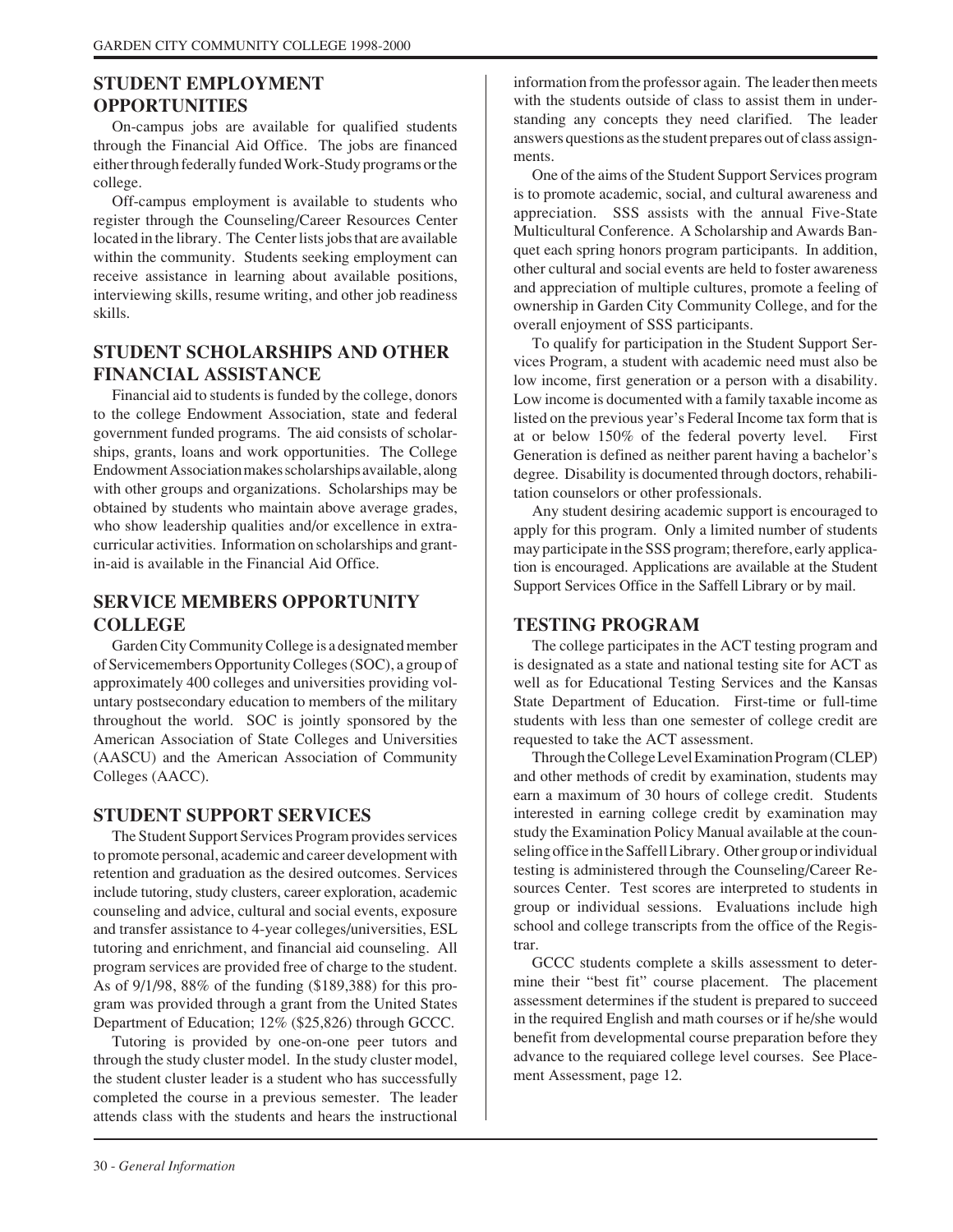#### **VETERAN'S SERVICE**

Programs of educational benefit to veterans and war orphans are coordinated in the Kansas Department of Human Resources by the Kansas Veterans' Commission. The college is approved for veteran's training. In order to qualify for full benefits, an undergraduate veteran or war orphan must carry a minimum of 12 hours of credit each semester. Pay rates for summer sessions are determined on an equivalency basis. Students expecting V.A. benefits must contact the V.A. representative in the Registrar's Office.

# **STUDENT ACTIVITIES AND ORGANIZATIONS**

#### **ACADEMIC CHALLENGE TEAM**

This organization is an interscholastic competition team that competes with other community colleges, 4 year universities and colleges. The organization is open to any students who wish to challenge themselves intellectually.

#### **ART CLUB**

This group is open to anyone currently enrolled in an art class, including all studio areas. This club will work to promote and fund art related activities.

#### **ASSOCIATION OF NURSING STUDENTS**

The association is comprised of all students enrolled in nursing education courses leading to licensing as a registered nurse. The purpose of the association is to act as an information group in the field of study; stimulate interest in the field of health careers and related sciences; act as activities stimulator, both social and educational, for present and future nursing students.

#### **ATHLETICS**

The college sponsors intercollegiate participation in football, baseball, basketball, cross country, track and field, and rodeo for men, and volleyball, basketball, rodeo, softball, cross country, track and field for women. The college is a member of the Kansas Jayhawk Community College Conference and the National Junior College Athletic Association.

The athletic program is designed to provide competition in sports for any student who can qualify for the teams and who meets college, conference and national association requirements. Physical conditioning, teamwork and cooperation, competitiveness, mental discipline and spectator enjoyment are among the objectives of the program.

#### **ATHLETIC TRAINERS**

The student athletic training club promotes the educational advancement in the athletic training field of student trainers at GCCC.

#### **BAND/INSTRUMENTAL MUSIC**

Membership in the band is open to all students for one hour of credit per semester. Previous band experience, a desire to contribute to campus life, enthusiasm and pride are requirements for prospective band members. The Broncbuster Band plays for all home football and basketball games. The band, with the other college musical organizations, makes an annual tour of Southwest Kansas high schools in the spring.

#### **BREAKAWAY**

The name of the college magazine published by members of the college's Publications Magazine class.

#### **BUSINESS PROFESSIONALS OF AMERICA**

This group is a vocational organization designed to further enhance the skills and knowledge of on the job training and classroom experience, through social gatherings.

#### **CHEERLEADERS/YELL LEADERS**

This group consists of a maximum of 10 female and 10 male yell leaders. Tryouts or auditions are held in the spring to fill the team for the next year. The cheerleaders attend summer camp and cheer for football, volleyball, and men's and women's basketball.

#### **CHI ALPHA**

A Christian fellowship group.

#### **CHOIR/VOCAL MUSIC**

Choir is open to all students on either a credit or noncredit basis. The college choir presents one major performance each semester as well as several other public appearances throughout the year. Participants in choir have many opportunities for rewarding musical experiences.

#### **COLLEGE PLAYERS**

All students interested in all phases of theater such as acting, directing and the technical responsibilities of theatrical production may join the organization. The members sponsor several functions each year to promote social and theatrical experiences for interested students. College players are affiliated with Delta Psi Omega, a national drama fraternity, and membership is based on invitation in consideration of performance or assistance in drama production.

#### **COSMETOLOGY CLUB**

See VICA on page 99.

#### **DECA**

(Distributive Education Clubs of America) This organization is a part of the Mid-Management Program and its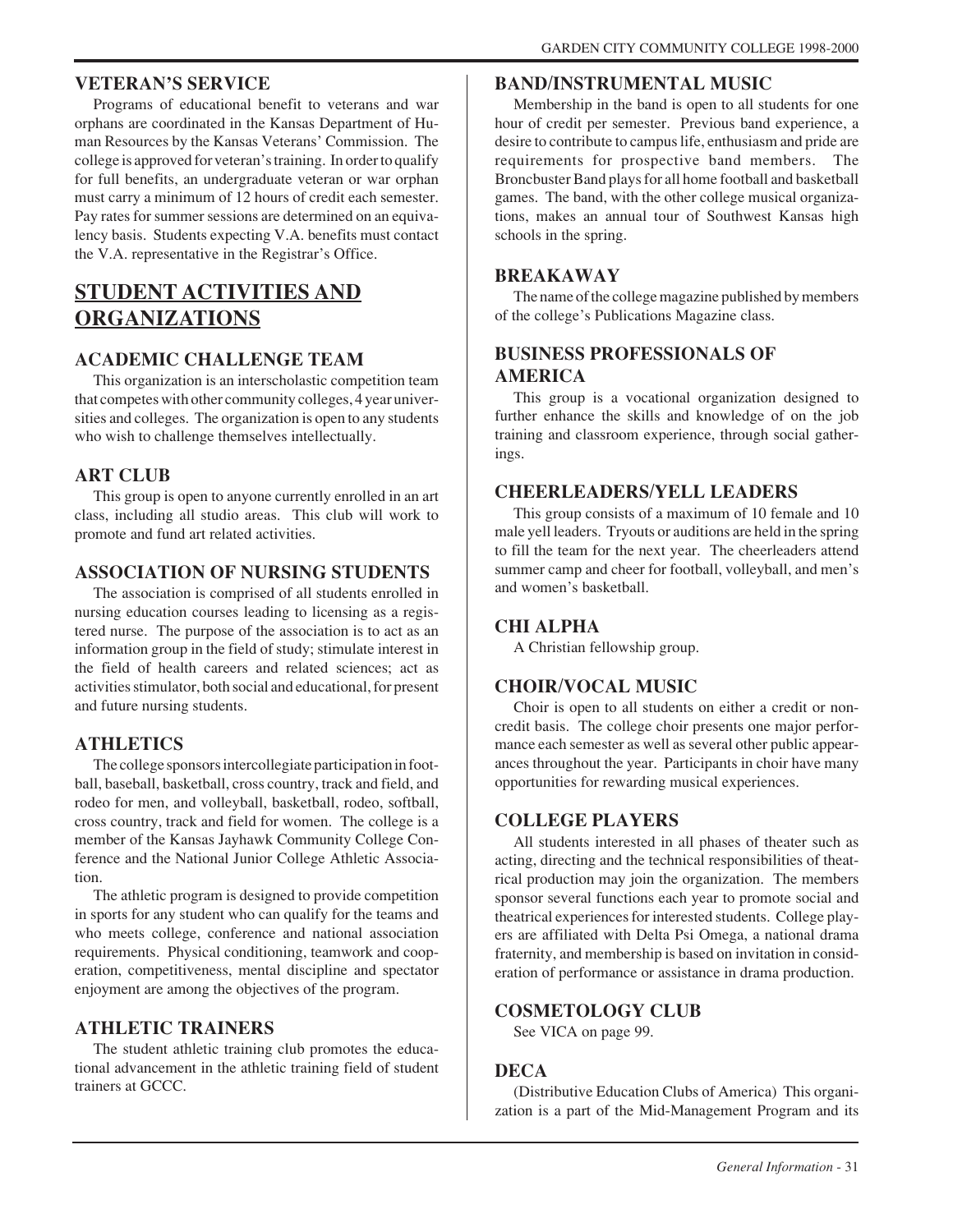activities relate to marketing and distribution. Members have a chance to gain recognition through local, state, and national activities.

#### **FORENSICS CLUB**

The forensics club offers students the opportunity to increase their public speaking and interpretation skills through the preparation and presentation of forensics materials to a variety of audiences throughout the school year. Students will prepare original scripts, speeches, poetry and cuttings along with special video presentations.

#### **HALO**

This group is organized for the purpose of promoting cooperation between students of various ethnic groups and to sponsor awareness programs that involve all students in activities and social functions on campus. Membership is open to any student.

#### **INTERNATIONAL CLUB**

The club is organized for the purpose of promoting cooperation between students of international descent. This club also promotes awareness programs that involve all students in activities and social functions on campus.

#### **INTRAMURALS**

An intramural athletic program is available for students who wish to participate. The program, operated by the Division of Health, Physical Education, Recreation and Athletics, offers various activities including co-ed beach volleyball, wallyball, volleyball, basketball and softball, plus men's and women's basketball.

#### **KANSAS STUDENT NATIONAL EDUCATION ASSOCIATION**

KS-NEA promotes the ideals and purposes of the teaching profession. The organization incorporates knowledgeable speakers on education topics into their meetings. Anyone who is interested in education as a career or any student at GCCC is welcome to attend.

#### **LECTURE SERIES**

The ID card admits students to lectures held on campus. SGA representatives help select nationally known speakers for the series.

#### **NEWMAN CLUB**

The Catholic college student organization's primary purpose is to help develop the religious and intellectual life of the college student. The club is open to all interested students and sponsors not only theological and religious classes, but also social activities.

#### **PHI THETA KAPPA**

The national honor society for two-year colleges promotes scholarship, fellowship, and service for students who are invited to membership. Students who earn a 3.5-4.0 cumulative grade point average and who have completed twelve hours toward a degree program are invited to membership each semester. Active chapter members participate in the Honors Study, chapter social activities, and service projects for the campus and community. Opportunities are also available for participation in activities with other chapters and on the state and national level. Members of the Alpha Xi Upsilon Chapter are recognized at graduation and in several activities during the year on campus.

#### **RESIDENCE HALLS ASSOCIATION**

Membership is composed of residence hall students. A \$25.00 fee is assessed to all residence hall students to be used for promotion of hall activities.

#### **RODEO CLUB**

Membership is open to any college man or woman who wishes to participate in or enjoy working with college rodeo. The club sponsors a local rodeo and participates in rodeos in its circuit consisting of schools in Kansas, Oklahoma and Nebraska. Meetings are held twice a month to conduct business and practice.

#### **SCIENCE CLUB**

All students interested in any areas within the science curriculum are welcome to participate in this organization. Highlights throughout the year include such activities as films, speakers, and discussions in science fields.

#### **SOUTHWESTERN SILHOUETTE**

The name of the college newspaper published by members of the college's Publications Newspaper class.

#### **STUDENT GOVERNMENT ASSOCIATION**

SGA is the student representative governing body of the college. It meets each week for discussion of campus activities, problems and necessary improvements. Members are elected to the association from the student body. Students are encouraged to participate in both the SGA and the activities it sponsors.

#### **TAU EPSILON LAMBDA**

Persons who are actively engaged in the field of criminal justice and students pursuing a course of study in the area of administration of justice are eligible for membership.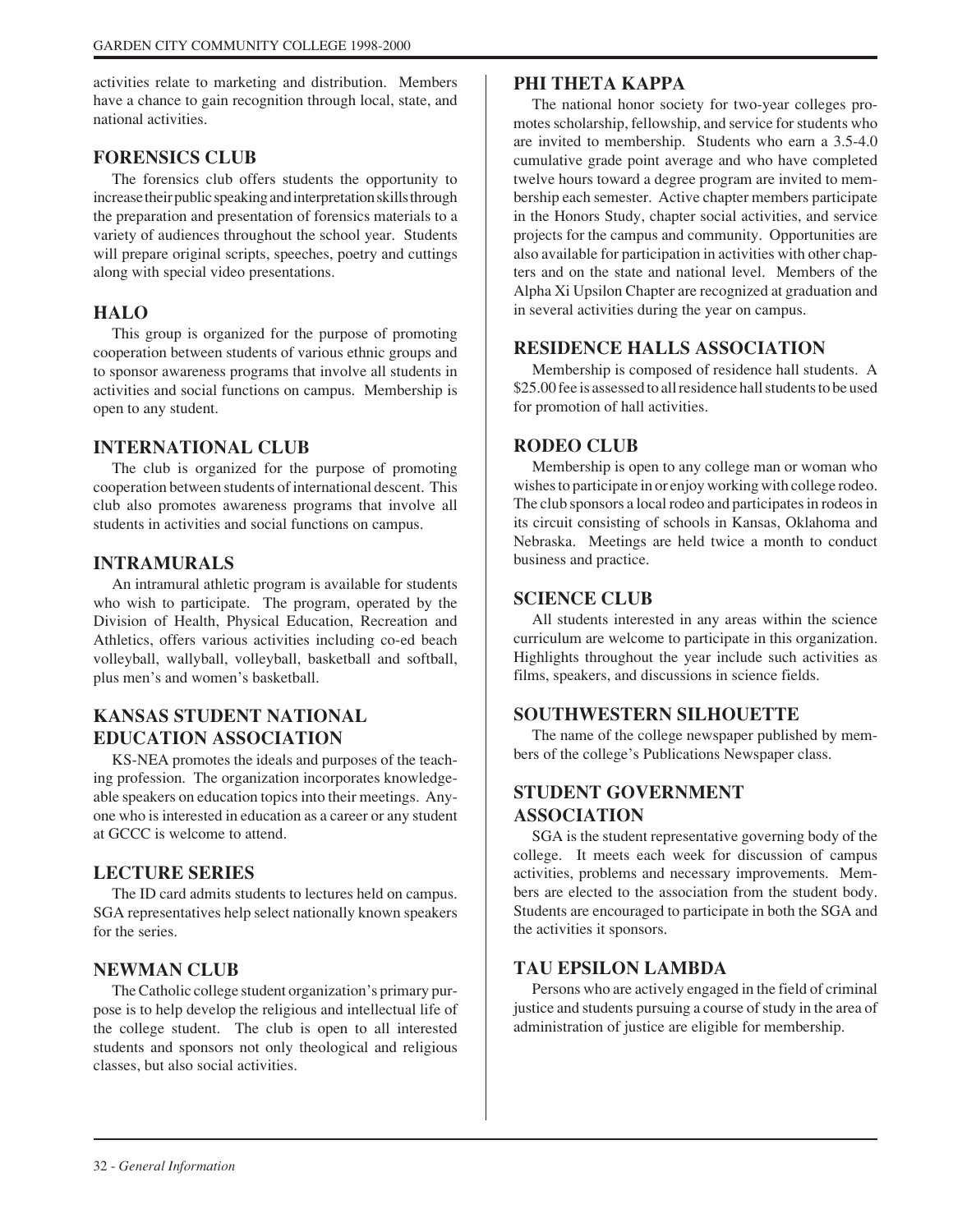# **EXTENDED EDUCATIONAL OPPORTUNITIES**

# **ADULT LEARNING CENTER PURPOSE**

The mission of the Adult Learning Center is to extend the resources of the college to nontraditional students in the community and surrounding area. Students are our customers and our primary reason for existence. They deserve developmental options including English as a Second Language instruction, Adult Basic Education/General Educational Development (ABE/GED), and family literacy opportunities. The ALC is a key resource for enriching the quality of life, promoting economic development, and strengthening the future of our communities. The ALC provides convenient and nontraditional instructional delivery systems which adapt to the schedules of working adults.

## **LOCATIONS**

The Adult Learning Center offers classes at four locations. These locations allow a variety of basic educational opportunities to the public. The classes are located at:

| 603 N. 8th Street             | 276-7600 |
|-------------------------------|----------|
| 605 1/2 N. 8th Street         | 276-7600 |
| East Garden Village, lot #466 | 275-0221 |
| Even Start/Valentine School   | 272-0250 |

# **PROGRAMS**

#### **Adult Basic Education**

The Adult Basic Education program is provided in conjunction with the Kansas State Board of Education. Instruction is designed to assist adults who lack their high school diploma. Those who have not completed their high school education or who desire improvement of basic skills may enroll at no cost. Basic math and reading classes are offered. GED tutoring is provided in English and Spanish, days and evenings.

#### **General Education Development (GED)**

The ALC is an official testing center of the General Education Development test. These tests are administered by an authorized examiner at 603 N. 8th Street on designated test dates or by appointment. GED tests are offered in English, Spanish, and French. For more information contact the ALC at 276-7600.

Upon successful completion of the GED test, the Kansas State Board of Education issues a Kansas State High School Equivalency diploma. This diploma is widely accepted by employers and institutions of higher education in lieu of a high school diploma.

# **English as a Second Language classes (ESL)**

The purpose of the English as a Second Language program is to provide students with the language skills necessary to achieve educational and/or vocational goals. Basic survival English is the focus of beginning ESL classes, with an increasing focus on academic English as a student's proficiency increases.

ESL classes are offered at three sites. Beginning level classes are conducted mornings and evenings on at the 8th Street location and at the East Garden Village classroom. Intermediate levels are conducted mornings and evenings on the GCCC campus.

# **Project Open Door**

Project Open Door is a volunteer tutor program sponsored by the GCCC Adult Learning Center and the Finney County Library. It is designed to assist limited or nonreading adults on a one-to-one basis. Volunteers are trained and the resources of the library and the center are made available to them.

#### **Even Start**

Even Start is a federally-funded program which integrates adult education for parents and early childhood education for their children. Adult Education provides instruction in basic skills, GED preparation or ESL. Developmentally appropriate experiences are provided for young children of parents receiving education. Parent Time (PT) provides opportunities for parenting education and Parent and Child Together (PACT) allows time for children and parents to work and play together. In Garden City, matching funds are provided by USD 457 and Garden City Community College. Programs are available in English, Spanish, and Vietnamese.

#### **Refugee Services**

An important focus for the ALC is successful resettlement for Vietnamese refugees. The ALC staff provides ESL instruction, intensive vocational instruction, and social services to new arrivals from Vietnam, many of whom served in the South Vietnamese army during the Vietnam War. Social services include translation and interpretation, transportation, and information about the community as needed.

#### **Community Vision Now/ Family Resource Center**

The Community Vision Now/Family Resource Center, housed at the Adult Learning Center, coordinates health and social services to all Adult Learning Center and Even Start sites. Services include referral information, disease and illness prevention training, family assessments, family advocacy and on-site health clinics. On-site health clinics provide immunizations, diabetes screening, male health screenings, and women's clinic. Assistance with income tax preparation is also offered.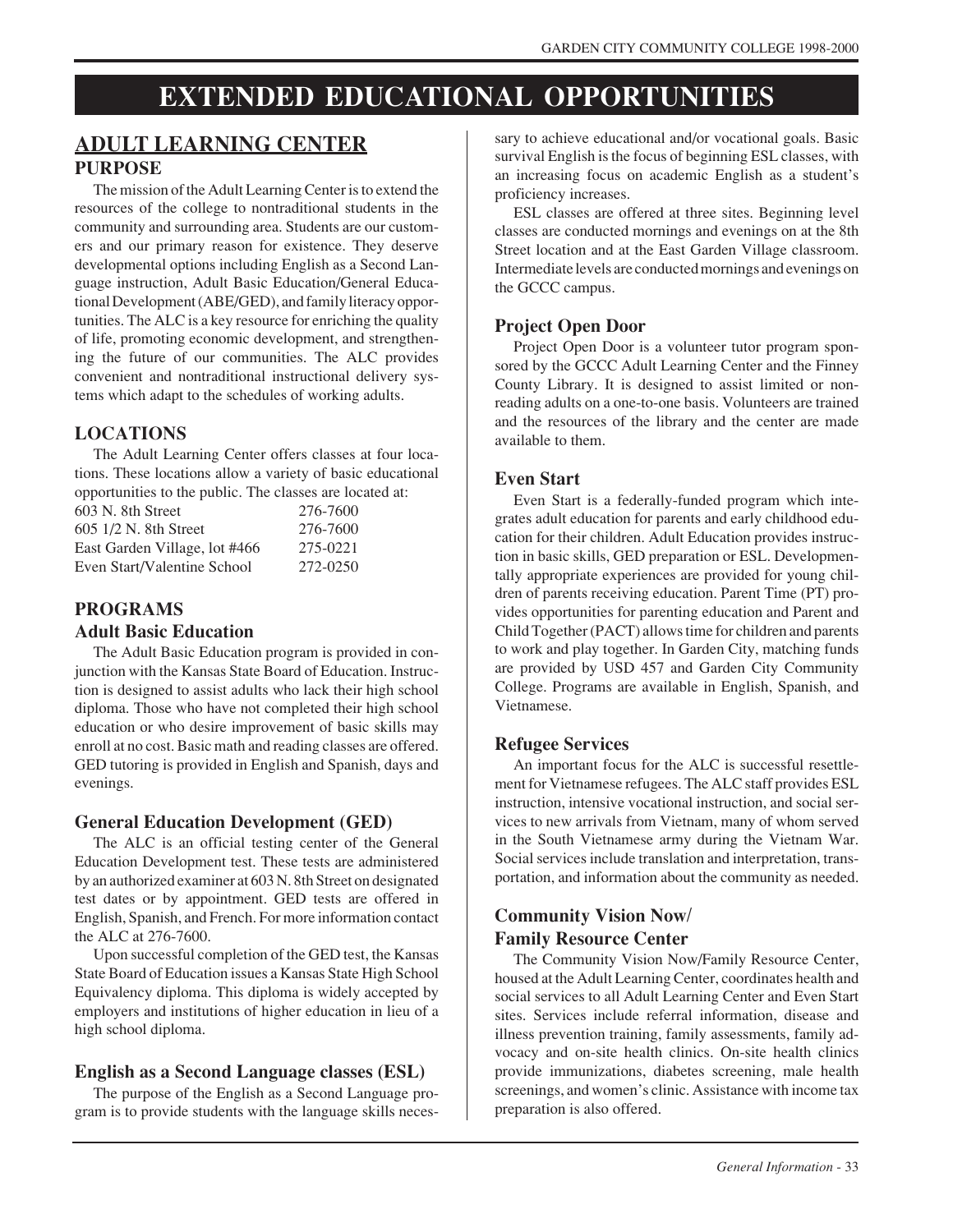# **OUTREACH OPPORTUNITIES**

GCCC offers college credit courses at nine communities within the college service area. Courses are offered to help students complete requirements for a degree or to give students the opportunity to improve their skills for better occupational opportunities. The college strives to offer a high level of learning in these centers, equivalent to that on campus. Course offerings are developed primarily by student requests to meet needs for a particular semester.

Most classes are taught by local community instructors who have met standards set forth by the college. Testing, advising and other services are provided at these sites to help students take the courses that will assure them the opportunity to succeed. Coordinators, who live in the communities, are employed by the college to assist students in planning courses that will be most beneficial.

Outreach centers are located at Deerfield, Dighton, Healy, Holcomb, Lakin, Leoti, Scott City, Syracuse and Tribune. Call 1-800-658-1696 and ask for the Outreach Office to request information and to obtain names and local phone numbers of community coordinators.

In the spring of 1997, Garden City Community College opened a permanent facility at Scott City, Kansas. The newly remodeled Bryan Education Center at 416-418 Main Street includes a comfortable reception area, two large classrooms, and a computer lab equipped with Internet and email access to the college and the world. The Bryan Center maintains both daytime and nighttime hours, and those seeking information can call 316-872-2155.

With access to a state-of-the-art interactive television classroom on the main campus, the college now broadcasts classes to Scott City, Lakin and Deerfield. This enables the college to offer courses to small groups of two or three students at the respective ITV outreach locations. In the future the college plans to offer mediated courses using Internet, email, chat rooms, and other technologies which will make the outreach program even more responsive to the individual needs of time and place bound students who cannot access on-campus programs.

# **BUSINESS AND INDUSTRY INSTITUTE**

The Garden City Community College Business and Industry Institute mirrors the institution's mission of producing positive contributors to the economic and social wellbeing of society. To meet these challenges, the GCCC Business and Industry Institute provides leadership and innovative services directed toward essential skills and work preparedness. The GCCC Business and Industry Institute focuses on clients, offers flexible delivery, utilizes state-ofthe-art technology and provides practical solutions to your business problems.

The GCCC Business and Industry Institute offers highquality and affordable seminars, workshops and classes packed with information, techniques and tools which can make organizations more effective. Our instruction enables employees to learn the skills one day and put those skills to use the next. The training sessions can be conveniently scheduled for full-day, half-day, evening or weekend delivery, and can be held at client locations or GCCC facilities.

The GCCC Business and Industry Institute can train an employer's workforce and help them in gaining a competitive edge. Our innovative services enable our customers to anticipate and shape the future. The Institute responds to the changing environment by helping local businesses remain competitive in the areas of management development, business skills, computer technology and industrial training.

For more information contact the director at 316-276- 9536.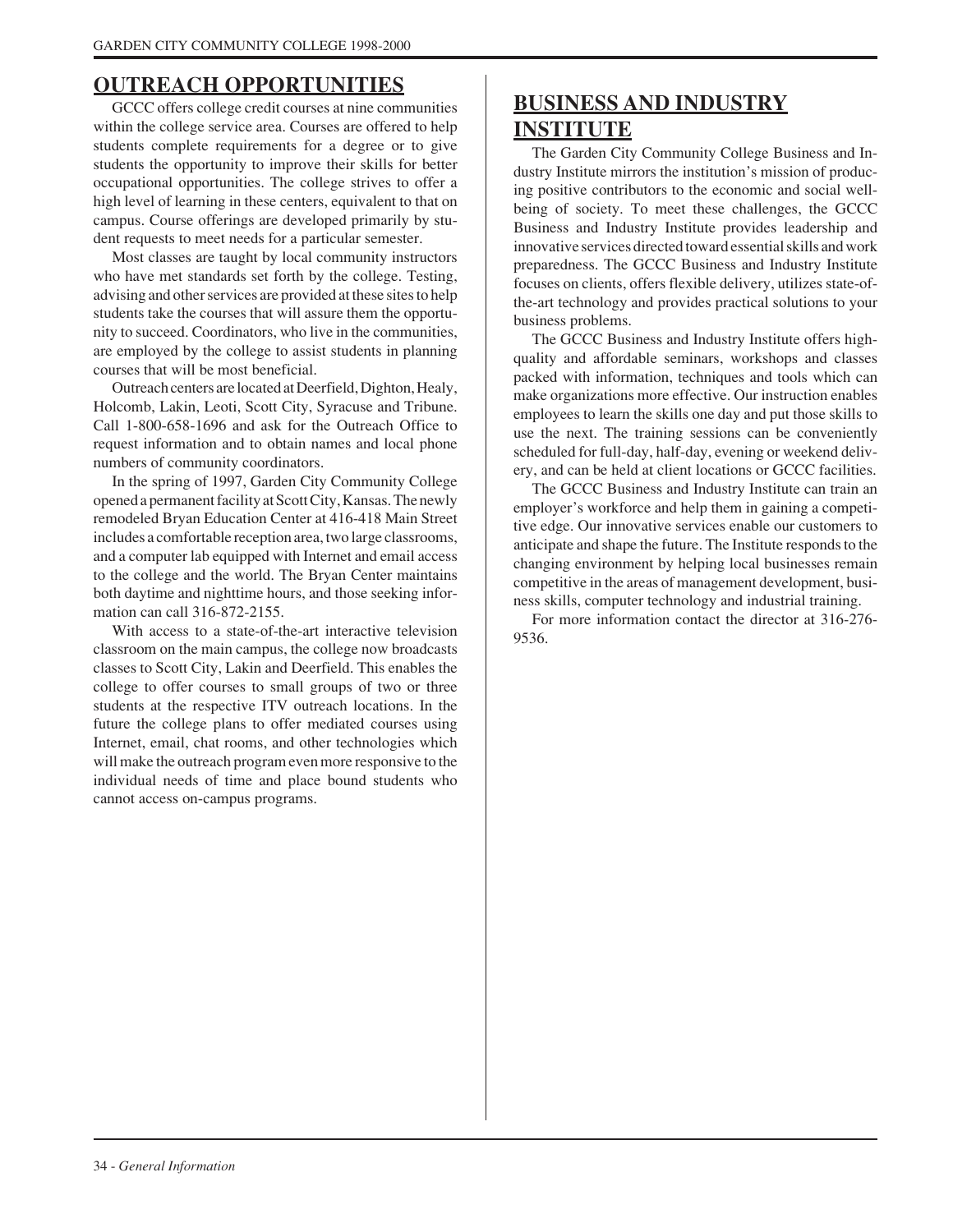# **DEGREES, CERTIFICATES & GRADUATION REQUIREMENTS**

#### **DEGREES**

Garden City Community College awards four degrees, each with a special emphasis to meet individual student needs. They are:

- •Associate in Arts (AA) Degree
- •Associate in Science (AS) Degree
- •Associate in Applied Science (AAS) Degree
- •Associate in General Studies (AGS) Degree

#### **APPLICATION FOR GRADUATION**

Each student planning to graduate from GCCC is required to declare his/her intent to graduate by filing an Application for Graduation with the Registrar's office. Application deadlines are:

| . .<br>Fall completion       | December 1 |
|------------------------------|------------|
| Spring and Summer completion | February 1 |

#### **\*DEGREE AND GRADUATION REQUIREMENTS**

Upon the successful completion of 64 credit hours including the fulfillment of the specified General Education Requirements, additional courses required to complete the chosen program of study, and a cumulative GPA of 2.0, the student will be awarded an associate degree.

The requirements for the four degrees and additional requirements for graduation are listed in the following sections. Basic degree program outlines are on pages 37-40.

*\*The college retains the right to waive certain degree requirements.*

#### **CATALOG COMPLIANCE**

Students will follow the guidelines of the catalog in effect when they first enrolled, provided they remain continuously enrolled from the semester of entry to the semester of graduation.

Students who are not continuously enrolled from the date of entry to the date of graduation will follow the guidelines of the catalog in effect when they returned.

#### **MINIMUM GCCC CREDITS**

Sixteen (16) semester hours of credit must be completed at Garden City Community College in order to graduate.

#### **PHYSICAL FITNESS REQUIREMENT**

To meet graduation requirements for all associate degrees, a student must complete two (2) physical education credits. HPER119 - (Physical Fitness) and one other, either HPER120, (Physical Fitness II), 121 (Lifetime Fitness) or any activity course, will satisfy the requirements**. Athletic participation courses cannot be used to fulfill this requirement.**

#### **DEVELOPMENTAL COURSES**

The following developmental courses will not count toward fulfilling degree requirements, **nor do they count** toward completion of the 64 credit hour requirement:

| <b>ENGL-091</b> | <b>Basic English</b>             |
|-----------------|----------------------------------|
| <b>MATH-006</b> | Beginning Algebra                |
| <b>READ-092</b> | Reading Improvement I            |
| <b>READ-093</b> | College Reading                  |
| READ-094        | Phonics, Spelling                |
| <b>READ-095</b> | <b>Expanding Your Vocabulary</b> |
| <b>READ-096</b> | Speed Reading and Comprehension  |

### **PERSONAL AND CAREER DEVELOPMENT REQUIREMENT**

To meet graduation requirements for all associate degrees, a student must complete PCDE101 (College Skills Development) for 1 credit hour. This requirement may be waived for students that have completed at least 20 credit hours prior to their initial enrollment at GCCC.

#### **GRADUATION EXERCISES**

GCCC celebrates the accomplishments of the graduating students with Commencement exercises on the Saturday prior to the final examination period in May. Graduating students who do not plan to participate in the Commencement exercises should indicate this choice on the Application for Graduation. Students participating in the commencement exercises must wear cap and gown regalia which is purchased by the college. The student will need to go to the Broncbuster Bookstore for measurement early in February if he/she wishes to participate in the graduation ceremonies.

#### **AWARDING OF DEGREES**

Degrees awarded notations will be placed on the student's transcript upon completion of **all** requirements. Students transferring hours from other universities/colleges, to complete graduation requirements, must have official transcripts from each institution on file in the Registrar's Office before the degree will be awarded and noted on their transcripts.

#### **TRANSFER OF CREDIT**

GCCC maintains close contact with senior university/ college personnel in order to assist students in the transfer process. The course offerings that students complete at GCCC are closely parallel to the freshman/sophomore requirements for the baccalaureate degrees at the four-year institutions.

A transfer manual listing GCCC's course equivalencies with those at the Kansas Regent universities, Washburn and Kansas Newman has been developed by the counseling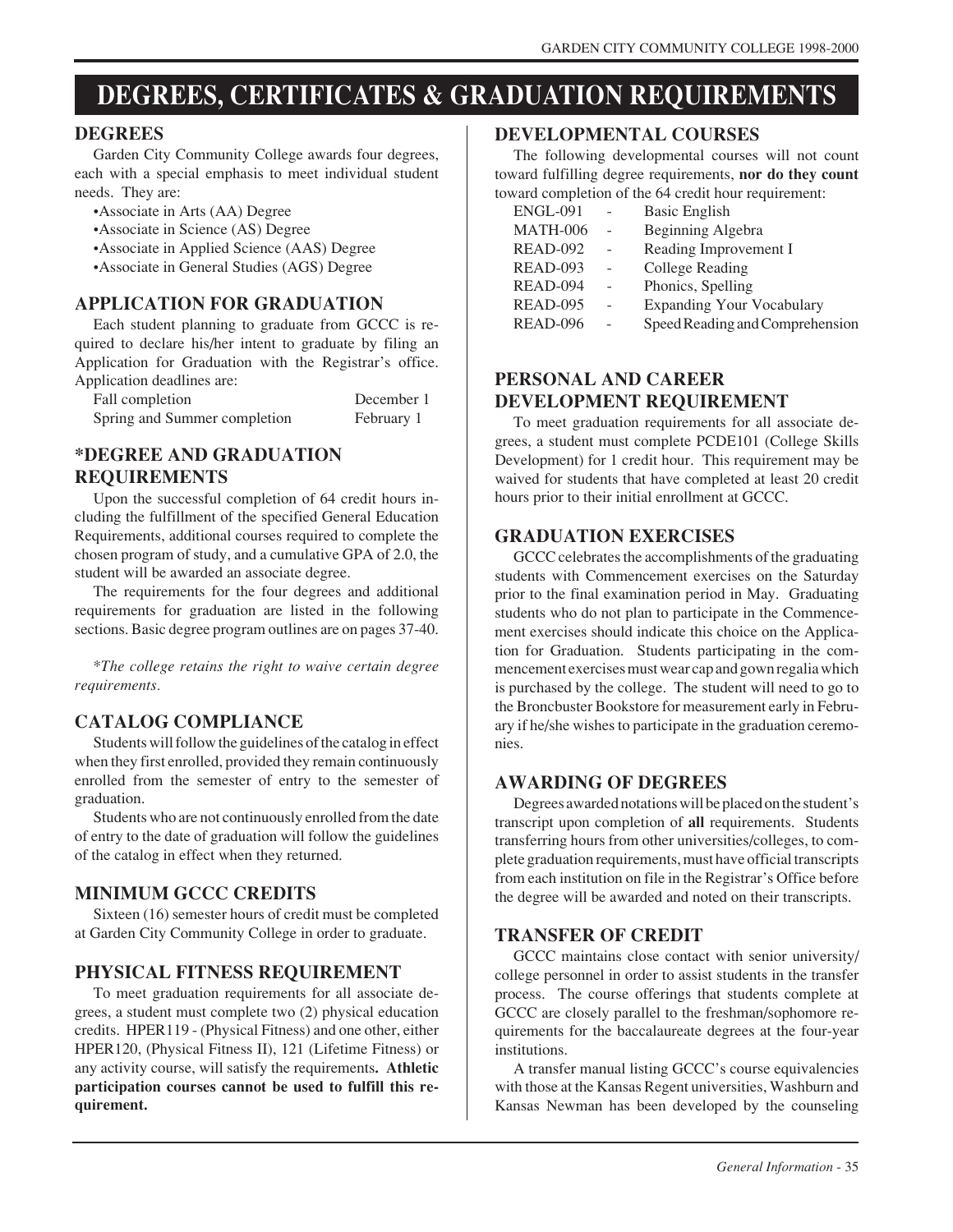department. Copies, available for student use, are located in the Career Resources Center (Saffell Library) and from the student's advisor.

Students planning to transfer should secure a copy of that institution's catalog and become familiar with the requirements. Close planning with advisors or counselors on course selection while attending GCCC will result in a successful transfer of credits.

#### **TRANSFER AGREEMENT AND ARTICULATION GUIDE**

Kansas Public Community Colleges - Kansas Regents Universities

A student who completes an Associate in Arts or Associate in Science degree based on a baccalaureate oriented sequence at a state and regionally accredited Kansas public community college, and whose program of studies has met requirements of the Kansas Public Community College-Kansas Regents Transfer Agreement and Articulation Guide, will be accepted with junior standing and will have satisfied the general education requirements of all Regents universities. Students transferring to Regents institutions who have not completed an Associate in Arts or Associate of Science degree will be given general education credit for any articulated general education course completed at the community college.

Though the following distribution of courses does not necessarily correspond to the general education requirements at any Kansas Regents institution, it will be accepted as having satisfied the general education requirements of all Kansas Regents universities. A minimum of 45 credit hours of general education with distribution in the following fields will be required. General education hours totaling less than 45 will be accepted, but transfer students must complete the remainder of this requirement before graduation from the receiving institution, which may require an additional semester(s).

#### **12 hours of Basic Skills courses, including:**

6 hours of English Composition 3 hours of Speech Communication 3 hours of college level Mathematics

**12 hours of Humanities courses from at least three of the following disciplines:**

Art\* Music\* Theater\* **History** Philosophy Literature \*Performance courses are excluded **12 hours of Social and Behavioral Science courses from at least three of the following disciplines:** Sociology Political Science Geography Psychology Economics Anthropology

**9 hours of Natural and Physical Science courses from at least two disciplines (lecture with lab).**

Transcripts of students fulfilling the requirements of this agreement will be appropriately coded by the sending institution.

#### **TECHNICAL CERTIFICATE PROGRAMS**

Each community college may provide programs of instruction consisting of college credit courses designed to prepare individuals for entry into an occupation or closely related cluster of occupations. A certificate may be awarded on satisfactory completion of a planned program, including the demonstration of attainment of predetermined and specified performance requirements. The courses must be based in theory, and be of sufficient complexity, rigor, and theory to provide college credit. Most certificate programs should be designed to allow a duly enrolled full-time student to complete the program within one school year. GCCC is developing competency-based programs in technical education fields.

Students completing Technical Certificate programs must apply for graduation to receive their certificates. They may also participate in and be recognized during the graduation ceremonies. Refer to the Application for Graduation and Graduation Exercises sections for additional information.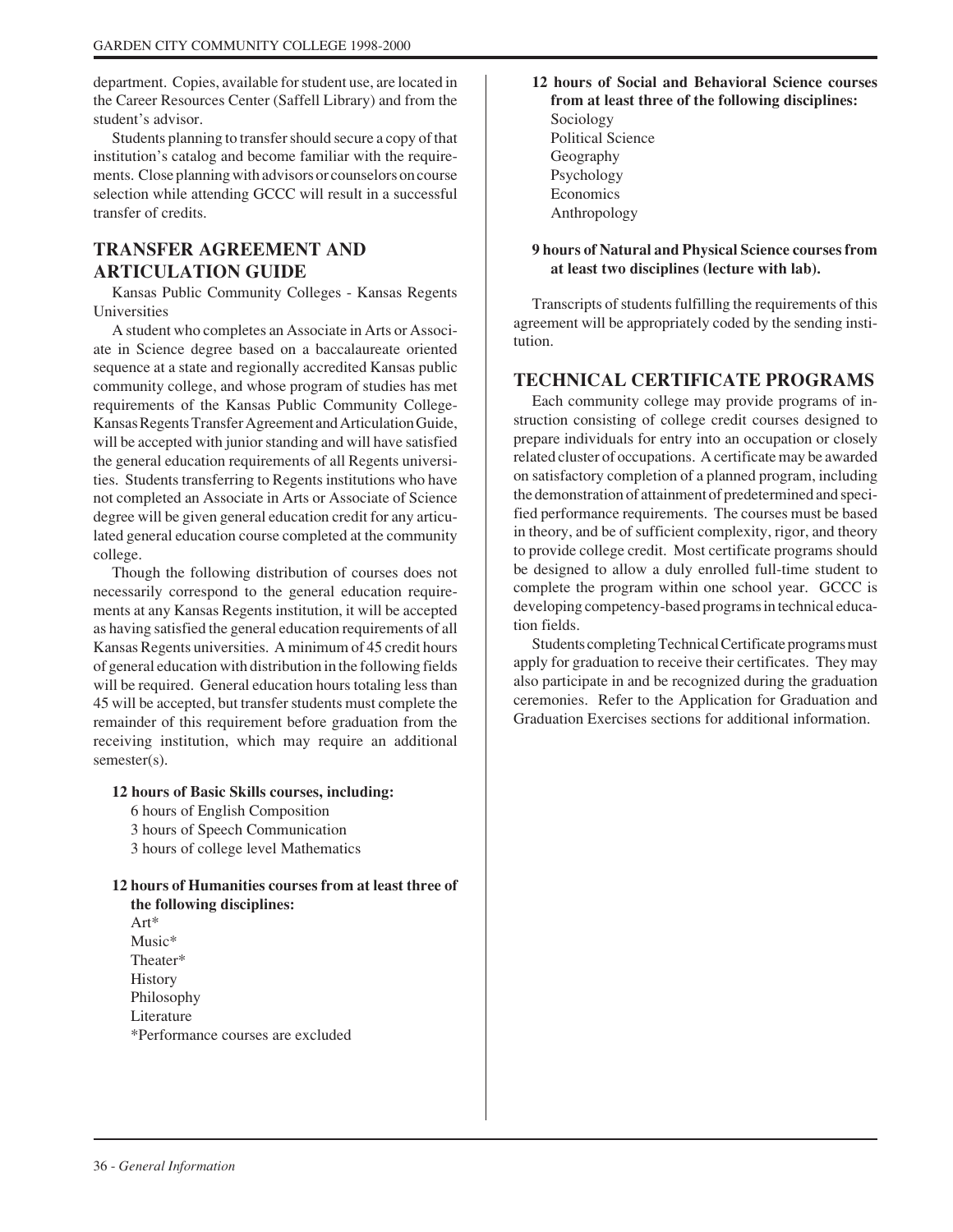# **ASSOCIATE IN ARTS (AA) DEGREE**

#### **REQUIREMENTS**

The Associate in Arts degree is intended to enable students to satisfy equivalent lower-division college credit course requirements and to transfer, with advanced standing, into comparable discipline area Bachelor in Arts degree programs at Kansas Regents universities. **Developmental courses will not count toward fulfilling degree requirements.** Official transcripts must be on file in the Registrar's Office to receive credit for **transfer** courses toward graduation.

The Associate in Arts degree will be awarded upon satisfactory completion of a planned program of not less than sixty-four (64) college credit hours and a cumulative GPA of 2.0 including the following distribution of credits:

| (04) conege create nours and a cumulative GPA of 2.0 including the following distribution of creatts:                                           |  |
|-------------------------------------------------------------------------------------------------------------------------------------------------|--|
| <b>Minimum AA Degree Requirements</b>                                                                                                           |  |
|                                                                                                                                                 |  |
| *English I (ENGL-101) - 3 hours                                                                                                                 |  |
| *English II (ENGL-102) - 3 hours                                                                                                                |  |
| *Speech I (SPCH-111) - 3 hours                                                                                                                  |  |
| *Minimum grade of C required                                                                                                                    |  |
|                                                                                                                                                 |  |
| Must include one mathematics course and one laboratory science course                                                                           |  |
| Mathematics                                                                                                                                     |  |
| MATH-108 or above                                                                                                                               |  |
| Laboratory Science                                                                                                                              |  |
| Biological Science (BIOL-105, 109, 205, 206, 210, 211, 212, 213)                                                                                |  |
| Chemistry (CHEM-105, 107, 108, 109, 110, 205, 206, 207, 208)                                                                                    |  |
| Physical Science (PHSC-105, 106*, 205)                                                                                                          |  |
| Physics (PHYS-106*, 205, 206, 207, 208)                                                                                                         |  |
| *Not a laboratory science course                                                                                                                |  |
|                                                                                                                                                 |  |
| General Psychology (PSYC-101)                                                                                                                   |  |
| and at least six (6) hours from two of the following areas:                                                                                     |  |
| Economics (ECON-111, 112, 113)                                                                                                                  |  |
| Geography (GEOG-101)                                                                                                                            |  |
| Political Science (POLS-104, 105)                                                                                                               |  |
| Psychology (PSYC-102, 104, 201, 202)                                                                                                            |  |
| Sociology (SOCI-102, 104, 105, 110, 111, 113, 203, 204, 206)                                                                                    |  |
|                                                                                                                                                 |  |
| Select courses from at least three of the following areas:                                                                                      |  |
| Art (ARTS-120, 121)                                                                                                                             |  |
| Drama (DRAM-120, 121, 122, 150)                                                                                                                 |  |
| History (HIST-101, 102, 103, 104, 106)                                                                                                          |  |
| Literature (LITR-210, 211, 212, 213, 215, 216, 219, 230, 231, 250, 253)                                                                         |  |
| Music (MUSC-106, 108)                                                                                                                           |  |
| Philosophy (PHIL-101, 102, 103)                                                                                                                 |  |
|                                                                                                                                                 |  |
| Physical Fitness I (HPER 119) and                                                                                                               |  |
| One of the following:                                                                                                                           |  |
| HPER 120, 121, any Activity Course (excluding Athletic courses)                                                                                 |  |
|                                                                                                                                                 |  |
| College Skills Development (PCDE-101)                                                                                                           |  |
| (may be waived for students that have completed 20 hours or more upon initial enrollment)                                                       |  |
|                                                                                                                                                 |  |
| 8. OTHER                                                                                                                                        |  |
| 16 semester hours of credit must be completed at GCCC                                                                                           |  |
|                                                                                                                                                 |  |
| <b>Additional Courses Necessary to Complete Program of Study  26 hours</b>                                                                      |  |
|                                                                                                                                                 |  |
| Developmental courses do not count as earned hours for graduation. These courses include: ENGL-091, MATH-006, READ-<br>092, 093, 094, 095, 096. |  |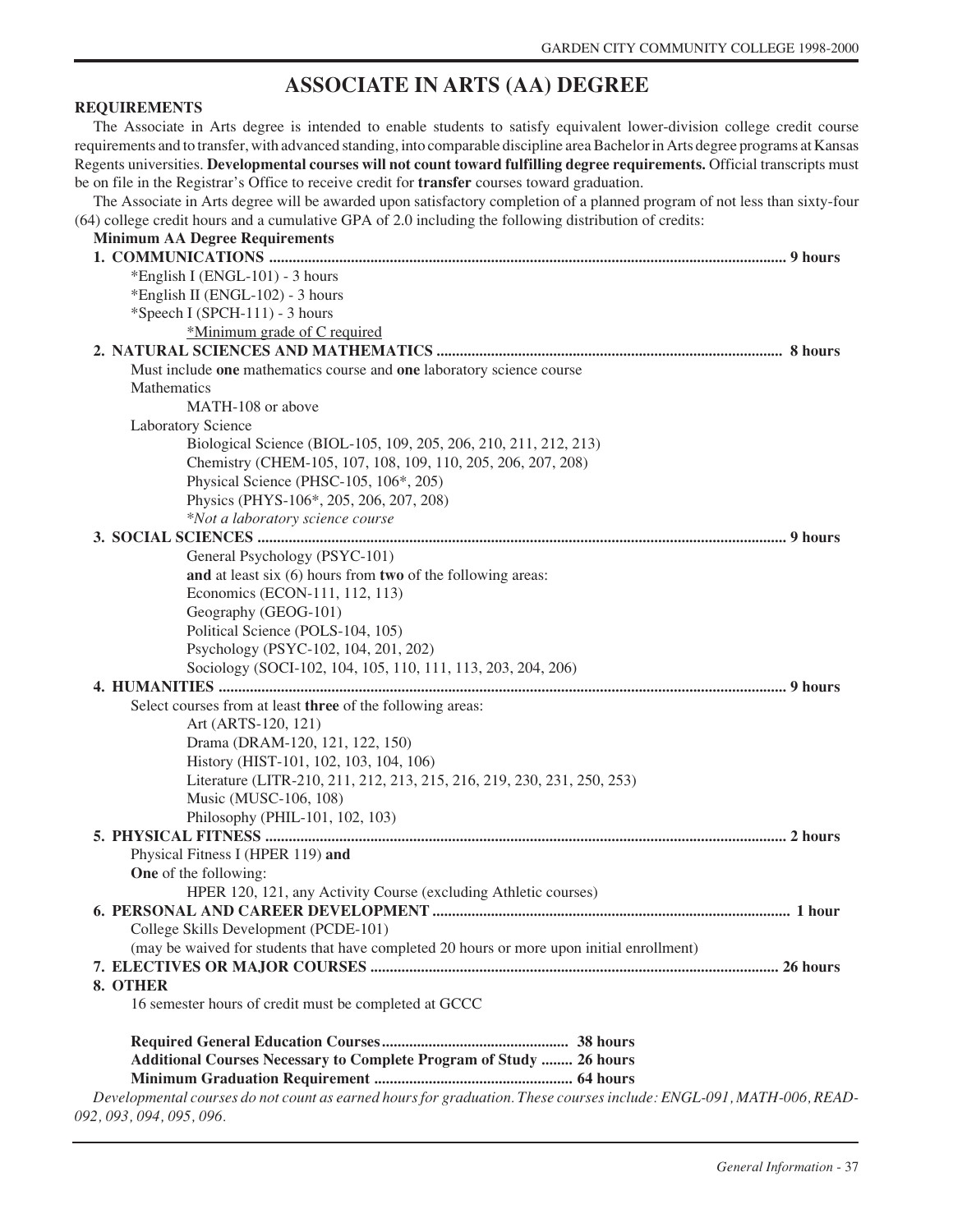# **ASSOCIATE IN SCIENCE (AS) DEGREE**

#### **REQUIREMENTS**

The Associate in Science degree is intended to enable students to satisfy equivalent lower-division college credit course requirements and to transfer, with advanced standing, into comparable discipline area Bachelor in Science degree programs at Kansas Regents universities. **Developmental courses will not count toward fulfilling degree requirements.** Official transcripts must be on file in the Registrar's Office to receive credit for **transfer** courses toward graduation.

The Associate in Science degree will be awarded upon satisfactory completion of a planned program of not less than sixtyfour (64) college credit hours and a cumulative GPA of 2.0 including the following distribution of credits:

| <b>Minimum AS Degree Requirements</b>                                                                                                                                      |  |
|----------------------------------------------------------------------------------------------------------------------------------------------------------------------------|--|
| *English I (ENGL-101) - 3 hours<br>*English II (ENGL-102) - 3 hours                                                                                                        |  |
| *Speech I (SPCH-111) - 3 hours                                                                                                                                             |  |
| *Minimum grade of C required                                                                                                                                               |  |
|                                                                                                                                                                            |  |
| Must include one mathematics course and one laboratory science course<br>Mathematics                                                                                       |  |
| MATH-108 or above<br><b>Laboratory Science</b>                                                                                                                             |  |
| Biological Science (BIOL-105, 109, 205, 206, 210, 211, 212, 213)<br>Chemistry (CHEM-105, 107, 108, 109, 110, 205, 206, 207, 208)<br>Physical Science (PHSC-105, 106*, 205) |  |
| Physics (PHYS-106*, 205, 206, 207, 208)                                                                                                                                    |  |
| *Not a laboratory science course                                                                                                                                           |  |
|                                                                                                                                                                            |  |
| General Psychology (PSYC-101)                                                                                                                                              |  |
| and at least three (3) hours from one of the following areas:<br>Economics (ECON-111, 112, 113)                                                                            |  |
| Geography (GEOG-101)                                                                                                                                                       |  |
| Political Science (POLS-104, 105)                                                                                                                                          |  |
| Sociology (SOCI-102, 104, 105, 110, 111, 113, 203, 204, 206)                                                                                                               |  |
|                                                                                                                                                                            |  |
| Select courses from at least two of the following areas:                                                                                                                   |  |
| Art (ARTS-120, 121)<br>Drama (DRAM-120, 121, 122, 150)                                                                                                                     |  |
| History (HIST-101, 102, 103, 104, 106)                                                                                                                                     |  |
| Literature (LITR-210, 211, 212, 213, 215, 216, 219, 230, 231, 250, 253)                                                                                                    |  |
| Music (MUSC-106, 108)                                                                                                                                                      |  |
| Philosophy (PHIL-101, 102, 103)                                                                                                                                            |  |
|                                                                                                                                                                            |  |
| Physical Fitness I (HPER 119) and<br>One of the following:                                                                                                                 |  |
| HPER 120, 121, any Activity Course (excluding Athletic courses)                                                                                                            |  |
|                                                                                                                                                                            |  |
| College Skills Development (PCDE-101)                                                                                                                                      |  |
| (may be waived for students that have completed 20 hours or more upon initial enrollment)                                                                                  |  |
|                                                                                                                                                                            |  |
| 8. OTHER                                                                                                                                                                   |  |
| 16 semester hours of credit must be completed at GCCC                                                                                                                      |  |
|                                                                                                                                                                            |  |
| <b>Additional Courses Necessary to Complete Program of Study  29 hours</b>                                                                                                 |  |
|                                                                                                                                                                            |  |
| Developmental courses do not count as earned hours for graduation. These courses include: ENGL-091, MATH-006, READ-<br>092, 093, 094, 095, 096.                            |  |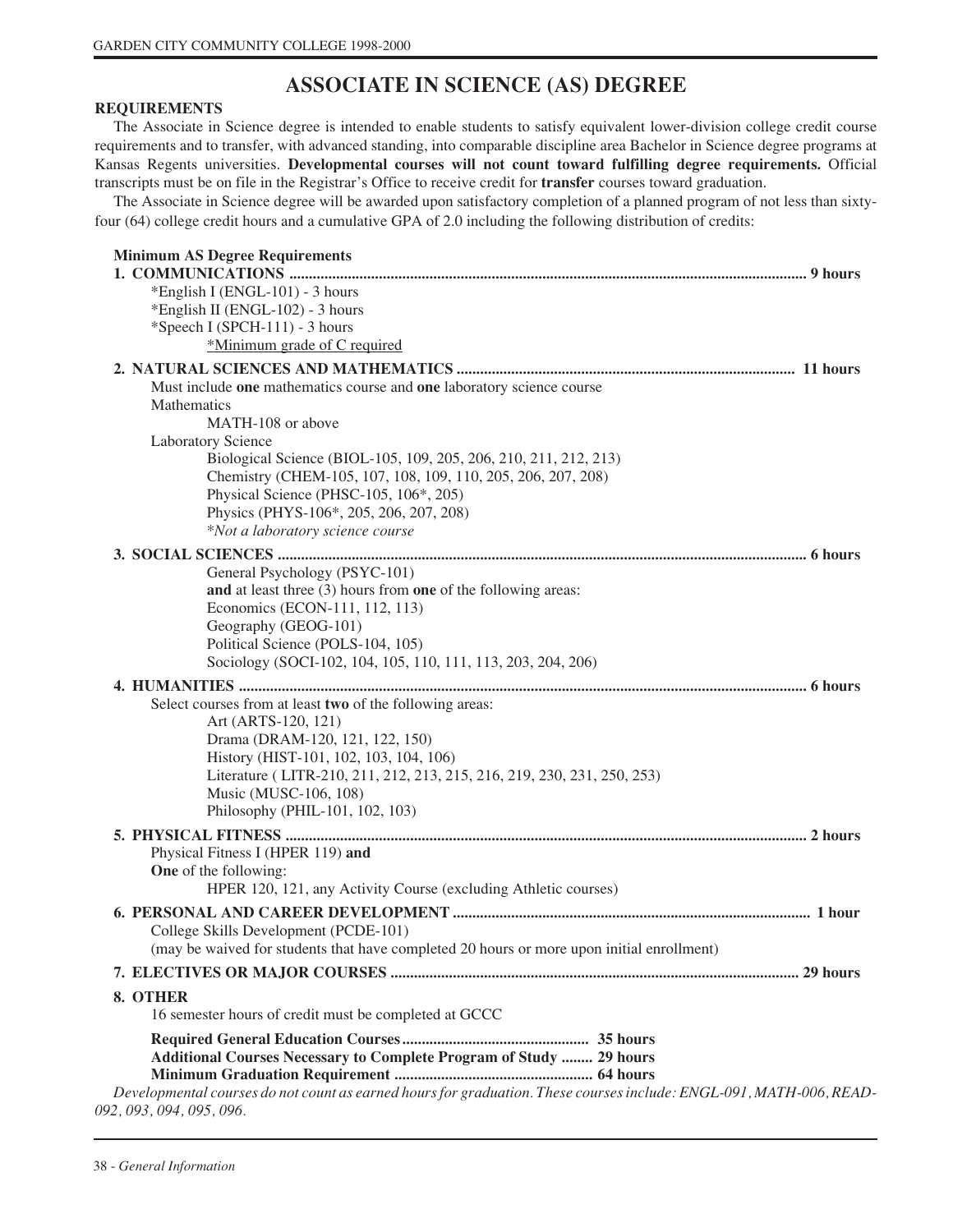## **ASSOCIATE IN GENERAL STUDIES (AGS) DEGREE**

#### **REQUIREMENTS**

The Associate in General Studies is intended to recognize the attainment of a broad general education at the lower division level. This degree is designed to provide students the opportunity to develop knowledge, skills, attitudes and greater philosophical appreciation for life long learning. Transfer students will need to complete additional lower-division courses at the transfer universities. **Developmental courses do not count as earned hours for graduation.** Official transcripts must be on file in the Registrar's Office to receive credit for **transfer** courses toward graduation.

The Associate in General Studies degree will be awarded upon satisfactory completion of a planned program of not less than sixty-four (64) college credit hours and a cumulative GPA of 2.0, including the following distribution of credits:

| <b>Minimum AGS Degree Requirements</b>                                                    |
|-------------------------------------------------------------------------------------------|
| English I (ENGL-101) and                                                                  |
| One of the following                                                                      |
| Speech I (SPCH-111)                                                                       |
| Interpersonal Communications (SPCH-113)                                                   |
|                                                                                           |
| Must include one mathematics course and one science course                                |
| <b>Mathematics</b>                                                                        |
| MATH-105 or above<br>Science                                                              |
| any Science Course                                                                        |
|                                                                                           |
| Select from two different areas:                                                          |
| Economics (ECON-111, 112, 113)                                                            |
| Geography (GEOG-101)                                                                      |
| Political Science (POLS-104, 105)                                                         |
| Psychology (PSYC-101, 102, 104, 201, 202)                                                 |
| Sociology (SOCI-102, 104, 105, 110, 111, 113, 203, 204, 206)                              |
|                                                                                           |
| Select courses from two different areas                                                   |
| Art (ARTS-120, 121)                                                                       |
| Drama (DRAM-120, 121, 122, 150)                                                           |
| History (HIST-101, 102, 103, 104, 106)                                                    |
| Literature (LITR-210, 211, 212, 213, 215, 216, 219, 230, 231, 250, 253)                   |
| Music (MUSC-106, 108)                                                                     |
| Philosophy (PHIL-101, 102, 103)                                                           |
|                                                                                           |
| Physical Fitness I (HPER 119) and                                                         |
| One of the following:                                                                     |
| HPER 120, 121, any Activity Course (excluding Athletic courses)                           |
|                                                                                           |
| College Skills Development (PCDE-101)                                                     |
| (may be waived for students that have completed 20 hours or more upon initial enrollment) |
|                                                                                           |
| 8. OTHER                                                                                  |
| 16 semester hours of credit must be completed at GCCC                                     |
|                                                                                           |
| Additional Courses Necessary to Complete Program of Study  37 hours                       |
|                                                                                           |

*Developmental courses do not count as earned hours for graduation. These courses include: ENGL-091, MATH-006, READ-092, 093, 094, 095, 096.*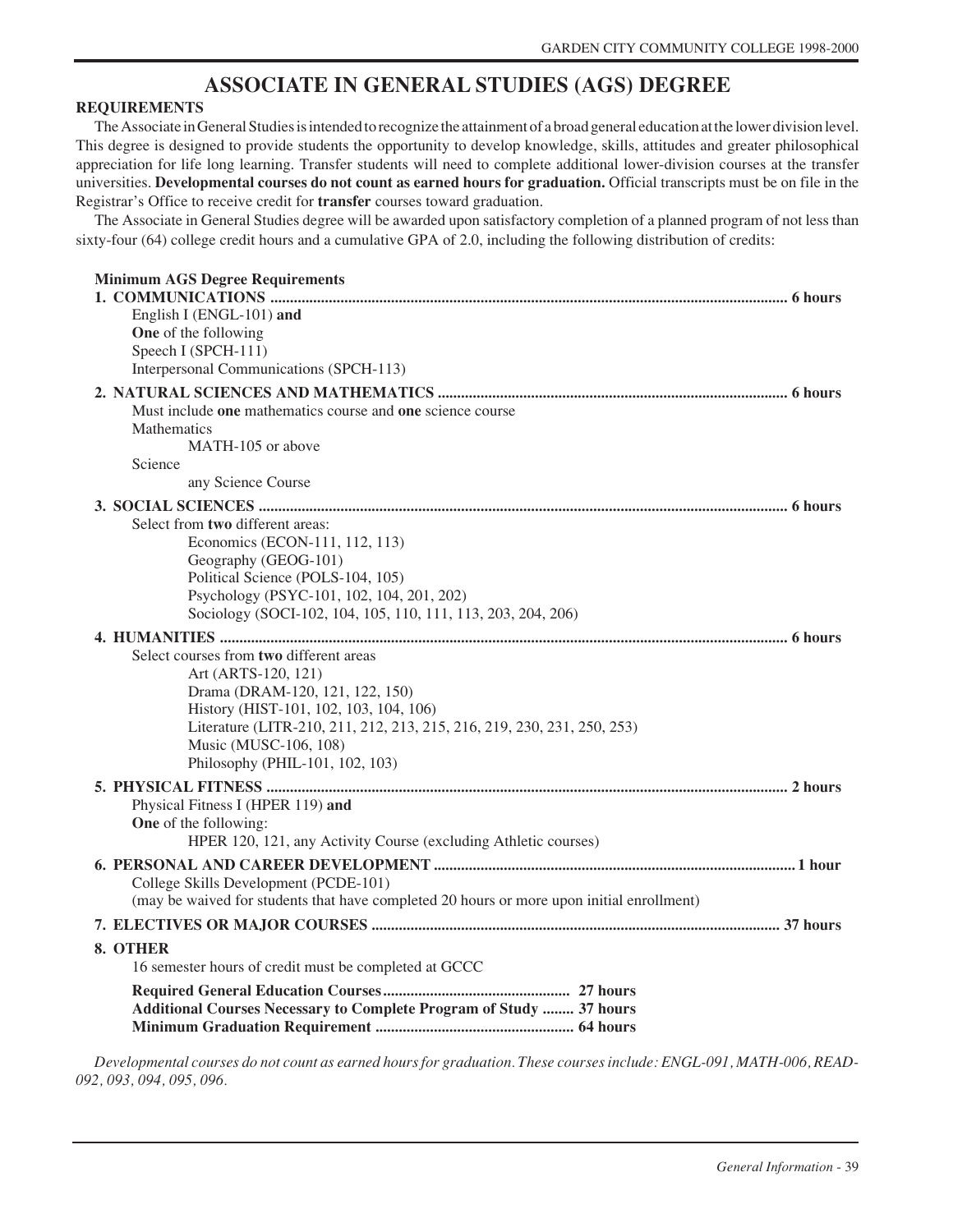# **ASSOCIATE IN APPLIED SCIENCE (AAS) DEGREE**

# **REQUIREMENTS**

The Associate in Applied Science degree is specifically designed to prepare students for entry into an occupation or closely related cluster of occupations. The technical courses are complex, rigorous, theory based and successful completion is determined by measured competencies. Although the objective of the AAS degree is to enhance employment opportunities, some baccalaureate degree granting institutions have developed upper-division programs to recognize this degree. **Developmental courses do not count as earned hours for graduation.** Official transcripts must be on file in the Registrar's Office to receive credit for **transfer** courses toward graduation.

The Associate in Applied Science degree will be awarded upon satisfactory completion of a planned program of not less than sixty-four (64) college credit hours and a cumulative GPA of 2.0 including the following distribution of credits:

| <b>Minimum AAS Degree Requirements</b>                                                                                                    |
|-------------------------------------------------------------------------------------------------------------------------------------------|
| Select from at least two of the following areas:                                                                                          |
| Written Communications (ENGL-100, 101, 102)                                                                                               |
| Oral Communications (SPCH-111, 113)                                                                                                       |
| Applied Communications (JDAT-111)                                                                                                         |
| Mathematics (MATH 105 or above or JDAT-110)                                                                                               |
| Science (any Science Course)                                                                                                              |
| Computer Science (CSCI-102 or above)                                                                                                      |
| Social Science                                                                                                                            |
| Economics (ECON-111, 112, 113)                                                                                                            |
| Geography (GEOG-101)                                                                                                                      |
| Political Science (POLS-104, 105)                                                                                                         |
| Psychology (PSYC-101, 102, 104, 201, 202)                                                                                                 |
| Sociology (SOCI-102, 104, 105, 110, 111, 113, 203, 204, 206)                                                                              |
| Humanities                                                                                                                                |
| Art (ARTS-120, 121)                                                                                                                       |
| Drama (DRAM-120, 121, 122, 150)                                                                                                           |
| History (HIST-101, 102, 103, 104, 106)                                                                                                    |
| Literature (LITR-210, 211, 212, 213, 215, 216, 219, 230, 231, 250, 253)                                                                   |
| Music (MUSC-106, 108)                                                                                                                     |
| Philosophy (PHIL-101, 102, 103)                                                                                                           |
|                                                                                                                                           |
| Physical Fitness I (HPER 119) and                                                                                                         |
| One of the following:                                                                                                                     |
| HPER 120, 121, any Activity Course (excluding Athletic courses)                                                                           |
|                                                                                                                                           |
| College Skills Development (PCDE-101)                                                                                                     |
| (may be waived for students that have completed 20 hours or more upon initial enrollment)                                                 |
| Contextual courses/competencies (determined by Program Director)                                                                          |
| 5. OTHER                                                                                                                                  |
| 16 semester hours of credit must be completed at GCCC                                                                                     |
| Required General Education, HPER and PCDE Courses  18 hours<br><b>Additional Courses Necessary to Complete Program of Study  46 hours</b> |

*Developmental courses do not count as earned hours for graduation. These courses include: ENGL-091, MATH-006, READ-092, 093, 094, 095, 096.*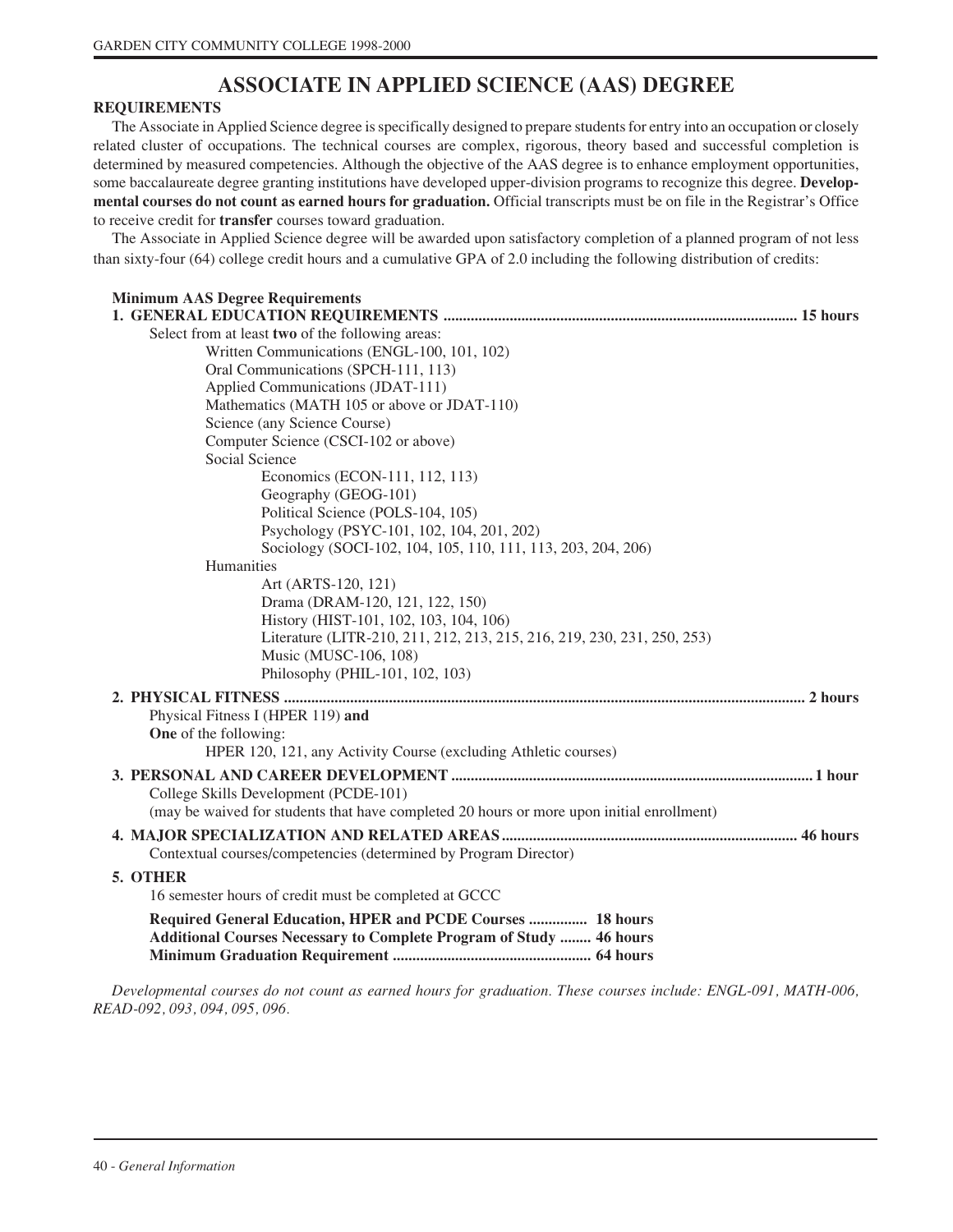# **BUSINESS & ECONOMICS**

**Accounting**

**American Management Association Certification**

**Business Administration**

**Computer Science**

**Economics**

**Office Administration**

**Mid-Management**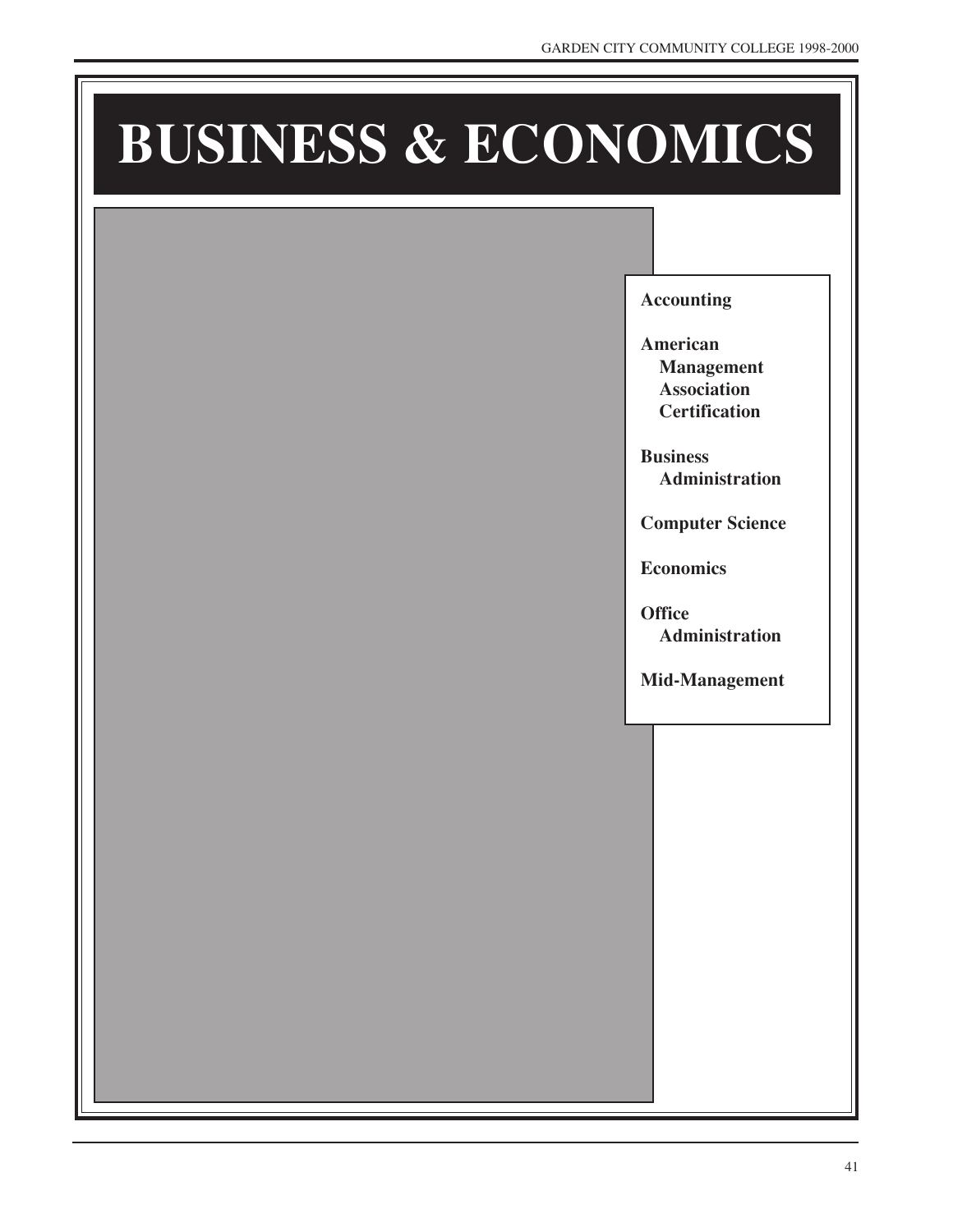# **BUSINESS AND ECONOMICS**

Business is an excellent major for students interested in a broad career field. Education, government, business, and industry all require a steady flow of well-educated personnel. Students with business degrees often find success in these fields.

Several options are available for students wishing to pursue a career in business. One option is to complete a program of study which will provide them with basic skills and a broad knowledge about business and the economy so they can transfer to a four-year college or university to complete the baccalaureate degree in business. Other options are available for students who are interested in either a two-year program or a certificate program which will provide technical and vocational expertise in a field of business to prepare them for immediate employability.

Students working in those courses using machines/computers are provided with up-to-date equipment similar to that used in business. Several computer labs are also available for student use. Student labs are available at a variety of times to facilitate completion of assignments and personal use.

Two business oriented student groups on campus provide business related activities; competitions at local, state, and national levels; and networking with business people and students from other colleges across the state and nation. **Business Professionals of America** is a national student organization dedicated to advancing a student's skills in business and in community involvement. Business Professionals of America prepares students for the business work force through the advancement of leadership, citizenship, academic and technological skills, professionalism, poise, dependability, patriotism, and competency. Members gain recognition through local, state, and national activities. **Delta Epsilon Chi (DECA)** is an organization focused on helping its members grow and develop as professional marketing and management leaders. The competitive events at state and national levels link school and work and develop skills and understanding of the workplace while providing an opportunity for students to showcase their skills and abilities.

In addition to the general education courses required for graduation, the courses listed in the following programs of study are the recommended courses for the successful completion of the identified degree or certificate program. Students should maintain regular contact with their academic advisors for additions and requirement changes from four-year transfer institutions.

## **ACCOUNTING OR BUSINESS ADMINISTRATION**

#### **Degree: Associate in Science**

A transfer program for those seeking a baccalaureate degree in Accounting or Business Administration. Majors in areas such as management, marketing, finance, international business, Management Information Systems (MIS), etc. can be determined when the student transfers to the four-year college.

|    | <b>CR. COURSE TITLE</b>                                      | <b>COURSE CODE</b>  |
|----|--------------------------------------------------------------|---------------------|
| 35 | Associate in Science General Education Requirements          |                     |
| 3  | Accounting I                                                 | ACCT102             |
| 3  | Accounting II                                                | ACCT103             |
| 3  | Managerial Accounting                                        | ACCT105             |
| 3  | Business Law I                                               | BSAD104             |
| 3  | Intro. to Programming $\&$                                   | CSCI102             |
| 3  | Computer Program. Elective                                   | CSCI103,105,106,108 |
|    | <b>OR</b>                                                    |                     |
| 3  | Intro. to Data Processing $\&$                               | CSCI101             |
| 3  | Intro. to Microcomputer Software CSCI1103                    |                     |
|    | (Specific software will be identified by a following letter) |                     |

- 3 Economics: Macro ECON111
- 3 Economics: Micro ECON112

## **ACCOUNTING TECHNICIAN**

### **Degree: Associate in Applied Science**

A program for those seeking immediate employment in accounting. In addition to the courses recommended for the Associate in Science degree in Accounting, the following courses are suggested.

|    | <b>CR. COURSE TITLE</b>                               | <b>COURSE CODE</b>  |
|----|-------------------------------------------------------|---------------------|
| 18 | Associate in Applied Science General Ed. Requirements |                     |
| 3  | Introduction to Business                              | BSAD <sub>101</sub> |
| 3  | <b>Cost Accounting</b>                                | ACCT201             |
| 2  | Computer App. in Accounting                           | ACCT104             |
| 3  | Document Formatting                                   | OFAD112             |
| 3  | Word Processing App. I                                | OFAD110             |
| 3  | <b>Business Mathematics</b>                           | BSAD107             |
| 2  | <b>Business Machines</b>                              | BSAD106             |
| 3  | <b>Business English</b>                               | OFAD <sub>206</sub> |

# **COMPUTER SCIENCE**

#### **Degree: Associate in Science**

A transfer program for those seeking a baccalaureate degree in computer science. \*If the student plans a business emphasis in computer science, the starred courses must be taken.

#### **CR. COURSE TITLE COURSE CODE**

- 35 Associate in Science General Education Requirements
- 3 Intro. to Data Processing CSCI101
- 3 Intro. to Microcomputer Software CSCI1103
- (Specific software will be identified by a following letter)
- 3 Introduction to Programming CSCI102 3 Keyboarding CSCI100
- 3 Programming in BASIC CSCI103
- 3 Programming in COBOL CSCI106
- 3 Programming in PASCAL CSCI105
- 3 Programming in C CSCI108
- 3 \*Accounting I ACCT102
- 3 \*Accounting II ACCT103
- 3 \*Economics: Macro ECON111
- 3 \*Economics: Micro ECON112

# **COMPUTER SCIENCE**

## **Degree: Associate in Applied Science**

A two-year computer science program to prepare the student for entry into the business world with a major emphasis in computer science. In addition to the courses recommended for the Associate in Science degree in Computer Science, the following courses are suggested.

| <b>CR. COURSE TITLE</b>                                    | <b>COURSE CODE</b>  |
|------------------------------------------------------------|---------------------|
| 18 Associate in Applied Science - General Ed. Requirements |                     |
| 3 Introduction to Business                                 | BSAD <sub>101</sub> |
| 3 Advanced Programming                                     | <b>CSCI107</b>      |
| 6 Business Electives                                       | Any ACCT, BSAD,     |
|                                                            | CSCI, ECON, MIDM,   |
|                                                            | OFAD                |
|                                                            |                     |

# **BUSINESS EDUCATION—General Business**

# **Degree: Associate in Science**

A transfer program for those seeking a baccalaureate degree in business education and planning to enter the teaching profession. Students entering this program should have an advisor in both Business and Education.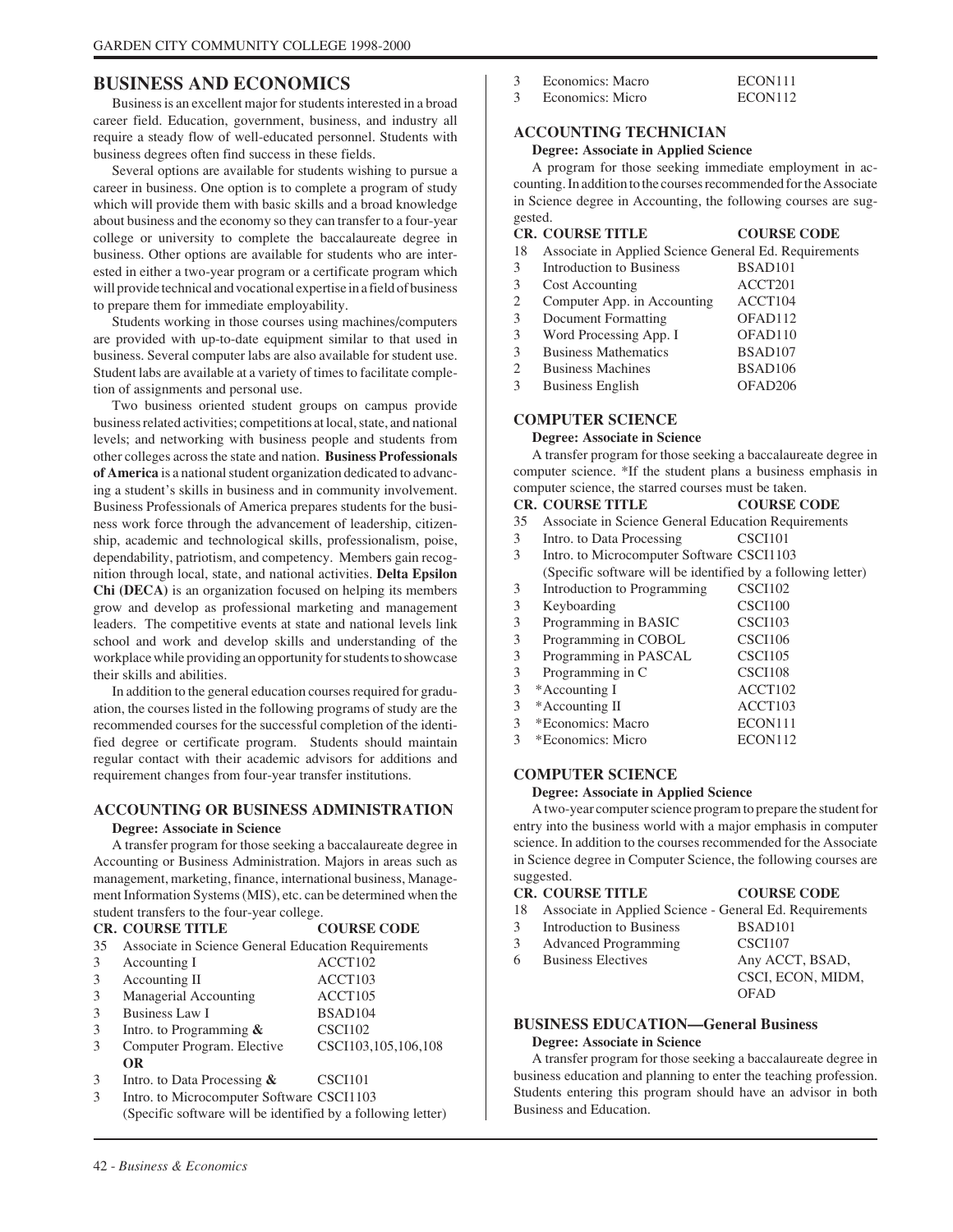# **CR. COURSE TITLE COURSE CODE**

| COUNDD CODD                                                  |
|--------------------------------------------------------------|
| Associate in Science - General Education Requirements        |
| BSAD <sub>101</sub>                                          |
| ACCT102                                                      |
| ACCT <sub>103</sub>                                          |
| OFAD <sub>112</sub>                                          |
| OFAD <sub>207</sub>                                          |
| ECON111                                                      |
| ECON112                                                      |
| Intro. to Microcomputer Software CSCI1103                    |
| (Specific software will be identified by a following letter) |
|                                                              |

3 Human Growth & Develop. EDUC110

| Foundations of Education | EDUC <sub>105</sub> |
|--------------------------|---------------------|
| 1-3 Observation          | EDUC <sub>106</sub> |

# **BUSINESS EDUCATION**

# **Office Education Emphasis**

## **Degree: Associate in Science**

A transfer program for those seeking a baccalaureate degree in business education and planning to enter the teaching profession. Students entering this program should have an advisor in both Business and Education. In addition to the courses recommended for the Associate in Science degree for Business Education— General, the following courses are suggested.

# **CR. COURSE TITLE COURSE CODE**

- 35 Associate in Science General Education Requirements
- 3 Word Processing Applications I OFAD110
- 2 Word Processing Applications II OFAD111

# **ECONOMICS**

#### **Degree: Associate in Science**

A transfer program for those seeking a baccalaureate degree in economics.<br>CP\_COUL **COURSE CODE** 

|    | UR. COURSE HILE                                              | COURSE CODE         |
|----|--------------------------------------------------------------|---------------------|
| 35 | Associate in Science - General Education Requirements        |                     |
| 3  | Economics: Macro                                             | ECON111             |
| 3  | Economics: Micro                                             | ECON112             |
| 3  | American Economic History                                    | ECON113             |
| 3  | Accounting I                                                 | ACCT <sub>102</sub> |
| 3  | Accounting II                                                | ACCT103             |
| 3  | <b>Business Law I</b>                                        | BSAD104             |
| 3  | Business Law II                                              | BSAD <sub>105</sub> |
| 3  | Intro. to Microcomputer Software CSCI1103                    |                     |
|    | (Specific software will be identified by a following letter) |                     |

# **PRE-LAW—Business Emphasis**

# **Degree: Associate in Science**

A transfer program for those seeking a baccalaureate degree in law. Students entering this program should have an advisor in both Business and Fine Arts and/or Social Science.

|    | <b>CR. COURSE TITLE</b>                                      | <b>COURSE CODE</b>  |
|----|--------------------------------------------------------------|---------------------|
| 35 | Associate in Science General Education Requirements          |                     |
| 3  | Introduction to Business                                     | BSAD <sub>101</sub> |
| 3  | Economics: Macro                                             | ECON111             |
| 3  | Economics: Micro                                             | ECON112             |
| 3  | Business Law I                                               | BSAD104             |
| 3  | Business Law II                                              | BSAD105             |
| 3  | Accounting I                                                 | ACCT102             |
| 3  | Accounting II                                                | ACCT <sub>103</sub> |
| 3  | Intro. to Microcomputer Software CSCI1103                    |                     |
|    | (Specific software will be identified by a following letter) |                     |

# **MID-MANAGEMENT**

#### **Degree: Associate in Applied Science**

A program for those planning to begin their career immediately following the completion of studies at the community college. A certificate may also be obtained.

|       | <b>CR. COURSE TITLE</b>                                      | <b>COURSE CODE</b>  |
|-------|--------------------------------------------------------------|---------------------|
| 18    | Associate in Applied Science - General Ed. Requirements      |                     |
| 3     | Management                                                   | BSAD <sub>122</sub> |
| 3     | Small Business Management                                    | BSAD212             |
| 3     | Retailing                                                    | BSAD125             |
| 3     | Salesmanship                                                 | BSAD124             |
| 3     | Marketing                                                    | BSAD123             |
| 3     | Advertising                                                  | BSAD120             |
| 3     | General Accounting OR                                        | ACCT101             |
| 3     | Accounting I                                                 | ACCT102             |
| 3     | Introduction to Business                                     | BSAD <sub>101</sub> |
| 3     | Business Law I                                               | BSAD104             |
| 3     | Keyboarding OR                                               | CSCI100             |
| 3     | Intro. to Microcomputer Software CSCI1103                    |                     |
|       | (Specific software will be identified by a following letter) |                     |
| 3     | Desktop Publishing                                           | MIDM105             |
| $1-4$ | Mid-Management Internship Conference                         |                     |
|       |                                                              | MIDM101,102,201,202 |

| 3-12 Mid-Management Field Study | MIDM103,104,203,204 |
|---------------------------------|---------------------|

# **ADVERTISING AND DISPLAY**

# **Degree: Associate in Applied Science**

A program for those desiring to specialize in the area of merchandise and service promotion. In addition to the courses recommended for the Associate of Applied Science degree for Mid-Management, the following courses are suggested. Students entering this program should have an advisor in both Business and Fine Arts.

## **CR. COURSE TITLE COURSE CODE**

# 18 Associate in Applied Science - General Ed. Requirements

- 3 Media in Free Society JRNL110 3 Photography I PHOT120 3 Strategies in Entrepreneurship MIDM222 3 Document Formatting OFAD112 3 Oil Painting I ARTS107 3 Oil Painting II ARTS108<br>3 Drawing I ARTS101 3 Drawing I ARTS101<br>3 Drawing II ARTS102
- Drawing II ARTS102 3 Design ARTS124<br>3 Layout and Design ARTS127 Layout and Design ARTS127 3 Commercial Design ARTS128

# **HOTEL AND RESTAURANT MANAGEMENT**

## **Degree: Associate in Science**

A transfer program for those seeking a baccalaureate degree in hotel and restaurant management. Students entering this program should have an advisor in both Business and Social Science.<br>CR. COURSE TITLE **CR. COURSE TITLE COURSE CODE**

|    | UR. COURSE HILLE                                             | CUURSE CUDE |
|----|--------------------------------------------------------------|-------------|
| 35 | Associate in Science - General Education Requirements        |             |
| 3  | Accounting I                                                 | ACCT102     |
| 3  | Accounting II                                                | ACCT103     |
| 3  | Economics: Macro                                             | ECON111     |
| 3  | Economics: Micro                                             | ECON112     |
| 3  | Intro. to Microcomputer Software CSCI1103                    |             |
|    | (Specific software will be identified by a following letter) |             |
| 3  | <b>Basic Nutrition</b>                                       | HMEC115     |
| 3  | Meal Planning                                                | HMEC110     |
|    |                                                              |             |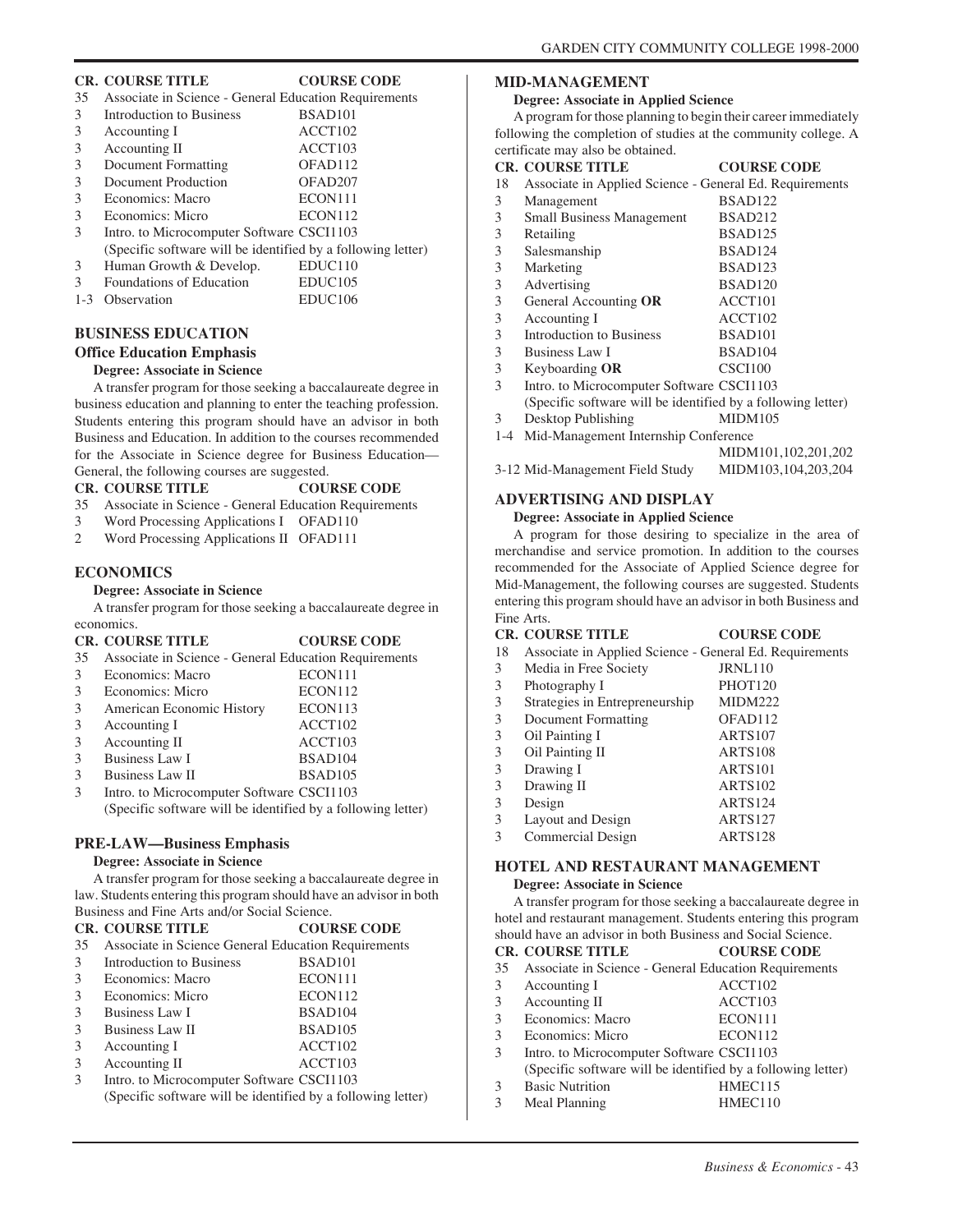# 3 Human Growth & Develop. EDUC110 **Suggested General Education Courses:**

| 5 | General Chemistry | CHEM105             |
|---|-------------------|---------------------|
| 5 | Biology           | BIOL <sub>105</sub> |
| 3 | Sociology         | SOCI102             |
| 3 | World Geography   | GEOG <sub>101</sub> |

# **RESTAURANT ADMINISTRATION**

# **(Food Service Management)**

# **Degree: Associate in Applied Science**

A program for students interested in immediate employment in the restaurant industry upon completion of studies. In addition to the courses recommended for the Associate in Science degree for Hotel and Restaurant Management, the following courses are suggested.

|         | <b>CR. COURSE TITLE</b>                                 | <b>COURSE CODE</b>  |
|---------|---------------------------------------------------------|---------------------|
| 18      | Associate in Applied Science - General Ed. Requirements |                     |
| 3       | Introduction to Business                                | BSAD <sub>101</sub> |
| 3       | Business Law I                                          | BSAD <sub>104</sub> |
| 3       | Management                                              | BSAD <sub>122</sub> |
| 3       | Advertising                                             | BSAD120             |
| 3       | Marketing                                               | BSAD <sub>123</sub> |
| 3       | Personnel Management I                                  | BSAD210             |
| 3       | Personnel Management II                                 | BSAD211             |
| 3       | <b>Small Business Management</b>                        | BSAD212             |
| 3       | Strategies in Entrepreneurship                          | <b>MIDM222</b>      |
| $1 - 4$ | Mid-Management Internship Conference                    |                     |
|         |                                                         | MIDM101,102,201,202 |
|         | 3-12 Mid-Management Field Study                         | MIDM103,104,203,204 |
|         | First Aid                                               | <b>HPFR109</b>      |

# **OFFICE ADMINISTRATION**

# **Degree: Associate in Science**

A transfer program for those seeking a baccalaureate degree in office administration.

|    | <b>CR. COURSE TITLE</b>                                      | <b>COURSE CODE</b>  |
|----|--------------------------------------------------------------|---------------------|
| 35 | Associate in Science General Education Requirements          |                     |
| 3  | Document Formatting                                          | OFAD <sub>112</sub> |
| 3  | Document Production                                          | OFAD <sub>207</sub> |
| 3  | Records Management                                           | OFAD <sub>108</sub> |
| 3  | Word Processing App. I                                       | OFAD <sub>110</sub> |
| 2  | Word Processing App. II                                      | OFAD <sub>111</sub> |
| 3  | Accounting I                                                 | ACCT102             |
| 3  | Accounting II                                                | ACCT103             |
| 2  | <b>Business Machines</b>                                     | BSAD106             |
| 3  | Secretarial Practice                                         | OFAD <sub>109</sub> |
| 3  | Intro. to Microcomputer Sftwr                                | <b>CSCI1103</b>     |
|    | (Specific software will be identified by a following letter) |                     |

# **OFFICE ADMINISTRATION**

## **Degree: Associate in Applied Science**

A program for those students seeking immediate office employment following completion of studies. In addition to the courses recommended for the Associate of Science degree for Office Administration, the following courses are suggested. In addition, students may select courses related to either the Medical or Legal options below.

### **CR. COURSE TITLE COURSE CODE** 18 Associate in Applied Science General Ed. Requirements 3 Intro. to Data Processing CSCI101

- 3 Business Law I BSAD104
- 3 Business English OFAD206

# **Option: MEDICAL OFFICE SECRETARY**

# **Degree: Associate in Applied Science**

A program for those planning to work in a medical office. In addition to the courses recommended for the Associate of Science degree for Office Administration, the following courses are suggested.

# **CR. COURSE TITLE COURSE CODE**

- 18 Associate in Applied Science General Ed. Requirements
- 3 Introduction to Data Processing CSCI101

| 3                                           | <b>Business Law I</b>                                  | BSAD104             |  |
|---------------------------------------------|--------------------------------------------------------|---------------------|--|
| 3                                           | <b>Business English</b>                                | OFAD <sub>206</sub> |  |
| 3                                           | Medical Terminology                                    | EMIC104             |  |
| 2                                           | <b>Medical Transcription</b>                           | OFAD <sub>204</sub> |  |
| <b>Suggested General Education Courses:</b> |                                                        |                     |  |
| 3                                           | English Comp I                                         | ENGL101             |  |
|                                             | $\epsilon$ $\epsilon$ $\epsilon$ $\epsilon$ $\epsilon$ | DTATA11             |  |

5 Anatomy & Physiology I BIOL211 5 Anatomy & Physiology II BIOL212

# **Option: LEGAL SECRETARY**

# **Degree: Associate in Applied Science**

A program for those planning to work in a legal office. In addition to the courses recommended for the Associate in Science degree for Office Administration, the following courses are suggested.

# **CR. COURSE TITLE COURSE CODE**

18 Associate in Applied Science General Ed. Requirements

| $\mathcal{E}$ | Intro. to Data Processing | CSCI101             |
|---------------|---------------------------|---------------------|
| $\mathcal{E}$ | Business Law I            | BSAD <sub>104</sub> |
| $\mathcal{R}$ | Business Law II           | BSAD <sub>105</sub> |
| 3             | <b>Business English</b>   | OFAD <sub>206</sub> |
|               |                           |                     |

2 Legal Transcription OFAD205

# **CERTIFICATE IN OFFICE EDUCATION**

# **Certificate Program**

A program combining both classroom activities and actual work experience for those planning to begin their careers in the field immediately following completion of studies at the community college. General Education core is not required for this program. A total of 40 hours is required to obtain the certificate. Students enrolled in the certificate program are required to join Business Professionals of America.

# **Required Classes:**

| Hours                                 |                                                              |                     |  |
|---------------------------------------|--------------------------------------------------------------|---------------------|--|
| 3                                     | Document Formatting                                          | OFAD112             |  |
| 3                                     | Document Production                                          | OFAD <sub>207</sub> |  |
| 3                                     | Word Processing App. I                                       | OFAD <sub>110</sub> |  |
| 3                                     | Records Management                                           | OFAD <sub>108</sub> |  |
| 2                                     | <b>Business Machines</b>                                     | BSAD <sub>106</sub> |  |
| 3                                     | Secretarial Practice                                         | OFAD109             |  |
| 3                                     | <b>Business English</b>                                      | OFAD <sub>206</sub> |  |
| 1                                     | Leadership Development                                       | BSAD134             |  |
| 3                                     | <b>Office Education Conference</b>                           | OFAD <sub>120</sub> |  |
| 3                                     | Secretarial Field Study I OR                                 | OFAD124             |  |
| 3                                     | Secretarial Field Study II                                   | OFAD <sub>125</sub> |  |
| 3                                     | General Accounting OR                                        | ACCT101             |  |
| 3                                     | Accounting I                                                 | ACCT102             |  |
| 3                                     | Intro. to Microcomputer Software CSCI1103                    |                     |  |
|                                       | (Specific software will be identified by a following letter) |                     |  |
| 1                                     | College Skills                                               | PCDE <sub>101</sub> |  |
| <b>Recommended Business Electives</b> |                                                              |                     |  |
|                                       | <b>CR. COURSE TITLE</b>                                      | <b>COURSE CODE</b>  |  |
| 3                                     | Accounting I                                                 | ACCT102             |  |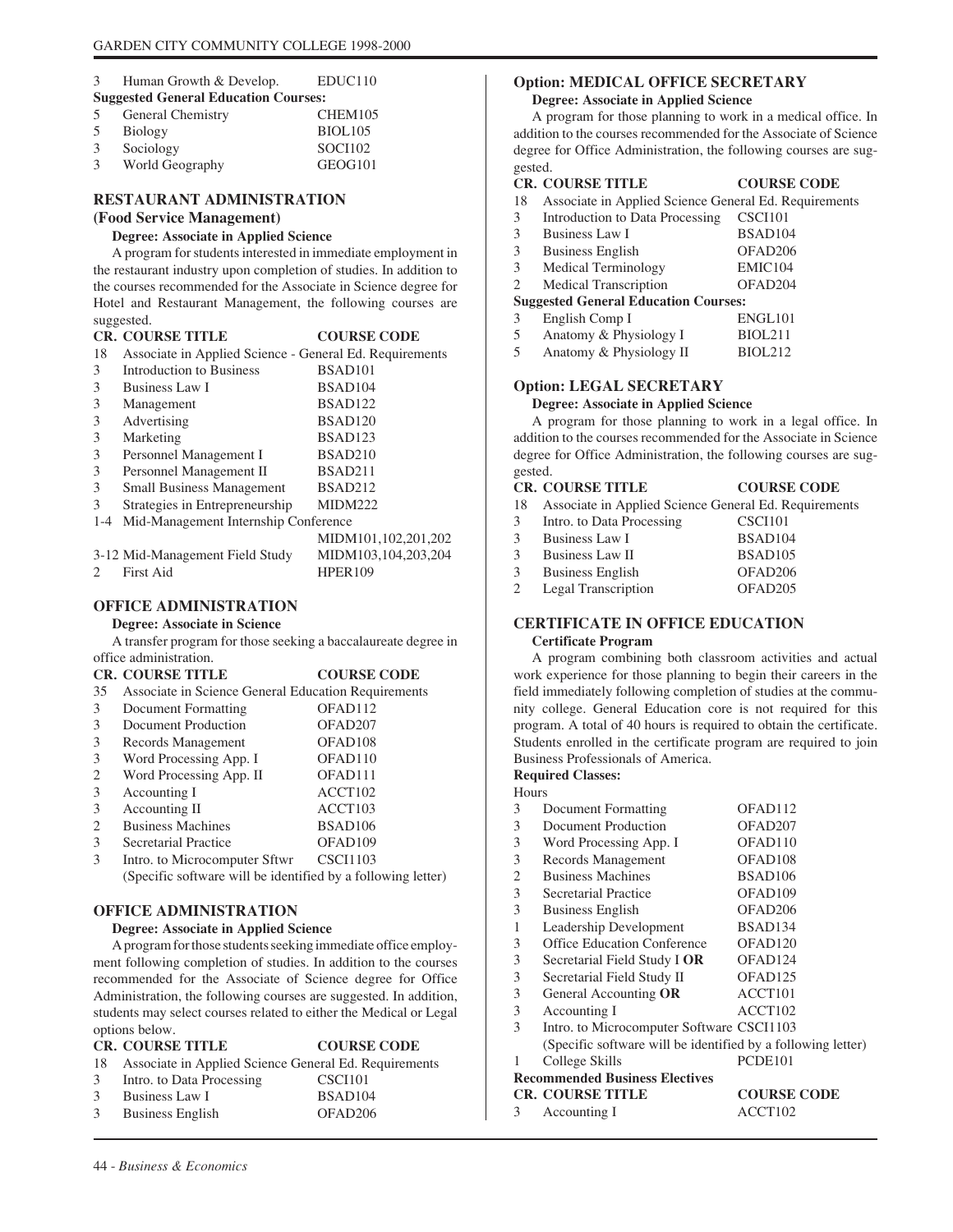| 3             | Accounting II                | ACCT103             |
|---------------|------------------------------|---------------------|
| $\mathcal{D}$ | Word Processing App. II      | OFAD111             |
| $\mathcal{R}$ | Business Law I               | BSAD <sub>104</sub> |
|               | <b>Medical Transcription</b> | OFAD <sub>204</sub> |
|               | Legal Transcription          | OFAD <sub>205</sub> |

# **AMERICAN MANAGEMENT ASSOCIATION EXTENSION INSTITUTE**

Garden City Community College in cooperation with American Management Association provides courses that will enhance the job skills of those currently employed. Students successfully completing a certificate program will be recognized at a special presentation in the spring each year.

# **AMA CERTIFICATE IN MANAGEMENT**

To obtain the Certificate in Management, a minimum of six lcredit hour courses shall be selected from the list of AMA Certificate in Management program. Six of the following courses must be successfully completed.

|             | <b>CR. COURSE TITLE</b>                  | <b>COURSE</b>       |
|-------------|------------------------------------------|---------------------|
| <b>CODE</b> |                                          |                     |
| 1           | Fundamentals of Finance and Accounting   |                     |
|             | for Non-financial Managers               | AMAM <sub>101</sub> |
| 1           | First-Line Supervision                   | AMAM102             |
| 1           | A Manager's Guide to Human Behavior      | <b>AMAM103</b>      |
| 1           | <b>Communication Skills for Managers</b> | AMAM104             |
| 1           | <b>What Managers Do</b>                  | AMAM <sub>105</sub> |
| 1           | Managing and Resolving Conflict          | AMAM106             |
| 1           | How to Build High-Performance Teams      | AMAM107             |
| 1           | Leadership Skills for Managers           | AMAM108             |
| 1           | Write to the Point! How to Sharpen       |                     |
|             | Your Business Writing Skills             | AMAM109             |
| 1           | <b>Getting Assertive</b>                 | AMAM110             |
| 1           | Taking Control with Time Management      | AMAM111             |
| 1           | Keeping Score: The Basics of Accounting  |                     |
|             | for Managers                             | AMAM112             |
| 1           | Getting More Done Through Delegation     | AMAM113             |
| 1           | <b>Fundamentals of Marketing:</b>        |                     |
|             | From Product to Profit                   | AMAM114             |
| 1           | <b>Fundamentals of Human Resources</b>   | AMAM115             |
| 1           | Women in Management: Developing the      |                     |
|             | <b>Skills That Work</b>                  | AMAM116             |
| 1           | Achieving the Competitive Edge with      |                     |
|             | <b>Customer Service</b>                  | AMAM117             |
| 1           | How to Read & Interpret Financial        |                     |
|             | <b>Statements</b>                        | AMAM118             |
| 1           | Using Math as a Business Tool            | AMAM119             |
|             |                                          |                     |

# **AMA ADMINISTRATIVE ASSISTANT CERTIFICATE**

To obtain the Administrative Assistant Certificate, a minimum of five l-credit hour courses must be successfully completed. Three of the courses shall be selected from the Administrative Assistant Certificate Program listed below. The remaining two courses may be from the courses listed in the AMA Certificate in Management program (above).

|              | <b>CR. COURSE TITLE</b>             | <b>COURSE CODE</b> |
|--------------|-------------------------------------|--------------------|
| $\mathbf{1}$ | The Grammar and Proofreading Course | AMAA101            |
| -1           | How to Build Memory Skills          | AMAA102            |
| -1           | Word Power: How to Build            |                    |
|              | Your Vocabulary                     | AMAA103            |
| $\mathbf{1}$ | Fund. of Business Writing           | AMAA104            |
|              |                                     |                    |

# **ACCOUNTING**

**General Accounting ACCT-101 3 hours** This introductory course in accounting includes the basic structure of accounting through the accounting cycle, merchandise transactions, inventory systems, special journals and subsidiary ledgers. A practice set is used in this course.

Accounting I ACCT-102 3 hours Prerequisite: General Accounting, one year of high school accounting, or the permission of the instructor. This second course in accounting emphasizes control of cash, receivables, temporary investments, inventories, plant and intangible assets, current liabilities, and accounting for partnerships. A computerized practice set is used.

Accounting II **ACCT-103** 3 hours Prerequisite: Accounting I. Included in Accounting II are corporation accounting, distribution of earnings, buying and selling stocks and bonds, cash flows, and an introduction to cost accounting. A practice set is used in this course.

# **Computer App. In Accounting ACCT-104 2 hours**

Prerequisite: Accounting I or permission of instructor. This course includes hands-on experience on the personal computer utilizing basic accounting theory with machine applications. An introduction to the electronic spreadsheet is included.

# **Income Tax: Individual Planning and Management**

**ACCT-106 1 hour** This course examines the federal income tax system as applied to individuals. Planning, management, record keeping, tax schedules, and related topics will be included. Long-range planning for tax purposes will be stressed.

## **Fundamentals of Tax Preparation I**

**ACCT107 2 hours** This beginning course provides a student with knowledge of the basics of income tax return preparation. Students will have a working knowledge of income tax preparation and the forms required.

**Cost Accounting ACCT-201 3 hours** Prerequisite: Accounting II. This course includes accounting for manufacturing operations, theory and practice of recording, summarizing, analyzing and interpreting costs incurred in production and distribution of goods and services as found in Job Order, Process, and Standard systems of accounting. Extensive use of spreadsheets and numerous computerized assignments.

# **Managerial Accounting ACCT-202 3 hours**

Prerequisite: Accounting II. This course studies accounting in terms of management's information requirements. Emphasis is given to the use of accounting in planning and controlling a firm's activities and covers statement analysis, cash and fund flows, cost analysis, and budgeting. Extensive use is made of the spreadsheet. Numerous computerized assignments are completed.

## **Fundamentals of Tax Preparation II**

**ACCT204 2 hours** Prerequiste: Fundamentals of Tax Preparation I. This course is a continuation of Fundamentals of Tax Preparation I. Students will further develop their skills involving preparation of income tax forms and the many regulations and changes involving the tax code.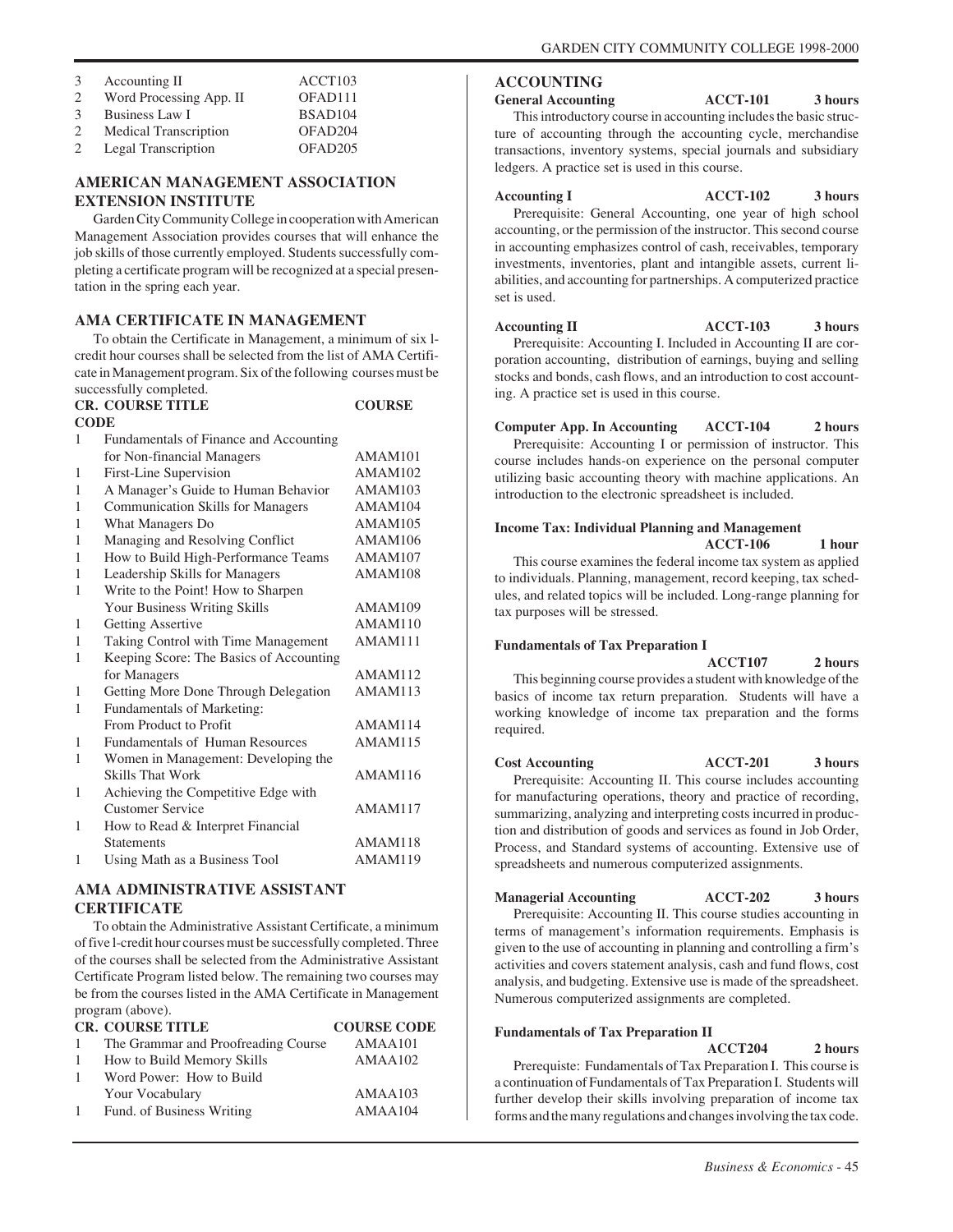# **AMA CERTIFICATE IN MANAGEMENT Fundamentals of Finance and Accounting for Non-financial Managers AMAM-101** 1 hour

This AMA course teaches a student how to read and interpret financial statements; calculate returns on sales, gross margin percentages, and return on assets; get a working knowledge of everyday financial data, terms and tools; and develop business plans and proposed budgets with solid financial facts and analyses.

## **First-Line Supervision AMAM-102 1 hour**

This AMA course gives a student the basic skills and techniques needed to handle a supervisory job and get the results management expects.

# **A Manager's Guide to Human Behavior**

**AMAM-103 1 hour**

This AMA course helps a student interact successfully with others: bosses, peers, subordinates, and clients. It presents insights and techniques to inspire employees to higher performance and maximize your positive working relationships.

# **Communication Skills for Managers**

**AMAM-104 1 hour**

This AMA course helps a student master the techniques of public speaking, express ideas in writing, understand and use body language, and evaluate listening habits.

What Managers Do **AMAM-105** 1 hour This AMA course offers a practical skills-building program that concentrates on the functions that most often determine success in management. Students will learn to analyze a job, break it down into its functional components, spot weaknesses and determine the action to correct weaknesses.

## **Managing and Resolving Conflict AMAM-106 1 hour**

This AMA course identifies the strategies, tactics, and insights needed to be firmly in control of tough conflict situations. This is a results-oriented course designed specifically for shirt-sleeve managers.

# **How to Build**

 **High-Performance Teams AMAM-107 1 hour** This AMA course shows how to build and manage teams that live up to their promise of higher productivity and greater problem solving ability. It focuses on the how-to keys of team-building finding the right team members, empowering them to make decisions, and evaluating their performance.

# **Leadership Skills for Managers AMAM-108 1 hour**

This AMA course identifies the what, where, why, when and how of on-the-job leadership. A person can learn to be a leader by understanding what motivates people, by learning how to plan, manage, and communicate effectively, and by developing a consistent personal leadership style that fits both the manager and the work environment.

## **Write to the Point! How to Sharpen**

 **Your Business Writing Skills AMAM-109 1 hour** This AMA course gives the student guidelines, techniques, and exercises to improve the writing of memos, reports, and proposals that command attention and the desired results. This courses focuses on the skills needed every day.

Getting Assertive **AMAM-110** 1 hour

This AMA course gives the student the skills needed to be more assertive—both on the job and in personal life. The tactics and techniques provided will help improve a student's ability to deal with confrontations decisively, yet diplomatically, cope more effectively with stress and tension, say "no" to unfair demands, and more.

# **Taking Control with Time Management**

**AMAM-111 1 hour**

This AMA course outlines basic time management strategies for increasing profits, productivity, and chances of career success. The courses shows how to calculate a meaningful time audit, the uses of the SMART system for setting personal and career goals, the effective use of delegation, and studies proven timesaving techniques.

# **Keeping Score: The Basics of Accounting for Managers AMAM-112 1 hour**

This AMA course provides a non technical approach to accounting. While the basic mechanics of accounting are fully explained, the emphasis is on showing how to interpret financial information and use this information to make better business decisions. A student will learn how to interpret financial statements, compute depreciation, calculate cash inflows and outflows and, more important, what these numbers mean in terms of a company's financial health.

# **Getting More Done Through Delegation**

**AMAM-113 1 hour**

This AMA course helps answer the questions of what to delegate?, how to delegate? and to whom to delegate? This course will show a student how to delegate but still achieve goals while reducing the stress of doing too much.

# **Fundamentals of Marketing: From Product to Profit AMAM-114 1 hour**

This AMA course cuts through the jargon and gets right to the techniques and skills needed to sell products and services at a profit. The course will identify how to target a marketing segment and determine buyer behavior, develop new product strategies and create opportunities for old products, evaluate market research techniques, gather useful marketing information, and more.

## **Fundamentals of Human Resources**

**AMAM-115 1 hour** This AMA course serves as a guide to the productive management of human resources including ideas, insights, and techniques that a human resources manager can put to use immediately. A student will learn how to develop an effective human resource plan for a company based on the needs of the organization.

# **Women in Management: Developing the Skills That Work AMAM-116 1 hour**

This AMA course shows how to build on a person's best traits in order to get the job done more efficiently and to move ahead in a career. This course, especially designed for women, helps develop the understanding, the attitudes, and skills needed for management success.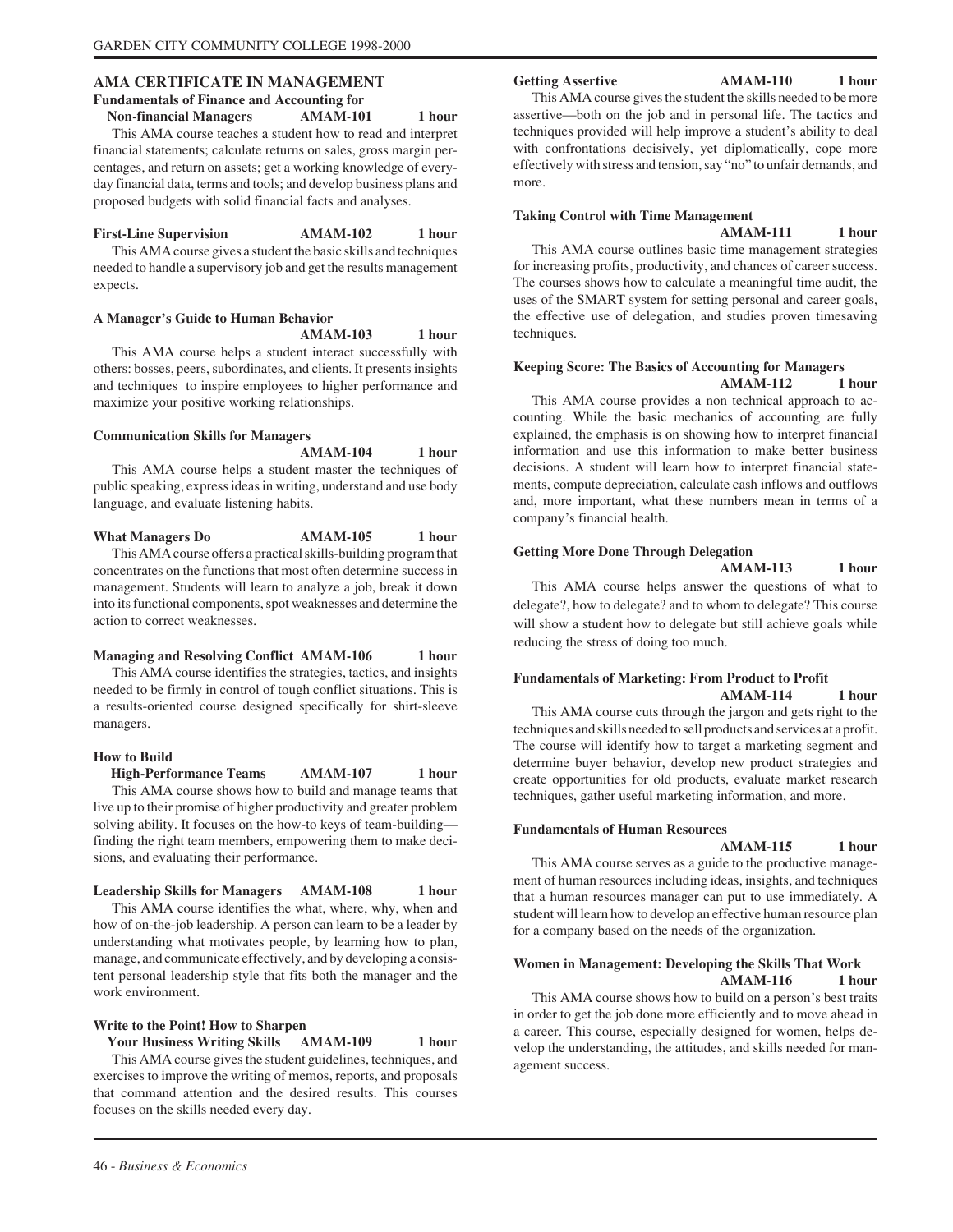# **Achieving the Competitive Edge With Customer Service AMAM-117 1 hour**

This course helps a student organize and manage a proactive customer service function. It will help the student develop the skills to turn an organization's customer service function into a profitable and strong marketing tool that is able to determine customer need and satisfaction and handle customer requests.

# **How to Read & Interpret Financial Statements AMAM-118 1 hour**

This course explains what information is contained in different financial reports, what analyses users can apply to bring out information, and how to relate information to the overall health of the business. Topics covered include reading income statements, statements of cash flows from a management perspective, and reading and interpreting balance sheets.

# **Using Math As A Business Tool AMAM119 1 hour**

This course aids the student in applying necessary math concepts and methods often used in the process of business accounting and finance. Instruction will provide skill at applying math in dayto-day business assignments.

# **AMA ADMINISTRATIVE ASSISTANT CERTIFICATE**

**The Grammar and Proofreading Course**

**AMAA-101 1 hour**

This course shows how to overcome the two common writing problems—procrastination and impulsive writing. It also delves into grammar and proofreading for a comprehensive review.

# **How to Build Memory Skills AMAA-102 1 hour**

This course shows how to apply simple and effective techniques to improve retention and recall. Topics covered include mnemonic devices, learning methods, identification tags, and key-word alphabets.

# **Word Power: How to Build Your Vocabulary AMAA-103 1 hour**

This course is an intensive, learn-by-doing course, that will help increase, shape, and strengthen a person's vocabulary. Activities are designed to sharpen the ability to communicate clearly. Extra attention is given to specialized business terminology in such fields as advertising, computers, and law. This course will help you build confidence to use your power-packed vocabulary.

# **Fundamentals of Business Writing**

# **AMAA-104 1 hour**

This course helps a student to write with clarity and style to convey ideas clearly and quickly. A hands-on approach is used to build and evaluate business writing.

# **BUSINESS ADMINISTRATION**

**Introduction to Business BSAD-101 3 hours** This business course surveys the marketing, management, finance and production departments of a big business operation as well as the ownership and management of a small business.

# **Business Communications BSAD-102 3 hours**

Prerequisite: Proficiency in typing. Course includes theory, psychology, and practice of the business letter. Included will be composition of sales, credit, collection, inquiry, and application letters.

**Business Law I BSAD-104 3 hours**

Study will include the legal environment of business, law of contracts, sales, and law of agency and employment. Emphasis is placed on analysis and problem solving in these areas.

**Business Law II BSAD-105** 3 hours Prerequisite: Business Law I. This is a study of partnerships, corporations, debtor and creditor relations, commercial paper, and regulation of business property. Emphasis is placed on analysis and problem solving in these areas.

**Business Machines BSAD-106** 2 hours This is an electronic calculator course incorporating the touch system and special function keys in solving business problems. Calculators similar to those found in the business office will be used.

**Business Mathematics BSAD-107 3 hours**

This class is a review of fundamental operations of arithmetic. These fundamentals are then applied to common business situations and practices. A refresher and recall course designed to build skill and speed in mathematical operations.

**Advertising BSAD-120 3 hours** This is a study of modern advertising principles and practices, ethics, selection of media, copy/layout techniques, consumer psychology, applications and occupations. Advertising is studied from the viewpoint of both seller and consumer.

# **Insurance BSAD-121 3 hours**

This course includes managing risk for a family and managing risk for a business, and the principal types of insurance available to solve the risk needs. Business Law is desirable but not a prerequisite.

**Management BSAD-122 3 hours** Fundamental principles and techniques of the management of business activities are discussed. The provides a basic understanding of administrative problems through the study of organization, planning, communications and control.

**Marketing BSAD-123 3 hours** This course surveys the distribution and flow of goods and services from producers and sellers to consumers and buyers as well as the movement of commodities through various marketing channels.

**Salesmanship BSAD-124 3 hours** Modern salesmanship principles and practices are discussed. Opportunities for sales, traits required for success in the field, the selling process, and the function of sales management are included.

Retailing BSAD-125 3 hours

This course examines basic practices used in retailing today. Retail management emphasizes the analysis of practical retail problems.

**Business Field Study I BSAD-126 3 hours** Prerequisite: Consent of the Business and Economics Division Director. This course gives actual work experience at an approved training station under faculty supervision for those students majoring in business. There are required periodic meetings with the faculty supervisor as well as outside training assignments. A minimum of 15 hours per week in on-the-job employment. Normally this course is not transferable. By arrangement.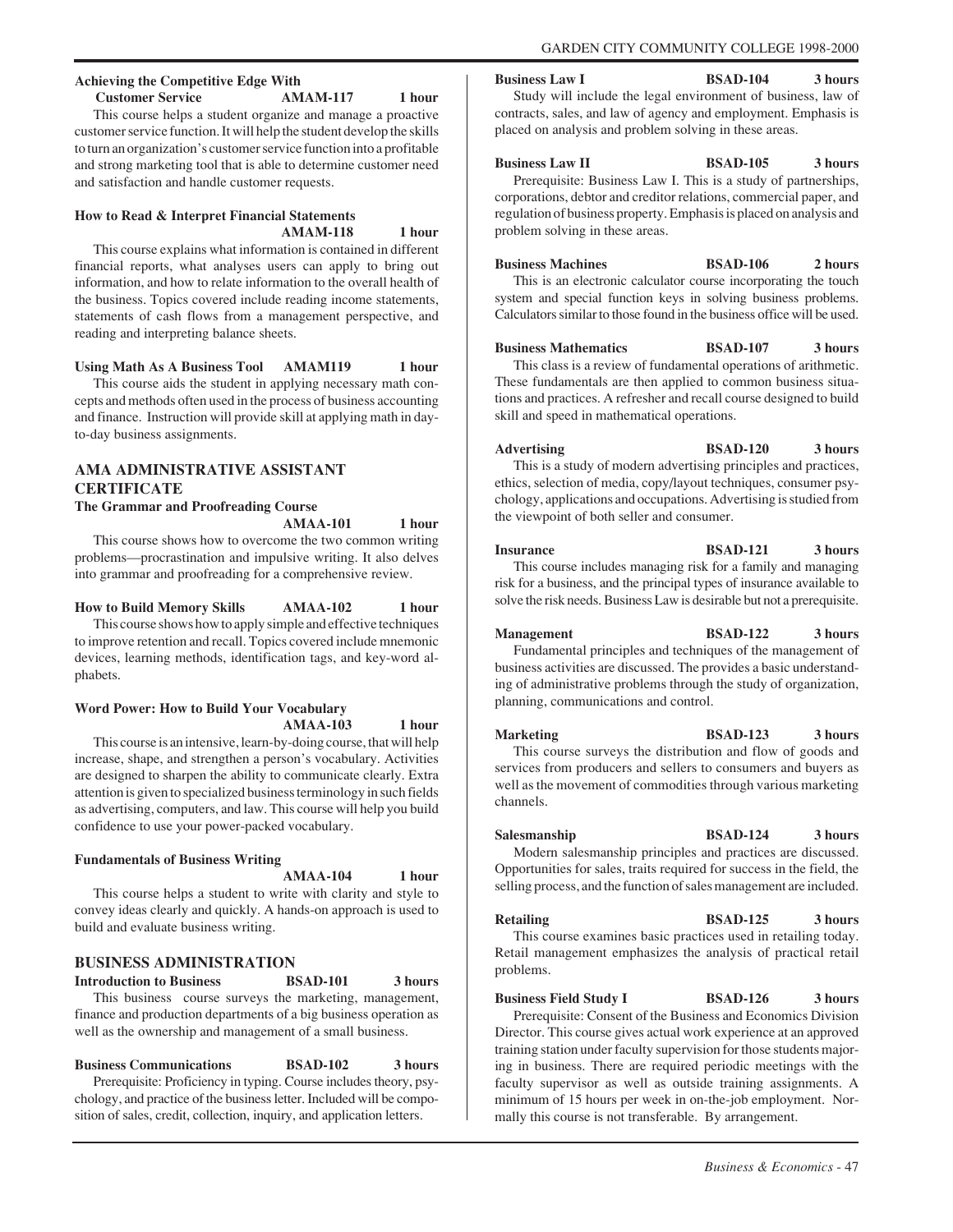**Business Field Study II BSAD-127 3 hours** Prerequisite: Consent of the Business and Economics Division Director. This course gives actual work experience at an approved training station under faculty supervision for those students majoring in business. There are required periodic meetings with the faculty supervisor as well as outside training assignments. A minimum of 15 hours per week in on-the-job employment. Normally this course is not transferable. By arrangement.

**Consumer Finance BSAD-130 3 hours** Personal money management, credit, housing, transportation, food, clothes, insurance, savings, and consumer protection are included.

**Money and Banking BSAD-131** 3 hours

This course emphasizes on such problems as economic stabilization, types of spending, the role of gold, limitations of central bank control, government fiscal policy, balance of payments, foreign exchange and their repercussions on the banking industry in affecting yield curves and the structuring of portfolios. An American Institute of Banking (AIB) course.

**Principles of Bank Operation BSAD-132 3 hours** This AIB course provides beginners and newcomers in the banking field a broad overview of the nature of convenience banking activities. The what and why of banking are stressed rather than the how, or the specific techniques by which the objectives are reached.

**Business Financial Management BSAD-133 3 hours** This is a study of the financial management of business. Financial records and regulations for businesses will be discussed.

**Leadership Development BSAD134 1 hour** This course provides instruction and hands-on experience in leadership and civic events. It also promotes Business Professionals of America through involvement in local, state, and national activities which develop leadership skills such as communication, decision solving, parliamentary procedures, and teamwork. Membership in Business Professionals of America is required for any student wishing to compete on state and national levels but is not required in order to be in this class.

Real Estate **BSAD-202** 3 hours The rights of property ownership, the papers of transfer of those rights, operating a real estate office and selling real estate are covered. Business law is desirable but not a prerequisite.

**Real Estate Law BSAD-203 3 hours** The basic laws of real estate in general are studied. Representative areas are present possessory estates, future interests, coownership, rights in the land of another, title to land, landlordtenant law, fixtures, zoning, eminent domain, lateral and subjacent support, condominiums, cooperatures, and townhouses.

**Personnel Management I BSAD-210 3 hours** This class helps to develop philosophy and policy considerations that are basic in sound personnel programs with the positive and preventive aspects stressed. Discussion is centered on practical application of personnel supervision practices.

# **Personnel Management II BSAD-211 3 hours**

Prerequisite: Personnel Management I. Emphasis is placed on the individual and the human nature of the organization. The objective will be to bring the individual and the organization to a better understanding of each other.

# **Small Business Management BSAD-212 3 hours**

This course examines of the role of small businesses in today's economy which will aid the student in preparation for business ownership and to aid in present ownership of a business. Strategies, objectives, dangers, management, relations, purchases, finances, legalities, locations, facilities, budgets, risk, inventories, laws and regulations of small business ownership are studied.

# **COMPUTER SCIENCE**

**Keyboarding CSCI-100 3 hours** Keyboarding is designed for students not needing typewriting as part of their major but wishing to develop a touch-typing competency on a computer keyboard. Students will learn to operate the standard alpha-numeric keyboard and the 10-key pad using the touch system. Keyboarding will include completion of reports, table design, and the development of speed.

**Introduction to Data Processing CSCI-101 3 hours** This course is required for data processing or computer science majors. The lecture format details discussion of the history, logic flow, number systems, memory and data; and types of computers, DOS, OS, utility programs. Students may enroll in Introduction to Programming concurrently.

**Introduction to Programming CSCI-102 3 hours** This course is required for data processing and computer science majors. Course topics include hardware and software configurations as well as the concepts of program logic, top down design, and structured programs. May be taken concurrently with Introduction to Data Processing.

**Programming in BASIC CSCI-103 3 hours** Prerequisite: Introduction to Programming or permission of instructor. This is an entry level programming course in the BASIC language. The class provides students with hands-on experience with a computer system. Topics include computer arithmetic, transfer and logic instructions and an introduction to file design.

**Programming in PASCAL CSCI-105 3 hours** Prerequisite: Introduction to Programming or permission of instructor. Class is taught hands-on with particular emphasis on the modular design of PASCAL and its extensive variable structure. Three hours lecture/demonstration per week.

**Programming in COBOL CSCI-106 3 hours** Prerequisite: Introduction to Programming or permission of instructor. This is an entry level programming course in the COBOL language. Class is taught hands-on with particular emphasis on the file structure of COBOL that makes it uniquely fitted to the business environment. Recommended for students in business and related fields.

**Advanced Programming CSCI-107 3 hours** Prerequisite: One of the entry level programming courses or permission of instructor. This course covers disk file structure, creation, and management. Emphasis is placed on logic methods of data file use. Topics include utility programs, and file types within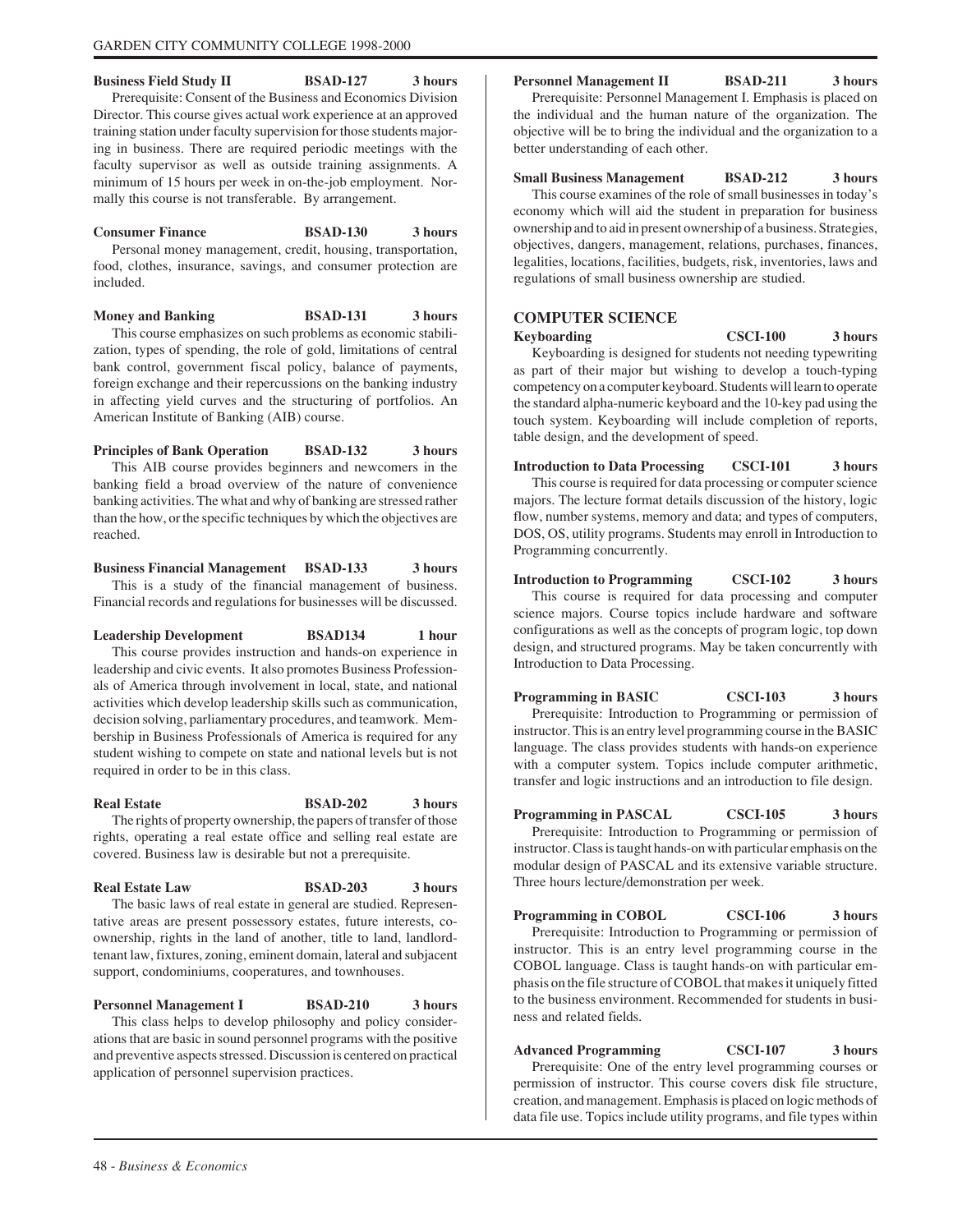a specific language. This course may be repeated as computer languages change. The language used may be one of the following: BASIC, PASCAL, COBOL, C++, HTML, JAVA, and others as need arises. Students should check the current semester line schedule for the language offered that term.

# **Programming in C** CSCI-108 3 hours

This course studies problem solving tools and techniques, program design, and syntax and semantics of programming languages using C. Emphasis is placed on structured programming using the following control structures: sequence, repetition, and selection. Students will be introduced to the C editor, debugger, and compiler.

#### **Introduction to Microcomputer Software CSCI-110 3 hours**

Prerequisite: Typing ability or permission of instructor. This course is lecture based and emphasizes hands-on experience in working with computer software. Word processing, electronic spreadsheet, database management, and other software may be used. This course may be repeated for additional credit as software used will vary.

**Advanced WordPerfect CSCI-112 3 hours**

Prerequisite: Successful completion of one of the following courses: Introduction to Microcomputer Software; Microcomputer Applications I: WordPerfect; Word Processing Applications I, or permission of the instructor. This course is a follow-up course for a student that has completed an introductory class in WordPerfect or that has a working knowledge of the basics of WordPerfect. After a brief review of WordPerfect basics, this course is designed to give the student an understanding of WordPerfect through the more complex capabilities of the WordPerfect software. Students should check the current semester line schedule for the version of WordPerfect offered that term.

**DOS Operating Systems CSCI-131 1 to 3 hours** This course provides an introduction to two software operating systems: (1) DOS (2) Windows. Students will use both class time and lab time to receive hands-on experience for software packages. Other systems will be studied as time permits.

**Microcomputer Applications I CSCI-210 1 hour** 

The course provides introductory - intermediate knowledge of current business and industry recognized software for word processing, spreadsheets, database, presentation, and operating systems This hands-on, competency based course, offers individualized instruction, in an open entry/open exit format with year-round, daytime and evening enrollment available. Students should check the current semester line schedule for the various softwares offered that term.

# **Microcomputer Application II CSCI-211 1 hour**

Prerequisite: Consent of instructor or prior computer software applications course. The course provides advanced instruction in selected software offered in Microcomputer Application I. This hands-on, competency based course, offers individualized instruction, in an open entry/open exit format with year-round, daytime and evening enrollment available. Students should check the current semester line schedule for the various softwares offered that term.

# **ECONOMICS**

**Economics: Macro ECON-111 3 hours**

This is a study of economic problems with emphasis on aggregates. Particular attention will be given to general economic

problems, national income accounting, business cycles, money and banking, international economics, and other aspects of our economy as a whole.

# **Economics: Micro ECON-112 3 hours**

This course covers theory of demand and supply, productivity and costs, equilibrium of the firm, price determination, pure competition, imperfect competition and monopoly, along with other related economic problems.

# **American Economic History EC0N-113 3 hours**

This course studies the economic development of this country from the beginning of colonial times to the present day with emphasis on natural resources, transportation, agriculture, industry, commerce, territorial expansion, finance, labor and population growth.

# **OFFICE ADMINISTRATION**

**Records Management OFAD-108 3 hours** The basic rules of indexing, coding and filing for alphabetic, subject, numeric and other filing systems are studied. Students will also learn how to electronically manipulate data.

**Secretarial Practice OFAD-109 3 hours** Prerequisite: Document Formatting, secretarial major, or permission of the instructor. In this finishing course the student fills out business forms, learns to handle the telephone, mail, office callers and many other office duties.

**Word Processing Applications I OFAD-110 3 hours** Prerequisite: Document Formatting or permission of instructor. This course familiarizes students with various types of word processing equipment. Electronic typewriters, transcribing machines, and microcomputers may be used.

**Word Processing Applications II OFAD-111 2 hours** Prerequisite: Word Processing Applications I or permission of instructor. This course provides competence with word processing equipment. Advanced skill applications such as merging, shell documents, and math will be addressed. Students will work with various word processing equipment..

**Document Formatting OFAD-112 3 hours** Prerequisite: Keyboarding or one semester of high school typing/keyboarding or demonstrated competency in keyboarding. This course provides continued development of skill in speed and accuracy, keying of the different types of business letters, manuscripts, and business documents.

**Office Education Conference OFAD-120** 1 hour This course teaches students how to go about getting a job and also survival skills for working on the job.

**Secretarial Field Study I OFAD-124 3 hours**

Prerequisite: Consent of Certificate Program Director. Students receive credit for work experience at an approved training center under faculty supervision. Periodic meetings with faculty supervisor are required. Emphasis is placed on integration and synthesis of secretarial knowledge and on-the-job experience. By arrangement.

**Secretarial Field Study II OFAD-125 3 hours** Prerequisite: Consent of Certificate Program Director. Students receive credit for work experience at an approved training center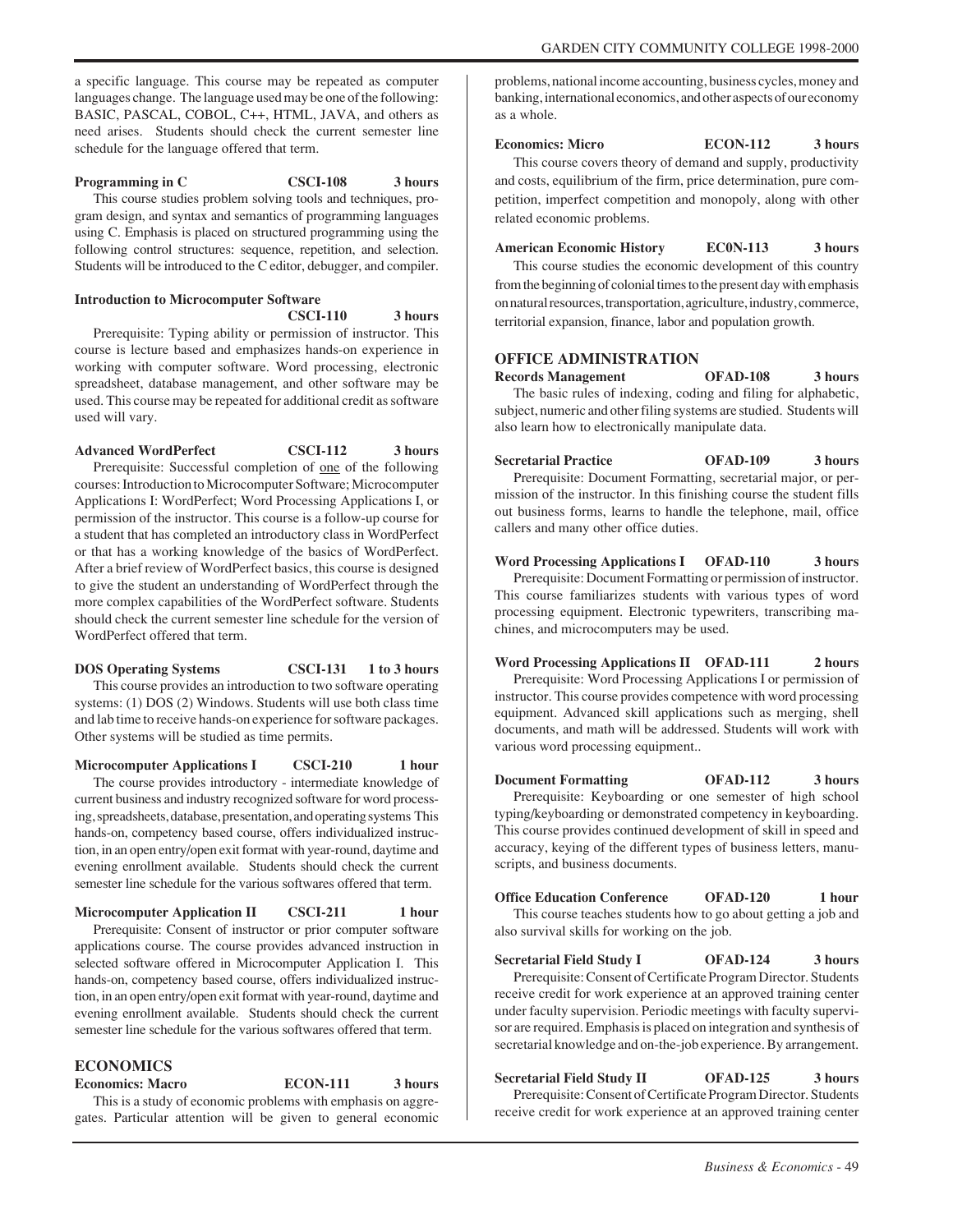under faculty supervision. Periodic meetings with faculty supervisor are required. Emphasis is placed on integration and synthesis of secretarial knowledge and on-the-job experience. By arrangement.

# **Machine Transcription OFAD-203 2 hours**

Prerequisite: Document Formatting or permission of instructor. Students develop the art of typing business documents and correspondence from a recorded media.

**Medical Transcription OFAD-204 2 hours**

Prerequisite: Document Formatting and Medical Terminology or permission of the instructor. This course provides training for medical transcriptionists who wish to work in clinics, hospitals and medical offices. During the course students work with exercises in the following areas of medical transcriptions: history and physical reports, radiology, operations, pathology, discharge summaries, and autopsies.

**Legal Transcription OFAD-205 2 hours** Prerequisite: Document Formatting and Business Law or permission of the instructor. This course provides training for students who wish to work as transcriptionists in legal and government offices. Students become familiar with terms used in civil, family, probate, real estate and corporate law as well as developing proficiency in the use of a transcribing machine.

**Business English OFAD-206 3 hours** Business English prepares the students enrolled in the secretarial science certificate or office administration programs. The course gives the student a complete, comprehensive review in the essentials of Business English including grammar, punctuation, and proofreading. The emphasis is on application of skills.

**Document Production OFAD-207 3 hours** Prerequisite: Document Formatting or four semesters of high school typing/keyboarding or demonstrated competency. This course is a refinement of machine operation and emphasis upon development of a high degree of speed and accuracy, with keying of business, medical and legal documents.

# **MID-MANAGEMENT**

**Internship Conference I MIDM-101 1 hour** Students enrolled in Mid-Management Field Study I must be concurrently enrolled in this course designed as a briefing and review period of work experiences.

**Internship Conference II MIDM-102 1 hour** Students enrolled in Mid-Management Field Study II must be concurrently enrolled in this course designed as a briefing and review period of work experiences.

**Mid-Management Field Study I MIDM-103 3 hours** Prerequisite: Consent of Program Director. This course gives those students in the mid-management program actual work experience at an approved training station under faculty supervision. There are periodic meetings for class discussion. Must be concurrently enrolled in Internship Conference I. Fifteen hours per week in on-the-job employment required.

**Mid-Management Field Study II MIDM-104 3 hours** Prerequisite: Consent of Program Director. This course gives those students in the mid-management program actual work experience at an approved training station under faculty supervision. There are periodic meetings for class discussion. Must be concurrently enrolled in Internship Conference II. Fifteen hours per week in on-the-job employment required.

**Desktop Publishing MIDM-105 3 hours** This beginning course in desktop publishing is a hands-on computer course. Layout, balance, pagination, graphics, fonts, and other desktop elements will be studied. Special techniques within the software used will be explored. May be offered in one credit hour segments.

**Internship Conference III MIDM-201 1 hour** Students enrolled in Mid-Management Field Study III must be concurrently enrolled in this course designed as a briefing and review period of work experiences. One hour lecture/recitation per week.

**Internship Conference IV MIDM-202 1 hour** Students enrolled in Mid-Management Field Study IV must be concurrently enrolled in this course designed as a briefing and review period of work experiences. One hour lecture/recitation per week.

**Mid-Management Field Study III MIDM-203 3 hours** Prerequisite: Consent of Program Director. This course gives those students in the mid-management program actual work experience at an approved training station under faculty supervision. There are periodic meetings for class discussion. Must be concurrently enrolled in Internship Conference III. Fifteen hours per week in on-the-job employment required.

**Mid-Management Field Study IV MIDM-204 3 hours**

Prerequisite: Consent of Program Director. This course is gives those students in the mid-management program actual work experience at an approved training station under faculty supervision. There are periodic meetings for class discussion. Must be concurrently enrolled in Internship Conference IV. Fifteen hours per week in on-the-job employment required.

**Strategies in Entrepreneurship MIDM-222 3 hours** Strategies in Entrepreneurship presents an analysis of various planning and operational factors involved in the start-up of small businesses. These factors include the study of entrepreneurship and entrepreneurial environments, development of creativity and innovation, assessment of new ventures, examination of legal structures for business organizations, development and importance of a comprehensive business plan, marketing issues for start-ups, sources of start-up capital, financial understanding needed by entrepreneurs, proprietary property protection, and other relevant contem-

porary issues. Students are encouraged to apply the material to their

own business ownership ambitions.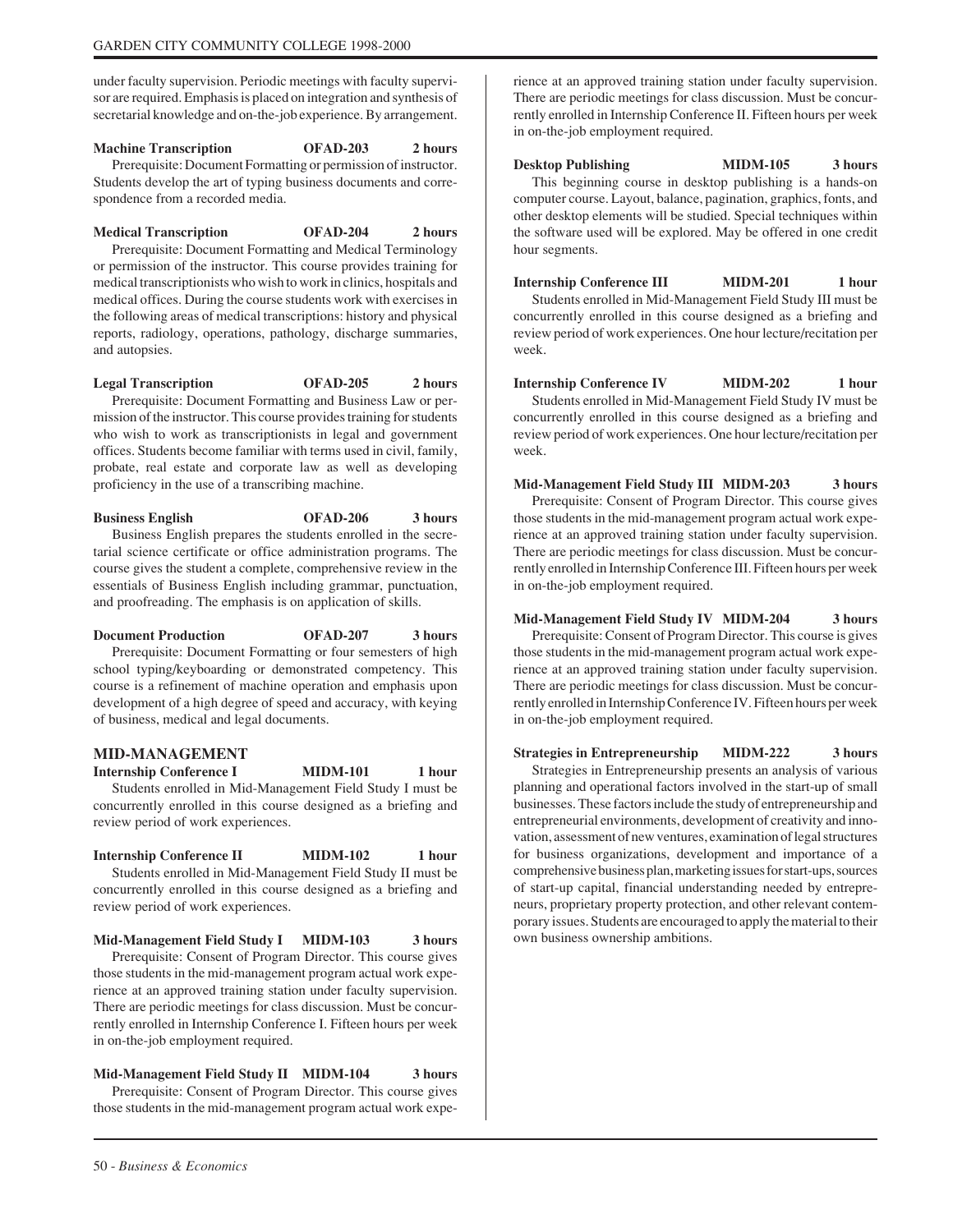# **HEALTH, PHYSICAL EDUCATION & RECREATION**

**Aerobic Super Circuit**

**Activity Courses**

**Athletic Courses**

**Major Courses**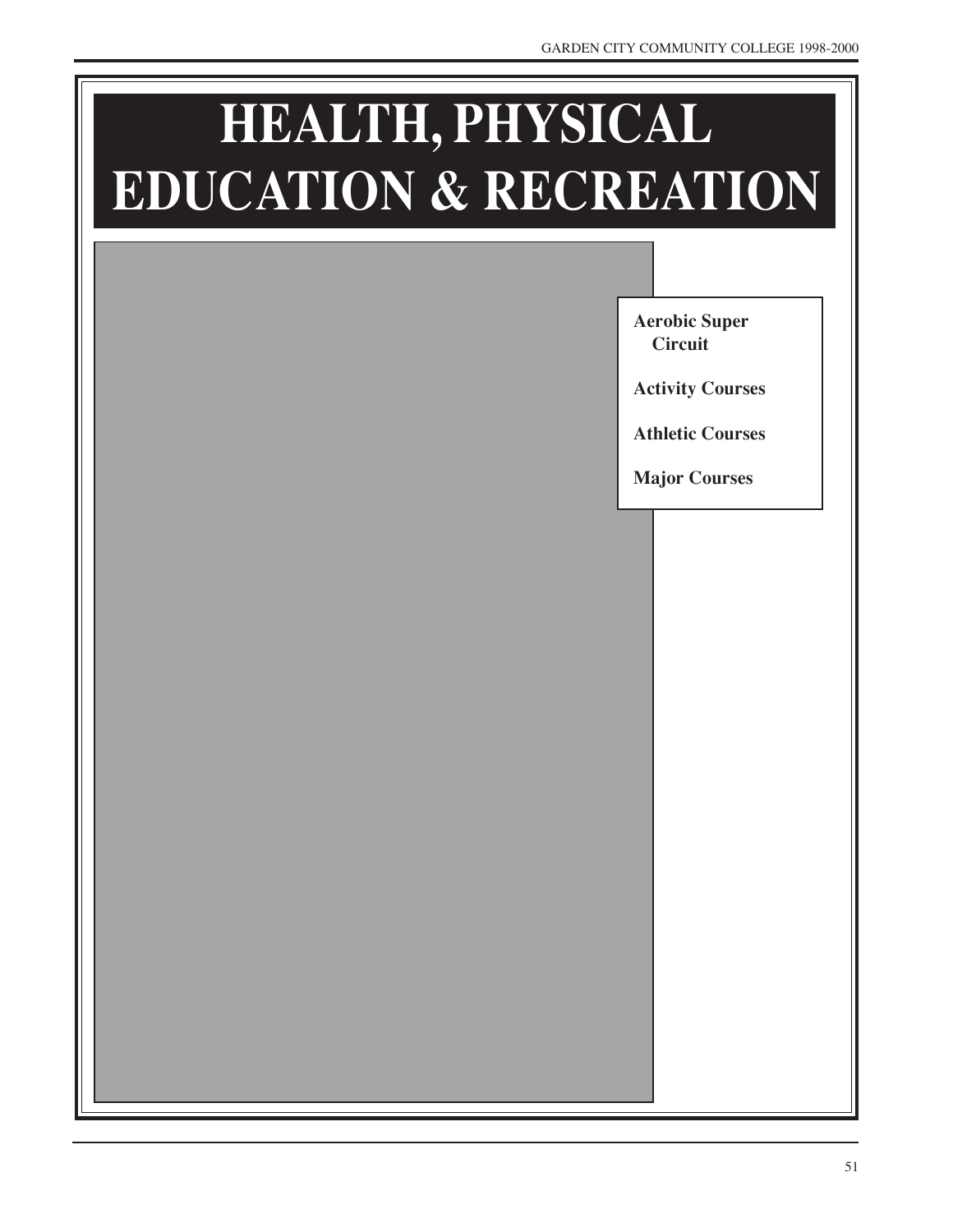# **HEALTH, PHYSICAL EDUCATION AND RECREATION**

In addition to the core courses required for graduation with the respective associate degrees, the courses listed in the following programs of study are the recommended courses for the successful completion of the degree with the specific emphasis.

**NOTE:** Two hours of Physical Education activity are required in the core curriculum. Aerobic Super Circuit or a Physical Education activity can fulfill this requirement.

# **PHYSICAL EDUCATION**

# **CR. COURSE TITLE COURSE CODE**

3 History & Principles of PE HPER291

1 Physical Fitness I HPER119

- (Aerobic Super Circuit) 3 Physical Education Activity see activity courses
- 3 Health Education
- 2 First Aid HPER109
- 8 Physical Education Electives see major courses listing
- 3 Prevention and Care of Athletic Injuries HPER211

# **ATHLETIC TRAINING CR. COURSE TITLE COURSE CODE**

|                          | History & Principles of PE | HPER291 |
|--------------------------|----------------------------|---------|
|                          | First Aid                  | HPER109 |
| $\overline{\phantom{0}}$ |                            |         |

- 3 Physical Education Activity see activity courses
- 3 Health Education HPER106
- 3 Prevention & Care of Athletic Injuries HPER211
- 1 Athletic Training Practicum HPER212 1 Physical Fitness I HPER119
- (Aerobic Super Circuit) 3 Physical Education Elective HPER107, 121, or 290

# **RECREATION**

# **CR. COURSE TITLE COURSE CODE**

- 3 History & Principles of PE HPER291 1 Physical Fitness I HPER119
- (Aerobic Super Circuit)
- 2 Physical Education Activity see activity courses
- 3 Health Education HPER106
- 2 First Aid HPER109
- 3 Outdoor Recreation HPER202
- 2 Lifetime Fitness HPER121
- 3 Intro. to Community Rec. HPER201
- 1 Individual and Dual Sports HPER133
- 1 Physical Education Elective see major courses listing

# **HEALTH**

# **CR. COURSE TITLE COURSE CODE**

- 3 History & Principles of PE HPER291
- 1 Physical Fitness I HPER119 (Aerobic Super Circuit)

| CUUNSE CUDI         |  |
|---------------------|--|
| HPER <sub>291</sub> |  |

**HPER109** listing pages 52-54

listing pages 52-54 pages 54-55 HPER203 suggested

- 2 Physical Education Activity see activity courses
- 3 Health Education HPER106
- 
- 3 Substance Abuse HPER107
- 
- 

2 First Aid HPER109 2 Lifetime Fitness HPER121 3 Nutrition HMEC115 2 Physical Education Elective see major courses listing pages 54-55 HPER211 suggested

listing pages 52-54

# **AEROBIC SUPER CIRCUIT**

Each course begins with an orientation to concepts in physical fitness and an assessment of each student. The assessment includes a cardiovascular fitness test, flexibility, girth measurements, percent of body fat, strength, pulse, and blood pressure. Each class is an open lab, which can be attended anytime during "open" hours. A physical may be required for individuals with certain medical conditions. Courses HPER119, HPER120 and HPER121 comprise the Aerobic Super Circuit. A lab fee is required for each course.

# **Physical Fitness I HPER-119** 1 hour An individualized physical fitness program is developed for the student. The student learns the value of a fitness program through class work in a variety of activities. The program improves muscle tone and body movement through cardiovascular exercise. This is an open lab class with attendance standards for a grade.

| <b>Physical Fitness II</b>           | <b>HPER-120</b> | 1 hour |
|--------------------------------------|-----------------|--------|
| A continuation of Physical Fitness I |                 |        |

A continuation of Physical Fitness I.

# **Lifetime Fitness HPER-121 2 hours**

A study of the concepts of adult physical fitness and health. An individualized program is developed from an assessment performed on each adult. The class will meet three days per week with one hour of lecture and two hours in a lifetime activity.

# **ACTIVITY COURSES**

**Beginning Tennis HPER-114** 1 hour The four fundamental strokes are included and the knowledge of etiquette and rules of doubles and singles. Credit may also be obtained in Intermediate Tennis in this class. Two contact hours per week.

# **Intermediate Tennis HPER-115** 1 hour

Prerequisite: Beginning tennis or proficiency. Consists of improving the four fundamental strokes plus the learning of advanced skills and techniques. Credit may also be obtained for Beginning Tennis in this class. Two contact hours per week.

# **Advanced Tennis HPER-116 1 hour**

Prerequisite: Intermediate tennis or proficiency. Included are advanced techniques of strategy and racket use for the competitive game of tennis. Two contact hours per week.

# Golf **HPER-117** 1 hour Includes basic golf skills, with carry-over values for leisure time activity. This course is not designed for the accomplished golfer. Two contact hours per week.

listing pages 52-54<br>HPER106 pages 54-55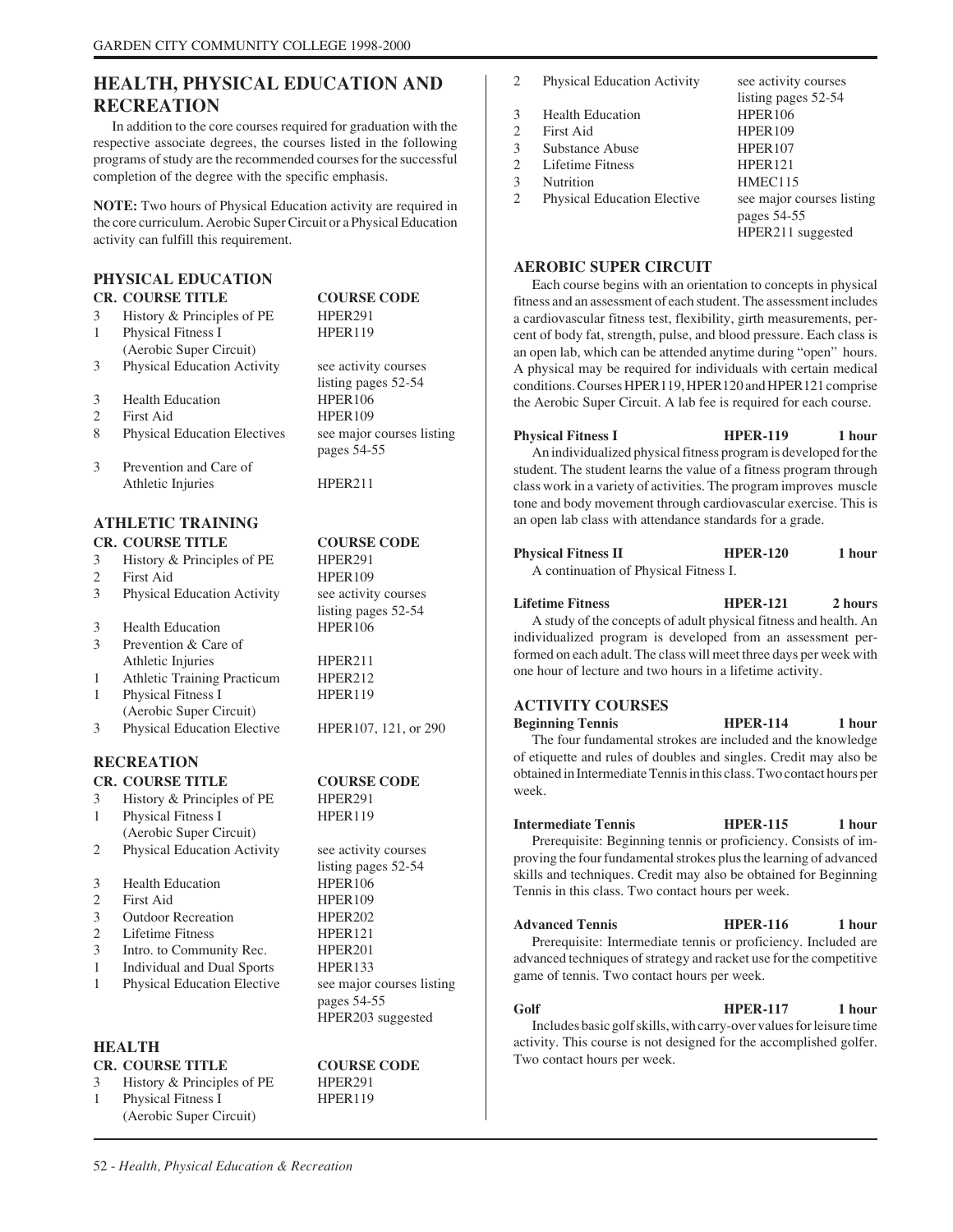### **Bowling HPER-118** 1 hour Includes skill techniques, rules and terminology of bowling. A

fee is charged for each line bowled. Two contact hours per week.

Paddleball and Badminton **HPER-123** 1 hour

Includes skill techniques, rules knowledge, strategy, and terminology of paddleball and badminton. Two contact hours per week.

Racquetball I **HPER-124** 1 hour Includes skill techniques, rules knowledge, strategy, and terminology of racquetball. Two contact hours per week.

| <b>Racquetball II</b>            | <b>HPER-125</b> | 1 hour |
|----------------------------------|-----------------|--------|
| A continuation of Racquetball I. |                 |        |

**Beginning Swimming HPER-126 1 hour** Includes overcoming fear of the water, & skills of moving through the water, coordinated stroking, entering the water, breath control, staying afloat, changing position, and basic strokes. Two contact hours per week.

**Intermediate Swimming HPER-127** 1 hour Includes basic arm and leg strokes, coordination of arms and legs in four styles of swimming, swimming for endurance, survival skills, and improved ability to enter water. Two contact hours per week.

**Lifesaving and Water Safety HPER-128 1 hour** Prerequisite: Intermediate swimming or proficiency. Advanced instruction in swimming and the techniques necessary for securing an American Red Cross Water Safety Instructor Certificate. Special emphasis on methods of teaching and life saving methods. (Water Safety Instruction) Two contact hours per week.

**Basketball and Softball HPER-129 1 hour** Includes basketball passing, dribbling, ball handling, and shooting, and softball skills of catching, throwing, fielding, batting, sliding and bunting. Two contact hours per week.

**Fencing and Archery HPER-131** 1 hour Includes basic skills of fencing, and scoring and judging techniques, as well as archery fundamentals and terminology. Two contact hours per week.

**Soccer and Volleyball <b>HPER-132** 1 hour Covers skills, techniques, strategy, and rules. Two contact hours per week.

**Individual and Dual Sports HPER-133 1 hour** A development of rules and skills for such sports as ping pong, pool, shuffleboard, and horseshoes. Two contact hours per week.

# **Interpretive Dance HPER-141** 1 hour

Includes the fundamentals of movement and rhythm and their use in creative dance experience. Course also covers basic modern dance techniques and backgrounds. Two contact hours per week.

## **Beginning Ballet HPER-142** 1 hour

This course covers basic technique at barre and center floor. Across-the-floor combinations and floor stretches will be included in each class. Serves as an introduction to ballet and does not require previous dance training or other prerequisite.

**Modern Rhythms HPER-143** 1 hour A survey of modern rhythms including routines with stress on posture improvement and coordination. Taken by arrangement with the instructor.

**Tap Dance HPER-144 1 hour** A study of basic steps, techniques and skills involved in tap dancing. Two contact hours per week.

**Jazz Dance HPER-145 1 hour**

A study of the basic techniques of jazz and show dance. Warmup, barre work, center work, and basic dance steps. Two contact hours per week.

**Social Dance HPER-146** 1 hour Instruction and practice in the basic skills and steps involved in the modern ballroom dances of today. Two contact hours per week.

Folk and Square Dance **HPER-147** 1 hour Folk dancing characteristics of different nations and of American origin. Square dancing and the various formations will be covered. Includes a study of the skills included in the instruction of dance and the analysis of skill performance involved. Two contact hours per week.

**Dance Production HPER-148** 1 hour A study of the fundamentals of movement. Consists of learning more advanced dance skills and using these skills in a dance program at the end of the semester. Two contact hours per week.

**Choreography HPER-149 2 hours** Exploration and experience in the choreographic techniques of several forms of dance. Two contact hours per week.

**Rhythmic Aerobics HPER-151** 1 hour A fitness program that tones and strengthens all body muscle groups. It is a combination of dancing and exercise that will improve agility, balance, and coordination. Two contact hours per week.

**Gymnastics HPER-152 1 hour** A program to develop basic motor skills on the parallel bars, trampoline, balance beam, horse, tumbling, free exercise and other related activities in gymnastics. Some emphasis will be placed upon judging. Two contact hours per week.

# **Jujitsu Instruction/Defensive Tactics**

**HPER-161 2 hours** System of defense and control techniques based upon wellestablished principles of hand-to-hand combat; defensive and aggressive physical maneuvers; armed and unarmed opponents; and club maneuvers; achievement of organic development; development of muscular skill; and prevention of injury to the person. Three contact hours per week.

# **R.O.P.E.S. HPER-164 1 hour**

R.O.P.E.S. (Reality Oriented Physical Experience Service)

A unique course that provides group challenge, self-confidence, trust and interaction for participants of all ages. It is an approach to education, and recreation and places a high level of expectation within an atmosphere of support and caring. Three levels of situational activities (level one readiness, level two low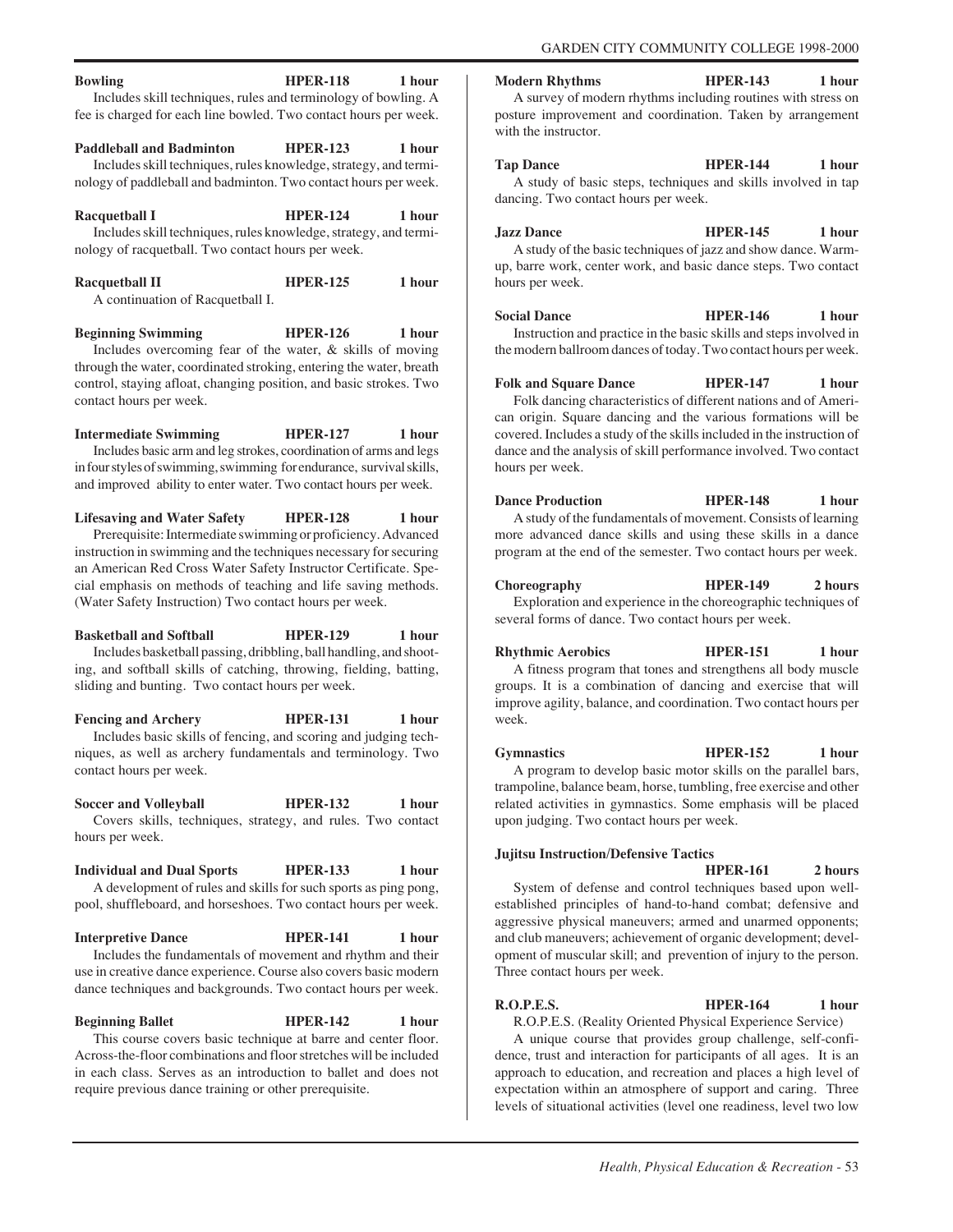elements/group initiatives, level three high elements) are designed to promote personal and group responsibility, self-esteem, communication, goal-setting, decision-making, and problem-solving skills. **This course has 30 contact hours.**

# **Bicycle Camping HPER-166** 1 hour Designed to promote outdoor recreation. Students will spend approximately 36 hours on a bicycle tour during which time they camp out. Students will be expected to provide their own equipment. Two contact hours per week.

Canoeing **HPER-167** 1 hour Summer. This course introduces the student to sound canoeing practices. Safety techniques and basic strokes for controlling the canoe will be learned. Students will practice and develop this knowledge on a canoe trip down approximately a 60-mile section of river. This course should be taken concurrently with River Ecology.

Camping **HPER-168** 1 hour Summer. This course provides the student with the opportunity and challenge of living comfortably in a wilderness environment.

Instruction includes trip planning, gear selection, outdoor-living techniques, cooking, camping, etc. The student will have the hands-on opportunity to utilize this knowledge as he/she plans, prepares for, and participates in an extended field trip. This course should be taken concurrently with River Ecology

**Recreational Shooting HPER-171 2 hours**

.

Designed to promote recreational shooting as a lifetime leisure activity and safety with firearms and their related equipment. Develops the student's the ability to handle firearms and their related equipment safely and efficiently. Actual reloading of ammunition and range firing of pistols, rifles, and shotguns will be required of each student. Certain supplies will be furnished. Four contact hours per week.

**Trap Shooting Techniques I HPER-172** 1 hour

Designed to teach the fundamentals of Trap Shooting, the correct and safe use of shotguns, and the reloading of shot shells. Emphasis will be placed on safety in both gun handling and shot shell reloading. Students may compete in team shooting with other schools as well as pistol shooting on a Regional and National level. Two contact hours per week.

**Trap Shooting Techniques II HPER-173** 1 hour Continuation of Trap Shooting Techniques I. Two contact hours per week.

Fundamentals of Weightlifting I HPER-191 1 hour Includes knowledge, understanding, and skill analysis which are involved in the teaching of weight training. Two contact hours per week.

**Fundamentals of Weightlifting II HPER-192 1 hour** A continuation of Weight Lifting I with more individualized approach to weightlifting to gain muscular strength and body tone. Two contact hours per week.

**Trap Shooting Techniques III HPER-274 1 hour** Continuation of Trap Shooting Techniques II. Two contact hours per week.

**Trap Shooting Techniques IV HPER-275 1 hour** Continuation of Trap Shooting Techniques III. Two contact hours per week.

# **ATHLETIC COURSES**

**Athletics I HPER-111 1 hour** Varsity competition in football, basketball, wrestling, rodeo, track, golf, baseball, soccer, cross country, volleyball, trap shooting; taken by arrangement with the coach. Must be on the eligibility roster to obtain credit. May earn one credit per sport per season.

| <b>Athletics II</b>            | <b>HPER-112</b> | 1 hour |
|--------------------------------|-----------------|--------|
| A continuation of Athletics I. |                 |        |

**Cheerleading HPER-113** 1 hour Emphasizes development of routines, cheers, chants, and skits,

all of which contribute to crowd control and collegiate atmosphere. Taken by arrangement with the sponsor.

# **MAJOR COURSES**

**Health Education HPER-106 3 hours** Designed to give the student a working knowledge of the fundamental principles of healthful living, as applied to physical, mental, and community life. Special attention is given to sources of health materials and problems of school hygiene. Three lecture hours per week.

**Substance Abuse HPER-107 3 hours** Designed to give the student a foundation for discussion and an understanding of drugs. The course covers some of the psychological, sociological, and biological reasons people use drugs. An emphasis will be placed on those drugs which are most widely used and abused. Three lecture hours per week.

First Aid **HPER-109** 2 hours Emergency treatment of injuries, wounds, hemorrhage, burns, and poisoning. Emphasizes the techniques of artificial respiration and emergency bandaging. CPR training will be required. Two lecture hours per week.

**Advanced First Aid HPER-110 2 hours** Continuation of First Aid I for those who require advanced preparation. Two lecture hours per week.

**Intro. to Backpacking HPER-165 3 hours** Designed to provide maximum carryover value to the student. Areas to be covered in the lecture portion include first aid, food selection and preparation, shelter, clothing, trail and camping practices, equipment selection, map reading, hiking etiquette and environmental concerns. This class may be used to satisfy requirements for a recreation degree or as a service course for those wanting to take a physical education elective.

# **Fundamentals of Coaching Football**

**HPER-181 2 hours** Essential fundamentals are given in blocking, tackling, and passing. Offensive and defensive formations are demonstrated. A complete study in the theoretical aspects of the fundamentals of football. Two lecture hours per week.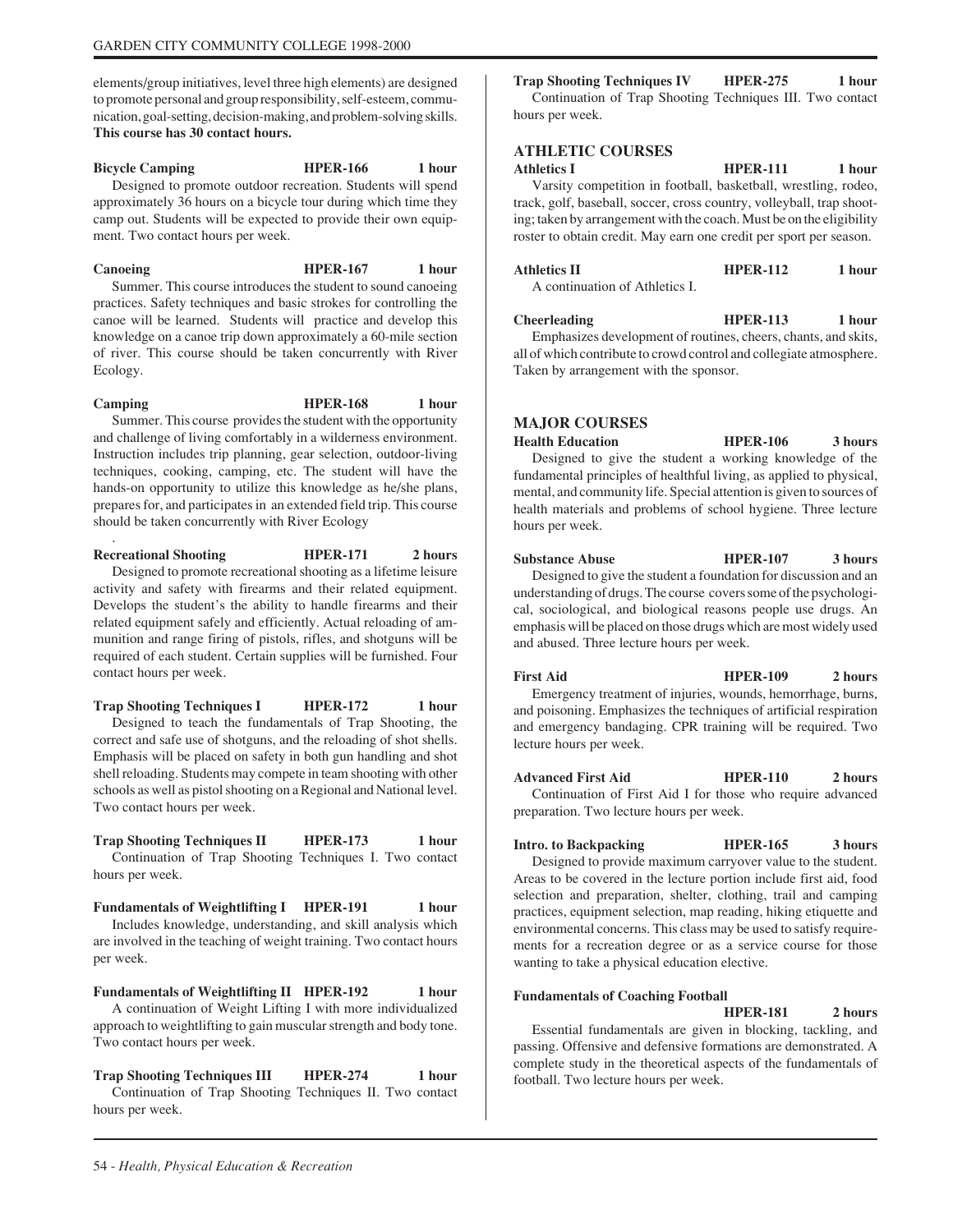# **Fundamentals of Coaching Basketball**

**HPER-182 2 hours**

The fundamentals of floor work, ball handling, passing, shooting, dribbling, etc. Time will be spent on individual and team defense and offense. Two lecture hours per week.

# **Fundamentals Of Coaching Track HPER-183 2 Hours**

Emphasizes the methods of training for each event in track and field. Two lecture hours per week.

# **Fundamentals of Coaching Baseball**

**HPER-184 2 hours**

Essential fundamentals in hitting, fielding, and throwing. Includes offensive and defensive strategy pertaining to game situation. Two lecture hours per week.

# **Fundamentals of Coaching Wrestling**

**HPER-185 2 hours**

Knowledge and understanding of the rules of wrestling, the teaching of basic skills which include: stance, takedowns, pinning combinations, and escapes. Two lecture hours per week.

**Fundamentals of Minor Sports HPER-186 2 hours** Knowledge, understanding and skill analysis which are involved in the teaching of minor sports. Two lecture hours per week.

# **Fundamentals of Coaching Women's Basketball HPER-187 2 hours**

Includes fundamental movements of offense and defense with regard to the coaching and teaching of women's basketball. Specific instruction for coaching and rules interpretation is given. Two lecture hours per week.

# **Fundamentals of Coaching International Wrestling HPER-188 2 hours**

Designed to give insight into international wrestling, including fundamental and advanced skill levels and their relation to different styles of wrestling. Greco Roman and Freestyle wrestling will be compared to the style taught in America at the scholastic level. Rules and their application, and training methods as they differ from country to country will be studied. Two lecture hours per week.

# **Fundamentals of Coaching Volleyball**

**HPER-189 2 hour**

Designed to increase the student's knowledge about volleyball, and covers proper skill techniques, rules, offenses, defenses, conditioning and coaching philosophies. Two lecture hours per week.

# **Introduction to Community Recreation**

# **HPER-201 3 hours**

Covers organization, supervision of playground, interpretation of play and recreational activities and trends with specific stress upon the school and community recreational program. A broad study of a wide range of recreational activities for physical education and elementary teaching majors. Three lecture hours per week.

**Outdoor Recreation HPER-202 3 hours** Designed to acquaint the student with outdoor recreation, recreational use of natural resources, and the background of the outdoor movement. Includes historical topography, ecological, environmental studies and other aspects which should introduce outdoor activities to the student.

**Recreation for Special Populations HPER-203 3 hours**

An introduction to prescribing exercise programs for all populations. Basic techniques for screening and assessing physical fitness and health are covered. Student gains supervised practical experience fitness center.

# **Prevention and Care of Athletic Injuries**

**HPER-211 3 hours**

Students learn not only how to care for an injury, but how to keep injuries from occurring. Involves terminology, nutrition, and practice recognizing and treating specific common injuries. Three lecture hours per week.

**Athletic Training Practicum HPER-212 1 hour**

Supervised clinical application of practical methods in athletic training. A minimum of 300 hours must be spent in the training room. Taken by arrangement with the instructor.

**Officiating HPER-288** 2 hours Interpretation of the rules of football, basketball, and all minor sports with attention given to the mechanics of officiating in preparation for coaching and teaching. Actual officiating experience is a part of this course. Two lecture hours per week.

**Intramurals HPER-289 3 hours** The organization of intramurals at the elementary, secondary, community college, and university levels. A study of setting up and running tournaments. Activities and their rules in intramurals will be presented. Three lecture hours per week.

**Psychology of Coaching HPER-290 3 hours** Includes the philosophy of coaching, the coach and his/her personality, the athlete and his/her personality, levels of coaching, communication, team cohesion, motivation, discipline, teaching techniques in athletics, outside influences on athletes, cultural and minority problems, and psychological scouting. Three hours lecture/recitation per week.

# **History and Principles of Physical Education**

**HPER-291 3 hours**

The history and development of modern physical education and the underlying principles of school and college physical education programs. Three lecture hours per week.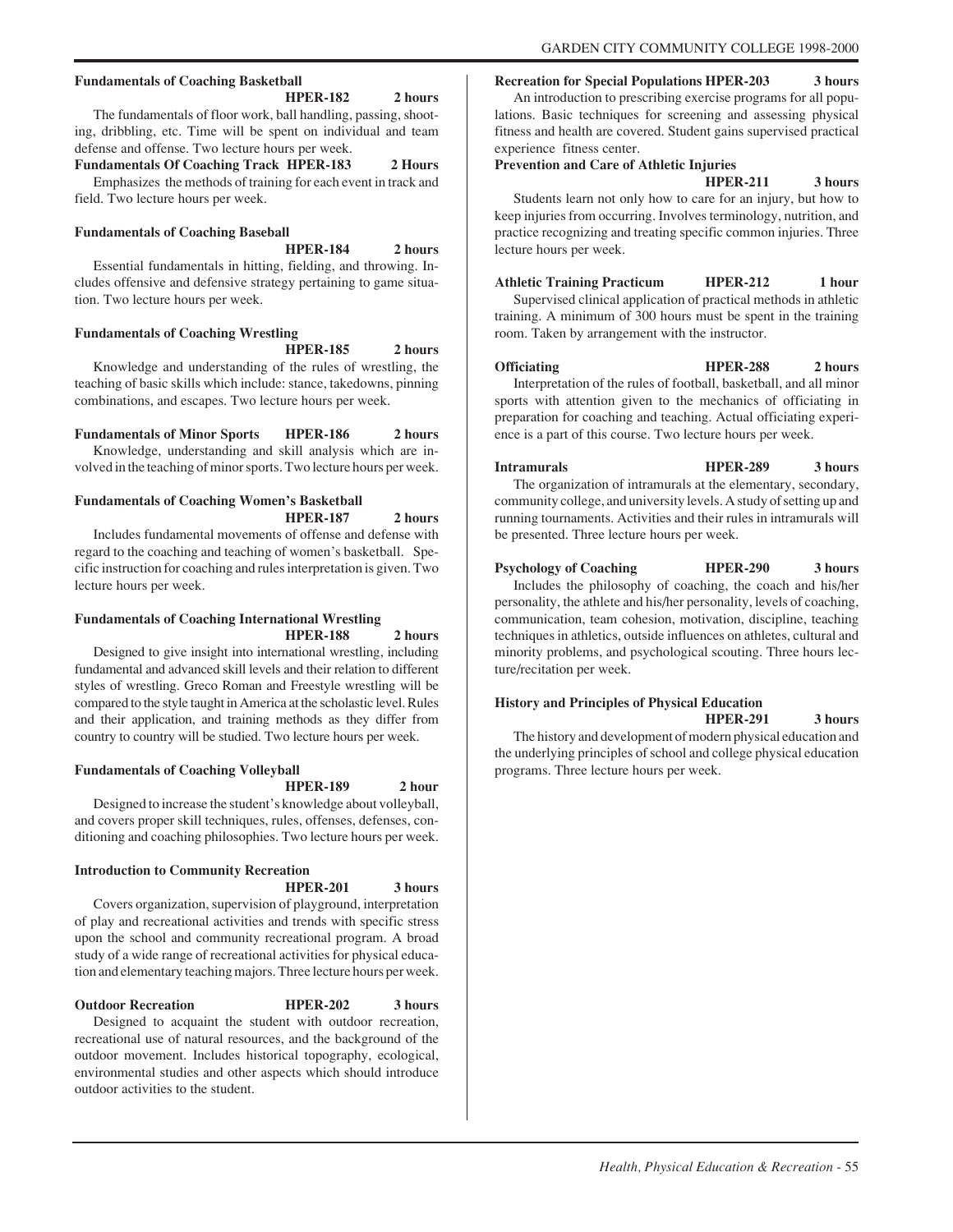# **HUMANITIES & FINE ARTS**

**Humanities**

**Art**

**Composition**

**Dance**

**Drama**

**History**

**Journalism**

**Languages**

**Literature**

**Music**

**Philosophy**

**Photography**

**Reading**

**Speech**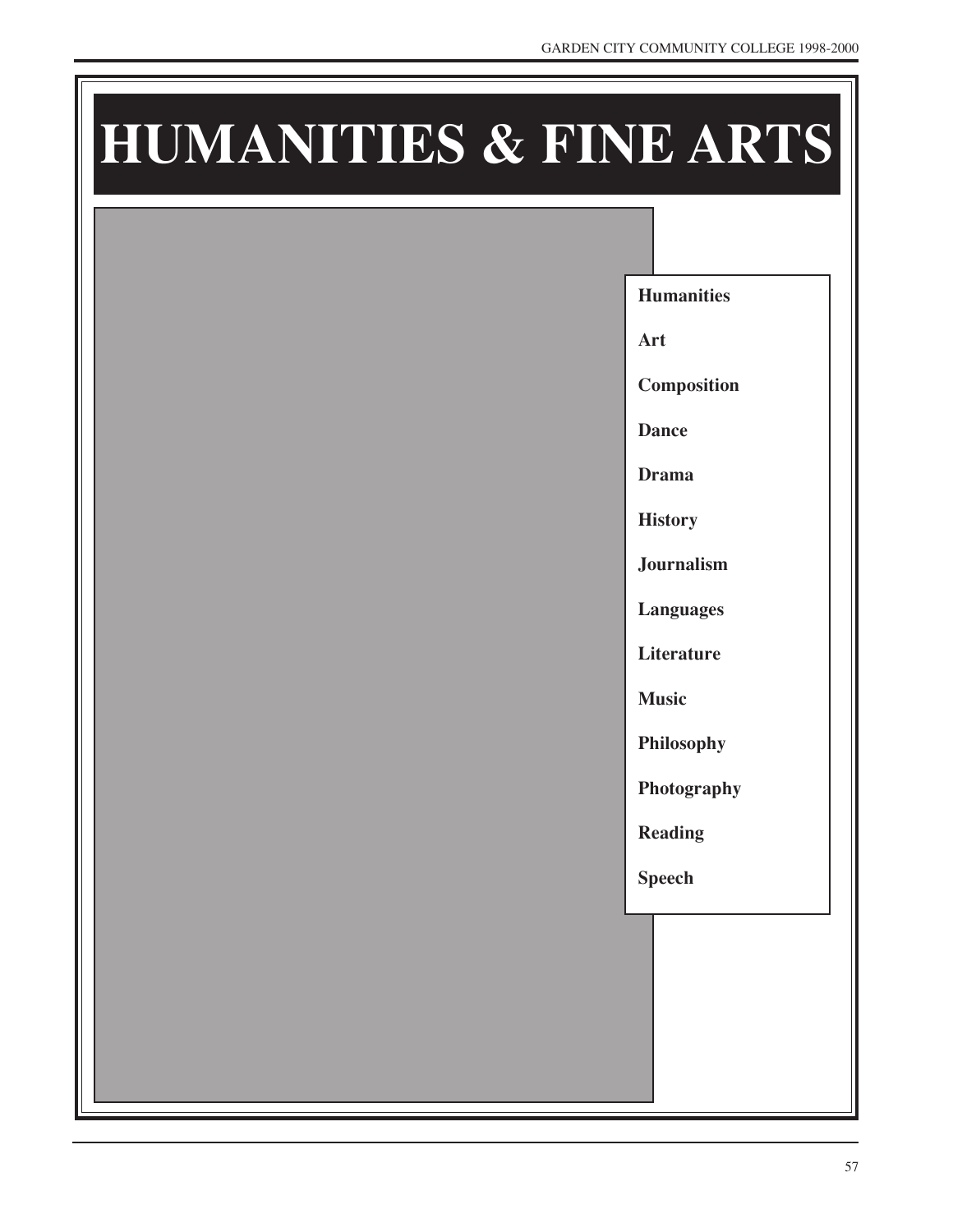# **HUMANITIES**

Humanities involves those fundamental courses which help to develop a greater understanding, appreciation and enjoyment of the humanistic resources available in our culture.

Even though an individual may not have decided on a field of concentration, it is possible after two years of study in Liberal Arts to enter any field in the social sciences or the humanities. When courses of special interest are not included, consultation with an advisor concerning variations in keeping with the purposes and scope of the liberal arts philosophy is recommended.

# **ART**

## **Degree: Associate in Arts**

The art program is designed to meet the needs of the transfer students as well as those individuals interested in pursuing studio courses for personal enjoyment and enhancement. The following suggested two year program provides a broad range of foundational courses for those students interested in pursuing a degree in the studio arts, art education, and commercial art. Individual programs will vary depending on student interest and requirements issued by the four-year transfer institution.

# **General Education Requirements: ............................ 38 hours Required courses for Art Education majors: ...... 18-24 hours CR. COURSE TITLE COURSE CODE** 3 Drawing I ARTS101 3-6 Design and/or ARTS 124 and/or Three-Dimensional Design ARTS 129 3 Watercolor I or Oil Painting I ARTS104 or ARTS107 3 Ceramics I ARTS111 3 Sculpture I ARTS110 3 Art Electives Any area of study in art. *(second level courses in any of the above listed courses)* **Required courses for Graphic Design majors: .... 19-22 hours CR. COURSE TITLE COURSE CODE** 3 \*History of World Art ARTS121 3 Drawing I ARTS101 3 Design ARTS124 3 Three Dimensional Design ARTS129 3 Commercial Design ARTS128 3 Photography I PHOT120 1 \*Publications I (Magazine or Newspaper) JRNL111 or JRNL113 3 Art Electives Any area of study in art. *(may select from either two dimensional or three dimensional studio courses)* (\*Suggested, but not required) **Required courses for a Studio major: .................. 24-27 hours CR. COURSE TITLE COURSE CODE** 3 Drawing I ARTS101 3 Design ARTS124 3 Three Dimensional Design ARTS129 3 Oil Painting I or Watercolor I ARTS107 or ARTS104 3 Ceramics I ARTS111 3 Sculpture I ARTS110

3 Photography I PHOT120

3-6 Art Electives (in area of studio emphasis)

# **COMMUNICATIONS**

# **Degree: Associate in Arts**

The Department of Communications adheres to the transfer articulation agreement and offers the first two years of course work

required by Kansas colleges and universities to fulfill the requirements for the Bachelor of Science and Bachelor of Arts degrees in speech communication and journalism. The requirements of the transfer institution should guide a student's choices. The curriculum provides variety and flexibility in meeting a broad range of academic and professional interests in human communications.

# **General Education Requirements: please refer to degree requirements in the General Information section of this catalog. Courses for Oral Communication major: ................. 18 hours**

|                | <b>CR. COURSE TITLE</b>         | <b>COURSE CODE</b>  |
|----------------|---------------------------------|---------------------|
|                | 3-6 Speech I and II             | SPCH111 and SPCH112 |
| 3              | Interpersonal Comm. I           | SPCH113             |
| 3              | Voice and Diction               | SPCH117             |
| 3 <sup>7</sup> | Oral Interpretation             | SPCH118             |
| 3 <sup>7</sup> | Introduction to Broadcasting    | SPCH140             |
|                | 1-4 Forensics I, II, III and IV | SPCH141, SPCH142,   |
|                |                                 | SPCH243,            |
|                | SPCH <sub>244</sub>             |                     |
|                |                                 |                     |
|                | <b>CR. COURSE TITLE</b>         | <b>COURSE CODE</b>  |
| 3              | Media in Free Society           | <b>JRNL110</b>      |
| $\mathfrak{Z}$ | Photography I and II            | PHOT120 and         |
|                | PHOT121                         |                     |
|                | 3 Reporting I or                | <b>JRNL115</b>      |
|                | Intro. to Broadcasting          | SPCH <sub>140</sub> |
|                | 3 News Editing                  | JRNL117             |
|                | 1-4 Publications (Magazine)     |                     |
|                | I, II, III, & IV                | JRNL113, JRNL114,   |
|                |                                 | JRNL201,            |
|                | <b>JRNL202</b>                  |                     |
|                | 1-4 Publications (Newspaper)    |                     |
|                | I, II, III, $&$ IV              | JRNL111, JRNL112,   |
|                |                                 | <b>JRNL203,</b>     |
|                | <b>JRNL204</b>                  |                     |
|                | <b>Recommended Electives:</b>   |                     |
|                | <b>CR. COURSE TITLE</b>         | <b>COURSE CODE</b>  |
| 3              | Commercial Design or            | <b>ARTS128</b>      |
|                | Desk Top Publishing             | <b>MIDM105</b>      |
| 3              | Photojournalism                 | <b>JRNL122</b>      |
| 3              | <b>Creative Writing</b>         | <b>LITR240</b>      |
| 3              | <b>Technical Photography</b>    | PHOT130             |

# **Speech or Journalism Education**

Individuals who desire to major in Speech or Journalism Education should refer to the Secondary Education program of study listed in the Social Science section. It is recommended that students work closely with their advisors to fulfill the specific requirements of the institution they wish to attend.

# **DRAMA**

## **Degree: Associate in Arts**

The Department of Theatre Arts and Dance offers the first two years of course work required by Kansas colleges and universities to fulfill the requirements for the Bachelor of Arts and the Bachelor of Fine Arts degrees in theatre, technical theatre, and dance. Opportunities are provided for the involvement of the entire community and student body in cultural and recreational expression, as well as educational opportunities in the dramatic arts. Production is the core of the program, and classroom theory and practice are directed toward that end result. The following curriculum pro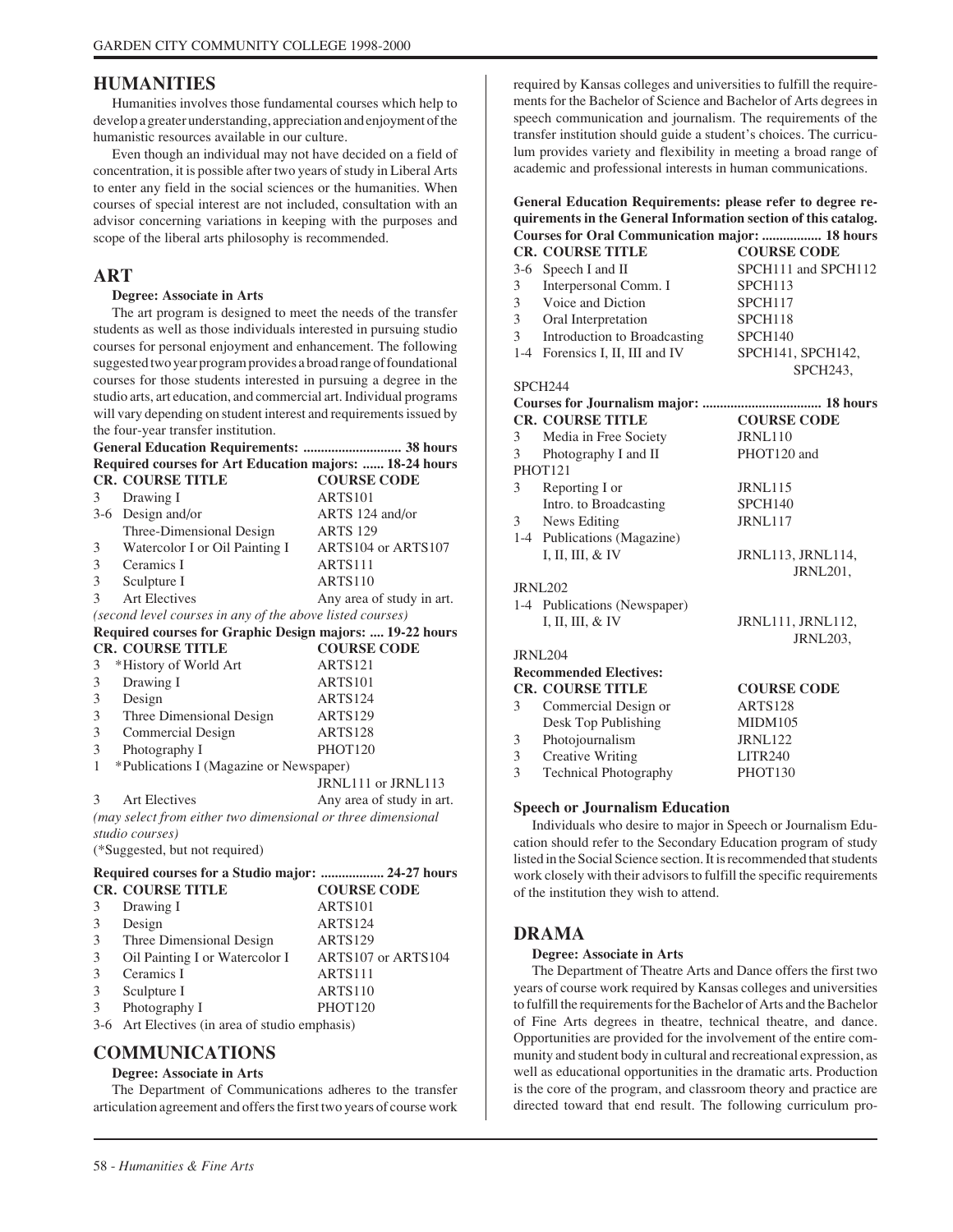grams fulfill general education requirements for an Associate in Arts Degree for students completing a core curriculum in drama, and pursuing a course of study in one of three special interest fields.

# **General Education Requirements: ............................ 38 hours Required courses for Theatre Arts Majors: CR. COURSE TITLE COURSE CODE**

|                | <b>CR. COURSE HILE</b>           | <b>COURSE CODE</b>  |
|----------------|----------------------------------|---------------------|
|                | 3-6 Intro to Theatre History and |                     |
|                | Literature I and II              | DRAM120 and         |
|                | DRAM121                          |                     |
|                | 1-4 Technical Theatre I, II,     | DRAM144, DRAM145,   |
|                | III and IV                       | DRAM246, DRAM247    |
| 2              | Makeup                           | DRAM148             |
|                | 3-6 Acting I and II              | DRAM111 and         |
|                | DRAM112                          |                     |
|                | 2-4 Stagecraft I and II          | DRAM141 and         |
|                | <b>DRAM142</b>                   |                     |
| 3              | Scene Design                     | DRAM230             |
| $\overline{2}$ | Intro. to Theatre Costuming      | DRAM149             |
| $\overline{c}$ | Fund. of Stage Lighting          | DRAM143             |
| 3              | Fundamentals of Directing        | DRAM231             |
| 2              | <b>Stage Movement</b>            | DRAM113             |
| $\overline{c}$ | Reader's Theatre                 | DRAM123             |
| $\overline{c}$ | Community Theatre                | DRAM251             |
| 3              | <b>Creative Dramatics</b>        | DRAM232             |
| 3              | Improvisation                    | DRAM114             |
| $\overline{4}$ | Theatre and International        | DRAM250             |
|                | <b>Studies</b>                   |                     |
| 2              | Voice and Diction                | SPCH117             |
| 3              | Oral Interpretation              | SPCH118             |
| 1              | <b>Jazz Dance</b>                | HPER <sub>145</sub> |
| 3              | <b>Musical Theatre</b>           | HPER122             |
| $\overline{2}$ | Choreography                     | HPER149             |
| 2              | Dance Production                 | HPER148             |
| 1              | <b>Beginning Ballet</b>          | <b>HPER142</b>      |
|                | <b>Recommended Electives:</b>    |                     |
|                | <b>CR. COURSE TITLE</b>          | <b>COURSE CODE</b>  |
| 4              | Electronic Circuits I            | <b>INPR103</b>      |
| 3              | <b>Basic Hydraulics</b>          | <b>INPR106</b>      |
|                | 3-6 Electricity I and II         | INED111 and INED112 |
| 3              | Wood Prod. Methods               | INED <sub>106</sub> |
| 3              | Machine Woodworking              | INED107             |
|                | 3-6 Welding I and II             | INPR125 and INPR126 |
| 3              | Intro. Interior Design           | HMEC120             |
| $1-4$          | <b>Applied Music-Voice</b>       |                     |
|                | I, II, III and IV                | MUSC100, MUSC101,   |
|                |                                  | MUSC201, MUSC202    |
| 1              | Tap Dance                        | HPER144             |
| 1              | Modern Rhythms                   | HPER <sub>143</sub> |
| 1              | <b>Interpretive Dance</b>        | HPER141             |
| 3              | Watercolor I                     | ARTS104             |
| 3              | Drawing I                        | ARTS101             |
|                |                                  |                     |

# **ENGLISH**

## **Degree: Associate in Arts**

In addition to the core courses required for graduation, the student wishing to obtain an Associate Degree in Liberal Arts with an emphasis in English should select from the courses listed below. Students should check with transfer institutions and with advisor regarding selections listed below.

# **Liberal Arts Degree with an emphasis in English General Education Requirements: ............................ 38 hours**

# **Recommended English major courses:**

|   | <b>CR. COURSE TITLE</b>      | <b>COURSE CODE</b>  |
|---|------------------------------|---------------------|
| 3 | Introduction to Literature I | <b>LITR210</b>      |
| 3 | English Literature I         | <b>LITR212</b>      |
| 3 | English Literature II        | LITR213             |
| 3 | American Literature I        | LITR215             |
| 3 | American Literature II       | LITR216             |
| 3 | The West in American Lit.    | <b>LITR219</b>      |
| 3 | Identity: Woman              | LITR <sub>250</sub> |
| 3 | Kansas Literature            | LITR251             |
| 3 | Science Fiction              | <b>LITR252</b>      |
|   |                              |                     |

# **HISTORY**

## **Degree: Associate of Arts**

The History program meets the needs of the transfer student as well as those individuals interested in pursuing history courses for personal enjoyment and enhancement. The following suggested two-year program provides a broad range of course offerings. Individual programs will vary depending on student needs and interests, and the requirements of the transfer institution. **General Education Requirements: ............................ 38 hours**

# **Recommended courses for History majors:**

|       | <b>CR. COURSE TITLE</b>                   | <b>COURSE CODE</b>  |
|-------|-------------------------------------------|---------------------|
| 3     | Intro. to Microcomputer Software CSCI1103 |                     |
| 3     | The West in American Lit.                 | <b>LITR219</b>      |
|       | or Introduction to Literature             | LITR210             |
| $3-6$ | Survey of Civilization I and II           | HIST101 and HIST102 |
| 3     | American History to 1865                  | <b>HIST103</b>      |
| 3     | American History Since 1865               | <b>HIST104</b>      |
| 3     | Europe Since 1815                         | <b>HIST106</b>      |
| 3     | Special Topics in History or              | HIST <sub>114</sub> |
|       | Oral History                              | <b>HIST109</b>      |
| 3     | History of Kansas or                      | <b>HIST110</b>      |
|       | The Great Plains Experience               | <b>HIST112</b>      |
|       |                                           |                     |

# **MUSIC**

# **Degree: Associate of Arts**

The music program serves two principal functions: for nonmusic majors it expands the musical background through participation in ensembles and elective courses; for music majors it provides a solid academic and performance foundation on which to pursue music as a career.

# **General Education Requirements: ............................ 38 hours Required course of study for all Music majors:**

|          | <b>CR. COURSE TITLE</b>                                          | <b>COURSE CODE</b>        |
|----------|------------------------------------------------------------------|---------------------------|
|          | 3-12 Theory of Music I, II,                                      | MUSC150, MUSC151,         |
|          | III and IV                                                       | <b>MUSC250, MUSC251</b>   |
|          | 2-4 Aural Skills I and II                                        | MUSC152, MUSC153          |
|          | 1-2 Class Piano I and II                                         | MUSC111, MUSC112          |
| $\Omega$ | Recital Attendance (4 units)                                     | MUSC000                   |
|          | <b>Applied Major, Vocal or Instrumental required courses:</b>    |                           |
|          | 1-4 Voice I, II, III and IV                                      | <b>MUSC100, MUSC 101,</b> |
|          |                                                                  | <b>MUSC 201, MUSC 202</b> |
|          | 1-4 Instrumental I, II, III and IV                               | MUSC102, MUSC103,         |
|          |                                                                  | MUSC203, MUSC204          |
|          | (All Music Majors are required to pass keyboard proficiency exam |                           |
|          | which may necessitate taking Applied Music-Keyboard, regardless  |                           |
|          | of the student's applied major.)                                 |                           |
|          | 1-4 Keyboard Instruments I, II,                                  | MUSC104, MUSC105,         |

| 1-4 Keyboard Instruments I, II, | MUSC104, MUSC105, |
|---------------------------------|-------------------|
| III and IV                      | MUSC205, MUSC206  |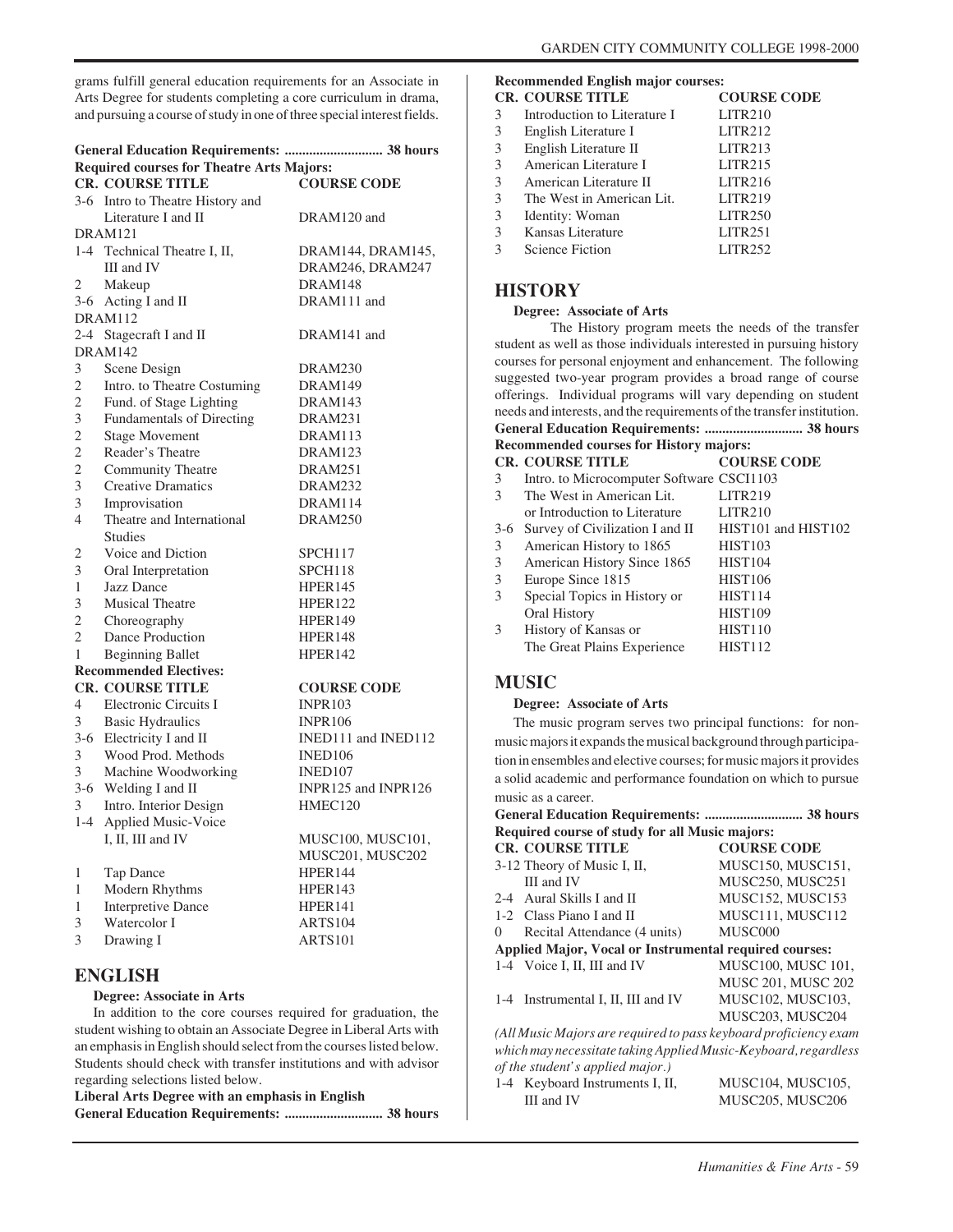# **Ensembles, Vocal or Instrumental required courses:**

|         | Ensembles, Vocal or Instrumental required courses:                |                     |
|---------|-------------------------------------------------------------------|---------------------|
|         | 1-4 Pep Band/Concert Band I, II,                                  | MUSC120, MUSC121,   |
|         | III and IV                                                        | MUSC210, MUSC211    |
|         | 1-4 Choir I, II, III and IV                                       | MUSC130, MUSC131,   |
|         |                                                                   | MUSC212, MUSC213    |
|         | (It is recommended that Instrumental Majors take two(2) semesters |                     |
|         | of Choir, and that Vocal majors take two(2) semesters of Band.)   |                     |
|         | <b>Recommended Electives:</b>                                     |                     |
|         | 1-4 Vocal Ensemble I, II, III and IV (audition required)          |                     |
|         |                                                                   | MUSC132, MUSC133,   |
|         |                                                                   | MUSC214, MUSC215    |
|         | 1-4 Jazz Ensemble I, II, III and IV (audition required)           |                     |
|         |                                                                   | MUSC124, MUSC125,   |
|         |                                                                   | MUSC218, MUSC219    |
| 3       | Music History & Appreciation                                      | MUSC108             |
| 3       | Today's Music                                                     | MUSC106             |
| $3-6$   | Survey of Civilization I and II                                   | HIST101 and HIST102 |
| 3       | Art Appreciation                                                  | <b>ARTS120</b>      |
| 3       | History of World Art                                              | ARTS121             |
| 3       | Introduction to Literature                                        | <b>LITR210</b>      |
| $2 - 3$ | Any of the Language Courses                                       |                     |

# **HUMANITIES**

#### **International Humanities Studies HUMA-201 1-8 hours**

This course consists of travel and/or study in foreign countries under supervised conditions. The study of cultural objects, localities and/or languages serves as the bulk of instruction. Course work and lectures supplement the studies. Course credit must be prearranged with the college Dean of Instruction.

**National Humanities Studies HUMA-202 1-8 hours** This course consists of travel and study in the United States

under supervised conditions in any of the humanities disciplines. Study of cultural objects, localities and events serves as the bulk of instruction. Course work and lectures supplement the class. The amount of credit must be determined by the Dean of Instruction in cooperation with the instructor. Drama-related trips are available to sophomores only and with permission of the instructor. Enrollment for all segments is by special arrangement only. One to eight credits are available and variable contact hours are required, depending on credit accrued.

# **ART**

**Drawing I\*** ARTS-101 3 hours

This is a beginning course in the fundamentals of drawing. Basic skills and techniques in drawing from life (observation) provide the foundation for this course. The student will be exposed to a variety of drawing media.

**Drawing II\*** ARTS-102 3 hours The prerequisite for this course is Drawing I. Further exploration with various drawing media will be used to develop individual style and expression in more advanced problems with emphasis on drawing the human figure.

**Watercolor Painting I\* ARTS-104 3 hours** This course provides an introduction to color theory, composition and basic watercolor techniques. Emphasis is placed on the acquisition of basic skills but with a creative approach to media and subject.

**Watercolor Painting II\* ARTS-105 3 hours** Prerequisite: Watercolor Painting I. Advanced studies in water-

color techniques. Exploration into the field of creative expression and techniques.

**Oil Painting I\* ARTS-107 3 hours** This course provides an introduction to color theory, composition, and basic oil painting techniques. Emphasis is placed on the acquisition of basic skills but with a creative approach to media and subject.

**Oil Painting II\* ARTS-108 3 hours** Prerequisite: Oil Painting I. Advanced studies in painting with exploration into the broad field of creative expression and techniques.

**Sculpture\* ARTS-110 3 hours** This basic course gives the techniques and methods of sculpture as applied to various media and materials such as stone, wood, metals, clay and wax.

**Ceramics\* ARTS-111 3 hours** This course is designed to help the student discover his/her potential for good design as applied to pottery and sculptural forms making use of various methods of building and forming objects from clay. The complete process from mixing clays to firing and glazing is covered.

**Advanced Ceramics\* ARTS-112 3 hours** Prerequisite: Ceramics. Advanced work on the potter's wheel combined with hand built forms. Consideration and use of glaze calculations.

**Art Appreciation ARTS-120 3 hours** This is a general course designed to acquaint the student with the values and fundamentals of the visual arts. Emphasis will be given to the principles and elements of design, color, composition and the importance of developing discriminating judgment and appreciation.

**History of World Art ARTS-121 3 hours** This course surveys creative expression from earliest man through contemporary modes of expression.

**Design\* ARTS-124 3 hours** This course provides an introduction to the visual elements and the principles of design as they apply to two- dimensional art work. Instruction will include lecture, critique and specific studio projects.

**Layout and Design\* ARTS-127 3 hours** The prerequisite is Design. This is a study in the fundamentals of design for graphic communications. The scope of the course includes the use of art and color printing.

**Commercial Design\* ARTS-128 3 hours** This course will provide opportunities for the student to gain working knowledge of the desktop publishing process using Macintosh computers in the application of graphic design relating to graphic programs as they relate to publishing industry.

*\*Requires two contact hours per week for each credit hour.*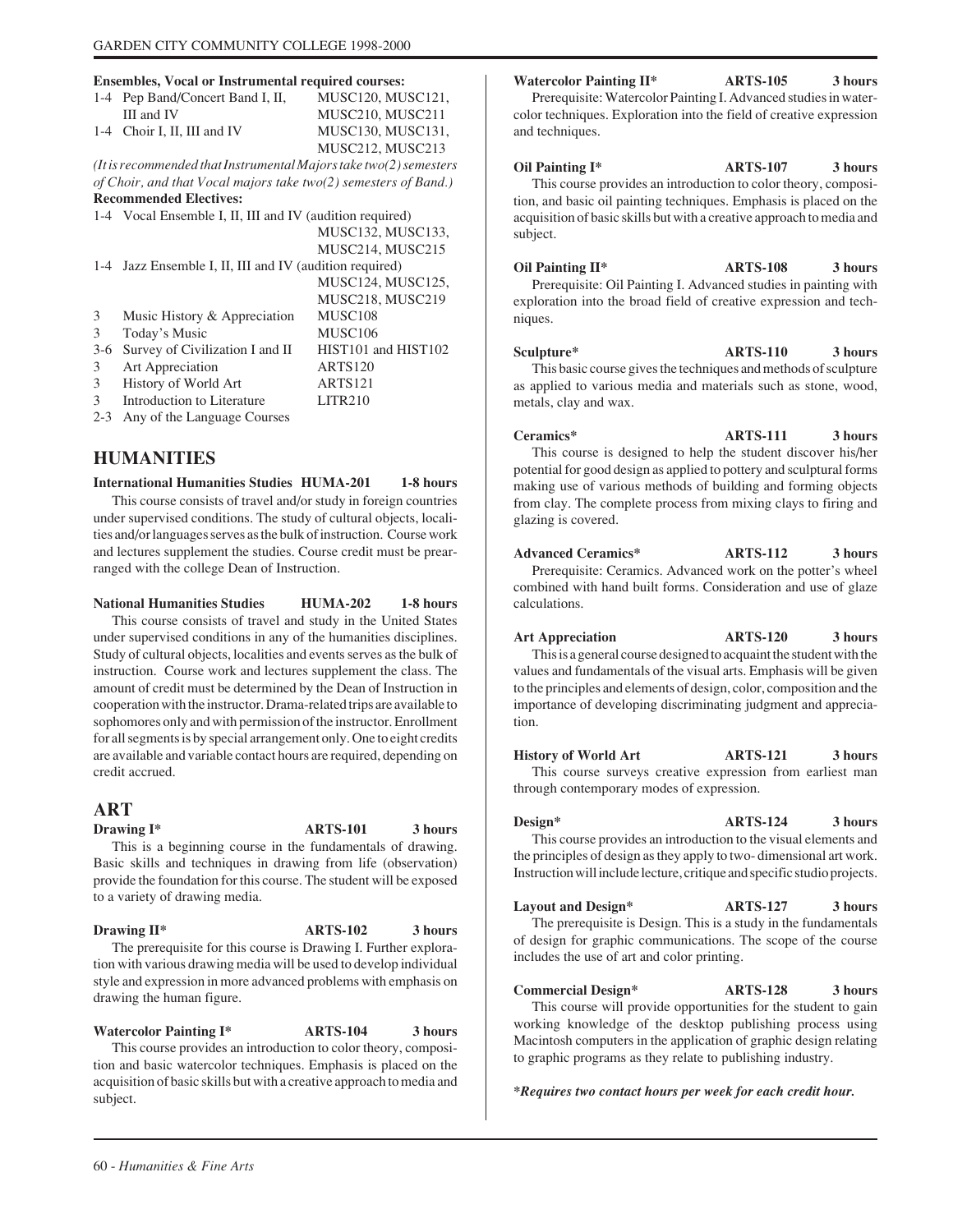**Three Dimensional Design\* ARTS-129 3 hours** The analysis of materials, resources and elements necessary to accomplish a design solution necessary for three-dimensional projects is studied in this course.

#### **Colored Pencils ARTS-131 3 hours** (Prismacolor)

A study of various drawing techniques. Colored pencils will be studied as a primary medium for rendering in color.

**Acrylics ARTS-132 3 hours** A study of the principles of painting techniques. Acrylics will be studied as a primary medium for rendering in color.

**Oils and/or Oil Stains ARTS-133** 3 hours A study of the principles of painting techniques. Oils and/or oil stains will be studied as a primary medium for rendering in color.

**Mixed Media ARTS-135 3 hours** The student will be introduced to various mixed media methods and techniques that relate to both drawing and painting problems.

**Silversmithing I\* ARTS-140 3 hours**

This course gives the basic techniques and methods of silversmithing as applied to the craft of jewelry making. It allows the student to become familiar and efficient in planning, cutting, forming and soldering silver.

Silversmithing II<sup>\*</sup> ARTS-141 3 hours The prerequisite is Silversmithing I. This is a continuing study of silversmithing which allows the student the opportunity to gain a greater degree of skill in the craft and freedom to experiment with advanced methods of silversmithing.

**Leathercraft ARTS-142 3 hours** The student may do beginning and advanced leather carving to make gifts or personal items.

**Projects\* ARTS-201 3 hours** The prerequisite is permission of the instructor. The course is designed for advanced study of courses listed in the catalog under Art. It will afford the opportunity for the student to achieve further skills and training in techniques already studied.

# Pastels I **ARTS-215** 3 hours

A study of the principles of drawing and painting techniques. Pastels will be studied as a primary medium for rendering in color, with attention also given to incorporating pastels with other media.

*\*Requires two contact hours per week for each credit hour.*

# **COMPOSITION**

The composition courses give practice and proficiency in the use of the language, improve perceptive ability and aid in logical reasoning. The ability to write with clarity and precision furnishes the student with a lifetime tool.

All students must take the ASSET test to determine placement in Basic English or English 101. Students scoring high on the language usage portion of ACT or ASSET may want to contact a counselor about advanced placement.

In addition, all students enrolled in Basic English and English 101 must pass an in-class exit essay before enrolling in the next course in sequence.

# **Basic English ENGL-091 3 hours**

GARDEN CITY COMMUNITY COLLEGE 1998-2000

This course is the study of fundamentals of the composition process, sentence structure, basic grammar and editing techniques and prepares students for English I. Students must pass an in-class essay to determine if they have met the minimum competencies in the course syllabus and before they can enroll in English 101. (Does not meet degree requirements.)

**Communications ENGL-100 3 hours** This writing-improvement course is designed for occupational programs and includes the study of basic writing skills, as well as report and letter writing. This course meets the general education requirements for the Associate in Applied Science degree.

**English I ENGL-101 3 hours** This course applies the writing process in expressive and expository writing. Students will refine skills in diction; sentence structure; organization and development of ideas; grammar and mechanics; and critical thinking. Students must pass an in-class exit essay to determine whether they have met minimum competencies outlined in the syllabus and before they enroll in the next course in sequence.

**English II ENGL-102 3 hours** The objective of the course is to amplify and apply writing principles learned in English I and to study and apply writing principles related to persuasion/argumentation, research and documentation, and critical analysis of literature. A research paper is required. English I is a prerequisite.

**Grammar ENGL-106 1-2-3 hours** This course is a study of parts of speech, grammar, sentence structure and mechanics. It is recommended for English majors and elementary education majors as well as students who would like to improve writing skills. This course can be taken for one (1), two (2) or three (3) hours.

# **DANCE**

**Interpretive Dance HPER-141** 1 hour A study of the fundamentals of movement and rhythm with emphasis on solo and small group studies that explore time, shape, space and dynamics. Course covers basic modern dance techniques and backgrounds.

**Modern Rhythms HPER-143** 1 hour A survey of modern rhythms including study of basic positions, body alignment, stretches and strengthening exercises.

Tap Dance **HPER-144** 1 hour A study of basic steps, techniques and skills involved in tap dancing.

**Jazz Dance HPER-145 1 hour** A study of the basic techniques of jazz and show dance. Warmup, barre work, center work, and basic dance steps.

**Social Dance HPER-146** 1 hour Instruction and practice in the basic skills and steps involved in the modern ballroom dances of today.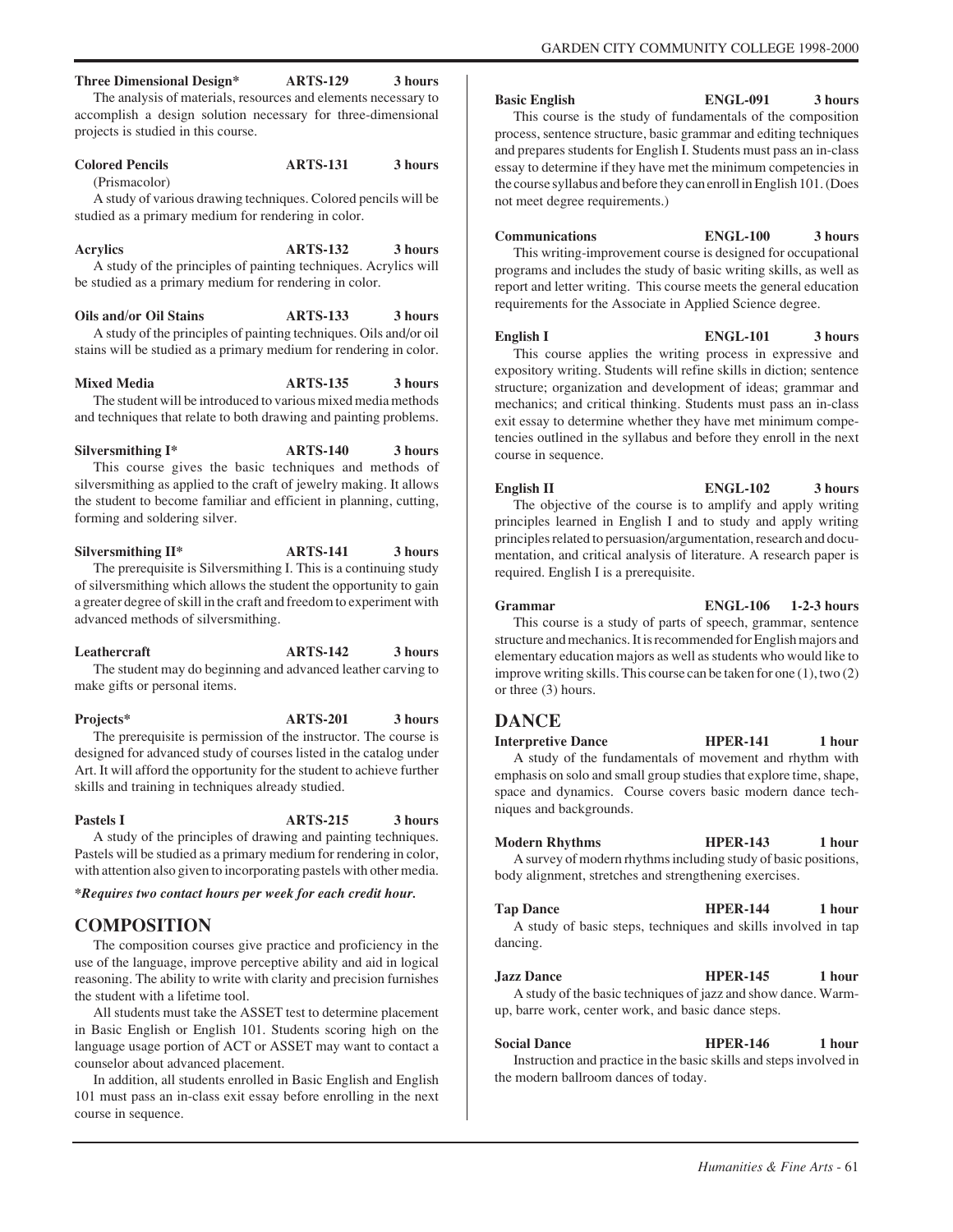Folk and Square Dance **HPER-147** 1 hour

Folk dancing characteristics of different nations and American origin. Square dancing and the various formations will be covered. Includes a study of the skills included in the instruction of dance and the analysis of skill performance involved.

**Dance Production HPER-148** 2 hours Management of technical, business and artistic procedures involved in directing a dance performance. Prerequisite: consent of instructor.

**Beginning Ballet HPER-142** 1 hour This course covers basic technique at barre and center floor. Across-the-floor combinations and floor stretches will be included in each class. This course serves as an introduction to ballet and does not require previous dance training or prerequisites.

**Choreography HPER-149 2 hours** Exploration and experience in the choreographic techniques of several forms of dance. Prerequisite: HPER-142 and HPER-143 or consent of instructor.

# **DRAMA**

Acting I DRAM-111 3 hours The course includes the basic techniques of acting, character development, moving on stage, voice study, basic tools of acting, and some history. Acting I is a lecture/lab course with activities included. It meets three hours per week plus additional lab time.

Acting II DRAM-112 3 hours Completion of Acting I or permission of the instructor are qualifications for enrollment. The course includes the study of various acting styles, motivation, and script scene analysis and development. The class meets for three hours per week plus lab time and is essentially a lecture/lab class .

**Stage Movement DRAM-113 2 hours** Stage Movement is the study of movement for theatre including placement, gesture, body emotion and mime. Also included are basic stage combat and other movement and vocal related techniques. The course is a lecture/lab course. It meets for two hours per week plus lab time for recital activity.

**Improvisation DRAM-114 3 hours** Includes physical, vocal and emotional exercises which are

designed to assist the actor in character development and scene study. The course will move from beginning improvisations to advanced problems, including Spolin techniques and methods. The class meets three hours per week plus lab time for production activity.

# **Introduction to Theatre History and Literature I DRAM-120 3 hours**

It is the study of theatre as an art form. Theatre History covers technical and playwriting developments for each period. The course includes pre-Greek through Neo-Classical and is a lecture class.

# **Introduction to Theatre History and Literature II DRAM-121 3 hours**

Theatre History II includes the period from the late  $18<sup>th</sup>$  Century Restoration to the present and looks at technical and writing contributions unique to each period.

**Musical Theatre DRAM-122 3 hours** This course includes study of the history and styles of American musical theatre. It includes resume preparation, audition techniques, and career planning in musical theatre. The course may include the production of a musical or opera when applicable. The class is essentially lecture with some activities included. The class meets three hours per week.

**Reader's Theatre DRAM-123 2 hours** The techniques and methods of reader's theatre are covered including choral reading, tempo and rhythm, vocal characterization, staging methods and script preparation. Included is the production of a reader's theatre program for public performance. Lecture is the format with production activities included. The class meets two hours per week.

**Stagecraft I DRAM-141 2 hours** Offered as a requirement of the core curriculum, the course covers the principles of scenery and properties construction; usage of stage equipment and scene shop tools, maintenance, and safety. Classroom theory is transformed into laboratory experience and practice through the construction and decoration of the departmental productions and theatre maintenance. The course is lecture/ laboratory oriented and meets two hours per week with additional lab time.

**Stagecraft II** DRAM-142 2 hours This course is a continuation of Stagecraft I. The course is lecture/lab oriented and focus is directed to all aspects of technical theatre not included in Stagecraft I. These may include, but are not limited to, audio production, lighting, computer-aided design, costuming, makeup, and specialized scene painting techniques. Prerequisite is Stagecraft I or consent of the instructor. Class meets 2 hours/week with additional lab time.

**Fundamentals of Stage Lighting DRAM-143 2 hours** The theory and design of stage lighting and the mechanics of

instrument usage and control systems are covered in this course. Lecture is the format with activities included. An individual design project is required and experience in lighting a production is available. The class meets two hours per week.

**Makeup DRAM-148 2 hours** Makeup is the study of equipment and materials used and techniques of application of makeup for the theatre. Facial structure and influencing characteristics are covered in selecting the makeup design. Students will have the opportunity to design makeup for college productions. The class is demonstration with activities included and meets two hours per week.

**Intro. to Theatre Costuming DRAM-149 2 hours** Costume styles from periods of theatre history are the basis for this class. Also included are the study of costume selection for various styles, costuming equipment, constructing costumes, building a collection, rental procedures, costume care, and storage. The class is primarily lecture with individual projects. The class meets two hours per week plus additional lab time.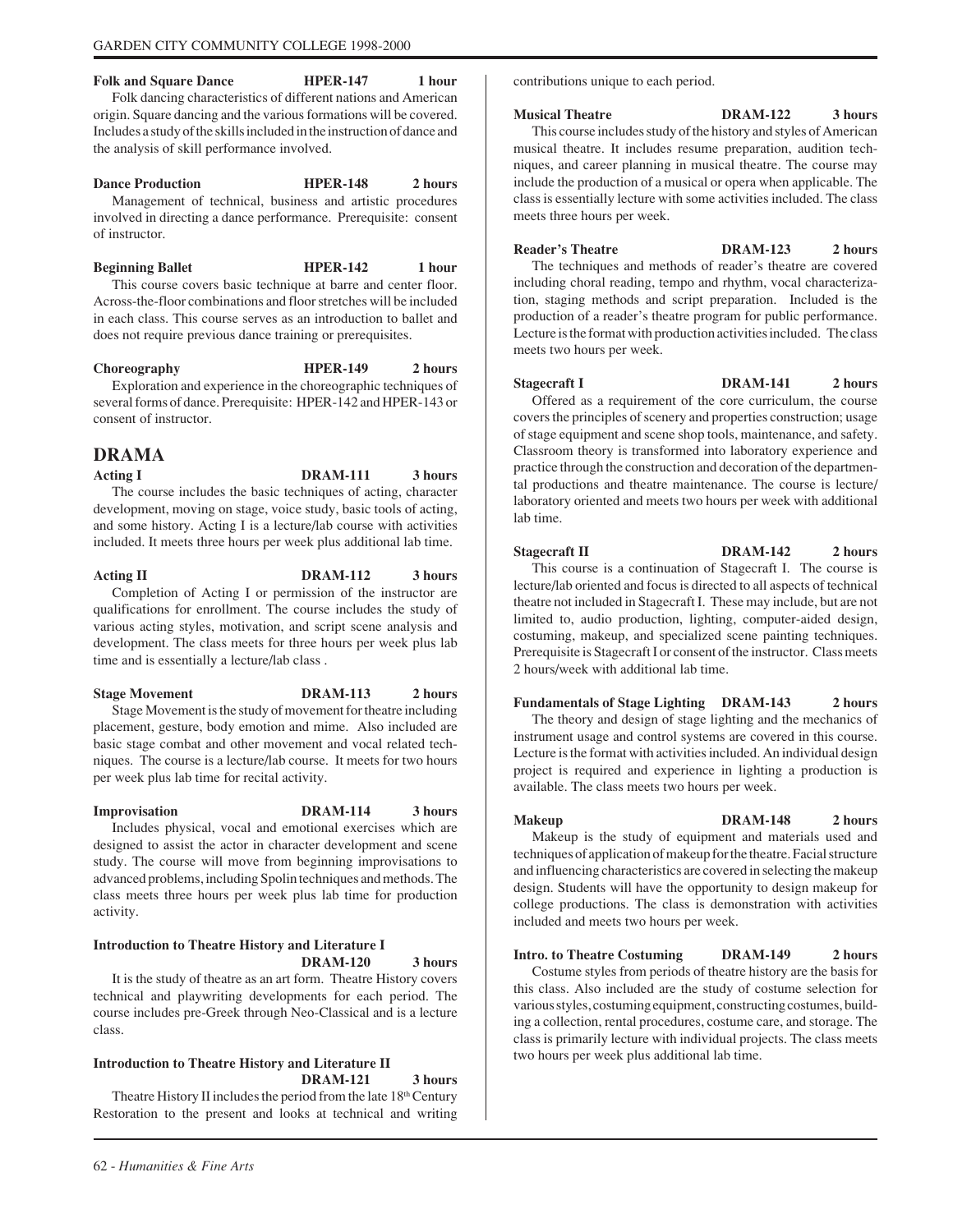# **Introduction to Theatre DRAM-150 3 hours**

This is a general course designed to acquaint the student with a basic exposure and appreciation of theatre as an art form. Course covers major history aspects of theatre, including styles and playwrighting, and introduction to technical and performance elements. Course work also includes theatre craft projects, attendance of live theatre performances and limited lab time. Course is primarily lecture, but also includes theatre craft projects and exposure to live theatre. Class meets three hours per week.

## **Scene Design DRAM-230 3 hours**

Scene design meets for three hours per week and is a project/ lecture oriented course. Areas covered in the course will be types of theatres and stages, styles of scenery, principles of stage design, designer/director concepts, scenery analysis, aesthetics for the stage, historical architectural and interior styles, ground plans, elevations, and section development, perspective watercolor rendering of student designs, and model building. Prerequisite is Stagecraft II, or consent of the instructor.

# **Fundamentals of Directing DRAM-231 3 hours**

Directing is offered to sophomores or by permission of the instructor. Principles of play directing as well as theory and practical applications are covered. Play selection, analysis, casting, characterization, blocking rehearsal and technical procedures are included. Each student will complete a production concept and prompt script for a one act play. The class is lecture with activities and meets three hours per week.

**Introduction to Shakespeare DRAM-233 3hours** The background of the Renaissance and the life of William Shakespeare are the foundation of this course. Included is the study of one or more exemplary plays from each of Shakespearian genre: history, tragedy and comedy. The class is lecture with film and video assists.

## **Theatre and International Studies DRAM-250 4 hours**

Travel and the study of theatre history are included in this course. Contemporary practices in other countries are covered in this class. Enrollment is for drama majors only unless by permission of the instructor. Students should check with the instructor before enrolling. Credit hours vary from 2 to 4 and contact hours are variable.

## **Community Theatre DRAM-251 2 hours**

The actual production of a play is the basis for this class. It is open to any community member, and students choose technical and/or acting responsibilities This class is lab only. The contact or class hours vary according to the assigned responsibility.

| <b>DRAM-144</b> | 1 hour |
|-----------------|--------|
| <b>DRAM-145</b> | 1 hour |
| <b>DRAM-246</b> | 1 hour |
| <b>DRAM-247</b> | 1 hour |
|                 |        |

Technical Theatre may be taken for four consecutive semesters for a total of four credit hours. It is required of all theatre/dance majors and minors as partial fulfillment of the core curriculum. The focus of the course is on non-performance theatre production and theatre maintenance, operation, and procedures. Assignments include set construction, painting, properties, costuming, lighting, box office, house and stage management, publicity and a host of other assignments. It is a non-lecture/practical application oriented program with three contact hours per week, scheduled through individual arrangement. There is no prerequisite.

# **HISTORY**

**Survey of Civilization I HIST-101** 3 hours This course covers the human experience from the dawn of

history in Mesopotamia, through the ancient civilizations of the Egyptians, Hebrews, Greeks and Romans, to the Middle Ages, the Renaissance, and Reformation, and ending with the rise of nation states and the age of exploration and discovery. It aids in understanding the forces that have shaped the present-day world and furnishes a background for all history courses as well as many other humanities courses. It also enhances the study of the social sciences.

**Survey of Civilization II HIST-102** 3 hours This course begins with the scientific revolution and the Age of Enlightenment and continues to the late twentieth century. It covers the Old Regime and International Balance, the Industrial Revolution, the age of world wars, the Cold War and political polarization, to the age of information. It aids in understanding the forces which have shaped this world of international politics, economics, and culture. It furnishes a background for all history courses as well as many other humanities courses. It also enhances the study of the social sciences. It is suggested, but not required, that the student complete Survey of Civilization I before taking Survey of Civilization II.

# **American History to 1865 HIST-103 3 hours**

This course covers the American experience from the colonial era through the Civil War. It is comprehensive in nature, covering the political, economic, social and cultural history of those groups who have come together to make this nation. It furnishes a background for all history courses as well as many other humanities courses, and also enhances the study of the social sciences.

**American History Since 1865 HIST-104 3 hours** This course covers American history from the closing shots of the Civil War to the late twentieth century. The subjects covered include Reconstruction, the "wild west," the Gilded Age, the Progressive era, World War I, the Great Depression, World War II, the Cold War, the Vietnam era, to the present-day. It furnishes a background for all history courses as well as many other humanities courses, and also enhances the study of the social sciences. It is suggested, but not required, that the student complete American History to 1865 before taking American History since 1865.

# **Europe Since 1815 HIST-106** 3 hours

This course provides a detailed coverage of European political and social history. It begins with the Congress of Vienna, then covers the unification of German and Italy, the Victorian Age, the era of world war and dictators, the Cold War, to the present-day. No prerequisite, but Survey of Civilization I and Survey of Civilization II are helpful.

# **Russian History HIST-107 3 hours**

This course explores the history of Russia from its beginnings in the 8th century BCE, through the formation of the Russian state, the Tartars, tsarist Russia consolidation under the Romanovs, its emergence as a major European power, World War I and the Bolshevik Revolution, Stalinism and the Cold War, through to the late twentieth century. No prerequisite, but Survey of Civilization I and Survey of Civilization II are helpful.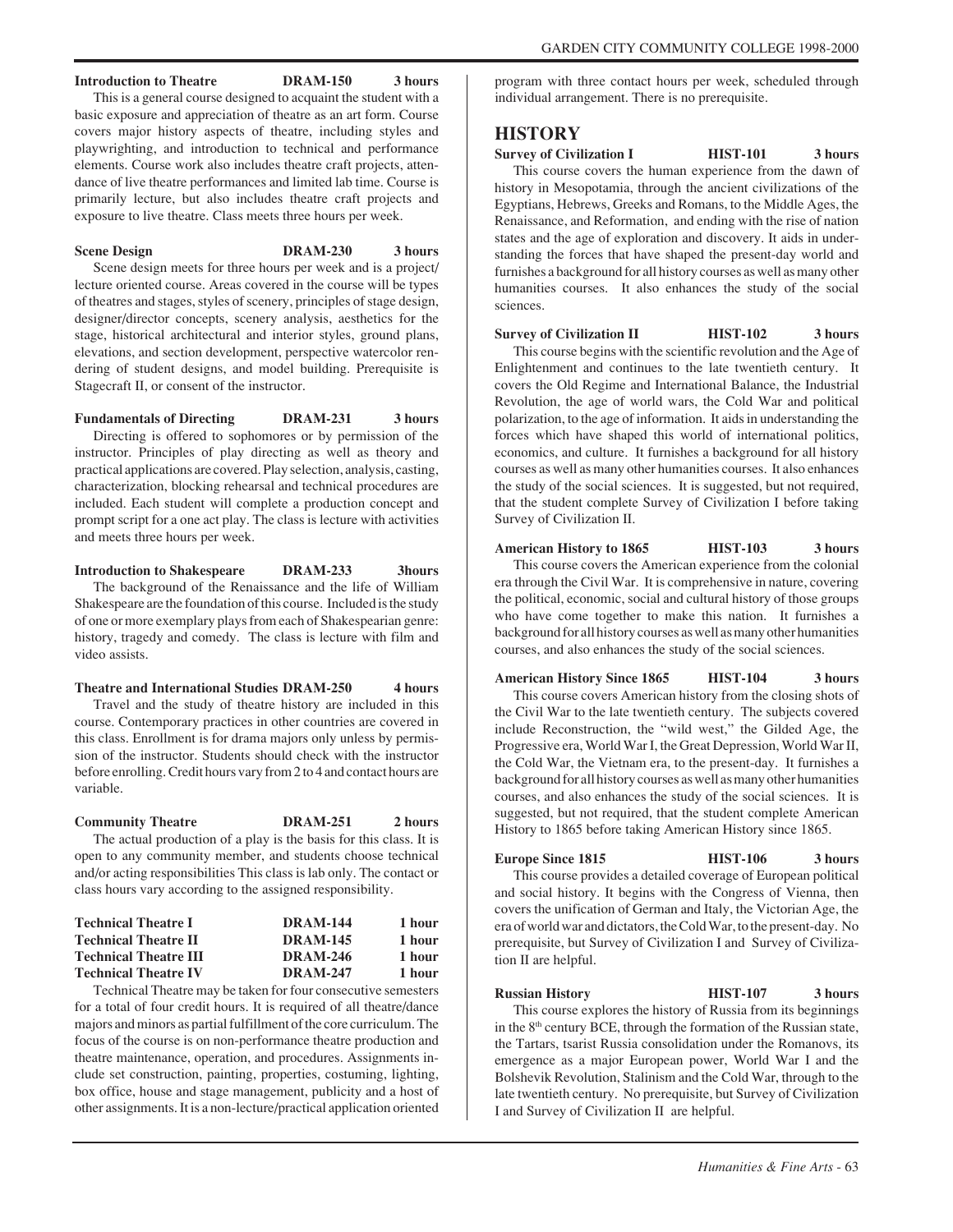#### **Oral History Hist-109** 3 hours

This course provides students with the opportunity to explore the richness of spoken history. It details the methods used to record spoken histories, story telling, exploring family and local histories, as well as aspects of folk culture. No prerequisite, but American History to 1865, American History Since 1865, and Speech I are helpful.

# **History of Kansas HIST-110 3 hours**

This course presents an overview of Kansas, from it earliest written record to the present. Kansas topography, American Indian cultures, immigrant peoples, Kansas politics and agricultural development are given special emphasis. No prerequisite, but American History to 1865 and American History Since 1865 are helpful.

#### **Pioneer Women West of the Mississippi HIST-111 3 hours**

This course places special emphasis on the historic experiences of pioneer women on the Great Plains, in the mountains, and on the west coast. Diaries, letters, census records and other primary sources are used in conjunction with secondary sources to explore the world of the pioneer woman; her family life, her work, her leisure activities, and her contributions to American. No prerequisite, but American History to 1865 and American History Since 1865 are helpful.

**The Great Plains Experience HIST-112 3 hours** The Great Plains of the United States are rich in culture and history. This course explores that richness by focusing on various groups; American Indians, immigrants, the US army, farmers, etc. Special attention is given to primary source, especially diaries and letters. No prerequisite, but American History to 1865, American History Since 1865, and Pioneer Women are helpful.

**Special Topics In History HIST 114 3 hours** This course is designed to provide a learning opportunity for specialized topic areas. Past offerings under this Special Topics course have included The West, The Civil War, the Vietnam War, and Biblical Archeology. Course offerings under the Special Topics heading are dependent on student interest and availability of qualified faculty. No prerequisite, but Survey of Civilization I, Survey of Civilization II, American History to 1865, and American History Since 1865 are helpful.

# **JOURNALISM**

**Media In Free Society JRNL-110 3 hours**

An introductory course designed to acquaint students with the effects on the public of the newspaper, magazine, book publishing, radio, television, sound recording, and film production industries.

**Reporting I** JRNL-115 3 hours

This course provides instruction in news and feature writing. Basic writing skills are emphasized. Other topics include libel and interviewing techniques. The prerequisite is English I. Typing skills are important but not mandatory.

# **News Editing JRNL-117 3 hours**

This basic course teaches students the skills of editing news copy, writing headlines, and doing newspaper layout. News copy submitted by reporting students is edited, headlines are written, and a dummy for the paper is constructed. Decision making regarding the content of the paper is studied.

# Publications I (Magazine) **JRNL-111** 1 hour Publications II (Magazine) **JRNL-112** 1 hour Publications III (Magazine) JRNL-201 1 hour **Publications IV (Magazine) JRNL-202 1 hour**

Publications (Magazine) may be taken four semesters. Practical work will be offered in layout, design, writing, editing and photography on the college magazine, the Breakaway. The prerequisite is a minimum of one semester of high school journalism or permission of the instructor.

| <b>Publications I (Newspaper)</b>   | <b>JRNL-113</b> | 1 hour |
|-------------------------------------|-----------------|--------|
| <b>Publications II (Newspaper)</b>  | <b>JRNL-114</b> | 1 hour |
| <b>Publications III (Newspaper)</b> | <b>JRNL-203</b> | 1 hour |
| <b>Publications IV (Newspaper)</b>  | <b>JRNL-204</b> | 1 hour |

Publications (Newspaper) may be taken four semesters. Practical work is offered in layout, design, writing, editing, advertising, business practice, and photography on the student newspaper. The course may be taken by arrangement with the instructor.

**Photojournalism JRNL-122 3 hours** This course is a study of photojournalism and ways to cover the news photographically. The course will include history, modern trends and class assignments typical of a working journalist. The prerequisite is Photography I. (See pg. 67)

# **LANGUAGES**

It is recommended that those with one year or less of a foreign language in high school take an elementary course in that language. Those students who intend to continue their studies at a four-year college should consult the catalog of their chosen school. Foreign language requirements may vary considerably in different colleges.

**Conversational French LANG-100 2 hours** No credit is given if the course is followed by Elementary French I. This is a limited objective course to develop understandable pronunciation and a vocabulary for travel by oral practice. Reading, writing and grammar are given minimum attention. (Offered upon demand.)

**Conversational German LANG-110 2 hours** No credit is given if the course is followed by Elementary German I. This is a limited objective course to develop an understandable pronunciation and a vocabulary for travel by oral practice. Reading, writing, and grammar are given minimum attention. (Offered upon demand.)

**Intro. to Conversational Spanish I LANG-130 2 hours** No credit is given if the course is followed by Elementary Spanish I. This is a limited objective course to develop a basic structure, an understandable pronunciation and a vocabulary for travel by oral practice. Reading, writing, and grammar are given minimum attention.

# **Intro. to Conversational Spanish II LANG-131 2 hours**

The prerequisite is Introduction to Conversational Spanish I or equivalent skill and is a continuation of structure, pronunciation practice and vocabulary study.

**Elementary Spanish I LANG-1322 3 hours** This class includes the fundamentals of pronunciation, vocabu-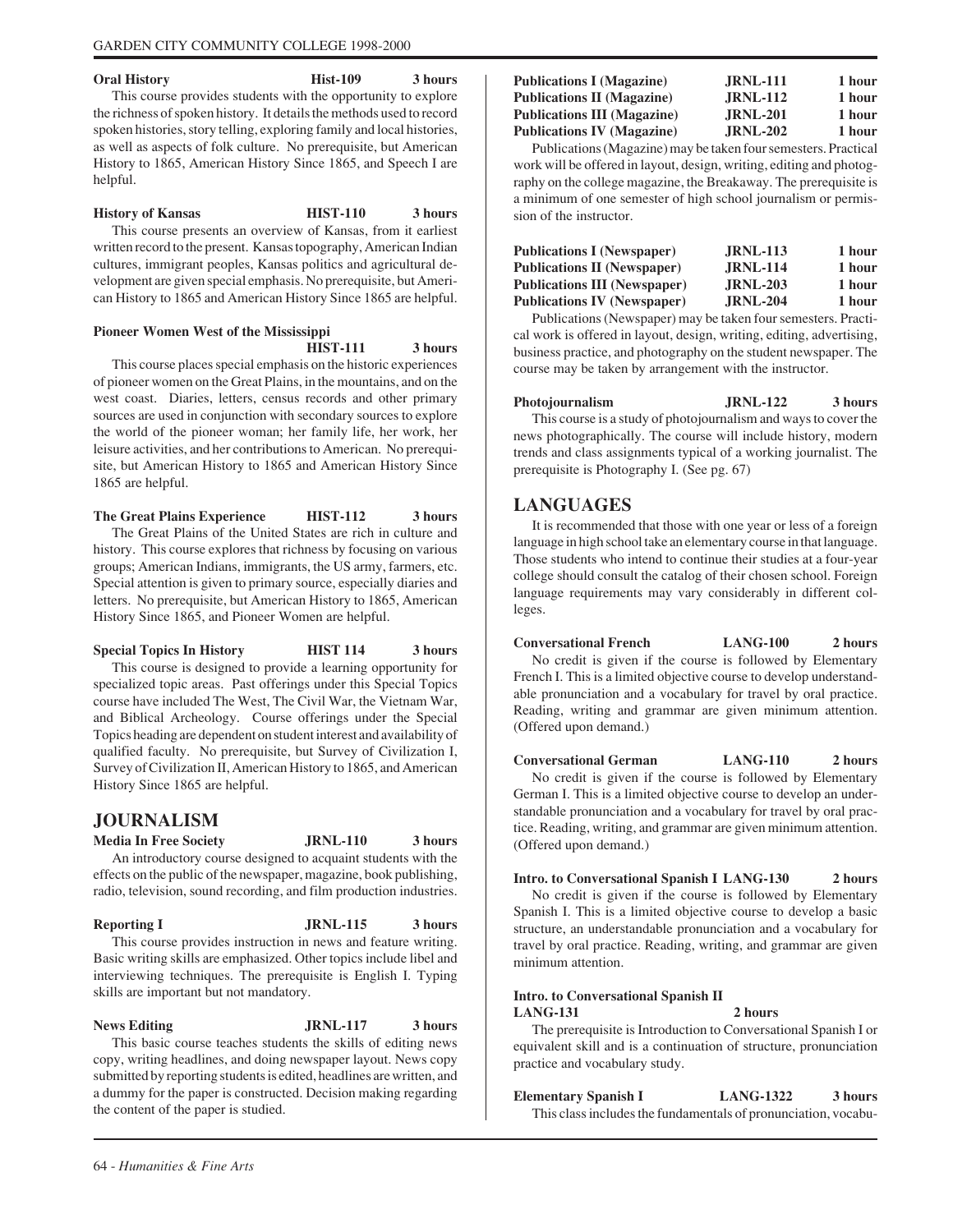lary building, practice in understanding and speaking simple phrases of practical value and elementary reading. The course will include some study of Spanish life and custom.

**Elementary Spanish II LANG-1331 3 hours**

The prerequisite is Elementary Spanish I or equivalent skill. This course is the continuation of Elementary Spanish I with further emphasis on understanding and speaking Spanish with reading of ordinary modern prose, including some study of periodicals.

**Spanish for the Bilingual LANG-134 3 hours**

This is a course designed for students who already speak the regional Spanish fluently, but who wish to improve their reading and writing skills. They will become familiar with standard Spanish and increase their vocabulary through reading selections based on Spanish American history and culture.

# **Espanol Avanzado para Estudiantes de Habla Espanola LANG-135 3 hours**

The prerequisite is Spanish for the Bilingual or permission of the instructor and is a continuation of Spanish for the Bilingual.

**Elementary Vietnamese I LANG-140 3 hours**

This course introduces the fundamentals of oral and written Vietnamese, with particular attention to the tonal nature of spoken Vietnamese and the diacritical markings used to signal intonation in written Vietnamese. Listening to and pronunciation of simple words will lead into more extensive vocabulary development. Basic Vietnamese sentences will be written, stressing correct spelling and proper diacritical markings. There will be limited study of Vietnamese culture.

**Elementary Vietnamese II LANG-141 3 hours**

The prerequisite is satisfactory completion of Elementary Vietnamese I or equivalent skill as determined by the instructor. This is a continuation of the study of the Vietnamese language, building on the pronunciation, spelling and writing skills mastered in Elementary Vietnamese I. Students will continue vocabulary study in order to generate dialogue and conversational skills. Additional study of Vietnamese culture will be stressed.

# **Spanish Composition and Conversation**

**LANG-201 3 hours**

The prerequisite is six credits of college Spanish or two years of high school Spanish. This class is a review of Spanish with emphasis on conversation and cultural reading.

#### **Commercial Spanish LANG-202 3 hours**

The prerequisite is permission of instructor or Spanish Composition and Conversation. This course offers training and practice in effective use of spoken and written Spanish for business purposes.

**English as a Second Language LANG-204 3 hours** Review and practice of oral and written English skills for the high intermediate student. Listening and speaking skills focus on social interactions and the workplace. Basic academic skills prepare students for reading and writing at the college level.

# **Intermediate Spoken English as a Second Language LANG-206 3 hours**

Review and practice of oral and written English for the advanced student. This class is designed to prepare students for entry into Basic English and other college-level courses. Emphasis is on vocabulary, reading and writing.

# **LITERATURE**

The literature courses introduce the student to the masters of the written language and furnish material for critical evaluation.

# **Introduction to Literature LITR-210 3 hours**

A wide variety of literary types, the short story, the essay, ancient and modern drama, and the novel are reviewed in this course.

**English Literature I LITR-212 3 hours**

This course is the study of the historical and literary development of English Literature from Anglo-Saxon origins through the Neo-Classical Period.

**English Literature II LITR-213 3 hours** This course reviews the historical and literary development of English Literature from the Romantic Era into the Twentieth Century.

**American Literature I LITR-215 3 hours** The prerequisite is English II or consent of the instructor. The course includes a study of writers from the Colonial Period to the Civil War and shows the religious, historical, and social thinking that influenced the literature of the time.

**American Literature II LITR-216 3 hours** The prerequisite is English II or consent of the instructor. The course begins with Dickinson/Whitman and continues to the present with emphasis on major authors and literary trends.

**Introduction to Short Fiction LITR-218 3 hours** The prerequisite is English I or consent of the instructor. Examples of the best short fiction with emphasis on analysis and appreciation of the short novel and short story are studied in this course.

**The West in American Literature LITR-219 3 hours** A survey course of selected literature from this region. The course will examine major authors through a study of novels, short stories, poetry, and criticism.

**Understanding the Old Testament LITR-230 3 hours** This course provides a general introduction to Old Testament history and literature designed to acquaint the student with the origins, purposes and religious quality of Old Testament books. Attention is given to the development of the Judeo-Christian tradition.

## **Understanding the New Testament LITR-231 3 hours**

This course provides a general introduction to New Testament history and literature designed to acquaint students with the context of political, social and cultural origins in our society. Attention is given to the development of Judeo-Christian tradition during the Roman period.

# **Creative Writing LITR-240 1-3 hours**

Students will study imaginative writing with particular emphasis on poetry, the short story, and drama. The prerequisite for this course is English II or consent of the instructor.

**Writers' Workshop LITR-241 1-3 hours**

The prerequisite is English II and/or consent of the instructor. This is an advanced writing course designed for those who are interested in increasing their writing skills with the possibility of publishing their work.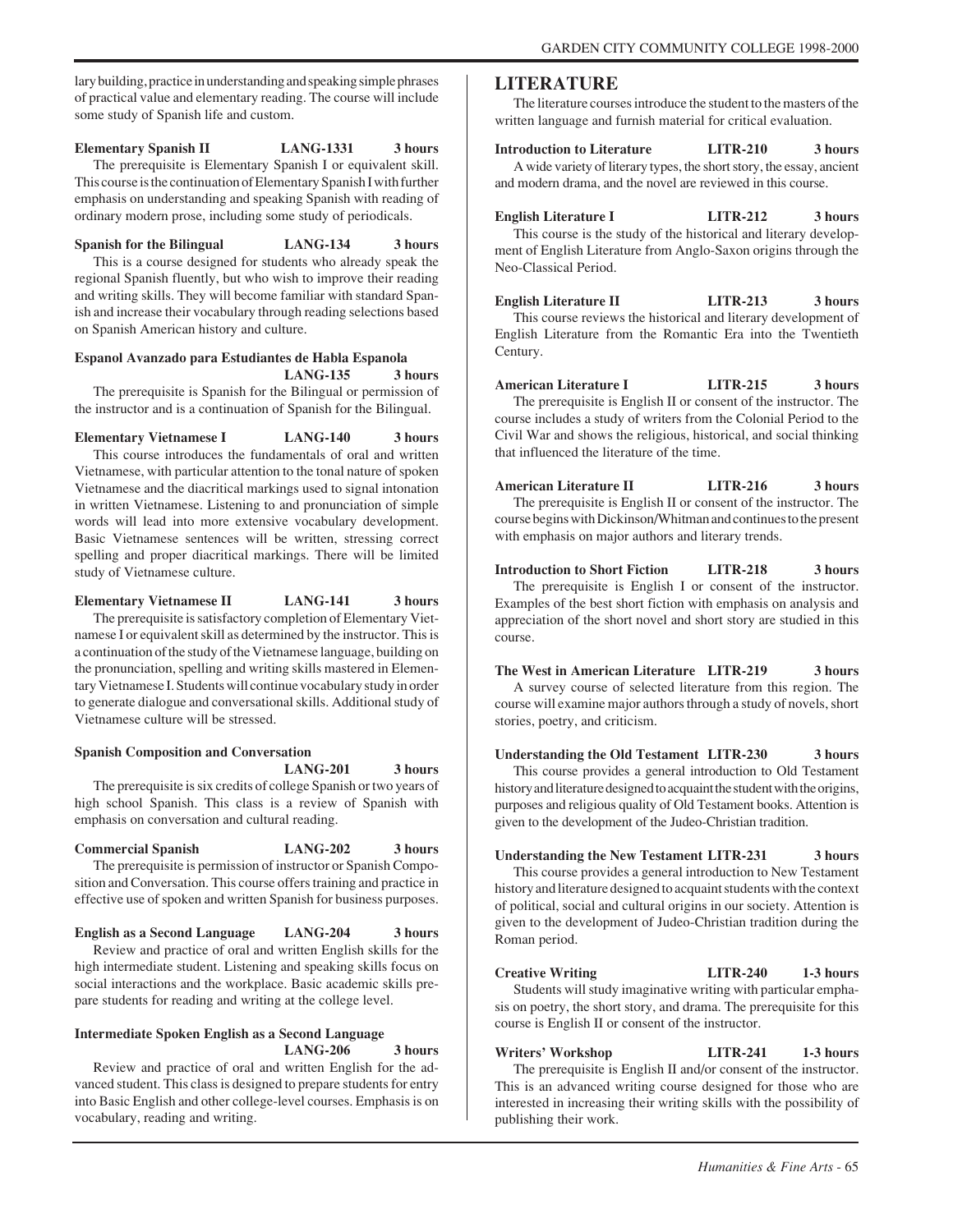| <b>Identity: Woman</b>                                      | <b>LITR-250</b> | 3 hours |
|-------------------------------------------------------------|-----------------|---------|
| This humanities course includes a documentary history of    |                 |         |
| American women, their roles and accomplishments; a study of |                 |         |
| literature by and about women; and a look at the issues and |                 |         |
| problems that women face today.                             |                 |         |

**Kansas Literature LITR-251 3 hours** Students will have the opportunity to familiarize themselves with the literature, including fiction, essays, poetry, drama and film, of Kansas. This course looks at the state's people, heritage and literary traditions.

**Science Fiction LITR-252** 3 hours This course introduces the student to the history and terminology of Science Fiction literature and shows the romantic, satirical, mythical, and scientific treatise roots of this genre. It is a humanities

# **World Literature and the Human Experience LITR-253 3 hours**

A study of literature from different periods, cultures, and regions of world with emphasis on the geographic and historical contexts of literary texts and on the rich diversity of social orders and human values express in literary forms.

# **MUSIC**

course with no prerequisites.

**Music History and Appreciation MUSC-108 3 hours**

For non-music majors, prospective teachers and prospective departmental supervisors. This course is a historical survey of cultural trends and characteristics from Pre-Christian times to the 20th century. Historical styles are examined to help develop the student's understanding of music and the Arts. This course fulfills a humanities general education requirement.

| <b>Today's Music</b> | <b>MUSC-106</b> | 3 hours |
|----------------------|-----------------|---------|
|                      |                 |         |

For non-music majors, prospective teachers and prospective departmental supervisors. Today's Music is a survey of American music progressing from historical precedents to contemporary styles. Included are folk, blues, jazz, rock, country, musical comedy, religious, and classical styles investigated in relation to social conditions. The elements of musical understanding are studied. Aural and visual aids supplement discussions. This course fulfills a humanities general education requirement.

# **Applied Music**

Applied Music is a private vocal or instrumental study open to all students. The course constitutes one thirty minute lesson per week. Music majors are required to enroll in one credit hour each semester in their principal performing medium. Non-music majors should contact the instructor before enrolling.

| Voice I               | <b>MUSC-100</b> | 1 hour |
|-----------------------|-----------------|--------|
| Voice II              | <b>MUSC-101</b> | 1 hour |
| Voice III             | <b>MUSC-201</b> | 1 hour |
| <b>Voice IV</b>       | <b>MUSC-202</b> | 1 hour |
| <b>Instrument I</b>   | <b>MUSC-102</b> | 1 hour |
| <b>Instrument II</b>  | <b>MUSC-103</b> | 1 hour |
| <b>Instrument III</b> | <b>MUSC-203</b> | 1 hour |
| <b>Instrument IV</b>  | <b>MUSC-204</b> | 1 hour |
|                       |                 |        |

| <b>Piano and Organ</b>                                            |                 |        |
|-------------------------------------------------------------------|-----------------|--------|
| <b>Keyboard Instruments I</b>                                     | <b>MUSC-104</b> | 1 hour |
| <b>Keyboard Instruments II</b>                                    | <b>MUSC-105</b> | 1 hour |
| <b>Keyboard Instruments III</b>                                   | <b>MUSC-205</b> | 1 hour |
| <b>Keyboard Instruments IV</b>                                    | <b>MUSC-206</b> | 1 hour |
| Class Piano I                                                     | <b>MUSC-111</b> | 1 hour |
| Class piano is open to non-music majors and is required for       |                 |        |
| music majors. The course includes the development of basic piano  |                 |        |
| techniques, sight reading, transposition, improvisation, and key- |                 |        |
| board harmony. Students are grouped according to ability. Con-    |                 |        |
| tinuing enrollment is required for music majors until the piano   |                 |        |
| proficiency exam has been successfully completed.                 |                 |        |
|                                                                   |                 |        |

| <b>Class Piano II</b> | MUSC-112 1 hour                                                   |  |
|-----------------------|-------------------------------------------------------------------|--|
|                       | This course is a continuation of Class Piano I. Class meets twice |  |
| a week.               |                                                                   |  |
|                       |                                                                   |  |

| <b>MUSC-120</b> | 1 hour |
|-----------------|--------|
| <b>MUSC-121</b> | 1 hour |
| <b>MUSC-210</b> | 1 hour |
| <b>MUSC-211</b> | 1 hour |
|                 |        |

Students with high school band experience may participate in pep band or concert band regardless of their scholastic major. As a spirit organization, the pep band plays at home athletic events. The concert ensemble presents performances each semester featuring traditional and contemporary wind literature. These ensembles rehearse two hours per week.

| Choir I   | <b>MUSC-130</b> | 1 hour |
|-----------|-----------------|--------|
| Choir II  | <b>MUSC-131</b> | 1 hour |
| Choir III | <b>MUSC-212</b> | 1 hour |
| Choir IV  | <b>MUSC-213</b> | 1 hour |

College Choir is open to all members of the student body by audition. A wide range of literature is covered in three class periods per week.

# **Small Ensembles**

Personnel for College Singers, Jazz Ensemble and Chamber Music are selected by audition from all disciplines in the college. Rehearsing two or three hours weekly, ensembles may be taken for credit.

| <b>Vocal Ensemble I</b>   | <b>MUSC-132</b> | 1 hour |
|---------------------------|-----------------|--------|
| <b>Vocal Ensemble II</b>  | <b>MUSC-133</b> | 1 hour |
| <b>Vocal Ensemble III</b> | <b>MUSC-214</b> | 1 hour |
| <b>Vocal Ensemble IV</b>  | <b>MUSC-215</b> | 1 hour |
| <b>Jazz Ensemble I</b>    | <b>MUSC-124</b> | 1 hour |
| <b>Jazz Ensemble II</b>   | <b>MUSC-125</b> | 1 hour |
| <b>Jazz Ensemble III</b>  | <b>MUSC-218</b> | 1 hour |
| <b>Jazz Ensemble IV</b>   | <b>MUSC-219</b> | 1 hour |
| <b>Community Chorus</b>   | <b>MUSC-134</b> | 1 hour |

Community Chorus is open to area musicians and all members of the student body. Each concert is an extended work or a group of smaller settings.

**Recital Attendance MUSC-000** 0 hours Attendance at a designated number of performing arts events will be required of music majors each semester. A list of approved events will be published by the Music Department at the beginning of the year.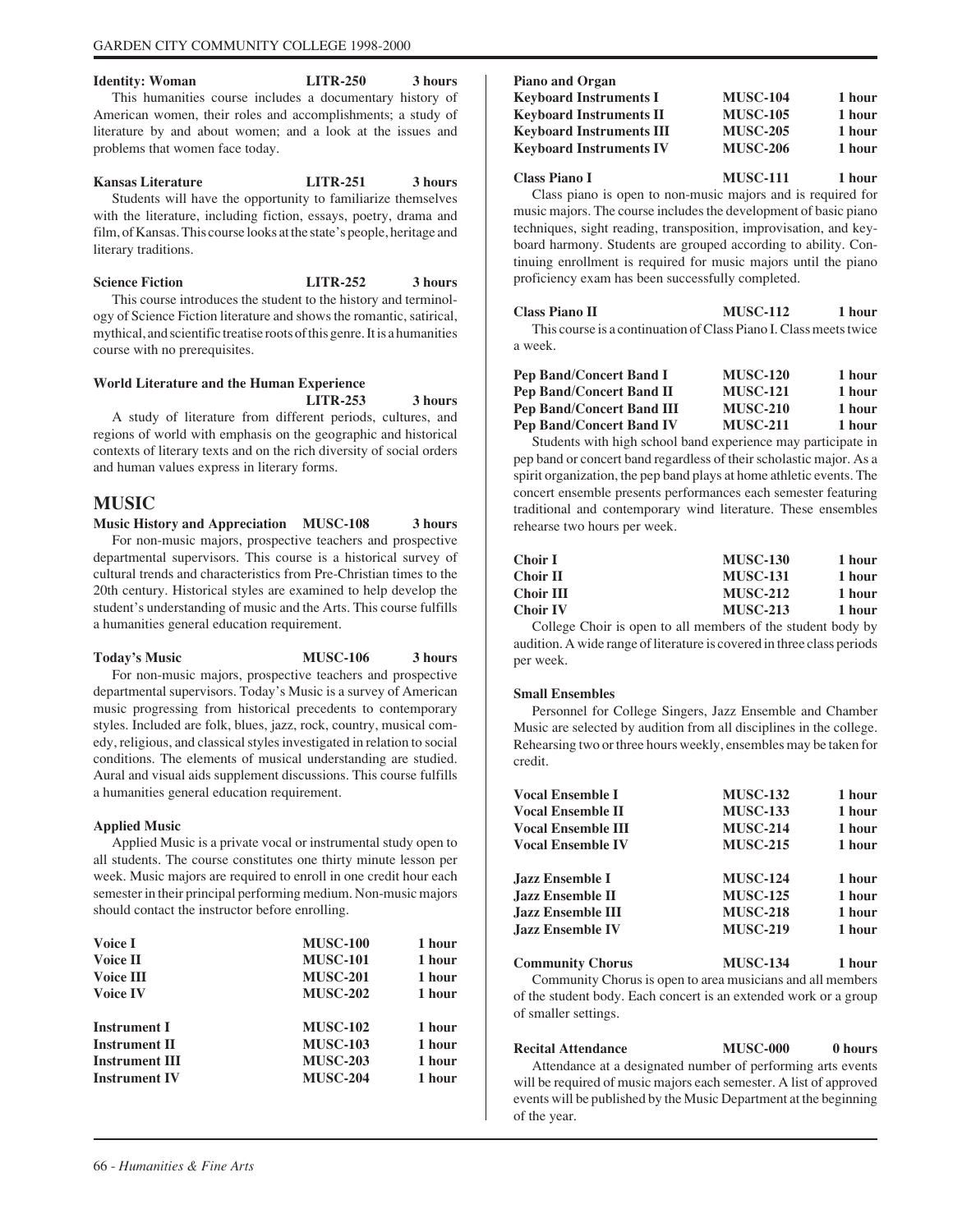# **Theory of Music I** MUSC-150 3 hours

This is a basic course in the structure of music which relates to the rhythmic, melodic and harmonic elements of music.

**Theory of Music II** MUSC-151 3 hours The prerequisite is Theory of Music I or permission of the instructor. Theory of Music II is sequential to Theory of Music I, emphasizing part writing from a given bass, figured bass and given melody.

**Theory of Music III MUSC-250 3 hours** Prerequisite: Theory of Music II or permission of the instructor. Major thrust is toward facility in employing more advanced harmonic concepts.

**Theory of Music IV MUSC-251** 3 hours The prerequisite is Theory of Music III or permission of the instructor. Course emphasis is on original composition and projects in arranging.

**Aural Skills I MUSC-152 2 hours** This is a rhythmic, melodic and harmonic study which includes dictation and elementary sight singing. It is intended to develop listening skills.

**Aural Skills II MUSC-153 2 hours** This course is a continuation of Aural Skills I with emphasis placed on recognition of cadences, chord progressions, two-part dictation, and intermediate and advanced sight singing. It is intended to develop listening skills.

# **PHILOSOPHY**

Philosophy is critical reflection on the justification of basic human beliefs; and analysis of the concepts in terms of which these beliefs are expressed. It involves the rational, methodological, and systematic consideration of those topics that are of central concern to human beings.

**Introduction to Philosophy PHIL-101 3 hours** This course introduces students to some of the major themes and thinkers of Western Philosophy. Areas covered include knowledge, ethics, religious beliefs and political theory. The class will be structured to develop in the students the ability to read and write critically, using the methods of philosophical analysis.

# **Elementary Ethics PHIL-102 3 hours**

This course is an historical and topical overview of philosophical ethics. It examines some of the most important ethical theories and thinkers. Topics studied include the nature and rationale of ethical theories and the application of these theories to contemporary ethical issues.

# **Logic: An Intro. to Clear Thinking PHIL-103 3 hours**

This course is concerned with rational thought. It includes an overview of most forms of persuasive reasoning, and covers both the nature of arguments and many different argument forms.

# **PHOTOGRAPHY**

Photography I PHOT-120 3 hours

The course includes taking pictures, developing film, and making contact and projection prints. The students will provide camera and film. Two hours lecture and two hours laboratory per week.

Photography II PHOT-121 3 hours

Prerequisite: PHOT-120 or instructor's approval. Composition and technique in color and black and white photography. Course will include work in photojournalism, portrait and commercial photography. Guest lecturers will be used for specific areas. Two hours lab and two hours lecture per week.

# **Technical Photography PHOT-130 3 hours**

Advanced exploration of experimental, interpretive and straight black and white photography. Prerequisite: Photo II or approval of instructor. Two hours lecture and two hours lab per week.

**Photography Seminar PHOT-200 1-3 hours** A study in photography based on the needs of the student. The student will provide a camera and film suitable to the area of study. May be repeated as topics vary.

# **READING**

**Reading Improvement I READ-092 3 hours** This course is designed for students who score through 36 on the ASSET test. An individualized program of competencies for reading basics is featured. Does not meet degree requirements. Prerequisite: Grade Level Equivalency of 4 or better determined by Nelson-Denny Reading Test.

**College Reading READ-093 3 hours** For students who score from 37-44 on the ASSET test. Emphasis is higher order thinking and efficient reading skills at the college level with application to college and life skills success. Prerequisite: Grade Level Equivalency of 9 or better determined by Nelson-Denny Reading Test. Does not meet degree requirements.

# **Reading Improvement: Phonics, Spelling, and Pronunciation READ-094 1 hour**

Techniques for analyzing words for spelling efficiency plus dictionary use for pronunciation and word study are included in this course. Does not meet degree requirements.

# **Reading Improvement: Expanding Your Vocabulary READ-095 1 hour**

Recommended for students scoring 40 or above on the ASSET test. This course provides a foundation of Latin and Greek word elements as well as furnishing the student strategies for mastering new words. The words selected for study are academically challenging and useful. Does not meet degree requirements.

# **Reading Improvement: Speed Reading and Comprehension READ-096 1 hour**

Preliminary instruction in various techniques of rapid reading. Self-pacing through timed readings, with regular checks of comprehension levels to insure that increased reading speed is meaningful and beneficial. Does not meet degree requirements.

# **SPEECH**

Since speech is the primary channel of communication, listening to people talk is the direct road to understanding them. Skill in speech contributes to good human relations and to personal success. It will also help one contribute to the decisions that are made in society.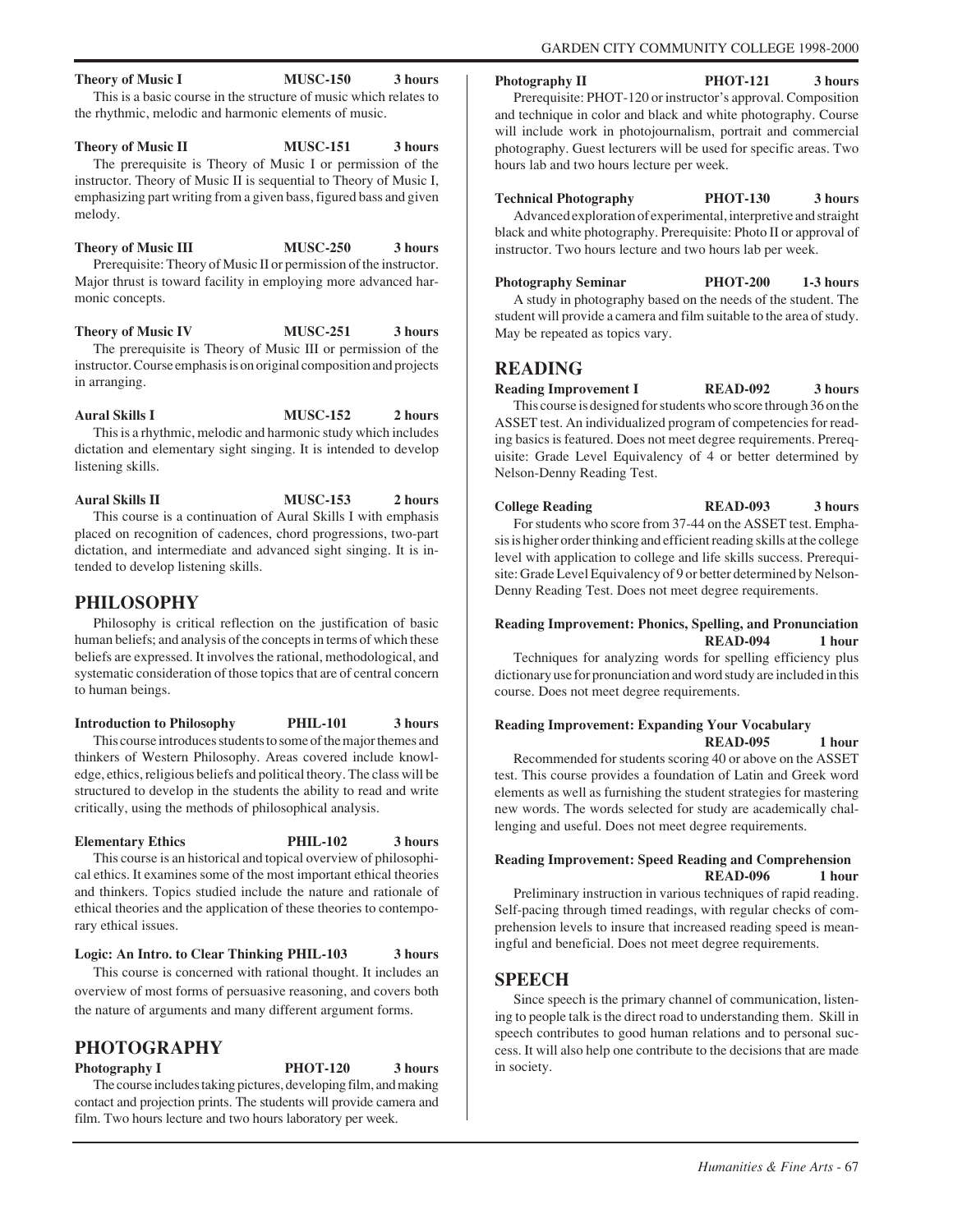Speech I SPCH-111 3 hours The study of the fundamentals of communication and the composition, organization and delivery of original speeches are included in Speech I. Five to seven speeches are required throughout the semester. This course meets the speech requirement for transfer programs. The class is lecture with appropriate activities included.

# Speech II SPCH-112 3 hours The prerequisite is Speech I. The course includes detailed work in public speaking, such as advanced work in extemporaneous and

impromptu style speaking, oratory, and argumentation. Special occasion speeches are covered. Lecture with practical experiences is the style of the course.

**Interpersonal Communications I SPCH-113 3 hours** IPC includes the study of communication theory and its application to interpersonal relations. The development of insight, skills and knowledge in the process of group interaction are the basis for the course. The class transfers to some four-year institutions as a communications/speech requirement. The class is experiential in the lecture mode.

**Oral Communication SPCH-116 3 hours** This course covers the basic oral communicative techniques necessary in business and trades and is designed for the student in technical programs. It includes speeches, discussion, panels, reports, and basic communication theory.

**Voice and Diction** SPCH-117 2 hours This class is designed to help students improve their speaking voices and to develop accuracy and refinement in diction. Study includes the International Phonetic Alphabet, dialects and accents.

**Oral Interpretation SPCH-118 3 hours** Offered only in the spring semester, Oral Interpretation covers

reading from the printed page of selected portions of stories, plays, nonfictional prose, and lyric and dramatic poetry for different objectives: to inform, impress, entertain and convince. It is required for members of the collegiate forensics team and is excellent for any speech or drama major. It is primarily lecture with practical application in performance.

**Introduction to Broadcasting SPCH-140 3 hours** This course acquaints the student with the equipment used in broadcasting, regulations governing broadcasting, background of radio and television industry, as well as copywriting, preparing and presenting commercials, news writing for the broadcast media, and advertising. The class is lecture with practical application.

| <b>SPCH-141</b> | 1 hour |
|-----------------|--------|
| <b>SPCH-142</b> | 1 hour |
| <b>SPCH-243</b> | 1 hour |
| <b>SPCH-244</b> | 1 hour |
|                 |        |

This class may be taken each of four semesters and includes the practical study of the selection and presentation of forensics competition materials. Students select and prepare materials for presentation to the general public, area schools, and possible competition.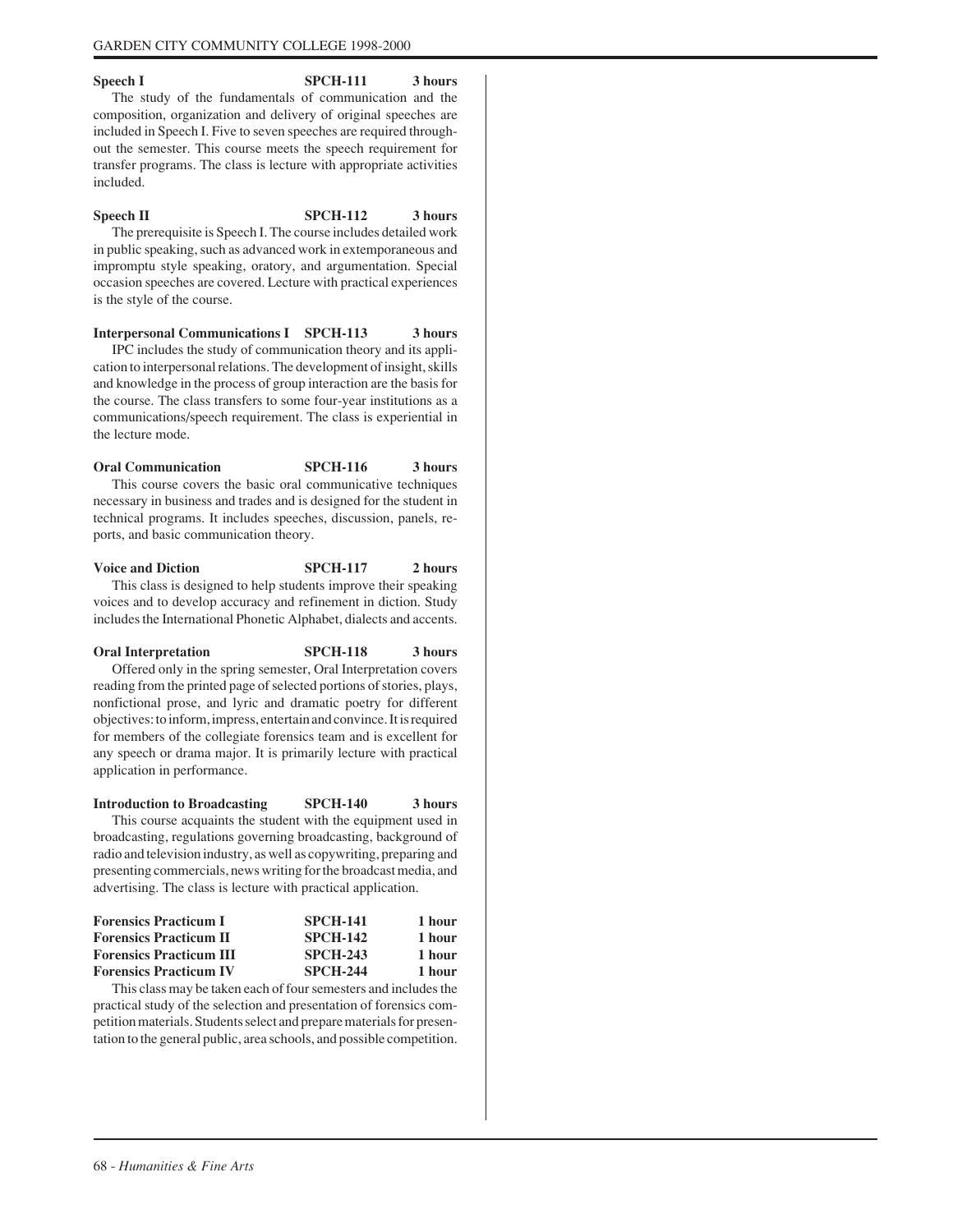# **NURSING & ALLIED HEALTH**

**Nursing**

**Health Related**

**Emergency Medical Services Technology**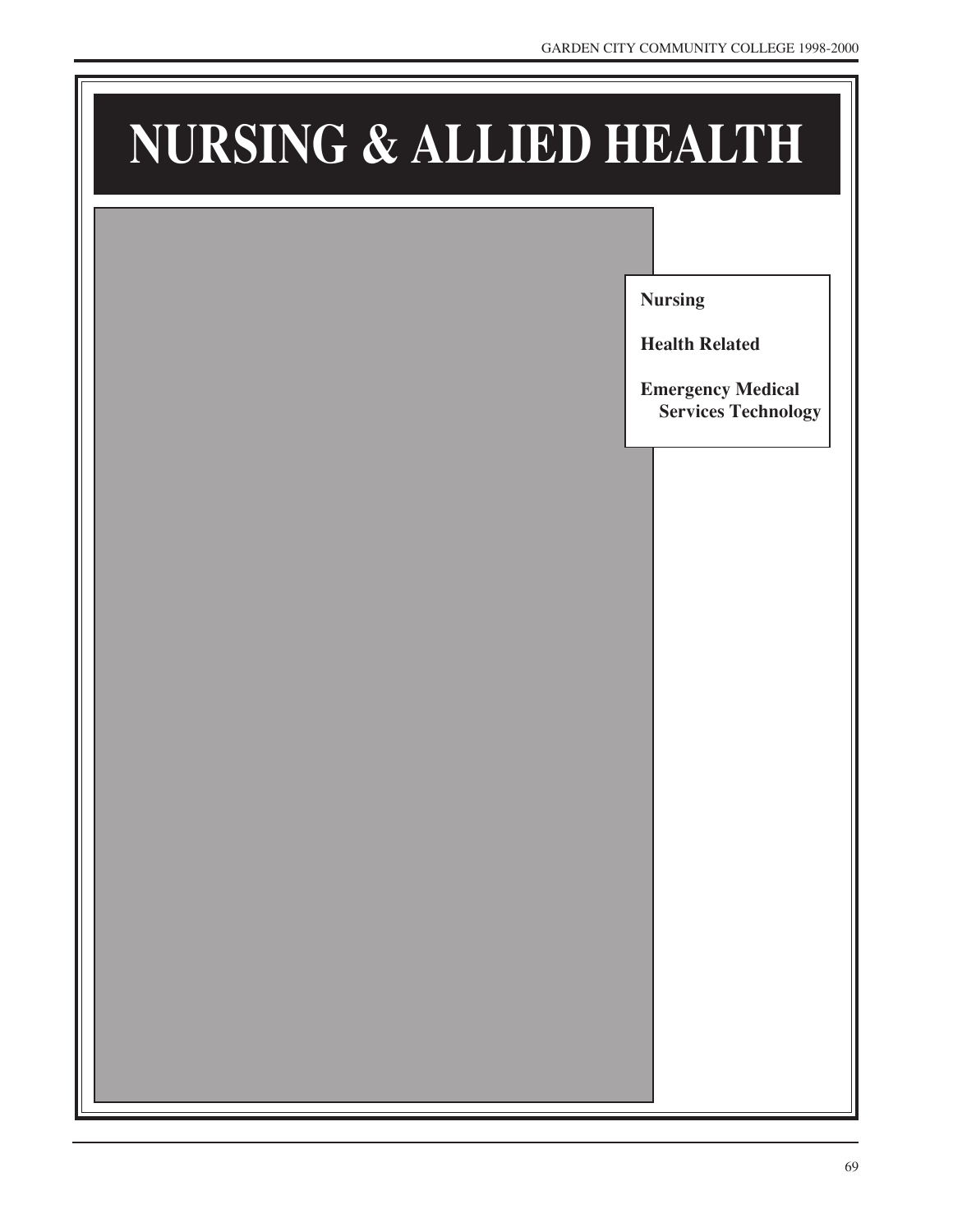# **NURSING**

The Associate Degree Nursing Program prepares a person for entry into professional nursing. The practice of nursing covers a wide range of activities that may be viewed on a continuum, beginning with simple nursing tasks, progressing through increasingly complex responsibilities and culminating in critical decision making activities. Upon graduation, the graduate is prepared to function in various health care settings in three interrelated roles: provider of care; manager of care; and member of the profession.

An Associate of Applied Science Degree is granted upon completion of the program, and the graduate is eligible to take the National Council Licensure Examination for licensure as a Registered Nurse (RN). The legal qualifications for applying for RN licensure in Kansas are as follows:

- 1. Has graduated from a high school accredited by the appropriate legal accrediting agency or has obtained the equivalent of a high school education, as determined by the Kansas State Department of Education;
- 2. Has successfully completed the basic professional curriculum in an accredited school of professional nursing and holds evidence of graduation therefrom;
- 3. Has been satisfactorily rehabilitated if the applicant has ever been convicted of anything other than a moving traffic violation, unless the crime is as stated below. "to have been guilty of a felony or to have been guilty of a misdemeanor involving an illegal drug offense unless the applicant or licensee establishes sufficient rehabilitation to warrant the public trust, except that notwithstanding K.S.A. 74-120 no license, certificate of qualification or authorization to practice nursing as a licensed professional nurse,…shall be granted to a person with a felony conviction for a crime against persons as specified in article 34 of chapter 21 of the Kansas Statutes Annotated and acts amendatory thereof or supplemental thereto." (From: Kansas Nurse Practice Act: Laws and Administrative Regulations. Topeka, KS. Kansas State Board of Nursing, 1997. Sections 65-1115 & 65- 1120.)

In accordance with the Kansas Articulation Plan for Nursing Education, the graduate is also eligible to articulate into a bachelor of science in nursing program.

The Garden City Community College Nursing Program is accredited by the Kansas State Board of Nursing and the National League for Nursing Accrediting Commission (NLNAC). The NLNAC can be contacted for information about the program at: NLNAC; 350 Hudson Street; New York, New York 10014; telephone # (800) 669-9656, ext. 153.

# **Admission Requirements**

To assist students seeking admission to nursing they are advised to obtain from the Department of Nursing a copy of the Admission Requirements and Guidelines used in counseling applicants.

Copies of the following college admission requirements must be on file in the Nursing Department.

- 1. Application to the College
- 2. High school transcript and/or GED certificate
- 3. College transcripts (if any)

In addition to meeting the above requirements, the student must complete and have on file in the Nursing Department:

- 1. Application to Nursing
- 2. ASSET scores for those students with less than 20 credit hours.
- 3. Evidence of the completion of either high school chemistry or one semester of college chemistry with a C or better.
- 4. Completion of a program of study with the Director, and an advising interview with a nursing faculty member.

After the above credentials are on file, the applicants will be reviewed for admission. The number of students selected annually depends on:

- 1. Available local facilities for clinical experience.
- 2. Number of qualified faculty.
- 3. Number of qualified applicants completing admission requirements.

Clinical experiences are obtained in the Garden City area. Students must provide transportation to and from the college, the hospital, and other agencies.

# **Advanced Standing**

The Garden City Community College Nursing Program follows the Kansas Articulation Plan for Nursing Education. Qualified licensed practical nurses and transfer students from other programs must meet the admission requirements for the college and the Nursing Department. LPN applicants must complete a two credit hour transition course scheduled in August the week prior to the fall semester.

# **NURSING**

# **Freshman Year**

| <b>CR. COURSE TITLE</b>    | <b>COURSE CODE</b>        |
|----------------------------|---------------------------|
| Nursing I                  | <b>NURS-107</b>           |
| College Skills Development | <b>PCDE-101</b>           |
| Anatomy and Physiology I   | <b>BIOL-211</b>           |
| General Psychology         | <b>PSYC-101</b>           |
| Interpersonal Comm. I      | <b>SPCH-113</b>           |
|                            |                           |
| <b>CR. COURSE TITLE</b>    | <b>COURSE CODE</b>        |
| Nursing II                 | <b>NURS-108</b>           |
|                            | <b>BIOL-212</b>           |
| Human Growth and Develop.  | $EDUC-110$                |
| <b>PE</b>                  | <b>HPER-119</b>           |
| <b>Summer</b>              |                           |
| <b>CR. COURSE TITLE</b>    | <b>COURSE CODE</b>        |
| Microbiology               | <b>BIOL-213</b>           |
| <b>Sophomore Year</b>      |                           |
|                            |                           |
| <b>CR. COURSE TITLE</b>    | <b>COURSE CODE</b>        |
| 10 Nursing III             | <b>NURS-209</b>           |
| English I                  | <b>ENGL-101</b>           |
| <b>PE</b>                  | <b>HPER</b>               |
|                            |                           |
| Nursing IV                 | <b>NURS-210</b>           |
| Sociology                  | <b>SOCI-102</b>           |
|                            | Anatomy and Physiology II |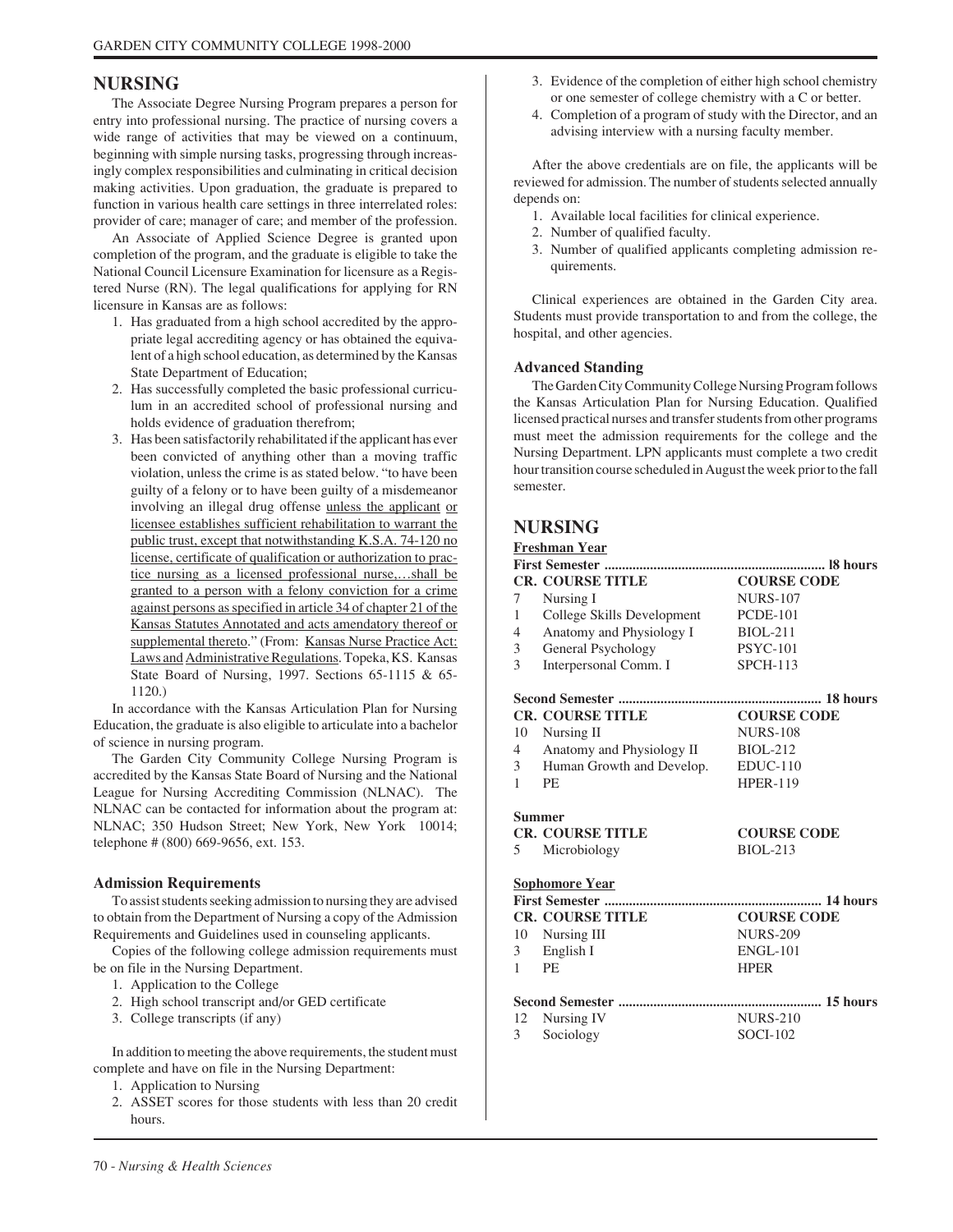#### **Basic Life Support for Health Care Providers NURS-106 1/2 hour**

This course is designed to provide initial certification or recertification for individuals employed in health care settings. The course includes information on risk factors, heart and lung function, heart disease, and symptoms/ signals that indicate action. The student learns CPR and foreign body airway management.

**Nursing I** NURS-107 7 hours

Fall semester only. Prerequisite: high school or college chemistry. Knowledge basic to nursing practice and to nursing as a profession is provided as a foundation for all subsequent nursing courses. Scientific foundations of nursing practice are drawn from the physical, biological and social sciences. Basic nursing concepts and principles are introduced and developed. The nursing process is used to organize nursing content around the basic human needs. Five hours of lecture discussion and six hours of campus or clinical lab per week.

**Nursing II** NURS-108 10 hours

Spring semester only. Prerequisites: a minimum grade of C in Nursing I, Anatomy and Physiology I, Interpersonal Communications, General Psychology, and College Skills Development. The development of fundamental nursing knowledge and principles is continued through utilization of the nursing process. Nursing is approached with an understanding of meeting basic human needs when an individual experiences an emotional crisis event, a regulatory or homeostatic problem and/or an alteration in functioning of a body system. Six hours of lecture discussion and twelve hours of clinical lab per week.

## **LPN Transition Course 5 10 NURS-110 2 hours**

A two credit hour course designed to facilitate the transition of articulating LPN students into the associate degree nursing program. The course introduces the student to the philosophies and

objectives of associate degree nursing, the College, and the Nursing Department. Testing of content areas from Nursing I and II is utilized to aide the student and faculty in identifying individual knowledge deficits, and to direct the development of learning strategies to correct identified deficits. Students are oriented to the clinical learning facilities.

## **Nursing III** NURS-209 10 hours

Fall semester only. Prerequisites: a minimum grade of C in Nursing II, Anatomy and Physiology II, Microbiology, and Human Growth and Development. The approach to nursing is continued through an understanding of meeting basic human needs when an individual experiences an emotional crisis event, a regulatory or homeostatic problem and/or an alteration in functioning of a body system. Emphasis is placed on nursing care utilizing the nursing process requiring a higher level of assessment, decision making, and technical skills. Opportunities are provided to develop ability in setting priorities while giving care to a small number of acute and chronic clients of all age groups. Students will begin to differentiate the functions and responsibilities of the members of the health team. Six hours of lecture discussion and twelve hours of clinical lab per week.

**NURS-210** 12 hours

Spring semester only. Prerequisite: a minimum grade of C in Nursing III, and English Composition I. Nursing content includes knowledge of critical aspects of neurological, pediatric, cardiovascular, respiratory and endocrine problems. Learning opportunities

are provided to develop ability in setting priorities while giving care to an increased number of acute, chronic and critical clients of all age groups. Professional attributes and managerial skills are further developed. Seven hours of lecture discussion and fifteen hours of clinical lab per week.

#### **Leadership/Management in Nursing Practice NURS-251 3 hours**

This course augments the graduate nurses' understanding of leadership and management strategies as applied to nursing practice. Emphasis is on the development of personal, interpersonal, and organizational skills required in leadership and management roles.

**Special Topics in Nursing NURS-252 1-3 hours** This course provides information on health care systems and the impact of those systems on health care workers and the community. The emphasis is on timely issues, topics and methods for integrating the information into their professional roles.

# **HEALTH RELATED**

**Geriatric Aide Assistant HELR-102 4 hours** The course is designed to prepare the geriatric aide for employment in Kansas nursing homes. Course work includes basic knowledge and skills necessary to help meet the psychosocial, physical and environmental needs of the geriatric resident. It includes both class and clinical experience. The geriatric aide is prepared to give care to residents in a nursing home under the supervision of a registered nurse, licensed practical nurse or physician. The course will qualify the student to take the Kansas Department of Health and Environment Geriatric Aide Certification Examination. State certification is necessary for employment in nursing homes in Kansas.

**Medical Terminology EMIC-104 3 hours** Please see listing under Emergency Medical Services Technology.

**Nursing Home Medication Aide HELR-103 4 hours** Prerequisites: A valid geriatric aide certificate for Kansas nursing homes, a written recommendation from a nursing home administrator or licensed nurse supervisor, and the availability of clinical experience at the student's employing agency. The course includes basic knowledge and skills necessary for an aide to prepare and administer medications under the supervision of a registered nurse or licensed practical nurse in a nursing home. It includes both class and clinical experiences. The course will qualify the student to take the Kansas State Department of Education Certification Examination for medication aide. State certification is necessary for employment in nursing homes in Kansas.

**Nurse Aide-Geriatric Aide HELR-104 5 hours** The course is designed to prepare the aide for employment in either a hospital or a nursing home. Course work includes basic knowledge and skills necessary to help meet the psychosocial, physical and environmental needs of the patient. It includes both class and clinical experience. The nurse aide-geriatric aide is prepared to give patient care under the supervision of a registered nurse, a licensed practical nurse or physician. The course will qualify the student to take the Kansas Department of Health and Environment Geriatric Aide Certification Examination. State certification is necessary for employment in nursing homes in Kansas.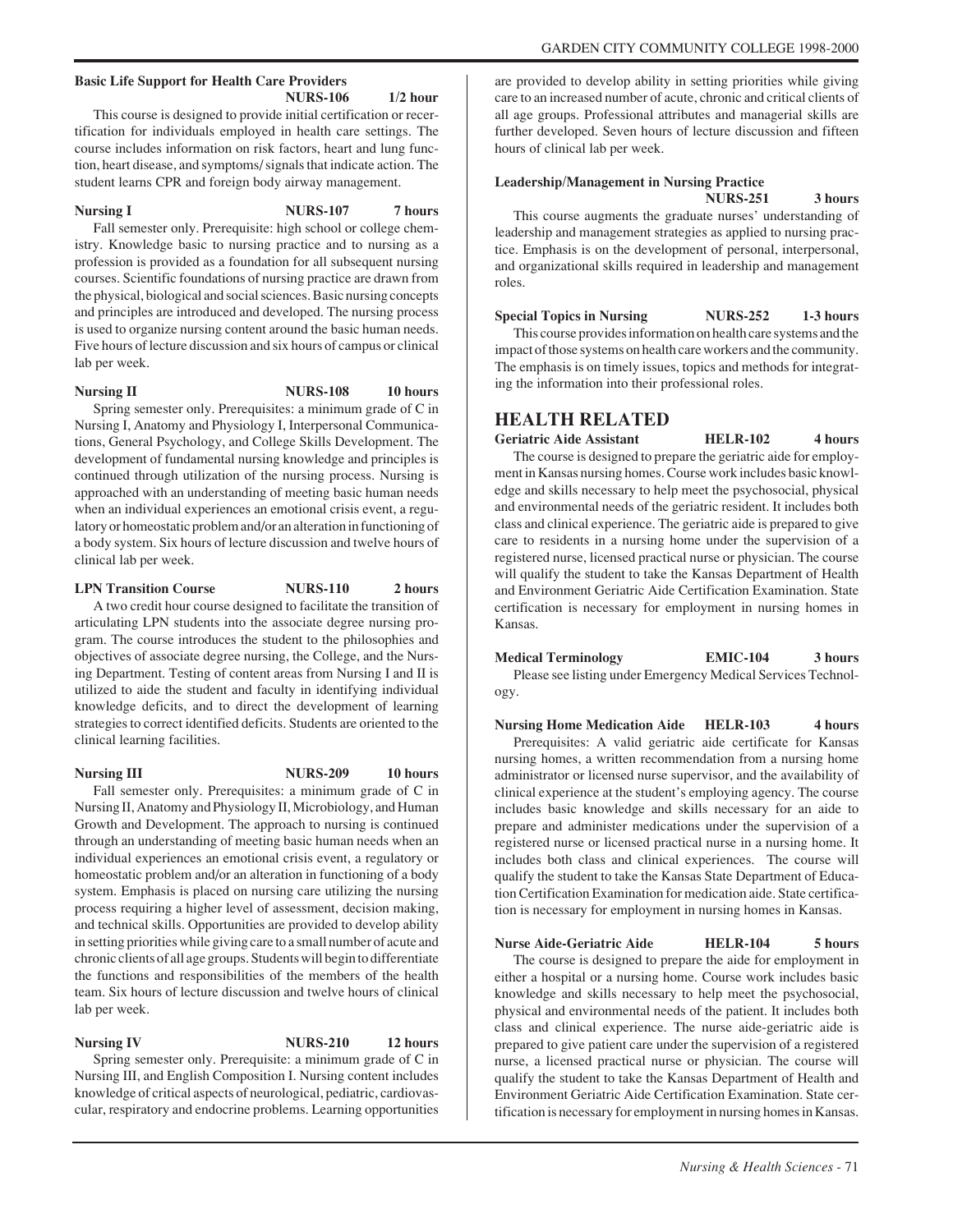# **Geriatric Care Assistant-Home Health Aide**

#### **HELR-105 6 hours**

The course is designed to prepare the paraprofessional health worker for employment in a nursing home or a home health agency. Course work includes basic knowledge and skills necessary to help meet the psychosocial, physical and environmental needs of the geriatric resident or the client and/or family in their home. It includes both class and clinical experience. The geriatric care assistant home health aide is prepared to give patient care under the supervision of a registered nurse, licensed practical nurse or physician. The course will qualify the student to take the Kansas Department of Health and Environment Geriatric Aide Certification Examination and the Home Health Aide Certification Examination. State certification is necessary for employment of aides in Kansas nursing homes and home health agencies. Minimum of one hundred twenty clock hours

# **Home Health Aide HELR-107 2 hours**

Prerequisites: A valid geriatric aide certificate for Kansas nursing home. The course is designed to prepare the paraprofessional for employment in a home health agency. Course work includes basic knowledge and adaptation of skills to help meet the psychosocial, physical and environmental needs of an individual or family in their home. The home health aide is prepared to give patient care under the supervision of a registered nurse, licensed practical nurse or physician. The course will qualify the student to take the Kansas Department of Health and Environment Home Health Aide Certification Examination. State certification is necessary for employment of aides in Kansas home health agencies.

#### **Paraprofessional Health-Team Seminar**

**HELR-110 1/2-3 hours**

The course is designed to provide supplemental and/or refresher programs in all areas of hospital, adult care home, medical record assistant and paramedical specialties.

# **EMERGENCY MEDICAL SERVICES TECHNOLOGY**

This series of courses prepares the student to practice in the following areas: First Responder, Emergency Medical Technician, Emergency Medical Technician-Intermediate, and Mobile Intensive Care Technician. Emergency Medical Services is an emerging profession that provides the individual an opportunity to practice at basic levels of emergency care e.g.: extrication, stabilization of the sick and injured to the advanced level of a Mobile Intensive Care Technician (MICT/Paramedic), administering medications and endotracheal intubation.

The successful completion of the courses First Responder, Emergency Medical Technician, Emergency Medical Technician-Intermediate\* allows the graduate to sit for the State Certification Examination presented by the Board of EMS.

The Mobile Intensive Care Technician Program prepares the student for the state certification exam, but can also provide the student with the option of completing an Associate of Applied Science degree.

\*Requires basic EMT training prior to admission to this program.

# **MOBILE INTENSIVE CARE DEGREE TRACT**

# **ADMISSION REQUIREMENTS**

To be accepted into the program for either certification or degree tract the student must:

- 1. Meet college admission requirements as stated in the college catalog, including ASSET scores.
- 2. Complete a program of study as provided by the designated instructional staff.
- 3. Provide evidence of meeting the prerequisites e.g.: transcripts, licensure, or certifications.

Admission into the program is dependent on the availability of clinical experiences and qualified faculty. Students must provide transportation to and from the agencies utilized for meeting the program objectives.

#### **Prerequisites:**

- 1. 6-8 credit hours of Anatomy & Physiology (C or better)
- 2. 5 credit hours of Chemistry for Health Sciences (C or better)
- 3. Permission of the Instructor
- 4. Certification as an Emergency Medical Technician

#### **General Education Requirements: (17 credit hours) CR. COURSE TITLE**

|               | ек, сооков птев               | COUNDD COD          |
|---------------|-------------------------------|---------------------|
| 3             | English I                     | <b>ENGL-101</b>     |
| $\mathcal{F}$ | Interpersonal Communications  | $SPCH-113$          |
| .5            | Chemistry for Health Sciences | CHEM-108            |
| 3             | General Psychology*           | <b>PSYC-101</b>     |
| 3             | Sociology*                    | $SOCI-102$          |
| 2             | <b>Physical Fitness</b>       | <b>HPER-119</b>     |
|               | College Skills Development    | <b>PCDE-101</b>     |
|               |                               | $1 \cdot 1 \cdot 1$ |

*\*Computer science courses may be substituted for one of these)*

#### **Major Specialization and Related Areas: (50 credit hours) CR. COURSE TITLE**

| 4              | Anatomy and Physiology I   | <b>BIOL-211</b> |
|----------------|----------------------------|-----------------|
| 4              | Anatomy and Physiology II  | <b>BIOL-212</b> |
| 3              | Adv. Medical Terminology   | EMIC-204        |
| 6              | <b>Medical Emergencies</b> | <b>EMIC-207</b> |
| 4              | Cardiology                 | <b>EMIC-105</b> |
| 3              | Pharmacology               | $EMIC-106$      |
| $\mathfrak{D}$ | Trauma                     | EMIC-208        |
| 12             | <b>Clinical Rotation</b>   | <b>EMIC-209</b> |
| 12             | Field Internship           | $EMIC-210$      |
|                |                            |                 |

#### **First Responder EMIC-107 4 hours**

This course is designed to provide instruction in initial emergency care. Students are taught methods of primary stabilization of the sick and injured. This course is taught according to the objectives presented by the Board of EMS and allows the student to acquire information, skills, and attitudes necessary for state certification as a First Responder.

## **Emergency Medical Technician (EMT)**

**EMRG-101 12 hours** A basic course in emergency medical care which will include lectures, videos, and practical application. **This course requires concurrent enrollment in the medical terminology and first-aid courses offered by the instructional staff.** Students who complete this course will have the ability to offer emergency care to victims of medical crisis. Successful completion of this course allows the student to sit the state EMT certification exam.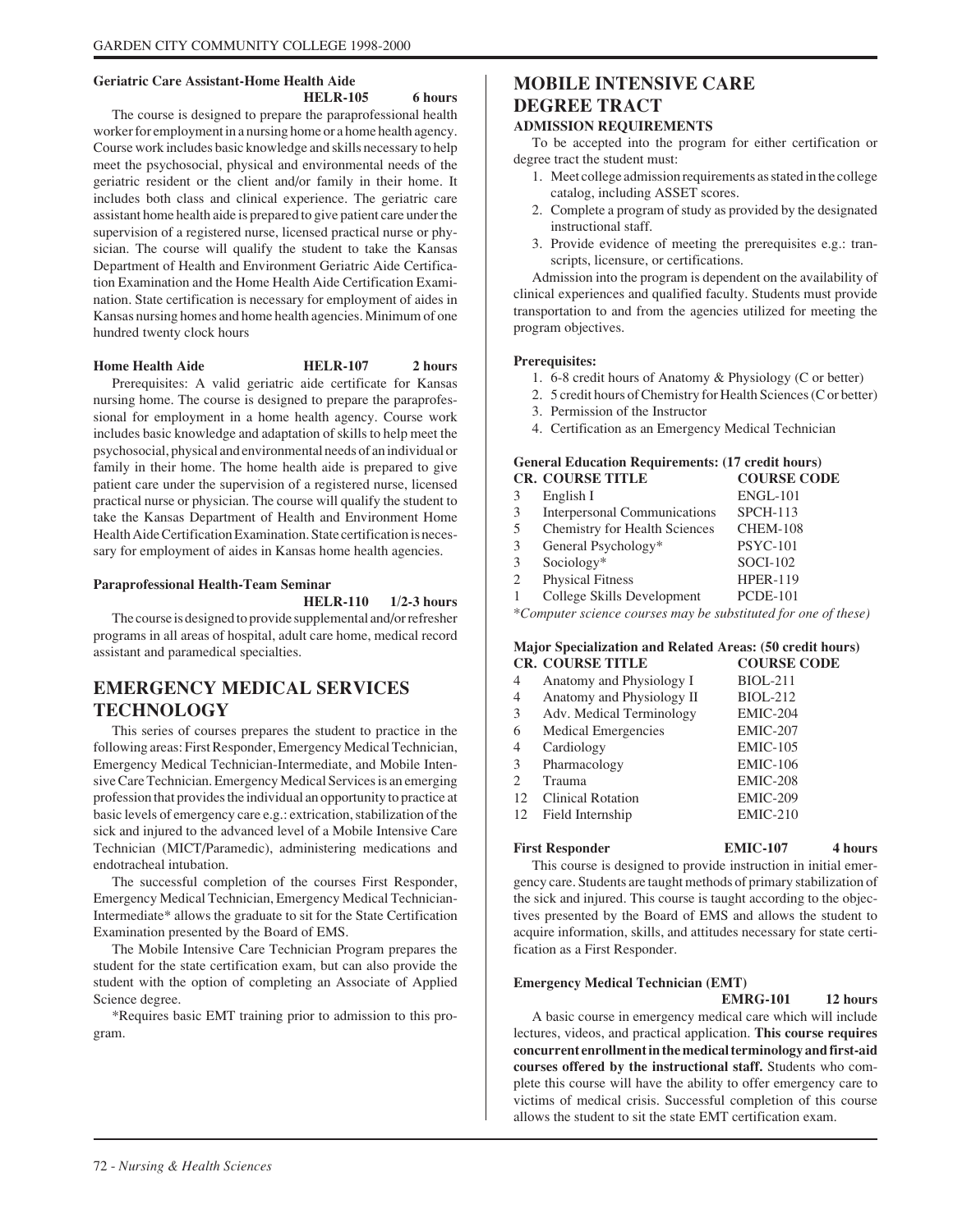# **Medical Terminology EMIC-104 3 hours**

#### **Trauma EMIC-208 2 hours**

The study of prefixes, suffixes, root words and vocabulary including pronunciation, meaning and spelling related to areas of nursing and medical sciences. It is designed to enhance the knowledge and comprehension of nursing and medical terms for the paraprofessional health worker and others employed in nursing homes, hospitals, doctors' offices, medical records, etc. Three hours of lecture- discussion per week. **This course must be taken concurrently with EMRG-101.**

# **Emergency Medical Technician-Intermediate EMIC-110 4 hours**

Prerequisite: Certification as an EMT in Kansas. This course is designed to prepare certified EMT's in intravenous procedures. The course includes information on drugs and solutions, and provides clinical opportunities for the students to obtain the skills necessary to initiate intravenous therapy. The successful completion of this program allows the student to sit for the certification exam presented by the Board of EMS for the State of Kansas.

# **Mobile Intensive Care Technician**

The Mobile Intensive Care Technician program is a series of courses that includes both didactic and clinical laboratory components that will allow the student to be certified as an MICT. To enroll, the student must be certified as an EMT.

**Cardiology EMIC-105 4 hours**

Prerequisite: Anatomy and Physiology 6-8 credit hours, college chemistry, or permission of instructor. The course includes cardiac anatomy, cardiopulmonary physiology, physiological monitoring, medications and electrolytes and their effect on the EKG, pathophysiology of specific acute and chronic disease processes that affect the electrical and mechanical activities of the heart, electrophysiology of the heart, atrial, junctional and ventricular dysrhythmias and studies of disorders of rates and rhythms (introduces the student to rhythm strip reading and nursing implications). The course expands to include blood gas interpretations, alveolar ventilation, auscultation and CPR certification.

Pharmacology **EMIC-106** 3 hours Prerequisite: Anatomy and Physiology 6-8 credit hours, college chemistry, or permission of instructor. Introduction to drugs that may be given by an MICT in the management of the acutely ill. The course includes information on the physiological effects, clinical use, desired effects, side effects, and precautions and contraindications of drugs used in acute care with an emphasis on cardiovascular drugs.

# **Advanced Medical Terminology EMIC-204 3 hours** Prerequisite: Medical Terminology. This course expands the information learned in Medical Terminology EMIC-104. Increased skills in utilizing terminology for documentation and communication are developed through direct application to printed material, discussion and record keeping.

**Medical Emergencies EMIC-207 6 hours** Prerequisite: Anatomy and Physiology 6-8 credit hours, college chemistry, or permission of instructor. Emergency situations such as anaphylactic shock, drug poisoning, childbirth, seizures, cerebrovascular accidents, etc., are presented with regard to pathophysiology of the disorder and advanced clinical management. Practical sessions will be provided as applicable to the emergency situation presented.

Prerequisite: Anatomy and Physiology 6-8 credit hours, college chemistry, or permission of instructor. Provides the student with assessment and treatment skills utilized in emergency situations. Fractures, wounds, hemorrhage, and blunt trauma to the body will be discussed with regard to mechanism of the injury, anticipated as well as overt injuries, and clinical management. Laboratory sessions for practical application will be provided

**Clinical Rotation EMIC-209 12 hours**

Provides the student assessment and treatment capabilities in emergency situations. Prerequisites: Completion of didactic portion of program. This module provides hands-on patient contact and practice of technical skills. Experience, supervised by physicians, nurses, and certified MICT's is provided in the delivery room, emergency room, operating room, pediatric room, psychiatric ward, intensive care unit, and respiratory therapy. Overall clinical supervision is provided by the course coordinator who makes rounds with the students and arranges for the students to participate in special activities. Evaluations will be made by nursing and EMS personnel with whom the students work.

Field Internship **EMIC-210** 12 hours Prerequisite: Completion of clinical rotation. This module will primarily be supervised by certified MICT's who will do an evaluation on each student. This internship will be on a rotational basis similar to the clinical rotations and students will be required to spend at least 24 hours per week on call with a first response vehicle. Two fully equipped Type I vehicles will be available 24 hours a day for this portion of the training program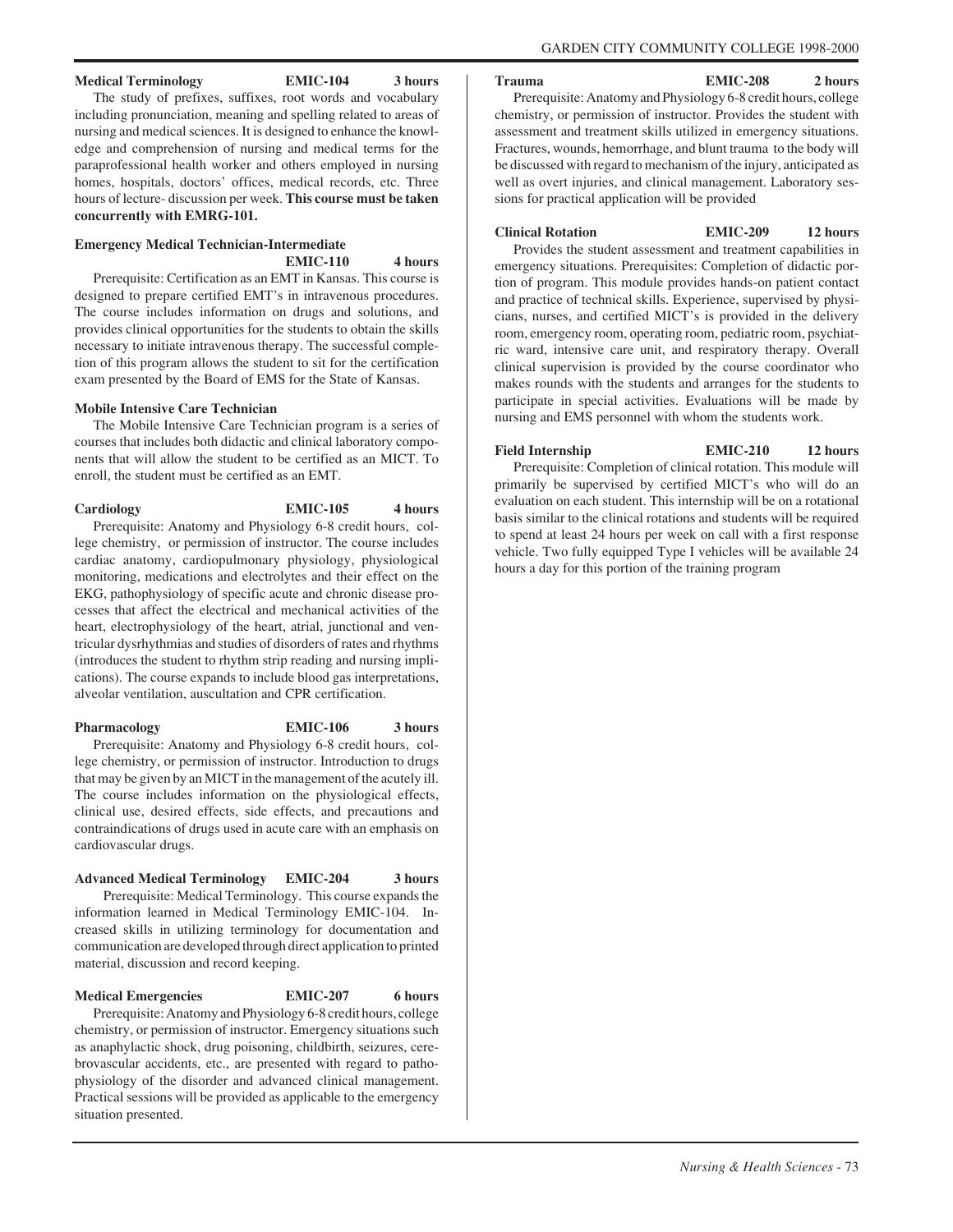# **SCIENCE & MATHEMATICS**

**Life Science**

**Chemistry**

**Mathematics**

**Physical Science**

**Physics**

**Electronics**

**Engineering**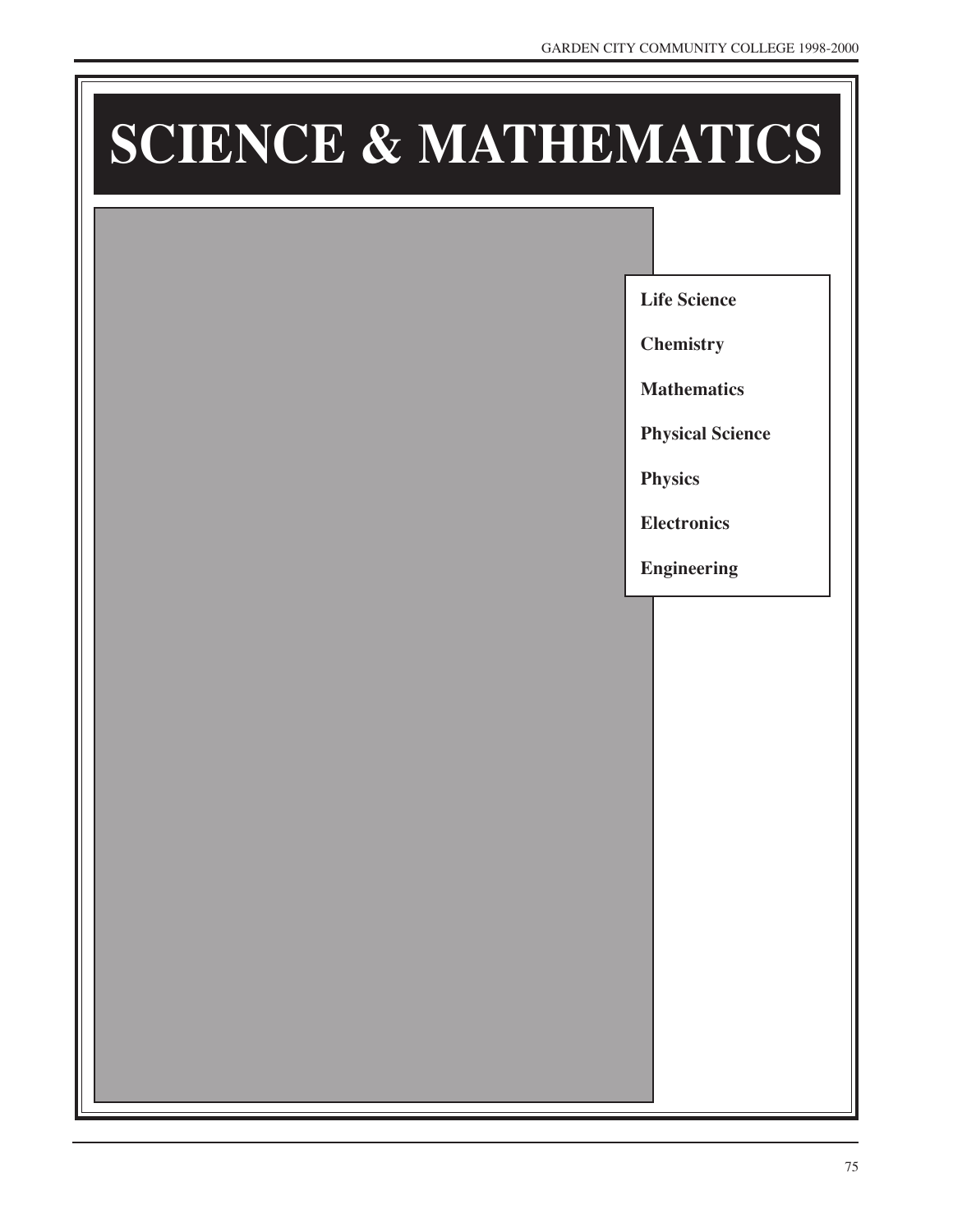# **SCIENCE AND MATHEMATICS**

All programs outlined in the Science and Mathematics Division meet the requirements for an Associate in Science degree except those noted as non-degree programs.

In addition to the core courses required for graduation, the courses listed in the following programs of study are the recommended courses for the successful completion of the identified degree or certificate program.

# **BIOLOGICAL SCIENCE**

It is recommended that careful consideration be given to science requirements of four-year institutions so that a satisfactory transition can be made. A good background in chemistry is essential to the understanding of biology and should begin the first semester. Consultation with members of the Department of Life Science is recommended so that a program of courses will be planned to meet specific needs.

| <b>CR. COURSE TITLE</b>           | <b>COURSE CODE</b> |
|-----------------------------------|--------------------|
| College Algebra                   | MATH108            |
| <b>Fundamentals of Statistics</b> | MATH110            |
| Inorganic Chemistry I             | CHEM109            |
| Inorganic Chemistry II &          |                    |
| Qualitative Analysis              | CHEM110            |
| General Organic Chemistry         | CHEM205            |
| Principles of Biology             | <b>BIOL105</b>     |
| General Zoology                   | <b>BIOL205</b>     |
| Microbiology                      | BIOL213            |
| General Physics I                 | PHSC105            |
|                                   |                    |

# **FORESTRY, RANGE MANAGEMENT, CONSERVATION OF NATURAL RESOURCES**

This program prepares freshmen and sophomore students majoring in one of the above areas to enter a four-year college or university. Consultation of the four-year college or university catalog is recommended in addition to the assistance of an advisor to ensure that requirements are met.

#### **FISHERIES & WILDLIFE BIOLOGY CR. COURSE TITLE COURSE CODE**

|   | UR. UUURSE HILE                   | UUUNSE UUDE         |
|---|-----------------------------------|---------------------|
| 5 | Inorganic Chemistry I             | CHEM109             |
| 5 | Inorganic Chemistry II &          |                     |
|   | <b>Qualitative Analysis</b>       | CHEM110             |
| 5 | Principles of Biology             | <b>BIOL105</b>      |
| 3 | College Algebra                   | MATH108             |
| 3 | Plane Trigonometry or             | MATH <sub>109</sub> |
|   | <b>Fundamentals of Statistics</b> | <b>MATH110</b>      |
| 5 | General Zoology                   | <b>BIOL205</b>      |
| 5 | Microbiology                      | BIOL213             |
| 5 | General Physics I                 | <b>PHYS205</b>      |
| 5 | General Physics II                | <b>PHYS206</b>      |
| 5 | General Organic Chemistry         | CHEM205             |
| 3 | Economics: Macro                  | ECON111             |
| 5 | Introduction to Ecology           | BIOL <sub>109</sub> |
|   |                                   |                     |

# **PRE-PHYSICAL THERAPY**

Physical therapy concerns the restoration of function and the prevention of disability following disease, injury or loss of a body part. A license is required to practice. A degree or certificate from an approved school of physical therapy and the ability to pass the State Board Examination are requirements to receive a license.<br>COLORED TITLE **CR. COURSE TITLE** 

|   | <b>CR. COURSE IIILE</b> | <b>COURSE CODE</b> |
|---|-------------------------|--------------------|
| 5 | Inorganic Chemistry I   | CHEM109            |

| Inorganic Chemistry II   | CHEM110         |
|--------------------------|-----------------|
| Principles of Biology    | <b>BIOL105</b>  |
| Plane Trigonometry or    | MATH109         |
| higher level math course |                 |
| Microbiology or          | <b>BIOL213</b>  |
| General Zoology          | <b>BIOL205</b>  |
| Anatomy & Physiology I   | <b>BIOL211</b>  |
| Anatomy & Physiology II  | <b>BIOL212</b>  |
| General Physics I        | PHYS205         |
| General Physics II       | <b>PHYS206</b>  |
| Introduction to          |                 |
| Microcomputer Software   | <b>CSCI1103</b> |
| <b>Statistics</b>        | <b>MATH110</b>  |
|                          |                 |

# **RESPIRATORY THERAPY**

**(Non-Degree Program)**

This program prepares students for beginning practice in the respiratory therapy profession. Respiratory therapy graduates must earn accreditation by the Commission on Accreditation of Allied Health Education Programs to practice in this profession. Some programs consist of two years of course work and provide certification as a respiratory therapy technician, but currently Garden City Community College does **not** offer the clinical component required for certification. Some programs at selected four-year colleges offer the B.S. degree with certification in respiratory therapy.

Students who wish to major in respiratory therapy or in respiratory therapy technician areas may complete some foundation course work at Garden City Community College. Depending upon their degree goals, students will need to transfer to either another two-year college or a four-year college which offers the clinical component required to achieve certification.

# **Foundation courses include the following:**

|   | <b>CR. COURSE TITLE</b>      | <b>COURSE CODE</b>  |
|---|------------------------------|---------------------|
| 3 | English I                    | ENGL101             |
| 5 | General Physics I            | <b>PHYS205</b>      |
| 4 | Anatomy & Physiology I       | <b>BIOL211</b>      |
| 3 | College Algebra              | MATH108             |
|   | College Skills Development   | PCDE101             |
| 3 | Speech I                     | SPCH111             |
| 4 | Anatomy and Physiology II    | <b>BIOL212</b>      |
| 5 | General Chemistry or         | CHEM105             |
|   | Chemistry for Health Science | CHEM108             |
| 3 | General Psychology           | PSYC <sub>101</sub> |
| 3 | Sociology                    | <b>SOCI101</b>      |
|   |                              |                     |

# **RADIOLOGIC TECHNOLOGY (X-Ray Technology) (Non-Degree Program)**

Radiologic technology involves the use of radiant energy in the field of medicine to assist physicians in the diagnosis and treatment of diseases. The primary function of radiological technologists is to operate x-ray equipment under the general direction of a physician. Graduation from an accredited high school is a basic requirement for admission; however, preference is given to those applicants with above average grades or some college credits. Preparatory courses in mathematics, chemistry, physics and biology will better prepare students for training in radiologic technology. To complete professional requirements, students enrolled in the program must complete one additional year at an approved school of x-ray technology as outlined by the American Society of Radiological Technologists in conjunction with the American College of Radiology and the American Medical Association.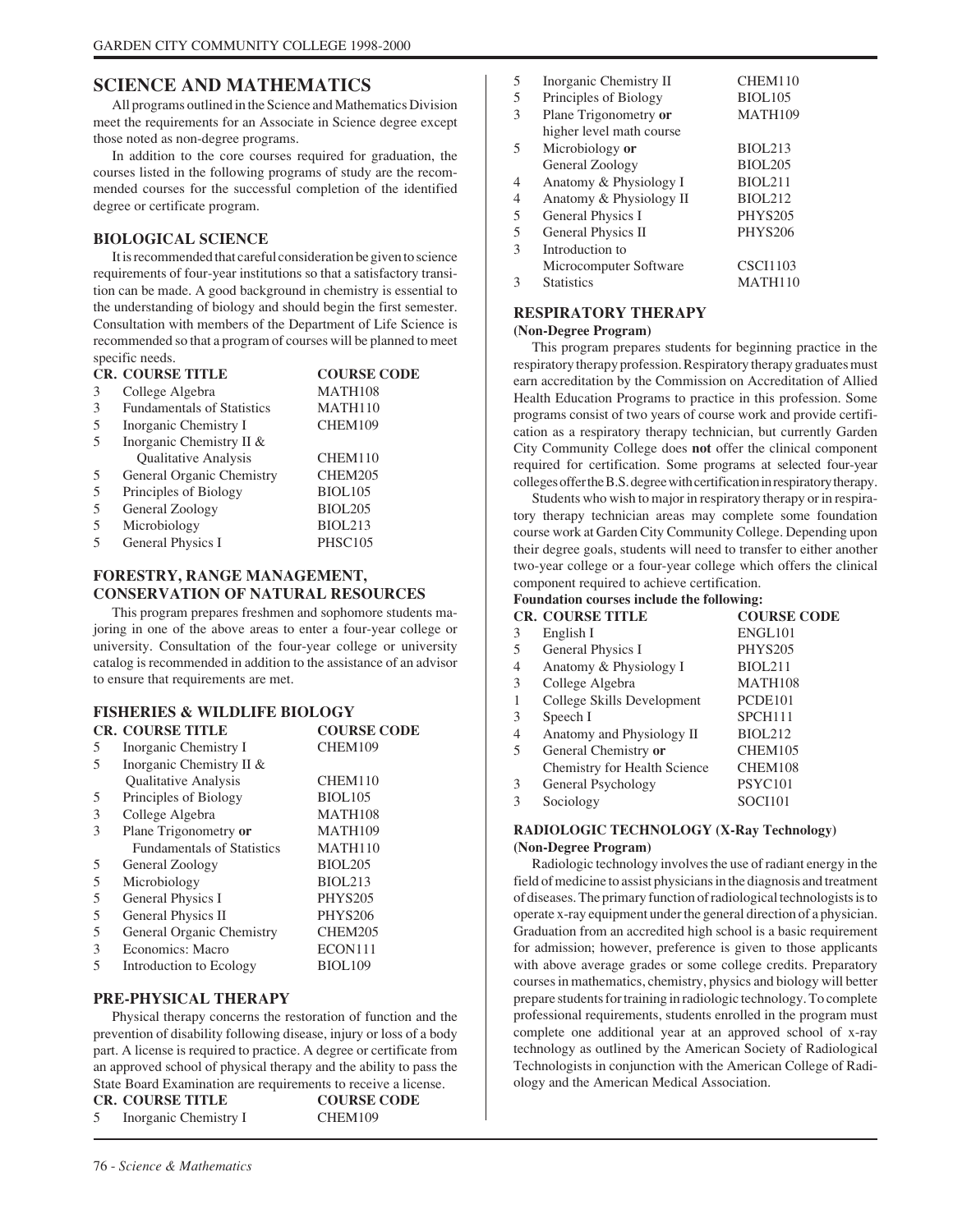# **CR. COURSE TITLE COURSE CODE**

| 5 | General Chemistry                   | CHEM105                  |
|---|-------------------------------------|--------------------------|
| 5 | Principles of Biology               | <b>BIOL105</b>           |
| 3 | General Psychology                  | <b>PSYC101</b>           |
| 3 | English I                           | ENGL <sub>101</sub>      |
| 3 | English II                          | <b>ENGL102</b>           |
| 2 | <b>Physical Education Electives</b> | HPER119, 120 (suggested) |
| 4 | Anatomy & Physiology I              | <b>BIOL211</b>           |
| 4 | Anatomy & Physiology II             | <b>BIOL212</b>           |
| 3 | Speech I or                         | SPCH111                  |
|   | <b>Interpersonal Communications</b> | SPCH <sub>113</sub>      |
| 3 | College Algebra                     | MATH108                  |
| 3 | Sociology                           | SOCI102                  |
| 3 | Introduction to                     |                          |
|   | Microcomputer Software              | <b>CSCI 1103</b>         |
| 3 | Humanities Elective                 |                          |

#### **MEDICAL TECHNOLOGY**

Medical technologists perform tests which aid in the diagnosis and treatment of diseases. These tests include laboratory procedures used in diagnostic microbiology, immunology, hematology, blood banking, urinalysis and chemistry. Medical technologists work in medical laboratories in hospitals, clinics, public health agencies and in research laboratories. Admission requires enrollment in the four-year degree program leading to a baccalaureate degree. The baccalaureate program must include mathematics, at least 18 hours in chemistry and at least 16 hours in life science, including courses in bacteriology and immunology. Three years of college work, followed by a twelve- month internship program leads to a Bachelor of Science degree in medical technology.

|                          | <b>CR. COURSE TITLE</b>   | <b>COURSE CODE</b> |
|--------------------------|---------------------------|--------------------|
| 3                        | College Algebra           | MATH108            |
| 5                        | Principles of Biology     | <b>BIOL105</b>     |
| 5                        | Inorganic Chemistry I     | CHEM109            |
| 5                        | Inorganic Chemistry II &  |                    |
|                          | Qualitative Analysis      | CHEM110            |
| .5                       | Microbiology              | <b>BIOL213</b>     |
| $\overline{4}$           | Anatomy and Physiology I  | BIOL211            |
| $\overline{4}$           | Anatomy and Physiology II | <b>BIOL212</b>     |
| 5                        | Organic Chemistry I       | CHEM206            |
| $\overline{\phantom{1}}$ | Organic Chemistry II      | CHEM207            |
| $5-3$                    | General Zoology or        | <b>BIOL205</b>     |
|                          | Descriptive Physics       | <b>PHYS106</b>     |

## **DENTAL HYGIENE**

 Dental hygienists are the only dental auxiliaries who provide service directly to the patient and are required to obtain a license to practice. The dental hygiene curriculum includes basic sciences, dental sciences and liberal arts. The associate degree or certification program qualifies a hygienist for clinical practice. The level of training required for leadership positions in teaching and public health school requires applicants to take a Dental Hygiene Aptitude Test before admission.

|   | <b>CR. COURSE TITLE</b>   | <b>COURSE CODE</b> |
|---|---------------------------|--------------------|
| 3 | College Algebra           | MATH108            |
| 5 | General Chemistry         | CHEM105            |
| 5 | General Organic Chemistry | CHEM205            |
| 5 | Microbiology              | BIOL213            |
| 5 | Anatomy & Physiology      | <b>BIOL210</b>     |
| κ | <b>Basic Nutrition</b>    | HMEC115            |
|   |                           |                    |

# **PRE-MEDICINE/DENTISTRY/OSTEOPATHY/ OPTOMETRY**

The course of study leading to admission to a school of medicine requires four years. A Bachelor's degree from an accredited college is ordinarily a prerequisite for admission to a school of medicine.

Schools of Dentistry require prescribed preparation in the sciences as well as general education. Although the entrance requirements to various professional schools are generally of the same character, it is wise to place emphasis upon the sciences as early as possible.

Careful consideration of the academic requirements of transfer institutions is necessary for continued success.

| motivations is necessary for commuca success. |                             |                    |  |
|-----------------------------------------------|-----------------------------|--------------------|--|
|                                               | <b>CR. COURSE TITLE</b>     | <b>COURSE CODE</b> |  |
| 5.                                            | Calculus & Analytical       |                    |  |
|                                               | Geometry I                  | <b>MATH122</b>     |  |
| 5                                             | Inorganic Chemistry I       | CHEM109            |  |
| 5                                             | Inorganic Chemistry II &    |                    |  |
|                                               | <b>Qualitative Analysis</b> | CHEM110            |  |
| 5                                             | General Zoology             | <b>BIOL205</b>     |  |
| 5                                             | General Physics I           | <b>PHYS205</b>     |  |
| 5                                             | General Physics II          | <b>PHYS206</b>     |  |
| 5                                             | Organic Chemistry I         | CHEM206            |  |
| 5                                             | Organic Chemistry II        | CHEM207            |  |
| 4                                             | Anatomy & Physiology I      | <b>BIOL211</b>     |  |
| 4                                             | Anatomy & Physiology II     | BIOL212            |  |

#### **PRE-CHIROPRACTIC**

Entrance to most chiropractic schools requires 60 hours of college credit. Completion of requirements for the Associate in Science Degree with the following courses should meet requirements at most schools. Careful consideration/consultation should be given to the respective chiropractic school's admission requirements.

| <b>CR. COURSE TITLE</b>  | <b>COURSE CODE</b>  |
|--------------------------|---------------------|
| College Algebra or above | MATH108 or above    |
| Principles of Biology    | <b>BIOL105</b>      |
| Anatomy & Physiology I   | BIOL <sub>211</sub> |
| Anatomy & Physiology II  | <b>BIOL212</b>      |
| General Physics I        | <b>PHYS205</b>      |
| General Physics II       | <b>PHYS206</b>      |
| Inorganic Chemistry I    | CHEM109             |
| Inorganic Chemistry II & |                     |
| Qualitative Analysis     | CHEM110             |
| Organic Chemistry I      | CHEM206             |
| Organic Chemistry II     | CHEM207             |
|                          |                     |
|                          |                     |

# **PRE-PHARMACY**

|   | <b>CR. COURSE TITLE</b>         | <b>COURSE CODE</b>  |
|---|---------------------------------|---------------------|
| 3 | <b>Fundamentals of Calculus</b> | MATH <sub>121</sub> |
| 5 | Inorganic Chemistry I           | CHEM109             |
| 5 | Inorganic Chemistry II and      |                     |
|   | <b>Qualitative Analysis</b>     | CHEM110             |
| 5 | Principles of Biology           | <b>BIOL105</b>      |
| 5 | Microbiology                    | BIOL213             |
| 5 | Organic Chemistry I             | CHEM206             |
| 5 | Organic Chemistry II            | CHEM207             |
| 5 | Anatomy & Physiology            | <b>BIOL210</b>      |
| 3 | *Descriptive Physics            | <b>PHYS205</b>      |
|   |                                 |                     |

\* Students with B or better in High School Physics may be exempt at some institutions.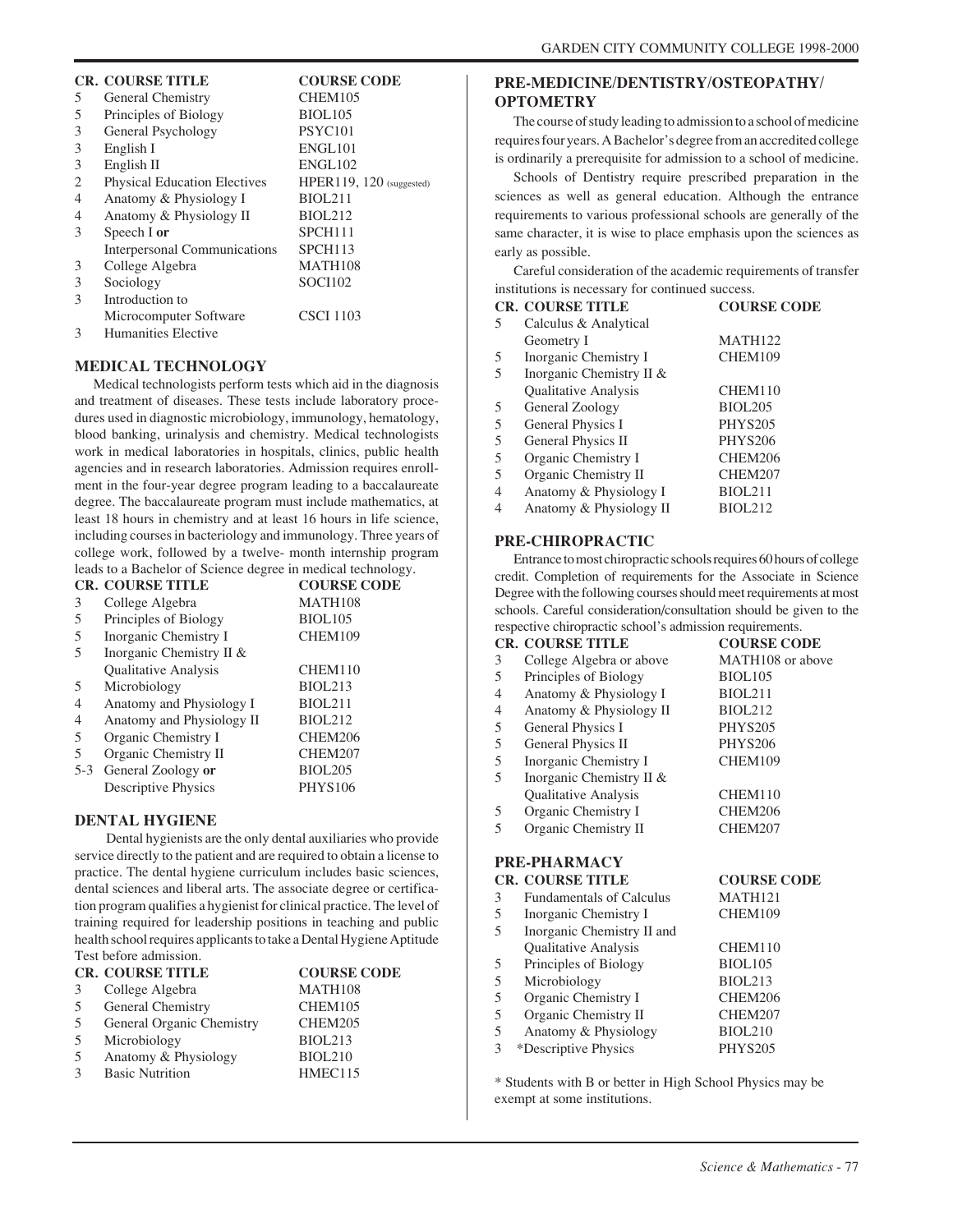## **MORTUARY SCIENCE (Non-Degree Program)**

A student interested in becoming a licensed mortician in Kansas may take 60 college credit hours at the college followed by 30 hour at a mortuary school approved by the Kansas State Board of Embalming.

It is also possible to take up to 32 hours at Garden City community College, then transfer to an approved college which offers a two-year program in Mortuary Science. Should the latter route be followed, courses which will transfer to a mortuary science college include the following:

|    | <b>CR. COURSE TITLE</b>       | <b>COURSE CODE</b> |
|----|-------------------------------|--------------------|
|    | English I                     | ENGL101            |
| 3  | English II                    | ENGL102            |
| 5  | Chemistry for Health Services | CHEM108            |
| 5  | Principles of Biology         | <b>BIOL105</b>     |
| .5 | Anatomy & Physiology          | <b>BIOL210</b>     |
|    | Microbiology                  | <b>BIOL213</b>     |
| 3  | General Psychology            | PSYC101            |
|    | General Accounting            | ACCT101            |

#### **NURSING**

 The college offers an Associate Degree program in addition to a program which will transfer to the four-year college. Refer to page 70 of this catalog.

#### **VETERINARY MEDICINE**

The veterinary medicine curriculum is a professional program seven years in length. Three years of restricted course work is required before application can be made to the School of Veterinary Medicine at Kansas State University. It is possible to obtain the first two years at Garden City Community College. In addition to the General Education courses, the following are necessary:

| <b>CR. COURSE TITLE</b>       | <b>COURSE CODE</b>  |
|-------------------------------|---------------------|
| Principles of Biology         | BIOL <sub>105</sub> |
| *Principles of Animal Science | <b>ANSI102</b>      |
| (Elective)                    |                     |
| *Animal Science & Ind. Lab    | <b>ANSI103</b>      |
| (Elective)                    |                     |
| Inorganic Chemistry I         | CHEM109             |
| Inorganic Chemistry II &      |                     |
| Qualitative Analysis          | CHEM110             |
| General Organic Chemistry     | CHEM205             |
| *Livestock Feeding (Elective) | <b>ANSI107</b>      |
| Microbiology                  | BIOL213             |
| General Physics I             | <b>PHYS205</b>      |
| General Physics II            | <b>PHYS206</b>      |
| *General Zoology (Elective)   | <b>BIOL205</b>      |
|                               |                     |

\*Not required at Kansas State University

#### **CHEMISTRY**

|    | <b>CR. COURSE TITLE</b>    | <b>COURSE CODE</b>  |
|----|----------------------------|---------------------|
| 5  | Inorganic Chemistry I      | CHEM109             |
| .5 | Inorganic Chemistry II and |                     |
|    | Qualitative Analysis       | CHEM110             |
| -5 | Calculus & Analytical      |                     |
|    | Geometry I                 | <b>MATH122</b>      |
| .5 | Calculus and Analytical    |                     |
|    | Geometry II                | <b>MATH123</b>      |
|    | Calculus and Analytical    |                     |
|    | Geometry III               | MATH <sub>205</sub> |
|    |                            |                     |

| 5 | Engineering Physics I             | <b>PHYS207</b>      |
|---|-----------------------------------|---------------------|
| 5 | <b>Engineering Physics II</b>     | <b>PHYS208</b>      |
| 5 | Organic Chemistry I               | CHEM206             |
| 5 | Organic Chemistry II              | CHEM207             |
|   | <b>MATHEMATICS/PHYSICS</b>        |                     |
|   | <b>CR. COURSE TITLE</b>           | <b>COURSE CODE</b>  |
| 5 | Calculus & Analytical             |                     |
|   | Geometry I                        | <b>MATH122</b>      |
| 5 | Calculus & Analytical             |                     |
|   | Geometry II                       | <b>MATH123</b>      |
| 5 | Calculus & Analytical             |                     |
|   | Geometry III                      | <b>MATH205</b>      |
| 3 | <b>Differential Equations</b>     | MATH <sub>206</sub> |
| 3 | <b>Fundamentals of Statistics</b> | MATH110             |
| 5 | Engineering Physics I             | <b>PHYS207</b>      |
| 5 | Engineering Physics II            | <b>PHYS208</b>      |
| 5 | *Inorganic Chemistry I            | CHEM109             |
| 5 | *Inorganic Chemistry II &         |                     |
|   | Qualitative Analysis              | CHEM110             |
| 3 | *Economics: Macro                 | ECON117             |
|   | *Suggested                        |                     |
|   |                                   |                     |

#### **PHYSICAL SCIENCE**

This curriculum is designed especially for those students who wish to pursue a degree in General Physical Science and not necessarily obtain a major in chemistry or physics. It is possible to readily switch to a major curriculum in either physics or chemistry after the first year.

|   | <b>CR. COURSE TITLE</b>       | <b>COURSE CODE</b> |
|---|-------------------------------|--------------------|
| 5 | Inorganic Chemistry I         | CHEM109            |
| 5 | Inorganic Chemistry II &      |                    |
|   | <b>Qualitative Analysis</b>   | CHEM110            |
| 5 | Calculus & Analytical         |                    |
|   | Geometry I                    | <b>MATH122</b>     |
| 5 | Calculus & Analytical         |                    |
|   | Geometry II                   | <b>MATH123</b>     |
| 5 | Principles of Biology         | <b>BIOL105</b>     |
| 5 | <b>Engineering Physics I</b>  | <b>PHYS207</b>     |
| 5 | <b>Engineering Physics II</b> | <b>PHYS208</b>     |

#### **ARCHITECTURE (Non-Degree Program)**

Students interested in architecture must decide at the outset whether they desire architectural engineering, building construction, or design architecture. Those interested in the first two options should follow the pre-engineering curriculum.

The design architecture program at most universities requires five academic years. The first year may be taken at the community college after which the student is advised to transfer to the university and begin work in the summer session. Up to 33 credit hours from the following list will be accepted for transfer. Six hours of Social Science elective and six hours of Humanities elective should be chosen.

|               | <b>CR. COURSE TITLE</b>         | <b>COURSE CODE</b>      |
|---------------|---------------------------------|-------------------------|
|               | English I                       | ENGL101                 |
| 3             | English II                      | ENGL102                 |
| 3             | College Algebra                 | MATH108                 |
| $\mathcal{R}$ | Precalculus Mathematics or      | MATH <sub>120</sub>     |
|               | <b>Fundamentals of Calculus</b> | <b>MATH121</b>          |
| 9             | Suggested electives             | <b>ARTS101, ARTS104</b> |
|               |                                 | ARTS129, DRAFT104       |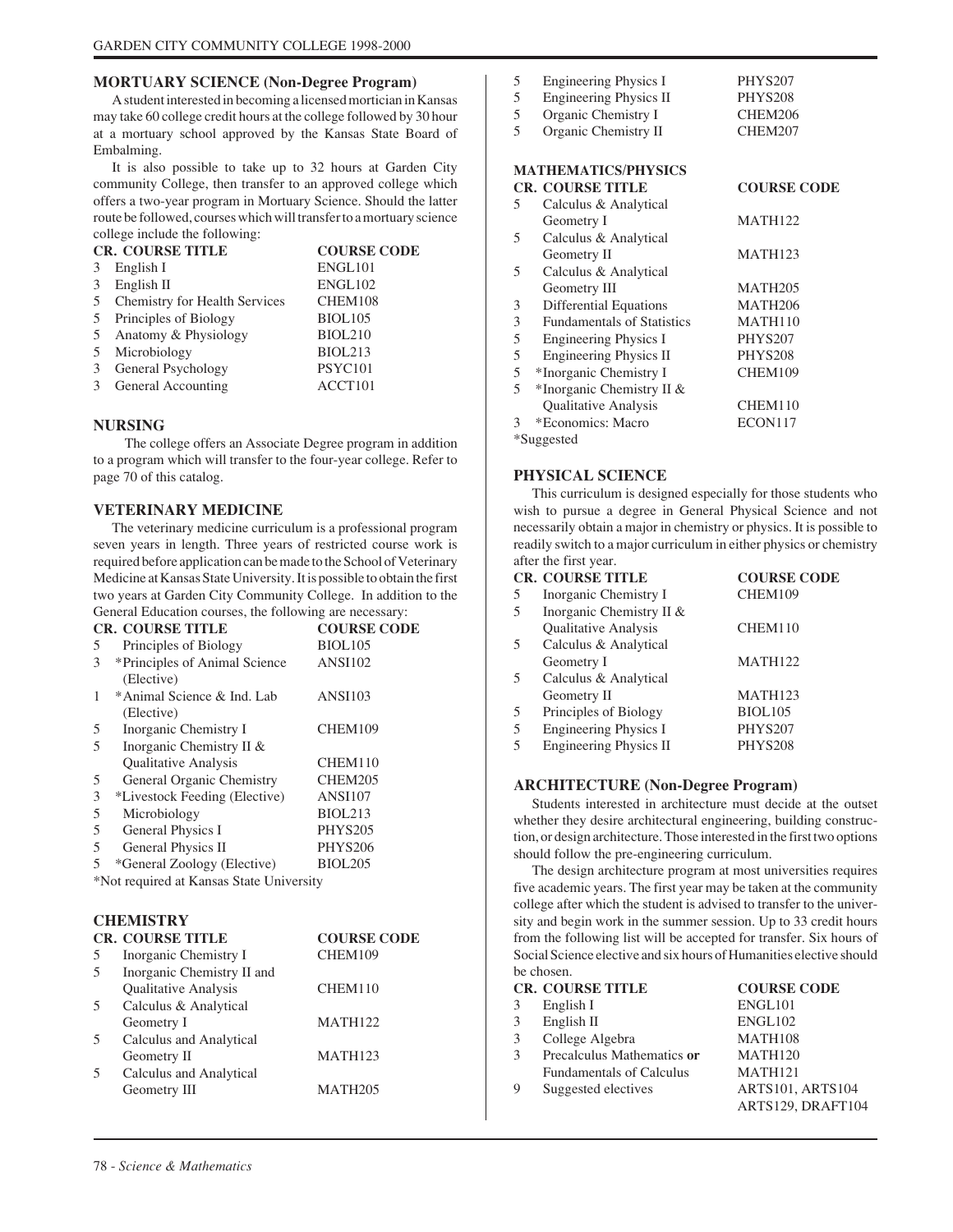| 5<br>3 | General Physics I<br>Speech I | <b>PHYS205</b><br>SPCH111 |
|--------|-------------------------------|---------------------------|
| 3      | Survey of Civilization I      | <b>HIST101</b>            |
| 3      | Sociology                     | <b>SOCI102</b>            |
| 3      | General Psychology            | PSYC101                   |
| 3      | Introduction to Philosophy    | <b>PHIL101</b>            |
| 3      | History of World Art          | <b>ARTS121</b>            |
| 3      | Economics: Macro              | ECON111                   |
| 3      | World Geography               | GEOG101                   |

#### **ENGINEERING TECHNOLOGY**

Engineering Technology programs emphasize a broad understanding of science, social sciences, and mathematics coupled with practical experience in applying that knowledge to the solution of a variety of common engineering problems. This course of study is appropriate for students interested in careers involving routine design, production or construction management and facilities operations and maintenance. The Engineering Technology program represents approximately one half of the requirements for a Bachelors Degree in Civil, Electrical, or Mechanical Engineering Technology.

Although most Engineering Technology degree programs require less mathematics and physics than engineering programs, the requirement for demonstrated capability in applied problem solving is as demanding as the engineering program's emphasis on demonstrated proficiency in understanding and use of theory.

|   | <b>CR. COURSE TITLE</b>              | <b>COURSE CODE</b>  |
|---|--------------------------------------|---------------------|
| 5 | General Chemistry                    | CHEM105             |
| 3 | Plane Trigonometry                   | MATH109             |
| 5 | Calculus & Analytic                  |                     |
|   | Geometry I                           | <b>MATH122</b>      |
| 5 | General Physics I                    | <b>PHYS205</b>      |
| 3 | <b>Engineering Drawing I</b>         | <b>ENGR105</b>      |
| 3 | <b>Engineering Drawing II</b>        | <b>ENGR106</b>      |
| 3 | Introduction to Programming          | CSCI102             |
| 3 | <b>Computer Programming Language</b> |                     |
| 3 | Economics: Macro                     | ECON111             |
| 2 | Introduction to Business             | BSAD <sub>101</sub> |
| 3 | <b>Technical Elective</b>            |                     |

#### **ENGINEERING**

An engineering program in the college represents half of the requirements for a Bachelor's Degree. Course selection should be in keeping with the transfer university curricular requirements. College Algebra and Trigonometry will not be counted toward a degree in any Kansas engineering school. The lack of a high school background in mathematics and chemistry will make it necessary to allow more time to meet engineering requirements. Requirements for graduation vary widely within an engineering curriculum, not only concerning Social Science and Humanities electives, but also concerning some of the technical courses listed below. Courses should be selected only after consulting the advisor.

|   | <b>CR. COURSE TITLE</b>     | <b>COURSE CODE</b>  |
|---|-----------------------------|---------------------|
| 5 | Inorganic Chemistry I       | CHEM109             |
| 5 | Inorganic Chemistry II &    |                     |
|   | <b>Qualitative Analysis</b> | CHEM110             |
| 5 | Calculus & Analytical       |                     |
|   | Geometry I                  | <b>MATH122</b>      |
| 5 | Calculus & Analytical       |                     |
|   | Geometry II                 | MATH123             |
| 5 | Calculus & Analytical       |                     |
|   | Geometry III                | MATH <sub>205</sub> |
|   |                             |                     |

| 3  | Differential Equations        | MATH206        |
|----|-------------------------------|----------------|
|    |                               |                |
| 5  | <b>Engineering Physics I</b>  | PHYS207        |
| 5. | Engineering Physics II        | PHYS208        |
| 3  | Economics: Macro              | ECON111        |
| 3  | Statics I                     | <b>ENGR205</b> |
| 3  | Engineering Drawing I         | <b>ENGR105</b> |
| 3  | <b>Engineering Drawing II</b> | <b>ENGR106</b> |
|    |                               |                |

#### **LIFE SCIENCE**

**Principles of Biology BIOL-105 5 hours**

Fall/Spring/Summer. Prerequisite: None; however, a chemistry course is recommended. This is an introductory course into the fields of plant and animal science. The basic concepts of life science are stressed, particularly in the area of plant and animal cytology. This course is taught with the non-science major in mind to provide a general knowledge of botany, zoology and related fields. Science majors may find this course is a desirable introductory course before proceeding on to other courses in life science. Three hours lecture/four hours laboratory per week.

#### **Principles of Wildlife Management BIOL-106 3 hours**

Upon demand. This is a basic course in wildlife management. The history of conservation in the United Sates will be considered. Basic concepts of modern wildlife management and management of urban and suburban wildlife will be covered. Ecological relationships between wildlife and their physical environment will be a primary area for study. Wildlife management techniques and materials for sustaining various species of wildlife, with special emphasis on administration and laws pertaining to this field of work, will be considered. Field trips may be scheduled, depending on class size and interest. Three hours lecture per week.

River Ecology BIOL-107 4 hours Summer. This course is designed to provide a field biology experience by total immersion in the natural environment. An understanding of the broad concepts of the field of ecology will be developed by a study of the interactions of the various flora and fauna of the Ozarks. This understanding will occur as the student canoes and camps along a 60-mile section of the river. This course is a combination of laboratory and lecture as the students encounter various points of interest throughout the trip. However, it does not satisfy the laboratory science requirement in general education. Should be taken concurrently with the Canoeing and Camping courses.

**Introduction to Ecology BIOL-109 5 hours** Fall, odd years. Prerequisite: BIOL-105 or consent of the instructor is required. This course introduces the broad concepts of ecology including the ecosystem, habitat and ecological niche, biochemical cycles, food chains, trophic structures and ecological pyramids. Population and community ecology concepts are considered with a general application of ecological concepts to environmental conditions. Laboratory work predominately involves field observations with some indoor evaluation of data involved. The course is designed for forestry, wildlife, fisheries, biology and other major fields of study that deal with environmental conditions. Three hours lecture/four hours laboratory per week.

**Special Topics in Science BIOL-110 1-2 hours** By arrangement. One or two hours of credit is given for special problems in any mathematics or science field and is carried out under the supervision of an instructor. This course may be repeated.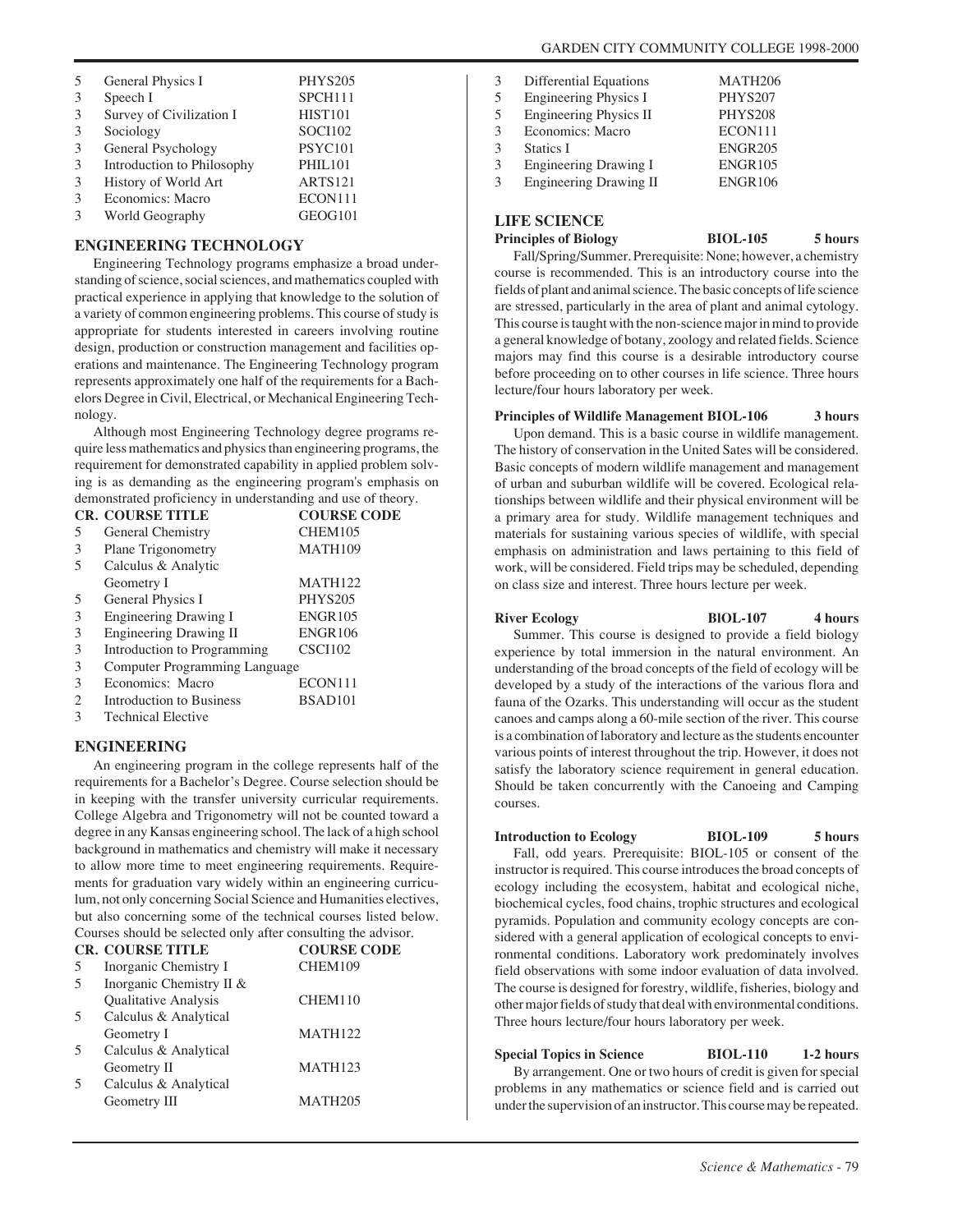**General Zoology BIOL-205 5 hours**

Spring. Prerequisite: BIOL-105 or consent of the instructor is required. This course offers the study of the basic concepts of animal biology, beginning with the chemical and physical nature of protoplasm and continuing through the principles of molecular and cellular biology, the animal anatomy and physiology, genetics and evolution of the animal kingdom and a survey of animal taxonomy. Three hours lecture/four hours laboratory per week.

**General Botany BIOL-206 5 hours** Fall, even years. Prerequisite: BIOL-105 or consent of the instructor is required. This course surveys the plant kingdom, emphasizing molecular and cellular concepts as related to plants and the morphology and physiology, systematics, heredity and evolution of representatives of the major plant groups from bacteria to the angiosperms. Three hours lecture/four hours laboratory per week.

**Anatomy and Physiology BlOL-210 5 hours** Fall/Spring. This course is an elementary study of the functions and structure of the human body, including general principles of the mechanisms of nutrition. This course is designed for education majors and general education majors, but is not recommended for students in health-related fields. Three hours lecture/four hours laboratory per week.

**Anatomy and Physiology I BIOL-211 4 hours** Fall/Spring/Summer. Prerequisite: None; however, CHEM-108 and BIOL-105 are highly recommended. The structure and function of cells and tissues and the skeletal, muscular and nervous systems comprise the course content. Special attention is given to controls and integration of the erect and moving body. A human cadaver is used to supplement instruction in this course, designed primarily for students in health-related fields. Three hours lecture/ two hours laboratory per week.

**Anatomy and Physiology II BIOL-212 4 hours** Fall/Spring/Summer. Prerequisite: BIOL-211 or consent of the instructor is required. This course is a continuation of Anatomy and Physiology I. The structures and functions of the respiratory, cardiovascular, digestive, urinary, reproductive and endocrine systems are studied in this course. Attention is given to maintaining the metabolism of the body and the fluid, electrolyte and acid-base balance of the healthy body. A human cadaver is used to supplement instruction in this course. Three hours lecture/two hours laboratory per week.

#### **Microbiology BIOL 213 5 hours**

Fall/Spring/Summer. Prerequisite: BIOL-105 or consent of the instructor is required. This course is designed to meet the needs of students entering medically related fields, agriculture, health and physical education or other activities in which basic knowledge of microorganisms is required. The major emphasis of the course is directed toward the health oriented sciences. Study emphasizes microbes such as bacteria, protozoa, molds and viruses. This course also acquaints students with the morphological and physiological characteristics, relative importance, ecological relationships, metabolism and replication of these microbes as well as other aspects of microbiology. Current techniques in biotechnology and immunology are also discussed. Laboratory work predominately involves the testing of physical and metabolic characteristics of bacteria, which leads to the identification of an unknown. Three hours lecture/four hours laboratory per week.

# **CHEMISTRY**

**General Chemistry CHEM-105 5 hours**

Fall/Spring/Summer. This course is the study of the general principles of chemistry to provide general information about the elements, atomic structure and laboratory methods for the liberal arts student who does not expect to major in science or related fields. Students should not take courses CHEM-105 and CHEM-109 unless a more thorough background is desired; in which case, not more than five hours of credit toward a chemistry degree will be granted. Three hours lecture/three hours laboratory per week.

**Chemistry for Health Services CHEM-108 5 hours**

Fall/Spring/Summer. This is a one semester course in general chemistry designed primarily for first-year students in various health-related programs. Emphasis is placed on practical aspects of inorganic chemistry, organic chemistry and biochemistry. Theoretical topics are dealt with only as an aid to understanding human body processes. Three hours lecture/four hours laboratory per week.

**Inorganic Chemistry I CHEM-109 5 hours** Fall. Prerequisite: Chemistry and advanced algebra in high school or concurrent enrollment in College Algebra. This course is the study of atomic structure with an emphasis on electronic configurations and their effect on chemical properties. The three phases of matter are studied through problem-solving methods using a computer-based lab/interface system. Three hours lecture/ four hours laboratory per week.

## **Inorganic Chemistry II and Qualitative Analysis CHEM-110 5 hours**

Spring. Prerequisite: CHEM-109. This course is a continuation of Inorganic Chemistry I with emphasis on various types of chemical equilibrium, chemical kinetics, thermodynamics, electrochemistry, nuclear chemistry and an introduction to organic chemistry. Approximately one-fourth of laboratory work is spent in qualitative analysis. Three hours lecture/four hours laboratory per week.

**General Organic Chemistry CHEM-205 5 hours** Upon demand. Prerequisite: CHEM-105 or CHEM-109 or an exceptional high school chemistry background is required. Fundamentals of organic chemistry, including aliphatic and aromatic hydrocarbons and the more important classes and their derivatives are studied in this course. Fats, proteins and carbohydrates are studied for the benefit of home economics, medical and agriculture students. Three hours lecture/four hours laboratory per week.

**Organic Chemistry I CHEM-206 5 hours** Fall. Prerequisite: CHEM-110. This course is an in-depth study of organic chemistry with emphasis on modern instrumental techniques, reactions and reaction mechanisms. Three hours lecture/six hours laboratory per week.

**Organic Chemistry II CHEM-207 5 hours** Spring. Prerequisite: CHEM-206. Approximately one-fourth of this course is devoted to the study of natural products, an introduction to biochemistry and selected topics. Three hours lecture/six hours laboratory per week.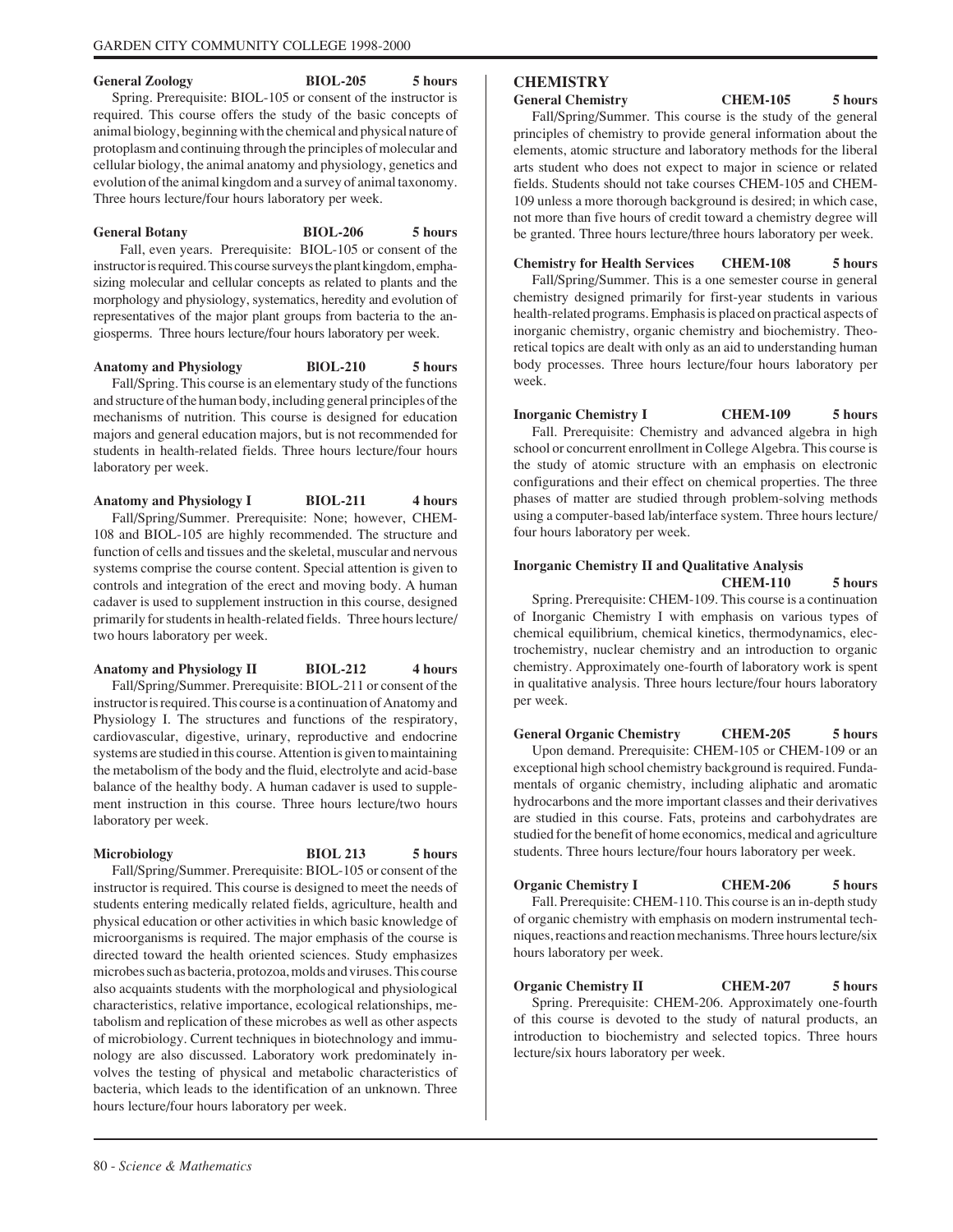#### **Quantitative Analysis CHEM-208 5 hours**

Upon demand. Prerequisite: CHEM-110. This course is the study of classical and modern analytical methods of analysis, including gravimetry, titrimetry, electrochemistry, chromatography and spectroscopy. Three hours lecture/six hours laboratory per week.

#### **MATHEMATICS**

Students planning to major in mathematics or related scientific fields such as engineering, chemistry and physics can choose one of two sequences. Sequence I is for those individuals who have a limited background in high school mathematics and consists of those courses prerequisite to Calculus and Analytical Geometry I, which are determined necessary by review of the student's background through testing. MATH-109 and MATH-120 or MATH-111 are required for students not prepared for Sequence II.

Sequence II is open to students who have excellent grades and at least four units of high school mathematics (including two units of high school algebra, geometry, and trigonometry) and who have shown satisfactory proficiency on a recognized placement examination. This sequence consists of the courses Calculus and Analytical Geometry I through Differential Equations.

**Beginning Algebra MATH-006 3 hours**

Fall/Spring/Summer. Prerequisite: MATH-105 with a grade of C or better or a qualifying score on the placement exam. This is a developmental course in beginning algebra intended to provide an entry course into algebra. Beginning Algebra is the first in a sequence of two developmental algebra courses, the second course being Intermediate Algebra. Beginning Algebra includes the study of signed numbers, linear equations/inequalities, graphing linear equations/inequalities and applications. Three hours lecture per week. (Does not meet degree requirements.)

#### **Computations I MATH-101 3 hours** Fall. This course is intended to familiarize the student with

common types of mathematical problems and to develop confidence in solving such problems using mathematical procedures and business machines. It is a review of arithmetic business calculations such as percentages, interest, discounts, area and volume determination. Three hours lecture per week.

#### **College Math MATH-105 3 hours**

Fall/Spring/Summer. The emphasis of this course is on the understanding and demonstrated competency of computational math skills. This refresher course includes concepts and problemsolving skills with whole numbers, fractions, decimals, proportion, percents, and metrics. Three hours lecture per week.

#### **Intermediate Algebra MATH-107 3 hours**

Fall/Spring/Summer. Prerequisite: MATH-006 with a grade of C or better or a qualifying score on the placement exam. Intermediate Algebra is the second in a sequence of two courses in preparation to take College Algebra. This course overlaps Beginning Algebra content in that the unit on graphing linear equations and inequalities is a part of the study requirements. The course further includes systems of linear equations, exponents, polynomials, factoring, solving second degree equations, algebraic fractions and radicals. Three hours lecture per week.

**College Algebra MATH-108 3 hours** Fall/Spring/Summer. Prerequisite: MATH- 107 with a grade of

C or better or a qualifying score on the placement exam. This course is a foundation course for advanced study in mathematics, business, and the sciences. It requires adequate mastery of basic algebraic manipulations. This course is a survey of topics including functions and their graphs, polynomials, logarithms and exponential functions and systems of equations. Three hours lecture per week.

**Plane Trigonometry MATH-109 3 hours** Spring. Prerequisite: MATH-108 with a grade of C or better or a qualifying score on the placement exam. This course is the study of trigonometric functions; including the evaluation of trigonometric functions, the manipulation of identities, the graphs of trigonometric functions, the solutions of triangles and trigonometric equations. Three hours lecture per week. (This course may be taken concurrently with MATH-120 Precalculus)

**Fundamentals of Statistics MATH-110 3 hours** Fall/Spring/Summer. Prerequisite: MATH-108 with a grade of C or better or a qualifying score on the placement exam. This course is the study of the methods in mathematics used for statistical decision making. It includes a basic introduction to descriptive and inferential statistics. Some applications to biology, business, industry and psychology are covered. The objectives of the course include the applications of statistical inference to contemporary problem solving. Three hours lecture per week.

**Precalculus with Trigonometry MATH-111 5 hours** Fall. Prerequisite: MATH-108 with a grade of C or better or a qualifying score on the placement exam. This is an advanced course in algebra and trigonometry for students who are preparing to take MATH-122. Some knowledge of basic trigonometry is recommended, but not mandatory. Major topics covered include solving inequalities, linear functions and circles, quadratic functions and polynomials, rational functions, inverse functions, logarithmic and exponential functions, complex numbers, trigonometric functions, identities and equations. Five hours lecture per week.

**Precalculus Mathematics MATH-120 3 hours** Spring. Prerequisite: College Algebra with a grade of C or better or a qualifying score on the placement exam. This is an advanced course in algebra for students preparing for MATH-122. Major topics covered include solving inequalities, linear functions and circles, quadratic functions and polynomials, rational functions, inverse functions, logarithmic and exponential functions and complex numbers. (This course may be taken concurrently with MATH-109, Trigonometry.) Three hours lecture per week.

**Fundamentals of Calculus MATH-121 3 hours** Fall/Spring/Summer. Prerequisite: MATH-108 with a grade of C or better or a qualifying score on the placement exam. This is a course designed to provide students in biology, business, economics, psychology and sociology with the special concepts and techniques of calculus, which have important uses in their respective fields and which are needed for subsequent courses in probability and statistics. Topics, emphasis, pace and applications are somewhat different than in Calculus and Analytical Geometry I. This course is not open to majors in mathematics or the physical sciences. Three hours lecture per week.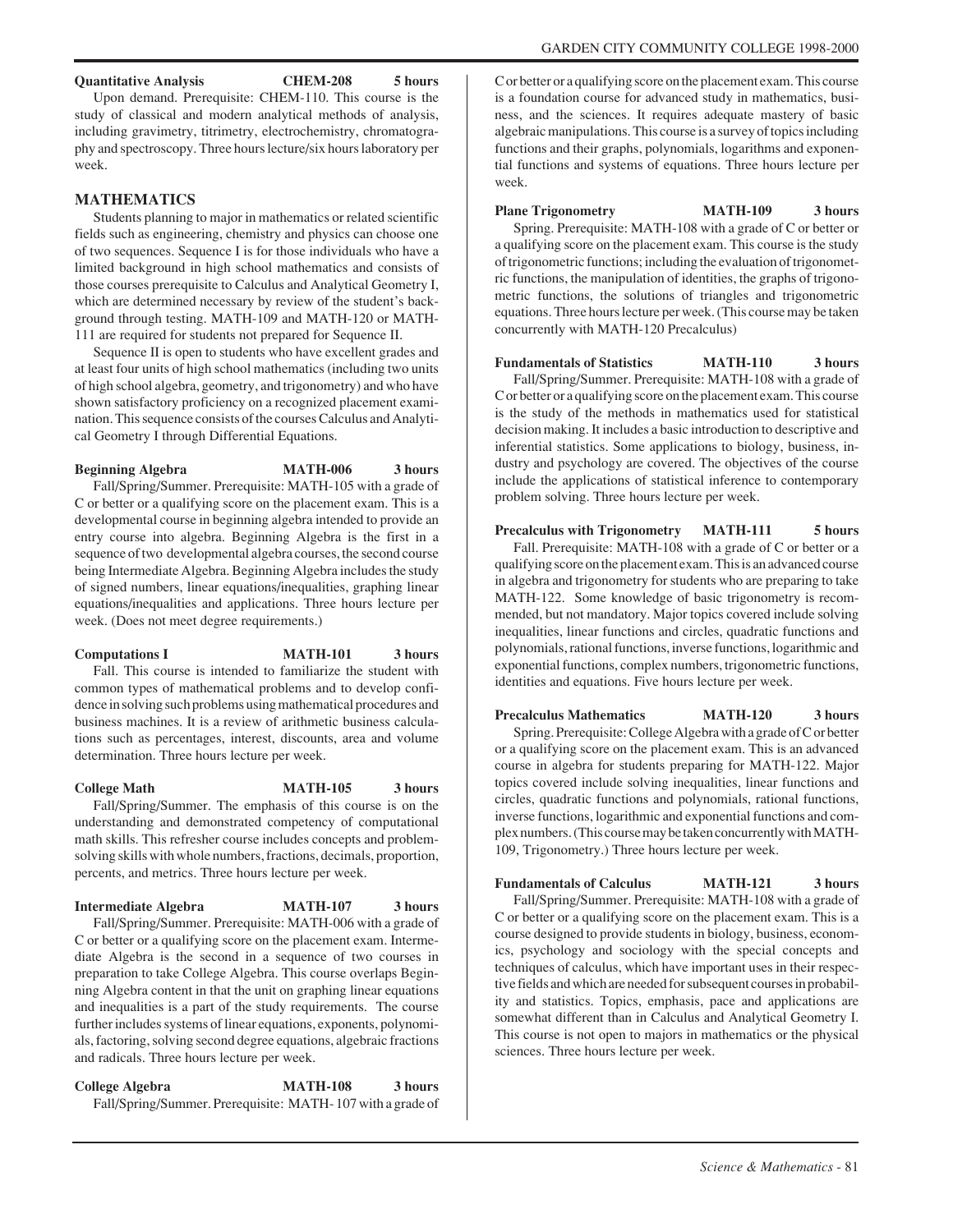#### **Calculus and Analytical Geometry I**

**MATH-122 5 hours** Fall/Spring. Prerequisite: MATH-109 and MATH-120 or MATH

111 with a grade of C or better or a qualifying score on the placement exam. The topics of differential and integral calculus include functions; analytic geometry; limits and continuity; differentiation and integration of algebraic, trigonometric, exponential, and logarithmic functions; and applications of the derivative and integration. Five hours lecture per week.

# **Calculus and Analytical Geometry II MATH-123 5 hours**

Spring. Prerequisite: Calculus and Analytical Geometry I. This course is a continuation of Calculus and Analytical Geometry I. Topics discussed will be differentiation of transcendental functions, formal integration and applications, infinite series, parametric and polar equations and vectors. Five hours lecture per week.

# **Calculus and Analytical Geometry III**

**MATH-205 5 hours**

Fall. Prerequisite: Calculus and Analytical Geometry II. This course is a continuation of Calculus and Analytical Geometry II. Topics discussed will be vectors, solid analytic geometry, functions of two or more independent variables, vector-valued functions, and multiple integration. Five hours lecture per week.

**Differential Equations MATH-206 3 hours** Spring. Prerequisite: Calculus and Analytical Geometry III. This is an elementary course in ordinary differential equations which will exhibit techniques for obtaining solutions and the basic ideas and theory behind these techniques. Three hours lecture per week.

# **PHYSICAL SCIENCE**

**Current Topics in Science PHSC-101 1-3 hours** Upon demand. This course is designed to give students a nonlaboratory course in science to gain familiarity with some of the current ideas in science that are likely to be discussed in popular and scientific publications.

**General Physical Science PHSC-105 5 hours**

Fall/Spring/Summer. Prerequisite: Beginning Algebra or one year of high school algebra would be very helpful. This course is a general survey of the physical world in which astronomy, chemistry, geology, meteorology and physics are considered. Fundamental principles have been selected from the individual disciplines to supply the student with a broad and basic background. Emphasis is placed on these topics as an integral part of the environment. Practical aspects are stressed on numerous field trips. This course is designed for liberal arts, education and general education students. Three hours lecture/three hours laboratory per week.

**Descriptive Astronomy PHSC-106 3 hours** Evening, Spring. A background in basic algebra will be useful but is not required. This course is a largely qualitative study of the sun and planets, stars and galaxies and a survey of what is known and how it is known. Extensive use will be made of audio-visual materials in class. Occasional telescopic observation sessions will be held. Three hours lecture per week.

**Physical Geology PHSC-205 5 hours**

Upon demand. This course concerns the formation, occurrence and structure of minerals and rocks, actions of streams, oceans, glaciers and the formation and modification of the landscape through mountain building, volcanism and earthquakes. Three hours lecture/four hours laboratory per week.

# **PHYSICS**

**Descriptive Physics PHYS-106 3 hours**

Evening. Fall. Prerequisite: One year of high school algebra is required. This course serves as a three-hour elective science course for non-science majors. It also enables students not pursuing a degree in science to learn the basic concepts of physics without the need for a high proficiency in mathematics. Areas of study include mechanics, temperature and heat, waves and sound, electricity and magnetism, light and atomic and nuclear physics. Three hours lecture per week.

**General Physics I PHYS-205 5 hours** Fall. Prerequisite: College Algebra or the consent of the instructor is required. This course is a conceptually oriented study of the field of basic physics with emphasis on understanding concepts and problem solving. Areas of study include motion in one and two dimensions, energy and momentum, gravity, rotation, fluid dynamics, thermodynamics, and mechanical waves. Three hours lecture/four hours laboratory per week.

**General Physics II PHYS-206 5 hours** Spring. Prerequisite: General Physics I is required. This course is a continuation of the study of basic physics begun in General Physics I. Areas of study include electricity and magnetism, light and optics, relativity, quantum mechanics, and atomic and nuclear physics. Three hours lecture/three hours laboratory per week.

**Engineering Physics I PHYS-207 5 hours** Fall. Prerequisite: Calculus and Analytical Geometry I is required. Topics studied include mechanics and thermodynamics. This is a required course for pre-engineering and science majors in the field of chemistry, physics, mathematics and geology. Three hours lecture/four hours laboratory per week.

**Engineering Physics II PHYS-208 5 hours** Spring. Prerequisite: Engineering Physics I is required. Topics studied include mechanical waves, electricity and magnetism, and light. Three hours lecture/four hours laboratory per week.

# **ELECTRONICS**

**Electronic Circuits I ELEC-120 3 hours** Upon demand. This is a beginning course in direct current and alternating current theory. Topics covered are direct current and alternating current sources, series and parallel circuits, magnetism, inductance and capacitance and resistance in alternating current circuits. Three hours lecture per week.

# **ENGINEERING**

**Engineering Concepts ENGR-100 2 hours**

Spring. This course is an introduction to engineering and engineering design. Problem-solving techniques are emphasized. Types of problems encountered in various engineering fields are explored. Information on types of job opportunities available is provided to acquaint the undecided students with these fields. Two hours lecture per week.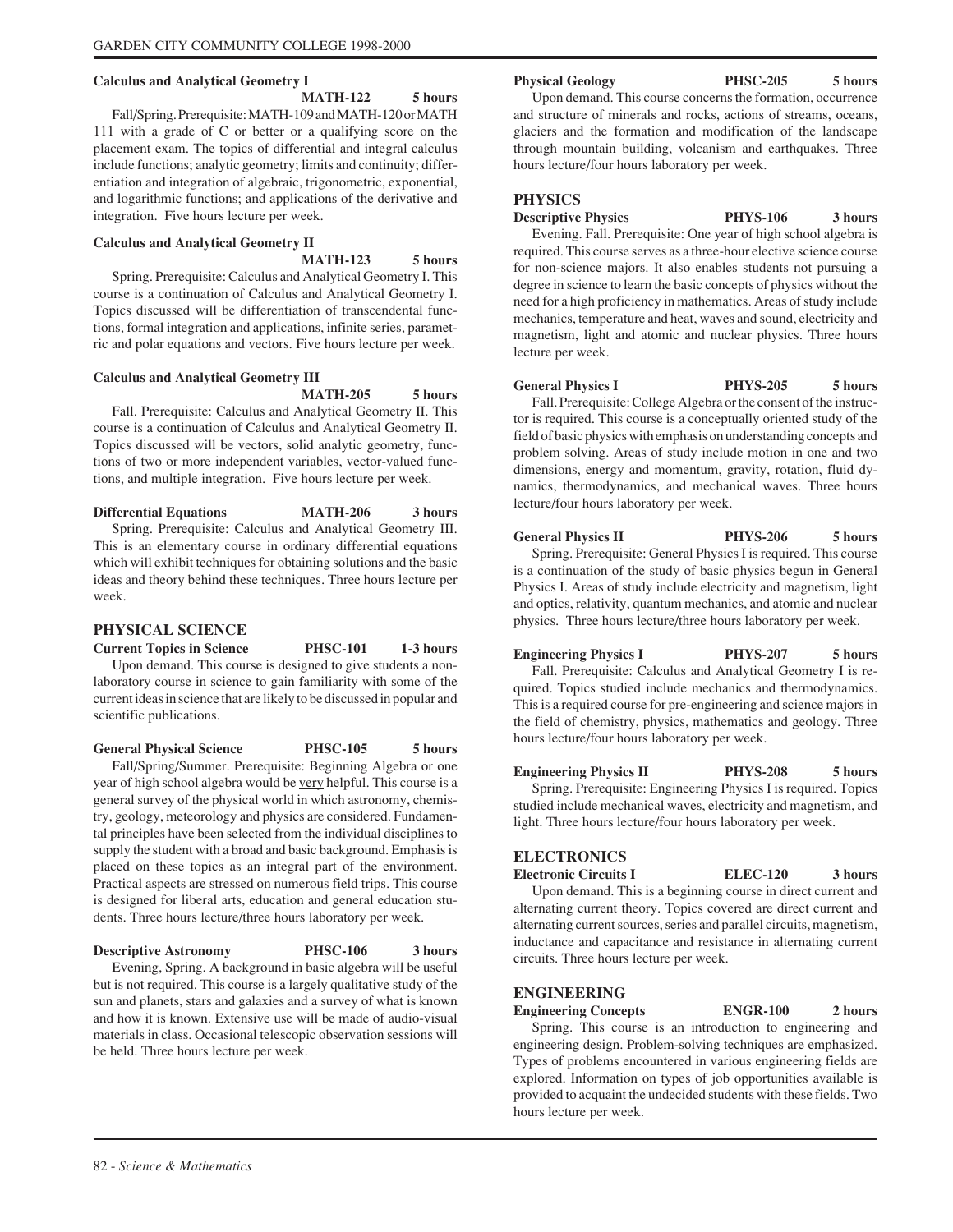#### **Engineering Drawing I ENGR-105 3 hours**

The scope of the course includes the relation of graphics to modern industry, orthographic projection, size, description, instrumental drawing, lettering, blueprint reading, drafting tools and techniques, pictorial drawing and geometric construction. Two hours lecture/two hours lab per week.

#### **Engineering Drawing II ENGR-106 3 hours**

Prerequisite: Engineering Drawing I is required. This course covers machine drawing, sketches of machine parts, preparation of working drawings, detailing of machines from sketches, notes, assembly drawings and introduction to computer aided drafting. Two hours lecture/two hours lab per week.

**Computer Aided Drafting ENGR-107 3 hours** Prerequisite: Engineering Drawing I is required. Forms of computer graphics, identifying component parts of CAD system and how to use menu options are covered in this course. Definition and operation of CAD 2-Dimensional system using basic input and output modes, coordinate types and geometric entities to create 2- D drawings are also covered. Two hours lecture/two hours lab per week.

# Statics I ENGR-205 3 hours

Upon demand. Prerequisites: Engineering Physics I and Calculus and Analytical Geometry I are required. Composition and resolution of forces, equilibrium of force systems, applications and laws of statics to engineering problems in structures, cables and machine elements, centers of gravity and moments of inertia are covered in this course. Three hours lecture per week.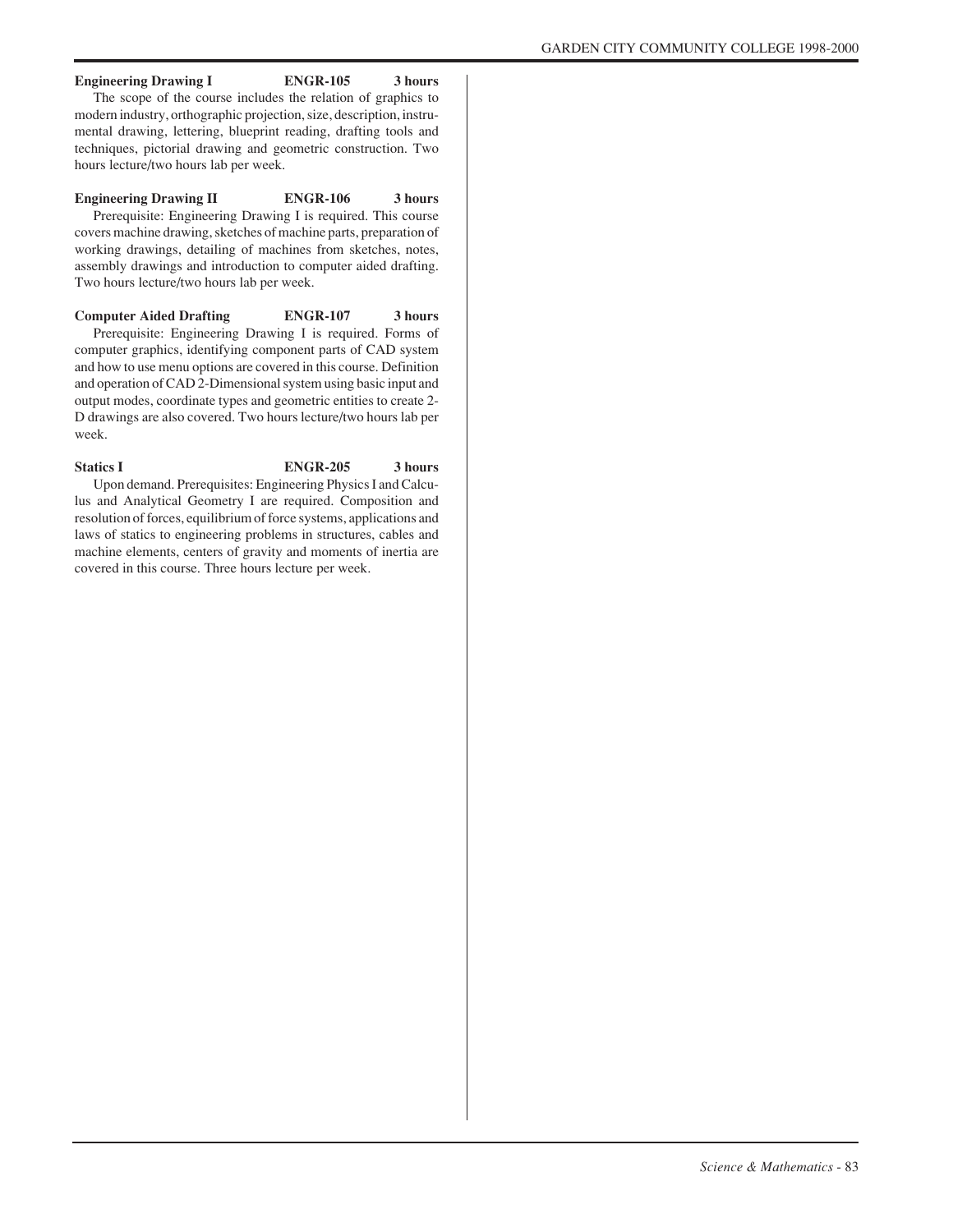# **SOCIAL SCIENCE**

**Personal and Career Development**

**Addiction Counselor Training**

**Education**

**Early Childhood Education**

**Special Education**

**Geography**

**Political Science**

**Living Arts & Sciences/ Home Economics**

**Psychology**

**Sociology**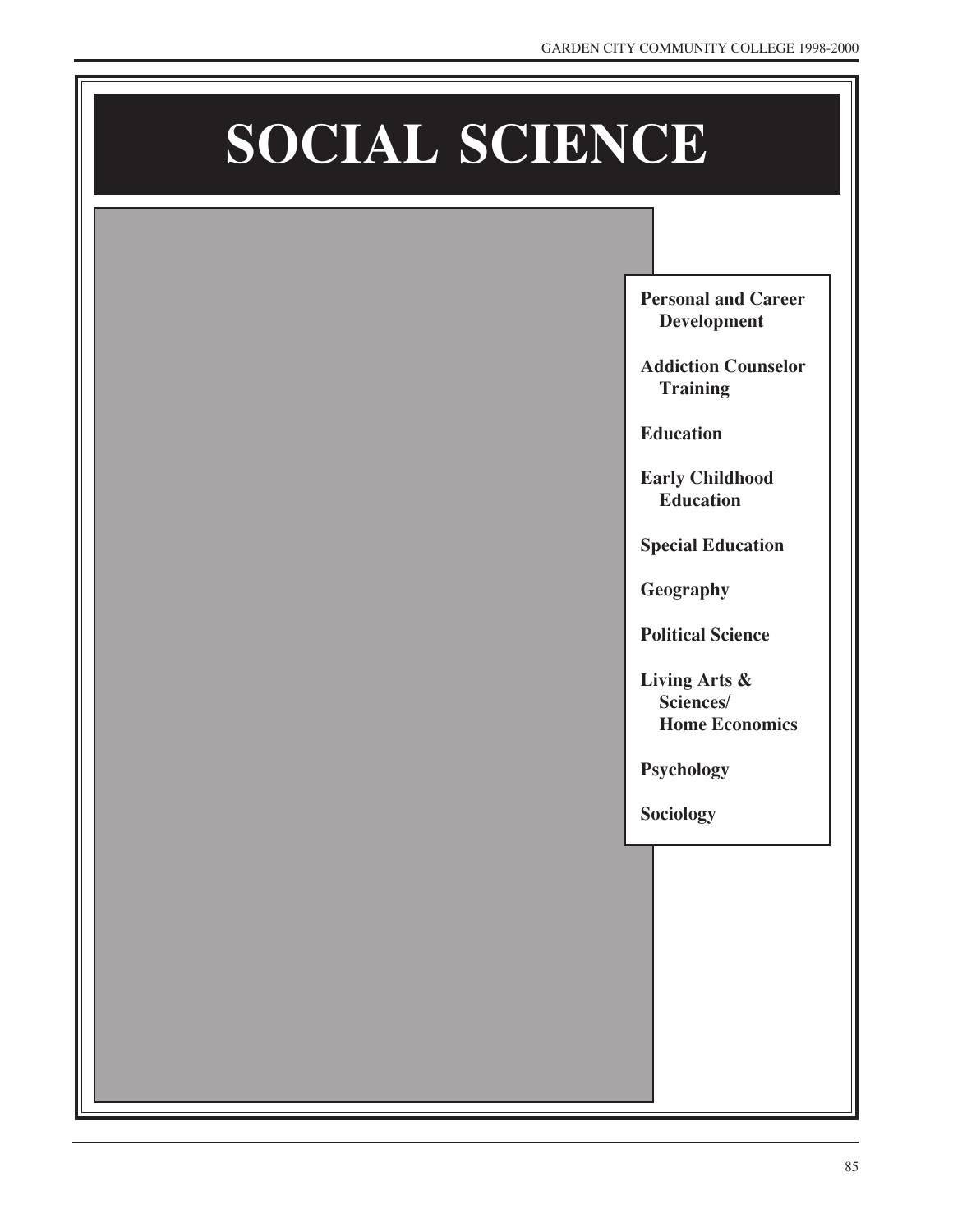# **SOCIAL SCIENCE**

Each discipline in the Social Science Division provides a particular point of view as the division attempts to promote student outcomes which lead to an understanding of human nature, an appreciation of the cultural determinants of western civilization, participation in the function of government, an awareness of the interaction of social institutions and the development of skills and attitudes conducive to successful productivity in society.

The division offers some courses which are supportive courses for the occupational programs of the college and are elective in the Social Sciences.

#### **EDUCATION**

The education curriculum provides the first two years of the state prescribed professional education courses and related general education courses that will lead to the bachelor's degree with state certification for teaching at the early childhood, elementary, or secondary level. The Kansas State Department of Education will accept 64 hours of community college education toward degree certification, provided appropriate courses are included. See the education department for more information.

#### **CHILD CARE/EARLY CHILDHOOD EDUCATION Early Childhood Education**

The GCCC Campus Child Care Center has been established to help meet the child care needs of GCCC student parents who desire to continue their education either on a full-time or a part-time basis. In addition, the Campus Child Care Center is used as a placement center for practicum students in Child Care/Early Childhood Education and as an observation site for students enrolled in course work appropriate to majors in Childhood Education, Home Economics and related areas. The licensed center provides quality care for young children and a center for expanding the educational environment of GCCC students.

#### **TEACHING CERTIFICATE**

General and Professional education requirements for Early Childhood (EC), elementary (K-9), middle school (5-9) and secondary (7-12) school teaching are defined in the Certification Regulations of the State Department of Education. Classes should be selected to provide a basis for degree requirements from the school granting the baccalaureate degree.

In addition to the core courses required for graduation, the courses listed in the following programs of study are recommended for the successful completion of the identified degree or certificate program. Students should contact transfer institutions regarding their requirements. The Kansas State Board of Education requires that pre-service teachers pass the Pre-Professional Skills Test (PPST) for certification or licensure. It is recommended by transfer institutions that the test be taken in the Sophomore year. Students should see their advisor or the education department for more information.

#### **CHILD CARE PROGRAM**

#### **Degree: Associate in Applied Science**

The Child Care Program at Garden City Community College is designed for those who wish to prepare for teaching careers in day care centers, preschools, Head Start programs or other group programs for young children. One year of study in this program will prepare a person for employment in a child care center. The twoyear program and additional work experience with preschool

children will prepare the student for the responsibilities of directing or teaching in a preschool situation. The usual program could be selected from the following in addition to the 18 hour core of General Education. Close consultation with Early Childhood Department recommended.

|                | <b>CR. COURSE TITLE</b>              | <b>COURSE CODE</b>  |
|----------------|--------------------------------------|---------------------|
| 3              | General Psychology                   | <b>PSYC101</b>      |
| 3              | Sociology                            | <b>SOCI102</b>      |
| 3              | Preschool Child                      | ECHD103             |
| 1              | Preschool Child Lab                  | ECHD104             |
| $\mathfrak{2}$ | <b>Preschool Nutrition</b>           | HMEC116             |
| $\mathbf{1}$   | <b>Preschool Nutrition Practicum</b> | HMEC117             |
| 3              | <b>Basic Nutrition</b>               | HMEC115             |
| 3              | Creative Experiences for             |                     |
|                | Young Children                       | ECHD110             |
| 3              | Human Growth & Develop.              | EDUC110             |
| 4              | Early Childhood Education            |                     |
|                | (with lab)                           | ECHD105             |
| 4              | Meal Planning                        | HMEC110             |
| 3              | Survey of Young Children             |                     |
|                | with Special Needs                   | SPED <sub>205</sub> |
| 2              | First Aid                            | HPER109             |
| 3              | <b>Education for Parenthood</b>      | EDUC104             |
| 3              | Children's Literature                | EDUC <sub>107</sub> |
| 3              | Foundations of Education             | EDUC <sub>105</sub> |
| 2              | Observation                          | <b>EDUC1063</b>     |
| 3              | Child Guidance & Mgt.                | ECHD109             |
| 3              | Child Care Administration            | ECHD108             |
| 3              | <b>Family Systems</b>                | SOCI113             |
| $\mathbf{1}$   | Story Telling Field Study            | EDUC112             |
| 3              | Intro to Human Sexuality             | <b>SOCI104</b>      |

#### **NANNY PROGRAM**

#### **Degree: Associate in Applied Science**

|              | <b>CR. COURSE TITLE</b>              | <b>COURSE CODE</b>  |
|--------------|--------------------------------------|---------------------|
| 3            | General Psychology                   | PSYC101             |
| 3            | Sociology                            | <b>SOCI102</b>      |
| 3            | Creative Experiences for             |                     |
|              | Young Children                       | ECHD110             |
| 4            | Preschool Child                      | ECHD103             |
| 1            | Preschool Child Lab                  | ECHD104             |
| 2            | First Aid                            | HPER <sub>109</sub> |
| 3            | Child Guidance & Mgt.                | ECHD109             |
| 2            | <b>Preschool Nutrition</b>           | HMEC116             |
| $\mathbf{1}$ | <b>Preschool Nutrition Practicum</b> | HMEC117             |
| 3            | <b>Infant Development</b>            | ECHD106             |
| 3            | Human Growth & Develop.              | EDUC110             |
| 4            | Meal Planning                        | HMEC110             |
| 3            | <b>Education for Parenthood</b>      | EDUC104             |
| 3            | <b>Family Systems</b>                | SOCI113             |
| 3            | Survey of Young Children             |                     |
|              | with Special Needs                   | SPED <sub>205</sub> |
| 3            | <b>Basic Nutrition</b>               | HMEC115             |
| 3            | Children's Literature                | EDUC <sub>107</sub> |
| 3            | <b>Observation and Practicum-</b>    |                     |
|              | Preschool Child                      | SPED <sub>201</sub> |
| 1            | Story Telling Field Study            | EDUC112             |
| 3            | Intro to Human Sexuality             | <b>SOCI104</b>      |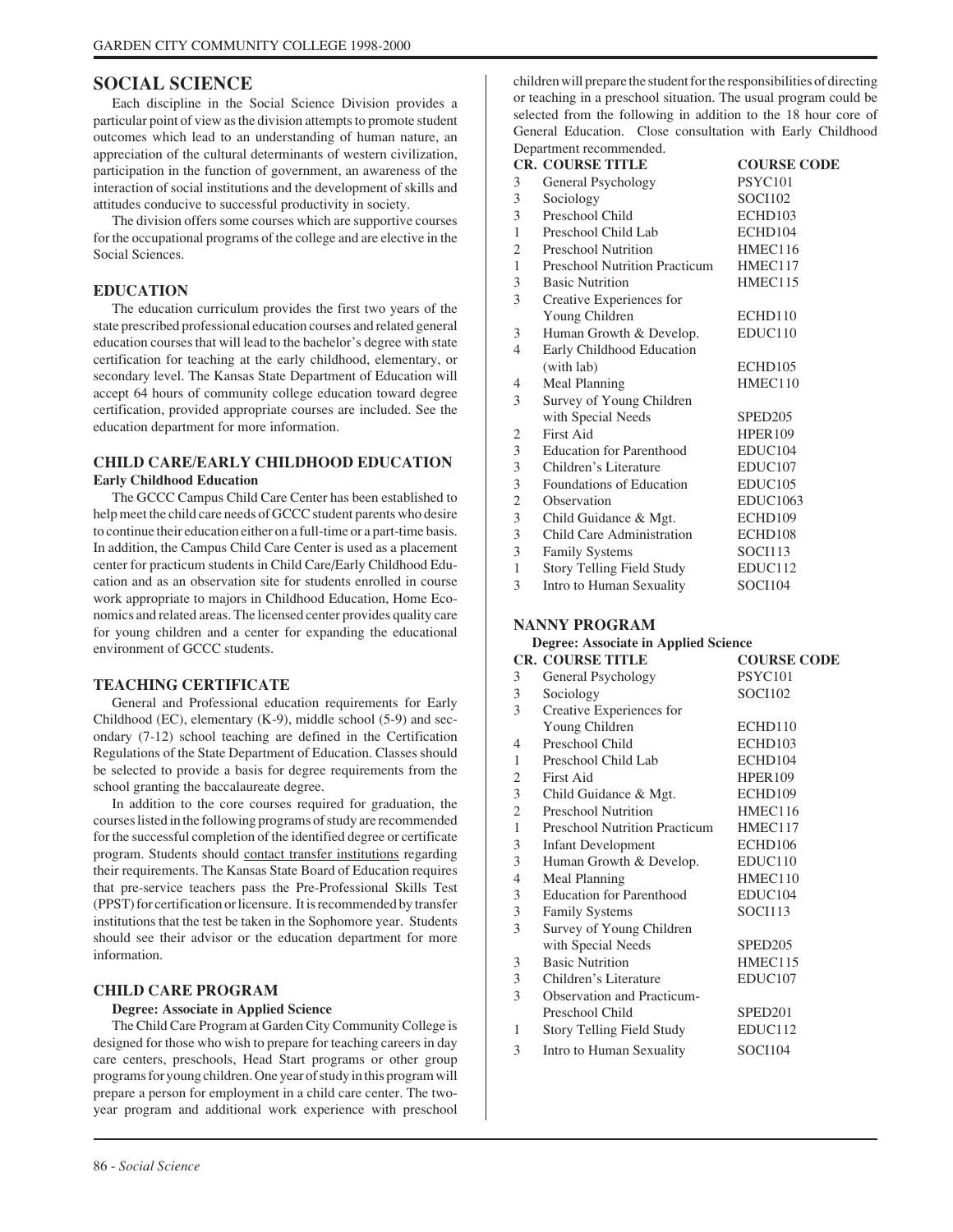#### **EARLY CHILDHOOD EDUCATION**

#### **Degree: Associate in Science**

The Early Childhood Education Curriculum provides courses for students majoring in Early Childhood Education and/or elementary education, with an emphasis in teaching young children. Specifically, courses will be selected by the student to enable efficient transfer to the college or university granting the degree in elementary education. In addition to the 35 general education requirements, the courses starred (\*) must be taken.

|   | <b>CR. COURSE TITLE</b>          | <b>COURSE CODE</b>  |
|---|----------------------------------|---------------------|
| 3 | *General Psychology              | PSYC <sub>101</sub> |
| 3 | Sociology                        | <b>SOCI102</b>      |
| 3 | Preschool Child                  | ECHD103             |
| 1 | Preschool Child Lab              | ECHD104             |
| 3 | Creative Experiences             |                     |
|   | for Young Children               | ECHD110             |
| 3 | *Human Growth & Develop.         | EDUC110             |
| 3 | Foundations of Education         | EDUC <sub>105</sub> |
| 2 | Observation                      | <b>EDUC1063</b>     |
| 3 | American Government              | <b>POLS105</b>      |
| 3 | Children's Literature            | EDUC <sub>107</sub> |
| 4 | Early Childhood Education        |                     |
|   | (with lab)                       | ECHD105             |
| 1 | <b>Story Telling Field Study</b> | EDUC112             |
| 3 | *Fundamentals of Statistics      | <b>MATH110</b>      |
|   | 1-3 Issues in Education          | EDUC113             |

# **SPECIAL EDUCATION**

#### **Degree: Associate in Science**

This program of study is designed for education majors with special education as a field of concentration. Classes should be selected to provide a basis for degree requirements from the school granting the baccalaureate degree. In addition to the 35 general education requirements, the courses starred (\*) must be taken.

| <b>CR. COURSE TITLE</b>                    | <b>COURSE CODE</b>  |
|--------------------------------------------|---------------------|
| *General Psychology<br>3                   | PSYC <sub>101</sub> |
| 3<br>Sociology                             | <b>SOCI102</b>      |
| 3<br>*Human Growth and Development EDUC110 |                     |
| 3<br>Foundations of Education              | EDUC <sub>105</sub> |
| 1-3 * Observation                          | <b>EDUC1063</b>     |
| 3<br>Survey of Young Children              |                     |
| with Special Needs                         | SPED <sub>205</sub> |
| Preschool Child<br>3                       | ECHD103             |
| Preschool Child Lab                        | ECHD104             |
| 3<br>Children's Literature                 | EDUC <sub>107</sub> |
| Observation in Special Ed.<br>$1 - 3$      | SPED <sub>202</sub> |
| <b>Basic Nutrition</b><br>3                | HMEC115             |
| 1<br><b>Story Telling Field Study</b>      | EDUC112             |
| *Fundamentals of Statistics<br>3           | MATH110             |
| 1-3 Issues in Education                    | EDUC113             |

#### **ELEMENTARY EDUCATION**

#### **Degree: Associate in Science**

This program is designed to outline typical classes that students should take when majoring in elementary education. Courses should be selected to enable the student to efficiently transfer to a specific college or university granting the degree in elementary education. In addition to the 35 general education requirements, the courses starred (\*) must be taken.

| <b>CR. COURSE TITLE</b> | <b>COURSE CODE</b>  |
|-------------------------|---------------------|
| 3 *General Psychology   | PSYC <sub>101</sub> |

| 3              | Sociology                        | <b>SOCI102</b>      |
|----------------|----------------------------------|---------------------|
| 3              | Preschool Child                  | ECHD103             |
| 1              | Preschool Child Lab              | ECHD104             |
| 3              | <b>Creative Experiences</b>      |                     |
|                | for Young Children               | ECHD110             |
| 3              | *Human Growth & Develop.         | EDUC110             |
| 3              | Foundations of Education         | EDUC <sub>105</sub> |
| $1 - 3$        | Observation                      | <b>EDUC1063</b>     |
| 3              | Children's Literature            | EDUC107             |
| $\overline{4}$ | Early Childhood Education        |                     |
|                | (with lab)                       | ECHD105             |
| 3              | <b>Basic Nutrition</b>           | HMEC115             |
| 3              | <b>Family Systems</b>            | SOCI113             |
| 3              | Survey of the Young Child        |                     |
|                | with Special Needs               | SPED <sub>205</sub> |
| 1              | <b>Story Telling Field Study</b> | EDUC112             |
| 3              | World Geography                  | GEOG101             |
| 3              | *Fundamentals of Statistics      | MATH110             |
| $1 - 3$        | Issues in education              | EDUC113             |
| 3              | Cognitive Psychology             | PSYC204             |
|                |                                  |                     |

#### **SECONDARY EDUCATION**

#### **Degree: Associate in Science**

This program of study is designed for secondary education majors. Electives should be chosen with priority given to the major teaching field and to fulfill a basis for degree requirements from the school granting the baccalaureate degree. In addition to the 35 general education requirements, the courses starred (\*) must be taken.

|                | <b>CR. COURSE TITLE</b>         | <b>COURSE CODE</b>  |
|----------------|---------------------------------|---------------------|
| 3              | *General Psychology             | <b>PSYC101</b>      |
| 3              | Sociology                       | <b>SOCI102</b>      |
| 3              | *Human Growth & Develop.        | EDUC110             |
| 3 <sup>1</sup> | <b>Foundations of Education</b> | EDUC <sub>105</sub> |
| $1 - 3$        | Observation                     | <b>EDUC1063</b>     |
| 3              | World Geography                 | GEOG101             |
| 3              | American Government             | <b>POLS105</b>      |
| 3              | Human Sexuality                 | <b>SOCI104</b>      |
| 3              | <b>Family Systems</b>           | SOCI113             |
| 3              | *Fundamentals of Statistics     | MATH110             |
|                | 1-3 Issues in Education         | EDUC <sub>103</sub> |
| 3              | Cognitive Psychology            | PSYC204             |
|                |                                 |                     |

#### **PARAPROFESSIONAL**

#### **Degree: Associate in Applied Science**

Paraprofessionals assist classroom teachers and special education teachers to perform such tasks as arranging instructional material, reading aloud and story telling, arranging bulletin board displays, helping with field trips, scoring objective tests and supervising playground activities. Paraprofessionals may keep attendance and other class records, make out routine reports, handle lunch money and answer correspondence, file materials and perform other tasks. Paraprofessionals are used on all educational levels. In addition to the 18 general education requirements, the courses starred (\*) must be taken.

Hours 3 Creative Experiences for Young Children ECHD110 3 \*Human Growth & Develop. EDUC110 3 Preschool Child ECHD103 1 Preschool Child Lab ECHD104 2 First Aid HPER109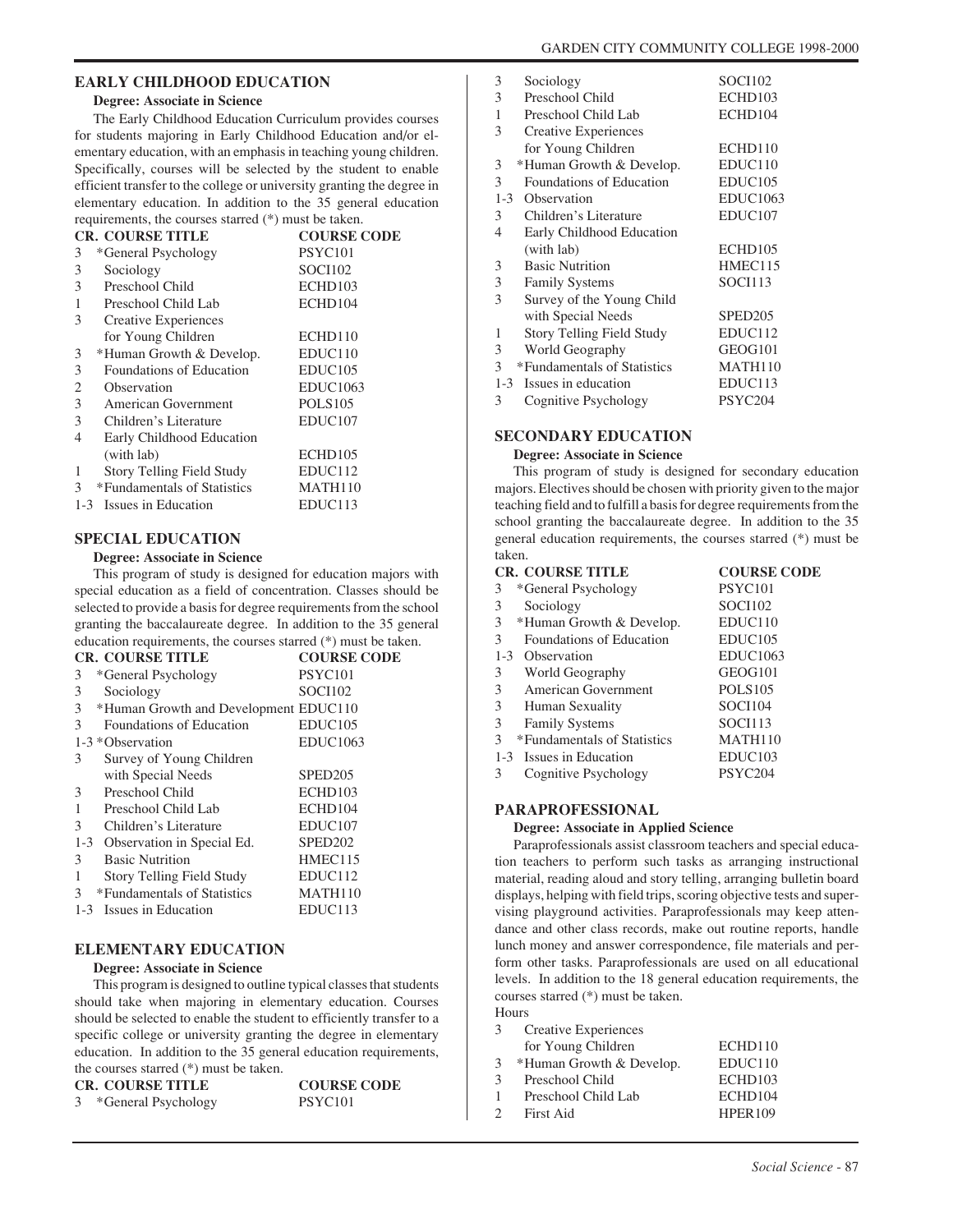|         | 1-3 Paraprofessional Workshops | SPED <sub>209</sub> |
|---------|--------------------------------|---------------------|
| 3       | *Foundations of Education      | EDUC <sub>105</sub> |
|         | 2-3 * Observation              |                     |
|         |                                | <b>EDUC1063</b>     |
| 3       | Child Guidance & Mgt.          | ECHD109             |
| 3       | Survey of Young Child          |                     |
|         | with Special Needs             | SPED <sub>205</sub> |
| $1 - 3$ | Principals of                  |                     |
|         | Paraprofessionalism            | SPED <sub>121</sub> |
| 3       | Children's Literature          | EDUC <sub>107</sub> |
| 2       | Education for Parenthood       | EDUC104             |
| 3       | Basic Manual Communication     | SPED <sub>120</sub> |
|         | 1-3 Workshop in                |                     |
|         | Learning Disabilities          | SPED <sub>206</sub> |
|         | 1-3 Issues in Education        | EDUC113             |

# **LIVING ARTS AND SCIENCES (Home Economics)**

# **Degree: Associate in Science**

The Living Arts and Sciences curriculum helps prepare the student for various professions in or related to home economics; provides appropriate elective and required classes for students majoring in other areas; and stimulates through Living Arts and Sciences classes the positive application of the arts and sciences in real life situations. A variety of curriculum modifications can be made to transfer the student efficiently to the degree granting college or university. Possible degree areas in Living Arts and Sciences are:

|                | <b>Apparel Design</b>                 |                     |  |
|----------------|---------------------------------------|---------------------|--|
|                | <b>Fashion Merchandising</b>          |                     |  |
|                | <b>Interior Design</b>                |                     |  |
|                | <b>Dietetics</b>                      |                     |  |
|                | Hotel and Restaurant Management       |                     |  |
|                | Nutrition and Exercise Science        |                     |  |
|                | Home Economics and Mass Communication |                     |  |
|                | Home Economics and Extension          |                     |  |
|                | Home Economics and Teaching           |                     |  |
|                | Home Economics and Business           |                     |  |
|                | <b>CR. COURSE TITLE</b>               | <b>COURSE CODE</b>  |  |
| 3              | General Psychology                    | PSYC <sub>101</sub> |  |
| 3              | Sociology                             | <b>SOCI102</b>      |  |
| 4              | Meal Planning                         | HMEC110             |  |
| 3              | Pattern Study &                       |                     |  |
|                | <b>Garment Construction</b>           | HMEC103             |  |
| 3              | Advanced Pattern Study &              |                     |  |
|                | <b>Garment Construction</b>           | HMEC104             |  |
| 3              | Preschool Child                       | ECHD103             |  |
| 1              | Preschool Child Lab                   | ECHD104             |  |
| 3              | Human Growth & Develop.               | EDUC110             |  |
| 3              | <b>Basic Nutrition</b>                | HMEC115             |  |
| 3              | Tailoring                             | HMEC202             |  |
| 3              | <b>Interior Design</b>                | HMEC120             |  |
| 5              | General Chemistry                     | CHEM105             |  |
| 3              | Human Sexuality                       | <b>SOCI104</b>      |  |
| 3              | Family Systems                        | SOCI113             |  |
| $\overline{2}$ | <b>Preschool Nutrition</b>            | HMEC116             |  |
| 1              | <b>Preschool Nutrition Practicum</b>  | HMEC117             |  |
| $\overline{2}$ | Trim and Fit                          | HMEC114             |  |
| 3              | <b>Education for Parenthood</b>       | EDUC104             |  |
| 3              | Child Guidance & Mgt.                 | ECHD109             |  |
| $2 - 3$        | Fashion Merchandising Intern.         | HMEC210             |  |
| $2 - 3$        | Interior Merchandising Intern.        | HMEC212             |  |
|                |                                       |                     |  |

# **PSYCHOLOGY**

# **Degree: Associate in Science or Arts**

| Degree: Associate in Science or Arts |                             |                     |
|--------------------------------------|-----------------------------|---------------------|
|                                      | <b>CR. COURSE TITLE</b>     | <b>COURSE CODE</b>  |
| 3                                    | General Psychology          | PSYC <sub>101</sub> |
| 3                                    | Sociology                   | <b>SOCI102</b>      |
| 3                                    | Human Growth & Develop.     | EDUC110             |
| 3                                    | Psychology of Adjustment    | <b>PSYC103</b>      |
| 3                                    | Field Study                 | <b>PSYC107</b>      |
| 3                                    | Social Psychology           | PSYC104             |
| 3                                    | Introduction to Gerontology | PSYC <sub>202</sub> |
| 3                                    | Abnormal Psychology         | PSYC <sub>201</sub> |
|                                      | 1-3 Issues in Psychology    | PSYC <sub>203</sub> |
| 3                                    | Cognitive Psychology        | PSYC204             |
|                                      |                             |                     |

# **ADDICTION COUNSELING TRAINING PROGRAM**

#### **Degree: Associate in Arts**

In addition to the 35 general education requirements the following courses may be taken.

|   | <b>CR. COURSE TITLE</b>                     | <b>COURSE CODE</b> |
|---|---------------------------------------------|--------------------|
| 3 | Introduction to Alcohol and                 |                    |
|   | Other Drug Abuse                            | ADDC100            |
| 3 | Introduction to Counseling                  | ADDC101            |
| 3 | Group Counseling/                           |                    |
|   | Self-Help Groups                            | ADDC200            |
| 3 | Procedures in Client-Record                 |                    |
|   | Management                                  | ADDC201            |
| 3 | Counseling Special Populations              |                    |
|   | For Addictions                              | ADDC203            |
| 3 | Field Practicum I                           | ADDC103            |
|   | $(60$ clock hours = 1 cr. hr.)              |                    |
| 3 | Field Practicum II                          | ADDC204            |
|   | $(60$ clock hours = 1 cr. hr.)              |                    |
|   | 1-2 Addictions Counseling: Pharmacology and |                    |
|   | Medical High Risk Issues                    | ADDC205            |
| 3 | Living in a Multicultural                   |                    |
|   | Society                                     | SOCI112            |
|   |                                             |                    |

# **SOCIAL WELFARE**

#### **Degree: Associate in Science**

|         | <b>CR. COURSE TITLE</b>     | <b>COURSE CODE</b>  |
|---------|-----------------------------|---------------------|
| 3       | General Psychology          | PSYC101             |
| 3       | Sociology                   | <b>SOCI102</b>      |
| 3       | Intro. to Admin. of Justice | CRIM101             |
| 3       | Human Growth & Develop.     | EDUC110             |
| 3       | <b>Family Systems</b>       | SOCI113             |
| 2       | First Aid                   | <b>HPER109</b>      |
| 3       | Introduction to Gerontology | PSYC <sub>202</sub> |
| 3       | Psychology of Adjustment    | <b>PSYC103</b>      |
| 3       | American Government         | POLS <sub>105</sub> |
| 3       | Social Psychology           | PSYC104             |
| 5       | Anatomy and Physiology      | <b>BIOL210</b>      |
| 3       | <b>Basic Nutrition</b>      | HMEC115             |
| 3       | Survey of Young Children    |                     |
|         | with Special Needs          | SPED <sub>205</sub> |
| 3       | Human Sexuality             | SOCI104             |
| $1 - 3$ | Field Study                 | SOCI205             |
|         |                             |                     |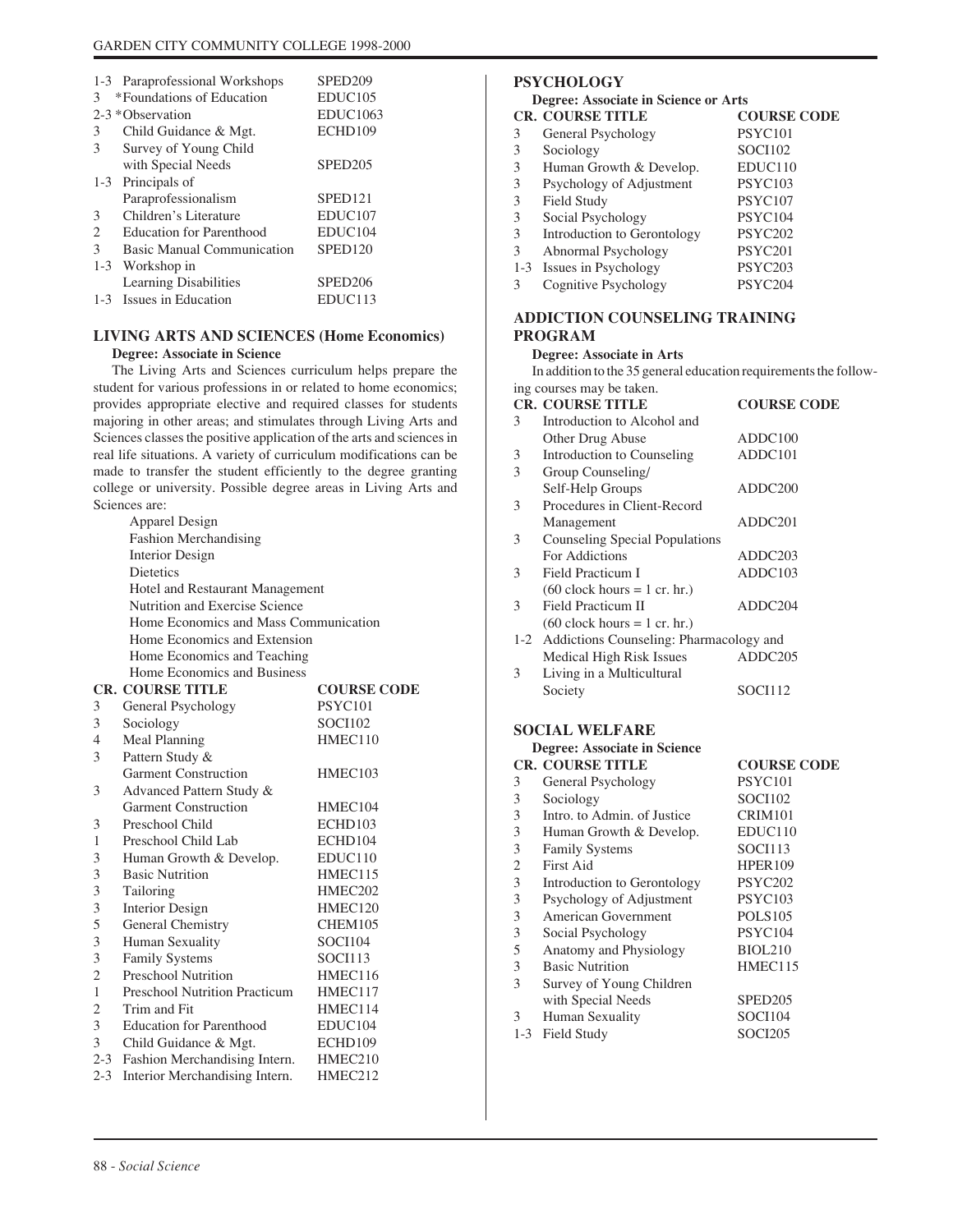# **PERSONAL AND CAREER DEVELOPMENT**

College Skills Development PCDE-101 1 hour This course increases the student's opportunities for success in college by helping the student obtain skills necessary to reach his/ her educational objectives. Topics include time planning, testtaking, communication skills, study techniques, question-asking skills, library use, and personal issues that face many college students. THE COURSE IS REQUIRED OF ALL FULL-TIME DEGREE-SEEKING STUDENTS WHO HAVE COMPLETED FEWER THAN TWENTY (20) CREDIT HOURS AT THE TIME OF ENROLLMENT.

You & the World of Work PCDE-102 3 hours This course presents the connection between the educational world and the world of work by aiding the student to recognize, plan for, and adapt to changes in occupations in his/her society.

**Career Orientation PCDE-103 3 hours** This course makes education practical and functional. A personalized plan brings aptitude and interest together in career awareness, exploration, values clarification, worker traits, selfappraisal and preparation for a career.

#### **Creative Life Planning for Non-Urban Women PCDE-104 2 hours**

This course provides an overview and introduction to the opportunities in the students' communities to make life choices. Career awareness focuses on opportunities available to non-urban women.

#### **Career Problems & Crises PCDE-105 2 hours** This course presents overview of problems and crises in a career; including communication, work behavior, priorities, money management, divorce, stress, time management, alcoholism, health, authority and leadership are discussed.

#### **Career Preparation for Agriculture**

**PCDE-106 2 hours**

This course provides an overview to the career possibilities in an agricultural industry. A combination of technical skills and career awareness highlights expanded career options for the two and four year student.

#### **Assertiveness Training PCDE-107 1 hour** This course assists supervisory personnel with development of a positive, assertive manner to more effectively handle supervisory responsibilities.

#### **ADDICTION/COUNSELOR TRAINING Introduction to Alcohol and Other Drug Abuse ADDC-100 3 hours**

This course provides a study of theories of cause and an overview of treatment and intervention methods. The impact of abuse in economic, legal, social, and criminal areas is presented. Consequences to health and pharmacological concepts, and the effects of abuse on behavioral and psycho-social areas are discussed. Students will develop a foundation of basic knowledge in the area of alcohol and drug addiction that will enhance their ability to enter and advance in the field of Alcohol and Drug Dependency Counseling.

**Introduction to Counseling ADDC-101 3 hours**

This course introduces the historical and theoretical aspects of the counseling profession. The role, functions and responsibilities of the counselor and practical aspects of interviewing are discussed.. Issues such as ethical and legal standards will be included, and emphasis will be placed on understanding the cognitive and affective elements necessary to establish professional helping relationships with clients. Students will gain a basic understanding and knowledge of the historical and theoretical approaches used in counseling, be introduced to the basic techniques that are most often used within a counseling session, and understand the Counseling Profession's Code of Ethics.

# **Addiction Counselor Training Field Practicum I**

**ADDC-103 3 hours**

Prerequisite: Introduction to Alcohol and Other Drug Abuse - ADDC 100, Introduction to Counseling - ADDC 101. A supervised experience in an approved alcohol and/or drug abuse agency. For each hour of credit, 60 clock hours working in the treatment setting are required. This practicum provides training in the areas of evaluation, primary treatment, alcohol/drug education programs, and work with families. Students will gain the necessary academic and practical working experience background needed to successfully counsel an addicted client. Three credit hours/180 clock hours - By arrangement. This is a continuation of ADDC-203.

# **Group Counseling and Self-Help Groups**

**ADDC-200 3 hours** Prerequisite: Introduction to Counseling - ADDC 101. This is a study of the various approaches that are most applicable to group counseling of the addicted population. Emphasis will be placed on developing skills for effective group facilitators. The course also includes a close look at the background, history and components of Chemical Dependency Self-Help groups. Students will learn the group process, the techniques and skills most often used in Group Counseling, the theoretical approaches used in Group Counseling, and be introduced to the Self-Help Group process.

# **Procedures In Client-Record Management**

**ADDC-201 3 hours**

Prerequisite: Introduction to Alcohol and Other Drug Abuse - ADDC 100, Introduction to Counseling - ADDC 101. This course introduces several formats for presentation of evaluation data and includes an emphasis on the basic paperwork required in an addition treatment setting. An overview of the most commonly used assessment instruments and psychological tests will also be included. Students will learn the uses of assessment instrument in the addiction counseling treatment setting, be provided a comprehensive introductory study of the formats, report writing, and other client-documentation used in the treatment setting, and gain an understanding of the core functions used in alcohol and other drug treatment programs.

# **Counseling Special Populations for Addictions**

**ADDC-203 3 hours** Prerequisite: Introduction to Counseling - ADDC 101. This course provides an in-depth study of addiction counseling issues and trends as they specifically relate to the following populations: adolescents, women and other minorities. Students will learn information needed to develop treatment plans for special population clients and learn skills and techniques that will ensure effective and appropriate counseling of special populations.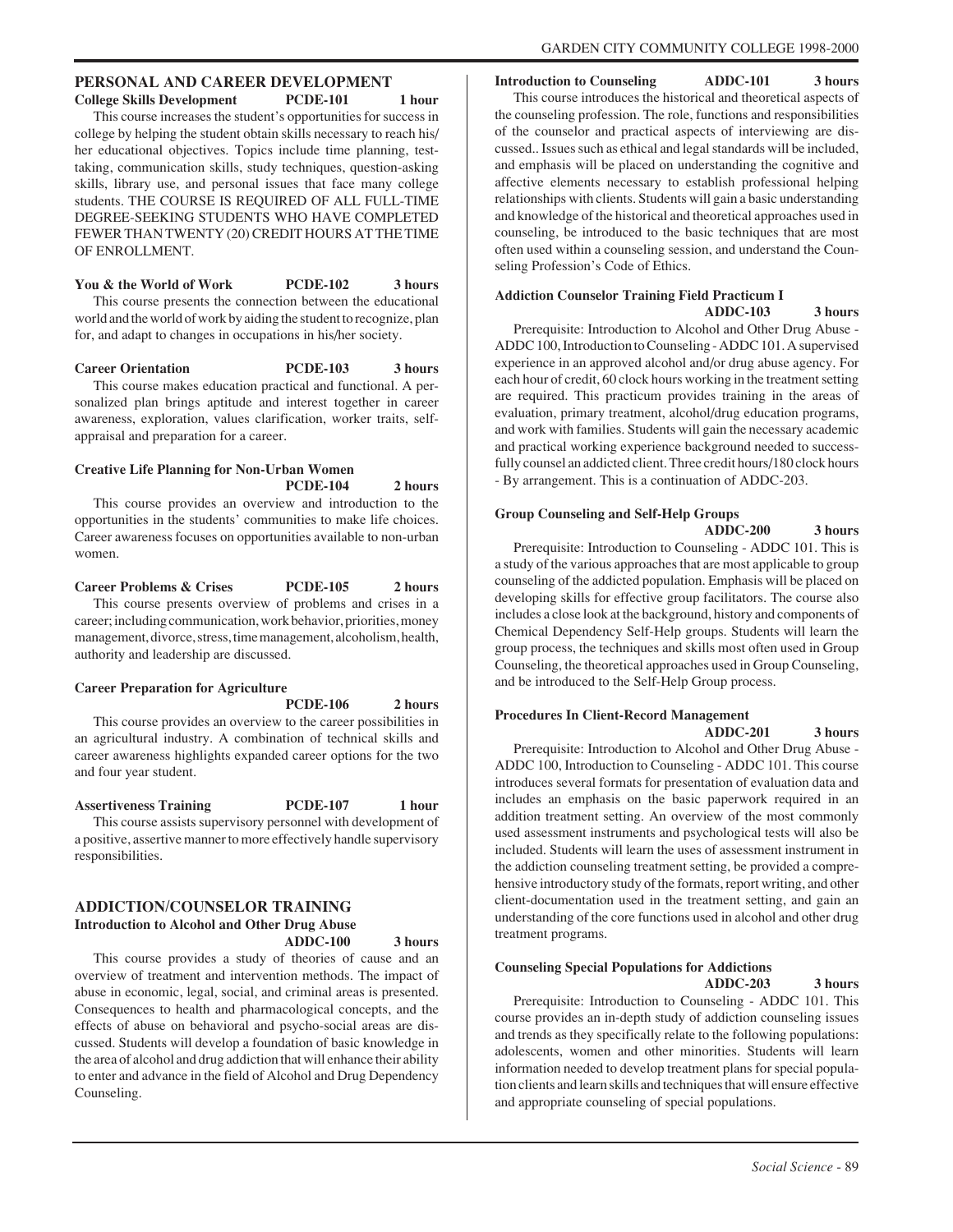#### **Addictions Counseling: Pharmacology and Medical High Risk Issues ADDC205 1-2 hours**

This course provides a basic understanding of the pharmacological effects of alcohol and drug usage based upon the main drugs of abuse. Also covered in the course will be the medical issues related to the short term and chronic usage of alcohol and other mood altering substances.

# **EDUCATION**

Students of education should understand the basic elements of the public school curriculum, develop an understanding of childhood development, and have a knowledge of their national heritage. Emphasis is given to the continuance of study and growth by teachers through continued personal study and wholesome personal living.

**Education for Parenthood EDUC-104 1, 2, or 3 hours**

This course provides the student with a systematic approach in the study of parent- child relationships. This approach will be based upon an understanding of developmental theory. The course is intended to aid individuals who work with both parents and their children, as well as for those who are or will be parents of children. Course content emphasizes information rather than advice.

**Foundations of Education EDUC-105 3 hours** Prerequisite: Human Growth & Development or permission of instructor. This course acquaints students with the American public school system. It examines various motivations for teaching, timely information on salaries, and employment opportunities. Instruction focuses on the philosophy of education, the history of American education and the dynamics of school life including curriculum content, social issues that affect education, how schools are governed, controlled and financed, legal and ethical issues that face teachers, what a new teacher can expect, and professionalism. It should be taken concurrently with Observation.

**Observation EDUC-106 1,2 or 3 hours** Prerequisite: Foundations of Education or taken concurrently with Foundations of Education. Observation is done in the local school district classrooms or in early childhood centers. Teaching procedures and classroom management are studied. Class meeting

**Children's Literature EDUC-107 3 hours** This course provides the student with a systematic approach to the study of literature available for children. The student will become knowledgeable about the relationship between a child's development and the selection of appropriate literature for children. The student will have the opportunity to read, discuss and evaluate a wide variety of children's literature and be confronted with issues affecting literature for children.

**Human Growth & Development EDUC-110 3 hours** This course provides a study of the development of the individual from birth to maturity including physical, social, sexual, emotional, intellectual and linguistic development. This is a suggested course for teacher training, psychology majors, social work, and health related professions.

**Storytelling EDUC-112 1 hour** Prerequisite: Children's Literature, EDUC-107. This course develops critical skills necessary in relating literature and story in the organization of today's classroom. Emphasis is also placed on skills and strategies necessary to choose appropriate age level activities and materials for elementary use. This course requires participation in a one hour a week instruction and practice session for the first five hours of class meeting. After the first five sessions, a one hour a week field based experience will fulfill the class requirements.

**Issues in Education EDUC113 1, 2, or 3 hours**

This course promotes relevant applications of educational issues to the student preparing to teach and to the already practicing teacher. The course will investigate timely issues such as conflict resolution, cooperative learning, critical thinking, PPST preparation, classroom behavior management, whole language, and other subject matters. It may be repeated with different titles.

#### **EARLY CHILDHOOD EDUCATION**

**The Preschool Child ECHD-103 3 hours** Prerequisite: Human Growth and Development. This is an introductory study of the principles of growth and development of children from conception to six years of age in the home as well as in group situations. Emphasis is placed upon the integration of insights related to the physical, emotional, social cognitive, and language development of these children. Concurrent enrollment in Preschool Child Laboratory is suggested.

**Preschool Child Laboratory ECHD-104 1 hour** Prerequisite: The Preschool Child or concurrent enrollment. This course provides an opportunity to observe preschool children, with emphasis upon the observation of children within a group. Consideration is given to the recording of behaviors indicative of physical, emotional, social, and cognitive growth and development.

**Early Childhood Education ECHD-105 4 hours** This course acquaints the student with important educational theories related to young child during early years of development. It will give the student practice in educational techniques under the supervision of a qualified educator with an early childhood classroom or developmental kindergarten. The student will evaluate educational practices and theories. This course prepares students for more difficult studies in the early childhood field.

**Infant Development & Care ECHD-106 3 hours** This course introduces prenatal development, birth and the new born. It includes an overview of development and care of infants, language and cognitive development, social development, and social and cultural influences.

# **Observation Practicum for the Preschool Age Child**

**ECHD-107 1-3 hours** Prerequisite: Preschool Child or consent of instructor. This course provides supervised experience in the field setting implementing theory and skills in early childhood education.. The hours of lab/discussion per week vary according to the credit hours enrolled. For each credit hour enrolled the student will be expected to spend 30 hours per semester in an assigned early childhood setting.

**Child Care Administration ECHD-108 3 hours** This course provides the guideline necessary for management and operation of a child care program. It emphasizes the concepts

times will be announced.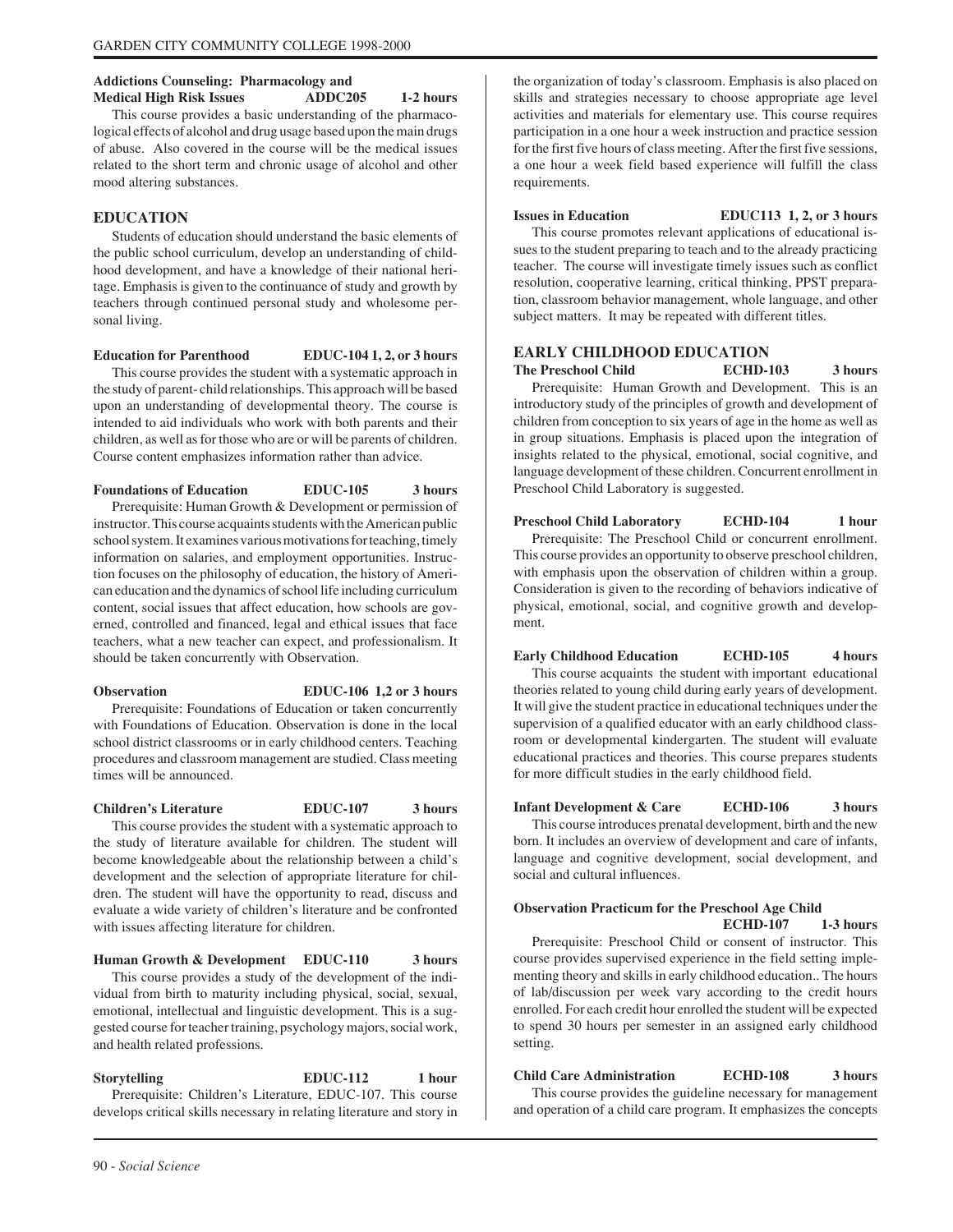necessary for establishing a child care program, licensing, state rules and regulations, types of child care programs, planning a program, staffing, program management, budgets and funding, parent involvement, food service, and other operational considerations. This course is beneficial for anyone interested in working in, owning, or operating a child care program of various types.

#### **Child Guidance and Management ECHD-109 3 hours**

This course acquaints students with theory, skills and techniques related to the guidance and direction of children's behavior.

#### **Creative Experiences for Young Children ECHD-110 3 hours**

This course emphasizes activities which promote creative expression in children during their early childhood years. Content areas covered includes blocks, language arts, fine arts, creative dramatics, science and mathematics, movement, outdoor play, social studies, sand and water play, and woodworking.

#### **SPECIAL EDUCATION**

**Basic Manual Communications SPED-120 3 hours**

This course attempts to eliminate the language barrier between deaf and hearing people by preparing the student to communicate with deaf people. To understand the psychological problems associated with deafness, and to become aware of schools, equipment, and technical advances for the deaf. Basic signing skills are taught.

#### **Principles of Paraprofessionalism SPED-121 1-3 hours**

An introductory course providing a general orientation to the school systems and the definitions and roles of member of the school program. Major emphasis is placed on the roles and duties of the instructional paraprofessional. Also included is an overview of exceptionalities as well as legal and ethical issues concerning the handicapped particularly in relation to the paraprofessional.

#### **Special Education Observation—**

Participation in the Post School SPED-200 1 hour

Prerequisite: Need consent of instructor. Students will spend 30 clock hours of observation and participation in a post-school setting for developmentally disabled adults. This will be a supervised experience in a community-based setting.

#### **Special Education Observation—Participation In the Preschool SPED-201** 1 hour

Prerequisite: Need consent of instructor. Students will spend 30 clock hours of observation and participation in a preschool setting for handicapped children. The experience will be supervised by a college instructor and will include periodic seminars to discuss observations.

#### **Observation in Special Education SPED-202 3 hours**

Prerequisite: Foundations of Education or taken concurrently with Foundations of Education. Observation is done in the local school district in special education classes. Teaching procedures and school room management of special education classes are studied. Conferences will be held on the work observed by appointment.

#### **Introduction to Speech and Hearing Disorders SPED-204 3 hours**

This course deals with types of speech and hearing disorders found among school children and adults; the physical, psychologi-

cal and social conditions that are related to the disorders; the classroom teacher's and family's recognition of the special needs of the individual with speech and hearing disorders.

#### **Survey of Young Children with Special Needs SPED-205 3 hours**

This course provides basic information in identifying and understanding children with health and handicapping conditions from birth through age eight. Content includes the importance of early intervention, parent reaction, specific conditions and their causes, and appropriate curriculum goals. See Advisor.

#### **Workshop In Learning Disabilities SPED-206 1-3 hours**

This workshop is an overview of the characteristics of learning disabled children and methods for working with the LD child. Topics covered include language, perception, discrimination, coping strategies, classroom activities, precision training and touch math.

#### **Recreation for Special Populations SPED-208 3 hours**

This course provides a foundation for teachers and health personnel to meet the physical, recreational and health needs of special populations, including mentally and physically handicapped, institutionalized persons, and the aged.

#### **Paraprofessional Workshop SPED-209 1-3 hours** These workshops target paraprofessionals in special education

and general education to upgrade paraprofessional skills, usually co-sponsored with Kansas State Department of Education and Special Education Administration. Workshop titles will vary depending on the particular subject under study. May be repeated with different titles.

#### **GEOGRAPHY**

global relationships.

**World Geography GEOG-101 3 hours** This course provides an introduction to world regional geography. It includes the study of the earth with reference to its physical features, human and environmental systems, and regional and

#### **POLITICAL SCIENCE**

**Introduction to Political Science POLS-104 3 hours** This course provides an analysis of the nature of political science, the essential elements of modern government, and the central factors and issues formative to political functioning in the twentieth century.

**American Government POLS-105 3 hours** This course gives attention to the constitutional principles and organization of the national government. Special emphasis is given to the development of the constitution, the organization of three branches of the federal government, the protection of civil rights and the role of political parties.

#### **Local & State Government POLS-106 3 hours**

This course provides a study of state, county and city governments, with special emphasis on the government of Kansas. Some attention will be given to current local government problems.

**Contemporary World Politics POLS-107 2 hours** This course is a discussion-oriented study of selected problems in Post-World War II world politics.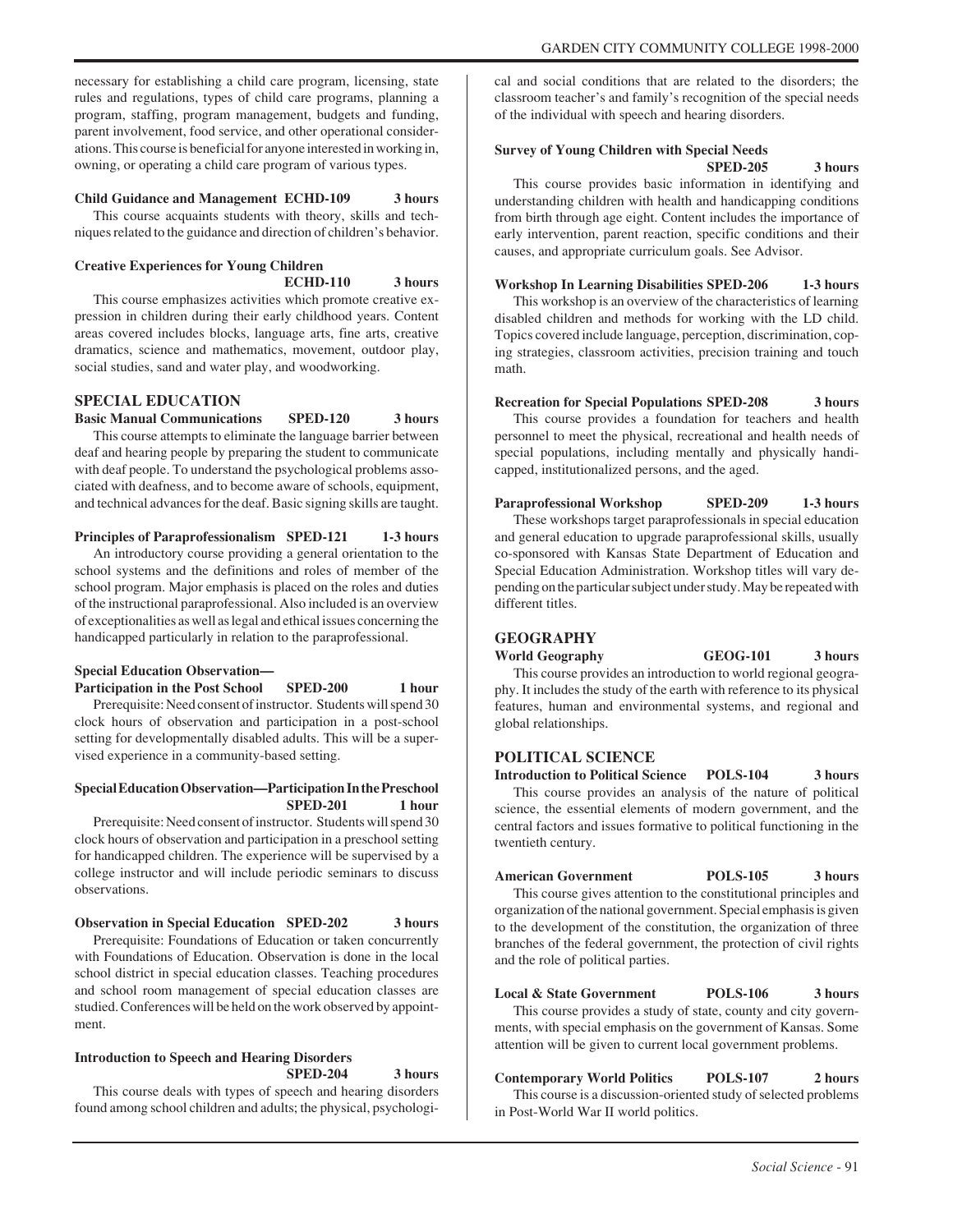#### **Current Political Issues POLS-108 3 hours**

This course examines the content, development, conflicts and consequences of major public policies and personalities. This class reviews the most significant events, trends, and issues with an emphasis upon fact finding and interpretation of current events.

# **LIVING ARTS & SCIENCES—HOME ECONOMICS**

#### **Pattern Study and Garment Construction**

#### **HMEC-103 3 hours**

This course deals with the selection and fitting of commercial patterns, development of construction techniques relating to various fabrics, use and care of construction equipment, and the development of criteria for evaluating the quality of clothing construction.

#### **Advanced Pattern Study and Garment Construction HMEC -104 3 hours**

This course is a continuation of the study of the selection and fitting of commercial patterns with emphasis upon more advanced construction techniques, allowing the student opportunity to gain additional skills in sewing construction. Prerequisite: Pattern Study and Garment Construction.

## **Meal Planning HMEC-110 4 hours** This course is the study of food products, food preparation techniques, meal service and meal management techniques as applied to family meal patterns within the American culture. Laboratory experiences will integrate food preparation techniques

that emphasize meeting nutritional requirements and increasing the palatability of such food considering the economic factors involved in the resource management of time, money and energy.

# Trim and Fit **HMEC-114** 2 hours

This course will provide the student with accurate information pertaining to nutrition, weight control, exercise and physical fitness. Opportunities will be arranged for the student to modify, practice and evaluate behavior changes related to diet, exercise and a healthy lifestyle.

#### **Basic Nutrition HMEC-115** 3 hours

This course is the study of nutritional requirements with emphasis on developing judgment in the selection of foods. The course will also include the study of specific nutritional requirements for special groups of individuals in order to maintain life and health.

#### **Preschool Nutrition HMEC-116 2 hours**

This course studies the science of nutrition and how it is applied to the young child within home, group care and educational settings. Attention will be given to the dietary needs of the child, menu planning, environmental influences, and how food and nutrition information can be effectively integrated into the educational curriculum. This course would be taken concurrently with Preschool Nutrition Practicum.

#### **Preschool Nutrition Practicum HMEC-117** 1 hour

This course emphasizes specific implementation of preschool nutrition information during laboratory exercises which would be appropriate for home, group care and preschool educational settings. This course would be taken concurrently with Preschool Nutrition.

**Interior Design HMEC-120 3 hours**

This course studies the selection and the design of interiors based upon a knowledge of the elements and principles of design. The course covers information on design, life spaces in the home, fabrics, floor coverings, furniture selection, furniture arrangement, accessories and the exterior of the home.

#### **Tailoring HMEC-202 3 hours**

Prerequisite: Advanced Pattern Study and Garment Construction. This course studies tailoring techniques. Basic tailoring techniques will be applied in the construction of a coat or suit using a commercial pattern.

#### **Fashion Merchandising Internship I**

**HMEC-210 2-3 hours**

Prerequisite: Consent of instructor. This course gives the student credit for work experience in an approved training situation and under instructional supervision. Students are encouraged to secure part-time employment in the field of fashion merchandising. Credit demands a minimum of 10 to 15 hours a week of on-the-job training by arrangement . Student is to enroll concurrently in Merchandising Seminar I.

#### **Interior Merchandising Internship I**

**HMEC-212 2-3 hours** Prerequisite: Consent of instructor. This course gives the stu-

dent credit for work experience in an approved training situation and under instructional supervision. Students are encouraged to secure part-time employment in the field of interior merchandising. A minimum of 10 to 15 hours a week of on-the-job training by arrangement is required. Student is to enroll concurrently in Merchandising Seminar I.

#### **Creative Use of Leisure Time (Home Crafts) HMEC-220 3 hours**

This course studies and applies various techniques used in the creation of craft projects that can be done in the home. Projects will be selected in order to acquaint the student with a broad field of creative expression.

**Trends in Food Products HMEC-270 3 hours** This course studies food awareness and marketing techniques. Emphasis will be upon current trends in consumption, food product development, preservation and life-style factors influencing consumption patterns. Topics included will be nutritional concerns, packaging, food product regulations and possibly economics issues.

**Seminar in Food Processing HMEC-271 3 hours** The course covers various types of food processing and preservation. Subjects to be included are freezing, canning, dehydration, nutrient density, safety, sanitation, and food palatability.

# **PSYCHOLOGY**

Psychology is the study of human behavior in the areas of developmental psychology, emotional psychology, social psychology, and abnormal psychology.

**General Psychology PSYC-101 3 hours** This course presents an overview of psychology, including the study of the brain and behavior, states of consciousness, motivation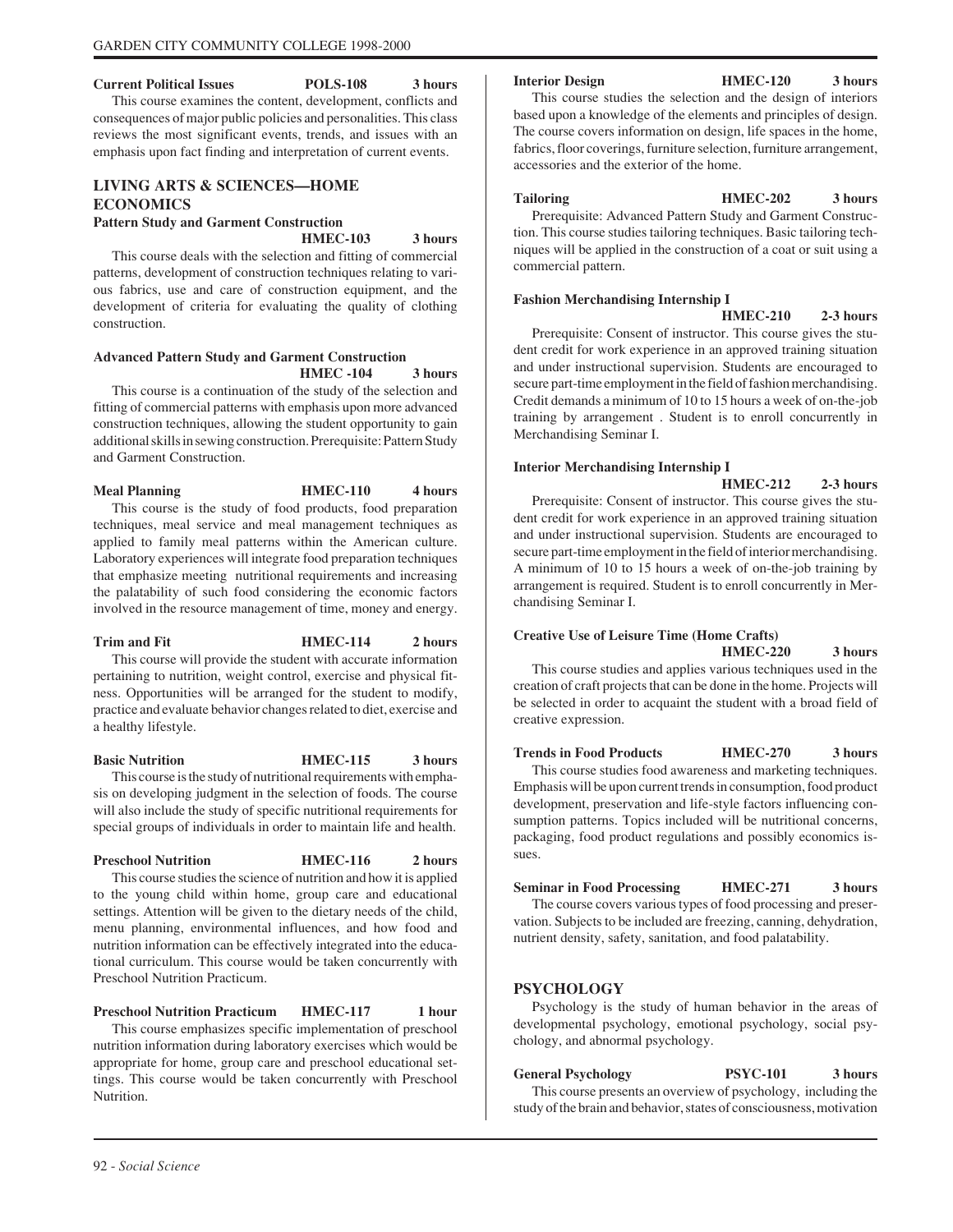and emotion, sensation and perception, learning, principles, memory and thought, human interaction, human development, theories of personality, disturbance and treatment.

#### **Human Relations PSYC-102 3 hours**

Prerequisite for general education students: General Psychology. The course provides an overview of human behavior, giving attention to motivation, interpersonal relations, group dynamics and group behavior. Consideration is given to employment practices, vocational and industrial efficiency, advertising and mental health services.

**Psychology of Adjustment PSYC-103 3 hours** This course is a functional study of the basic problems of personality adjustment and aids the student in promoting better mental health for himself and to understanding adjustments in individuals to better understand differences in behavior among people.

#### **Social Psychology PSYC-104 3 hours**

Prerequisite for general education students: General Psychology. This course presents the study of the social behavior and the social consciousness of the individual, especially those interests and tendencies that develop from the community life of people.

**Field Study in Psychology PSYC-107 1-3 hours** Prerequisite: consent of instructor. This course provides supervised experience in a field setting implementing theory and skill in helping relationships in social settings.

**Abnormal Psychology PSYC-201 3 hours** Prerequisite for general education students: General Psychology. This course introduces the study of behavior pathologies, with emphasis on the social, cultural and legal outcomes of behaviors which depart from social norms and expectation in the community.

**Introduction to Gerontology PSYC-202 3 hours** This course acquaints students with the psychological, socio-

logical and physiological aspects of the aging process, with the issues and problems of aging, societal responses to the aging and to better understand aging as a normal and not necessarily negative process.

#### **Issues in Psychology PSYC-203 1-3 hours** This course promotes relevant applications of psychology to the activities of work, family, relationships, and personal understand-

ing by investigating timely issues and focusing on the integration of the acquired knowledge into everyday experience. May be repeated with different titles.

**Cognitive Psychology PSYC204 3 hours**

Prerequisite: General Psychology or permission of the instructor. This course provides a comprehensive examination of the mental processes and emotional factors which influence human behavior. Emphasis will be placed on the clinical application of this information, and will utilize cognitive theories, neuro-psychological research, and clinical findings.

#### **SOCIOLOGY**

Sociology courses provide instruction designed to assist students in deepening their understanding of social relations and the social context of their lives.

#### Sociology SOCI-102 3 hours

This course introduces the study of the social lives of people. It combines theory and application in the study of family, government, deviance, collective behavior, and other topics.

#### **Introduction of Human Sexuality SOCI-104 3 hours**

This course provides a comprehensive introduction to the biological, psychosocial, behavioral and cultural aspects of sexuality in a way that is personally meaningful to students.

**Introduction to Anthropology SOCI-105 3 hours** This course is an introductory course in cultural anthropology dealing with basic concepts in the social and technological studies of cultures throughout the world. Emphasis is placed on the application of learned principles and concepts and the study of past and present cultural development, diffusion and relationships.

**Anthropology Lab SOCI-106 1 hour** This course provides supervised anthropological field work experience that may take a variety of forms, ranging from participant observation to tool making, to field digging and excavation. Conditions of field work are strictly controlled. This course cannot be taken without credit in or concurrent enrollment in SOCI-105.

**Mexican-American Studies SOCI-110 3 hours** This course includes an examination of the historical, social and cultural experience of Americans of Mexican descent. Emphasis is placed on the contributions of Mexican Americans to U.S. political and social history, as well as the experiences of Mexican Americans in today's changing society.

# **Southeast Asian Studies SOCI-111 3 hours**

This course will offer a brief historical perspective to include Cambodia, Laos and Vietnam. It will analyze the impact of Southeast Asians on American life and the interactions between cultures with a view toward facilitating understanding and the new identification of issues.

#### **Living In A Multicultural Society SOCI-112 3 hours**

This information is valuable for anyone living in our multicultural society, particularly teachers, law enforcement personnel, health care workers, social service providers, and others who work with multi-ethnic populations.

# **Family Systems** SOCI-113 3 hours

This course strives to bring together knowledge about individuals as they function as family members. Relationships between the family and how they relate to the rest of society's institutions will be discussed. The parenting curriculum, "Preparing For The Drug Free Years," will be incorporated into the material presented.

#### **Social Service Skills SOCI-201** 3 hours

This course provides an understanding of social work and social service fields. Topics covered include the role of social services, social issues, problems of social functioning, their causes and effects.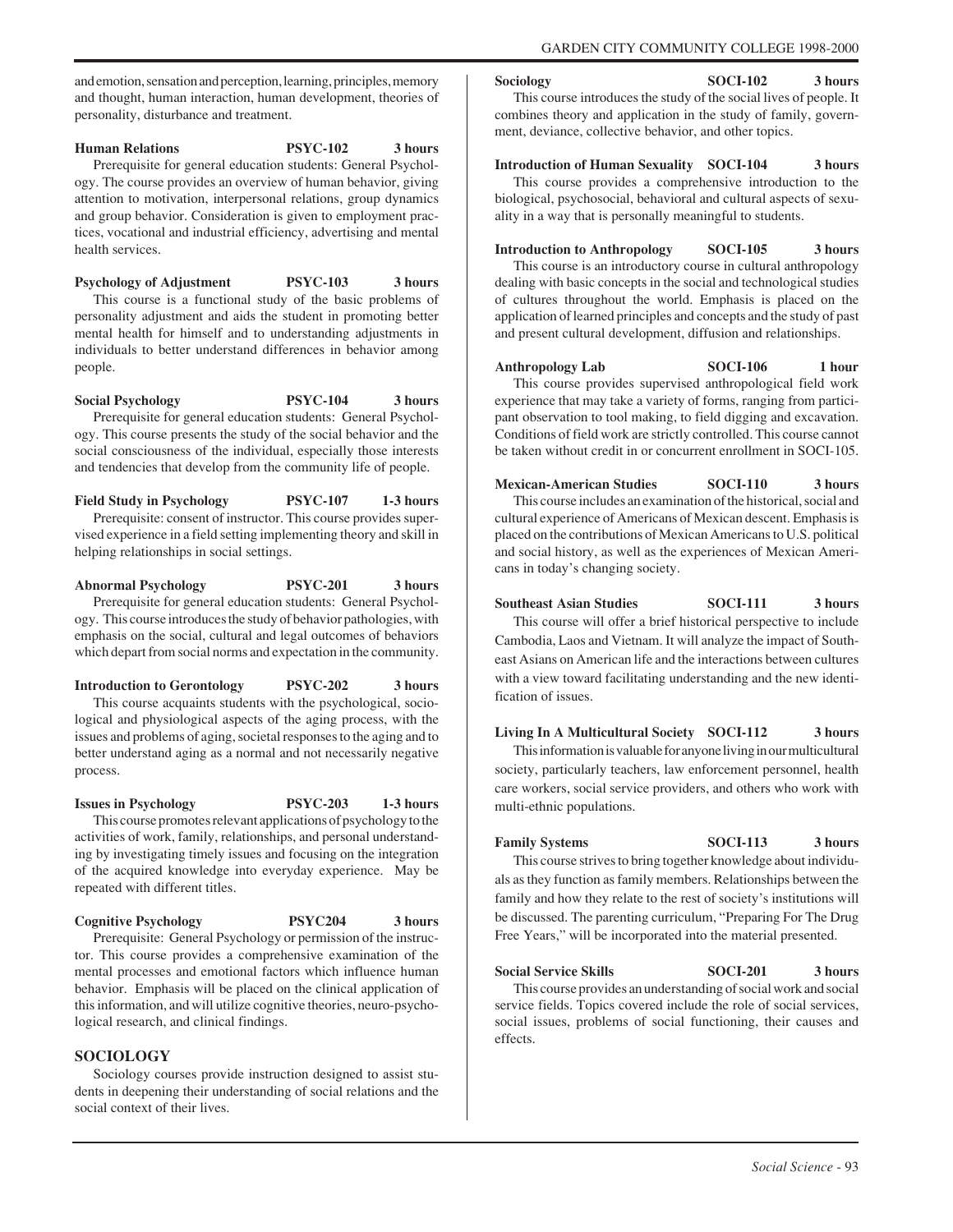## **The Modern Male: An Era of Adjustment**

**SOCI-203 3 hours** This multi-disciplinary course develops an understanding of the male in society today. Stereotypes and traditional roles of men will be considered and reviewed with an emphasis on changes that have taken place with the advent of the women's movement. Consideration will be given to the adaptation and resolution of basic roles in present and projected future personal and social circumstances.

**Social Problems SOCI-204 3 hours** This course delves into problems of personal and social disorganization, such as adolescence, juvenile delinquency, crime, mental illness, unemployment and family instability; methods of prevention and treatment.

**Field Study in Social Science SOCI-205 3 hours** Prerequisite: consent of instructor. This course provides supervised experience in a field setting implementing theory and skill in helping relationships in social settings.

# Contemporary Society SOCI-206 3 hours This course is designed as a sociology elective after the basic

sociology course has been completed. The course presents the view that in the final analysis, man's social life is a unity—an integrated part of the whole of his social existence. This course will emphasize the many interrelationships of sociology, anthropology, economics, and politics, and draw upon all of them for integrating concepts.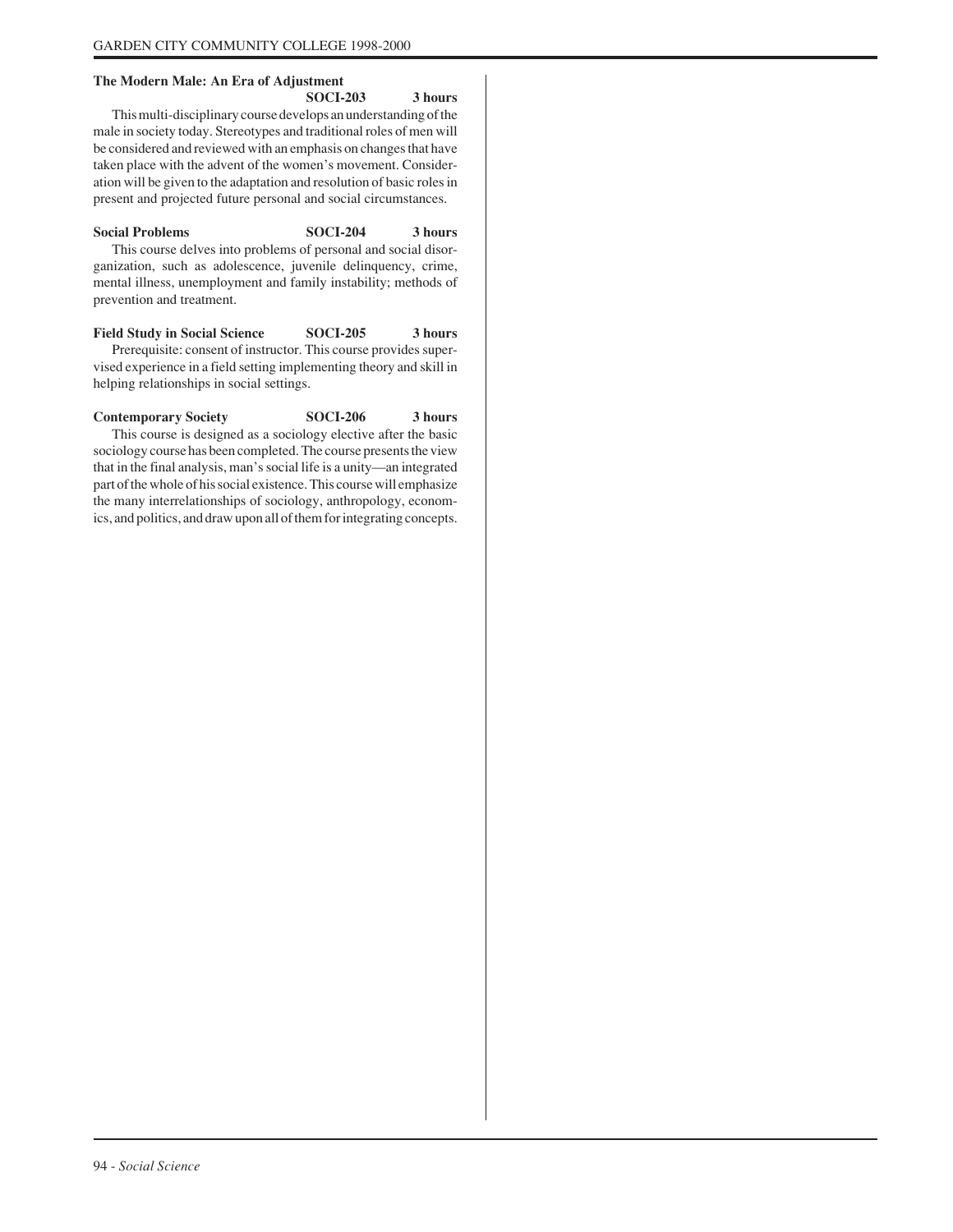# **TECHNICAL EDUCATION**

**Ag Equipment Technology (John Deere Ag. Tech)**

**Livestock/Horses**

**Agronomy**

**Agriculture/ Agri-Economics**

**Meat Science**

**Industrial Education**

**Building Trades/ Drafting Technology**

**Photography**

**Industrial Production Technology/ Automation/ Refrigeration**

**Automotive Technology**

**Aviation**

**Cosmetology**

**Law Enforcement & Criminal Justice**

**Power Plant Technology**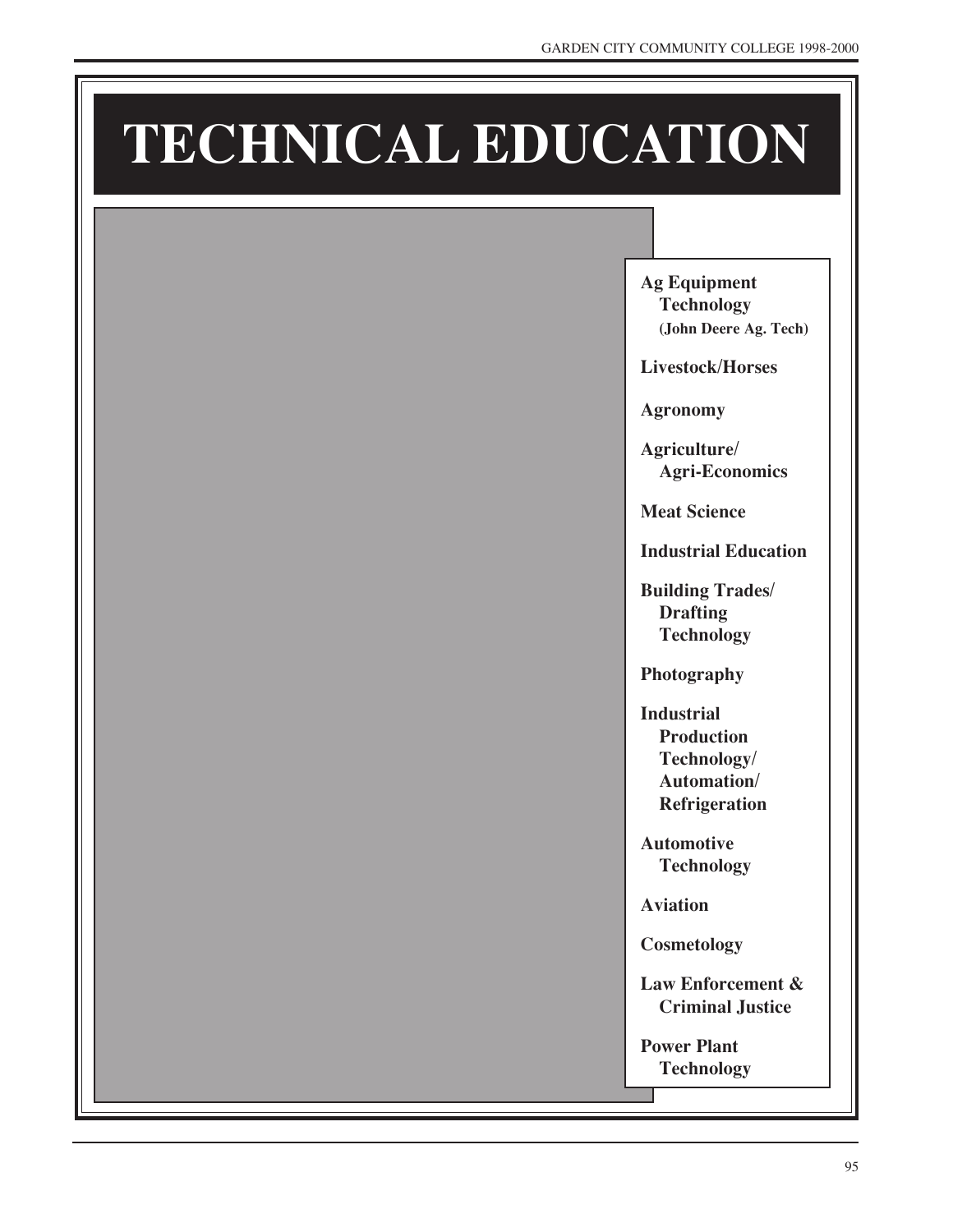# **TECHNICAL PROGRAMS**

For each industrial area there is a support crew of technicians. To become an industrial technician, education beyond high school is required. Technicians become involved in field research and study, planning, technical writing, prototypes, etc., in industrial areas. There is a great need for technicians in all fields of industry. This need promises to continue as new technologies are explored and utilized. Technicians can expect to receive excellent salaries based on their qualifications and experiences. All courses are coeducational.

Each technical education program at Garden City Community College is subject to approval by the Kansas State Board of Education. All programs have an active advisory committee that meets regularly to insure currency of the curriculum. General education is a component of the Associate in Applied Science degree. Accordingly, the goal of education is to provide broad based knowledge through general education that is articulated in such a manner that students can benefit from theoretical and applicable subject material.

#### **AGRICULTURE**

The Agricultural program is structured to allow flexibility in choices of programs that will best suit a student's particular interests and goals. A student may select options in the Transfer Agriculture programs that will lead to an Associate in Science degree and ultimately to a Bachelor of Science Degree in Agriculture. A student, on the other hand, may select options that are occupationally oriented and require only one to two years of coursework. Two years of such coursework may lead to an Associate of Applied Science Degree.

#### **TRANSFER AGRICULTURE**

The following options suggest courses of study that will enhance transfer to four-year universities. The student should obtain a catalog of the university he/she plans to attend, and with the help of an advisor, develop a more specific program designed to meet his/her needs.

Students who are planning to transfer to a four-year university after attending GCCC, should plan to meet all the general education and elective requirements for the Associate in Science degree as outlined elsewhere in this catalog. General education requirements are rather specific, but electives in major areas allow students to select courses which fit their interest area.

Agriculture students majoring in Agronomy, Animal Science, Agri-business, Agriculture Economics, Agriculture Education, or any other four year major should work toward the Associate in Science degree.

#### **ASSOCIATE IN SCIENCE DEGREE IN AGRICULTURE**

| <b>Suggested General Education Courses</b> |                         |                     |
|--------------------------------------------|-------------------------|---------------------|
|                                            | <b>CR. COURSE TITLE</b> | <b>COURSE CODE</b>  |
| 3                                          | English I               | ENGL101             |
| 3                                          | English II              | ENGL102             |
| 3                                          | Speech                  | SPCH <sub>111</sub> |
| 3                                          | College Algebra         | MATH108             |
| .5                                         | General Chemistry       | CHEM105             |
| 5                                          | Biology                 | <b>BIOL105</b>      |
| 3                                          | General Psychology      | PSYC <sub>101</sub> |
| 3                                          | Macro Economics         | ECON111             |
| 6                                          | Humanities Electives    |                     |

| 2              | Physical Education electives           |                |
|----------------|----------------------------------------|----------------|
| 1              | College Skills Development             | PCDE101        |
|                | <b>Suggested Agriculture Electives</b> |                |
| 3              | Principles of Animal Science           | <b>ANSI102</b> |
| 1              | Animal Science & Ind. Lab              | <b>ANSI103</b> |
| 4              | Crops                                  | AGRO101        |
| 1              | Ag in our Society                      | <b>AGRI100</b> |
| 3              | Intro to Ag Economics                  | AGEC100        |
| 3              | Animal Diseases and Health             | <b>ANSI101</b> |
| 3              | Cow-Calf Operations                    | <b>ANSI105</b> |
| 3              | Electricity                            | AGME111        |
| 3              | Livestock Feeding                      | <b>ANSI107</b> |
| 3              | Dairy Poultry Production               | <b>ANSI106</b> |
| $\overline{4}$ | Soils                                  | AGRO103        |
| 3              | Farm Management and Acct.              | AGEC102        |
| 3              | Range Management                       | AGRO102        |
| 1              | Commercial Feedlot Oper.               | <b>ANSI104</b> |
| 2              | <b>Livestock Selection</b>             | <b>ANSI108</b> |
| 3              | Meat and Carcass Evaluation            | MEAT105        |
| 3              | Principle of Meat Evaluation           | MEAT113        |
| 3              | Classification, Grading and            |                |
|                | Selection of meats                     | MEAT112        |
| 3              | General Accounting                     | ACCT101        |
| $1 - 3$        | Microcomputer Applications             |                |

#### **TECHNICAL AGRICULTURE Farm and Ranch Management Feedlot Technology**

#### **Production Agriculture**

Students who have no plans to seek a four-year degree can pursue the Associate in Applied Science degree. The requirements for this degree are listed elsewhere in this catalog. This option will be helpful for graduates who intend to seek employment in agricultural businesses or in production agriculture. Students who complete this degree will not meet the articulation agreement for transfer to a four-year university.

# **ASSOCIATE IN APPLIED SCIENCE DEGREE IN AGRICULTURE**

**General Education Requirements .............................. 18 hours** Refer to the Associate in Applied Science (AAS) Degree as listed on page 40.

| Major Specialization and Related Courses  46 hours |                              |                     |  |
|----------------------------------------------------|------------------------------|---------------------|--|
|                                                    | <b>CR. COURSE TITLE</b>      | <b>COURSE CODE</b>  |  |
| 3                                                  | Principles of Animal Science | <b>ANSI102</b>      |  |
| 1                                                  | Animal Science and Ind. Lab  | <b>ANSI103</b>      |  |
| 4                                                  | Crops                        | AGRO101             |  |
| 1                                                  | Ag in Our Society            | AGRI100             |  |
| 3                                                  | Intro to Ag Economics        | AGEC100             |  |
| 3                                                  | Animal Health and Diseases   | <b>ANSI101</b>      |  |
| 3                                                  | Cow-Calf Operations          | <b>ANSI105</b>      |  |
| 3                                                  | Electricity                  | AGME111             |  |
| 3                                                  | Livestock Feeding            | <b>ANSI107</b>      |  |
| 3                                                  | Dairy and Poultry Production | <b>ANSI106</b>      |  |
| 4                                                  | Soils                        | AGRO103             |  |
| 3                                                  | Farm and Ranch Management    | AGEC <sub>102</sub> |  |
| 3                                                  | Range Management             | AGRO102             |  |
| 1                                                  | Comm. Feedlot Operations     | ANSI104             |  |
| 2                                                  | Livestock Selection          | ANSI108             |  |
| 2                                                  | Livestock Judging            | <b>ANSI109</b>      |  |
| 3                                                  | Meat and Carcass Evaluation  | MEAT <sub>105</sub> |  |
|                                                    |                              |                     |  |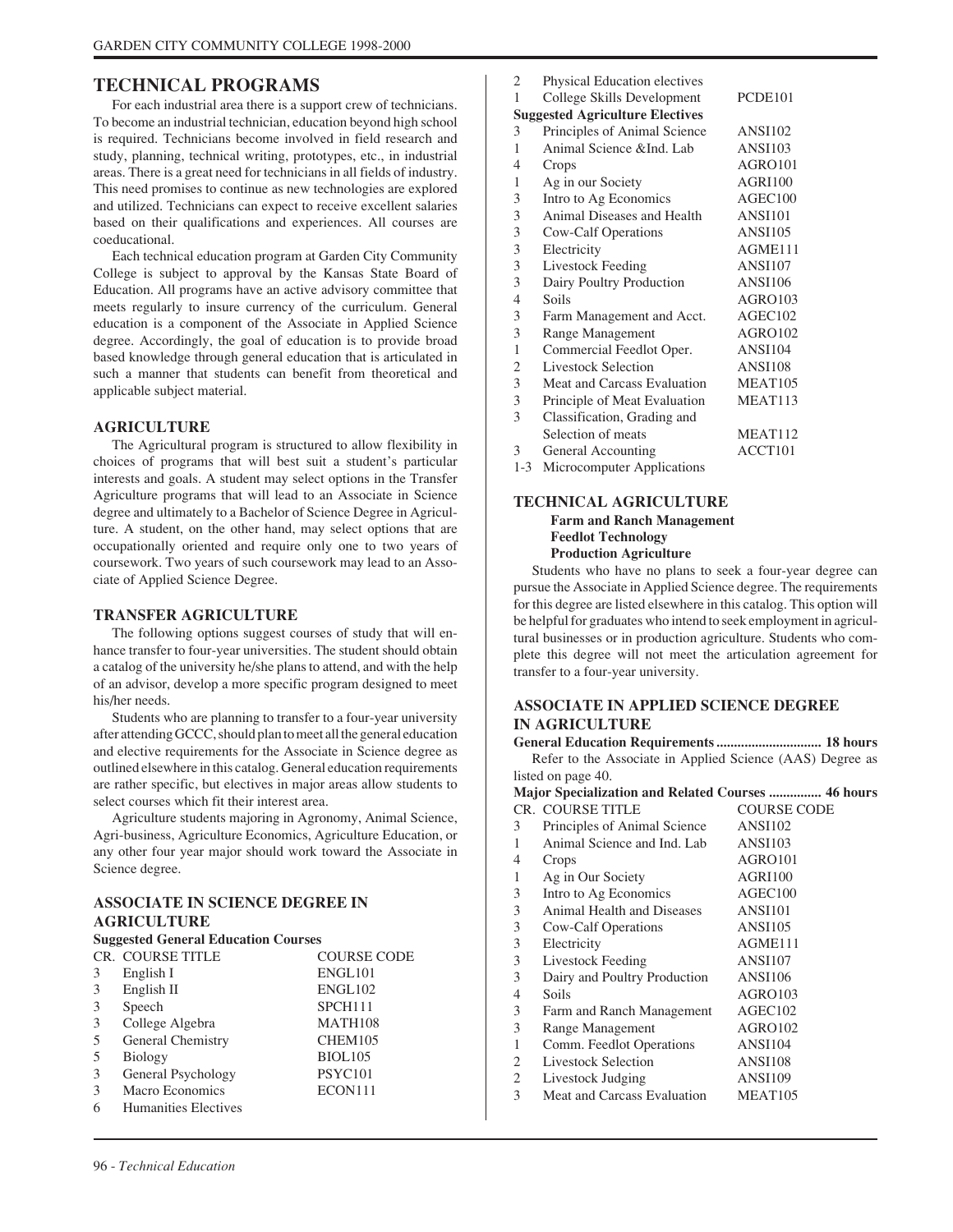| 3 | Classification, Grading and    |                     |
|---|--------------------------------|---------------------|
|   | Selection of Meats             | MEAT <sub>112</sub> |
| 3 | <b>Horse Science</b>           | ANSI140             |
| 1 | Horsemanship                   | <b>ANSI141</b>      |
|   | $6$ Welding I and II           | INPR125/INPR126     |
|   | 1-3 Microcomputer applications |                     |
| 3 | General Accounting             | ACCT <sub>101</sub> |

#### **AG PRODUCTS AND PROCESSING**

Students may combine meat and food science courses with other agriculture electives to create a meat and food science curriculum. These courses can be included in either the Associate in Science degree or the Associate in Applied Science degree course requirements.

|   | <b>CR. COURSE TITLE</b>       | <b>COURSE CODE</b>  |
|---|-------------------------------|---------------------|
| 3 | Meat and Carcass Evaluation   | MEAT <sub>105</sub> |
| 3 | Principles of Meat Evaluation | MEAT113             |
| 3 | Classification, Grading and   |                     |
|   | Selection of Meats            | MEAT <sub>112</sub> |
| 3 | Principles of Food Science    | MEAT <sub>103</sub> |
| 3 | Principles of Meat Science    | MEAT104             |

# **AGRICULTURAL EQUIPMENT TECHNOLOGY (JOHN DEERE AG TECH)**

This is a two year Associate in Applied Science degree program designed to educate technicians for employment in John Deere dealerships. A minimum of 64 credit hours is required.

#### **General Education Requirements: ............................ 18 hours**

Refer to the Associate in Applied Science (AAS) Degree as listed on page 40.

|                        | <b>Fall Semester</b>           |                     |
|------------------------|--------------------------------|---------------------|
| 1                      | Safety Codes (OSHA)            | INED130             |
| 3                      | <b>Agricultural Hydraulics</b> | JDAT <sub>103</sub> |
| 3                      | <b>Tractor Power Trains</b>    | JDAT <sub>102</sub> |
| 3                      | Tillage and Planting Systems   | JDAT101             |
| 3                      | <b>Mathematical Processes</b>  |                     |
|                        | for Technicians                | JDAT110             |
| 3                      | Descriptive Physics            | <b>PHYS106</b>      |
| 1                      | Physical Education/Health      |                     |
| 1                      | College Skills Development     | PCDE <sub>101</sub> |
|                        | <b>Spring Semester</b>         |                     |
| 3                      | Dealer Internship I            | JDAT <sub>107</sub> |
| 1                      | Microcomputer Applications I   | CSCI2101-2226       |
| 4                      | John Deere Agricultural        |                     |
|                        | <b>Electrical Systems</b>      | JDAT <sub>104</sub> |
| 3                      | <b>Harvesting Equipment</b>    | JDAT109             |
| 3                      | John Deere Consumer            |                     |
|                        | Products and Systems           | JDAT <sub>106</sub> |
|                        | <b>Summer Session</b>          |                     |
| 1                      | Microcomputer Applications     |                     |
| 2                      | John Deere Air Quality Sys.    | JDAT <sub>105</sub> |
| 3                      | Diagnosis of Agricultural Sys. | JDAT201             |
| 3                      | <b>Applied Communications</b>  | JDAT111             |
| 1                      | Physical Education/Health      |                     |
|                        | <b>Fall Semester</b>           |                     |
| 3                      | Dealer Internship II           | JDAT108             |
| <b>Spring Semester</b> |                                |                     |
| 6                      | Electives                      |                     |
| 3                      | Salesmanship                   | BSAD124             |
| 3                      | John Deere Engine Systems      | JDAT202             |
|                        |                                |                     |

- 3 Agricultural Fuel Systems
- and Performance JDAT203 3 Welding I INPR125
- 1 Microcomputer Applications

#### **VETERINARY MEDICINE**

The veterinary medicine curriculum is a professional program of seven years in length. Three years of restricted course work required before application can be made to the School of Veterinary Medicine at Kansas State University. It is possible to obtain the first two years at GCCC by taking the following courses:

| 1              | Agriculture in our Society          | <b>AGRI100</b> |
|----------------|-------------------------------------|----------------|
| 3              | Principles of Animal Science        | <b>ANSI102</b> |
| $\mathbf{1}$   | Animal Science and Ind. Lab         | <b>ANSI103</b> |
| 3              | Dairy-Poultry Production            | <b>ANSI106</b> |
| 3              | Livestock Feeding                   | <b>ANSI107</b> |
| 5              | Inorganic Chemistry I               | CHEM109        |
| 5              | Inorganic Chemistry II &            |                |
|                | Qualitative Analysis                | CHEM110        |
| 5              | Principles of Biology               | <b>BIOL105</b> |
| 5              | Microbiology                        | <b>BIOL213</b> |
| 5              | General Physics I                   | <b>PHYS205</b> |
| 5              | General Physics II                  | <b>PHYS206</b> |
| 5              | General Organic Chemistry           | CHEM205        |
| 3              | English I                           | ENGL101        |
| 3              | English II                          | ENGL102        |
| 3              | Speech                              | SPCH111        |
| 3              | General Psychology                  | PSYC101        |
| 3              | Social Science Elective             |                |
| 6              | <b>Humanities Electives</b>         |                |
| 1              | College Skills Development          | PCDE101        |
| $\overline{2}$ | <b>Physical Education electives</b> |                |

#### **INDUSTRIAL EDUCATION**

#### **(Transfer Program)**

#### **Degree: Associate in Science**

Industrial Education includes both industrial arts (general) education and vocational education. The following curriculum should be followed by those planning to transfer to a four-year education program. Students finishing a baccalaureate degree in Industrial Education have the options of teaching, entering industry or pursuing an industrial business or trade in an area of specialization.

#### **General Education Requirements .............................. 35 hours** Refer to the Associate in Science (AS) Degree as listed on page 38.

|   | <b>CR. COURSE TITLE</b>       | <b>COURSE CODE</b> |
|---|-------------------------------|--------------------|
| 3 | Wood Production Methods       | INED106            |
| 3 | Welding I                     | <b>INPR125</b>     |
| 3 | Welding II                    | <b>INPR126</b>     |
| 3 | <b>Small Gasoline Engines</b> | AUTO101            |
| 3 | Auto Mechanics I              | AUTO104            |
| 3 | Auto Mechanics II             | AUTO105            |
| 3 | Engineering Drawing I         | <b>ENGR105</b>     |
| 3 | Engineering Drawing II        | <b>ENGR106</b>     |
| 3 | Photography I                 | PHOT120            |
| 3 | Photography II                | PHOT121            |
| 3 | Solar Energy                  | BLDG150            |
|   | 1-2 Safety Codes (OSHA)       | INED130            |
| 3 | Machine Woodworking           | INED107            |
|   |                               |                    |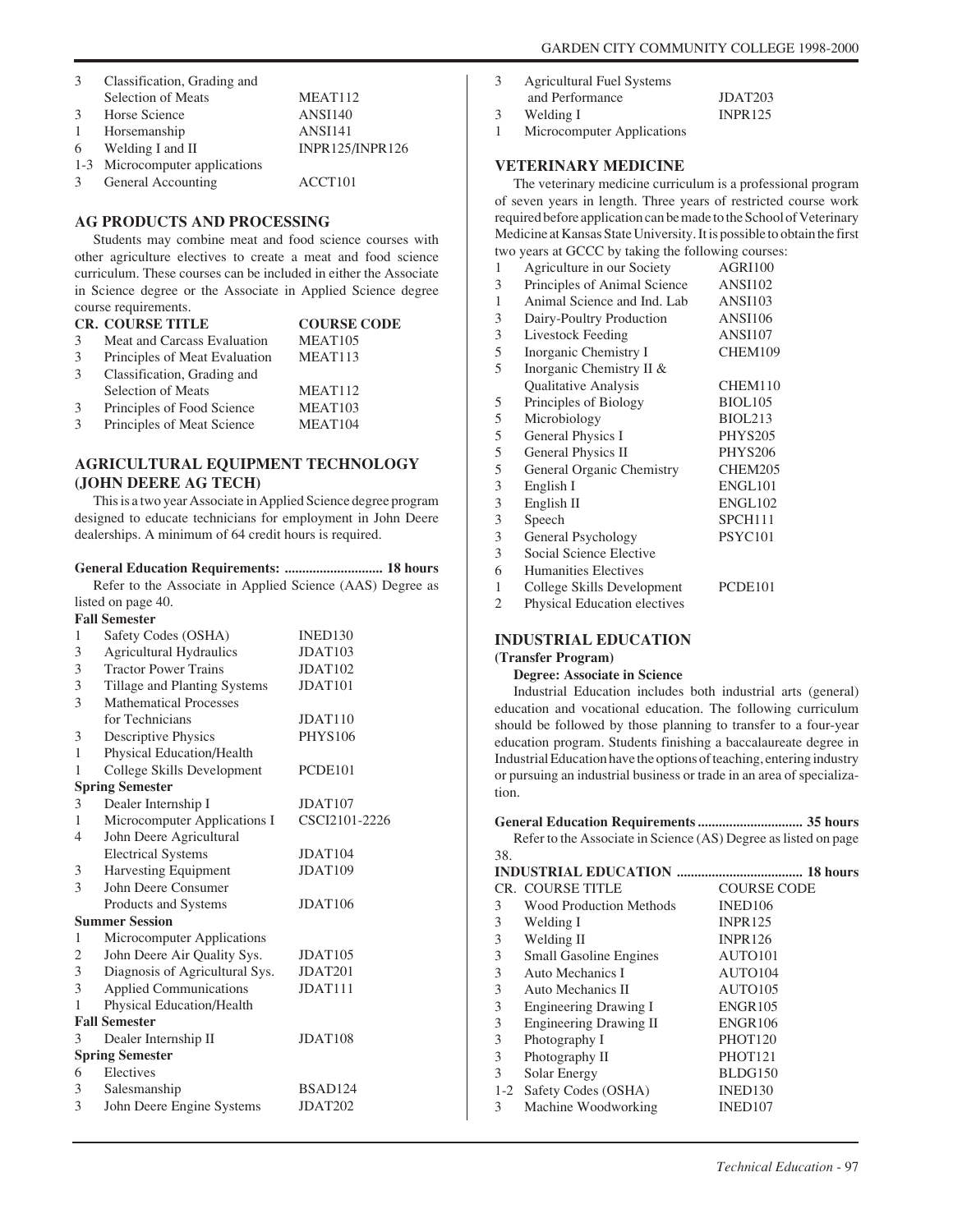| 3 | Computer Aided Drafting I      | DRFT104             |
|---|--------------------------------|---------------------|
|   |                                |                     |
| 2 | Introduction to Business       | BSAD <sub>101</sub> |
| 2 | Keyboarding                    | CSCI100             |
| 3 | <b>Business Communications</b> | BSAD <sub>102</sub> |
| 2 | <b>First Aid</b>               | <b>HPER109</b>      |
| 3 | General Accounting             | ACCT101             |
| 3 | Intro to Data Processing       | CSCI101             |
| 2 | Physical Education electives   |                     |
|   | College Skills Development     | PCDE <sub>101</sub> |

#### **AUTOMOTIVE TECHNOLOGY**

#### **Degree: Associate in Applied Science**

Automotive Technology is a program of study employing modern techniques and methods used in today's automotive industry. Satisfactory completion of the program should equip the student for employment in the automotive field.<br>Concrete Education Requirements

| Refer to the Associate in Applied Science (AAS) Degree |  |
|--------------------------------------------------------|--|
| as listed on page 40.                                  |  |

|   | Major Specialization and Related Courses  48 hours |                    |  |  |
|---|----------------------------------------------------|--------------------|--|--|
|   | CR. COURSE TITLE                                   | <b>COURSE CODE</b> |  |  |
| 3 | Small Gasoline Engines I                           | AUTO101            |  |  |
| 3 | Preventive Maint, for Autos                        | AUTO100            |  |  |
| 3 | Auto Mechanics I                                   | AUTO104            |  |  |
| 3 | Auto Mechanics II                                  | AUTO105            |  |  |
| 3 | <b>Auto Electrical Systems</b>                     | AUTO108            |  |  |
| 3 | Microprocessor and                                 |                    |  |  |
|   | Electronics Systems                                | AUTO111            |  |  |
| 3 | Carburetion                                        | AUTO106            |  |  |
| 3 | <b>Automatic Transmissions</b>                     | AUTO107            |  |  |
| 3 | <b>Auto Air Conditioning</b>                       | AUTO109            |  |  |
| 3 | Multi-Cylinder Engines                             | AUTO103            |  |  |
| 3 | Automotive Diagnosis and                           |                    |  |  |
|   | Tune Up                                            | AUTO110            |  |  |
| 3 | Automotive Steering, Suspension,                   |                    |  |  |
|   | Alignment and Brakes                               | AUTO102            |  |  |
| 3 | Internship I                                       | AUTO112            |  |  |
| 3 | Internship II                                      | AUTO113            |  |  |
| 3 | Welding I                                          | <b>INPR125</b>     |  |  |
| 3 | <b>Applied Communications</b>                      | JDAT111            |  |  |
|   |                                                    |                    |  |  |

# **BUILDING TRADES-CARPENTRY TECHNOLOGY**

#### **Two-Year Program**

#### **Degree: Associate in Applied Science**

This program is designed to provide saleable skills in rough and finish carpentry, estimating, codes, management, concrete, drafting, masonry, plumbing and electricity as related to residential and commercial fields. The construction industry provides virtually unlimited opportunities for rewarding futures. By consulting with the coordinator of this program, a flexible and personalized course of study can be designed to meet the needs and desires of the student, whether it be employment in two years or transfer to a fouryear college. The following is recommended as a two-year program.

#### **General Education Requirements .............................. 18 hours Refer to the Associate in Applied Science (AAS) Degree as**

| Refer to the Associate in Applied Science (AAS) Degre |                     |  |
|-------------------------------------------------------|---------------------|--|
| listed on page 40.                                    |                     |  |
| CR. COURSE TITLE                                      | COURSE CODE         |  |
| 6 Carpentry I                                         | BLDG105             |  |
| Wood Production                                       | INED <sub>106</sub> |  |
|                                                       |                     |  |

| 3              | Finishing (Wood)               | <b>INED105</b> |
|----------------|--------------------------------|----------------|
| 3              | Electricity I                  | INED111        |
| 3              | <b>Humanities Elective</b>     |                |
| 3              | Carpentry II                   | BLDG106        |
| 3              | Cabinet Making I               | BLDG108        |
| 3              | Cabinet Making II              | BLDG109        |
| 3              | <b>Building Materials and</b>  |                |
|                | <b>Construction Methods</b>    | BLDG110        |
| 3              | Machine Wood                   | INED107        |
| 3              | Speech I                       | SPCH111        |
| 3              | Brickmasonry I                 |                |
|                | (Block Laying)                 | BLDG130        |
| 3              | Brickmasonry II                |                |
|                | (Brick Laying)                 | BLDG131        |
| 2              | <b>Construction Management</b> | BLDG111        |
| 3              | <b>Construction Estimating</b> | BLDG117        |
| $\overline{2}$ | <b>Building Codes</b>          | BLDG120        |
| 3              | Computer Aided Drafting I      | DRFT104        |
| 3              | Concrete Technology            | BLDG115        |
| 3              | <b>Building Design</b>         | DRFT105        |
| 3              | Surveying I                    | BLDG160        |
| 3              | Math Elective                  |                |
| 3              | Social Science Elective        |                |
| 3              | English I                      | ENGL101        |
| $\overline{2}$ | Physical Education electives   |                |
| 1              | College Skills Development     | PCDE101        |

# **BUILDING CONSTRUCTION**

# **Transfer Program Degree: Associate in Science General Education Requirements .............................. 35 hours** Refer to the Associate in Science (AS) Degree as listed on page

#### 38.

Major Specialization and Related Areas:

|   | <b>CR. COURSE TITLE</b>        | <b>COURSE CODE</b>  |
|---|--------------------------------|---------------------|
| 6 | Carpentry I                    | BLDG105             |
| 3 | Wood Production                | INED <sub>106</sub> |
| 3 | Finishing (Wood)               | INED <sub>105</sub> |
| 3 | College Algebra                | MATH108             |
| 3 | English I                      | ENGL101             |
| 6 | Carpentry I                    | BLDG105             |
| 3 | Building Materials & Methods   | BLDG110             |
| 3 | Machine Wood or                | <b>INED 107</b>     |
|   | Cabinet Making I               | BLDG108             |
| 3 | English I                      | ENGL101             |
| 3 | Carpentry II                   | BLDG106             |
| 3 | Building Materials & Methods   | BLDG110             |
| 3 | Machine Wood or                | <b>INED 107</b>     |
|   | Cabinet Making I               | BLDG108             |
| 3 | English II                     | ENGL102             |
| 3 | Humanities Elective            |                     |
| 3 | Brickmasonry I                 |                     |
|   | (Block Laying)                 | BLDG130             |
| 3 | Brickmasonry II                |                     |
|   | (Brick Laying)                 | BLDG131             |
| 3 | <b>Construction Estimating</b> | BLDG117             |
| 3 | Social Science Elective        |                     |
| 5 | Science Elective               |                     |
| 3 | Concrete Technology            | BLDG115             |
| 3 | Surveying or Building Design   | BLDG160/DRFT105     |
| 3 | Speech                         | SPCH111             |
| 3 | <b>Humanities Elective</b>     |                     |
|   |                                |                     |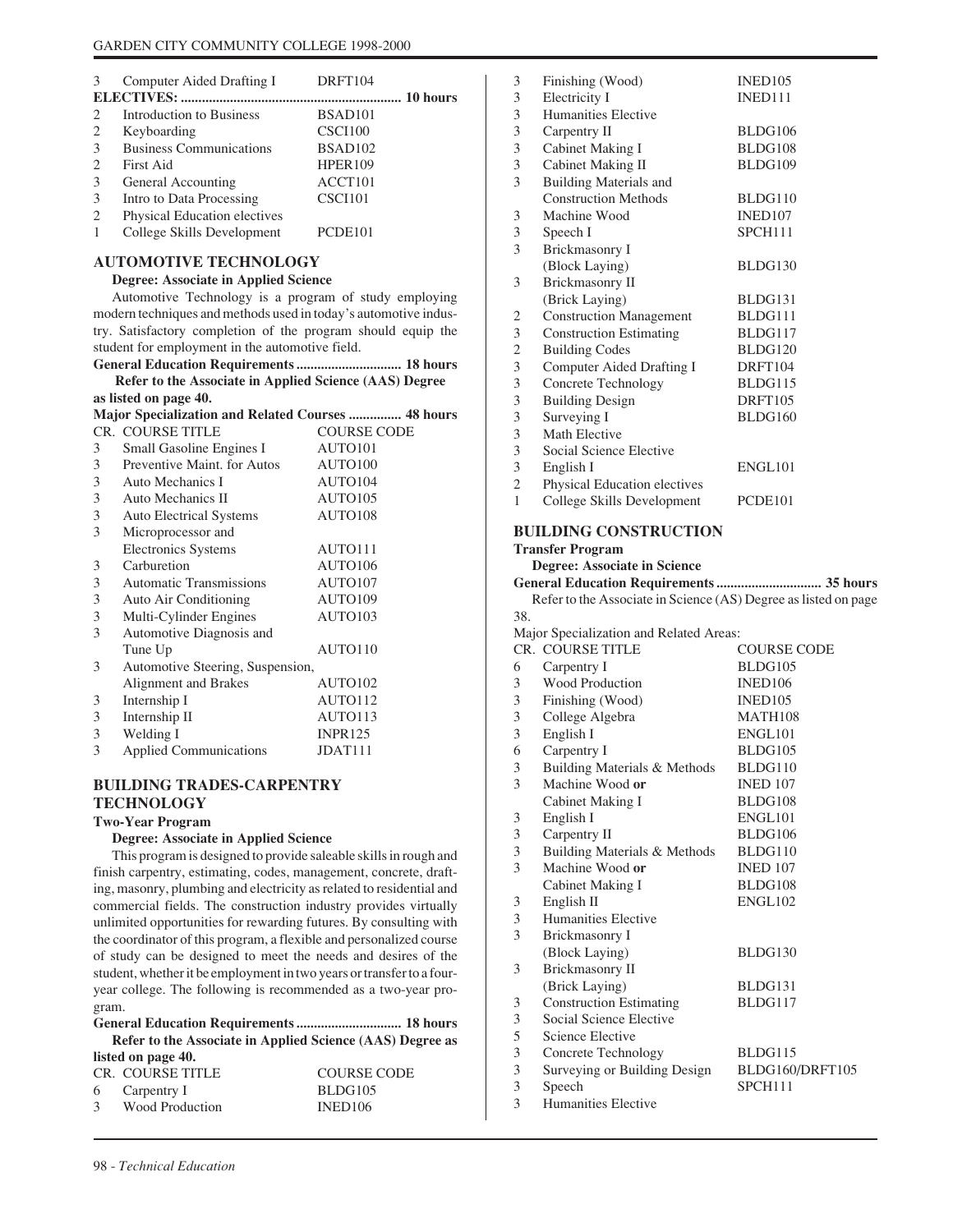- 3 Social Science Elective
- 2 Physical Education
- 1 College Skills Development PCDE101

# **CONSTRUCTION ELECTRICITY**

**Degree: Associate in Applied Science**

This is an electrical program employing techniques and methods used in residential and commercial construction and will follow the uniform electrical code. Students who plan to work toward a wireman and master's licensing should contact the local electrical board in the city they plan to license under in order to follow their procedure for licensing.

#### **General Education Requirements .............................. 18 hours**

Refer to the Associate in Applied Science (AAS) Degree as listed on page 40.

**Major specialization and Related Areas:**

- 3 Science and Math
- 3 Arts and Humanities

| 3              | Social Science                  |                     |
|----------------|---------------------------------|---------------------|
| $\overline{2}$ | Physical Education              |                     |
|                | <b>CR. COURSE TITLE</b>         | <b>COURSE CODE</b>  |
| 1              | College Skills Development      | PCDE101             |
| 3              | Electricity I                   | INED111             |
| 3              | Drafting I                      | DRFT101             |
| 3              | Electronics I                   | <b>INPR102</b>      |
| 3              | Math Elective                   |                     |
| 3              | Communications                  | ENGL100             |
| 2              | <b>Trade Seminar</b>            | INED119             |
| 3              | Electricity II                  | INED112             |
|                | Safety                          |                     |
| 3              | Solar Energy                    | BLDG150             |
| 3              | Building Materials & Methods    | BLDG110             |
| 3              | Communications                  |                     |
|                | Summer:                         |                     |
|                | 4-6 Construction Field Study    |                     |
| 3              | Speech                          | SPCH111             |
| 2              | First Aid                       | <b>HPER109</b>      |
| 3              | <b>Alternate Energy Sources</b> | BLDG151             |
| $\sqrt{2}$     | <b>Construction Management</b>  | BLDG111             |
| $\overline{c}$ | Elective                        |                     |
| 3              | Electronics II                  | <b>INPR117</b>      |
| 3              | General Psychology              | <b>PSYC101</b>      |
| $\mathfrak{Z}$ | Welding I                       | <b>INPR125</b>      |
| 5              | <b>Science Elective</b>         |                     |
| 3              | Electronic Circuits III         | ELEC <sub>123</sub> |

#### **COSMETOLOGY**

The purpose of this program is to provide education for men and women interested in preparing themselves for employment in the field of cosmetology and to prepare for the State Board examinations.

The cosmetology program covers approximately 39 weeks (1500 hours) of intensive training. Those enrolling in the program can expect to obtain a certificate after successfully completing the course. The certificate is a qualification for taking the state cosmetology examination to obtain a license. After 320 hours of schooling have been completed, the cosmetology student has an opportunity to book appointments with clients the same as in a regular salon. Those attending the School of Cosmetology may choose to attend college during an additional school year and earn an Associate in Applied Science Degree.

#### **General Education Requirements:**

| College Skills Development | 1 hour  |
|----------------------------|---------|
| Physical Education         | 2 hours |

State Board of Cosmetology Examination - License

**65-1905.** Examination; qualifications or applicants; temporary permit.

(a) All examinations held or conducted by the board shall be in accordance with rules and regulations adopted by the board. The examination shall include practical demonstration and written and oral tests.

(b) Each applicant for examination shall:

- (1) Be at least 17 years of age and a graduate of an accredited high school, or equivalent thereof, or be at least 25 years of age;
- (2) Submit to the board a certified copy of the applicant's birth certificate;
- (3) Submit to the board a certificate from a person licensed to practice medicine and surgery under the laws of any state showing that the applicant is free from contagious and infectious diseases; and
- (4) Have served as an apprentice for the period of time provided by K.S.A. 1983 Supp. 65-1912.

(c) Any person making application who apparently posses the necessary qualifications to take an examination provided herein, may be issued a temporary permit by the board to practice cosmetology until the next regular examination conducted by the board.

**65-1912.** Apprentice License: practice as apprentice required prior to licensure as cosmetologist, cosmetology technician or manicurist; charge for services of apprentice.

(a) Any persons desiring to practice as a apprentice shall be required to pay to the board the fee required pursuant to K.S.A. 65- 1904 and amendments thereto and obtain a apprentice license allowing a person to practice in a licensed school shall be submitted to the board not more than 15 days after the persons's enrollments in the school.

- (b)
- (1) An applicant for examination and licensure as a cosmetologist shall be required to have practiced as an apprentice in a licensed school for not less than 1,500 clock hours.
- (2) An applicant for examination and licensure as a manicurist shall be required to have practiced as an apprentice in a licensed school of cosmetology or onychology for not less than 350 clock hours or in a licensed beauty shop for not less than 700 clock hours.

#### **VICA**

The cosmetology department is associated with VICA (Vocational Industrial Clubs of America) through the membership of students. The department and students participate in the club's local, state and national activities and competitions.

#### **Equipment Required for Each Student**

Each student shall be equipped with hair cutting equipment, a manicuring set, combs, hair brushes, a shampoo cape, washable uniforms, a notebook and an approved textbook covering all phases of cosmetology.

Each student in onychology training shall be equipped with all instruments and supplies necessary to perform all phases of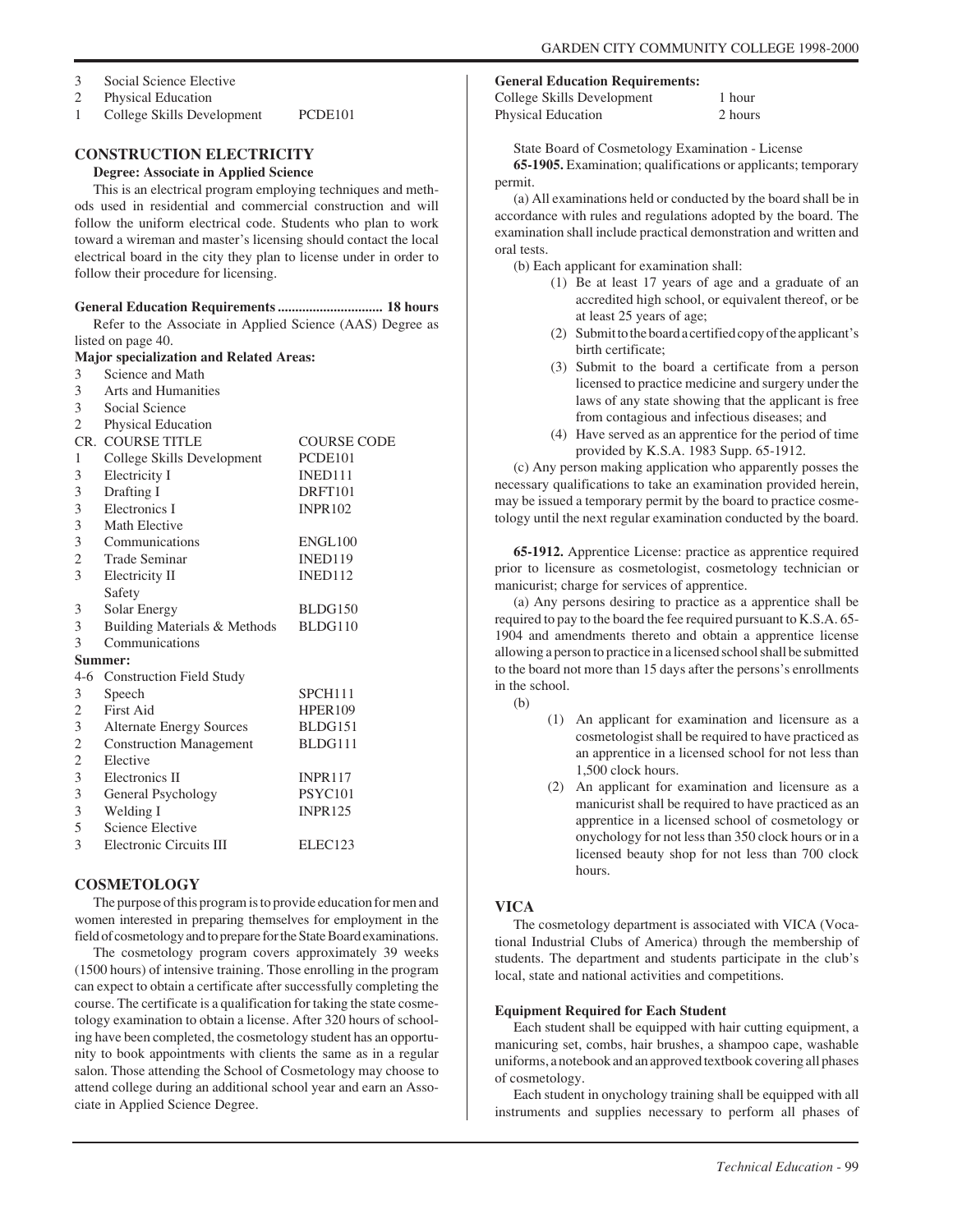onychology, sculptured nails and nail building. Each student shall have washable uniforms, a notebook and an approved textbook covering all phases of onychology.

#### **School Curriculum**

There are two enrollments in the Cosmetology program each year. Fall enrollment in August with the first semester ending in December and the second semester ending in June. Spring enrollment in January with the first semester ending in May and the second semester ending in December.

Each school of cosmetology shall provide a course of training for the profession of cosmetologist and onychologist. Classes shall be scheduled for no more than eight hours per day nor more than five days per week. The course of study shall include, as a minimum, the following:

| Cosmetology Training  44 cr. hr. (1,500 clock hours) |  |
|------------------------------------------------------|--|
| To meet Kansas licensure requirements, students must |  |

| To meet Transas nechsule I equit ements, students must    |  |  |  |
|-----------------------------------------------------------|--|--|--|
| completepractical services as listed below: MinimumNumber |  |  |  |
|                                                           |  |  |  |

| Hair Shaping:                |
|------------------------------|
|                              |
|                              |
| Wet Waving and Hairdressing: |
|                              |
|                              |
|                              |
|                              |
|                              |
| Color rinses:                |
|                              |
|                              |

Additionally, students must complete the following **clock hours** of instruction, demonstration, and testing on specified topics: Lectures and instruction on sanitation, sterilization, care and treatment of skin, scalp and equipment .................................. 150

| Salesmanship, business training and laws |  |
|------------------------------------------|--|
|                                          |  |

**Onychology Training ................. 10 cr. hrs. (350 clock hours)** Clock hours of onychology training include:

Manicuring, sculptured nails, pedicuring and all methods of caring for nails; hand and arm massage .......................... 250 clock hours Sanitation, sterilization and care of equipment. Salesmanship, business training and laws relating to manicuring, written and oral tests ............................................. 100 clock hours

**Additionally,** Onychology students must complete a minimum of 80 practical services including: manicuring, sculptured nails, pedicuring and all methods of caring for nails; hand and arm massage

 Each school of cosmetology shall meet the requirements of paragraphs  $(b)$   $(1)$ ,  $(2)$ , and  $(3)$  of the regulation. Each school of onychology shall meet the requirements of paragraph (b) (3).

#### **Examination Subjects**

Each applicant for licensing as an onychologist shall be required to satisfactorily pass a written examination of knowledge in the following areas: onychology, sculptured nails, pedicuring, hand and arm massage; sanitation, sterilization and care of equipment; business training and laws relating to onychology; and safety measures. In addition, each applicant shall demonstrate an ability to properly give a manicure, including hand and arm massage and sculptured nails.

#### **AVIATION**

Aviation courses are offered to assist students in obtaining primary or advanced certification. Aviation courses are offered as electives which will apply to any degree requirements. Aviation courses are special interest courses at GCCC and are not considered as an aviation program. Ground school courses are offered to help students prepare for the FAA written exams, while flight training courses provide a mechanism for obtaining college credit for flight instruction. Costs for exam fees, flight instruction and airplane usage will be the responsibility of the student.

#### **ENGINEERING TECHNOLOGY**

The Engineering Technologist is often the liaison between the engineer and production. They implement the engineering design. Students interested in a field of study in engineering technology should plan on a minimum of two years of study. However, the reality of a rapidly changing technical environment nearly dictates that any student of a technical area plan on learning for a lifetime of work. The following options may be used by students in this area of study.

#### **Technician Options:**

- Option 1. Two years of more at Garden City Community College and then to work.
- Option 2. One, two years, or more at Garden City Community College then transfer into an advanced technical program leading to certification or a Bachelors degree.
- Option 3. Part-time day and evening school while working in field of study.

There are too many types of engineering situation to be covered with one curriculum. The following curriculums are a planning guide for attaining employment skills in the designated areas. Those listed as providing an Associate in Science degree are meant to show a transfer possibility to a Bachelor degree program.

# **COMPUTER ENGINEERING TECHNOLOGY**

**Degree: Associate in Science**

This program is designed to provide a basic understanding of the areas of digital computer technology. The major emphasis in upper division courses is on hardware aspects, but through a course in computer science the student has an opportunity to become proficient with programming aspects as well. Graduates with a B.S. degree will find initial employment with emphasis on immediate application such as production process development, process design, technical sales and service.

|  | CR. COURSE TITLE | COURSE CODE         |
|--|------------------|---------------------|
|  | 3 English I      | ENGL <sub>101</sub> |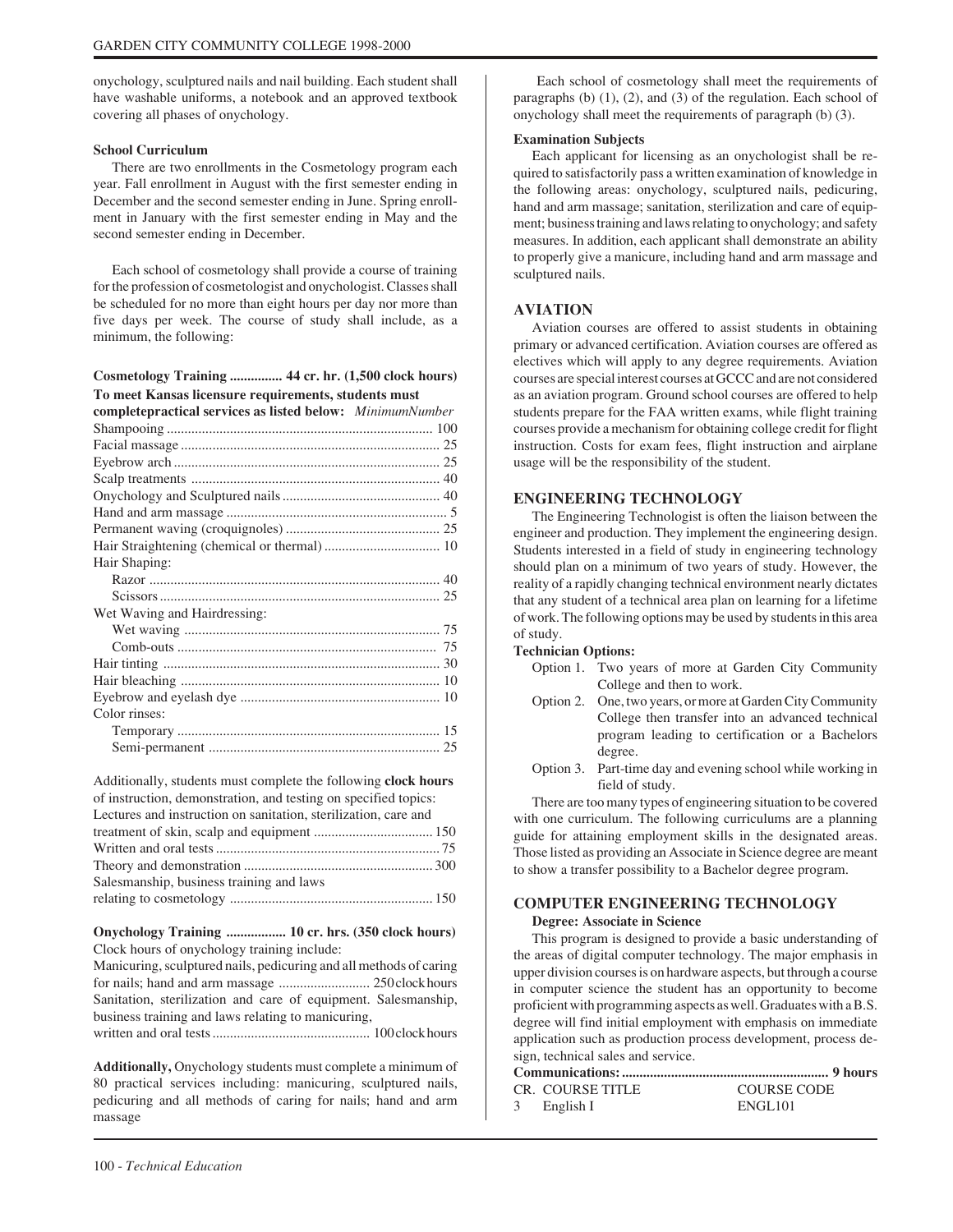| 3                                                  | English II                                | <b>ENGL102</b>      |
|----------------------------------------------------|-------------------------------------------|---------------------|
| 3                                                  | Speech I                                  | SPCH <sub>111</sub> |
|                                                    |                                           |                     |
| 5                                                  | Inorganic Chemistry I                     | CHEM109             |
| 5                                                  | General Physics I                         | PHYS205             |
| 5                                                  | General Physics II                        | <b>PHYS206</b>      |
|                                                    |                                           |                     |
| 3                                                  | College Algebra                           | <b>MATH108</b>      |
| 3                                                  | Plane Trigonometry                        | MATH109             |
| 3                                                  | Precalculus Mathematics                   | MATH <sub>120</sub> |
| 5                                                  | Calculus and Analytical                   |                     |
|                                                    | Geometry I                                | <b>MATH122</b>      |
|                                                    |                                           |                     |
| 3                                                  | Drafting I                                | DRFT <sub>101</sub> |
| 3                                                  | Intro to Programming                      | <b>CSCI102</b>      |
| 3                                                  | Electronics I                             | <b>INPR102</b>      |
| 3                                                  | Electronics II                            | <b>INPR117</b>      |
| 3                                                  | <b>BASIC Programming</b>                  | <b>CSCI103</b>      |
| 3                                                  | Computer Aided Drafting I                 | DRFT104             |
| 3                                                  | Digital Logic/Circuits I                  | INPR118             |
| Humanities and Social Science Electives:  12 hours |                                           |                     |
|                                                    |                                           |                     |
| 3                                                  | C Programming                             | CSCI108             |
|                                                    | 3-4 Electronic Circuits Systems I INPR103 |                     |
| 2                                                  | Physical Education                        |                     |
| $\mathbf{1}$                                       | College Skills Development                | PCDE101             |

#### **DRAFTING TECHNOLOGY**

**Degree: Associate in Applied Science**

This two-year program is designed to provide development of qualifications for employment as a drafter, junior designer, illustrator or liaison specialist between the contractor and the architect or engineer.

**General Education Requirements .............................. 18 hours** Refer to the Associate in Applied Science (AAS) Degree as listed on page 40.

| 3 | Drafting I                            | DRFT101        |
|---|---------------------------------------|----------------|
| 3 | <b>Engineering Drawing I</b>          | <b>ENGR105</b> |
| 3 | <b>Engineering Drawing II</b>         | <b>ENGR106</b> |
| 3 | Computer Aided Drafting I             | DRFT104        |
| 3 | Computer Aided Drafting II            | DRFT204        |
| 3 | Special Problems in Drafting          | DRFT109        |
| 3 | <b>Building Design</b>                | DRFT105        |
| 3 | <b>Architectural Drawing</b>          | DRFT106        |
| 3 | College Algebra                       | MATH108        |
| 3 | <b>Computer Software Applications</b> |                |
| 3 | Drawing                               | ARTS101        |
| 3 | Drawing II                            | <b>ARTS102</b> |
| 3 | Watercolor I                          | ARTS104        |
| 3 | Watercolor II                         | <b>ARTS105</b> |
| 3 | Descriptive Physics                   | <b>PHYS106</b> |
| 3 | <b>Survey Drafting</b>                | DRFT108        |
| 3 | <b>Technical Illustration</b>         | DRFT107        |

#### **INDUSTRIAL PRODUCTION TECHNOLOGY**

#### **Degree: Associate in Applied Science**

Industry demand for change in training tailored to their needs has resulted in an alternative format for how classes are scheduled and delivered in the Industrial Production Technology Program. In addition to the traditional semester classes, the alternative format provides classes "customized" as closely as possible to a time when

the participants from industrial clients can best attend. The concept of "life long learning" is strongly endorsed by this mode of operation. Strong emphasis is given to providing relevant workplace knowledge and skills needed to operate, maintain and integrate automation equipment and control systems used in the processing and manufacturing industry. In addition to specific technical skills, workplace skills such as teaching people to work in teams, problem solving, and critical thinking skills are incorporated into the curriculum.

Courses offered in the alternative format for industry clients may include, but are not limited to, any of those shown as Industrial Production Technology electives in the listing that follows. Current and prospective industrial clients are encouraged to contact the college for the latest offerings or to inform the college of their needs. The core of this program is the study of automation and applications of hydraulics, pneumatics, electricity, electronics, programmable logic controls, motor controls, and industrial ammonia refrigeration.

Individuals seeking the Associate in Applied Science degree have that opportunity not only through traditional courses, but also through those courses customized to industrial need. In consultation with an advisor, students may select electives from specialized and related contextual courses which best meet their interests and goals. Degree requirements are not less than 64 credit hours, distributed as follows in a planned course of study. Hours listed are minimums for specialization and general education courses.

#### **General Education Requirements .............................. 18 hours**

Refer to the Associate in Applied Science (AAS) Degree as listed on page 40.

#### **Industrial Production Technology Electives ............. 48 hours**

| 3       | <b>Basic Hydraulics</b>                     | <b>INPR160</b> |
|---------|---------------------------------------------|----------------|
| 3       | <b>Basic Pneumatics</b>                     | <b>INPR170</b> |
| $1 - 4$ | Electronics I                               | <b>INPR102</b> |
| 3       | Electronics II                              | <b>INPR117</b> |
| 3       | <b>Advanced Hydraulics</b>                  | <b>INPR161</b> |
| 3       | <b>Advanced Pneumatics</b>                  | <b>INPR171</b> |
| $1-3$   | Electro-Hydraulics                          | <b>INPR162</b> |
| 3       | Electro-Pneumatics                          | <b>INPR172</b> |
| 3       | Welding I                                   | <b>INPR125</b> |
| 3       | Welding II                                  | <b>INPR126</b> |
| 3       | Welding III                                 | <b>INPR127</b> |
| $1 - 3$ | Programmable Logic Controls                 | <b>INPR190</b> |
| $1-3$   | Seminar in Industrial Production Technology |                |
|         | <b>Basic Electric Motor Controls</b>        |                |
|         | Industrial Ammonia Refrigeration Operator I |                |

(Operator training on live ammonia refrigeration equipment)

Please inquire at 316-276-9522. Other industry related topics available on request.

#### **Other Technical Electives Available**

- 3 Microcomputer Applications
- 3 Computer Aided Drafting I DRFT104
- 3 Computer Aided Drafting II DRFT204

#### **MECHANICAL ENGINEERING TECHNOLOGY**

Degree: Associate in Science

Continued industrial growth has resulted in an increasing need for technically trained personnel. Over one million technical jobs are currently unfilled in this country. The mechanical engineering technologist, a vital member of the engineering team, applies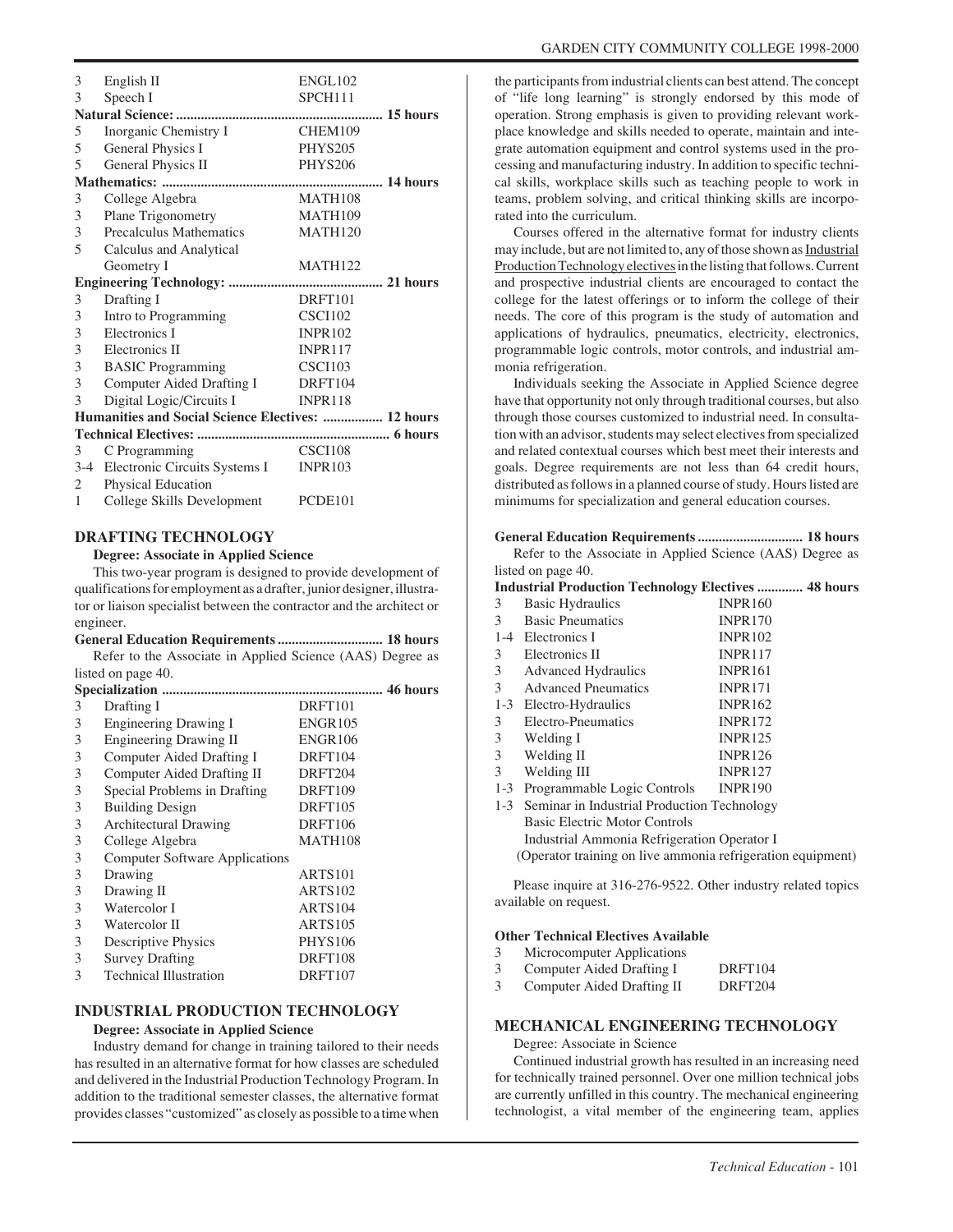practical approaches to problems in many technical areas. Graduates may expect to be employed in component and system design, product testing and development, manufacturing, technical sales and services in a variety of industrial settings such as aerospace, chemical, electrical power, farm machinery and electronics.

|                | <b>CR. COURSE TITLE</b>                            | <b>COURSE CODE</b>  |
|----------------|----------------------------------------------------|---------------------|
|                |                                                    |                     |
| 3              | English I                                          | ENGL <sub>101</sub> |
| 3              | English II                                         | ENGL102             |
| 3              | Speech I                                           | SPCH111             |
|                |                                                    |                     |
| 5              | Inorganic Chemistry I                              | CHEM109             |
| 5              | General Physics I                                  | PHYS205             |
| 5              | General Physics II                                 | <b>PHYS206</b>      |
|                |                                                    |                     |
| 3              | College Algebra                                    | <b>MATH108</b>      |
| 3              | Plane Trigonometry                                 | MATH109             |
| 3              | Precalculus Mathematics                            | <b>MATH120</b>      |
| 5              | Calculus and Analytical                            |                     |
|                | Geometry                                           | MATH <sub>122</sub> |
|                |                                                    |                     |
| 3              | <b>Engineering Drawing I</b>                       | ENGR105             |
| 3              | Engineering Drawing II                             | <b>ENGR106</b>      |
| 3              | Intro to Programming                               | <b>CSCI102</b>      |
| 3              | Computer Aided Drafting I                          | DRFT104             |
| 3              | Computer Aided Drafting II                         | DRFT204             |
|                | Humanities and Social Science Electives:  12 hours |                     |
|                |                                                    |                     |
| 3              | Welding I                                          | <b>INPR125</b>      |
| 3              | <b>BASIC</b> Programming                           | <b>CSCI103</b>      |
| $\overline{3}$ | Macro Economics                                    | ECON111             |
|                | 3 Electricity I                                    | INED111             |
| 3              | Basic Hydraulics or Pneumatics INPR160/INPR170     |                     |
|                |                                                    |                     |
|                |                                                    |                     |
| $\mathbf{1}$   | College Skills Development                         | PCDE101             |

#### **POWER PLANT TECHNOLOGY**

#### **Degree: Associate in Applied Science**

Students study principles of operations, systems and components of modern electrical power plants. The student learns specific technical skills that will enable one to qualify for entry level employment in the power plant industry. After consultation with an advisor, the student will choose one of four specialties within this program. The program requires 68 credit hours of study in technical and general education courses.

#### **General Education Requirements .............................. 18 hours**

Refer to the Associate in Applied Science (AAS) Degree as listed on page 40.

|                | <b>CR. COURSE TITLE</b>        | <b>COURSE CODE</b>  |  |
|----------------|--------------------------------|---------------------|--|
| 2              | Intro. to Plant Technology     | POPT <sub>101</sub> |  |
| 2              | <b>Power Plant Mathematics</b> |                     |  |
| 2              | First Aid and Safety           | POPT <sub>102</sub> |  |
| $1 - 4$        | <b>Power Plant Principles</b>  | POPT104             |  |
| 3              | English I                      | ENGL101             |  |
| 3              | General Psychology             | PSYC <sub>101</sub> |  |
| 3              | Power Plant Cycle              | POPT <sub>105</sub> |  |
| 3              | College Math                   | <b>MATH105</b>      |  |
| 3              | <b>Mechanical Fundamentals</b> | POPT106             |  |
| $\overline{4}$ | <b>Power Plant Systems</b>     | POPT <sub>107</sub> |  |
| 3              | Communications                 | ENGL100             |  |
|                |                                |                     |  |

| 3              | <b>Electrical Principles</b>       | POPT108        |
|----------------|------------------------------------|----------------|
| $\overline{2}$ | <b>Boilers</b>                     | POPT109        |
| $\overline{c}$ | <b>Turbines</b>                    | POPT110        |
| 3              | Interpersonal Communications       | SPCH113        |
| $\overline{c}$ | <b>Electrical Power Generation</b> | POPT111        |
| $\overline{2}$ | <b>Fuels and Combustion</b>        | POPT112        |
| 3              | <b>Human Relations</b>             | PSYC102        |
|                | (ENGINEERING)                      |                |
| 3              | <b>Environmental Protection</b>    | POPT113        |
| 3              | <b>Plant Instrumentation</b>       | POPT114        |
| 3              | <b>Plant Protection</b>            | POPT115        |
| 5              | General Chemistry                  | CHEM105        |
| 3              | Computer Aided Drafting I          | DRFT104        |
|                | (MECHANICAL)                       |                |
| 3              | <b>Environmental Protection</b>    | POPT113        |
| 3              | Mechanical Equipment               | <b>POPT116</b> |
| 1              | Refrigeration                      |                |
| 3              | Welding I                          | <b>INPR125</b> |
| 3              | Welding II                         | <b>INPR126</b> |
| 3              | <b>Gas Turbines and Diesels</b>    | POPT117        |
|                | (OPERATIONS)                       |                |
| 3              | <b>Environmental Protection</b>    | POPT113        |
| 3              | Plant Instrumentation              | POPT114        |
| 3              | <b>Plant Protection</b>            | POPT115        |
| 3              | Gas Turbines and Diesels           | POPT117        |
| 5              | General Chemistry                  |                |
|                | (INSTRUMENT AND CONTROLS)          |                |
| 3              | <b>Environmental Protection</b>    | POPT113        |
| 2              | <b>Electrical Systems</b>          | POPT118        |
| 3              | <b>Plant Instrumentation</b>       | POPT114        |
| 3              | Instrumentation and Controls       | POPT119        |
| 3              | College Algebra                    | MATH108        |
| 3              | <b>Gas Turbines and Diesels</b>    | POPT117        |

# **ENVIRONMENTAL ENGINEERING TECHNOLOGY**

#### **Degree: Associate in Science**

Concern about environmental quality has resulted in a significant increase in the number of trained personnel needed to implement pollution prevention and control activities. This is the first two years of a four-year program designed to train people to meet this need. Graduates of the four-year program could expect to find employment opportunities that include inspection and field monitoring to assure compliance with pollution standards; assisting engineers in the design, construction, inspection and maintenance of facilities to handle water supplies, sanitary wastes, storm runoff, etc.; performing chemical and biological laboratory tests incidental to the protection and restoration of the environment.

|   | <b>CR. COURSE TITLE</b>   | <b>COURSE CODE</b>  |
|---|---------------------------|---------------------|
|   |                           |                     |
| 3 | English I                 | <b>ENGL101</b>      |
| 3 | English II                | <b>ENGL102</b>      |
| 3 | Speech I                  | SPCH <sub>111</sub> |
|   |                           |                     |
| 5 | Inorganic Chemistry I     | CHEM109             |
| 5 | Inorganic Chemistry II    | CHEM110             |
| 5 | General Organic Chemistry | CHEM205             |
| 5 | General Physics I         | <b>PHYS205</b>      |
| 5 | Principles of Biology     | <b>BIOL105</b>      |
|   |                           |                     |
| 3 | College Algebra           | <b>MATH108</b>      |
|   |                           |                     |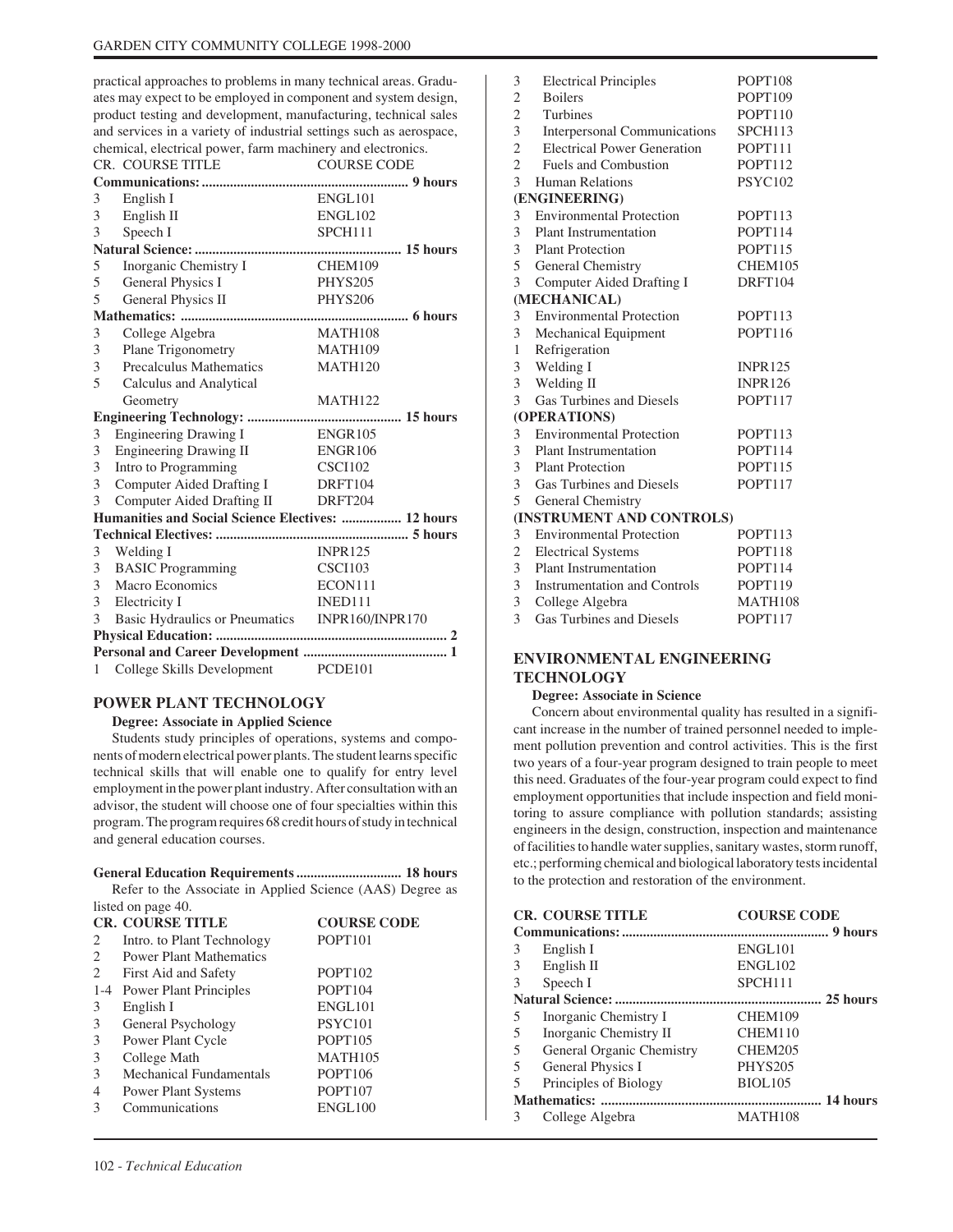| 3 | Plane Trigonometry                                 | MATH109             |  |
|---|----------------------------------------------------|---------------------|--|
|   |                                                    |                     |  |
| 3 | Precalculus Mathematics                            | <b>MATH120</b>      |  |
| 5 | Calculus and Analytical                            |                     |  |
|   | Geometry I                                         | <b>MATH122</b>      |  |
|   |                                                    |                     |  |
| 3 | Drafting I                                         | DRFT101             |  |
| 3 | Intro to Programming                               | CSCI102             |  |
|   | Humanities and Social Science Electives:  12 hours |                     |  |
|   |                                                    |                     |  |
| 3 | Photography I                                      | PHOT <sub>120</sub> |  |
| 3 | <b>Basic Programming</b>                           | CSCI103             |  |
| 3 | Computer Aided Drafting I                          | DRFT104             |  |
|   |                                                    |                     |  |
| 3 | Electricity                                        | INED <sub>111</sub> |  |
|   |                                                    |                     |  |
|   |                                                    |                     |  |

#### **WELDING TECHNOLOGY**

#### **One-year program**

Objective: to educate a student to enter into the welding industry with sufficient skill and knowledge to successfully handle most welding techniques and jobs.

|   | <b>CR. COURSE TITLE</b>         | <b>COURSE CODE</b> |
|---|---------------------------------|--------------------|
| 3 | English I                       | ENGL101            |
| 3 | Math Elective                   |                    |
| 3 | Pneumatics or Hydraulics        | INPR170/1NPR160    |
| 3 | Graphics I or                   |                    |
|   | <b>Engineering Drawing I</b>    | <b>ENGR105</b>     |
| 3 | Welding I                       | <b>INPR125</b>     |
| 3 | Welding II                      | <b>INPR126</b>     |
| 3 | Electricity                     | <b>INPR101</b>     |
| 3 | Welding III                     | <b>INPR127</b>     |
| 2 | Safety                          |                    |
| 3 | Special Welding Problems        |                    |
|   | (Prerequisite: Welding I or II) |                    |
|   | $6-9$ *Electives                |                    |
|   | 4-6 Field Study (Summer)        |                    |
|   |                                 |                    |
|   | *Suggested Electives:           |                    |

|                | <b>CR. COURSE TITLE</b>            | <b>COURSE CODE</b>                |
|----------------|------------------------------------|-----------------------------------|
|                | 1-4 Electronics I                  | <b>INPR102</b>                    |
| 3 <sup>7</sup> | <b>Advanced Hydraulics</b>         | <b>INPR161</b>                    |
|                | 3 Advanced Pneumatics              | <b>INPR171</b>                    |
| 3              | Computer Aided Drafting I          | DRFT104                           |
| $\mathbf{1}$   | Microcomputer Applications I or II |                                   |
| 3              | Computer Aided Drafting II         | DRFT204                           |
|                | $\lambda$ 1 1 $\alpha$ $\lambda$   | $T\Gamma$ $\Lambda$ $T\Gamma$ 1.1 |

Applied Communications JDAT111 (NOTE: Those desiring an Associate degree should visit with their adviser to enroll in College Skills Development and

Physical Education. They should also plan their second year with their adviser.)

#### **POLICE SCIENCE/CRIMINAL JUSTICE**

Law enforcement careers for education professionals are rapidly expanding. Graduates of both two-year and four-year programs may find employment with municipal police agencies, sheriffs' offices, state police, federal law enforcement and investigative agencies, fish and game enforcement agencies, correctional institutions, probation and parole agencies, and business firms employing security officers. Rapidly improving salaries are influencing many men and women to seek employment with law enforcement agencies.

The two-year program is designed to provide educational opportunities for individuals interested in and qualified for a career in law enforcement and for in-service officers desiring to expand their knowledge. The program offers practical and "hands-on" instruction to meet the needs of various law enforcement agencies combined with the theory base necessary for preparing the student who desires to transfer to a four-year college or university. It is designed to provide the student with the skills, knowledge and attitudes required for employment in the criminal justice field and for advancement in the field.

Students should note that the Associate in Applied Science degree programs are designed for employment after completion of the programs. The Associate in Science degree program is designed to prepare the student for transfer to a four- year college to continue work toward a baccalaureate degree. Both Associate degree programs require completion of a minimum of 64 credit hours.

There are many career options in the criminal justice field. Individualized programs can be easily developed for students with specialized criminal justice goals.

#### **ASSOCIATE IN APPLIED SCIENCE DEGREE**

The following information provides a guide to you for class planning. Actual enrollment in your course of study will be completed with the help of your assigned criminal justice advisor.

**The following General Education Requirements are required for all Criminal Justice Associate in Applied Science programs.**

#### **Required General Education Courses**

| 3              | English I                      | ENGL101             |
|----------------|--------------------------------|---------------------|
| 3              | Speech I or                    | SPCH111             |
|                | Interpersonal Communications   | SPCH <sub>113</sub> |
| 3              | General Psychology             | PSYC <sub>101</sub> |
|                | 4-5 Anatomy and Physiology     |                     |
|                | (or similar)                   | <b>BIOL210</b>      |
| $\overline{2}$ | <b>HPER/Defensive Tactics/</b> |                     |
|                | Jujitsu                        | HPER161             |
| 1              | Super Circuit                  |                     |
| 1              | College Skills Development     | PCDE101             |
|                | Total                          |                     |
|                |                                |                     |

#### **The following Criminal Justice Courses are required for all Criminal Justice Associate in Applied Science programs. \*Requires prerequisite or special conditions apply. Required Criminal Justice Courses**

| 3 | Introduction to the          |                     |
|---|------------------------------|---------------------|
|   | Administration of Justice    | CRIM <sub>101</sub> |
| 3 | Criminal Investigation I     | CRIM111             |
| 3 | Criminal Justice             |                     |
|   | <b>Computer Applications</b> | CRIM226             |
| 3 | *Criminal Law                | CRIM103             |
| 3 | *Criminology                 | <b>CRIM205</b>      |
|   | Electives:                   |                     |
| 1 | *Police Firearms I           | <b>CRIM121</b>      |
|   | *Police Firearms II          | <b>CRIM222</b>      |
|   | *Police Firearms III         | <b>CRIM223</b>      |
|   | *Critical Decision Making    | <b>CRIM231</b>      |
| 3 | *Administration of           |                     |
|   | Juvenile Justice             | CRIM108             |
| 3 | *Sex Crimes                  | <b>CRIM219</b>      |
| 3 | Introduction to Corrections  | CRIM114             |
| 3 | Law Enforcement in the       |                     |
|   | Community                    | CRIM107             |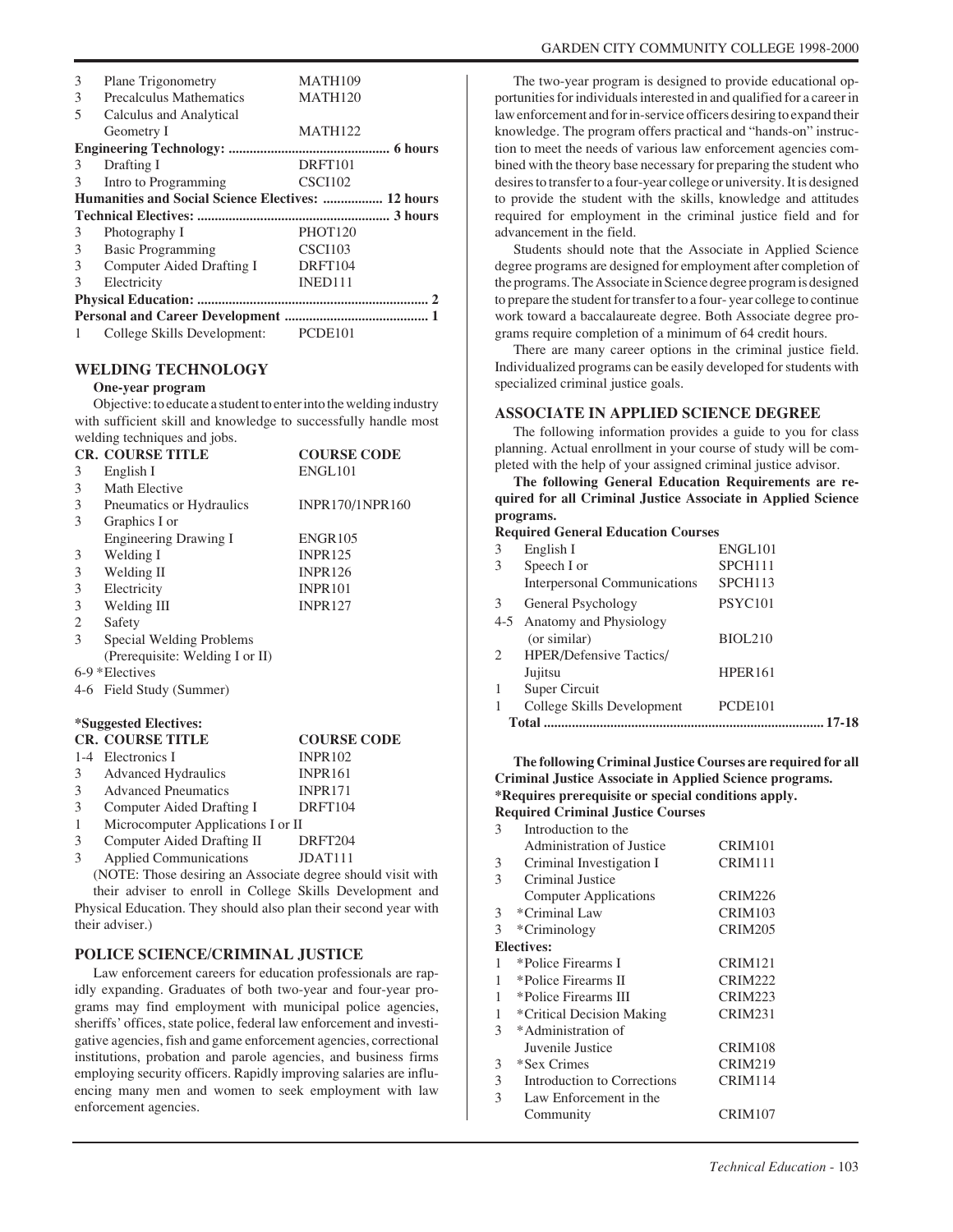| 3                     | Security Administration         | <b>CRIM109</b>  |
|-----------------------|---------------------------------|-----------------|
| 3                     | *Crime Prevention               | <b>CRIM217</b>  |
| 4                     | Problems in Criminal Justice    |                 |
|                       | (Summer)                        | <b>CRIM213</b>  |
| 1                     | Police Science Seminar          |                 |
|                       | (Side-Handle Baton)             | CRIM2001        |
| 1                     | Police Science Seminar          |                 |
|                       | (Ex Straight Baton)             | <b>CRIM2001</b> |
| 1                     | Police Science Seminar          |                 |
|                       | (Handcuffing)                   | <b>CRIM2001</b> |
| 3                     | Police Science Seminar          |                 |
|                       | (Radar Certification)           | <b>CRIM2003</b> |
| 1                     | Police Science Seminar          |                 |
|                       | (Basic Rappelling)              | <b>CRIM2001</b> |
| 1                     | *Police Science Seminar         |                 |
|                       | (Interm. Rappelling)            | <b>CRIM2001</b> |
| 1                     | *Police Science Seminar         |                 |
|                       | (Adv. Rappelling)               | <b>CRIM2001</b> |
| 2                     | *Police Science Seminar         |                 |
|                       | (SWATI)                         | <b>CRIM2002</b> |
| $\mathcal{D}_{\cdot}$ | *Police Science Seminar         |                 |
|                       | (SWATII)                        | <b>CRIM2002</b> |
|                       | 1-3 *Police Motorcycle Training | CRIM118         |
| 3                     | *Traffic Accident Investigation | CRIM104         |
| 3                     | *Law Enforcement Operation      |                 |
|                       | and Procedure                   | <b>CRIM102</b>  |
|                       |                                 |                 |

#### **EMPHASIS IN PATROL**

This program is designed for the student intending to seek fulltime employment in city, county, or state law enforcement agencies upon completion of the AAS degree. This degree program is terminal degree and concludes upon the completion of required courses. The student must be eligible and accepted to complete this degree program.

#### **Required Criminal Justice Courses**

| 3              | Police Administration                                     | CRIM116        |
|----------------|-----------------------------------------------------------|----------------|
| $\mathcal{F}$  | Law Enforcement                                           |                |
|                | in the Community                                          | CRIM107        |
| 3              | • Criminal Investigation II                               | <b>CRIM212</b> |
| $\overline{4}$ | *Supervised Police Training                               | CRO, 106       |
| 3              | <i>*Traffic Accident Investigation</i>                    | CRIM104        |
| 3              | *Law Enforcement Operation                                |                |
|                | and Procedure                                             | <b>CRIM102</b> |
| $\mathcal{F}$  | *Criminal Procedure                                       | CRIM110        |
|                | Electives - See listing at the beginning of this section. |                |

#### **EMPHASIS IN INVESTIGATIONS**

This program is designed for the student intending to seek fulltime employment in the investigations areas upon completion of the Associate in Applied Science degree. This degree program is terminal degree and concludes upon the completion of required courses.

#### **Required Criminal Justice Courses**

| $\mathcal{R}$ | Police Administration                                     | CRIM116        |
|---------------|-----------------------------------------------------------|----------------|
| 3             | *Criminal Investigation II                                | <b>CRIM212</b> |
| 4             | *Supervised Police Training                               | CRIM106        |
| $\mathcal{R}$ | *Criminal Procedure                                       | CRIM110        |
| .5            | Chemistry I                                               |                |
| $\sim$        | Anatomy & Physiology                                      | <b>BIOL210</b> |
| 5             | Biology                                                   | <b>BIOL105</b> |
|               | Electives - See listing at the beginning of this section. |                |

#### **EMPHASIS IN CORRECTIONS**

This program is designed for the student intending to seek fulltime employment in the field of corrections and after the completion of an Associate in Applied Science degree.

#### **Required Criminal Justice Courses**

| 3             | Introduction to Corrections                               | CRIM114        |
|---------------|-----------------------------------------------------------|----------------|
| $\mathcal{E}$ | Administration of                                         |                |
|               | Juvenile Justice                                          | CRIM108        |
| 3             | <b>Community Corrections</b>                              | <b>CRIM229</b> |
| 3             | Correctional Law                                          | <b>CRIM227</b> |
| 3             | Criminal Procedure                                        | CRIM110        |
| 3             | Security Administration                                   | CRIM109        |
| 3             | Juvenile Corrections                                      | CRIM228        |
| $\mathcal{F}$ | <b>Institutional Management</b>                           |                |
|               | and Administration                                        | <b>CRIM230</b> |
|               | Electives - See listing at the beginning of this section. |                |

#### **ASSOCIATE IN SCIENCE DEGREE**

Upon completion of a planned program of not less than sixtyfour (64) college credit hours, the Associate in Science degree may be awarded.

The following General Education Requirements are required for all Criminal Justice Associate in Applied Science programs.

#### **Communications ........... (9 hours with a grade of C or better)**

| 3 <sup>7</sup> | English I                                | ENGL101             |
|----------------|------------------------------------------|---------------------|
| $\mathfrak{Z}$ | English II                               | ENGL102             |
| 3              | Speech I                                 | SPCH111             |
|                |                                          |                     |
|                | 3 College Algebra                        | MATH108             |
| 5 <sup>7</sup> | Science Lab Elective                     |                     |
|                | 3-5 Science Elective                     |                     |
|                |                                          |                     |
|                |                                          |                     |
|                |                                          |                     |
|                | 3 General Psychology                     | PSYC <sub>101</sub> |
| 3              | Elective                                 |                     |
|                |                                          |                     |
| 1              | Super Circuit                            | HPER119, 120        |
|                | 2 HPER Defensive Tactics/Jujitsu HPER161 |                     |
|                |                                          |                     |

#### **The following Criminal Justice Courses are required for all Criminal Justice Associate in Science programs.**

# **Required Criminal Justice Course**

| $\mathcal{R}$ | Introduction to the          |                |
|---------------|------------------------------|----------------|
|               | Administration of Justice    | CRIM101        |
| 3             | Criminal Investigation I     | CRIM111        |
| $\mathcal{R}$ | Criminal Justice             |                |
|               | <b>Computer Applications</b> | <b>CRIM226</b> |
| $\mathcal{R}$ | *Criminal Law                | CRIM103        |
| 3             | *Criminology                 | CRIM205        |

#### **EMPHASIS IN JUVENILE JUSTICE**

This program is designed for the student intending to seek fulltime employment in field of juvenile justice and intending to transfer to a four year college or university to pursue a baccalaureate degree after completion of an Associate in Science. The following courses are suggested for juvenile justice majors. Additional criminal justice and other courses may be added as electives to provide a customized degree program.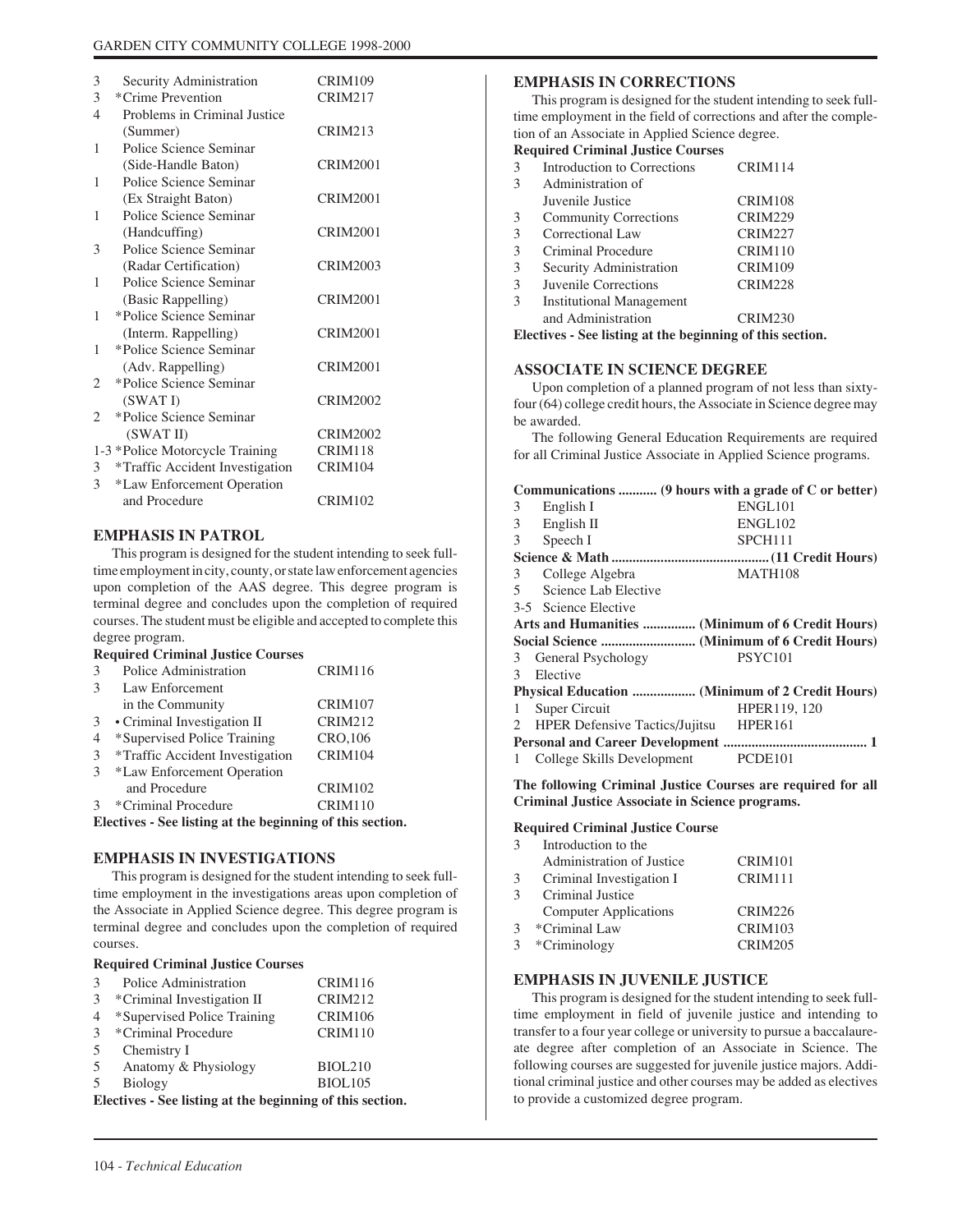|               | <b>CR. COURSE TITLE</b>     | <b>COURSE CODE</b>  |
|---------------|-----------------------------|---------------------|
| 3             | Introduction to Corrections | CRIM114             |
| $\mathcal{R}$ | Administration of           |                     |
|               | Juvenile Justice            | CRIM108             |
| 3             | Human Growth & Develop.     | EDUC <sub>110</sub> |
| $\mathcal{F}$ | Sex Crimes                  | <b>CRIM219</b>      |
| $\mathcal{E}$ | Criminal Procedure          | CRIM110             |
| $\mathcal{R}$ | Juvenile Corrections        | <b>CRIM228</b>      |

#### **EMPHASIS IN LAW ENFORCEMENT**

This program is designed for the student intending to seek fulltime employment in the field of law enforcement and intending to transfer to a four year college or university to pursue a baccalaureate degree after completion of an Associate in Science. The following courses are suggested for law enforcement majors. Additional criminal justice and other courses may be added as electives to provide a customized degree program.

**NOTE:** Students desiring to complete the Supervised Police Training program and the Associate in Science Degree program can expect additional credit hours beyond the 64 credit hours required for the Associate in Science Degree.

|                | <b>CR. COURSE TITLE</b>         | <b>COURSE CODE</b> |
|----------------|---------------------------------|--------------------|
| 3              | Police Administration           | CRIM116            |
| 3              | Criminal Investigation II       | <b>CRIM212</b>     |
| $\mathcal{F}$  | Law Enforcement                 |                    |
|                | in the Community                | <b>CRIM107</b>     |
| $\overline{4}$ | *Supervised Police Training     | CRIM106            |
| $\overline{4}$ | *Traffic Accident Investigation | CRIM104            |
| $\mathcal{R}$  | *Law Enforcement                |                    |
|                | Operation and Procedure         | CRIM102            |
|                | *Criminal Procedure             | CRIM110            |
|                |                                 |                    |

#### **\*Prerequisite required**

#### **EMPHASIS IN CORRECTIONS**

This program is designed for the student intending to seek fulltime employment in field of corrections and intending to transfer to a four year college or university to pursue a baccalaureate degree after the completion of an Associate in Science. The following courses are suggested for corrections majors. Additional criminal justice and other courses may be added as electives to provide a customized degree program.

| 3 | Introduction to Corrections     | CRIM114        |
|---|---------------------------------|----------------|
| 3 | Administration of               |                |
|   | Juvenile Justice                | CRIM108        |
| 3 | <b>Community Corrections</b>    | <b>CRIM229</b> |
| 3 | Correctional Law                | <b>CRIM227</b> |
| 3 | Criminal Procedure              | CRIM110        |
| 3 | Security Administration         | CRIM109        |
| 3 | Juvenile Corrections            | CRIM228        |
| 3 | <b>Institutional Management</b> |                |
|   | and Administration              | CRIM230        |
|   |                                 |                |

# **AGRICULTURAL EQUIPMENT TECHNOLOGY**

**Tillage and Planting Systems JDAT-101 3 hours** Prerequisite: John Deere dealer sponsor. Designed to orient the student in the JDAT curriculum and familiarize the student with equipment marketed by John Deere that is used to prepare soil and plant crops in our region. General topics, including the Deere organization, service department purposes and procedures, Service Pricing Guides, Service Information Bulletins, work orders, and an overview of the John Deere line of products are introduced.

**Tractor Power Trains JDAT-102 3 hours** Prerequisite: John Deere dealer sponsor. The theory, operation and repair procedures for different power train systems will be covered. Emphasis will be placed on assembly and adjustment procedures.

**Agricultural Hydraulics JDAT-103 3 hours** Prerequisite: John Deere dealer sponsor. Basic hydraulic principles-flow, pressure, and restriction (load) will be covered. These principles will then be applied John Deere hydraulic systems. Basic hydraulic components-radial piston pumps, external gear pumps, selective control valves, and valve housings on current John Deere equipment will be assembled and adjusted. Basic hydraulic system diagnostics will be introduced.

#### **John Deere Agricultural Electrical Systems**

**JDAT-104 4 hours**

Prerequisite: John Deere dealer sponsor, JDAT-101,102,103. The basic electrical system principles-flow, pressure, and resistance, will be studied. These concepts will then be applied to the starting, charging, and accessory systems of a typical John Deere electrical system. Starters, alternators, and various circuit failures will be studied. Electronic components as found on the monitoring and control systems of JD electrical systems will be introduced.

**John Deere Air Quality Systems JDAT-105 2 hours** Prerequisite: John Deere dealer sponsor, JDAT-101, 102, 103. The basics of air conditioning will be studied and repair and diagnostic procedures practiced. Cooling, heating, and filtering systems, will be studied and repair procedures practices.

#### **John Deere Consumer Products and Systems JDAT-106 3 hours**

Prerequisite: John Deere dealer sponsor, JDAT-101, 102, 103. This course covers the function, adjustment, and repair of various grounds care products marketed by John Deere Company. Walkbehind mowers, riders, lawn and garden tractors, and compact utility tractors will be studied. Included will be adjustment of power trains, hydraulic and electrical systems, and cutting components. Hydrostatic drive systems will be introduced.

**Dealer Internship I JDAT-107** 3 hours Prerequisite: John Deere dealer sponsor, JDAT-101, 102, 103. Offers a supervised work experience needed to make courses taught on campus meaningful and useful. Students will practice the skills and use the knowledge acquired in class and in the lab.

**Dealer Internship II JDAT-108** 3 hours See Dealer Internship I. Prerequisite: John Deere dealer sponsor, JDAT-101, 102, 103, 104, 105, 106, 107, 109, 201.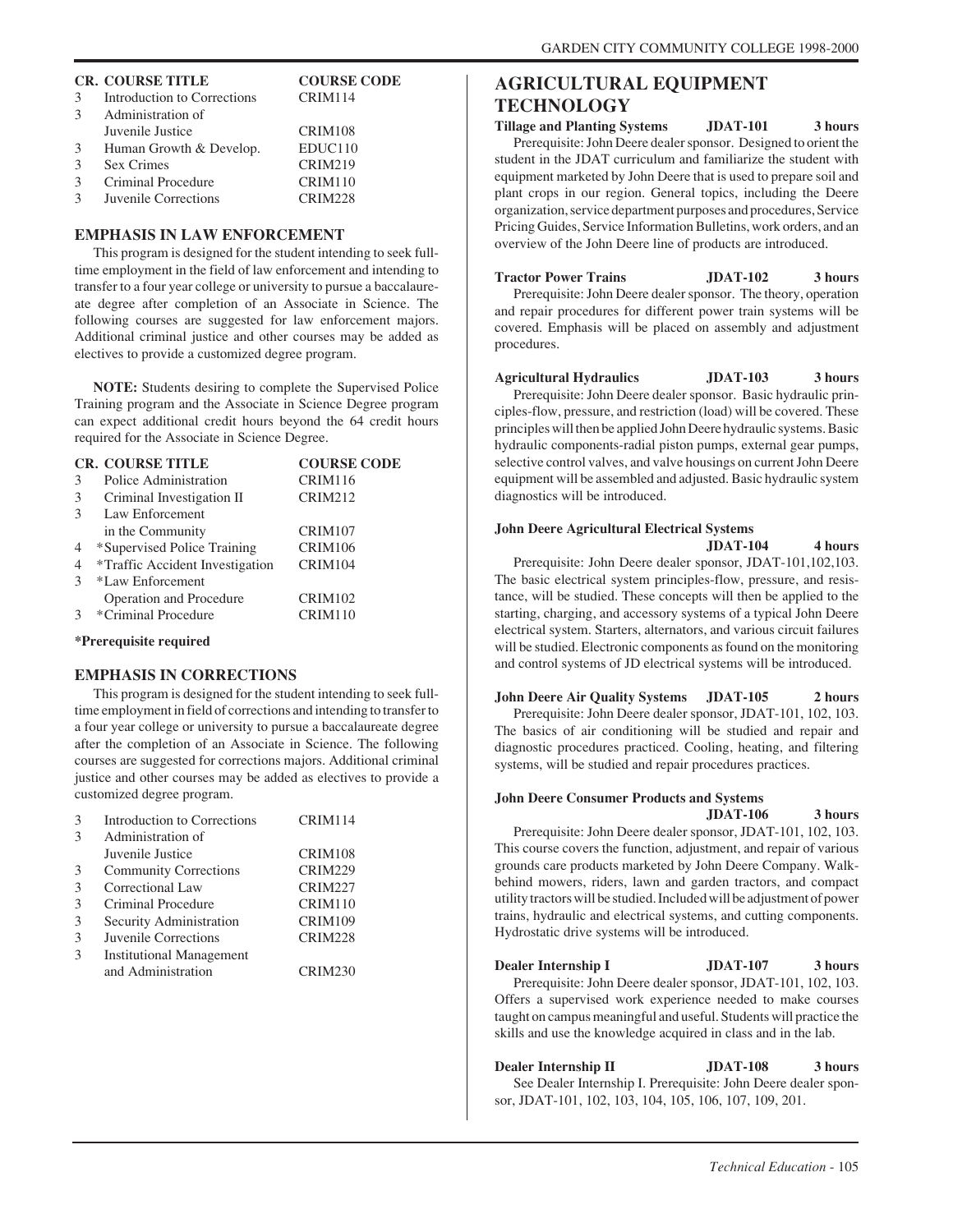# **Harvesting Equipment JDAT-109 3 hours**

Prerequisite: John Deere dealer sponsor, JDAT-104, 107. Combines, balers, forage harvesters, and windrowers, along with various attachments, will be covered during this class. Their function and adjustment as well as repair will be studied. Combine electrical and hydraulic systems will be emphasized.

#### **Mathematical Processes for Technicians**

#### **JDAT-110 3 hours**

This course provides a review of arithmetic operations, problem-solving techniques, estimating, geometry, data handling and analysis, and linear and non-linear algebra problems. Emphasis is on application of these skills to technical areas including electricity, electronics, building trades, industrial technology, health occupations, business and marketing, as well as agriculture and ag technology. Content may be oriented to specific technical areas to meet student needs.

**Applied Communications JDAT-111 3 hours** A study of basic writing and oral skills for vocational- technical students as these skills apply to the workplace.

#### **Diagnosis of Agricultural Systems**

**JDAT-201 3 hours** Prerequisite: John Deere dealer sponsor, JDAT-103, 104, 107. Using the basics of hydraulics and electrical systems and knowledge of the operation of their components as tools, we will diagnose various failures in the John Deere systems available. An emphasis will be placed on the procedures outlined in the technical manual and how the basic rules of force, flow, and resistance apply to those procedures.

**John Deere Engine Systems JDAT-202 3 hours** Prerequisite: John Deere dealer sponsor, JDAT-201. The basic diesel engine cycle, components of a typical John Deere engine and their theory of operation will be studied. Failure analysis and repair procedures will be emphasized.

#### **Agricultural Fuel Systems and Performance**

**JDAT-203 3 hours** Prerequisite: John Deere dealer sponsor, JDAT-201, 202. Simple gasoline fuel systems and diesel fuel injection systems will be studied with an emphasis on how these systems affect total performance of the equipment. Basic gas fuel injection as found on John Deere equipment and electronic governor systems will be studied, with operation of the system and test procedures emphasized. Methods of measuring and analyzing torque curves will be prac-

#### **LIVESTOCK**

ticed.

**Animal Diseases and Health ANSI-101 3 hours** A study of diseases that affect farm animals including prevention, treatment, symptoms and medicines.

#### **Principles of Animal Science ANSI-102 3 hours**

Basic principles of animal agriculture including health, reproduction, genetics, nutrition, marketing, economics, meats and systems of production. It is recommended this class be taken concurrently with Animal Science and Industry Lab.

#### **Animal Science and Industry Lab ANSI-103 1 hour**

Field trips and laboratory exercises to observe livestock related operations and activities. Includes the study of feedlots, farm production operations, meat processing, digestive systems, reproductive systems and marketing operations. To be taken concurrently with Principles of Animal Science. Two hours laboratory per week.

**Commercial Feedlot Operations ANSI-104 1 hour** A study of the principles, philosophy and organization of the commercial feedlot industry. Includes the economics of cattle feeding, marketing methods and management concerns.

**Cow-Calf Operations ANSI-105 2-3 hours** A study of cow and calf operations in Kansas, with emphasis on performance, selection, methods of productions, management problems and techniques, forage utilization and economic situations of cow-calf enterprises. Three hours recitation-lecture/demonstration per week.

**Dairy and Poultry Production ANSI-106 3 hours** An introductory course in dairying and poultry husbandry with emphasis on management, breeds, production testing, diseases, sanitation, feeding and facilities. Three hours recitation-lecture and two hours lab per week.

**Livestock Feeding ANSI-107 3 hours** The selection and preparation of feeds and the study of the digestive system and process of nutrition; the nutritional requirements and theory of practical economy for the maintenance growth and finishing of all classes of farm animals.

**Livestock Selection ANSI-108 2 hours**

A study of livestock selection and evaluation. Includes carcass analysis, breeding animal evaluation and estimation of market animal carcass traits. Four hours recitation/lab per week.

**Livestock Judging ANSI-109 2 Hours** Advanced study of meat animal evaluation with emphasis on competition preparation. Four hours recitation/lab per week.

**Swine Production ANSI-110 3 hours** A study of the principles of swine production in the areas of breeding, nutrition, health, marketing and management.

#### **Special Topics in Livestock Management**

**ANSI-120 1, 2, or 3 hours** By appointment or workshop. Special problems in livestock management, feeding and feedlot mechanization, or meat animal evaluation. One, two or three hours recitation-lecture per week, or assignment.

#### **HORSES**

**Horse Science ANSI-140 3 hours**

A study of the care and management of the different types and breeds of horses including evolution, selection, breeding, feeding, and health.

**Horsemanship ANSI-141** 1 hour Selection, grooming and feeding of pleasure horses and selection and care of riding equipment. Mounted sessions include trail riding and show arena. Student must have own horse or access to one. Two hours recitation-lecture/demonstration per week.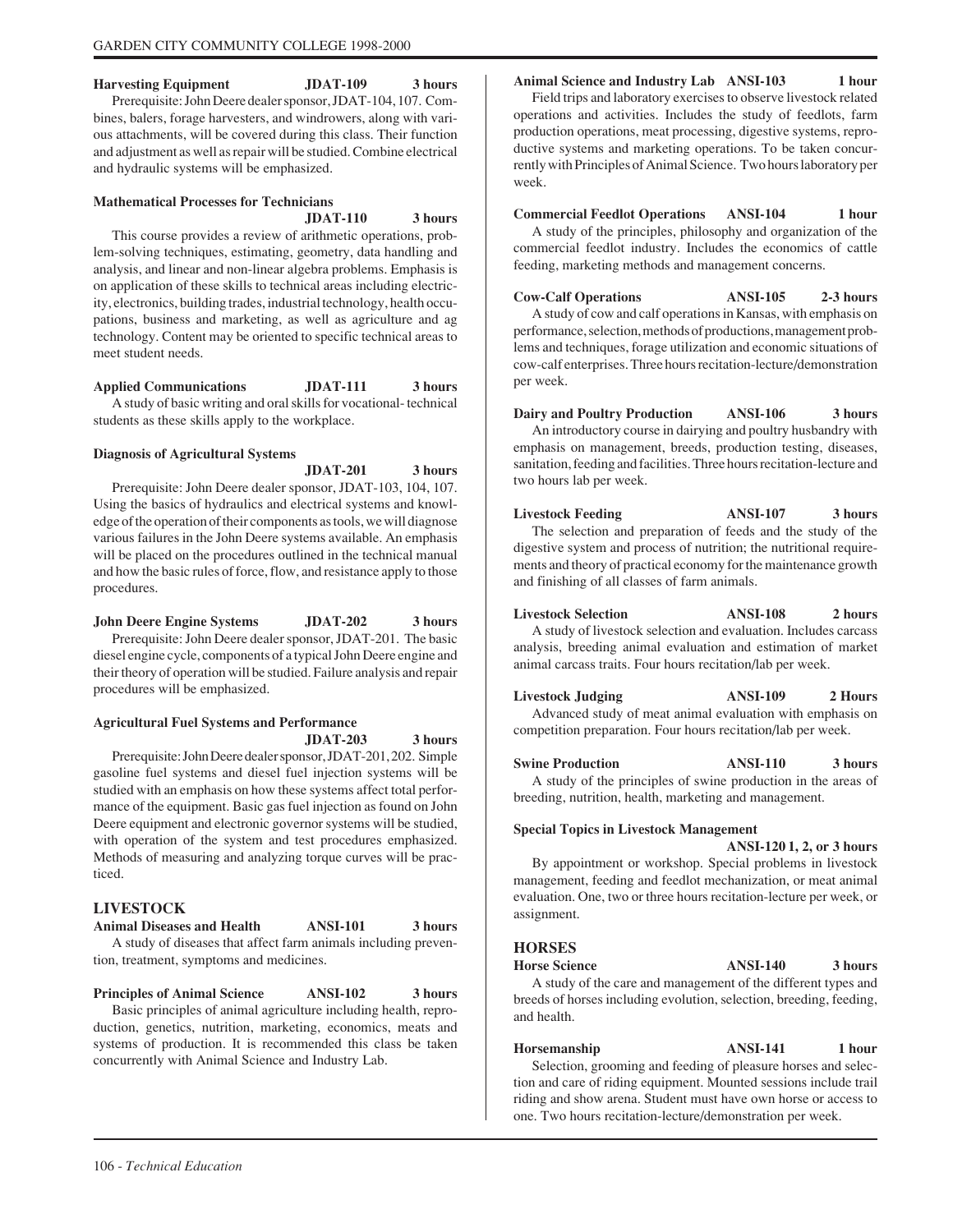#### **Rodeo Techniques I, II, III, IV**

Open to members of the student body with the consent of the instructor. A complete study in theory and fundamentals of rodeo will be undertaken with emphasis placed upon the methods of training for each event. One hour recitation-lecture/demonstration per week.

| Rodeo Techniques I   | $ANSI-142$      | 1 hour |
|----------------------|-----------------|--------|
| Rodeo Techniques II  | $ANSI-143$      | 1 hour |
| Rodeo Techniques III | <b>ANSI-144</b> | 1 hour |
| Rodeo Techniques IV  | $ANSI-145$      | 1 hour |

#### **AGRONOMY**

**Crops AGRO-101 4 hours**

A study of the principles of the production of economic plants, including morphology, taxonomy, physiology, ecology, propagation, preservation, storage and utilization. Three hours recitationlecture and two hours laboratory per week.

#### **Range Management AGRO-102 3 hours**

Prerequisite: Botany or consent of instructor. Field identification of range plants and types. Recognition of their value and ecological requirements. Grazing and capacity survey methods and field examination of better management practices.

# Soils **AGRO-103** 4 hours Prerequisite: General Chemistry or consent of instructor. Fun-

damental principles underlying formation, fertility and management of soils. Three hours recitation-lecture and two hours lab per week.

#### **Special Topics In Crops Management**

**AGRO-120 1, 2, or 3 hours**

This course will provide a variable credit course designed to meet the needs of students who are currently involved in production agriculture as well as students who are taking courses to prepare them to enter the field of production agriculture. The course will provide the learner with new and most current information relating to the management of crop production concepts and activities.

#### **AGRI-ECONOMICS**

# **Introduction to Agricultural Economics**

**AGEC-100 3 hours**

Studies the contribution of the agricultural sector to the national economy. Covers production and consumption, supply and demand elasticity's, marketing and budgeting of agricultural products and enterprises.

#### Farm Management **AGEC-102** 3 hours

A course providing a study of the functions and activities of management in the organization and control of farm and ranch resources. Activities of management emphasized are taxes, land and capital acquisition, labor management, and estate planning. An accounting background is helpful but not required.

#### **Futures Marketing and Hedging AGEC-103 3 hours**

Covers the basic mechanics of the commodity futures markets. Fundamental analysis and technical analysis are studied as they relate to the speculator and the hedger. Emphasis is placed on the hows, whys and when of hedging.

#### **Farm Management for Practitioners**

#### **AGEC-105 3 hours**

The primary activity of a farm manager is making decisions. Through the steps of the decision making process, the farm manager must be able to use economic principles, budgeting procedures and information systems as the roots from which he/she can draw conclusions. This course will present learning activities which will help the participant understand these principles. The course objectives for this course are but a mechanism to provide the necessary knowledge and skills. Exercises and teaching activities are designed to mold the characteristics needed in present and future farm and ranch managers.

#### **GENERAL**

**Electricity AGME-111 3 hours** Basic residential and farm electricity including terminology, planning circuits, installation of switches and outlets into circuits, grounding, overcurrent protection, motor selection, troubleshooting and testing.

#### **Agriculture In Our Society AGRI-100 1 hour**

This is an orientation course with emphasis on agriculture and agribusiness with career and vocational opportunities being explored.

#### **Agriculture Internship**

| (Spring) | <b>AGRI-120</b> | 4 hours |
|----------|-----------------|---------|
| (Summer) | <b>AGRI-121</b> | 4 hours |
| (Fall)   | <b>AGRI-122</b> | 4 hours |

A supervised work experience in an agricultural operation. This course may be a part of these programs of study:

- a. Feedlot Technology
- b. Agricultural Mechanics
- c. Meat Animal Evaluation
- d. Production Agriculture
- e. Sales and Services

Students may choose their areas of greatest interest or specialization.

It involves the students in employee-employer-instructor relationships. A diary of daily activities with a summary will be required. Student, employer and instructor will meet to determine and plan specific educational objectives to be accomplished during the field study period. Additional assignments may be made by the instructor if they will contribute to the overall education of the student. Prior and related course work with departmental consent is required.

# **MEAT SCIENCE**

**Introduction to Food Science MEAT-103 3 hours** An introduction and survey of the relationships between food raw materials and their methods of manufacturing, distribution and consumption. This course will deal with various kinds of foods and the problems associated with preservation, processing and wholesomeness.

**Principles of Meat Science MEAT-104 3 hours**

A study of muscle, organ and carcass composition and the processing required to produce wholesome meat products. This course will include the fundamentals of dressing, curing, grading, specialty product manufacturing and by-product utilization.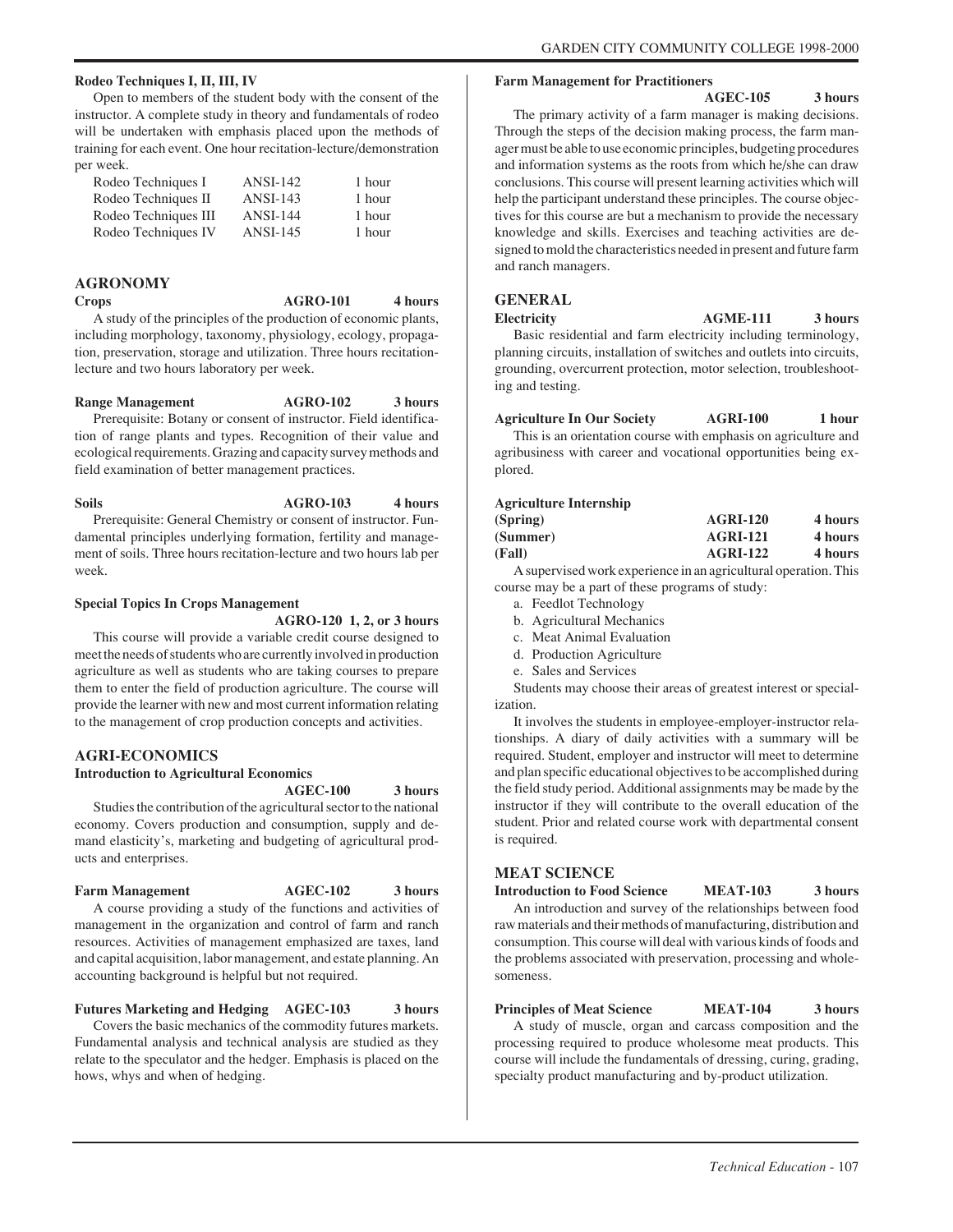#### **Meat and Carcass Evaluation MEAT-105 3 hours**

A study of beef carcass yield and quality grades, pork carcass grades and lamb carcass grades. The course will involve a study of the factors used to determine grades and how those factors are determined. Evaluation of wholesale cuts will also be included.

#### **Classification, Grading and Selection of Meats**

**MEAT-112 3 hours**

Advanced grading of beef, pork and ham carcasses with special emphasis on correlation of grading factors with USDA. Provides preparation for meat judging team. Six hours recitation/lab per week.

#### **Principles of Meat Evaluation MEAT-113 3 hours**

Evaluation and grading of beef, pork and lamb carcasses and whole sale cuts. Provides advanced preparation for meat judging team. Six hours recitation/lab per week.

**Beef Orientation MEAT-120** 4 hours

This course meets the technical requirements to produce skilled, proficient, and safety-conscious employees. The training includes occupational ergonomics, hazardous analysis control point process standards, and plant policies and procedures. The 60-hour course includes lecture, demonstrations, and applications utilizing training tables in the processing plant environment.

# **INDUSTRIAL EDUCATION Introduction to Industrial Education**

**INED-101 2 hours**

Designed to introduce student to Industrial Education. Content includes history, principles and use of VICA activities. (Note: Recommended course for all Industrial Education students.) Two hours lecture per week.

**Crafts INED-102 3 hours** The study and use of various craft materials. Project construction using plastic, leather, wood, knitting, crochet, needle point, or other craft materials. Two hours lecture and two hours lab per week.

**House (Consumer Values) INED-103 3 hours** A view of the values of houses we buy and sell, including site selection, local building regulations, architectural styles, construction methods and techniques, energy efficient building techniques and blueprint readings.

**Home Maintenance & Repair INED-104 3 hours** A course designed for the person interested in learning to perform various repair and maintenance tasks. Units may cover hand tools, portable power tools, fasteners, paneling, molding, floor repair, door adjustments, ceiling tile, sheetrock, wood finishing, painting, minor plumbing and minor electricity. May also include maintenance and repair of tools and equipment in the building trades. Two hours lecture and two hours lab per week.

**Finishing (Wood) INED-105 3 hours** Use and application of finishes, stains and fillers that are applied by brush and spraying. Special attention is given to modern techniques of finishing procedures. Two hours lecture and two hours lab per week.

**Wood Production Methods INED-106 3 hours (Beginning Woodwork)**

Stresses safety in woodworking and the use and care of tools, materials and the process of woodwork in industry. Involves production, construction and finishing processes. Two hours lecture and two hours lab per week.

**Machine Woodworking INED-107 3 hours** The use of power woodworking machines in the wood related industries, their care and maintenance, construction of projects. Two hours lecture and two hours lab per week.

**Woodturning INED-108 3 hours** Elements of woodturning, including safety, care and maintenance of tools, and project construction. May be taken by arrangement each semester. Two hours lecture and two hours lab per week.

**Furniture Finishing & Repair INED-109 3 hours** A course for the do-it-yourselfer interested in repairing and refinishing furniture in the home. Two hours lecture and two hours lab per week.

#### **Concepts in Engineering Technology**

**INED-110 3 hours** This course is open to students enrolled in the engineering programs. A survey course for background information is agricultural, architectural, and civil engineering. Preparatory for the engineering technician certification.

**Electricity I INED-111** 3 hours This course covers basic elements of electricity and wiring procedures including elementary DC circuit and network analysis. Emphasis is placed on residential wiring requirements and techniques. The National Electrical Code (NEC) ( R) is used.

**Electricity II INED-112** 3 hours Prerequisite: Electricity I or consent of instructor. A continuation of Electricity I. This course covers additional aspects of residential wiring, including loads and service calculations. The NEC is used extensively.

**Electricity III INED-113** 3 hours Prerequisite: Electricity II or consent of instructor. This course covers AC electricity including inductance, capacitance, reactance, apparent and true power and impedance. It includes basic AC circuit and power factor analysis, as well as an introduction to three phase AC, transformer practices, installation sizing and analysis.

**Electricity IV INED-114 3 hours** Prerequisite: Electricity III or consent of instructor. This course includes meters, motor theory, generator theory, applicable NEC reference, conduits, boxes, special appliances, overcurrent protection, hazardous locations, and special wiring applications.

**Plumbing I INED-115** 3 hours Basic elements of plumbing: concepts and patterns of city services, fittings, tools and connection, and rough-in service repair work. Two hours lecture and two hours lab per week.

**Plumbing II INED-116** 3 hours Residential rough-in, ground work, drainage, water rough-in, gas rough-in, sewer rough-in and installation of fixtures. Two hours lecture and two hours lab per week.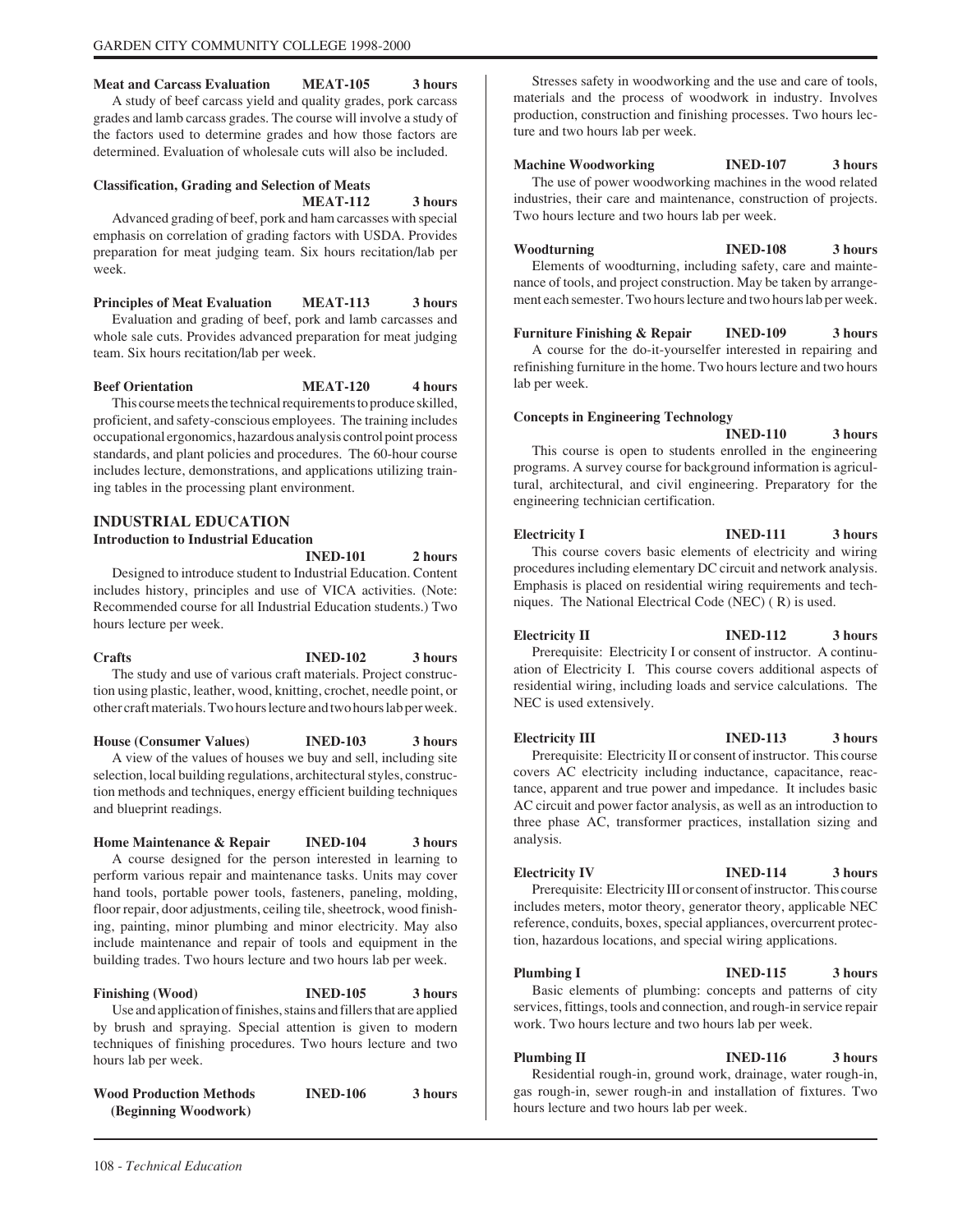## **Plumbing III INED-117** 3 hours Power equipment application, maintenance, safety and systems

layout. Two hours lecture and two hours lab per week.

**Plumbing IV INED-118** 3 hours

Layout and design of residential and commercial buildings, cost estimation and job bidding. Three hours lecture per week.

**Trade Seminar INED-119 2 hours**

A seminar to review present and new regulations regarding national and local codes or new building methods or products.

**Upholstery INED-120 3 hours** The history of upholstery, the use of tools, machines, supplies and equipment, and performing the operations required in upholstery are included in this course. Two hours lecture and two hours lab per week.

**General Metals INED-121 3 hours** A basic course dealing with the processes, equipment, materials, products, organizations and problems of the metal work indus-

tries. Theory in the areas of bench metal, foundry, machine shop welding, forging, pipe work, tool making, ornamental metal and sheet metal.

**Machine Shop INED-122** 3 hours Prerequisite: General Metals or instructor's approval. A course in general machine shop practices, use of bench tools, engine, lathe and related machines and equipment. Two hours lecture and two hours lab per week.

**Small Appliance Repair INED-123 3 hours** Operational characteristics of electrical appliances. Principles involved in the repair of small appliances including induction, resistance and the function of different kinds of circuits. Skills involved include soldering, rewiring and general repair. Two hours lecture and two hours lab per week.

**Safety Codes (OSHA) INED-130 2 hours** This is a study of causes and prevention of accidents in shop and industry. Codes and government regulations may be reviewed. Two hours lecture per week. May be offered as seminar or workshop.

#### **Driver Education INED-140** 3 hours

Introduction to objectives, instructional content and methods of safe and defensive driving. Laboratory experience involves instruction of student driver in dual controlled vehicles. Two hours lecture and two hours lab per week.

| <b>Projects</b>                                                     | <b>INED-150</b> | 2 hours |
|---------------------------------------------------------------------|-----------------|---------|
| Offered on demand. Prerequisite: permission of instructor. This     |                 |         |
| course is designed to fill the needs of students wanting additional |                 |         |
|                                                                     |                 |         |

special training or experimentation with certain processes, techniques or materials in industry. Four hours lab per week. This course may be repeated.

| <b>Field Study I</b>   | <b>INED-151</b> | 4-6 hours |
|------------------------|-----------------|-----------|
| <b>Field Study II</b>  | <b>INED-152</b> | 4-6 hours |
| <b>Field Study III</b> | <b>INED-153</b> | 4-6 hours |

For programs where field study is required. The student will choose the area of specialization of greatest interest to him or her.

It involves the students in an employee-employer-instructor relationship. A diary of daily activities with a summary will be required. The student is responsible for securing work, the nature and extent of which may qualify for four to six credit hours. Department consent is required. Credit is adjusted to work experience.

# **BUILDING TRADES**

Carpentry I BLDG-105 6 hours Actual hands-on experience in the construction of a house. Includes site layout, blueprint reading, floor, wall and roof framing, cornice construction, application of siding, roofing, exterior doors, windows, job and tool safety. Two hours lecture and eight hours lab per week.

Carpentry II BLDG-106 3 hours A continuation of Carpentry I. Hands-on- experience in the construction of a house. Includes thermal and sound insulation, dry-wall construction, painting, finishing interior trim, stair construction, laying ceramic tile, job and tool safety. Six hours lab per week.

**Cabinet Making I BLDG-108 3 hours** Prerequisite: Wood Production Methods. A study of woodworking machines and safety. Proper selection of materials, design and construction of projects using cabinet making techniques. Two hours lecture and two hours lab per week.

Cabinet Making II BLDG-109 3 hours Course includes on-the-job experience planning and building kitchen cabinets, laying formica, setting interior doors, installing interior molding and trim. Job and tool safety. Six hours lab per week.

#### **Building Materials and Construction Methods BLDG-110 3 hours**

A study and evaluation of various residential construction methods involving floor, wall, roof framing. Specifying proper materials. Energy saving techniques for construction, cost saving techniques for framing and proper application of various building materials may include code requirements as applied to residential construction.

**Construction Management BLDG-111 2 hours** A study of essential information needed for management of a residential construction business.

**Building Trades Field Study I BLDG-112 6 hours** Prerequisite: Carpentry I and II and Cabinetmaking II, or permission of coordinator. Students will work in a construction related area of his or her choosing. A diary of daily activities and a work summary will be required. The student is responsible for securing work, the nature and extent of which may qualify for four to six credit hours.

| <b>Building Trades Field Study II</b> | <b>BLDG-113</b> | 6 hours |
|---------------------------------------|-----------------|---------|
| Continuation of Field Study I.        |                 |         |
|                                       |                 |         |

**Building Trades Field Study III BLDG-114 6 hours** Continuation of Field Study II.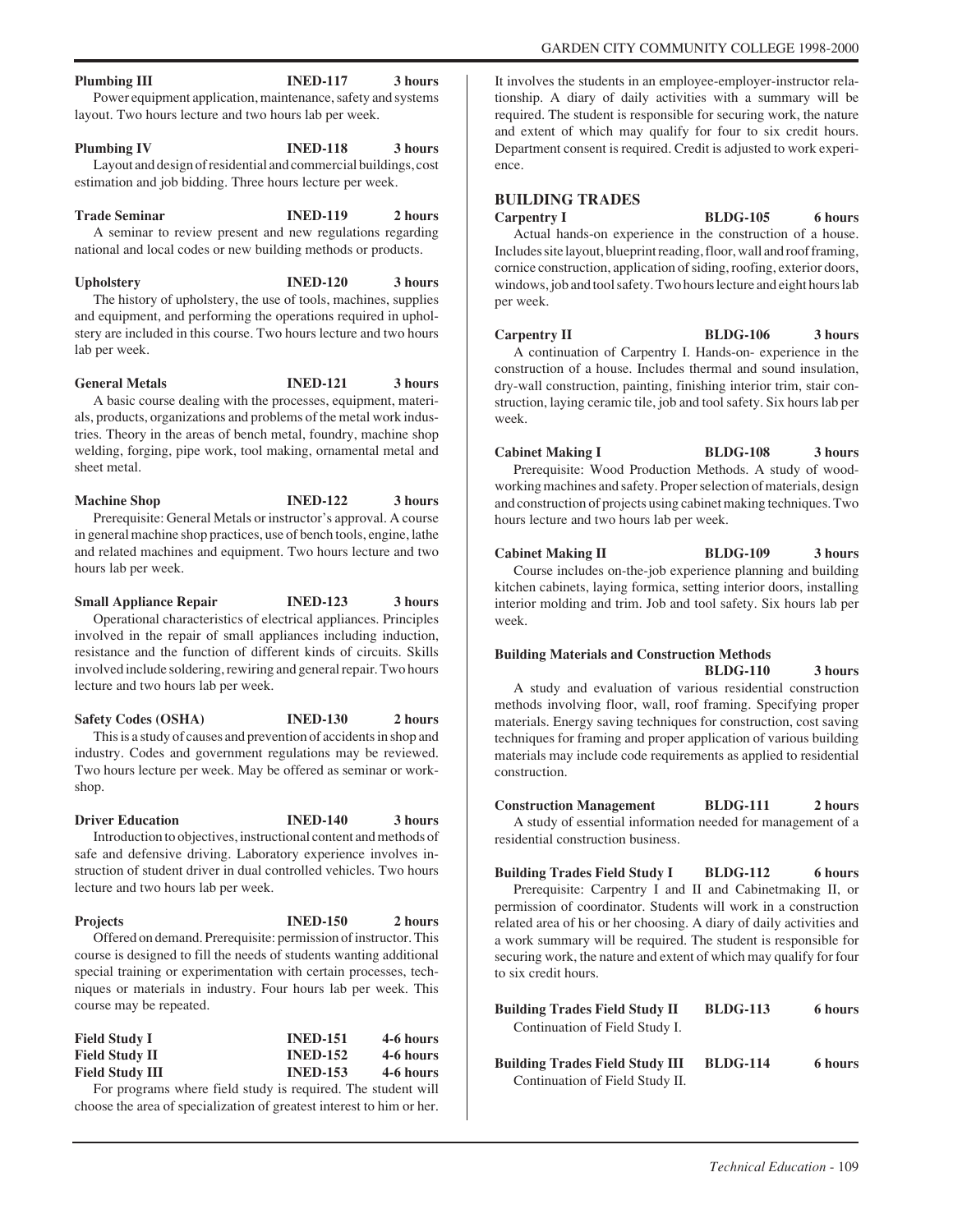**Concrete Technology BLDG-115 3 hours** Designed to teach proper water cement ratios, air-entrainment, selection and design of mixes, testing, use of tools, finishing flatwork, curing, joint construction, reinforcement, and construction of footings and foundations. May also include code requirements for concrete construction. One hour lecture and four hours lab per week.

**Construction Estimating BLDG-117 3 hours** Prerequisite: Carpentry I & II or instructor's permission. A course to teach the student to estimate and prepare material and labor quantity surveys by making complete cost estimates from blueprints according to building codes, specifications and local building regulations. Two hours lecture and two hours lab per week.

**Building Codes BLDG-120 2 hours** A study and interpretation of the uniform code. Building specifications, zoning ordinances and building regulations.

**Brickmasonry I (Block Laying) BLDG-130 3 hours** Characteristics, specifications, terminology and use of vertical construction of masonry units (light weight block, brick, concrete block, stone, glass brick) as bonded together by mortar. Note: May include applied methods in brickmasonry, and codes. Two hours lecture and two hours lab per week.

**Brickmasonry II (Brick Laying) BLDG-13l 3 hours** To be taken concurrently with Brickmasonry I. Advanced original problems. To include skills in brick veneer, composite walls and estimating and figuring costs and building codes. Two hours lecture and two hours lab per week.

**Solar Energy BLDG-150 3 hours** A study of solar energy as a source of power for generating electricity, for heating and for cooling. Prototypes of solar systems will be constructed. Two hours lecture and two hours lab per week.

**Alternate Energy Sources BLDG-15l 3 hours** This is a study and application of renewable forms of energy other than traditional fossil fuels. Emphasis is on wind, water, biofuels and solar. This course follows Solar Energy. No prerequisite is mandatory, but Solar Energy is recommended. Student projects are encouraged and hands-on learning experiences are used. Two hours lecture and two hours lab per week.

**Surveying I BLDG-160** 3 hours Use and care of the engineer's tape, builder's level and transit, level instrument, rod and note taking with emphasis on land surveying and computations. Course may include building layout, elevations, and drainage problems. Two hours lecture and two hours lab per week.

Surveying II BLDG-16l 3 hours Advanced application of plotting-measurement and use of the transit level in layout of plots and land survey. Two hours lecture and two hours lab per week.

# **DRAFTING TECHNOLOGY**

**Drafting I (Beginning Drafting) DRFT-10l 3 hours** The course is designed for students with little or no drafting experience. Lettering, freehand working sketches of simple machine parts, orthographic and pictorial drawings are objectives of the course. Two hours lecture and two hours lab per week.

**Drafting II** DRFT-102 3 hours Prerequisite: Drafting I. Machine drawing, sketches of machine parts and preparation of working drawings, detailing of machines from sketches, notes, assembly drawings. Two hours lecture and two hours lab per week.

**Engineering Drawing I ENGR-105 3 hours** A study of shape and size description of objects. Orthographic drawing and various pictorial drawing methods will be employed. Use of the equipment, reproduction methods, dimension techniques and lettering will be taught. Two hours lecture and two hours lab per week.

**Engineering Drawing II ENGR-106 3 hours** Prerequisite: Engineering Drawing I. Machine drawing, sketches of machine parts and preparation of working drawings, detailing of machines from sketches, notes, assembly drawings and introduction to computer aided drafting. Two hours lecture and two hours lab per week.

**Computer Aided Drafting I DRFT-104 3 hours** Prerequisite: Engineering Drawing I. Forms of computer graphics, identifying component parts of CAD system and how to use menu options. Definition and operation of CAD 2-Dimensional system using basic input and output modes, coordinate types and geometric entities to create 2-D drawings. Two hours lecture and two hours lab per week.

**Computer Aided Drafting II DRFT-204 3 hours** Prerequisite: Computer Aided Drafting I. This course in computer aided drafting is designed to expand the student's understanding and knowledge of the geometric aspects of computer graphics, two and three-dimensional homogeneous transformations, hidden line and surface removal, mesh modeling, menu modifications, applications, and current topics related to computer aided drafting. Two hours lecture and two hours lab per week.

**Building Design DRFT-105 3 hours** Prerequisite: Engineering Drawing or Graphics I, or permission of instructor. Planning and drawing building plans, method of construction, specifications and design principals. Two hours lecture and two hours lab per week.

**Architectural Drawing DRFT-106 3 hours** Prerequisite: High school Drafting or instructor's approval. Drawing will include floor plans, elevations, plot plans, methods of construction and cost estimates. Includes CAD applications. Two hours lecture and two hours lab per week.

#### **Architectural or Technical Illustration**

**DRFT-107 3 hours** The course is devoted to illustrated graphics. Illustrations are the backbone of industrial visual aids. Students may choose architectural or machine drawing. Rendering by shading and air brush will be incorporated. Two hours lecture and two hours lab per week.

**Survey Drafting DRFT-108 3 hours** This course consists of composing and drafting from survey field notes, including building site layouts, traverses, and practical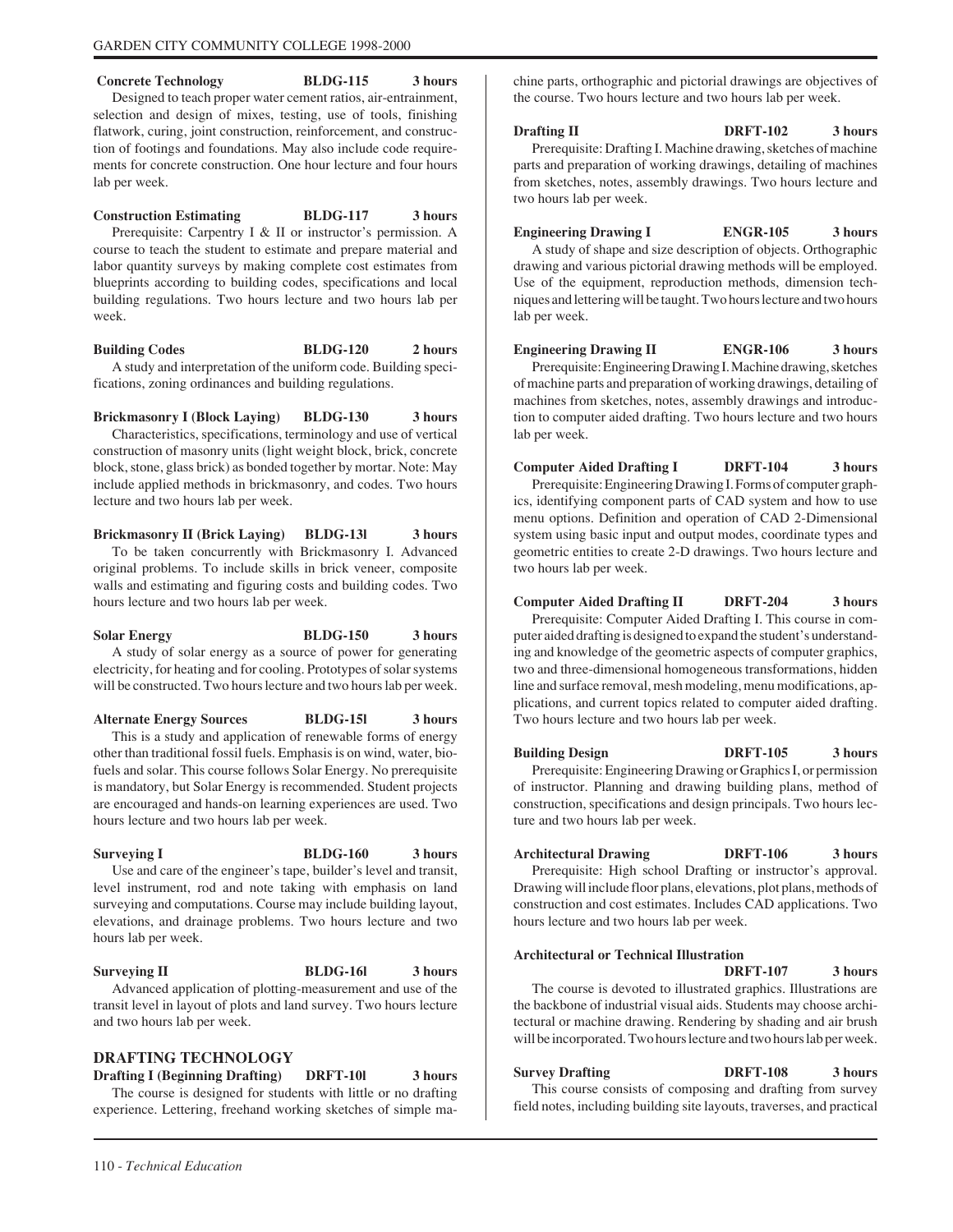surveying techniques. Two hours lecture and two hours lab per week.

**Special Problems in Drafting DRFT-109 3 hours** Prerequisite: Engineering Drawing II or instructor's consent. Study of industrial practices in specialized areas of drafting selected for the individual student. May include CAD operation. May be repeated for credit not to exceed six hours. Six hours lab per week.

# **Blueprint Reading for Machine Shop Practice DRFT-132 3 hours**

The course will include, but not be limited to, three-view drawings of projections, dimensions, angles, fillets and rounds, cylinder, tolerance, taper and finish marks, angular tolerances, necking, two-view and one-view drawings, screw threads, keyways, weld symbols, and actual reading of blueprints. Two hours lecture and two hours lab per week.

**Robotics DRFT-180 3 hours** This is an applied course in the fundamentals and applications

of industrial robots. Topics include microprocessors, computer vision, drive systems, sensors, gripper design, safety, economics, design for assembly, flexible manufacturing systems, and case studies. A major emphasis is placed on a term project involving an actual industrial problem. Two hours lecture and two hours lab per week.

# **Animation I DRFT-210 3 hours**

Prerequisite: CAD I, CAD II, DOS, and Windows or instructor's consent. A course of study in producing realistic shapes that move with natural motion. Model, animate and render drawings of all kinds with shading, texture, transparency, and reflection mapping. Generate architectural walk-throughs and realistic simulations. Two hours lecture and two hours lab per week.

**CAD Applications I DRFT-215 3 hours**

Prerequisite: CAD I and CAD II. A course of study in shape creation and reproduction. Computer generated shapes of solid objects are reproduced by computer controlled multi-axis machines. Course will include study and use of various coordinate systems. Two hours lecture and two hours lab per week.

# **PHOTOGRAPHY**

Photography I PHOT-120 3 hours The course includes taking pictures, developing film, and making contact and projection prints. The students will provide camera and film. Two hours lecture and two hours laboratory per week.

## Photography II PHOT-121 3 hours

Prerequisite: PHOT-l20 or instructor's approval. Composition and technique in color and black and white photography. Course will include work in photojournalism, portrait and commercial photography. Guest lecturers will be used for specific areas. Two hours lab and two hours lecture per week.

**Photojournalism JRNL-122 3 hours** Please refer to listing under Journalism in Humanities and Fine Arts Division.

**Technical Photography PHOT-130 3 hours** Advanced exploration of experimental, interpretive and straight black and white photography. Prerequisite: Photo II or approval of instructor. Two hours lecture and two hours lab per week.

**Photography Seminar PHOT-200 1-3 hours** A study in photography based on the needs of the student. The student will provide a camera and film suitable to the area of study. May be repeated as topics vary.

# **INDUSTRIAL PRODUCTION TECHNOLOGY Electronics I INPR-102 3 hours**

This course covers DC electronics including basic electron theory, magnetism, basic physical laws, resistance, simple electronic instruments and series and parallel circuit analysis. Circuits are constructed during laboratory exercises and tested to emphasize concepts.

**Electronics II INPR117** 3 hours Prerequisite: Electronics I or permission of instructor. This course is a continuation of Electronics I and introduces AC circuit concepts of inductance and capacitance in circuit analysis. The course also covers reactance, impedance, power in AC circuits and transformer analysis. Introductory solid state device concepts are presented for power supply analysis. Circuits are constructed and tested during laboratory exercises to emphasize concepts.

# **Electronic Circuits Systems I INPR-103 4 hours**

Prerequisite: Electronics II or consent of instructor. . A study of the design and function of different electronic circuits. Troubleshooting of these circuits is also emphasized. Four hours lecture/ demonstration per week.

**Digital Logic/Circuits I INPR-118 3 hours** Prerequisite: Electronics II or permission of instructor. This course studies digital techniques, binary and decimal number systems and codes, components of digital circuits, logic gates, integrated circuit families, and an introduction to Boolean algebra as applied to logic operations. Students build and test circuits. Three hours lecture/laboratory per week.

**Digital Logic/Circuits II INPR-119** 3 hours

Prerequisite: Digital Logic/Circuits I or permission of instructor. This course is a continuation of Digital Logic/Circuits I. It covers Boolean algebra and circuit minimization techniques, circuit implementations of counters, registers, memory, combinational logic circuits, troubleshooting and more. Students build and test circuits.

Welding I **INPR-125** 3 hours How to set the welder, choose the correct welding rod and fit metal to be welded. Welding and cutting skills are developed by the beginning welder in arc and oxyacetylene. Skill will be developed in reading welding symbols and in caring for equipment. Three hours recitation-lecture/demonstration per week for a total of 45 hours.

Welding II **INPR-126** 3 hours Emphasis is on shielded metal-arc. Other processes and procedures are covered as time permits. Special emphasis is given on learning the skill of welding with the low-hydrogen electrodes. Prerequisite: Welding I or consent of instructor. Three hours recitation-lecture/demonstration per week for a total of 45 hours.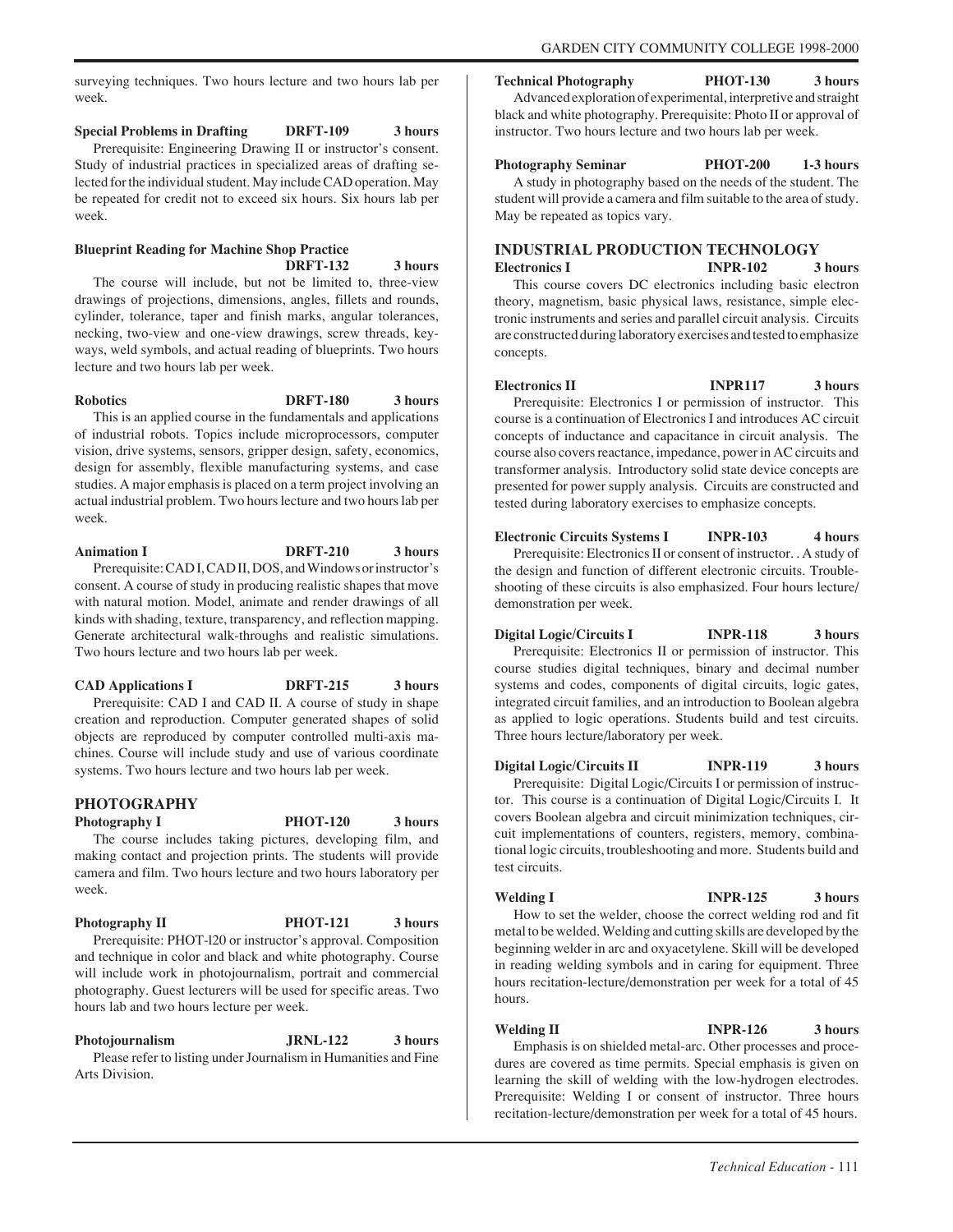Welding III **INPR-127** 3 hours Prerequisite: Welding II. Provides advanced welding skills in tungsten-inert gas (TIG), metal-inert gas (MIG), and shielded metal arc welding. Emphasis will be placed on pipe and plate welding according to AWS specifications. One and one half hours lecture and two and one half hour lab per week for a total of 45 hours.

# **Basic Hydraulics INPR-160 3 hours**

The study of hydraulic (oil) system components and circuits. Students draw circuits using ISO symbology, select components that provide functions required by a given circuit problem and build working circuits. Safety, pressure-force and flow relationships, metering for actuator speed control, ac- tuator holding and positioning and filtration are emphasized concepts. Two hours lecture and two hours lab per week.

**Advanced Hydraulics INPR-161 3 hours**

Prerequisite: Basic Hydraulics or instructor approval. Students are introduced to additional hydraulic components and their circuit applications. These components include, but are not limited to, flow dividers, priority valves, motor controls, piloted pressure relief valves, sequence valves, counter balance valves, and accumulators. Students design and build circuits common in industrial and mobile applications. Two hours lecture and two hours lab per week.

**Electro-Hydraulics INPR-162 3 hours** Prerequisite: Basic Hydraulics or instructor approval. Introduces the use of electric controls in conjunction with the hydraulic circuits studied in Basic Hydraulics classes. Two hours lecture and two hours lab per week.

**Basic Pneumatics INPR-170 3 hours** The study of pneumatic (air) system components and circuits. Students draw circuits using ISO symbology, select components that provide functions required by a given circuit problem and build working circuits. Memory/pilot control, logic control ("OR, AND" or combinations of "OR" and "AND"), speed control, timing, sequencing and coordinated motion are emphasized concepts. Two hours lecture and two hours lab per week.

**Advanced Pneumatics INPR-171 3 hours** Prerequisite: Basic Pneumatics or instructor approval. Continues the study of pneumatic circuits including their design and application to industrial processes. Emphasis is shifted to coordinated motion controls and logic needed to operate the pneumatic systems. Stop and emergency stop procedures are also emphasized. Two hours lecture and two hours lab per week.

**Electro-Pneumatics INPR-172 3 hours** Prerequisite: Basic Pneumatics or instructor approval. Introduces the use of electrical controls in conjunction with pneumatic circuits studied in Basic Pneumatics class. Two hours lecture and two hours lab per week.

**Programmable Logic Controls INPR-190 3 hours** Prerequisite: Electro-Pneumatics or instructor approval. Introduces the use of Programmable Logic Controls (PLCs) in industrial processes. Pneumatic circuits are used to illustrate the application of the PLC. Students are introduced to ladder programming by constructing circuits, preparing the PLC program and testing circuits. Two hours lecture and two hours lab per week.

# **Computer Integrated Manufacturing and Processing I**

**INPR-191 3 hours** Prerequisite: Programmable Logic Controls. Introduces students to the integrated control of automated processing, manufacturing, packaging and handling machinery in manufacturing processes. The power of the computer accomplishes this integration. Different industrial modules are provided for students to program and operate with a PLC. Each module is then integrated into a coordinated industrial process. Two hours lecture and two hours lab per week.

**Statistical Process Control INPR-201 3 hours**

Prerequisite: Consent of instructor. Provides training in use of statistical methods to evaluate business/industrial processes for improvement of product or service quality. This course will be offered on demand for any business/industry desiring to implement total quality management concepts as related to process flow, data collection/analysis, charting and evaluation of process capability. Two hours lecture and two hours lab per week.

#### **Seminar in Industrial Production Technology INPR-210 1-3 hours**

Prerequisite: Consent of instructor. This seminar is flexible in content and offered on demand. It will provide training on new and advanced equipment and processes of current significance to industry.

#### **Seminar in Industrial Production Technology INPR2103 1-3 hours**

Welding processes as required by industries. This seminar is flexible in content and offered on demand.

# **AUTOMOTIVE TECHNOLOGY**

**Preventive Maintenance for Automobiles**

**AUTO-100 3 hours** A study of preventive maintenance of the basic units of the automobile. An excellent course for those wanting instruction in automotive care. Safely servicing the automobile is highly stressed. Parts of the automobile to be covered will include engine tuneups, lubrication and coolant, brakes, battery care, fuel system and trouble shooting. Two hours lecture and two hours lab per week.

**Small Gasoline Engines I AUTO-101 3 hours** Principles and functions of two and four cycle one-cylinder engines and carburetion, lubrication, electrical and cooling systems, maintenance, repair and overhaul. Three hours recitationlecture/demonstration per week.

| <b>Multi-Cylinder Engines</b> | <b>AUT0-103</b> | 3 hours |
|-------------------------------|-----------------|---------|
|-------------------------------|-----------------|---------|

Maintenance, repair and overhaul. Two hours lecture and two hours lab per week.

**Automobile Mechanics I AUT0-104 3 hours** Prerequisite: Small Gasoline Engines or instructor's approval Theory and practice in the operation, care and maintenance of the automobile. The objectives are to acquaint the student with the basic units that are common to all automobiles; to develop a proficiency in the use and care of hand tools and shop equipment specific to the automotive industry; to familiarize the student with manufacturer's specifications governing automotive maintenance. Students will furnish automobile type engine.. Two hours lecture and two hours lab per week.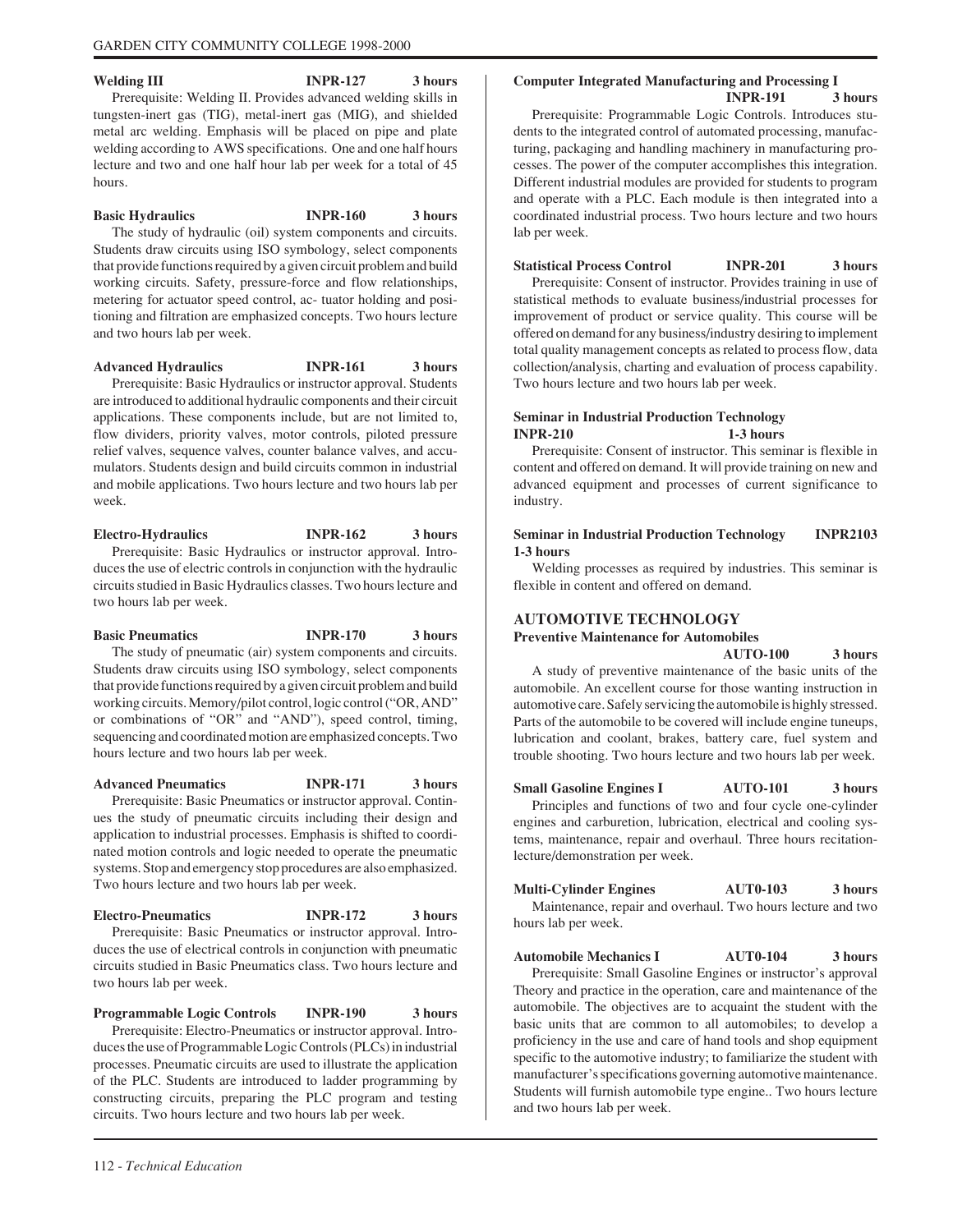**Automobile Mechanics II AUTO-105 3 hours** Prerequisite: Auto Mechanics I or instructor's approval. The purpose of this course is to provide the student with instruction and experience in the fundamentals of automotive power transmission and the correct use of the special tools and power equipment required to do this work. Two hours lecture and two hours lab per week.

# **Carburetion, Fuel Injection and Emission Systems AUTO-106 3 hours**

The theory of carburetion, the maintenance of automotive carburetors and fuel injection systems with emphasis on the newest fuel delivery systems, and the repair and adjustment procedures for carburetors used on modern automotive vehicles. Two hours lecture and two hours lab per week.

**Automatic Transmissions AUTO-107 3 hours** Covers fundamentals of operation, diagnostic procedures and specific servicing instructions for passenger car and small truck automatic transmissions. Two hours lecture and two hours lab per week.

**Automobile Electrical Systems AUTO-108 3 hours** Prerequisite: AUTO-104 or instructor approval. A study of the operation and repair of the automobile electrical systems and the proper use of diagnostic equipment used in maintaining these systems. One and one half hours of lecture and one hour of lab per week.

**Automobile Air Conditioning AUTO-109 3 hours** A course dealing with the air conditioning systems common to mobile units including the automobile, trucks, tractors and other industrial vehicles and equipment. System units to be studied include evaporator, condenser, receiver and various types of compressors. Two hours lecture and two hours lab per week.

#### **Automobile Diagnosis and Tuneup**

**AUTO-110 3 hours**

#### Engine tune-up procedures. Theory and laboratory work are included as well as exhaust emission theory. Two hours lecture and two hours lab per week. Involves the new high tech on-board computers.

# **Microprocessor and Electronics Systems**

# **AUTO-111 3 hours**

Prerequisite: AUTO-108. Covers the fundamentals of operation, diagnostic procedures and specific servicing instructions for computerized engine controls. Other units may include body control modules, anti-lock brakes and passenger restraints. One and one half hours lecture and one hour lab per week.

# **Internship I AUTO-112** 3 hours

Prerequisite: Dealership or Independent Repair shop sponsor and AUTO-100, 104, 105, 108. Offers a supervised work experience needed to make the courses taught on campus meaningful and useful. Students will practice the skills and knowledge acquired in class and labs in actual on-the-job situations..

**Internship II** AUTO-113 3 hours See Internship I. Prerequisite: Dealership or Independent Repair shop sponsor and AUTO-100, 192, 104, 105, 106, 107, 108, 110 and 111.

**Auto Body I AUT0-115 3 hours** Emphasis is on reconditioning the basic body shell of the automobile. Basic metal straightening, use of body fillers, surface preparation techniques, painting and glass replacement will be studied. Students will furnish materials and supplies. Demonstrations will be utilized to instruct students in the proper tool selection and use of these tools in each of the above operations. Two hours lecture and two hours lab per week.

# **Automotive Steering, Suspension, Alignment and Brakes**

**AUTO-116 3 hours** This course covers the evolution of suspension and steering systems, as well as steering geometry and two and four alignment. Use of a four wheel computerized alignment measuring system included. Both drum and disco brake systems repair and overhaul will also be explained. Two hours lecture and two hours lab per week.

#### **AVIATION**

**Private Pilot Ground School AVIA-101 4 hours** A course designed to prepare the student for the FAA written exam. Subjects include airplane systems, weather, navigation, regulations, safety, communications and airport layouts. Includes a minimum of 60 hours lecture and recitation.

#### **Private Pilot Flight Training AVIA-102 3 hours** Offered by arrangement for student completing the flight requirements for the private pilot certificate. Requirements include 20 hours of dual instruction, 20 hours of solo flying and an FAA checkride.

**Instrument Ground School AVIA-107 3 hours** A study of the instruments, aircraft systems, publications, weather reports, navigation and other topics in preparation for the FAA written exam. Minimum of 45 hours of lecture and recitation.

**COSMETOLOGIST (1,500 clock hours) 44 cr. hrs.** Cosmetology I COSM-111 11 cr. hrs. The student begins a study of the art and theory of shampooing,

rinsing, hair shaping, hair structure, hair coloring, waving, chemical relaxing and hair pressing. A study of nails and manicuring is followed by facial massage, complete facial makeup and the removal of superfluous hair and the use of electrolysis. Hair styling and a study of the skin and scalp is undertaken.

Cosmetology II COSM-112 11 cr. hrs. This is a continuation of Cosmetology I and a study of scalp disorders and treatments, bacteriology, anatomy, electricity and light therapy, basic chemistry and cosmetic chemistry. Also the law governing schools and salons is examined. The student will begin applying the practices learned on the patrons in the salon laboratory.

Cosmetology III COSM-113 11 cr. hrs. This is a continuation of Cosmetology II. The student should take the 1000 hour examination during this portion of the program. The examination will cover professional practices, life science, physical sciences, hair designing, business training and laws relating to cosmetology. Safety measures and oral tests may also be given.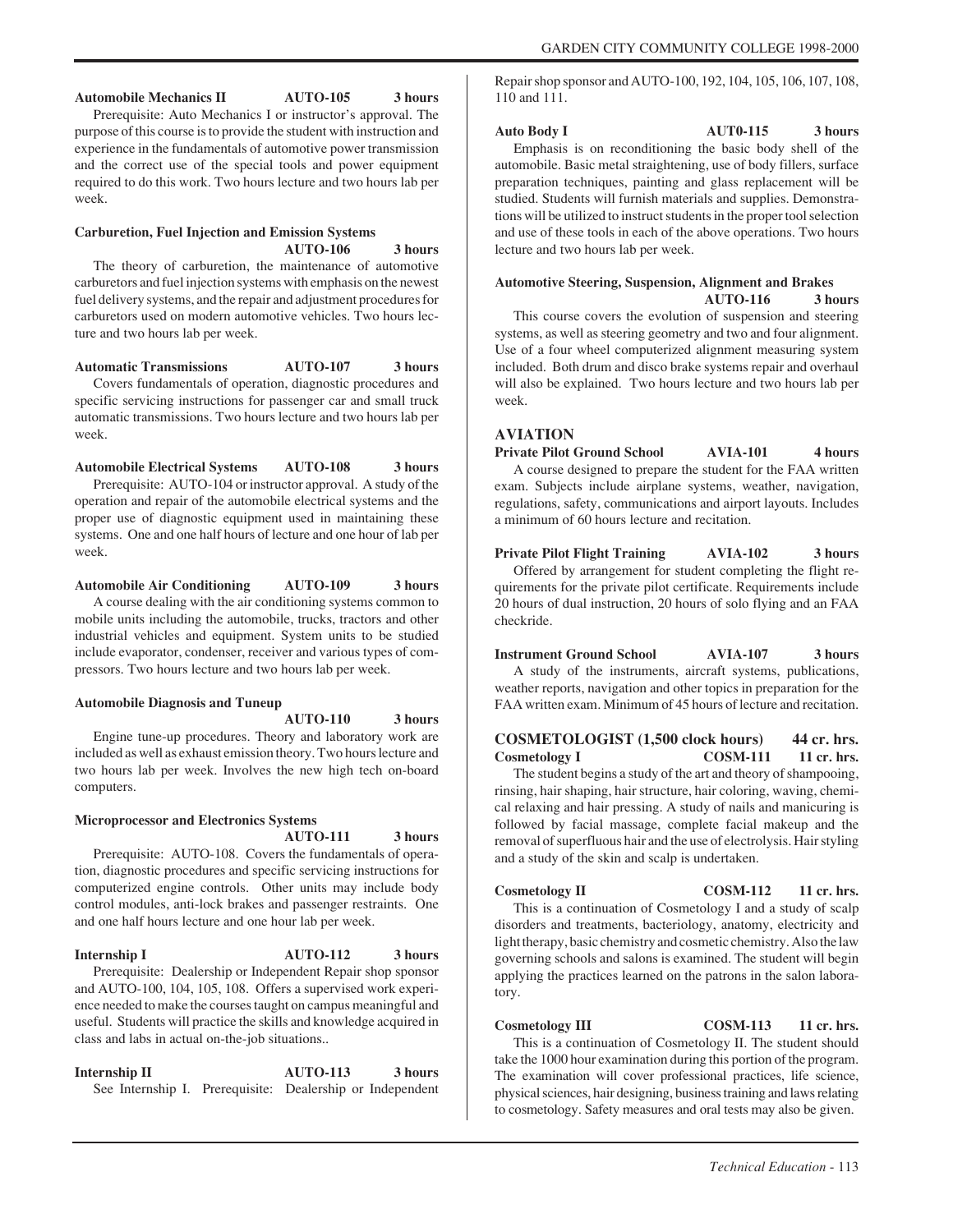#### Cosmetology IV COSM-114 11 cr. hrs.

After successfully completing the 1000 hours written examination, the daily period assigned to theory shall be devoted to developing skills that will lead to productive employment in cosmetology. Oral and demonstration examinations shall be given upon the completion of the 1500 hour course of study.

#### **Onycology (Manicurist) (350 hours) COSM-109 10 cr. hrs.**

Onycology training includes manicuring, sculptured nails, pedicuring and all methods of caring for nails, hand and arm massage, sanitation, sterilization and care of equipment. Salesmanship, business training and laws relating to manicuring, and preparation for the written and oral tests are presented.

**Cosmetology Seminar COSM-200 1-5 cr. hrs.** Lectures, demonstrations, hairstyling, business management for salon operators, personnel management, new trends in hair styling, public relations are a few of the subjects for seminars. This course is for licensed cosmetologists only and is not part of the licensure program.

## **LAW ENFORCEMENT & CRIMINAL JUSTICE Defensive Tactics/Karate CRIM-100 2 hours**

System of defense and control techniques based upon established principles of hand-to-hand combat. Defensive and aggressive physical maneuvers, armed and unarmed opponents, club maneuvers, achievement of organic development, development of muscular skill, prevention of injury to the person. Four hours of lab per week.

#### **Introduction to the Administration of Justice**

**CRIM-101 3 hours**

An introduction to the philosophy and history of law enforcement constitutional limitations, function and jurisdiction of agencies, survey of procedures from arrest to release, an attempt to evaluate the system's effectiveness and orientation on careers in the field. Examines the role of law enforcement and criminal justice in contemporary American society.

#### **Law Enforcement Operations and Procedures CRIM-102 3 hours**

Prerequisite: Criminal Investigation I. This introductory course surveys the organizational structure of criminal justice enforcement agencies and gives limited attention to the purposes, functions, departmental relationships and community effectiveness of the various specialized areas of enforcement operations. It deals primarily with basic functions and tactics such as patrol procedures, crime scene techniques, etc.

# **Criminal Law CRIM-103 3 hours**

Prerequisite: Intro to Administration of Justice. History, scope and nature of law; parties to crime; classification of offenses; act and intent; capacity to commit crime and defenses; arrest, search and seizure. Elements of major criminal statutes. An integrated study of Kansas Criminal Code.

**Traffic Accident Investigation CRIM-104 3 hours** Prerequisite: Law Enforcement Operations and Procedures. A study of enforcement problems created by modern vehicular movement; traffic regulations, control and enforcement; the roles of engineering and education in the traffic picture; traffic accident investigation; statistics as applied to selective enforcement.

#### **Supervised Police Training CRIM-106 4 hours**

Prerequisite: Department consent. This course will be conducted under the direct supervision of the instructors in the Administration of Justice Department. The students will be assigned in patrol cars and placed in the community to participate in simulated police operations including various phases of police administration, records keeping, patrol traffic, criminal investigation, accident investigation, obtaining arrest and search warrants, testifying in court and the handling of juvenile offenders.

#### **Law Enforcement in the Community**

**CRIM-107 3 hours**

This course will introduce the criminal justice student to what is perhaps the most significant effort to identify, label, and implement a new organization strategy for the police component: Community Policing. It will detail the evolution of community policing, new organizational strategies, the broadening of the police mission, decentralizing of police services, the new breed of law enforcement officer, and new ideas in dealing with the drug problem facing our society.

#### **Administration of Juvenile Justice CRIM-108 3 hours**

Prerequisite: Introduction to Administration of Justice. A survey of delinquency related factors and modern measures for treatment and prevention, law pertaining to juveniles, juvenile court procedures, court-ordered detention, organization, function and jurisdiction of juvenile agencies. Detention and processing by law enforcement agencies. The Kansas Juvenile Code is incorporated into the curriculum.

#### **Security Administration CRIM-109 3 hours**

This course may be taught in three sessions. A student may enroll in any or all of the separate sessions. Each session would meet for five weeks and would earn one semester hour credit. Composite description: Organization and management of governmental, proprietary and industrial security systems, external and internal loss control, fire control, employee identification, television and other mechanical and scientific aids, security and safety surveys, government security procedure where government interests are involved.

First Session-Overview of the public and private security and safety field with greater concentration on proprietary and industrial security and safety.

Second Session-Governmental security: legal basis, governmental programs, physical security, information security, personnel security, security classifications.

Third Session-Proprietary security with emphasis on retail security systems and procedures, internal loss, external loss, fraud, prevention.

# **Criminal Procedures CRIM-110 3 hours**

Prerequisite: Criminal Law. Statutory and judicial provisions governing the processing of persons and evidence in criminal matters. Deals with jurisdiction, use of force, search and seizure, evidence, warrants, arrest, rights and privileges, inquests, and indictments, preliminary examination, arraignment, pleas and motions, bail, trial, appeal interrogations and confessions. Case studies. Integrated study of Kansas Criminal Procedure.

**Criminal Investigation I CRIM-111 3 hours**

Examination of the methods, techniques, tools and precepts employed by the modern criminal investigator including the iden-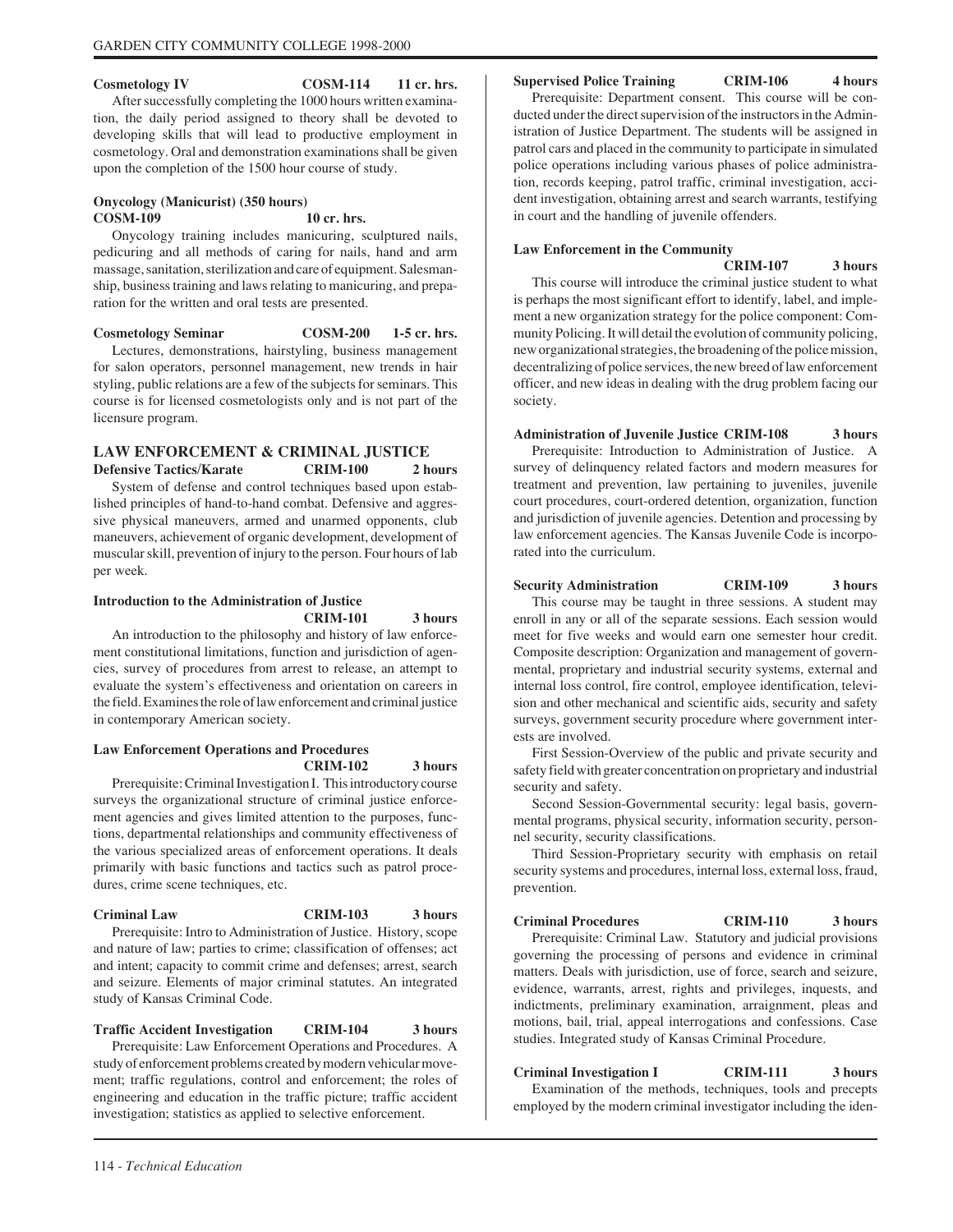tity and nature of evidence, its preservation and effective use. Police report writing and crime scene investigation is emphasized. Prerequisite: Introduction to Administration of Justice or consent of department.

**Introduction to Corrections CRIM-114 3 hours** An overview of correctional theory, institutions, systems, programs and agencies, including adult prisons, juvenile facilities, jails, probation, parole and community involvement.

**Police Administration CRIM-116 3 hours**

Prerequisite: Intro to Administration of Justice. Police organization and management from the perspective of the chief administrator. Principles of organization and leadership. Function and interaction of organizational components. Administration of line, staff and auxiliary divisions and subordinate functions, policy formulation and executive responsibilities.

**Police Report Writing CRIM-120 3 hours** This course is designed for Criminal Justice majors and inservice personnel. Emphasis will be placed on effective interviewing, notetaking, analyzing and organizing notes, and writing police reports. Kansas Statutes and common law enforcement reporting forms will be utilized. The application of word processing and data based management is incorporated.

**Police Firearms I CRIM-121** 1 hour Prerequisite: permission of department. A basic combat firearms course for Criminal Justice majors and in-service law enforcement officers. Emphasis is placed on the .38 and/or .357 caliber revolver, weapon safety, maintenance, selection and maintenance of leather gear and shooting basics. Two hours of lab per week.

#### **R.O.P.E.S. CRIM200 1-3 hours R.O.P.E.S. (Reality Oriented Physical Experience Services)**

A unique course that provides group challenge, self-confidence, trust and interaction for participants of all ages. It is an approach to education, and recreation and places a high level of expectation within an atmosphere of support and caring. Three levels of situational activities (level one readiness, level two low elements/group initiatives, level three high elements) are designed to promote personal and group responsibility, self-esteem, communication, goal-setting, decision making, and problem-solving skills.

#### **Criminology CRIM-205 3 hours**

Prerequisite: Intro to Administration of Justice. Crime as a form of deviant behavior, nature and extent of crime, past and present theories, evaluation of prevention, control and treatment programs.

**Criminal Investigation II CRIM-212 3 hours** Prerequisite: Intro to Administration of Justice or consent of the department. Scientific aids available to law enforcement officers, including forensic chemistry, physics and microanalysis. Investigative procedures from crime scene through laboratory analysis to court presentations.

## **Problems in Criminal Justice CRIM-213 4 hours**

Prerequisite: Consent of department. Study of law enforcement principles, practices and administrative methods required for effective results in contemporary society. Management problems are approached from the point of view of the command personnel and

the chief administrator. Deals with all areas of line, staff and auxiliary functions as well as the mission and organizational structure of modern law enforcement. In-depth study of an assigned topic is required.

## **Crime Prevention CRIM-217 3 hours**

Prerequisite: Introduction to Administration of Justice or consent of department. Crime prevention involves analyzing criminal attack methods and designing specific actions within the environments of potential victims to reduce criminal opportunities and manage crime risks. The mechanics through which crime prevention operates is the community-wide crime prevention program. This program serves as a planning and management setting through which a range of strategies is developed. The strategies of crime prevention basically are to stimulate appropriate crime prevention attitudes and behavior on the part of individuals and groups and to work toward physical environment changes which promote crime prevention.

**Sex Crimes CRIM-219 3 hours** Prerequisite: Departmental consent. An analysis of sexually motivated crimes and their application to the Criminal Justice process. Psychological, physical, investigative and legal aspects relating to the prevention, investigation and prosecution will be explored. Major emphasis will be placed on sexual assault, incest, and sexually motivated homicides, as well as other areas of sexual deviancy which result in criminal actions.

#### **Police Firearms II CRIM-222** 1 hour An Prerequisite: Firearms I and/or consent of department. An advanced combat firearms course for Criminal Justice majors and in-service law enforcement officers. Emphasis is placed on skill development with service revolver utilizing the various combat stances and positions.

## **Police Firearms III (Semi-Automatics)**

**CRIM-223 1 hour** Prerequisite: Permission of instructor. An advanced combat firearms course for Criminal Justice majors and in-service officers. Emphasis will be placed on the S & W 4506 semi-automatic pistol including weapon familiarization, safety, maintenance, and shooting basics utilizing a variety of combat courses. A review of legal responsibility to weapon use in law enforcement will be given. The use of cover, multiple targets and shoot/don't shoot decision making will be included. Two hours of lab per week.

### **Criminal Justice Computer Applications**

**CRIM-226 3 hours** The utilization and implications of the computer and software to the criminal justice professional with emphasis placed on the use and integration of word processing electronic database, electronic spreadsheets and other types of software. Direct applications to specific problems including report writing, criminal investigations, traffic accident investigation, police administration, institutional administration, recordkeeping and communications will be emphasized.

**Correctional Law CRIM-227 3 hours**

Prerequisite: Introduction to Corrections. An in-depth study of the constitutional rights of prisoners including historical approaches to current court decisions and the effect on the inmate, officials and the public. Issues including cruel and unusual punishments, right to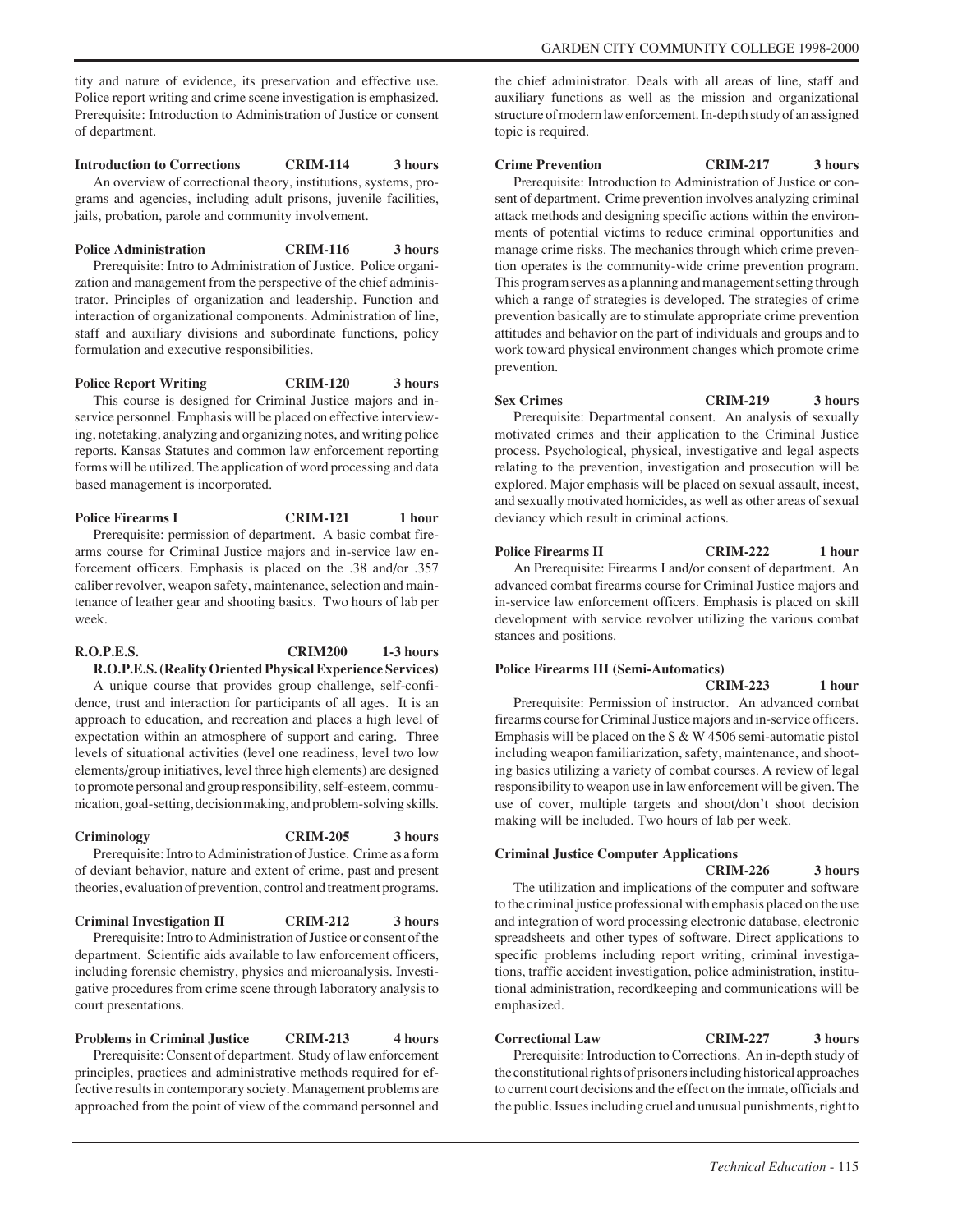privacy, freedom of religion, overcrowding and others will be covered.

#### **Juvenile Corrections CRIM-228 3 hours**

Prerequisite: Administration of Juvenile Justice. An in-depth study of correctional programs directed at the violent and nonviolent juvenile offender including a review of historical approaches to a review of current community programs and offender institutionalization. Issues relating to the reintegration of the juvenile offender back into the community will be addressed with special consideration given to specific problems..

**Community Corrections CRIM-229 3 hours**

Treatment, management and supervision of correctional clients in the community including persons released on probation, parole, and/or sentenced to serve time in local programs. This course will begin with the role of the court service worker/probation officer through the court release of the client to the community.

#### **Institutional Management and Administration**

**CRIM-230 3 hours**

Prerequisite: Introduction to Corrections. An in-depth study of the management and administration of modern correction facilities including adult prison, juvenile facilities, jails and community corrections facilities. Issues relating to the management and administration of employees, records and budgeting, as well as supervision of inmates including current rehabilitation and education programs, security, classification and inmate management systems.

## **Critical Decision Making in Criminal Justice**

**CRIM-231 1 hour**

Prerequisite: Permission of instructor. An advanced decisionmaking and combat firearms course for Criminal Justice majors and in-service officers. The use of cover, multiple targets and "shoot—don't shoot" decision making and utilization of proper weapons will be emphasized.

#### **Forensic Computer Investigations I**

**CRIM-244 3 hours**

Prerequisite: Permission of instructor. This Course provides an introduction to forensic computer investigations, a relatively new branch of the forensic sciences dedicated to the analysis of the computer as it relates to criminal activity and evidence. This course is designed to introduce the student to the operational functioning of computer technology including its use in tracking and analyzing information to improve the detection of criminal activity, case solvability factors, and the powerful abilities of computer to rapidly analyze raw data. The basic operation of the computer including DOS, Windows based machines and the use of the Internet as an information tool will be an integral part of this course. The handling and treatment of computer related evidence will also be emphasized.

## **Forensic Criminalistics I CRIM-255 4 hours**

Prerequisite: Permission of instructor. This course provides an introduction to criminalistics, a branch of the forensic sciences dedicated to the analysis of criminal evidence. Traditional laboratory techniques will be blended with new technologies including computerization, digital photography, DNA, and others to provide students with state-of-the-art approaches to evidentiary challenges.

## **Police Science Seminar CRIM-2001, 2002, 2003 1-3 hours**

A series of seminars in the field of criminal justice. Addresses new techniques and innovations in the field in the search for solutions of criminal problems. This course may be repeated as topics vary.

### **POWER PLANT TECHNOLOGY**

**Introduction to Plant Technology POPT-101 2 hours** This course is intended for students with little or no power plant knowledge. Familiarity with the basic concepts of a power plant's purpose, theory of operation and major components are objectives of this course. Two hours of lecture per week. Approximately four hours of video instruction per semester.

**Power Plant Mathematics POPT-102** 2 hours The student with limited mathematics background will progress from fundamental math concepts to a level of competency that will allow application of principles to solve common power plant problems.

**First Aid and Safety POPT-103 2 hours** An introductory course for anyone working in power plants. Familiarity with basic safety principles, hazard recognition and first aid procedures are presented. Standard First Aid and CPR completion are included in this course. Approximately four hours of video instruction per semester.

**Power Plant Principles POPT-104** 4 hours This course will lead students who have a basic knowledge of power plants through the energy conversion processes involved in taking raw material, i.e., coal, and producing electrical energy. The student will develop the skills necessary to apply these concepts to the modern day electrical power plant. Four hours of lecture per

week. Approximately four hours of video instruction per semester.

**Power Plant Cycle POPT-105** 3 hours This course is designed for students who wish to gain an insight into steam generation, and the principles governing the generation. The course will familiarize the student with plant operations that affect the overall plant efficiency and how to do calculations of efficiency. Approximately four hours of video instruction per semester.

**Mechanical Fundamentals POPT-106 3 hours** For students with limited experience with mechanical concepts. This course explores methods of lubricating rotating equipment and reducing friction of rotating elements. Three hours of lecture per week and six hours of video instruction per semester.

**Power Plant Systems POPT-107** 4 hours Students with a basic knowledge and understanding of the electric power industry will learn the mechanical components and flow paths that are common in the industry. Approximately eight hours of video and four hours of lecture and discussion are presented per week.

**Electrical Principles POPT-108 3 hours** Students with limited knowledge in electrical theory and power generation will learn basic electrical theory and simple circuits, and how some devices utilize electricity. Approximately four hours of video instruction per semester are included and three hours of instruction/discussion per week.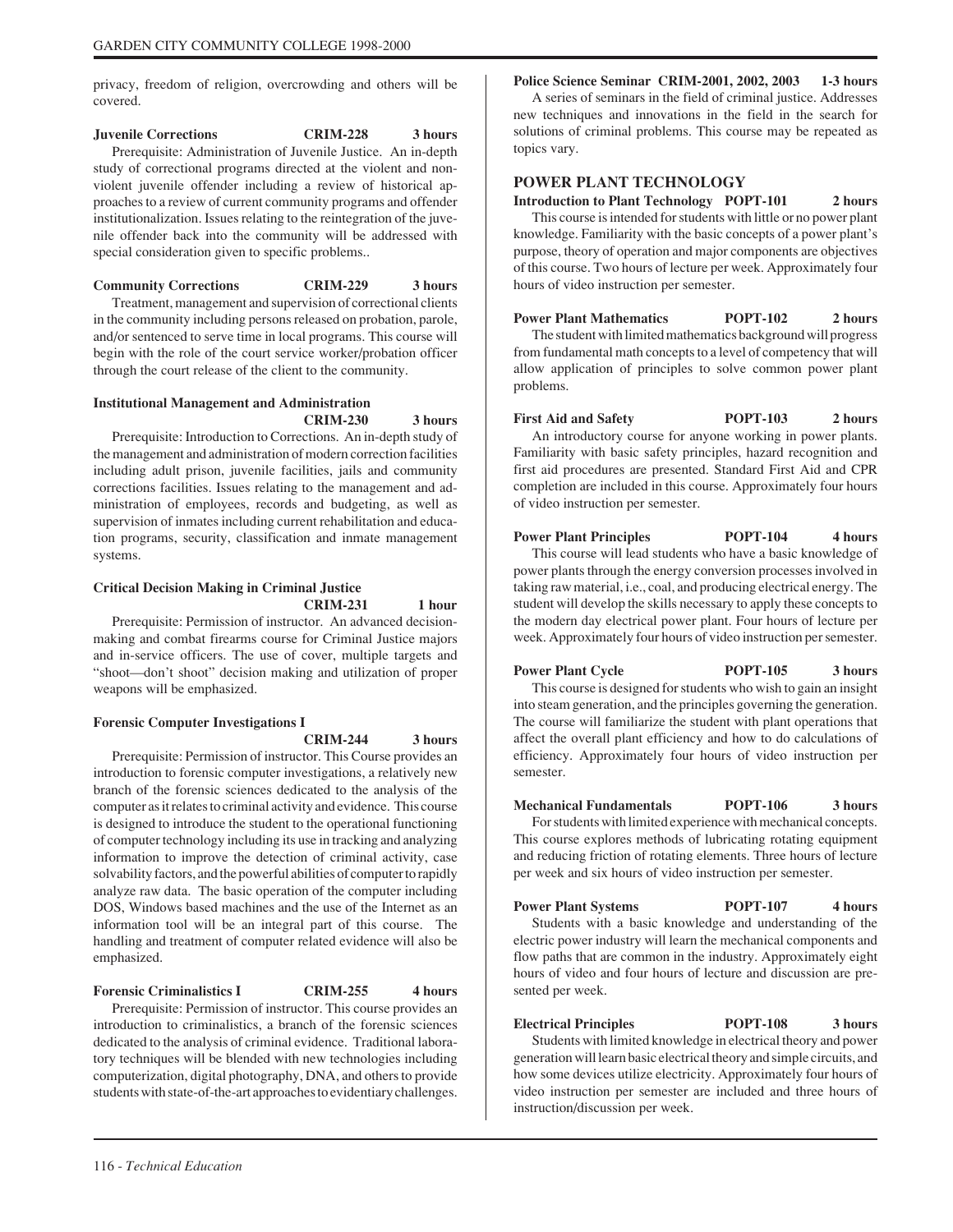**Gas Turbines and Diesels POPT-117 3 hours**

The student with little or no knowledge of gas turbines or diesels will gain the knowledge of these devices to better understand their purpose and how they add to the overall reliability of an electrical system. Three hours of lecture/discussion and approximately four hours of video instruction per semester.

**Electrical Systems POPT-118 2 hours** The student who wants a better understanding of the entire power industry will examine various points in a system, including transformers, switchyards, substations and station service systems. Two hours of lecture/discussion and approximately four hours of video material per semester.

**Instrumentation and Controls POPT-119 3 hours** The student will learn how an entire power plant can be monitored and controlled from one location. The basics of control systems, and the individual components of a control loop will be studied. Specific attention will be directed towards controllers and types of control. Three hours of lecture/discussion with approximately four hours of video instruction per semester.

#### **Introduction to Transmission and Distribution, Transmission, Substations and Switchyards, and Distribution POPT-120 2 hours**

The student will learn how basic electrical system components are used to deliver reliable electrical power from power plants through transmission and distribution systems to the customer.

The student desiring a working knowledge of industrial boilers and the associated equipment will learn typical methods of operating a boiler, as well as all of the fluid movement through the boiler. Two hours per week of instruction and four hours of video material per semester.

#### **Turbines POPT-110 2 hours**

The student with a generalized background in physical properties of fluid flow and energy conversion will learn the design of turbines and application of various types of turbines to meet specific needs. The support systems, their function and why they are necessary will be studied. Two hours of lecture/discussion per week and approximately four hours of video material per semester.

**Electrical Power Generation POPT-111 2 hours** The student who is working toward an understanding of electrical generation, and who has a basic concept of electrical theory will learn the operation of a generator and the necessary support systems and equipment to understand how the entire plant works in unison to produce electrical power. Two hours per week of classroom instruction and approximately four hours of video material per semester.

**Fuels and Combustion POPT-112 2 hours**

The student with a general background in boilers will gain increased knowledge in the operation of a power plant. The safe and efficient combustion of fossil fuels is the focus of the course. Two hours of classroom lecture and discussion per week and approximately four hours of video instruction per semester.

**Environmental Protection POPT-113 3 hours** The student with little or no knowledge of control of the release of pollutants into the environment will learn positive means to operate the power plant properly to reduce the risks to our surroundings. Three hours of lecture and discussion per week, with approximately four hour of video instruction per semester.

**Plant Instrumentation POPT-114 3 hours** The student who possesses a general knowledge of the various systems and processes in a power plant will learn how the concepts of force, weight and motion form a core of understanding in the development of the process of instrumentation. Three hours of instruction/discussion and approximately four hours of video material per semester.

#### **Plant Protection** POPT-115 2 hours

The student with an overall understanding of how the various components function will learn how to prevent and limit damage to equipment, and how to minimize the results of equipment failure. Two hours of lecture/discussion and approximately four hours of video instruction per semester.

**Mechanical Equipment POPT-116 3 hours** The student with a limited mechanical background will learn basic overhaul procedures, emphasizing safety requirements. The student will develop the skills necessary to identify the important inspection points during an overhaul. Three hours of classroom/ laboratory per week and approximately six hours of video instruction per semester.

### **Boilers POPT-109 2 hours**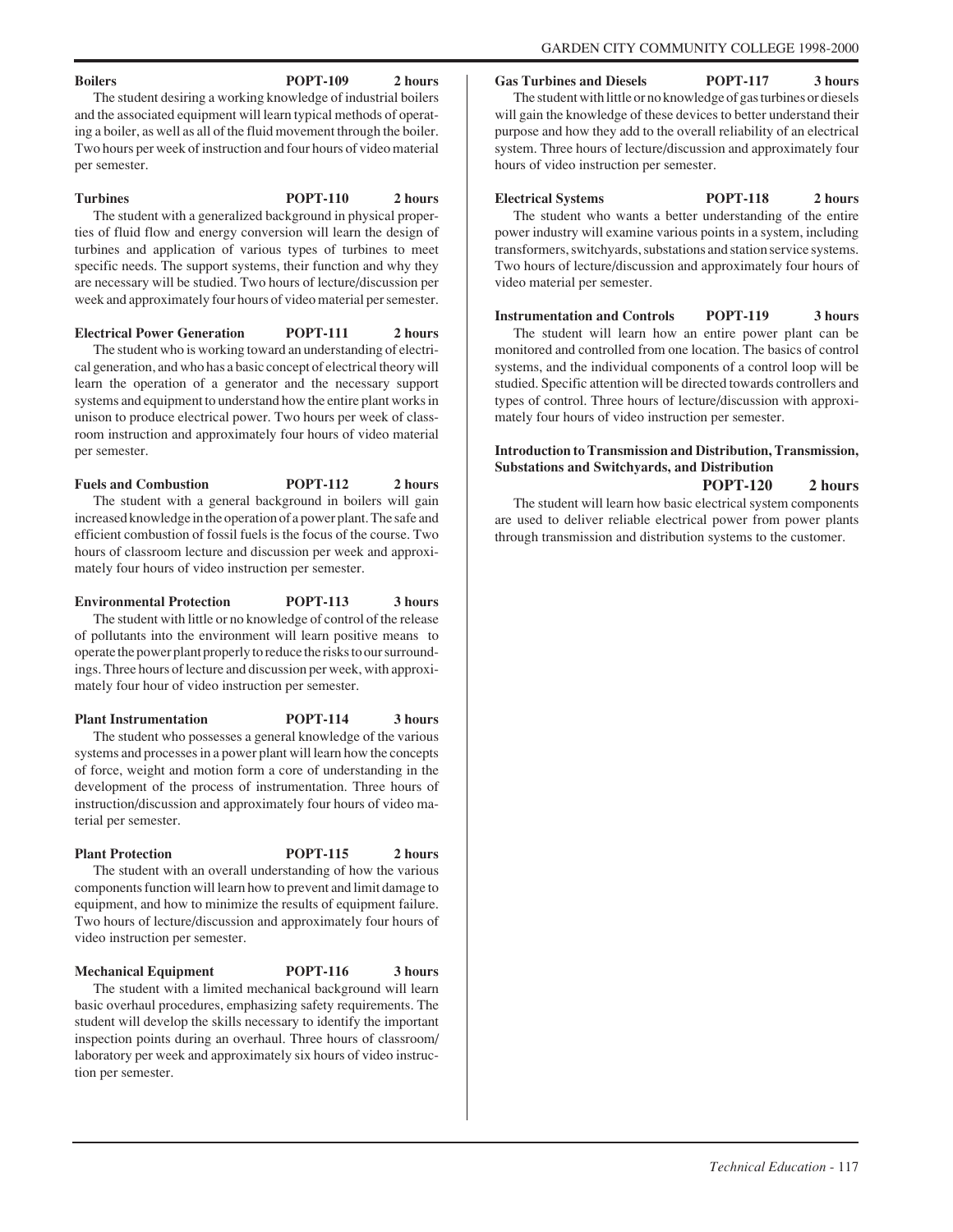# **ADMINISTRATION, FACULTY & STAFF**

## **Board of Trustees**

## **President's Council**

| Dean of Instruction  Clayton Tatro, Interim 1998-99  |
|------------------------------------------------------|
|                                                      |
|                                                      |
|                                                      |
| Director, Business & Industry Institute  Julie Crain |
| Director of Evening, Outreach &                      |
|                                                      |

## **Administrative Support Staff**

| Assistant Director of Admissions  Nikki Geier          |  |
|--------------------------------------------------------|--|
| Admissions Coordinator  Rebecca Chamblin               |  |
| Director of Information Services                       |  |
| and Publications  Steve R. Quakenbush                  |  |
|                                                        |  |
|                                                        |  |
| Copy Center Operator/Information Services              |  |
|                                                        |  |
|                                                        |  |
|                                                        |  |
| Fiscal Operations Manager  Cyd Vagher                  |  |
|                                                        |  |
| Director, Student Financial Aid  Deanna Mann           |  |
| Assistant Director, Student Financial Aid  Diane Bryan |  |
| Financial Aid Advisor  Barbara Edwards                 |  |
| Counselors  Barbara Thoman and John Sanders            |  |
| Director, SW Kansas Regional                           |  |
|                                                        |  |
| Community Program Consultant, SW Kansas                |  |
| Regional Prevention Center  John Calbeck               |  |
| Director, Student Support Services  Lea Ann Curtis     |  |
| ESL Specialist, Student Support Services  Kathy Basler |  |
| Counseling Coordinator, Title IV  Rebecca Leon         |  |
|                                                        |  |
| Assistant Computer Coordinator/Computer Aided          |  |
| Instruction Specialist  Brenda Barrett                 |  |
| Regional Director, Small Business                      |  |
| Development Center  William Sander                     |  |
| <b>Assistant Director, Small Business</b>              |  |
| Development Center  Patricia Veesart                   |  |
|                                                        |  |

| Director, Residential Life  S. Kate Covington<br>Residence Hall Supervisor  Ron German<br>Single Parent/Displaced Homemaker Program Grant<br>Director, Adult Learning Center  Nancy J. Harness<br>Allied Health Coordinator  Mary Adam |  |
|----------------------------------------------------------------------------------------------------------------------------------------------------------------------------------------------------------------------------------------|--|
| <b>Office Professionals</b>                                                                                                                                                                                                            |  |
| Executive Secretary to President &  Darla Daniels                                                                                                                                                                                      |  |
| Deputy Clerk, Board of Trustees                                                                                                                                                                                                        |  |
| Administrative Secretary to                                                                                                                                                                                                            |  |
|                                                                                                                                                                                                                                        |  |
| Administrative Secretary to                                                                                                                                                                                                            |  |
| Dean of Student Services  Sharyn Mueller                                                                                                                                                                                               |  |
| Administrative Secretary to                                                                                                                                                                                                            |  |
| Director of Technical Education  Sandy Hawley                                                                                                                                                                                          |  |
| Administrative Secretary to                                                                                                                                                                                                            |  |
| Director of Athletics Laurie Howland                                                                                                                                                                                                   |  |
| Administrative Secretary/Office Manager;                                                                                                                                                                                               |  |
| Comprehensive Learning Center  Shirley Ward                                                                                                                                                                                            |  |
| Secretary; Business & Industry Institute  Renee Cass                                                                                                                                                                                   |  |
|                                                                                                                                                                                                                                        |  |
| Secretary; Admissions Office  Dee Lamb                                                                                                                                                                                                 |  |
| Registrar's Office Clerk  Anna Mae Stoppel                                                                                                                                                                                             |  |
| Cashier/Acct. Clerk; Business Office  Nancy Schuster                                                                                                                                                                                   |  |
| Student Account Clerk/Billing Track Coordinator;                                                                                                                                                                                       |  |
| Inventory Clerk; Business Office  Susan Talbott                                                                                                                                                                                        |  |
|                                                                                                                                                                                                                                        |  |
| Secretary; Student Support Services  Edna Lopez                                                                                                                                                                                        |  |
|                                                                                                                                                                                                                                        |  |
| Residential Life Office Manager Lisa Myers                                                                                                                                                                                             |  |
| Secretary; Adult Learning Center  Adel Parr                                                                                                                                                                                            |  |
| Secretary; Academic Building  Judy Stewart                                                                                                                                                                                             |  |
|                                                                                                                                                                                                                                        |  |
| Secretary; Penka Building  Cynthia Johnson                                                                                                                                                                                             |  |
| Secretary; Physical Education Division  Chris Bluml                                                                                                                                                                                    |  |
| Secretary; Science-Math Building  Janet Featherly                                                                                                                                                                                      |  |
|                                                                                                                                                                                                                                        |  |
| Library Assistant; Secretary  Carol Heinemann                                                                                                                                                                                          |  |
|                                                                                                                                                                                                                                        |  |
|                                                                                                                                                                                                                                        |  |
| Maintenance/Custodial/Buildings & Grounds Staff                                                                                                                                                                                        |  |
|                                                                                                                                                                                                                                        |  |
|                                                                                                                                                                                                                                        |  |
|                                                                                                                                                                                                                                        |  |
|                                                                                                                                                                                                                                        |  |
|                                                                                                                                                                                                                                        |  |
|                                                                                                                                                                                                                                        |  |
|                                                                                                                                                                                                                                        |  |
|                                                                                                                                                                                                                                        |  |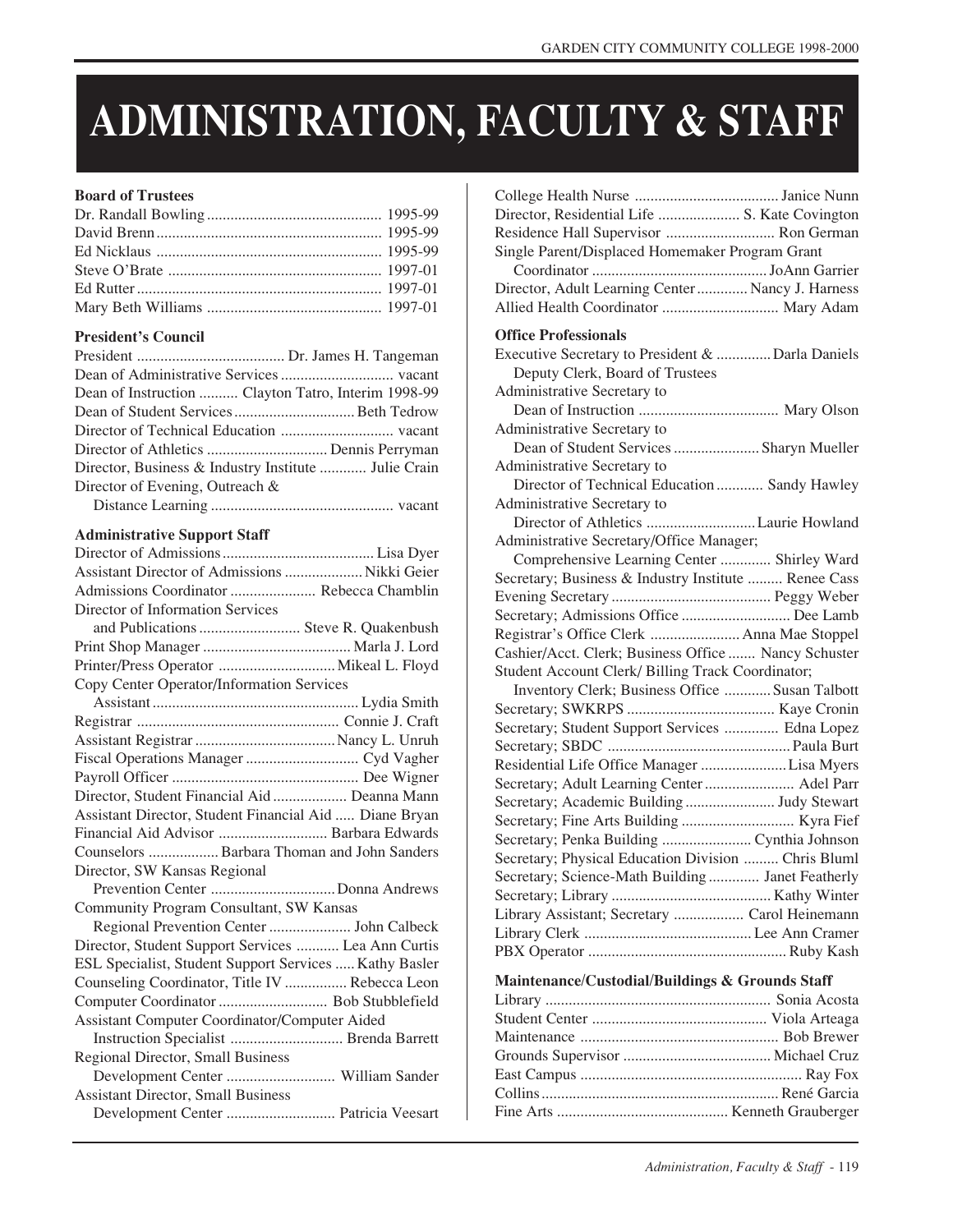| Vehicle/Grounds Maintenance  Jerry Guerrero |  |
|---------------------------------------------|--|
|                                             |  |
|                                             |  |
|                                             |  |
| Administration/Residence Halls  Mary Love   |  |
|                                             |  |
|                                             |  |
|                                             |  |
|                                             |  |
|                                             |  |
| Director of Physical Plant  Jack Rutherford |  |
|                                             |  |
|                                             |  |
|                                             |  |
|                                             |  |
|                                             |  |
|                                             |  |
|                                             |  |

#### **Professional Staff**

Lynn E. Anderson, Chemistry Instructor B.S., University of North Dakota M.S., South Dakota State University

Donna D. Andrews, Director of Southwest Kansas Regional Prevention Center B.S., Friends University

Gary L. Barker, Technical Education, Building Trades B.A., Wichita State University

Brenda L. Barrett, Asst. Computer Coord./Computer Aided Instruction Specialist B.S., Saint Joseph College M.S., Fort Hays State University

Doris Ann Basler, Nursing A.A.S., College of Lake County, Illinois B.S., University of Evansville, Indiana M.S., University of Evansville, Indiana

Kathy A. Basler, ESL Specialist, Student Support Services B.S., Emporia State University

Frank L. Bean, Assistant Football Coach B.S., Pittsburg State University M.S., Emporia State University

Sonny Blyn, Automotive Technology A.S., Butler County Community College B.S., Friends University

Therese M. Blyn, Mathematics B.S., Wichita State University M.A., Fort Hays State University

B.A., St. Mary of the Plains College Evelyn G. Bowman, Director of Nursing B.S.N., Fort Hays State University M.S., University of Oklahoma Ph.D., Kansas State University Kevin Brungardt, English A.A., Colby Community College B.A., Fort Hays State University M.A., Fort Hays State University Vicky Brunkhardt, English/Comprehensive Learning Center A.S., Garden City Community College B.S., Fort Hays State University Diane T. Bryan, Assistant Director of Financial Aid A.S., Garden City Community College B.S., Friends University John Calbeck, Community Program Consultant, Southwest Kansas Regional Prevention Center B.A., University of Kansas M.D., University of Kansas Pamela S. Calbeck, Nursing B.S.N., University of Kansas Jack C. Carmichael, Social Science/Business & Economics Instructor M.S., Oklahoma State University PhD., University of North Dakota Mary C. Cervantes, Social Science/Humanities B.A., Clarke College M.A., New Mexico Highland University Becky Chamblin, Admissions Representative B.S., Fort Hays State University Deborah D. Collins, Business B.S., Northwest Missouri State University S. Kate Covington, Director of Residential Life A.A., Colby Community College B.S., Kansas State University W. Leighman Covington, Humanities and Fine Arts Instructor

Debra Bolton, Coordinator of Family Resource Center

B.S., Friends University M.A., Fort Hays State University

Jeremy Cox, Head Men's Basketball Coach A.A., Sheridan College B.A., Mesa State College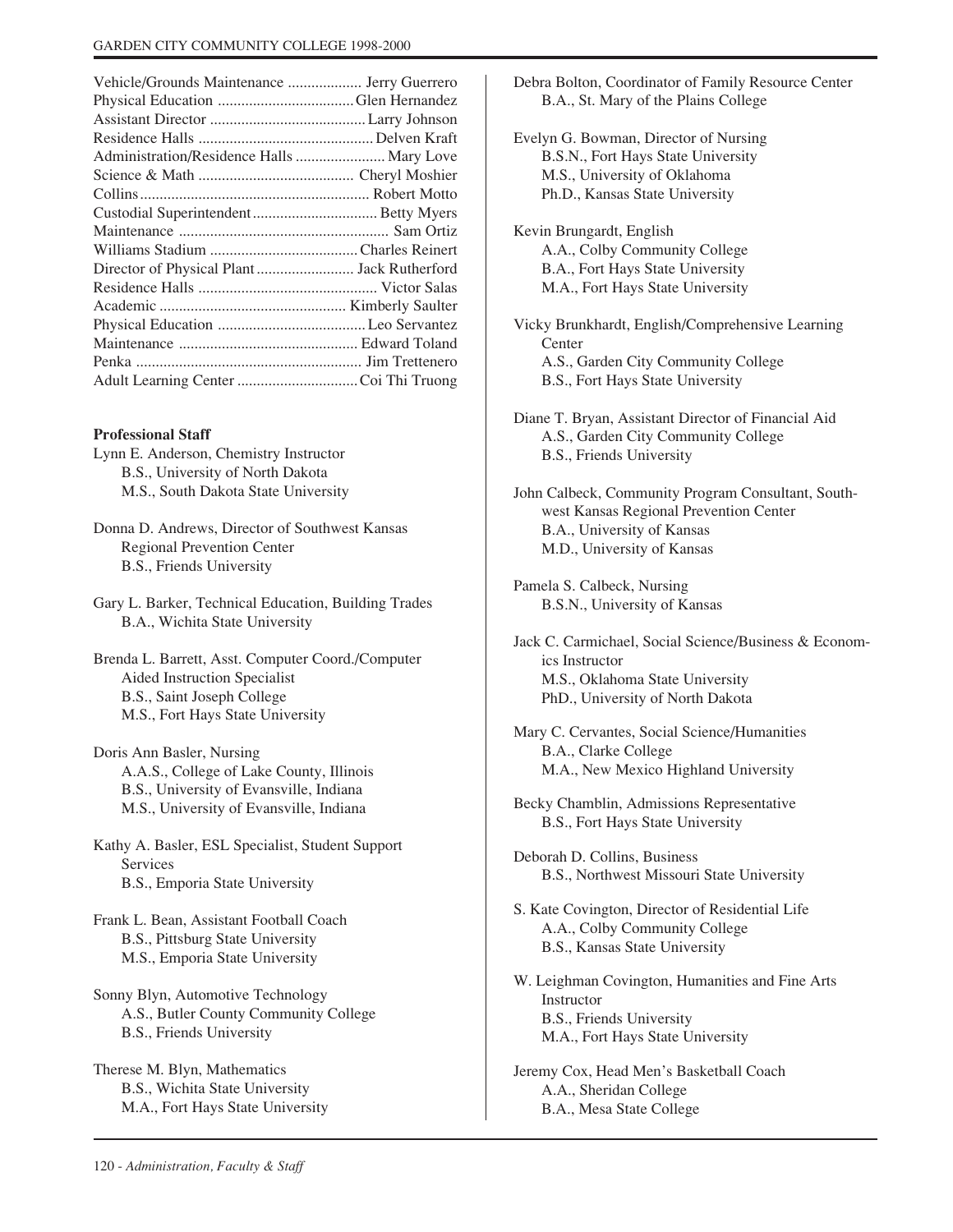Connie J. Craft, Registrar B. Phil., Southwestern College

Julie Crain, Director of Business & Industry Institute B.S., University of Southern Colorado

Sandra S. Crumet, Mathematics B.S., University of Kansas M.A., University of Kansas

Jeffrey S. Curtis, Varsity Baseball Coach B.A., University of Nebraska - Kearney M.S., Pittsburg State University

Lea Ann S. Curtis, Director of Student Support Services B.S., Fort Hays State University M.S., Fort Hays State University

S. Jeffery Davis, Computer Science, Finnup Lab B.S., University of Oklahoma

Lisa M. Dyer, Director of Admissions A.A., Hutchinson Community College B.A., Bethany College

Carol W. Edmonds, Refugee Services Coordinator, Adult Learning Center B.A., University of Wyoming

Dennis C. Elam, Criminal Justice Director/Instructor B.S., Central Missouri State College M.S., Central Missouri State College

Mikeal Floyd, Printer/Press Operator A.S., Garden City Community College

Lenora Fought, Nursing A.A.S., Garden City Community College B.S.N., West Texas A & M University

JoAnn R. Garrier, Single Parent/Displaced Homemaker Program Grant Coordinator B.S., Iowa State University M.S., Kansas State University M.S., Fort Hays State University

Nikki S. Geier, Assistant Director of Admissions Diploma, Garden City Community College B.A., Fort Hays State University M.S., Fort Hays State University

Helen V. Geist, Cosmetology A.A.S., Garden City Community College B.S., Pittsburg State University

Ronald G. German, Resident Hall Supervisor A.D., Garden City Community College B.S., Friends University

Gordon W. Gillock, Business and Data Processing A.A., Garden City Community College B.S., Panhandle State University M.S., Fort Hays State University

Barbara A. Goering, Nursing B.S.N., Bethel College M.S.N., University of Missouri

Greg T. Greathouse, Head Athletic Trainer A.S., Garden City Community College B.S., Emporia State University M.S., Friends University

Lachele M. Greathouse, Business B.S., Kansas State University M.S., Fort Hays State University

F. James Gush, Head Football Coach B.A., Bucknell University M.S., Iowa State University

Gilbert R. Hall, Automotive Technology A.A., Garden City Community College B.S., Pittsburg State University

Carol J. Ham, Coordinator of Computer Applications B.S., Oklahoma State University M.S., Kansas State University

Nancy J. Harness, Director, Adult Learning Center B.S.Ed., Kansas University M.S., Kansas Newman College

Shelia M. Hendershot, Director/Teacher Child Care Center, Early Childhood Education A.S., Garden City Community College B.S., Emporia State University M.S., Fort Hays State University

Robert E. Hoover, Business A.A., Pratt Community College B.S.E., Emporia State University M.S.E., Emporia State University

Gerald W. Hundley, Industrial Production Technology B.S., Kansas State University M.S., Kansas State University Additional Study: KSU International Institute of Ammonia Refrigeration

David L. Kinder, Art B.A., Bethany College B.A.E., Wichita State University M.F.A., Wichita State University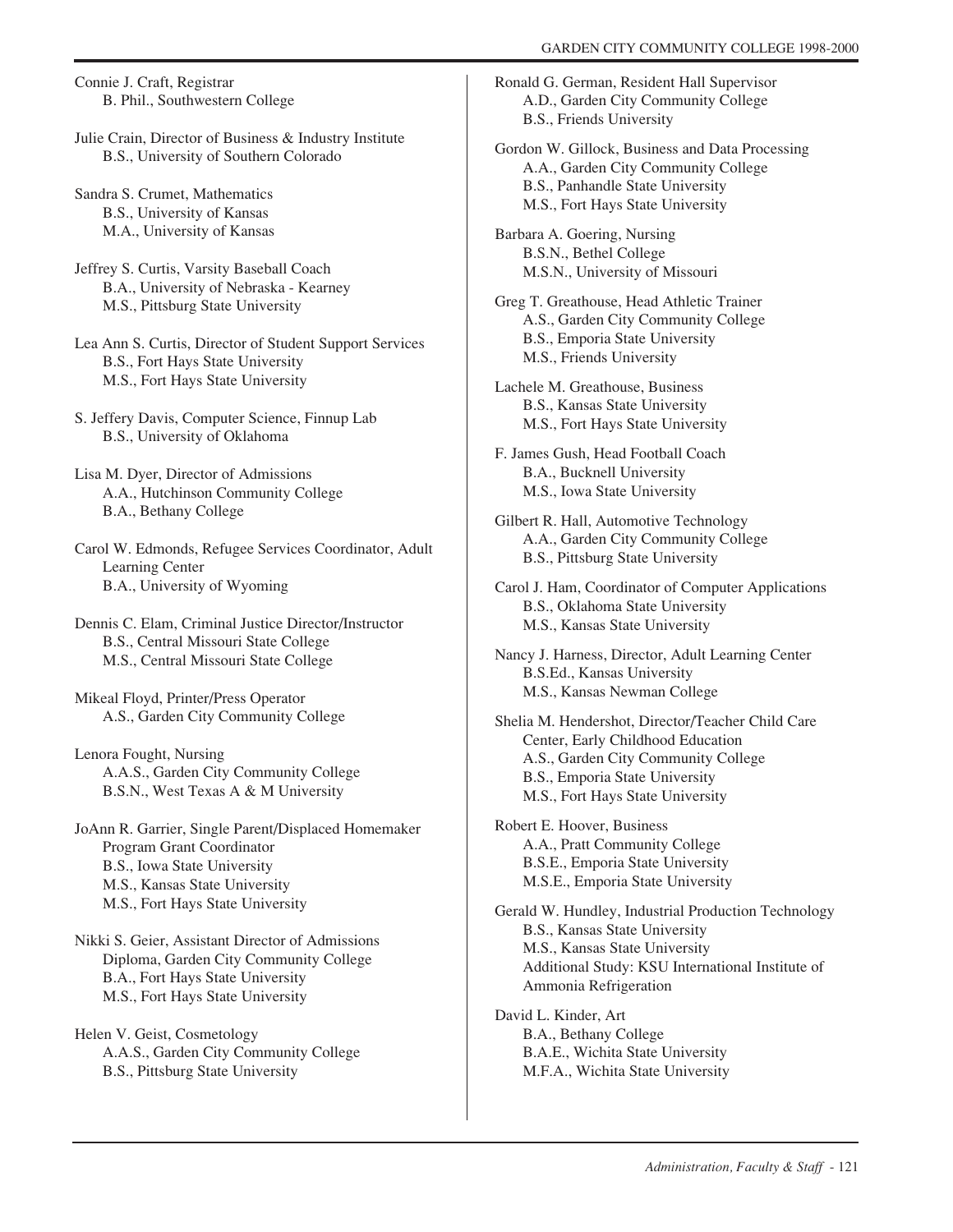Carolyn S. Klassen, Accompanist, Assistant Director of Vocal Music, Applied Music B.M.E., Tabor College M.M., Emporia State University

Kent M. Kolbeck, John Deere Ag Tech Coordinator/ Instructor B.A., Saint Mary of the Plains College M.S., Fort Hays State University

Edward M. Kozol, Women's Basketball Coach, HPER Instructor B.S., Springfield College M.A., Florida Atlantic University M.A., Eastern Kentucky University Ed.S., Eastern Kentucky University

Stephen G. Kucharik, English, Academic Challenge Coach B.A., University of Northern Colorado M.A., Fort Hays State University

Robert K. Larson, Assistant Football Coach, HPER Instructor B.S., Colorado State University M.S., Western Illinois University

Joseph D. Lay, HPER, Women's Varsity Volleyball B.S., Saint Mary of the Plains College M.A., Adams State College

Terry J. Lee, Director of Science and Mathematics Division A.A., Garden City Community College B.S. Bethany College M.S., Kansas State University

Rebecca M. Leon, Counseling Coordinator, Title IV B.S., Kansas State University M.S., Fort Hays State University

Shirley J. Letourneau, Director of Social Science Division A.S., Garden City Community College B.A., Saint Mary of the Plains College M.S., University of Kansas

Marla J. Lord, Print Shop Manager A.A., Garden City Community College

Conception L. Magana, English, Spanish, ESL B.A., Fort Hays State University M.A., University of New Mexico Ph.D., University of Kansas

Winona Ellen Mai, Nursing B.S.N., University of Kansas M.S., Kansas State University M.S.N., University of Missouri

Deanna D. Mann, Director of Financial Aid B.S., Emporia State University

Frank Mantooth, Jazz Artist in Residence Bachelor of Music, University of North Texas Performance "Diplom", Vienna Akadamie fur Musick

Edward L. Martin, Director of Vocal Music B.A., Culver-Stockton, College M.A., University of Northern Iowa D.M.A., University of Missouri-Kansas City

Mark S. Mayo, Campus Police A.S., Garden City Community College B.S., Friends University M.S., Friends University

Kenneth J. McCollum, Three Dimensional Art/Photography B.F.A., Phillips University M.A., West Texas State University M.F.A., University of Pennsylvania, Edinboro

Doyle D. McGraw, HPER B.A., Saint Mary of the Plains College M.S., United States Sports Academy (Alabama)

Doris M. Meng, English/Language Arts B.S., Saint Mary of the Plains College M.S., Fort Hays State University

Linda M. Morgan, Criminal Justice A.D., Garden City Community College B.S., Central Missouri State University M.S., Central Missouri State University

Esther Munyon, Nursing B.S.N., Fort Hays State University A.R.N.P., F.N.P., M.N., University of Kansas Medical Center

Jacquelyn A. Murray, Biological Science B.S., University of Arizona M.S., Purdue University

Martin E. Neff, Industrial Technology/Ag. Business B.S., Kansas State University M.S., Colorado State University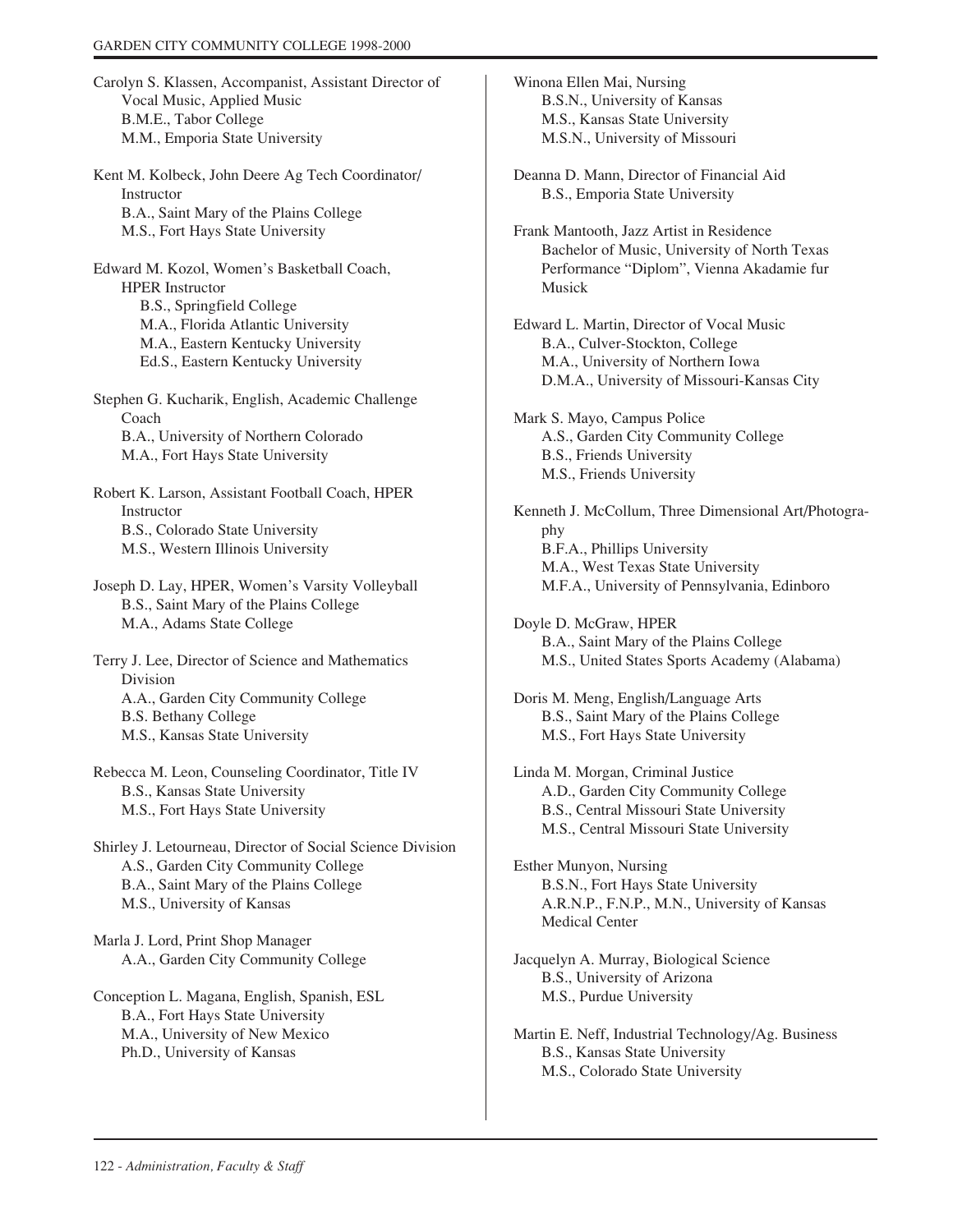Arthur G. Nonhof, Biological Science B.A., Southwestern College M.S., Fort Hays State University

Janice J. Nunn, College Health Nurse A.A.S., Garden City Community College

Jessie L. Palacios, Adult Learning Center A.A., Garden City Community College

Cherilyn K. Perryman, Math Instructor A.A., Dawson Community College B.S., Mary College M.S., Fort Hays State University

Dennis B. Perryman, Director of Athletics, Director of HPER Division A.A., Mesa Junior College B.A., University of Wyoming M.A., University of Wyoming

Edwin C. Porter, III, Building Trades/Woodworking B.A., Colorado State University

Steven R. Quakenbush, Director of Information Services & Publications A.A., Garden City Community College B.A., Fort Hays State University

Ross Richardson, Social Science/Assistant Track Coach B.A., Monmouth College

Bryce W. Roderick, Asst. Athletic Director/Coordinator of Facilities & Recreational Sports, Intramurals B.A., Oklahoma State University M.S., United States Sports Academy (Alabama)

Val L. Roderick, Cosmetology Certificate - School of Cosmetology, Dodge City, KS

John Rossetti, Assistant Football Coach, HPER Instructor B.S., Eastern New Mexico University M.S., Eastern New Mexico University

William J. Sander, Regional Director, Small Business Development Center B.A., St. Mary of the Plains College

John H. Sanders, Licensed Professional Counselor B.A., Adams State College M.A., Adams State College

Roger W. Schmidt, John Deere Ag Tech A.A., Hutchinson Community College B.S., Pittsburg State University

Gale R. Seibert, Livestock Science B.S., Kansas State University M.S., Colorado State University

David S. Self, Head Men's & Women's Track & Cross Country Coach B.S., Lamar University

Donald Simmons, HPER B.S., Western Illinois University

Joseph W. Slobko, Psychology B.A., University of Northern Colorado M.A., Western State College

Lydia Smith, Copy Center Operator/Information Services Assistant B.A., Wichita State University

Jarrod K. Spencer, Assistant Athletic Trainer A.S., Garden City Community College B.S., University of Nebraska - Kearney

Bruce L. Spiller, Director of Instrumental Music B.S., Kansas State University M.M.E., Wichita State University

Norman H. Staats, Agriculture, Rodeo Coach B.S., Kansas State University M.S., Kansas State University

Karen E. Stange, Adult Learning Center B.S., University of Nebraska

Judith A. Stubblefield, Math Instructor B.A., University of Northern Colorado M.A.T., Fort Hays State University

Robert E. Stubblefield, Computer Coordinator B.S., Wayland Baptist College M.S., Texas Tech University

Robin N. Sustala, Nursing Instructor A.S., Garden City Community College B.S.N., Kansas Newman College M.S.N., University of Kansas

Cheryl A. Sweley, Adult Learning Center B.S., Kansas State University

James H. Tangeman, President B.S., Kansas State University M.Ed., University of Wyoming Ph.D., University of Wyoming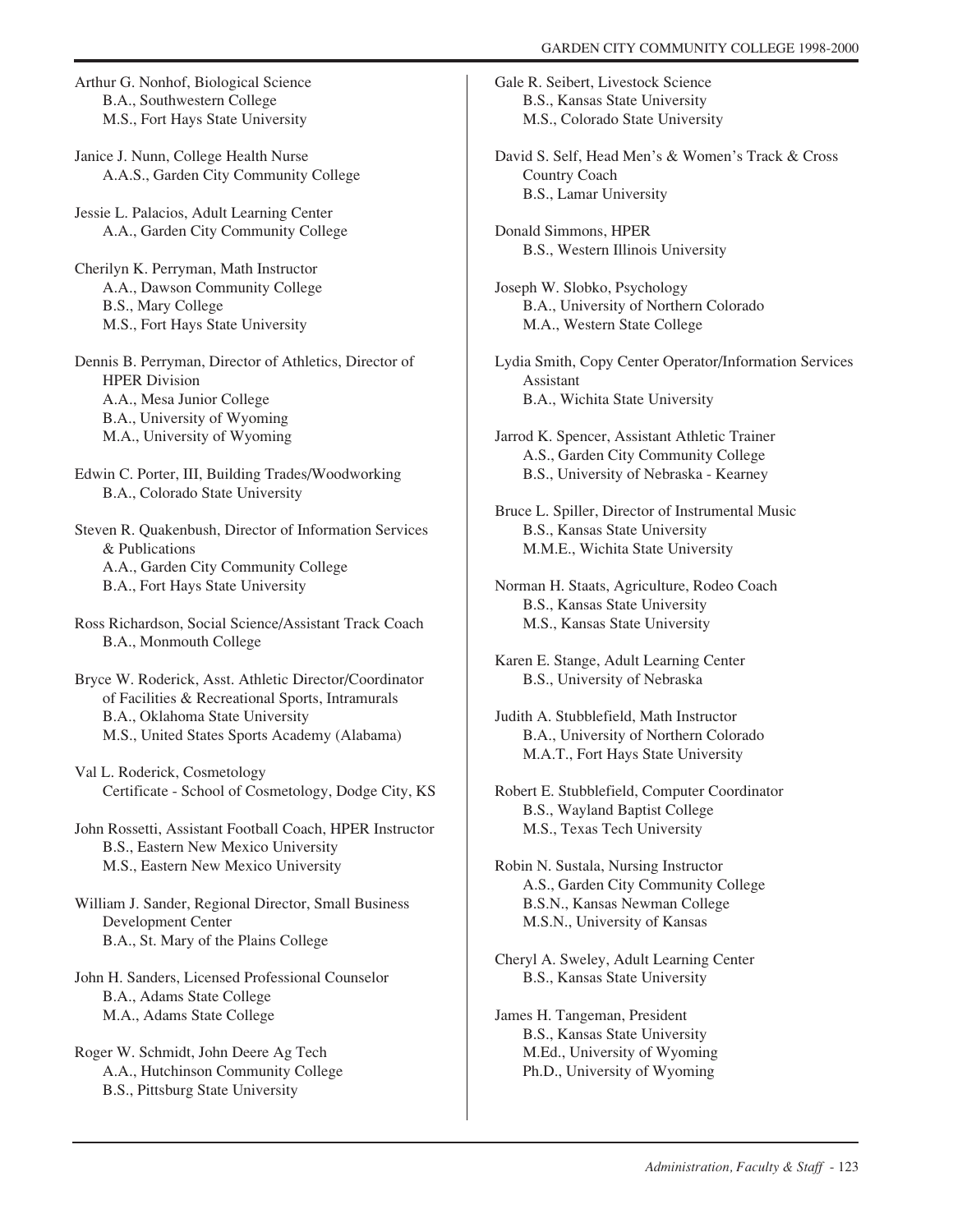- Clayton N. Tatro, Social Science Instructor/ Interim Dean of Instruction B.S., Pittsburg State University M.S., Pittsburg State University
- Beth E. Tedrow, Dean of Student Services A.A., Garden City Community College B.S., University of Kansas M.S., Fort Hays State University
- Phil Terpstra, Head Softball Coach, Math Instructor B.S., Cadron State College M.S., Fort Hays State University
- Barbara E. Thoman, Licensed Professional Counselor B.S., Fort Hays State University M.S., Fort Hays State University
- Stephen B. Thorson, Director of Theatre Arts and Dance B.A., University of North Texas M.A., University of North Dakota
- Leroy W. Tiberghien, Speech A.A., Joplin Junior College B.S., Pittsburg State University M.S., Pittsburg State University
- Richard L. Turner, Computer Science, Finnup Lab B.S., Oklahoma State University D.D.S., Creighton University
- William H. Utz, Director of Library Services B.A., Northwestern University J.D., Northwestern University School of Law M.L.S., University of Missouri
- Patricia E. Veesart, Assistant Director, Small Business Development Center A.A., Cloud County Community College B.S., Friends University M.S., Friends University
- Brian J. Viel, Criminal Justice, ROPES Program Manager A.A., Fort Scott Community College B.S., Wichita State University M.S., Pittsburg State University Ed.S., Pittsburg State University
- Lan N. Vu, Interpreter/Orientation Instructor, Adult Learning Center Larry D. Walker, English/Literature B.A., Fort Hays State University M.A., Fort Hays State University
- Judy J. Whitehill, Living Arts and Science B.S., Colorado State University M.S., Kansas State University
- Dee A. Wigner, Payroll Officer B.S., St. Mary of the Plains College
- Mary A. Wilson, Director of Business and Economics Division B.S., Kansas State University M.S., Emporia State University
- Laura R. York, Journalism Instructor/Student Publications Adviser B.A., Saint Mary of the Plains College M.S., Fort Hays State University
- Priscilla Zeller, Nursing B.S.N., Wichita State University
- Marvin T. Zorn, Welding Coordinator Welding Certificate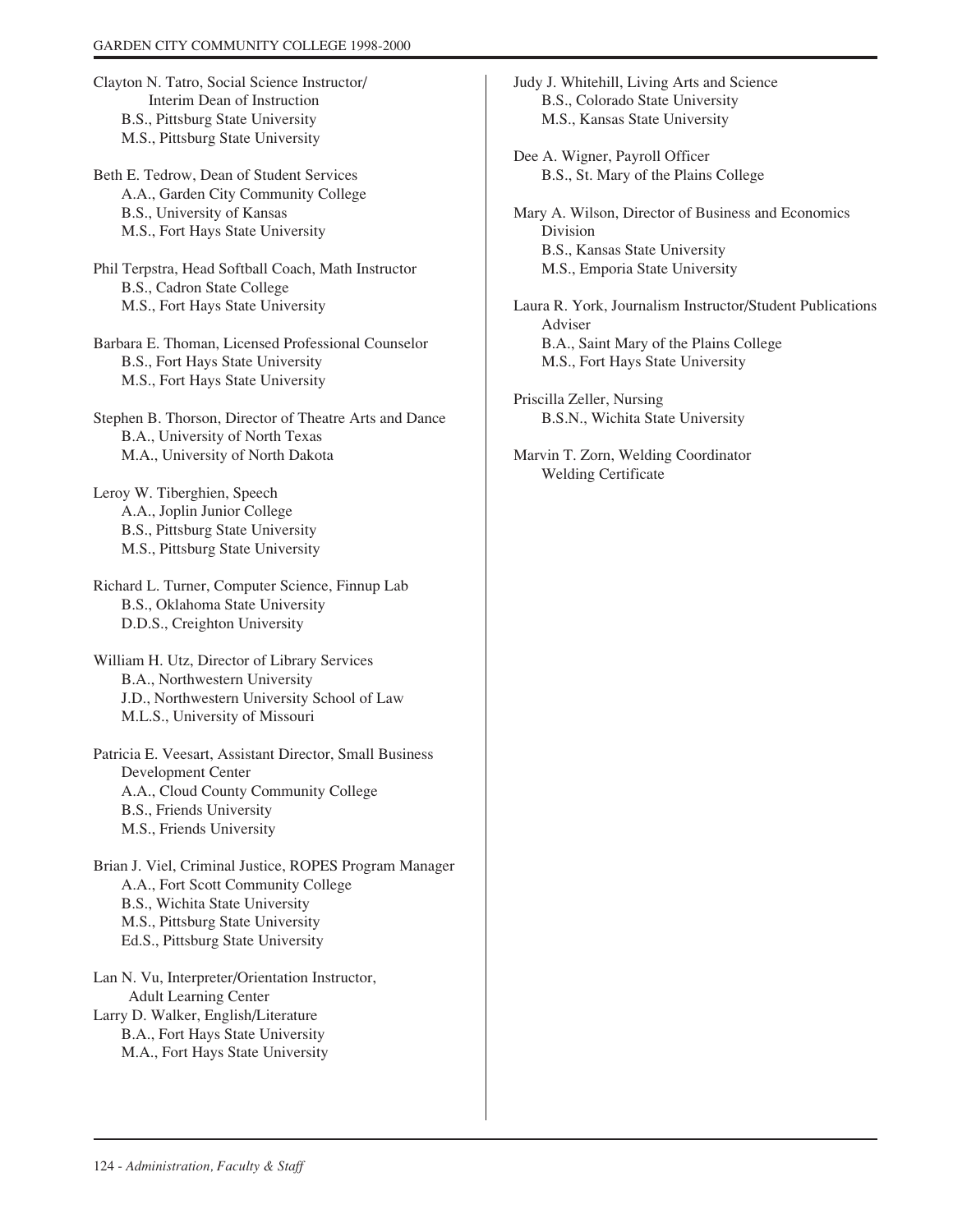## **INDEX**

## **A**

| <b>ACADEMIC POLICIES</b>                |  |
|-----------------------------------------|--|
|                                         |  |
|                                         |  |
|                                         |  |
| ACADEMIC PROBATION/DISMISSAL  22        |  |
| ACADEMIC PROGRESS POLICY  17            |  |
|                                         |  |
|                                         |  |
|                                         |  |
|                                         |  |
| <b>ACTIVITIES AND ORGANIZATIONS  31</b> |  |
|                                         |  |
| ADDICTION COUNSELING  88, 89            |  |
|                                         |  |
| ADMINISTRATION, FACULTY & STAFF  119    |  |
|                                         |  |
|                                         |  |
|                                         |  |
|                                         |  |
|                                         |  |
|                                         |  |
|                                         |  |
|                                         |  |
|                                         |  |
|                                         |  |
|                                         |  |
|                                         |  |
| ADVANCED STANDING CREDIT 19             |  |
|                                         |  |
|                                         |  |
|                                         |  |
|                                         |  |
| AG PRODUCTS AND PROCESSING  97          |  |
|                                         |  |
| AG EQUIPMENT TECHNOLOGY  97, 105        |  |
|                                         |  |
|                                         |  |
| ALCOHOL AND DRUG POLICY  24             |  |
| AMERICAN MANAGEMENT ASSOC.  45, 46      |  |
| ANTI-HARASSMENT STATEMENT  26           |  |
|                                         |  |
|                                         |  |
|                                         |  |
|                                         |  |

| AUTOMOTIVE TECHNOLOGY  98, 112 |  |
|--------------------------------|--|
|                                |  |
|                                |  |

## **B**

| BAND/INSTRUMENTAL MUSIC  31                 |  |
|---------------------------------------------|--|
|                                             |  |
|                                             |  |
|                                             |  |
|                                             |  |
|                                             |  |
| BUSINESS ADMINISTRATION  42, 47             |  |
| BUSINESS AND ECONOMICS  42                  |  |
|                                             |  |
| <b>BUSINESS PROFESSIONALS OF AMERICA 42</b> |  |
|                                             |  |

## **C**

| COLLEGE SKILLS DEVELOPMENT  89          |  |
|-----------------------------------------|--|
|                                         |  |
| COMPETENCY BASED CREDITS  19            |  |
|                                         |  |
| <b>COMPREHENSIVE LEARNING CENTER 28</b> |  |
| COMPUTER ENGINEERING  100               |  |
|                                         |  |
| CONSTRUCTION ELECTRICITY  99            |  |
|                                         |  |
| <b>CORRESPONDENCE STUDY CREDITS  21</b> |  |
|                                         |  |
| COUNSELING/CAREER RESOURCE  28          |  |
|                                         |  |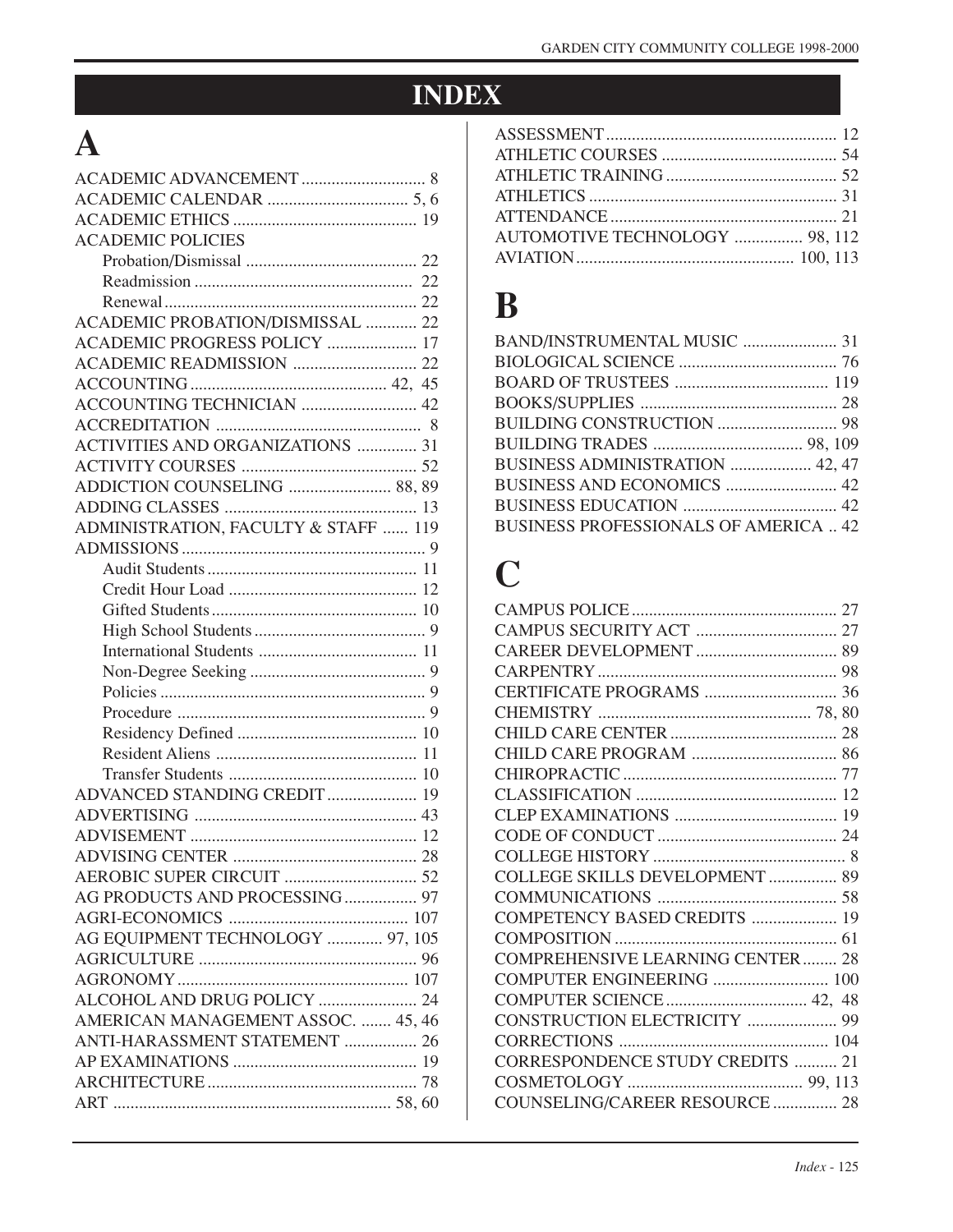# **D**

| DELTA EPSILON CHI (DECA)  42 |  |
|------------------------------|--|
|                              |  |
|                              |  |
|                              |  |
|                              |  |
|                              |  |
|                              |  |
|                              |  |
|                              |  |

# **E**

| EARLY CHILDHOOD EDUCATION  86, 87, 90 |  |
|---------------------------------------|--|
|                                       |  |
|                                       |  |
|                                       |  |
|                                       |  |
|                                       |  |
|                                       |  |
| EMERGENCY MEDICAL SERVICES  72        |  |
| EMPLOYMENT OPPORTUNITIES  30          |  |
|                                       |  |
|                                       |  |
|                                       |  |
| ENVIRONMENTAL ENGINEERING  102        |  |
|                                       |  |
|                                       |  |
|                                       |  |
|                                       |  |

## **F**

| Types of aid                     |  |
|----------------------------------|--|
|                                  |  |
|                                  |  |
|                                  |  |
|                                  |  |
|                                  |  |
|                                  |  |
|                                  |  |
|                                  |  |
|                                  |  |
| FISHERIES & WILDLIFE BIOLOGY  76 |  |
|                                  |  |
|                                  |  |

# **G**

| GRADUATION REQUIREMENTS  35 |  |
|-----------------------------|--|
|                             |  |

## **H**

| HEALTH AND HOSPITAL PROTECTION  29  |  |
|-------------------------------------|--|
| HEALTH, PHYS. ED. AND RECREATION 52 |  |
|                                     |  |
|                                     |  |
|                                     |  |
|                                     |  |
|                                     |  |
|                                     |  |
| HOTEL AND RESTAURANT MANAG 43       |  |
|                                     |  |
|                                     |  |

## **I**

| INDUSTRIAL PRODUCTION  101, 111 |  |
|---------------------------------|--|
|                                 |  |
|                                 |  |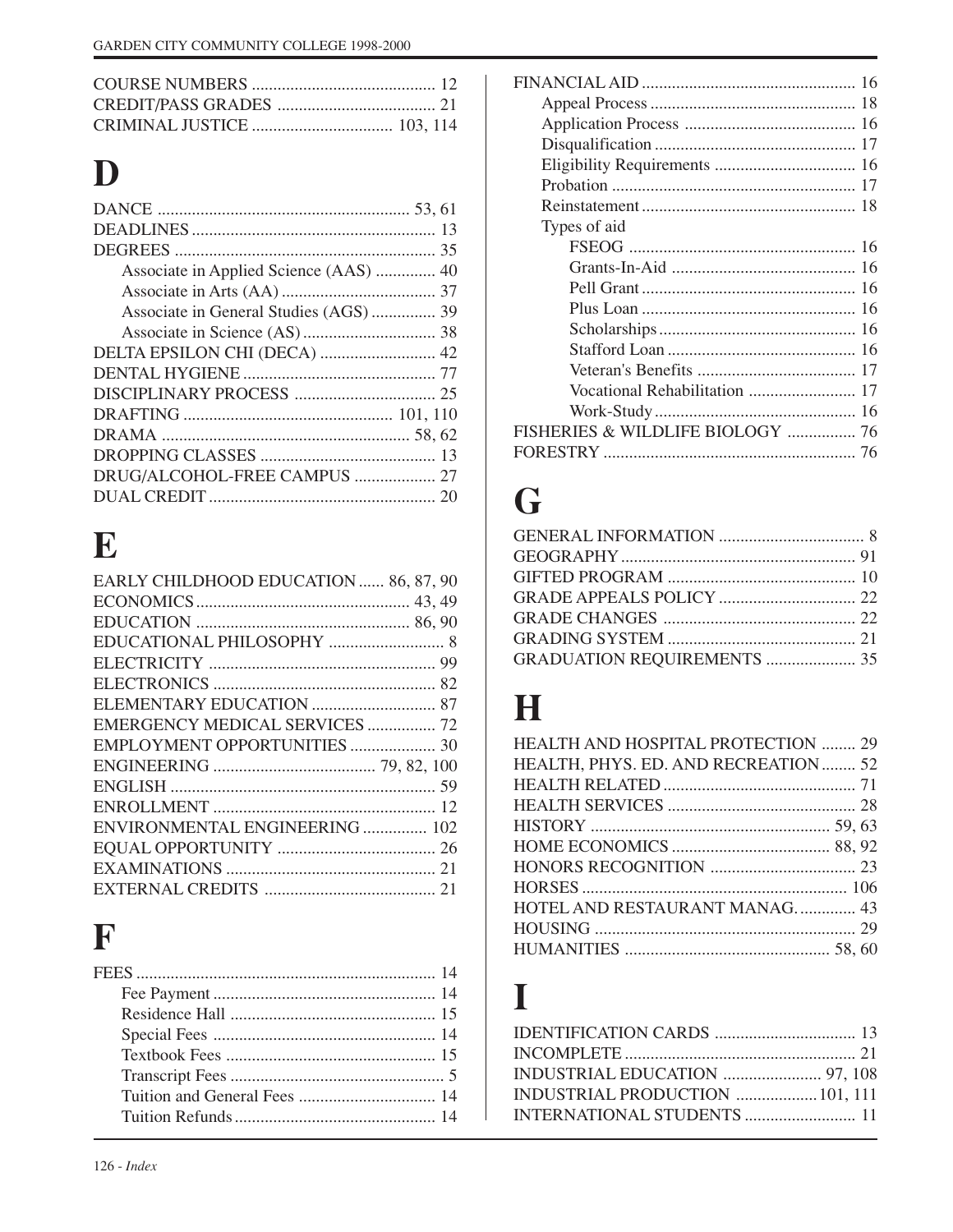# $\mathbf J$

# $\mathbf K$

# L

# $\mathbf M$

| MECHANICAL ENGINEERING 101 |  |
|----------------------------|--|
|                            |  |
|                            |  |
|                            |  |
|                            |  |
|                            |  |
|                            |  |
|                            |  |
|                            |  |

# N

# $\overline{O}$

| OFFICE ADMINISTRATION  44, 49 |  |
|-------------------------------|--|
|                               |  |
|                               |  |
|                               |  |
|                               |  |
|                               |  |

## P

| PERSONAL & CAREER DEVELOPMENT  89 |  |
|-----------------------------------|--|
|                                   |  |
|                                   |  |
|                                   |  |
|                                   |  |
|                                   |  |
|                                   |  |
|                                   |  |
|                                   |  |
|                                   |  |
|                                   |  |
| POWER PLANT TECHNOLOGY  102, 116  |  |
|                                   |  |
|                                   |  |
|                                   |  |
|                                   |  |
|                                   |  |
|                                   |  |
|                                   |  |
|                                   |  |

## $\mathbf R$

## S

| <b>SERVICE MEMBERS</b> |  |
|------------------------|--|
|                        |  |
|                        |  |
|                        |  |
|                        |  |
|                        |  |
|                        |  |
|                        |  |